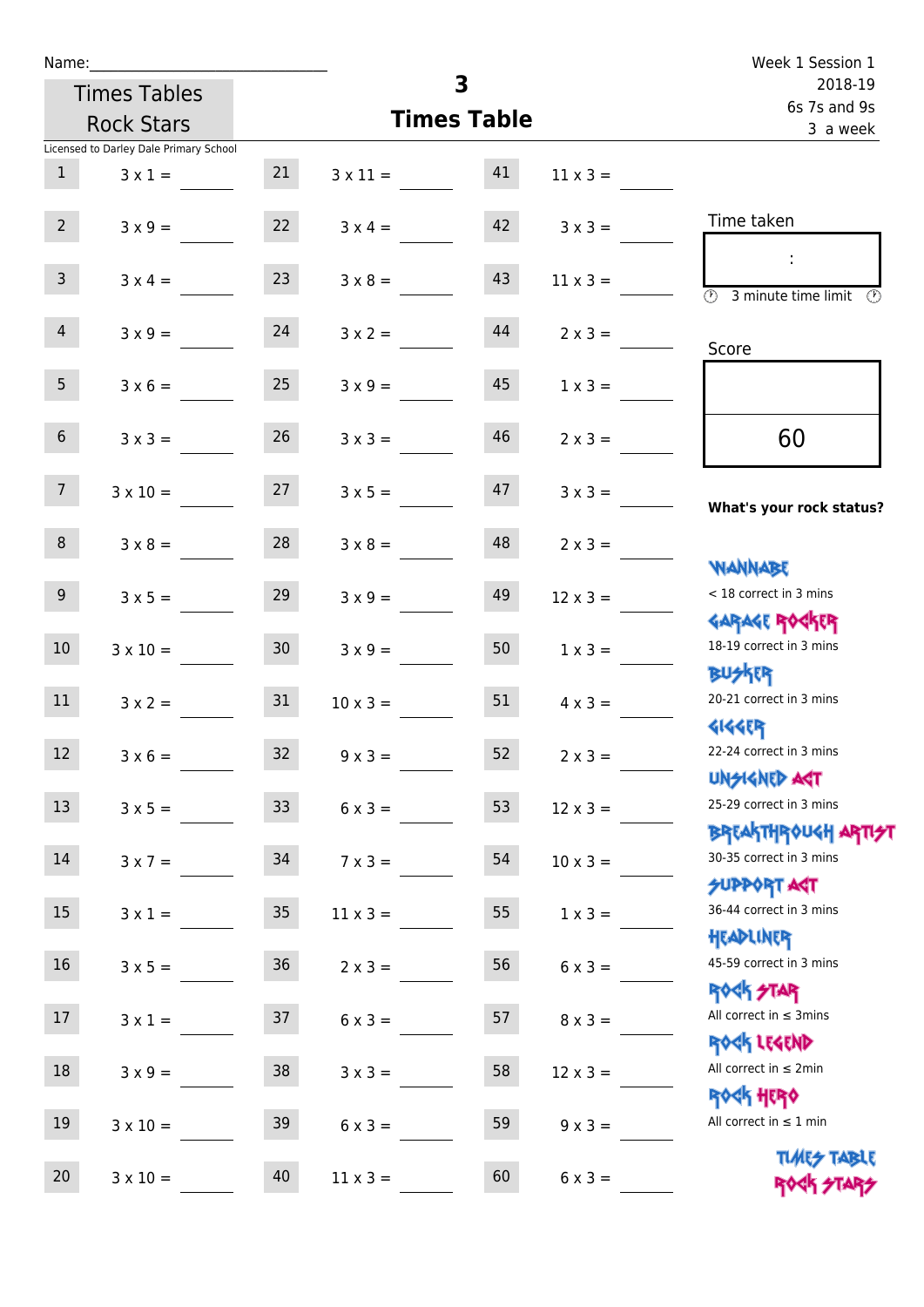| Name:           |                                        |                 |               |                    |                         | Week 1 Session 2                                                 |
|-----------------|----------------------------------------|-----------------|---------------|--------------------|-------------------------|------------------------------------------------------------------|
|                 | <b>Times Tables</b>                    |                 |               | 3                  | 2018-19<br>6s 7s and 9s |                                                                  |
|                 | <b>Rock Stars</b>                      |                 |               | <b>Times Table</b> |                         | 3 a week                                                         |
|                 | Licensed to Darley Dale Primary School |                 |               |                    |                         |                                                                  |
| $\mathbf{1}$    | $21 \div 3 =$                          | 21              | $36 \div 3 =$ | 41                 | $3 ÷ 3 =$               |                                                                  |
| $2^{\circ}$     | $3 \div 3 =$                           | 22              | $12 \div 3 =$ | 42                 | $33 \div 3 =$           | Time taken                                                       |
| $\overline{3}$  | $3 ÷ 3 =$                              | 23              | $30 \div 3 =$ | 43                 | $30 \div 3 =$           | 3 minute time limit<br>$\circled{r}$                             |
| $\overline{4}$  | $18 \div 3 =$                          | 24              | $12 \div 3 =$ | 44                 | $36 \div 3 =$           | Score                                                            |
| 5 <sub>1</sub>  | $9 \div 3 =$                           | 25              | $30 \div 3 =$ | 45                 | $15 \div 3 =$           |                                                                  |
| $6\overline{6}$ | $33 \div 3 =$                          | 26              | $6 \div 3 =$  | 46                 | $24 \div 3 =$           | 60                                                               |
| 7 <sup>7</sup>  | $12 \div 3 =$                          | 27              | $12 \div 3 =$ | 47                 | $6 \div 3 =$            | What's your rock status?                                         |
| 8               | $15 \div 3 =$                          | 28              | $30 \div 3 =$ | 48                 | $15 \div 3 =$           |                                                                  |
| 9 <sub>o</sub>  | $3 \div 3 =$                           | 29              | $6 \div 3 =$  | 49                 | $27 \div 3 =$           | WANNABE<br>< 18 correct in 3 mins                                |
| 10 <sup>°</sup> | $15 \div 3 =$                          | 30 <sup>°</sup> | $30 \div 3 =$ | 50                 | $36 \div 3 =$           | <b>GARAGE ROGKER</b><br>18-19 correct in 3 mins                  |
| 11              | $15 \div 3 =$                          | 31              | $3 \div 3 =$  | 51                 | $27 \div 3 =$           | <b>BUSKER</b><br>20-21 correct in 3 mins                         |
| 12              | $24 \div 3 =$                          | 32              | $12 \div 3 =$ | 52                 | $21 \div 3 =$           | <b>4144EP</b><br>22-24 correct in 3 mins<br><b>UNSIGNED AGT</b>  |
| 13              | $6 ÷ 3 =$                              | 33              | $18 \div 3 =$ | 53                 | $9 ÷ 3 =$               | 25-29 correct in 3 mins<br><b>BREAKTHROUGH ARTI<del>S</del>T</b> |
| 14              | $15 \div 3 =$                          | 34              | $24 \div 3 =$ | 54                 | $21 \div 3 =$           | 30-35 correct in 3 mins<br>SUPPORT ART                           |
| 15              | $24 \div 3 =$                          | 35              | $12 \div 3 =$ | 55                 | $3 ÷ 3 =$               | 36-44 correct in 3 mins<br>HEADLINER                             |
| 16              | $18 \div 3 =$                          | $36\,$          | $3 ÷ 3 =$     | 56                 | $33 \div 3 =$           | 45-59 correct in 3 mins<br><b>ROCK STAR</b>                      |
| 17              | $6 ÷ 3 =$                              | 37              | $30 \div 3 =$ | 57                 | $18 \div 3 =$           | All correct in $\leq$ 3mins<br>ROCK LEGEND                       |
| $18\,$          | $30 \div 3 =$                          | 38              | $15 \div 3 =$ | 58                 | $15 \div 3 =$           | All correct in $\leq 2$ min<br><b>ROCK HERO</b>                  |
| 19              | $3 ÷ 3 =$                              | 39              | $30 \div 3 =$ | 59                 | $12 \div 3 =$           | All correct in $\leq 1$ min                                      |
| 20              | $3 ÷ 3 =$                              | 40              | $12 \div 3 =$ | 60                 | $12 \div 3 =$           | <b>TUARS TABLE</b><br>ROCK STARS                                 |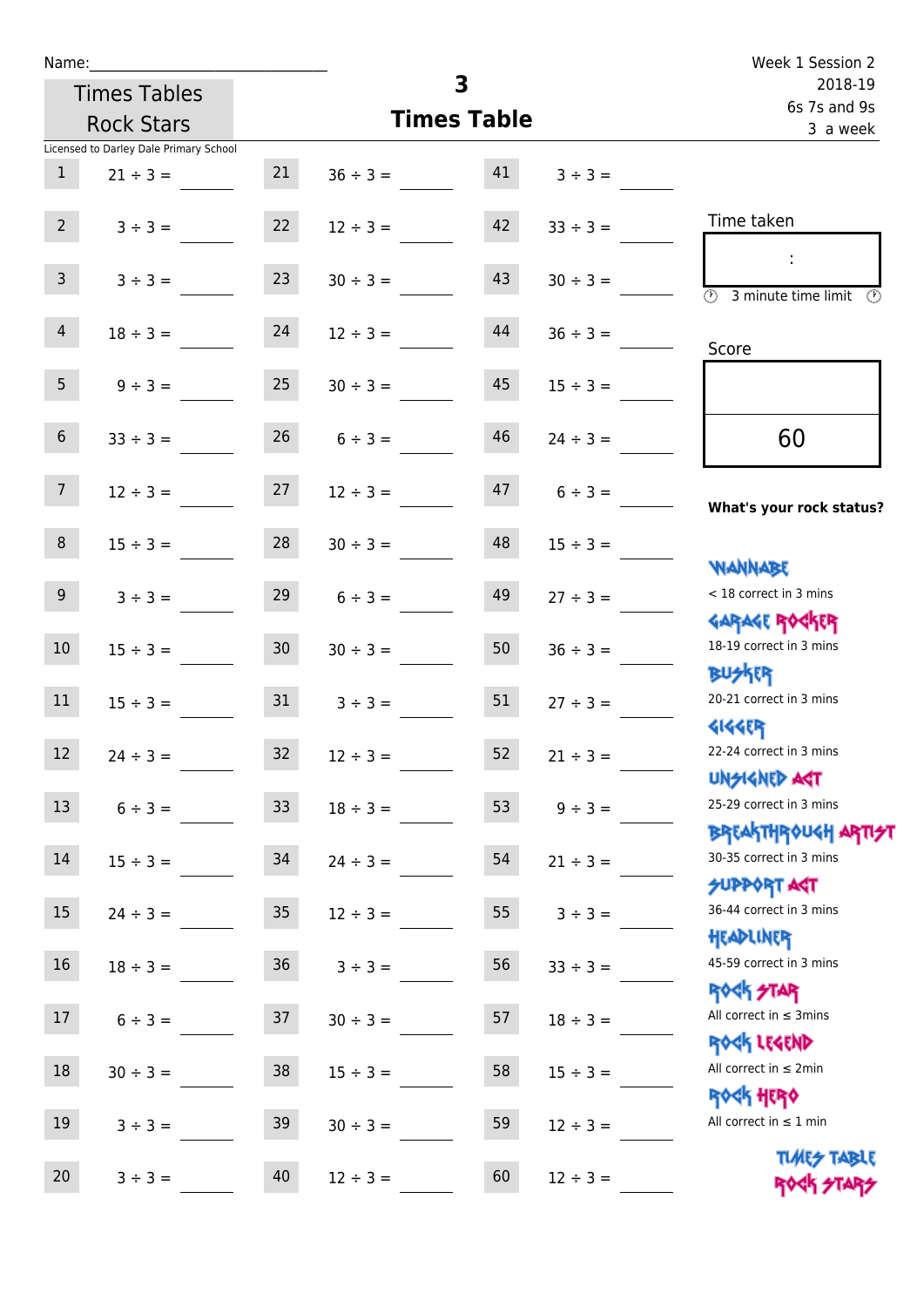| Name:             |                                        |                 |                    | 3                       |                                | Week 1 Session 3                                                                     |
|-------------------|----------------------------------------|-----------------|--------------------|-------------------------|--------------------------------|--------------------------------------------------------------------------------------|
|                   | <b>Times Tables</b>                    |                 |                    | 2018-19<br>6s 7s and 9s |                                |                                                                                      |
|                   | <b>Rock Stars</b>                      |                 | <b>Times Table</b> |                         |                                | 3 a week                                                                             |
|                   | Licensed to Darley Dale Primary School |                 |                    |                         |                                |                                                                                      |
| 1                 | $3 \times 7 =$                         | 21              |                    |                         | $3 \times 9 = 41$ $9 \div 3 =$ |                                                                                      |
| $2 \overline{ }$  | $3 \times 4 =$                         | 22              | $3 \times 1 =$     | 42                      | $27 \div 3 =$                  | Time taken                                                                           |
| $\mathbf{3}$      | $3 \times 6 =$                         | 23              | $3 \times 12 =$    | 43                      | $27 \div 3 =$                  | $\sim 10$<br>$\overline{\circledcirc}$ 3 minute time limit $\overline{\circledcirc}$ |
| 4                 | $3 \times 5 =$                         | 24              | $3 \times 2 =$     | 44                      | $18 \div 3 =$                  | Score                                                                                |
| 5 <sub>1</sub>    | $3 \times 7 =$                         | 25              | $3 \times 5 =$     | 45                      | $33 \div 3 =$                  |                                                                                      |
| 6 <sup>1</sup>    | $3 \times 3 =$                         | 26              | $3 \times 4 =$     | 46                      | $36 \div 3 =$                  | 60                                                                                   |
| 7 <sub>1</sub>    | $3 \times 6 =$                         | 27              | $3 \times 11 =$    | 47                      | $15 \div 3 =$                  | Add up your time                                                                     |
| 8 <sup>°</sup>    | $3 \times 12 =$                        | 28              | $3 \times 12 =$    | 48                      | $27 \div 3 =$                  | <b>Mins</b><br><b>S1 S1</b>                                                          |
| 9                 | $3 \times 4 =$                         | 29              | $3 \times 6 =$     | 49                      | $12 \div 3 =$                  |                                                                                      |
| 10 <sup>°</sup>   | $3 \times 11 =$                        | 30 <sup>°</sup> | $3 \times 7 = 50$  |                         | $27 \div 3 =$                  | $\begin{tabular}{c} Total \end{tabular}$                                             |
| 11                | $3 \times 11 =$                        | 31              | $30 \div 3 =$      | 51                      | $30 \div 3 =$                  | <b>Secs</b>                                                                          |
| $12 \overline{ }$ | $3 \times 9 =$                         | 32              | $36 \div 3 =$      | 52                      | $27 \div 3 =$                  | <b>S1</b><br><b>S2 S2</b>                                                            |
| 13                | $3 \times 1 =$                         | 33              | $9 \div 3 =$       | 53                      | $21 \div 3 =$                  | S3<br>Total $\_\_$                                                                   |
| 14                | $3 \times 10 =$                        | 34              | $36 \div 3 =$      | 54                      | $12 \div 3 =$                  | Add up your score                                                                    |
| 15                | $3 \times 2 =$                         | 35              | $6 \div 3 =$       | 55                      | $15 \div 3 =$                  | S2                                                                                   |
| 16                | $3 \times 1 =$                         | 36              | $30 \div 3 =$      | 56                      | $15 \div 3 =$                  | Total $\_\_$                                                                         |
| 17 <sub>1</sub>   | $3 \times 7 =$                         | 37              | $33 \div 3 =$      | 57                      | $24 \div 3 =$                  |                                                                                      |
| 18                | $3 \times 12 =$                        | 38              | $9 \div 3 =$       | 58                      | $30 \div 3 =$                  |                                                                                      |
| 19                | $3 \times 1 =$                         | 39              | $24 \div 3 =$      | 59                      | $27 \div 3 =$                  |                                                                                      |
| 20 <sub>2</sub>   | $3 \times 4 =$                         | 40              | $6 \div 3 =$       | 60                      | $21 \div 3 =$                  |                                                                                      |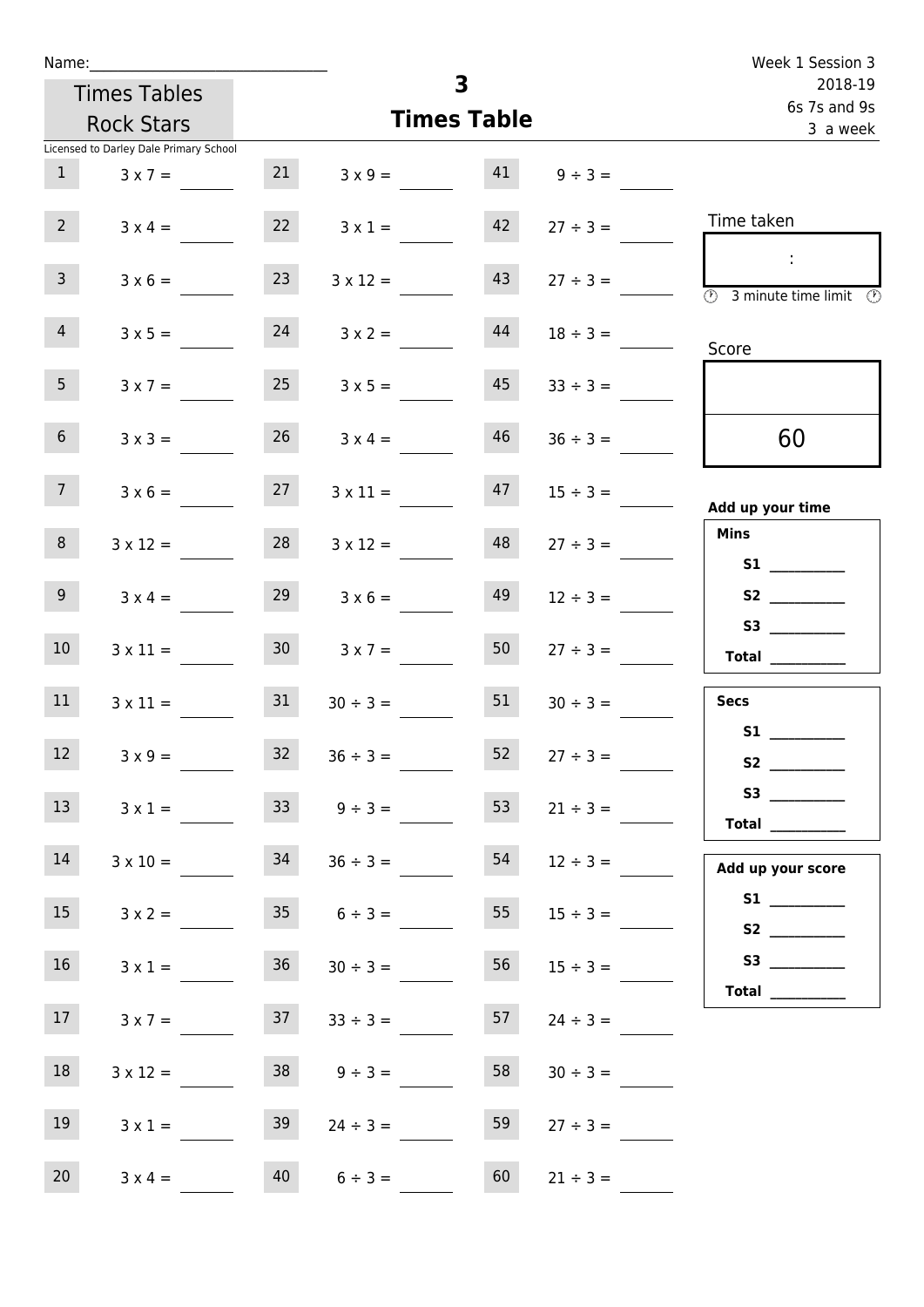| Name:             |                                        |                    |                      |    |                 | Week 2 Session 1                                                 |  |                          |
|-------------------|----------------------------------------|--------------------|----------------------|----|-----------------|------------------------------------------------------------------|--|--------------------------|
|                   | 6<br><b>Times Tables</b>               |                    |                      |    | 2018-19         |                                                                  |  |                          |
| <b>Rock Stars</b> |                                        | <b>Times Table</b> |                      |    |                 |                                                                  |  | 6s 7s and 9s<br>3 a week |
|                   | Licensed to Darley Dale Primary School |                    |                      |    |                 |                                                                  |  |                          |
| 1                 | $6 \times 5 =$                         | 21                 | $6 \times 10 = 41$   |    | $6 \times 6 =$  |                                                                  |  |                          |
| $2^{\circ}$       | $6 \times 10 =$                        |                    | $22 \t 6 \times 4 =$ | 42 | $8 \times 6 =$  | Time taken                                                       |  |                          |
| $\mathbf{3}$      | $6 \times 3 =$                         | 23                 | $6 \times 7 =$       | 43 | $9 \times 6 =$  | $\overline{\textcircled{2}}$ 3 minute time limit                 |  |                          |
| $\overline{4}$    | $6 \times 3 = 24$                      |                    | $6 \times 11 =$      | 44 | $10 \times 6 =$ | Score                                                            |  |                          |
| 5 <sub>1</sub>    | $6 \times 11 =$                        |                    | $25 \t 6 \times 6 =$ | 45 | $8 \times 6 =$  |                                                                  |  |                          |
| 6 <sup>1</sup>    | $6 \times 6 =$                         | 26                 | $6 \times 7 =$       | 46 | $3 \times 6 =$  | 60                                                               |  |                          |
| 7 <sup>7</sup>    | $6 \times 5 = 27$                      |                    | $6 \times 12 =$      | 47 | $8 \times 6 =$  | What's your rock status?                                         |  |                          |
| 8                 | $6 \times 7 =$                         | 28                 | $6 \times 1 =$       | 48 | $5 \times 6 =$  | <b>NANNABE</b>                                                   |  |                          |
| 9 <sub>o</sub>    | $6 \times 6 =$                         | 29                 | $6 \times 7 =$       | 49 | $7 \times 6 =$  | < 18 correct in 3 mins<br><b>GARAGE ROCKER</b>                   |  |                          |
| 10 <sup>°</sup>   | $6 \times 11 =$                        | 30 <sub>2</sub>    | $6 \times 6 =$       | 50 | $4 \times 6 =$  | 18-19 correct in 3 mins<br><b>BUSKER</b>                         |  |                          |
| 11                | $6 \times 3 =$                         | 31                 | $2 \times 6 =$       | 51 | $1 \times 6 =$  | 20-21 correct in 3 mins<br><b>4144EP</b>                         |  |                          |
| 12                | $6 \times 9 =$                         | 32                 | $4 \times 6 =$       | 52 | $2 \times 6 =$  | 22-24 correct in 3 mins<br><b>UNSIGNED AGT</b>                   |  |                          |
| 13                | $6 \times 2 =$                         | 33 <sup>°</sup>    | $11 \times 6 =$      | 53 | $10 \times 6 =$ | 25-29 correct in 3 mins<br><b>BREAKTHROUGH ARTI<del>S</del>T</b> |  |                          |
| 14                | $6 \times 1 =$                         | 34                 | $10 \times 6 =$      | 54 | $7 \times 6 =$  | 30-35 correct in 3 mins<br><b>SUPPORT ART</b>                    |  |                          |
| 15 <sub>15</sub>  | $6 \times 11 =$                        | 35 <sub>o</sub>    | $8 \times 6 =$       | 55 | $9 \times 6 =$  | 36-44 correct in 3 mins<br>HEADLINER                             |  |                          |
| 16                | $6 \times 7 =$                         | $36\phantom{a}$    | $10 \times 6 =$      | 56 | $8 \times 6 =$  | 45-59 correct in 3 mins<br><b>ROCK STAR</b>                      |  |                          |
| 17                | $6 \times 11 =$                        | 37                 | $4 \times 6 =$       | 57 | $12 \times 6 =$ | All correct in $\leq$ 3mins<br>ROCK LEGEND                       |  |                          |
| 18                | $6 \times 2 =$                         | 38                 | $2 \times 6 =$       | 58 | $5 \times 6 =$  | All correct in $\leq 2$ min<br><b>ROCK HERO</b>                  |  |                          |
| 19                | $6 \times 2 =$                         | 39                 | $3 \times 6 =$       | 59 | $12 \times 6 =$ | All correct in $\leq 1$ min                                      |  |                          |
| 20                | $6 \times 4 =$                         | 40                 | $3 \times 6 =$       | 60 | $3 \times 6 =$  | <b>TUARS TABLE</b><br>ROCK STARS                                 |  |                          |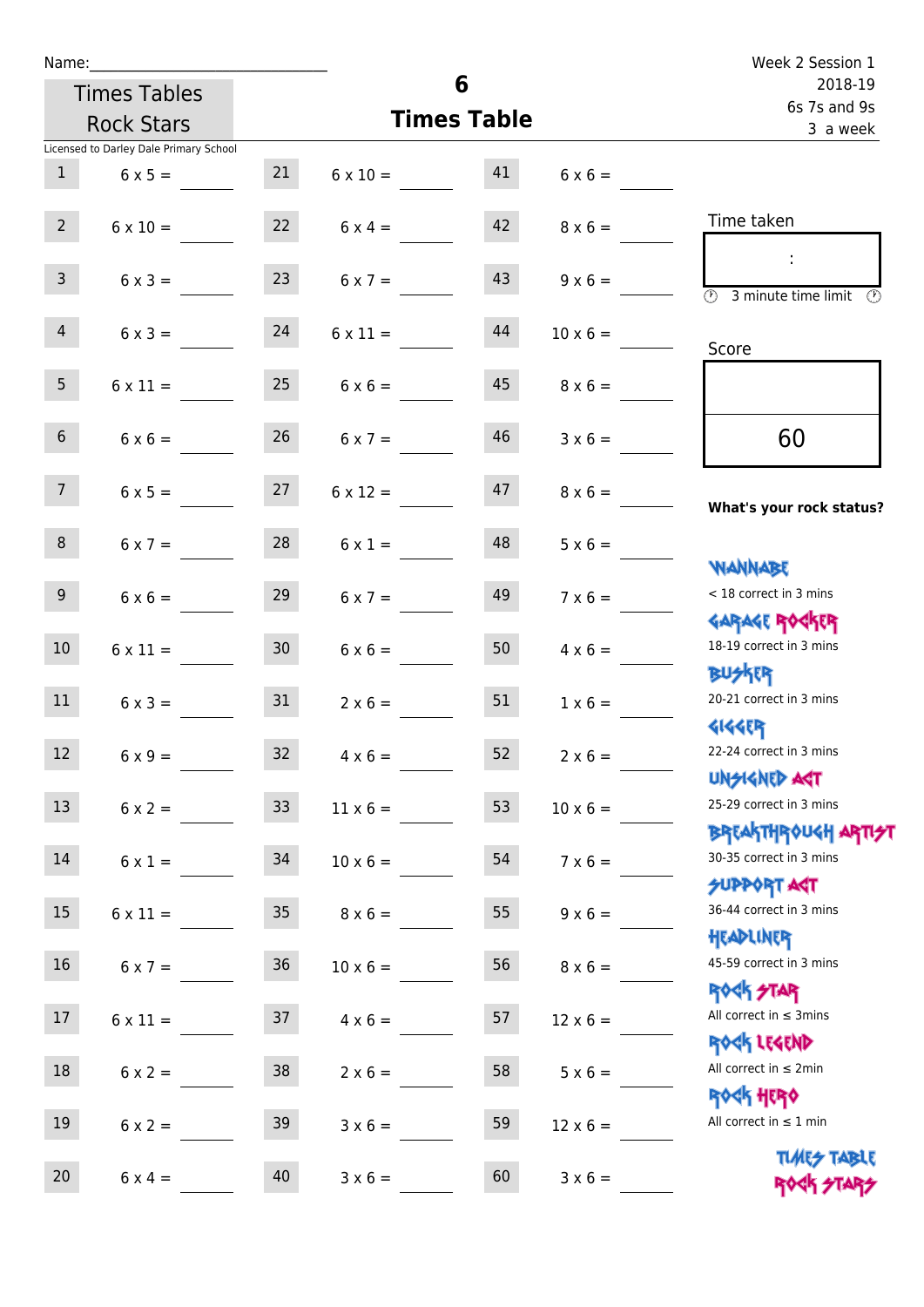| Name:            |                                        |                    |               |    |               | Week 2 Session 2                                                   |  |                          |
|------------------|----------------------------------------|--------------------|---------------|----|---------------|--------------------------------------------------------------------|--|--------------------------|
|                  | <b>Times Tables</b>                    |                    | 6             |    |               | 2018-19                                                            |  |                          |
|                  | <b>Rock Stars</b>                      | <b>Times Table</b> |               |    |               |                                                                    |  | 6s 7s and 9s<br>3 a week |
|                  | Licensed to Darley Dale Primary School |                    |               |    |               |                                                                    |  |                          |
| $\mathbf{1}$     | $66 \div 6 =$                          | 21                 | $60 \div 6 =$ | 41 | $30 \div 6 =$ |                                                                    |  |                          |
| $2^{\circ}$      | $42 \div 6 =$                          | 22                 | $60 \div 6 =$ | 42 | $36 \div 6 =$ | Time taken                                                         |  |                          |
| 3 <sup>1</sup>   | $24 \div 6 =$                          | 23                 | $60 \div 6 =$ | 43 | $36 \div 6 =$ | $\overline{(\mathcal{V})}$<br>3 minute time limit<br>$\mathcal{O}$ |  |                          |
| $\overline{4}$   | $30 \div 6 =$                          | 24                 | $42 \div 6 =$ | 44 | $48 \div 6 =$ | Score                                                              |  |                          |
| 5 <sub>1</sub>   | $36 \div 6 =$                          | 25                 | $24 \div 6 =$ | 45 | $60 \div 6 =$ |                                                                    |  |                          |
| 6 <sup>1</sup>   | $42 \div 6 =$                          | 26                 | $24 \div 6 =$ | 46 | $36 \div 6 =$ | 60                                                                 |  |                          |
| 7 <sup>7</sup>   | $60 \div 6 =$                          | 27                 | $66 \div 6 =$ | 47 | $60 \div 6 =$ | What's your rock status?                                           |  |                          |
| 8                | $24 \div 6 =$                          | 28                 | $66 \div 6 =$ | 48 | $42 \div 6 =$ | <b>NANNABE</b>                                                     |  |                          |
| 9                | $24 \div 6 =$                          | 29                 | $6 \div 6 =$  | 49 | $42 \div 6 =$ | < 18 correct in 3 mins<br><b>GARAGE ROGKER</b>                     |  |                          |
| 10 <sup>°</sup>  | $24 \div 6 =$                          | 30 <sub>o</sub>    | $36 \div 6 =$ | 50 | $48 \div 6 =$ | 18-19 correct in 3 mins<br><b>BUSKER</b>                           |  |                          |
| 11               | $12 \div 6 =$                          | 31                 | $72 \div 6 =$ | 51 | $42 \div 6 =$ | 20-21 correct in 3 mins<br><b>4144EP</b>                           |  |                          |
| 12               | $6 \div 6 =$                           | 32                 | $30 \div 6 =$ | 52 | $66 \div 6 =$ | 22-24 correct in 3 mins<br><b>UNSIGNED AST</b>                     |  |                          |
| 13               | $24 \div 6 =$                          | 33                 | $18 \div 6 =$ | 53 | $18 \div 6 =$ | 25-29 correct in 3 mins<br><b>BREAKTHROUGH ARTI<del>S</del>T</b>   |  |                          |
| 14               | $42 \div 6 =$                          | 34                 | $54 \div 6 =$ | 54 | $24 \div 6 =$ | 30-35 correct in 3 mins<br>SUPPORT AGT                             |  |                          |
| 15               | $12 \div 6 =$                          | 35                 | $18 \div 6 =$ | 55 | $12 \div 6 =$ | 36-44 correct in 3 mins<br>HEADLINER                               |  |                          |
| 16               | $66 \div 6 =$                          | 36 <sup>°</sup>    | $72 \div 6 =$ | 56 | $48 \div 6 =$ | 45-59 correct in 3 mins<br><b>ROCK STAR</b>                        |  |                          |
| 17 <sup>17</sup> | $24 \div 6 =$                          | 37                 | $60 \div 6 =$ | 57 | $42 \div 6 =$ | All correct in $\leq$ 3mins<br>ROCK LEGEND                         |  |                          |
| 18               | $60 \div 6 =$                          | 38                 | $60 \div 6 =$ | 58 | $6 \div 6 =$  | All correct in $\leq 2$ min<br><b>ROCK HERO</b>                    |  |                          |
| 19               | $60 \div 6 =$                          | 39                 | $30 \div 6 =$ | 59 | $12 \div 6 =$ | All correct in $\leq 1$ min                                        |  |                          |
| 20               | 40<br>$54 \div 6 =$                    |                    | $24 \div 6 =$ | 60 | $60 \div 6 =$ | <b>TIMES TABLE</b><br>ROCK STARS                                   |  |                          |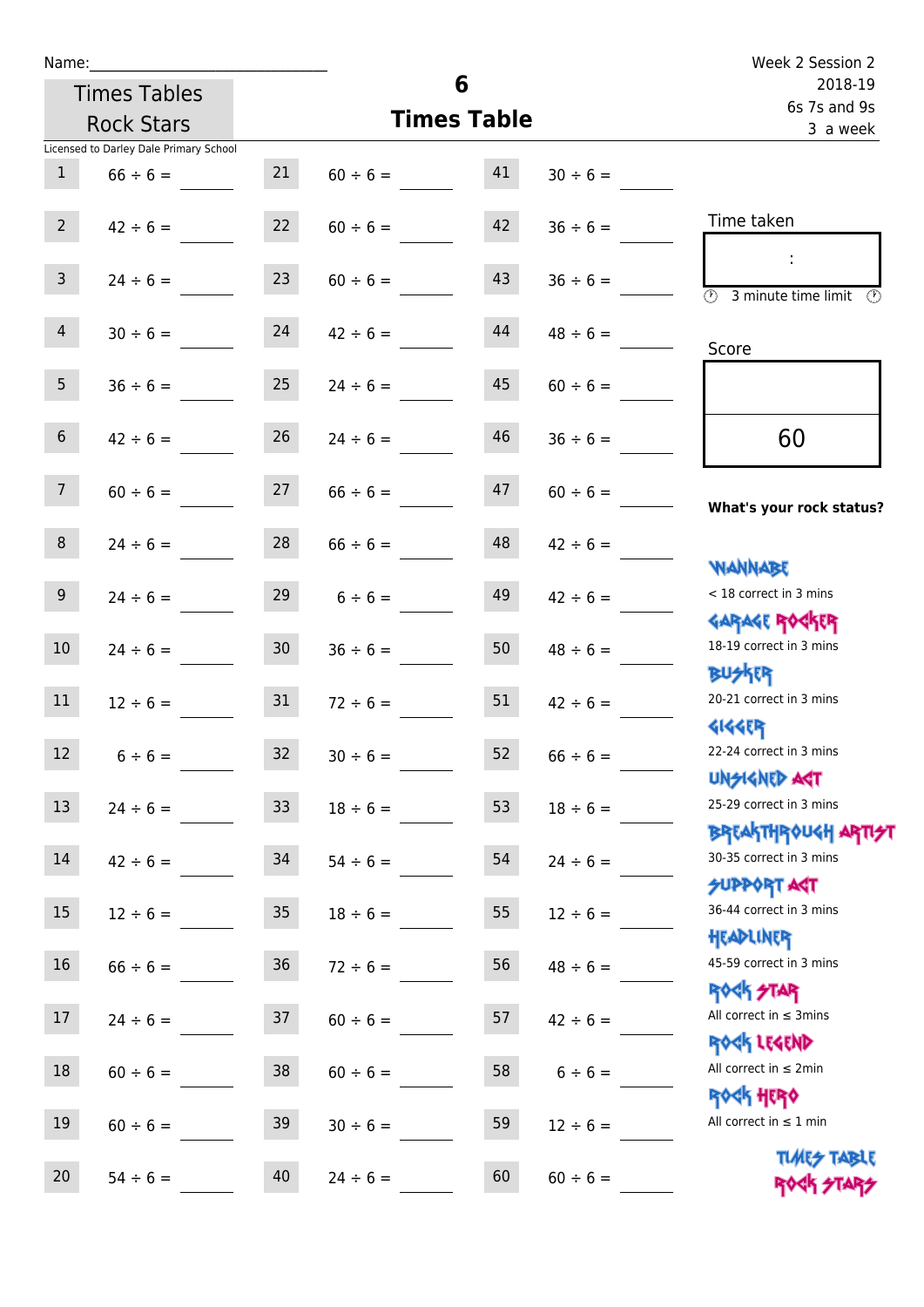| Name:           |                                        |                 |                      |    |                    | Week 2 Session 3                                                                                                                                                                                                                                                                                                                                                                                                                                                                                                                                                                                                          |
|-----------------|----------------------------------------|-----------------|----------------------|----|--------------------|---------------------------------------------------------------------------------------------------------------------------------------------------------------------------------------------------------------------------------------------------------------------------------------------------------------------------------------------------------------------------------------------------------------------------------------------------------------------------------------------------------------------------------------------------------------------------------------------------------------------------|
|                 | <b>Times Tables</b>                    |                 |                      | 6  |                    | 2018-19<br>6s 7s and 9s                                                                                                                                                                                                                                                                                                                                                                                                                                                                                                                                                                                                   |
|                 | <b>Rock Stars</b>                      |                 | <b>Times Table</b>   |    |                    | 3 a week                                                                                                                                                                                                                                                                                                                                                                                                                                                                                                                                                                                                                  |
|                 | Licensed to Darley Dale Primary School |                 |                      |    |                    |                                                                                                                                                                                                                                                                                                                                                                                                                                                                                                                                                                                                                           |
| 1               | $6 \times 10 =$                        | 21              | $6 \times 9 = 41$    |    | $42 \div 6 =$      |                                                                                                                                                                                                                                                                                                                                                                                                                                                                                                                                                                                                                           |
| 2               | $6 \times 4 =$                         | 22              | $6 \times 1 =$       | 42 | $42 \div 6 =$      | Time taken                                                                                                                                                                                                                                                                                                                                                                                                                                                                                                                                                                                                                |
| $\mathbf{3}$    | $6 \times 10 =$                        | 23              | $6 \times 6 =$       | 43 | $30 \div 6 =$      | $\sim 10$<br>$\circled{1}$ 3 minute time limit $\circled{1}$                                                                                                                                                                                                                                                                                                                                                                                                                                                                                                                                                              |
| $\overline{4}$  | $6 \times 6 =$                         | 24              | $6 \times 1 =$       | 44 | $54 \div 6 =$      | Score                                                                                                                                                                                                                                                                                                                                                                                                                                                                                                                                                                                                                     |
| 5 <sub>1</sub>  | $6 \times 7 =$                         | 25              | $6 \times 4 =$       | 45 | $36 \div 6 =$      |                                                                                                                                                                                                                                                                                                                                                                                                                                                                                                                                                                                                                           |
| 6 <sup>1</sup>  | $6 \times 4 =$                         | 26              | $6 \times 11 =$      | 46 | $6 \div 6 =$       | 60                                                                                                                                                                                                                                                                                                                                                                                                                                                                                                                                                                                                                        |
| 7 <sup>7</sup>  | $6 \times 5 =$                         |                 | $27 \t 6 \times 4 =$ |    | $47 \t36 \div 6 =$ | Add up your time                                                                                                                                                                                                                                                                                                                                                                                                                                                                                                                                                                                                          |
| 8               | $6 \times 12 =$                        | 28              | $6 \times 2 =$       | 48 | $54 \div 6 =$      | <b>Mins</b><br>S1                                                                                                                                                                                                                                                                                                                                                                                                                                                                                                                                                                                                         |
| 9 <sub>o</sub>  | $6 \times 11 =$                        | 29              | $6 \times 9 =$       | 49 | $6 \div 6 =$       |                                                                                                                                                                                                                                                                                                                                                                                                                                                                                                                                                                                                                           |
| 10 <sup>°</sup> | $6 \times 1 =$                         | 30 <sub>o</sub> | $6 \times 12 =$      | 50 | $30 \div 6 =$      | $\begin{tabular}{c} Total \end{tabular}$                                                                                                                                                                                                                                                                                                                                                                                                                                                                                                                                                                                  |
| 11              | $6 \times 6 =$                         | 31              | $54 \div 6 =$        | 51 | $48 \div 6 =$      | <b>Secs</b><br>S1                                                                                                                                                                                                                                                                                                                                                                                                                                                                                                                                                                                                         |
| 12 <sub>2</sub> | $6 \times 9 =$                         | 32              | $12 \div 6 =$        | 52 | $24 \div 6 =$      |                                                                                                                                                                                                                                                                                                                                                                                                                                                                                                                                                                                                                           |
| 13              | $6 \times 10 =$                        | 33              | $60 \div 6 =$        | 53 | $48 \div 6 =$      | S3<br>$\begin{tabular}{c} Total & \underline{\hspace{1cm}} & \underline{\hspace{1cm}} & \underline{\hspace{1cm}} & \underline{\hspace{1cm}} & \underline{\hspace{1cm}} & \underline{\hspace{1cm}} & \underline{\hspace{1cm}} & \underline{\hspace{1cm}} & \underline{\hspace{1cm}} & \underline{\hspace{1cm}} & \underline{\hspace{1cm}} & \underline{\hspace{1cm}} & \underline{\hspace{1cm}} & \underline{\hspace{1cm}} & \underline{\hspace{1cm}} & \underline{\hspace{1cm}} & \underline{\hspace{1cm}} & \underline{\hspace{1cm}} & \underline{\hspace{1cm}} & \underline{\hspace{1cm}} & \underline{\hspace{1cm}} &$ |
| 14              | $6 \times 5 =$                         | 34              | $48 \div 6 =$        | 54 | $30 \div 6 =$      | Add up your score                                                                                                                                                                                                                                                                                                                                                                                                                                                                                                                                                                                                         |
| 15              | $6 \times 8 =$                         | 35              | $18 \div 6 =$        | 55 | $54 \div 6 =$      |                                                                                                                                                                                                                                                                                                                                                                                                                                                                                                                                                                                                                           |
| 16              | $6 \times 1 =$                         | 36              | $18 \div 6 =$        | 56 | $42 \div 6 =$      | Total _________                                                                                                                                                                                                                                                                                                                                                                                                                                                                                                                                                                                                           |
| 17 <sub>1</sub> | $6 \times 7 =$                         | 37              | $60 \div 6 =$        | 57 | $24 \div 6 =$      |                                                                                                                                                                                                                                                                                                                                                                                                                                                                                                                                                                                                                           |
| 18              | $6 \times 2 =$                         | 38              | $24 \div 6 =$        | 58 | $66 \div 6 =$      |                                                                                                                                                                                                                                                                                                                                                                                                                                                                                                                                                                                                                           |
| 19              | $6 \times 5 =$                         | 39              | $36 \div 6 =$        | 59 | $36 \div 6 =$      |                                                                                                                                                                                                                                                                                                                                                                                                                                                                                                                                                                                                                           |
| 20              | $6 \times 8 =$                         | 40              | $24 \div 6 =$        | 60 | $54 \div 6 =$      |                                                                                                                                                                                                                                                                                                                                                                                                                                                                                                                                                                                                                           |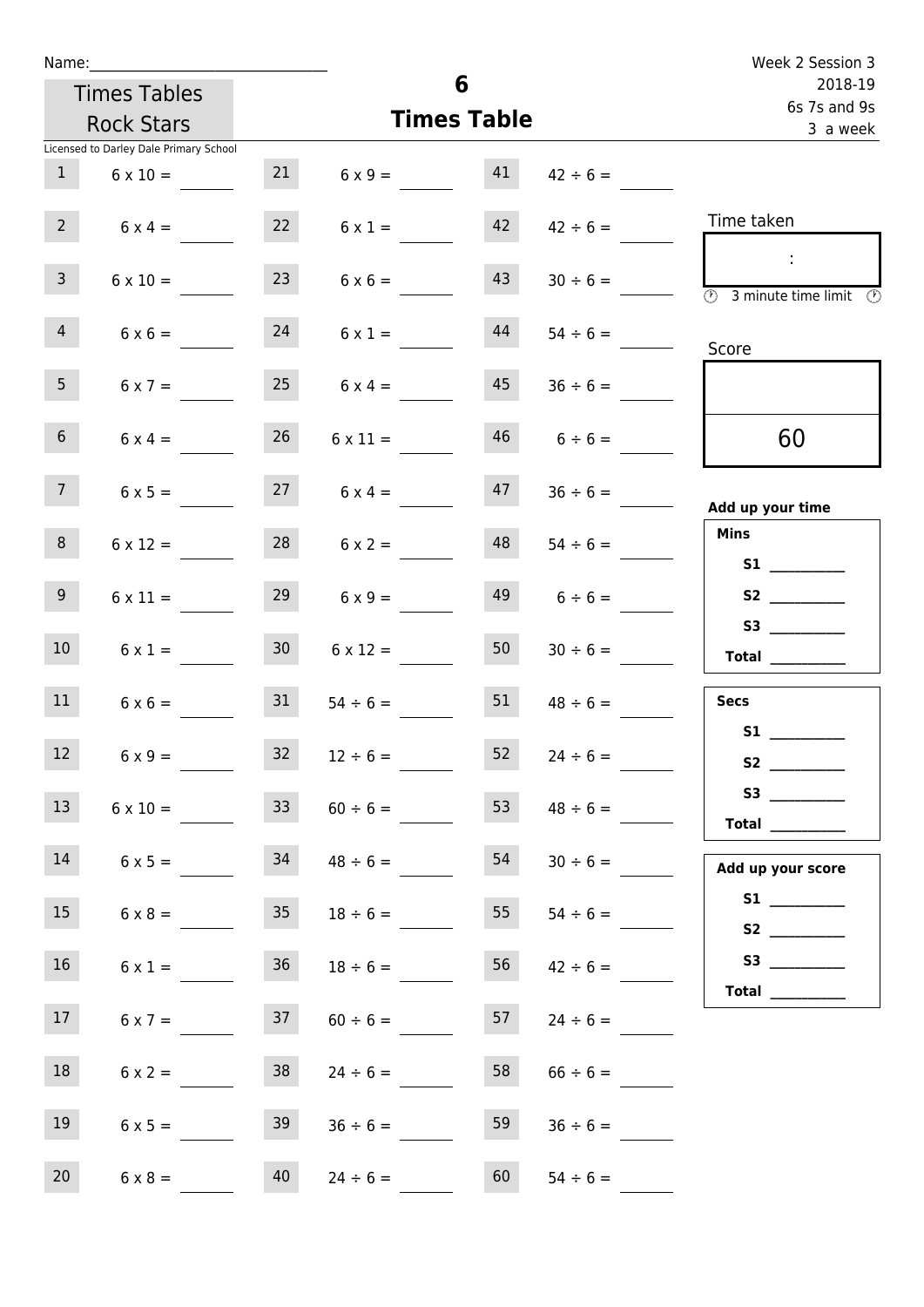| Name:           |                                        |                 |                 | 3,6                     |                 | Week 3 Session 1                                                 |
|-----------------|----------------------------------------|-----------------|-----------------|-------------------------|-----------------|------------------------------------------------------------------|
|                 | <b>Times Tables</b>                    |                 |                 | 2018-19<br>6s 7s and 9s |                 |                                                                  |
|                 | <b>Rock Stars</b>                      |                 | 3 a week        |                         |                 |                                                                  |
|                 | Licensed to Darley Dale Primary School |                 |                 |                         |                 |                                                                  |
| $\mathbf{1}$    | $6 \times 5 =$                         | 21              | $6 \times 3 =$  | 41                      | $7 \times 6 =$  |                                                                  |
| $2^{\circ}$     | $6 \times 5 =$                         | 22              | $3 \times 1 =$  | 42                      | $9 \times 3 =$  | Time taken                                                       |
| $\overline{3}$  | $3 \times 4 =$                         | 23              | $6 \times 4 =$  | 43                      | $10 \times 6 =$ | $\overline{\mathcal{O}}$<br>3 minute time limit<br>$\circled{r}$ |
| $\overline{4}$  | $3 \times 7 =$                         | 24              | $3 \times 6 =$  | 44                      | $2 \times 6 =$  | Score                                                            |
| 5 <sub>1</sub>  | $6 \times 11 =$                        | 25              | $6 \times 12 =$ | 45                      | $7 \times 3 =$  |                                                                  |
| 6 <sup>1</sup>  | $6 \times 2 =$                         | 26              | $6 \times 6 =$  | 46                      | $7 \times 3 =$  | 60                                                               |
| 7 <sup>7</sup>  | $3 \times 1 =$                         | 27              | $6 \times 1 =$  | 47                      | $3 \times 3 =$  | What's your rock status?                                         |
| 8               | $6 \times 4 =$                         | 28              | $3 \times 8 =$  | 48                      | $12 \times 6 =$ | <b>NANNABE</b>                                                   |
| 9 <sub>o</sub>  | $3 \times 10 =$                        | 29              | $6 \times 6 =$  | 49                      | $6 \times 3 =$  | < 18 correct in 3 mins<br><b>GARAGE ROGKER</b>                   |
| 10 <sup>°</sup> | $6 \times 2 =$                         | 30 <sup>°</sup> | $3 \times 5 =$  | 50                      | $6 \times 3 =$  | 18-19 correct in 3 mins<br><b>BUSKER</b>                         |
| 11              | $6 \times 10 =$                        | 31              | $11 \times 6 =$ | 51                      | $10 \times 3 =$ | 20-21 correct in 3 mins<br><b>4144EP</b>                         |
| 12              | $3 \times 4 =$                         | 32              | $6 \times 6 =$  | 52                      | $11 \times 3 =$ | 22-24 correct in 3 mins<br><b>UNSIGNED AGT</b>                   |
| 13              | $6 \times 2 =$                         | 33 <sup>°</sup> | $1 \times 3 =$  | 53                      | $10 \times 6 =$ | 25-29 correct in 3 mins<br><b>BREAKTHROUGH ARTI<del>S</del>T</b> |
| 14              | $3 \times 1 =$                         | 34              | $7 \times 6 =$  | 54                      | $10 \times 6 =$ | 30-35 correct in 3 mins<br><b>SUPPORT AGT</b>                    |
| 15              | $3 \times 2 =$                         | 35 <sub>1</sub> | $5 \times 6 =$  | 55                      | $2 \times 3 =$  | 36-44 correct in 3 mins<br>HEADLINER                             |
| 16 <sup>1</sup> | $6 \times 5 =$                         | 36 <sup>°</sup> | $4 \times 6 =$  | 56                      | $3 \times 3 =$  | 45-59 correct in 3 mins<br><b>ROCK STAR</b>                      |
| 17              | $3 \times 10 =$                        | 37              | $12 \times 3 =$ | 57                      | $10 \times 3 =$ | All correct in $\leq$ 3mins<br>ROCK LEGEND                       |
| 18              | $6 \times 11 =$                        | 38              | $2 \times 6 =$  | 58                      | $8 \times 6 =$  | All correct in $\leq 2$ min<br><b>ROCK HERO</b>                  |
| 19              | $6 \times 1 =$                         | 39              | $6 \times 6 =$  | 59                      | $3 \times 6 =$  | All correct in $\leq 1$ min                                      |
| 20              | $3 \times 8 =$                         | 40              | $3 \times 3 =$  | 60                      | $10 \times 3 =$ | <b>TUARS TABLE</b><br>ROCK STARS                                 |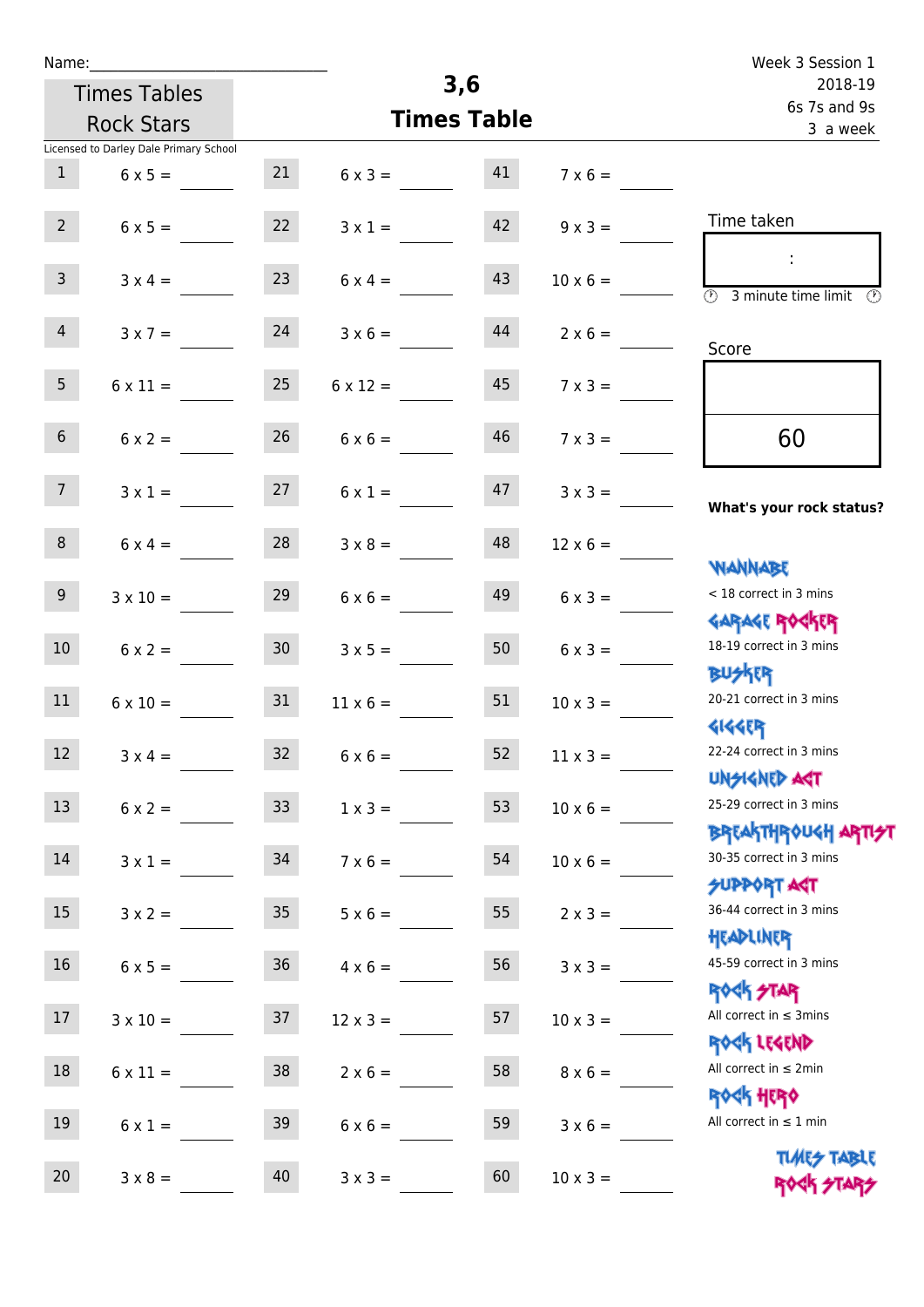| Name:           |                                        |                    |               |     |                         | Week 3 Session 2                                                   |
|-----------------|----------------------------------------|--------------------|---------------|-----|-------------------------|--------------------------------------------------------------------|
|                 | <b>Times Tables</b>                    |                    |               | 3,6 | 2018-19<br>6s 7s and 9s |                                                                    |
|                 | <b>Rock Stars</b>                      | <b>Times Table</b> |               |     |                         | 3 a week                                                           |
|                 | Licensed to Darley Dale Primary School |                    |               |     |                         |                                                                    |
| $\mathbf{1}$    | $30 \div 3 =$                          | 21                 | $12 \div 3 =$ | 41  | $18 \div 3 =$           |                                                                    |
| 2 <sup>7</sup>  | $12 \div 3 =$                          | 22                 | $36 \div 3 =$ | 42  | $21 \div 3 =$           | Time taken                                                         |
| 3 <sup>7</sup>  | $12 \div 6 =$                          | 23                 | $27 \div 3 =$ | 43  | $15 \div 3 =$           | $\overline{(\mathcal{V})}$<br>3 minute time limit<br>$\mathcal{O}$ |
| $\overline{4}$  | $6 \div 3 =$                           | 24                 | $3 ÷ 3 =$     | 44  | $72 \div 6 =$           | Score                                                              |
| 5 <sub>1</sub>  | $33 \div 3 =$                          | 25                 | $42 \div 6 =$ | 45  | $24 \div 3 =$           |                                                                    |
| 6 <sup>1</sup>  | $18 \div 3 =$                          | 26                 | $18 \div 3 =$ | 46  | $48 \div 6 =$           | 60                                                                 |
| 7 <sup>7</sup>  | $12 \div 6 =$                          | 27                 | $18 \div 6 =$ | 47  | $6 \div 3 =$            | What's your rock status?                                           |
| 8               | $66 \div 6 =$                          | 28                 | $9 ÷ 3 =$     | 48  | $36 \div 6 =$           | <b>NANNABE</b>                                                     |
| 9 <sub>o</sub>  | $66 \div 6 =$                          | 29                 | $6 \div 6 =$  | 49  | $12 \div 6 =$           | < 18 correct in 3 mins<br><b>GARAGE ROCKER</b>                     |
| 10 <sup>°</sup> | $6 \div 3 =$                           | 30 <sup>°</sup>    | $24 \div 3 =$ | 50  | $12 \div 6 =$           | 18-19 correct in 3 mins<br><b>BUSKER</b>                           |
| 11              | $36 \div 3 =$                          | 31                 | $54 \div 6 =$ | 51  | $9 \div 3 =$            | 20-21 correct in 3 mins<br><b>414459</b>                           |
| 12              | $15 \div 3 =$                          | 32                 | $9 ÷ 3 =$     | 52  | $30 \div 6 =$           | 22-24 correct in 3 mins<br><b>UNSIGNED AST</b>                     |
| 13              | $15 \div 3 =$                          | 33                 | $21 \div 3 =$ | 53  | $60 \div 6 =$           | 25-29 correct in 3 mins<br>BREAKTHRÓUGH ARTI <del>2</del> 1        |
| 14              | $18 \div 6 =$                          | 34                 | $42 \div 6 =$ | 54  | $24 \div 3 =$           | 30-35 correct in 3 mins<br><b>SUPPORT AGT</b>                      |
| 15              | $18 \div 6 =$                          | 35 <sub>2</sub>    | $54 \div 6 =$ | 55  | $36 \div 6 =$           | 36-44 correct in 3 mins<br>HEADLINER                               |
| 16              | $12 \div 6 =$                          | 36                 | $12 \div 3 =$ | 56  | $66 \div 6 =$           | 45-59 correct in 3 mins<br><b>ROCK STAR</b>                        |
| 17              | $12 \div 6 =$                          | 37                 | $33 \div 3 =$ | 57  | $30 \div 3 =$           | All correct in $\leq$ 3mins<br>ROCK LEGEND                         |
| 18              | $21 \div 3 =$                          | 38                 | $21 \div 3 =$ | 58  | $30 \div 3 =$           | All correct in $\leq 2$ min<br>ROCK HERO                           |
| 19              | $3 ÷ 3 =$                              | 39                 | $6 \div 6 =$  | 59  | $12 \div 6 =$           | All correct in $\leq 1$ min                                        |
| 20              | $24 \div 6 =$                          | 40                 | $21 \div 3 =$ | 60  | $9 ÷ 3 =$               | <b>TIMES TABLE</b><br>ROCK STARS                                   |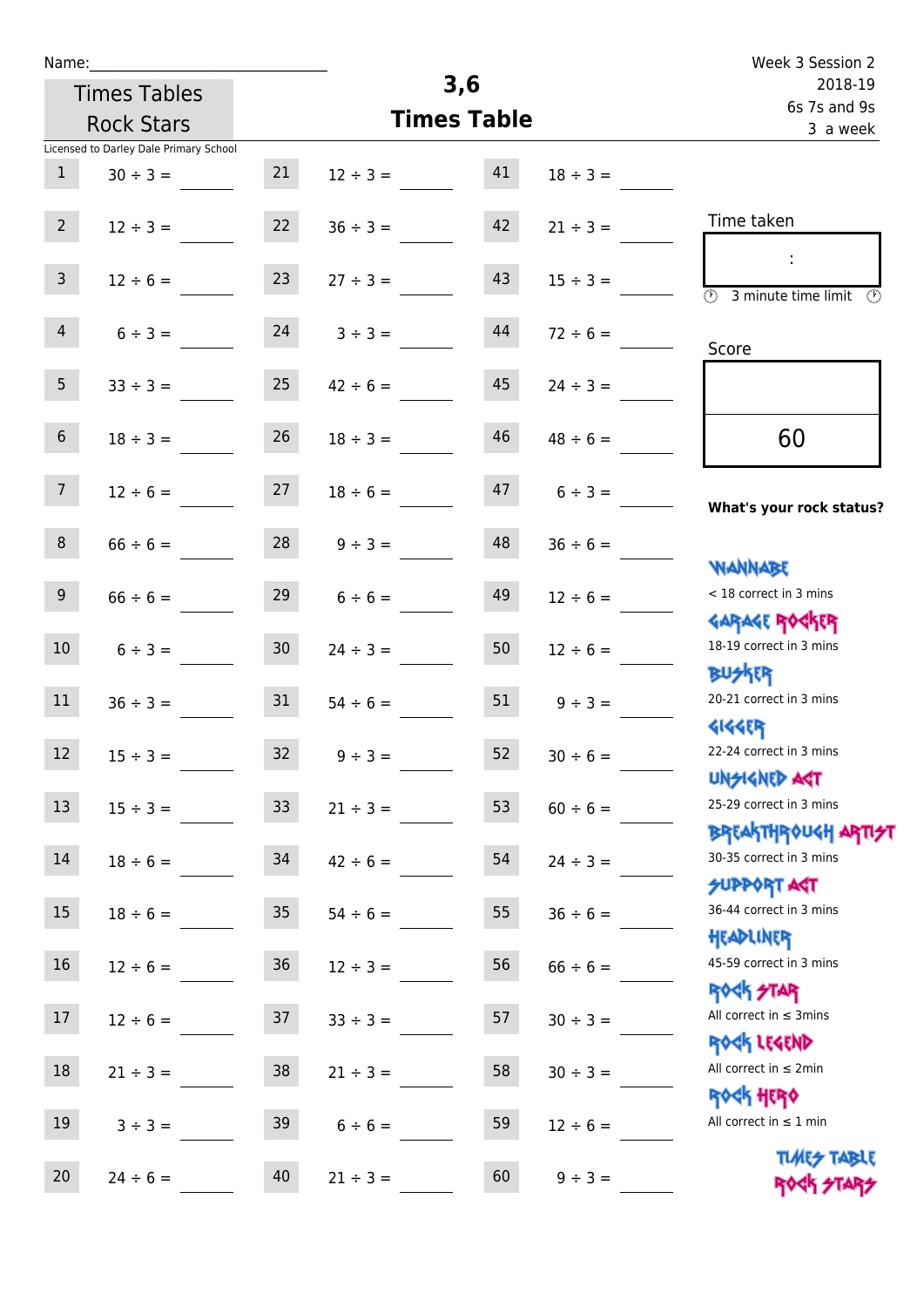| Name:             |                                        |                 |                      |                    |                                | Week 3 Session 3                                                                                                                                                                                                                                                                                                                                                                                                                                                                                                                                                                                                          |
|-------------------|----------------------------------------|-----------------|----------------------|--------------------|--------------------------------|---------------------------------------------------------------------------------------------------------------------------------------------------------------------------------------------------------------------------------------------------------------------------------------------------------------------------------------------------------------------------------------------------------------------------------------------------------------------------------------------------------------------------------------------------------------------------------------------------------------------------|
|                   | <b>Times Tables</b>                    |                 |                      | 3,6                |                                | 2018-19                                                                                                                                                                                                                                                                                                                                                                                                                                                                                                                                                                                                                   |
|                   | <b>Rock Stars</b>                      |                 |                      | <b>Times Table</b> |                                | 6s 7s and 9s<br>3 a week                                                                                                                                                                                                                                                                                                                                                                                                                                                                                                                                                                                                  |
|                   | Licensed to Darley Dale Primary School |                 |                      |                    |                                |                                                                                                                                                                                                                                                                                                                                                                                                                                                                                                                                                                                                                           |
| 1                 | $3 \times 10 =$                        | 21              |                      |                    | $3 \times 6 =$ 41 $6 \div 3 =$ |                                                                                                                                                                                                                                                                                                                                                                                                                                                                                                                                                                                                                           |
| $2^{\circ}$       | $3 \times 8 =$                         | 22              | $3 \times 8 =$       | 42                 | $21 \div 3 =$                  | Time taken                                                                                                                                                                                                                                                                                                                                                                                                                                                                                                                                                                                                                |
| 3 <sup>7</sup>    | $3 \times 9 =$                         | 23              | $3 \times 8 =$       | 43                 | $9 \div 3 =$                   | $\sim 10$<br>$\overline{\textcircled{1}}$ 3 minute time limit                                                                                                                                                                                                                                                                                                                                                                                                                                                                                                                                                             |
| 4                 | $3 \times 7 =$                         | 24              | $3 \times 4 =$       | 44                 | $60 \div 6 =$                  | Score                                                                                                                                                                                                                                                                                                                                                                                                                                                                                                                                                                                                                     |
| 5 <sub>1</sub>    | $3 \times 5 =$                         | 25              | $3 \times 10 =$      | 45                 | $12 \div 6 =$                  |                                                                                                                                                                                                                                                                                                                                                                                                                                                                                                                                                                                                                           |
| 6 <sup>1</sup>    | $3 \times 11 =$                        | 26              | $6 \times 4 =$       | 46                 | $6 \div 3 =$                   | 60                                                                                                                                                                                                                                                                                                                                                                                                                                                                                                                                                                                                                        |
| 7 <sup>7</sup>    | $3 \times 9 =$                         |                 | $27 \t 6 \times 9 =$ |                    | $47 \t 9 \div 3 =$             | Add up your time                                                                                                                                                                                                                                                                                                                                                                                                                                                                                                                                                                                                          |
| 8                 | $3 \times 10 =$                        | 28              | $6 \times 4 =$       |                    | $48 \t 9 \div 3 =$             | Mins<br><b>S1 S1</b>                                                                                                                                                                                                                                                                                                                                                                                                                                                                                                                                                                                                      |
| 9 <sub>o</sub>    | $3 \times 9 =$                         | 29              | $6 \times 9 =$       | 49                 | $15 \div 3 =$                  |                                                                                                                                                                                                                                                                                                                                                                                                                                                                                                                                                                                                                           |
| 10 <sup>1</sup>   | $6 \times 7 =$                         | 30 <sup>°</sup> | $6 \times 8 =$       | 50                 | $24 \div 3 =$                  | S3<br>$\begin{tabular}{c} Total & \underline{\hspace{1cm}} & \underline{\hspace{1cm}} & \underline{\hspace{1cm}} & \underline{\hspace{1cm}} & \underline{\hspace{1cm}} & \underline{\hspace{1cm}} & \underline{\hspace{1cm}} & \underline{\hspace{1cm}} & \underline{\hspace{1cm}} & \underline{\hspace{1cm}} & \underline{\hspace{1cm}} & \underline{\hspace{1cm}} & \underline{\hspace{1cm}} & \underline{\hspace{1cm}} & \underline{\hspace{1cm}} & \underline{\hspace{1cm}} & \underline{\hspace{1cm}} & \underline{\hspace{1cm}} & \underline{\hspace{1cm}} & \underline{\hspace{1cm}} & \underline{\hspace{1cm}} &$ |
| 11                | $6 \times 5 =$                         | 31              | $60 \div 6 =$        | 51                 | $66 \div 6 =$                  | Secs                                                                                                                                                                                                                                                                                                                                                                                                                                                                                                                                                                                                                      |
| $12 \overline{ }$ | $6 \times 2 =$                         | 32              | $42 \div 6 =$        | 52                 | $72 \div 6 =$                  | <b>S1</b>                                                                                                                                                                                                                                                                                                                                                                                                                                                                                                                                                                                                                 |
| 13                | $6 \times 12 =$                        | 33              | $54 \div 6 =$        |                    | 53 $6 \div 3 =$                | Total $\_\_$                                                                                                                                                                                                                                                                                                                                                                                                                                                                                                                                                                                                              |
| 14                | $6 \times 10 =$                        | 34              | $54 \div 6 =$        | 54                 | $66 \div 6 =$                  | Add up your score                                                                                                                                                                                                                                                                                                                                                                                                                                                                                                                                                                                                         |
| 15                | $3 \times 1 =$                         | 35              | $30 \div 3 =$        | 55                 | $54 \div 6 =$                  |                                                                                                                                                                                                                                                                                                                                                                                                                                                                                                                                                                                                                           |
| 16                | $3 \times 7 =$                         | 36              | $36 \div 3 =$        | 56                 | $27 \div 3 =$                  |                                                                                                                                                                                                                                                                                                                                                                                                                                                                                                                                                                                                                           |
| 17 <sub>1</sub>   | $6 \times 2 =$                         | 37              | $42 \div 6 =$        | 57                 | $48 \div 6 =$                  |                                                                                                                                                                                                                                                                                                                                                                                                                                                                                                                                                                                                                           |
| 18                | $3 \times 6 =$                         | 38              | $18 \div 6 =$        | 58                 | $33 \div 3 =$                  |                                                                                                                                                                                                                                                                                                                                                                                                                                                                                                                                                                                                                           |
| 19                | $3 \times 3 =$                         | 39              | $18 \div 6 =$        | 59                 | $24 \div 6 =$                  |                                                                                                                                                                                                                                                                                                                                                                                                                                                                                                                                                                                                                           |
| 20                | $3 \times 12 =$                        | 40              | $18 \div 3 =$        | 60                 | $6 \div 6 =$                   |                                                                                                                                                                                                                                                                                                                                                                                                                                                                                                                                                                                                                           |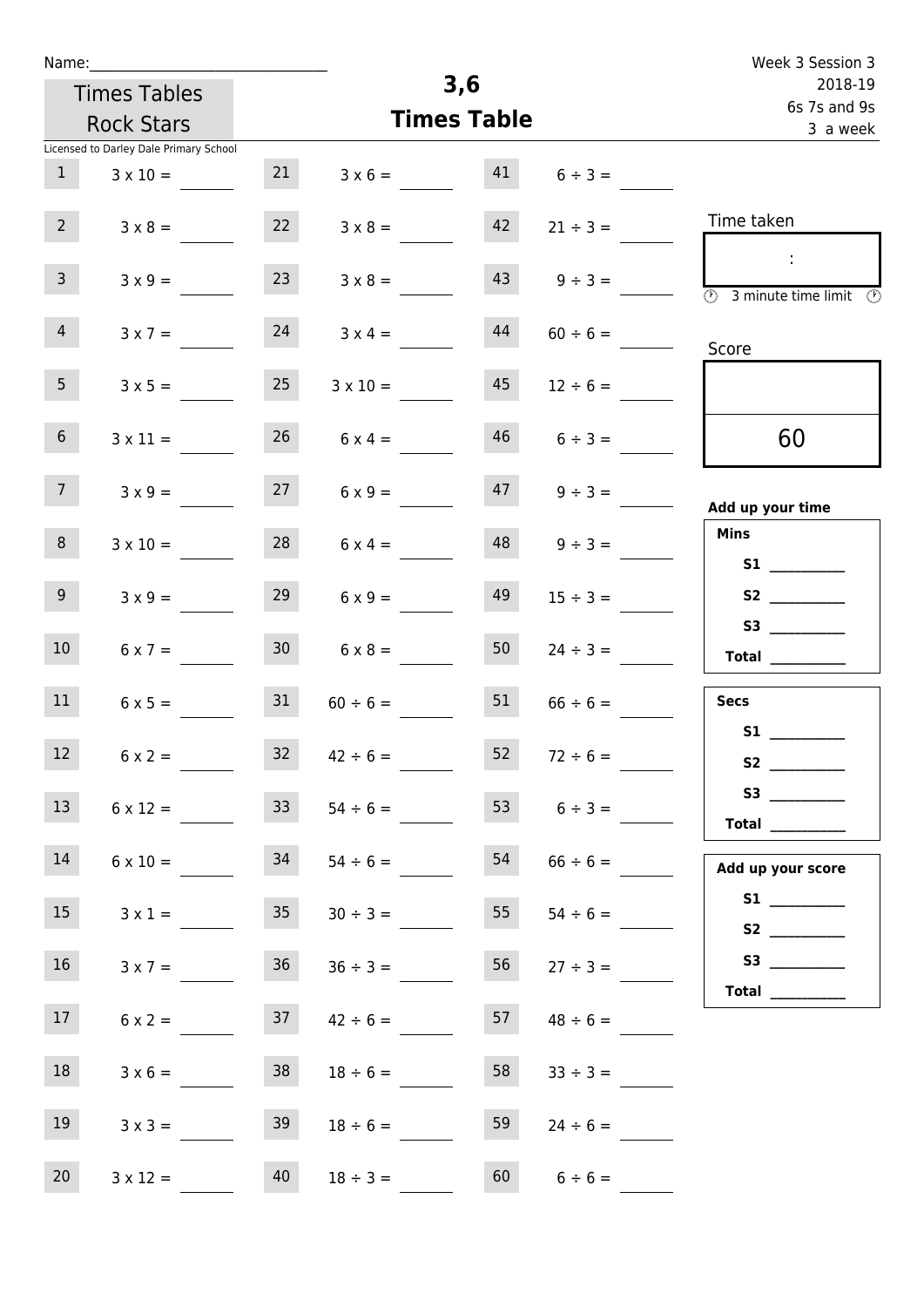| Name:           |                                        |                    |                         |          |                         | Week 4 Session 1                                                          |
|-----------------|----------------------------------------|--------------------|-------------------------|----------|-------------------------|---------------------------------------------------------------------------|
|                 | 9<br><b>Times Tables</b>               |                    |                         |          | 2018-19<br>6s 7s and 9s |                                                                           |
|                 | <b>Rock Stars</b>                      | <b>Times Table</b> |                         | 3 a week |                         |                                                                           |
|                 | Licensed to Darley Dale Primary School |                    |                         |          |                         |                                                                           |
| 1               | $9 \times 3 =$                         |                    | $21 \t 9 \times 3 = 41$ |          | $11 \times 9 =$         |                                                                           |
| $2^{\circ}$     | $9 \times 12 =$                        | 22                 | $9 \times 9 =$          | 42       | $9 \times 9 =$          | Time taken                                                                |
| $\overline{3}$  | $9 \times 12 =$                        | 23                 | $9 \times 11 =$         | 43       | $6 \times 9 =$          | $\mathbb{R}^2$<br>$\overline{(\mathcal{V})}$<br>3 minute time limit<br>O) |
| $\overline{4}$  | $9 \times 7 = 24$                      |                    | $9 \times 7 =$          | 44       | $6 \times 9 =$          | Score                                                                     |
| 5 <sup>5</sup>  | $9 \times 11 =$                        | 25                 | $9 \times 2 =$          | 45       | $3 \times 9 =$          |                                                                           |
| 6 <sup>1</sup>  | $9 \times 6 =$                         | 26                 | $9 \times 10 =$         | 46       | $6 \times 9 =$          | 60                                                                        |
| 7 <sup>7</sup>  | $9 \times 7 = 27$                      |                    | $9 \times 9 =$          | 47       | $11 \times 9 =$         | What's your rock status?                                                  |
| 8               | $9 \times 7 =$                         | 28                 | $9 \times 8 =$          | 48       | $1 \times 9 =$          | <b>NANNABE</b>                                                            |
| 9 <sub>o</sub>  | $9 \times 4 =$                         | 29                 | $9 \times 9 =$          | 49       | $5 \times 9 =$          | < 18 correct in 3 mins<br><b>GARAGE ROGKER</b>                            |
| 10 <sup>°</sup> | $9 \times 7 =$                         | 30                 | $9 \times 8 =$          | 50       | $7 \times 9 =$          | 18-19 correct in 3 mins<br><b>BUSKRA</b>                                  |
| 11              | $9 \times 10 =$                        | 31                 | $3 \times 9 =$          | 51       | $8 \times 9 =$          | 20-21 correct in 3 mins<br><b>4144ER</b>                                  |
| 12              | $9 \times 3 =$                         | 32                 | $1 \times 9 =$          | 52       | $5 \times 9 =$          | 22-24 correct in 3 mins<br><b>UNSIGNED AST</b>                            |
| 13              | $9 \times 4 =$                         | 33                 | $10 \times 9 =$         | 53       | $5 \times 9 =$          | 25-29 correct in 3 mins<br><b>BREAKTHROUGH ARTI<del>S</del>T</b>          |
| 14              | $9 \times 12 =$                        | 34                 | $7 \times 9 =$          | 54       | $6 \times 9 =$          | 30-35 correct in 3 mins<br><b>SUPPORT AGT</b>                             |
| 15              | $9 \times 11 =$                        | $35\,$             | $2 \times 9 =$          | 55       | $8 \times 9 =$          | 36-44 correct in 3 mins<br>HEADLINER                                      |
| 16              | $9 \times 5 =$                         | $36\,$             | $8 \times 9 =$          | 56       | $12 \times 9 =$         | 45-59 correct in 3 mins<br>ROCK STAR                                      |
| 17              | $9 \times 3 =$                         | 37                 | $6 \times 9 =$          | 57       | $12 \times 9 =$         | All correct in $\leq$ 3mins<br>ROCK LEGEND                                |
| $18\,$          | $9 \times 3 =$                         | 38                 | $10 \times 9 =$         | 58       | $2 \times 9 =$          | All correct in $\leq 2$ min<br>ROCK HERO                                  |
| 19              | $9 \times 11 =$                        | 39                 | $11 \times 9 =$         | 59       | $9 \times 9 =$          | All correct in $\leq 1$ min                                               |
| 20              | $9 \times 4 =$                         | 40                 | $4 \times 9 =$          | 60       | $2 \times 9 =$          | <b>TUARS TABLE</b><br>ROCK STARS                                          |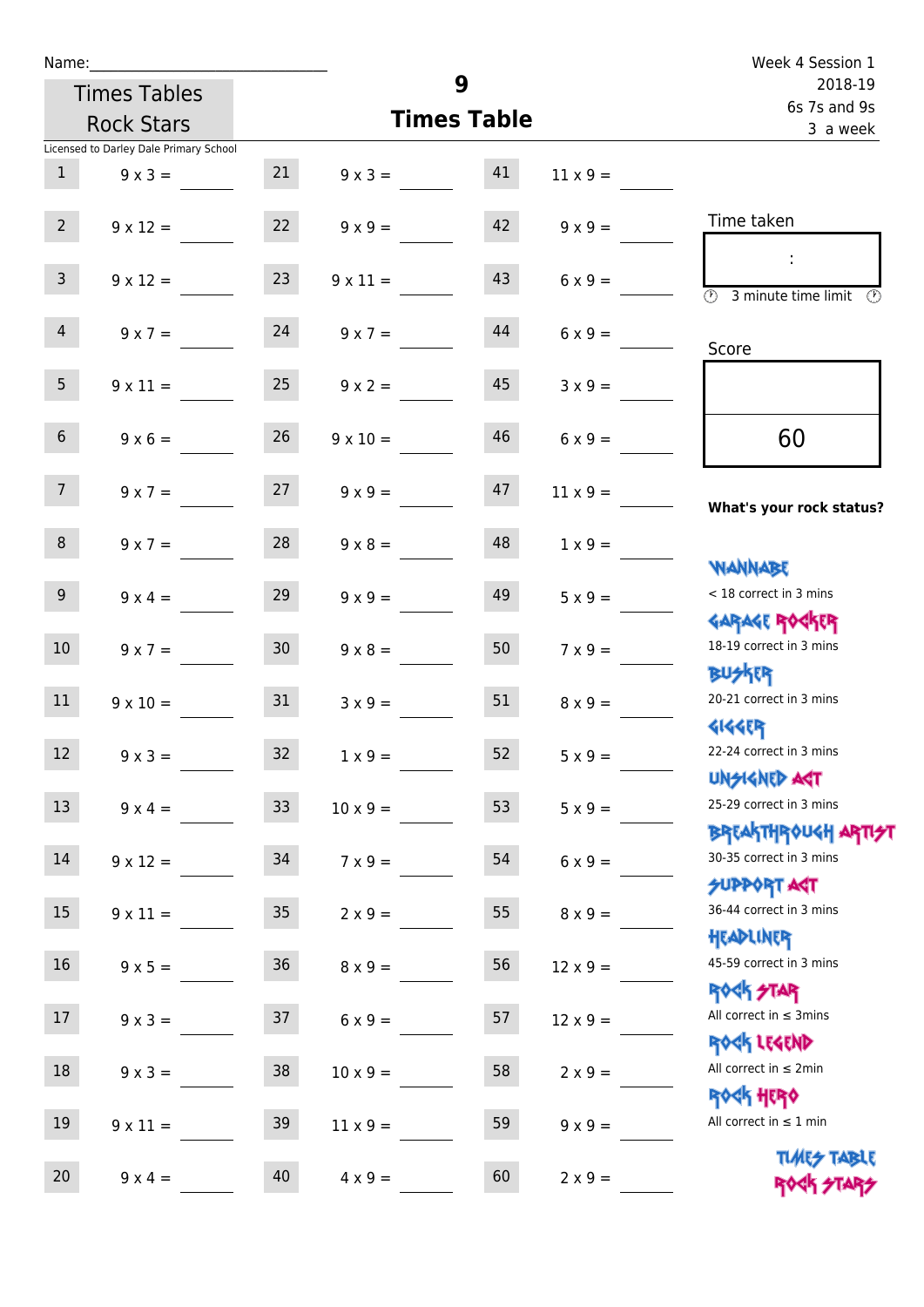| Name:           |                                        |                 |                | 9                       |                | Week 4 Session 2                                  |
|-----------------|----------------------------------------|-----------------|----------------|-------------------------|----------------|---------------------------------------------------|
|                 | <b>Times Tables</b>                    |                 |                | 2018-19<br>6s 7s and 9s |                |                                                   |
|                 | <b>Rock Stars</b>                      |                 |                | <b>Times Table</b>      |                | 3 a week                                          |
|                 | Licensed to Darley Dale Primary School |                 |                |                         |                |                                                   |
| $\mathbf{1}$    | $18 \div 9 =$                          | 21              | $27 \div 9 =$  | 41                      | $9 \div 9 =$   |                                                   |
| $2^{\circ}$     | $18 \div 9 =$                          | 22              | $27 \div 9 =$  | 42                      | $45 \div 9 =$  | Time taken                                        |
|                 |                                        |                 |                |                         |                |                                                   |
| $\mathbf{3}$    | $45 \div 9 =$                          | 23              | $54 \div 9 =$  | 43                      | $72 \div 9 =$  |                                                   |
|                 |                                        |                 |                |                         |                | $\overline{(\mathcal{V})}$<br>3 minute time limit |
| $\overline{4}$  | $36 \div 9 =$                          | 24              | $81 \div 9 =$  | 44                      | $99 \div 9 =$  | Score                                             |
|                 |                                        |                 |                |                         |                |                                                   |
| 5 <sub>5</sub>  | $54 \div 9 =$                          | 25              | $9 \div 9 =$   | 45                      | $72 \div 9 =$  |                                                   |
| $6\,$           | $72 \div 9 =$                          | 26              | $72 \div 9 =$  | 46                      | $72 \div 9 =$  | 60                                                |
|                 |                                        |                 |                |                         |                |                                                   |
| $7\overline{ }$ | $108 \div 9 =$                         | 27              | $99 \div 9 =$  | 47                      | $36 \div 9 =$  |                                                   |
|                 |                                        |                 |                |                         |                | What's your rock status?                          |
| $\,8\,$         | $45 \div 9 =$                          | 28              | $99 \div 9 =$  | 48                      | $81 \div 9 =$  |                                                   |
|                 |                                        |                 |                |                         |                | <b>NANNABE</b>                                    |
| 9               | $54 \div 9 =$                          | 29              | $99 \div 9 =$  | 49                      | $36 \div 9 =$  | < 18 correct in 3 mins                            |
| 10              |                                        | 30 <sub>o</sub> | $108 \div 9 =$ | 50                      | $54 \div 9 =$  | <b>GARAGE ROGKER</b><br>18-19 correct in 3 mins   |
|                 | $72 \div 9 =$                          |                 |                |                         |                | <b>BUSKER</b>                                     |
| 11              | $90 \div 9 =$                          | 31              | $45 \div 9 =$  | 51                      | $99 \div 9 =$  | 20-21 correct in 3 mins                           |
|                 |                                        |                 |                |                         |                | <b>4144EP</b>                                     |
| 12              | $18 \div 9 =$                          | 32              | $81 \div 9 =$  | 52                      | $108 \div 9 =$ | 22-24 correct in 3 mins                           |
|                 |                                        |                 |                |                         |                | <b>UNSIGNED AST</b>                               |
| 13              | $36 ÷ 9 =$                             | $33$            | $63 ÷ 9 =$     | 53                      | $36 ÷ 9 =$     | 25-29 correct in 3 mins                           |
|                 |                                        |                 |                |                         |                | <b>BREAKTHROUGH ARTI<del>S</del>T</b>             |
| $14\,$          | $63 ÷ 9 =$                             | 34              | $45 \div 9 =$  | 54                      | $99 \div 9 =$  | 30-35 correct in 3 mins                           |
| 15              | $27 ÷ 9 =$                             | 35              | $45 \div 9 =$  | 55                      | $18 \div 9 =$  | <b>SUPPORT AGT</b><br>36-44 correct in 3 mins     |
|                 |                                        |                 |                |                         |                | HEADLINER                                         |
| 16              | $81 \div 9 =$                          | 36              | $99 ÷ 9 =$     | 56                      | $54 \div 9 =$  | 45-59 correct in 3 mins                           |
|                 |                                        |                 |                |                         |                | ROCK STAR                                         |
| $17\,$          | $9 ÷ 9 =$                              | 37              | $63 ÷ 9 =$     | 57                      | $72 \div 9 =$  | All correct in $\leq$ 3mins                       |
|                 |                                        |                 |                |                         |                | ROCK LEGEND                                       |
| 18              | $72 \div 9 =$                          | $38\,$          | $108 \div 9 =$ | 58                      | $108 \div 9 =$ | All correct in $\leq 2$ min                       |
| 19              |                                        |                 |                |                         |                | ROCK HERO<br>All correct in $\leq 1$ min          |
|                 | $54 \div 9 =$                          | 39              | $99 \div 9 =$  | 59                      | $108 \div 9 =$ |                                                   |

20  $54 \div 9 =$   $40 \div 36 \div 9 =$   $60 \div 36 \div 9 =$ 

Times Table ROCK STARS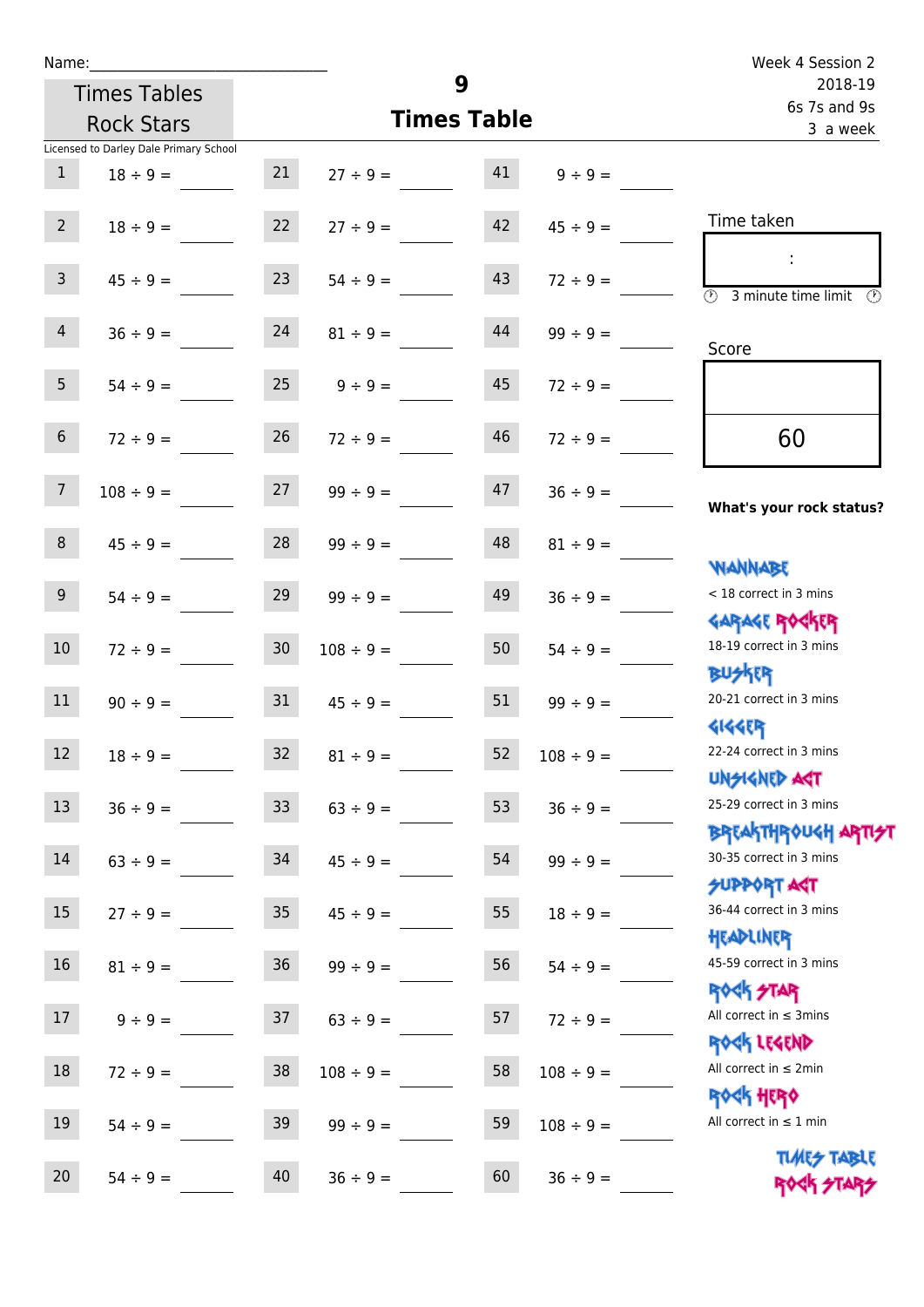| Name:                          |                                        |                 | Week 4 Session 3                    |                         |                         |                                            |
|--------------------------------|----------------------------------------|-----------------|-------------------------------------|-------------------------|-------------------------|--------------------------------------------|
|                                | <b>Times Tables</b>                    |                 |                                     | 2018-19<br>6s 7s and 9s |                         |                                            |
|                                | <b>Rock Stars</b>                      |                 |                                     | <b>Times Table</b>      |                         | 3 a week                                   |
|                                | Licensed to Darley Dale Primary School |                 |                                     |                         |                         |                                            |
| $\mathbf{1}$                   | $9 \times 8 =$                         |                 | 21 $9 \times 5 = 41$ $9 \div 9 = 9$ |                         |                         |                                            |
| $2^{\circ}$                    | $9 \times 4 =$                         |                 | $9 \times 5 =$                      |                         | $42 \t 90 \div 9 =$     | Time taken                                 |
| 3 <sup>7</sup>                 | $9 \times 5 =$                         | 23              | $9 \times 10 =$                     | 43                      | $72 \div 9 =$           | $\mathbb{R}^2$<br>3 minute time limit<br>⊕ |
| $\overline{4}$                 | $9 \times 7 =$                         | 24              | $9 \times 4 =$                      | 44                      | $108 \div 9 =$          | Score                                      |
| 5 <sub>1</sub>                 | $9 \times 3 =$                         | 25              | $9 \times 6 =$                      | 45                      | $18 \div 9 =$           |                                            |
| 6 <sup>1</sup>                 | $9 \times 11 =$                        | 26              | $9 \times 10 =$                     | 46                      | $27 \div 9 =$           | 60                                         |
| 7 <sup>7</sup>                 | $9 \times 1 =$                         | 27              | $9 \times 12 =$                     |                         | $47 \qquad 45 \div 9 =$ | Add up your time                           |
| 8                              | $9 \times 5 =$                         |                 | $28$ $9 \times 2 =$                 | 48                      | $18 \div 9 =$           | <b>Mins</b>                                |
| 9 <sub>o</sub>                 | $9 \times 12 =$                        | 29              | $9 \times 12 =$                     | 49                      | $9 \div 9 =$            | S2                                         |
| 10 <sup>°</sup>                | $9 \times 6 =$                         | 30 <sup>7</sup> | $9 \times 4 =$                      | 50                      | $81 \div 9 =$           | Total $\_\_$                               |
| 11                             | $9 \times 9 =$                         | 31              | $27 \div 9 =$                       | 51                      | $99 \div 9 =$           | <b>Secs</b>                                |
| <b>Contract Contract</b><br>12 | $9 \times 4 =$                         | 32              | $108 \div 9 =$                      | 52                      | $36 \div 9 =$           | S1                                         |
| 13                             | $9 \times 12 =$                        |                 | $33 \t 9 \div 9 =$                  | 53                      | $99 \div 9 =$           | S3<br>Total _________                      |
| 14                             | $9 \times 11 =$                        | 34              | $90 \div 9 =$                       | 54                      | $9 \div 9 =$            | Add up your score                          |
| 15 <sub>15</sub>               | $9 \times 10 =$                        |                 | $35 \t 9 \div 9 =$                  | 55                      | $54 \div 9 =$           |                                            |
| 16                             | $9 \times 7 =$                         | 36              | $54 \div 9 =$                       | 56                      | $72 \div 9 =$           | S3<br>Total $\_\_$                         |
| 17 <sup>7</sup>                | $9 \times 2 =$                         |                 | $37 \t 36 \div 9 =$                 | 57                      | $18 \div 9 =$           |                                            |
| 18                             | $9 \times 4 =$                         | 38              | $36 \div 9 =$                       | 58                      | $27 \div 9 =$           |                                            |
| 19                             | $9 \times 7 =$                         | 39              | $108 \div 9 =$                      | 59                      | $108 \div 9 =$          |                                            |
| 20 <sub>2</sub>                | $9 \times 2 =$                         | 40              | $72 \div 9 =$                       | 60                      | $90 \div 9 =$           |                                            |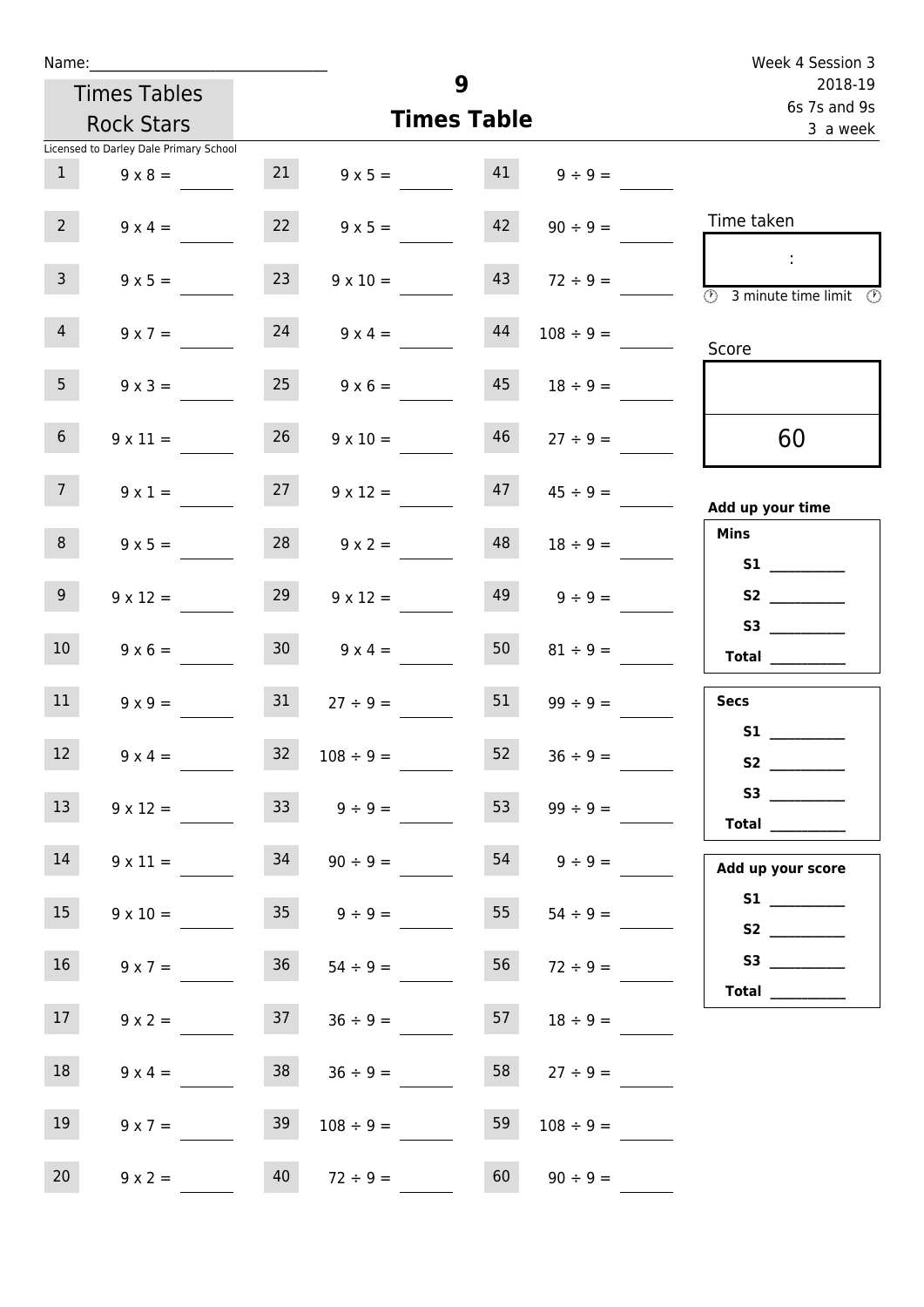| ٠ | а | m |  |  |
|---|---|---|--|--|
|   |   |   |  |  |

| Name:          |                                        |                 |                    |                         |                 | Week 5 Session 1                                                 |
|----------------|----------------------------------------|-----------------|--------------------|-------------------------|-----------------|------------------------------------------------------------------|
|                | <b>Times Tables</b>                    |                 | 3,9                | 2018-19<br>6s 7s and 9s |                 |                                                                  |
|                | <b>Rock Stars</b>                      |                 | <b>Times Table</b> | 3 a week                |                 |                                                                  |
|                | Licensed to Darley Dale Primary School |                 |                    |                         |                 |                                                                  |
| $\mathbf{1}$   | $3 \times 12 =$                        | 21              | $3 \times 4 =$     | 41                      | $1 \times 3 =$  |                                                                  |
| 2 <sup>7</sup> | $9 \times 9 =$                         | 22              | $3 \times 11 =$    | 42                      | $2 \times 9 =$  | Time taken                                                       |
| $\overline{3}$ | $3 \times 7 =$                         | 23              | $3 \times 2 =$     | 43                      | $11 \times 9 =$ | $\overline{\mathcal{D}}$<br>3 minute time limit<br>$\mathcal{O}$ |
| $\overline{4}$ | $3 \times 11 =$                        | 24              | $3 \times 6 =$     | 44                      | $10 \times 9 =$ | Score                                                            |
| 5 <sub>5</sub> | $3 \times 11 =$                        | 25              | $9 \times 3 =$     | 45                      | $1 \times 9 =$  |                                                                  |
| 6 <sup>1</sup> | $3 \times 8 =$                         | 26              | $3 \times 5 =$     | 46                      | $5 \times 9 =$  | 60                                                               |
| 7 <sup>7</sup> | $3 \times 11 =$                        | 27              | $3 \times 6 =$     | 47                      | $1 \times 9 =$  | What's your rock status?                                         |
| 8              | $9 \times 10 =$                        | 28              | $9 \times 2 =$     | 48                      | $4 \times 9 =$  | <b>JARNARY</b>                                                   |
| 9 <sup>°</sup> | $9 \times 3 =$                         | 29              | $3 \times 5 =$     | 49                      | $1 \times 9 =$  | < 18 correct in 3 mins<br><b>GARAGE ROCKER</b>                   |
| 10             | $3 \times 1 =$                         | 30 <sub>2</sub> | $9 \times 1 =$     | 50                      | $6 \times 3 =$  | 18-19 correct in 3 mins<br><b>BUSKER</b>                         |
| 11             | $3 \times 3 =$                         | 31              | $2 \times 3 =$     | 51                      | $1 \times 9 =$  | 20-21 correct in 3 mins<br><b>4144EP</b>                         |
| $12$           | $9 \times 12 =$                        | 32              | $8 \times 9 =$     | 52                      | $8 \times 3 =$  | 22-24 correct in 3 mins<br><b>UNSIGNED AGT</b>                   |
| 13             | $9 \times 1 =$                         | 33 <sup>°</sup> | $2 \times 3 =$     | 53                      | $3 \times 3 =$  | 25-29 correct in 3 mins<br>ΒΡΓΑΚΤΗΡΟUGH ΑΡΤΙ <del>2</del> Τ      |
| 14             | $3 \times 1 =$                         | 34              | $8 \times 3 =$     | 54                      | $1 \times 3 =$  | 30-35 correct in 3 mins<br><b>SUPPORT AGT</b>                    |
| 15             | $9 \times 8 =$                         | 35 <sub>1</sub> | $7 \times 3 =$     | 55                      | $4 \times 9 =$  | 36-44 correct in 3 mins<br>HEADLINER                             |
| $16\,$         | $3 \times 10 =$                        | 36              | $2 \times 9 =$     | 56                      | $1 \times 9 =$  | 45-59 correct in 3 mins<br>ROCK STAR                             |
| $17\,$         | $3 \times 7 =$                         | 37              | $1 \times 9 =$     | 57                      | $5 \times 3 =$  | All correct in $\leq$ 3mins<br>ROCK LEGEND                       |
| 18             | $9 \times 9 =$                         | 38              | $12 \times 3 =$    | 58                      | $6 \times 9 =$  | All correct in $\leq 2$ min<br><b>ROCK HERO</b>                  |
| 19             | $3 \times 4 =$                         | 39              | $8 \times 9 =$     | 59                      | $12 \times 9 =$ | All correct in $\leq 1$ min                                      |
| $20\,$         | $9 \times 6 =$                         | 40              | $10 \times 9 =$    | 60                      | $4 \times 3 =$  | <b>TIMES TABLE</b><br>ROCK STARS                                 |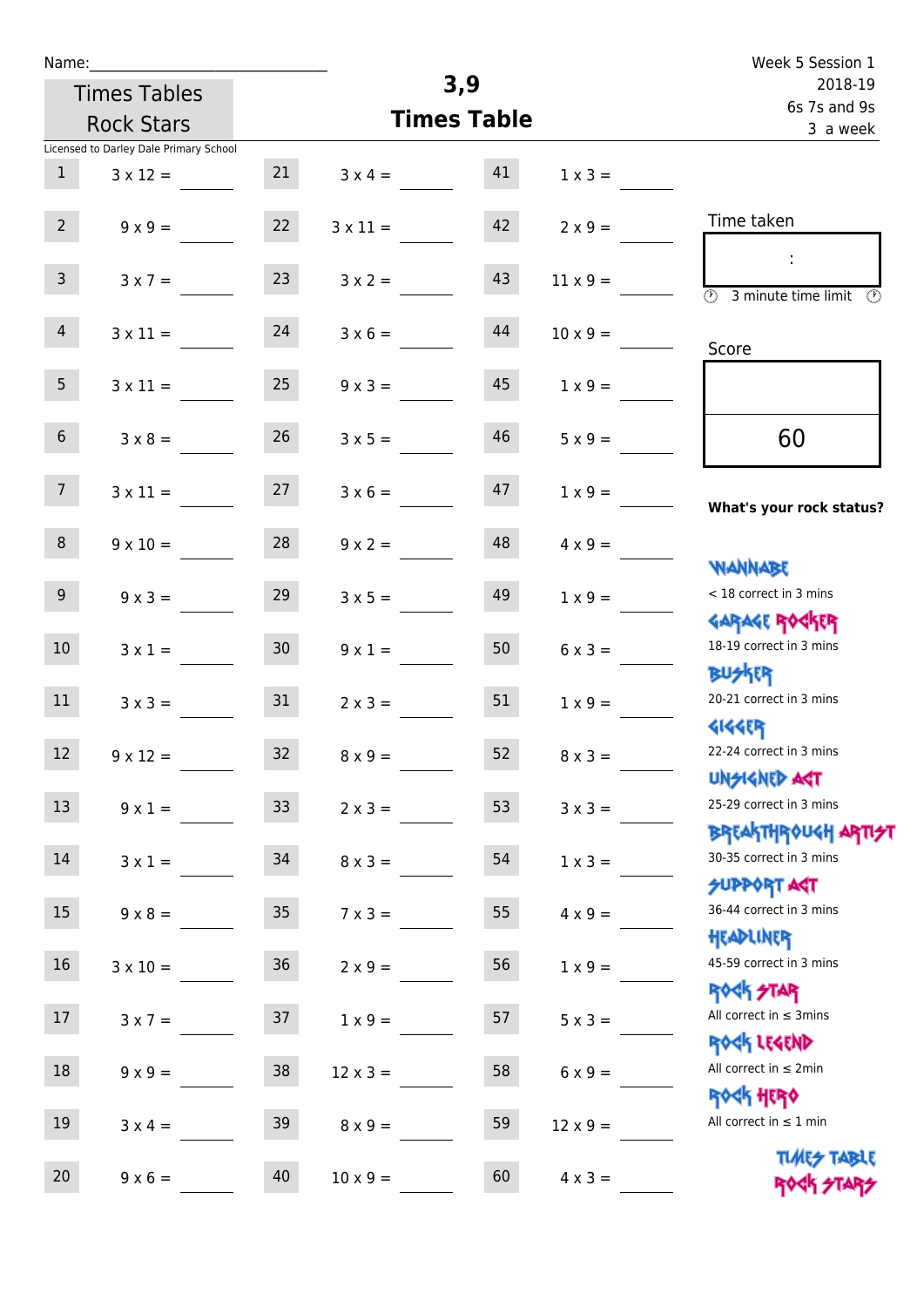| Name:           |                                        |                 |                |                    |               | Week 5 Session 2                                                   |
|-----------------|----------------------------------------|-----------------|----------------|--------------------|---------------|--------------------------------------------------------------------|
|                 | <b>Times Tables</b>                    |                 |                | 3,9                |               | 2018-19                                                            |
|                 | <b>Rock Stars</b>                      |                 |                | <b>Times Table</b> |               | 6s 7s and 9s<br>3 a week                                           |
|                 | Licensed to Darley Dale Primary School |                 |                |                    |               |                                                                    |
| $\mathbf{1}$    | $6 \div 3 =$                           | 21              | $24 \div 3 =$  | 41                 | $3 ÷ 3 =$     |                                                                    |
| $2^{\circ}$     | $45 \div 9 =$                          | 22              | $72 \div 9 =$  | 42                 | $27 \div 3 =$ | Time taken                                                         |
| 3 <sup>1</sup>  | $9 \div 9 =$                           | 23              | $15 \div 3 =$  | 43                 | $9 ÷ 3 =$     | $\overline{(\mathcal{V})}$<br>3 minute time limit<br>$\circled{r}$ |
| $\overline{4}$  | $36 \div 9 =$                          | 24              | $18 \div 3 =$  | 44                 | $45 \div 9 =$ | Score                                                              |
| 5 <sub>1</sub>  | $24 \div 3 =$                          | 25              | $9 \div 9 =$   | 45                 | $36 \div 3 =$ |                                                                    |
| 6 <sup>1</sup>  | $18 \div 3 =$                          | 26              | $15 \div 3 =$  | 46                 | $12 \div 3 =$ | 60                                                                 |
| 7 <sup>7</sup>  | $27 \div 3 =$                          | 27              | $108 \div 9 =$ | 47                 | $6 \div 3 =$  | What's your rock status?                                           |
| 8               | $45 \div 9 =$                          | 28              | $3 \div 3 =$   | 48                 | $27 ÷ 9 =$    | <b>NANNABE</b>                                                     |
| 9 <sup>°</sup>  | $24 \div 3 =$                          | 29              | $30 \div 3 =$  | 49                 | $15 \div 3 =$ | < 18 correct in 3 mins<br><b>GARAGE ROCKER</b>                     |
| 10 <sup>°</sup> | $21 \div 3 =$                          | 30 <sub>o</sub> | $108 \div 9 =$ | 50                 | $45 \div 9 =$ | 18-19 correct in 3 mins<br><b>BUSKER</b>                           |
| 11              | $90 \div 9 =$                          | 31              | $108 \div 9 =$ | 51                 | $36 \div 3 =$ | 20-21 correct in 3 mins<br><b>4144EP</b>                           |
| 12              | $21 \div 3 =$                          | 32              | $99 ÷ 9 =$     | 52                 | $9 ÷ 9 =$     | 22-24 correct in 3 mins<br><b>UNSIGNED AGT</b>                     |
| 13              | $27 \div 9 =$                          | 33              | $6 \div 3 =$   | 53                 | $6 \div 3 =$  | 25-29 correct in 3 mins                                            |
| 14              | $18 \div 3 =$                          | 34              | $81 \div 9 =$  | 54                 | $30 \div 3 =$ | BREAKTHRÓUGH ARTI <del>2</del> 1<br>30-35 correct in 3 mins        |
| 15              | $15 \div 3 =$                          | 35 <sub>5</sub> | $3 ÷ 3 =$      | 55                 | $30 \div 3 =$ | <b>SUPPORT ART</b><br>36-44 correct in 3 mins                      |
| 16              | $12 \div 3 =$                          | 36              | $36 \div 9 =$  | 56                 | $30 \div 3 =$ | HEADLINER<br>45-59 correct in 3 mins                               |
| 17              | $18 \div 3 =$                          | 37              | $36 \div 3 =$  | 57                 | $33 ÷ 3 =$    | <b>ROCK STAR</b><br>All correct in $\leq$ 3mins                    |
| 18              | $36 ÷ 9 =$                             | 38              | $12 \div 3 =$  | 58                 | $9 ÷ 3 =$     | ROCK LEGEND<br>All correct in $\leq 2$ min                         |
| 19              | $27 \div 3 =$                          | 39              | $18 \div 9 =$  | 59                 | $3 ÷ 3 =$     | <b>ROCK HERO</b><br>All correct in $\leq 1$ min                    |
| 20              | $63 ÷ 9 =$                             | 40              | $9 ÷ 3 =$      | 60                 | $90 \div 9 =$ | <b>TUARS TABLE</b><br>ROCK STARS                                   |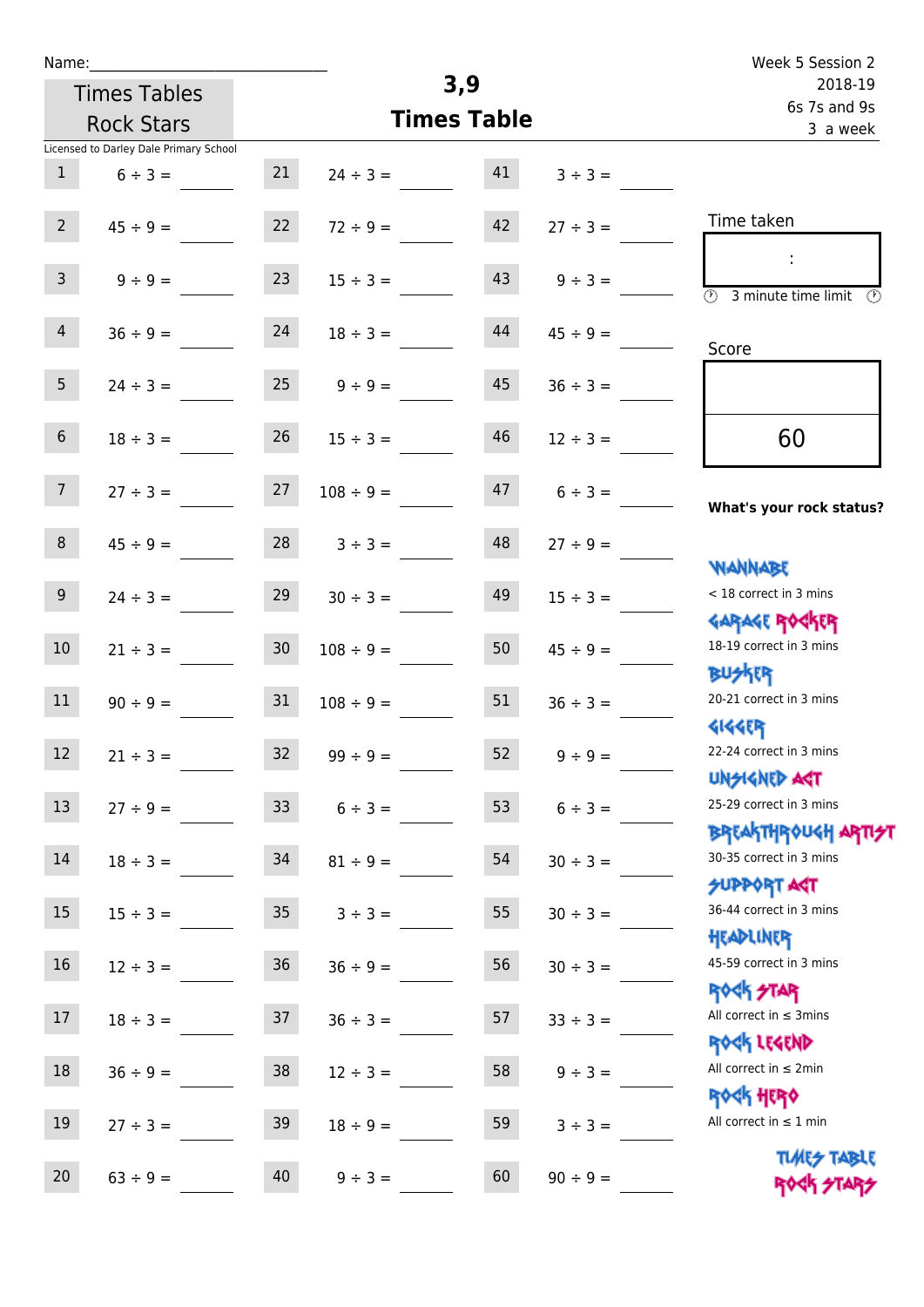| Name:            |                                        |                 |                     |                    |                    | Week 5 Session 3                                                                                                                                                                                                                                        |
|------------------|----------------------------------------|-----------------|---------------------|--------------------|--------------------|---------------------------------------------------------------------------------------------------------------------------------------------------------------------------------------------------------------------------------------------------------|
|                  | <b>Times Tables</b>                    |                 |                     | 3,9                |                    | 2018-19<br>6s 7s and 9s                                                                                                                                                                                                                                 |
|                  | <b>Rock Stars</b>                      |                 |                     | <b>Times Table</b> |                    | 3 a week                                                                                                                                                                                                                                                |
|                  | Licensed to Darley Dale Primary School |                 |                     |                    |                    |                                                                                                                                                                                                                                                         |
| 1                | $3 \times 1 =$                         | 21              | $3 \times 8 = 41$   |                    | $12 \div 3 =$      |                                                                                                                                                                                                                                                         |
| $2^{\circ}$      | $3 \times 9 =$                         | 22              | $9 \times 9 =$      | 42                 | $18 \div 9 =$      | Time taken                                                                                                                                                                                                                                              |
| $\overline{3}$   | $9 \times 8 =$                         | 23              | $3 \times 7 =$      | 43                 | $99 \div 9 =$      | $\sim 10$<br>$\overline{\circledcirc}$ 3 minute time limit $\circledcirc$                                                                                                                                                                               |
| $\overline{4}$   | $9 \times 4 =$                         | 24              | $9 \times 7 = 44$   |                    | $36 \div 3 =$      | Score                                                                                                                                                                                                                                                   |
| 5 <sub>1</sub>   | $9 \times 5 =$                         | 25              | $9 \times 12 =$     | 45                 | $18 \div 9 =$      |                                                                                                                                                                                                                                                         |
| 6 <sup>1</sup>   | $9 \times 7 =$                         | 26              | $3 \times 11 =$     | 46                 | $21 \div 3 =$      | 60                                                                                                                                                                                                                                                      |
| 7 <sup>7</sup>   | $3 \times 8 =$                         |                 | $27 \t3 \times 1 =$ |                    | $47 \t33 \div 3 =$ | Add up your time                                                                                                                                                                                                                                        |
| 8                | $3 \times 11 =$                        | 28              | $3 \times 7 =$      | 48                 | $12 \div 3 =$      | <b>Mins</b><br>S1                                                                                                                                                                                                                                       |
| 9                | $3 \times 3 =$                         | 29              | $9 \times 12 =$     | 49                 | $9 \div 9 =$       |                                                                                                                                                                                                                                                         |
| 10 <sup>°</sup>  | $9 \times 5 =$                         | 30 <sup>°</sup> | $3 \times 6 =$      | 50                 | $36 \div 3 =$      | S3<br>$\begin{tabular}{c} Total \end{tabular}$                                                                                                                                                                                                          |
| 11               | $9 \times 2 =$                         | 31              | $81 \div 9 =$       | 51                 | $30 \div 3 =$      | <b>Secs</b>                                                                                                                                                                                                                                             |
| 12               | $3 \times 4 =$                         | 32              | $21 \div 3 =$       | 52                 | $24 \div 3 =$      | <b>S1 S1</b><br>S <sub>2</sub> and the set of the set of the set of the set of the set of the set of the set of the set of the set of the set of the set of the set of the set of the set of the set of the set of the set of the set of the set of the |
| 13               | $3 \times 5 =$                         | 33 <sup>°</sup> | $90 \div 9 =$       | 53                 | $108 \div 9 =$     | $\begin{tabular}{c} Total \end{tabular}$                                                                                                                                                                                                                |
| 14               | $3 \times 5 =$                         | 34              | $27 \div 3 =$       | 54                 | $36 \div 3 =$      | Add up your score                                                                                                                                                                                                                                       |
| 15 <sub>15</sub> | $9 \times 4 =$                         | 35              | $9 \div 3 =$        | 55                 | $81 \div 9 =$      | S <sub>2</sub> and the set of the set of the set of the set of the set of the set of the set of the set of the set of the set of the set of the set of the set of the set of the set of the set of the set of the set of the set of the                 |
| 16 <sup>°</sup>  | $3 \times 5 =$                         | 36              | $90 \div 9 =$       | 56                 | $33 \div 3 =$      | Total $\_\_$                                                                                                                                                                                                                                            |
| 17 <sub>1</sub>  | $9 \times 5 =$                         | 37              | $36 \div 3 =$       | 57                 | $45 \div 9 =$      |                                                                                                                                                                                                                                                         |
| 18               | $9 \times 3 =$                         | 38              | $18 \div 9 =$       | 58                 | $81 \div 9 =$      |                                                                                                                                                                                                                                                         |
| 19               | $3 \times 1 =$                         | 39              | $9 \div 3 =$        | 59                 | $54 \div 9 =$      |                                                                                                                                                                                                                                                         |
| 20               | $3 \times 8 =$                         | 40              | $63 \div 9 =$       | 60                 | $63 \div 9 =$      |                                                                                                                                                                                                                                                         |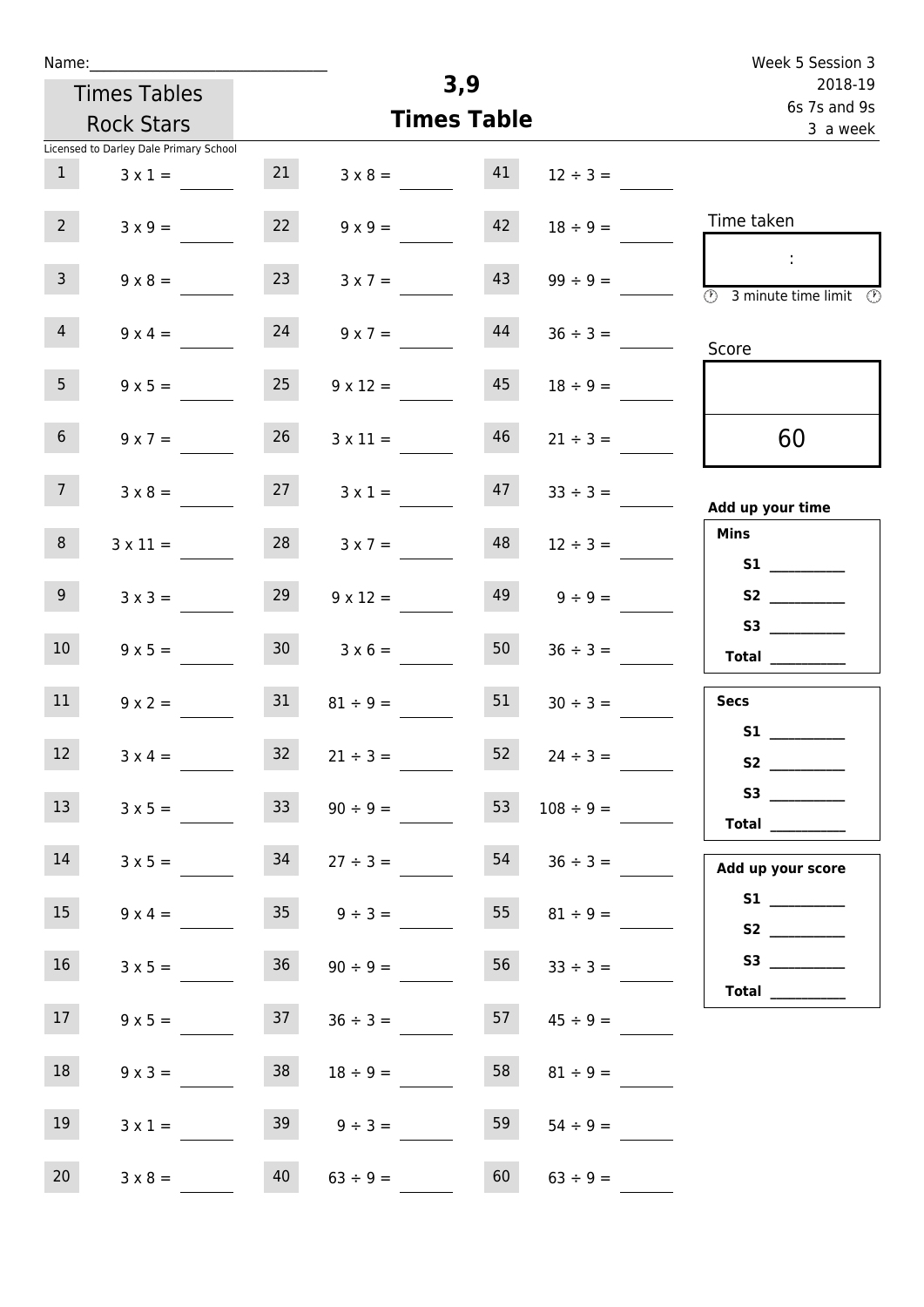| Week 6 Session 1                                                                          |                 |         |                    |                     |                                        | Name:            |
|-------------------------------------------------------------------------------------------|-----------------|---------|--------------------|---------------------|----------------------------------------|------------------|
| 2018-19<br>6s 7s and 9s                                                                   |                 | 3, 6, 9 |                    | <b>Times Tables</b> |                                        |                  |
| 3 a week                                                                                  |                 |         | <b>Times Table</b> |                     | <b>Rock Stars</b>                      |                  |
|                                                                                           |                 |         |                    |                     | Licensed to Darley Dale Primary School |                  |
|                                                                                           | $12 \times 9 =$ | 41      | $9 \times 2 =$     | 21                  | $3 \times 1 =$                         | $\mathbf{1}$     |
| Time taken                                                                                | $3 \times 6 =$  | 42      | $3 \times 2 =$     | 22                  | $3 \times 5 =$                         | $2^{\circ}$      |
| $\mathcal{L}_{\mathcal{C}}$<br>$\overline{(\Omega)}$<br>3 minute time limit $\circled{0}$ | $5 \times 3 =$  | 43      | $6 \times 5 =$     | 23                  | $6 \times 12 =$                        | $\mathbf{3}$     |
| Score                                                                                     | $3 \times 3 =$  | 44      | $6 \times 3 =$     | 24                  | $3 \times 1 =$                         | $\overline{4}$   |
|                                                                                           | $8 \times 3 =$  | 45      | $9 \times 6 =$     | 25                  | $9 \times 6 =$                         | 5 <sub>1</sub>   |
| 60                                                                                        | $7 \times 6 =$  | 46      | $6 \times 11 =$    | 26                  | $9 \times 4 =$                         | 6 <sup>1</sup>   |
| What's your rock status?                                                                  | $4 \times 6 =$  | 47      | $9 \times 3 =$     | 27                  | $9 \times 6 =$                         | 7 <sup>7</sup>   |
| <b>NANNABE</b>                                                                            | $3 \times 6 =$  | 48      | $3 \times 10 =$    | 28                  | $6 \times 3 =$                         | 8                |
| < 18 correct in 3 mins<br><b>GARAGE ROGKER</b>                                            | $8 \times 9 =$  | 49      | $3 \times 7 =$     | 29                  | $3 \times 8 =$                         | 9 <sup>°</sup>   |
| 18-19 correct in 3 mins<br><b>BUSKRR</b>                                                  | $2 \times 9 =$  | 50      | $3 \times 7 =$     | 30 <sub>2</sub>     | $9 \times 7 =$                         | 10 <sup>°</sup>  |
| 20-21 correct in 3 mins<br><b>4144EP</b>                                                  | $11 \times 9 =$ | 51      | $10 \times 6 =$    | 31                  | $3 \times 12 =$                        | 11               |
| 22-24 correct in 3 mins<br><b>UNSIGNED AST</b>                                            | $12 \times 9 =$ | 52      | $3 \times 6 =$     | 32                  | $3 \times 8 =$                         | 12 <sup>12</sup> |
| 25-29 correct in 3 mins<br>ΒΡ[Α  THP\0U <h αρ  7 <del="">2 </h>                           | $9 \times 9 =$  | 53      | $9 \times 3 =$     | 33 <sup>°</sup>     | $6 \times 3 =$                         | 13               |
| 30-35 correct in 3 mins<br><b>SUPPORT AGT</b>                                             | $2 \times 6 =$  | 54      | $3 \times 3 =$     | 34                  | $9 \times 1 =$                         | 14               |
| 36-44 correct in 3 mins<br>HEADLINER                                                      | $8 \times 9 =$  | 55      | $11 \times 6 =$    | 35 <sub>2</sub>     | $9 \times 4 =$                         | 15               |
| 45-59 correct in 3 mins<br>ROCK STAR                                                      | $5 \times 9 =$  | 56      | $7 \times 6 =$     | 36                  | $3 \times 12 =$                        | 16               |
| All correct in $\leq$ 3mins<br>ROCK LEGEND                                                | $11 \times 3 =$ | 57      | $10 \times 3 =$    | 37                  | $6 \times 1 =$                         | 17               |
| All correct in $\leq 2$ min<br><b>ROCK HERO</b>                                           | $12 \times 6 =$ | 58      | $11 \times 3 =$    | 38                  | $9 \times 9 =$                         | 18               |
| All correct in $\leq 1$ min<br><b>TIMES TABLE</b>                                         | $8 \times 6 =$  | 59      | $11 \times 3 =$    | 39                  | $6 \times 4 =$                         | 19               |
| ROGH STARS                                                                                | $11 \times 3 =$ | 60      | $9 \times 9 =$     | 40                  | $3 \times 4 =$                         | 20               |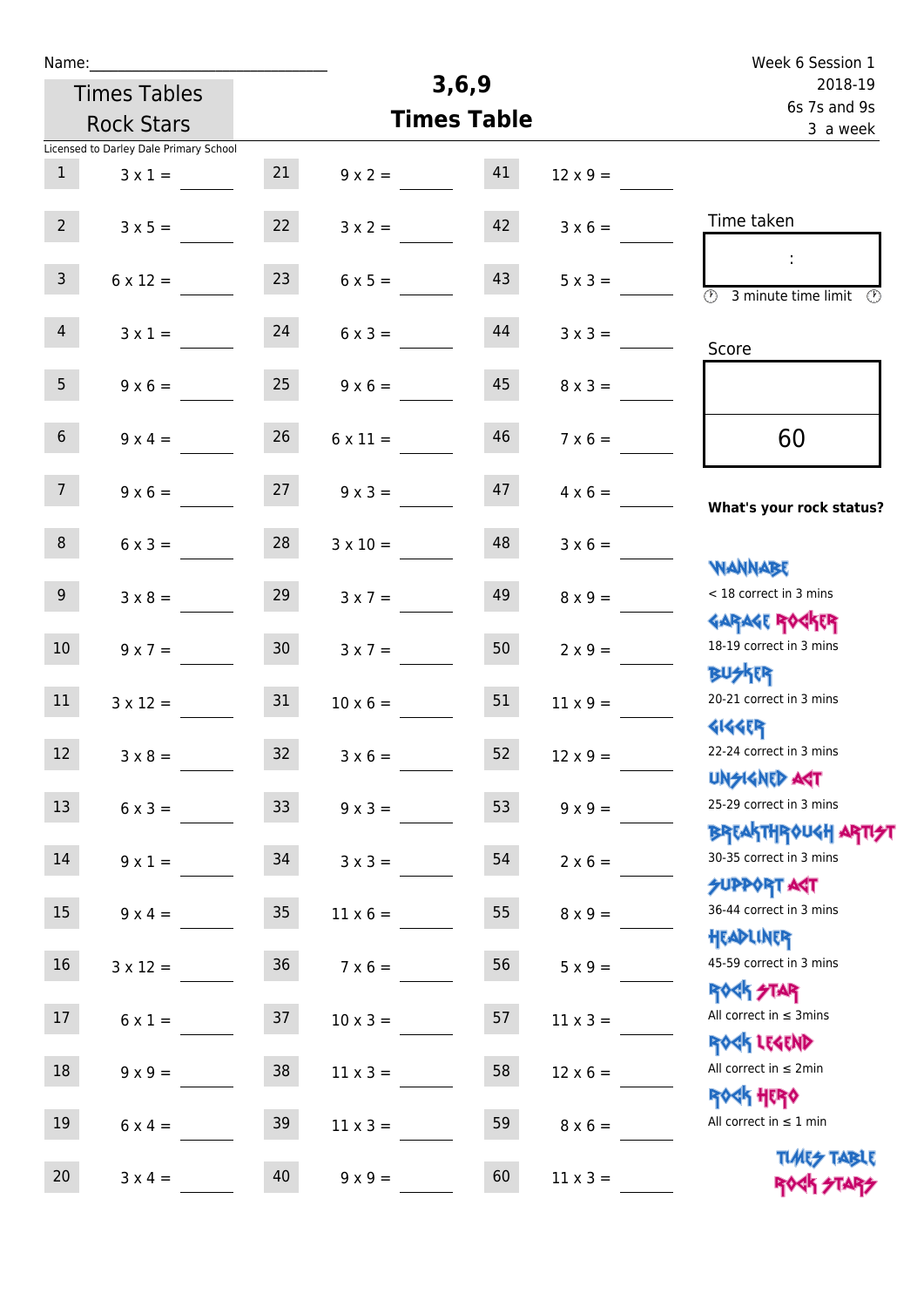| Name:               |                                        |                 |                    |         |                | Week 6 Session 2                                           |
|---------------------|----------------------------------------|-----------------|--------------------|---------|----------------|------------------------------------------------------------|
| <b>Times Tables</b> |                                        |                 | 3, 6, 9            | 2018-19 |                |                                                            |
| <b>Rock Stars</b>   |                                        |                 | <b>Times Table</b> |         |                | 6s 7s and 9s<br>3 a week                                   |
|                     | Licensed to Darley Dale Primary School |                 |                    |         |                |                                                            |
| $\mathbf{1}$        | $12 \div 3 =$                          | 21              | $99 ÷ 9 =$         | 41      | $72 \div 9 =$  |                                                            |
|                     |                                        |                 |                    |         |                |                                                            |
| $2^{\circ}$         | $9 ÷ 3 =$                              | 22              | $24 \div 6 =$      | 42      | $99 \div 9 =$  | Time taken                                                 |
|                     |                                        |                 |                    |         |                | ÷                                                          |
| $\mathsf{3}$        | $27 ÷ 3 =$                             | 23              | $18 \div 6 =$      | 43      | $6 \div 6 =$   | $\overline{\odot}$<br>3 minute time limit<br>$\mathcal{O}$ |
|                     |                                        |                 |                    |         |                |                                                            |
| $\overline{4}$      | $6 ÷ 3 =$                              | 24              | $12 \div 3 =$      | 44      | $30 \div 3 =$  | Score                                                      |
| 5 <sub>1</sub>      | $18 \div 9 =$                          | 25              | $33 \div 3 =$      | 45      | $45 \div 9 =$  |                                                            |
|                     |                                        |                 |                    |         |                |                                                            |
| $6\,$               | $18 \div 9 =$                          | 26              | $48 \div 6 =$      | 46      | $18 \div 3 =$  | 60                                                         |
|                     |                                        |                 |                    |         |                |                                                            |
| 7 <sup>7</sup>      | $12 \div 3 =$                          | 27              | $66 \div 6 =$      | 47      | $42 \div 6 =$  |                                                            |
|                     |                                        |                 |                    |         |                | What's your rock status?                                   |
| 8                   | $81 \div 9 =$                          | 28              | $15 \div 3 =$      | 48      | $90 \div 9 =$  |                                                            |
|                     |                                        |                 |                    |         |                | <b>NANNABE</b>                                             |
| $9\phantom{.0}$     | $12 \div 6 =$                          | 29              | $81 \div 9 =$      | 49      | $72 \div 6 =$  | < 18 correct in 3 mins                                     |
|                     |                                        |                 |                    |         |                | <b>GARAGE ROCKER</b>                                       |
| 10 <sup>°</sup>     | $24 \div 6 =$                          | 30              | $24 \div 3 =$      | 50      | $33 \div 3 =$  | 18-19 correct in 3 mins                                    |
|                     |                                        |                 |                    |         |                | <b>BUSKRR</b>                                              |
| 11                  | $36 \div 3 =$                          | 31              | $27 \div 3 =$      | 51      | $6 \div 6 =$   | 20-21 correct in 3 mins                                    |
| 12                  |                                        | 32              |                    | 52      |                | <b>4144EP</b><br>22-24 correct in 3 mins                   |
|                     | $27 \div 3 =$                          |                 | $60 \div 6 =$      |         | $66 \div 6 =$  | <b>UNSIGNED AGT</b>                                        |
| 13                  | $12 \div 3 =$                          | 33 <sup>°</sup> | $42 \div 6 =$      | 53      | $42 \div 6 =$  | 25-29 correct in 3 mins                                    |
|                     |                                        |                 |                    |         |                | <b>BREAKTHROUGH ARTI<del>S</del>T</b>                      |
| 14                  | $6 \div 6 =$                           | 34              | $30 \div 6 =$      | 54      | $108 \div 9 =$ | 30-35 correct in 3 mins                                    |
|                     |                                        |                 |                    |         |                | <b>SUPPORT AGT</b>                                         |
| 15 <sub>15</sub>    | $18 \div 6 =$                          | 35 <sub>1</sub> | $18 \div 3 =$      | 55      | $54 \div 9 =$  | 36-44 correct in 3 mins                                    |
|                     |                                        |                 |                    |         |                | HEADLINER                                                  |
| 16                  | $66 \div 6 =$                          | 36 <sup>°</sup> | $30 \div 6 =$      | 56      | $66 \div 6 =$  | 45-59 correct in 3 mins                                    |
|                     |                                        |                 |                    |         |                | <b>ROCK STAR</b>                                           |
| 17                  | $54 \div 6 =$                          | 37              | $60 \div 6 =$      | 57      | $18 \div 6 =$  | All correct in $\leq$ 3mins                                |
|                     |                                        |                 |                    |         |                | ROCK LEGEND                                                |
| 18                  | $90 \div 9 =$                          | 38              | $24 \div 6 =$      | 58      | $12 \div 6 =$  | All correct in $\leq 2$ min                                |
| 19                  |                                        |                 |                    |         |                | <b>ROGH HERO</b><br>All correct in $\leq 1$ min            |
|                     | $90 \div 9 =$                          | 39              | $18 \div 3 =$      | 59      | $33 \div 3 =$  |                                                            |
| 20                  | $36 \div 6 =$                          | 40              | $24 \div 3 =$      | 60      | $9 ÷ 9 =$      | <b>TUARS TABLE</b>                                         |
|                     |                                        |                 |                    |         |                | ROCK STARS                                                 |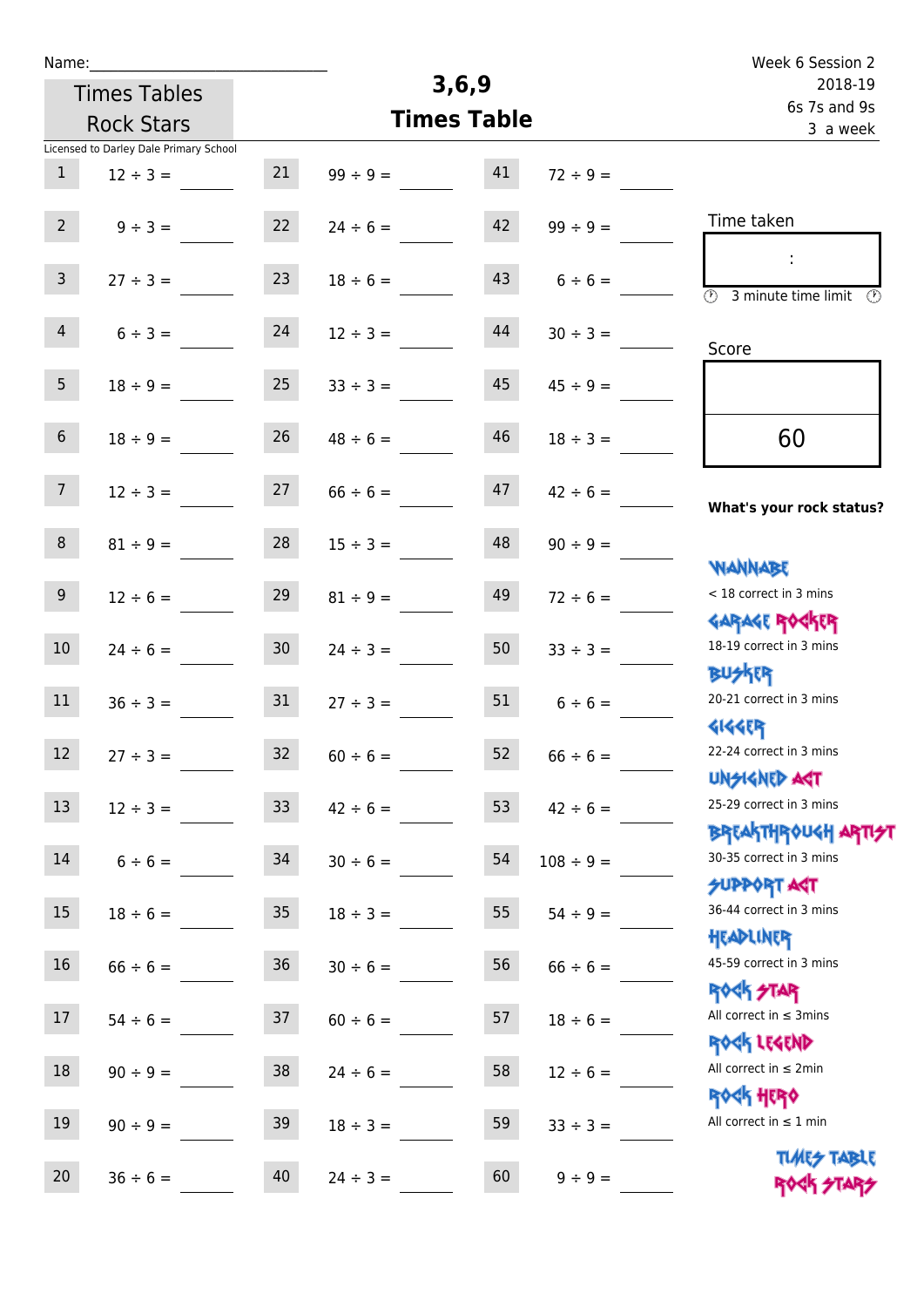| Name:           |                                        |                 |                    |                          |                   | Week 6 Session 3                                                      |
|-----------------|----------------------------------------|-----------------|--------------------|--------------------------|-------------------|-----------------------------------------------------------------------|
|                 | <b>Times Tables</b>                    |                 | 3, 6, 9            | 2018-19                  |                   |                                                                       |
|                 | <b>Rock Stars</b>                      |                 | <b>Times Table</b> | 6s 7s and 9s<br>3 a week |                   |                                                                       |
|                 | Licensed to Darley Dale Primary School |                 |                    |                          |                   |                                                                       |
| $\mathbf{1}$    | $3 \times 3 =$                         | 21              | $9 \times 6 =$     | 41                       | $36 \div 6 =$     |                                                                       |
| $2^{\circ}$     | $6 \times 1 =$                         | 22              | $3 \times 1 =$     | 42                       | $72 \div 9 =$     | Time taken                                                            |
| 3 <sup>7</sup>  | $3 \times 7 =$                         | 23              | $6 \times 8 =$     | 43                       | $90 \div 9 =$     | ÷.<br>$\overline{(\mathcal{V})}$<br>3 minute time limit $\circled{0}$ |
| $\overline{4}$  | $9 \times 8 =$                         | 24              | $6 \times 12 =$    | 44                       | $27 \div 3 =$     | Score                                                                 |
| 5 <sub>1</sub>  | $9 \times 6 =$                         | 25              | $3 \times 1 =$     | 45                       | $3 ÷ 3 =$         |                                                                       |
| 6 <sup>1</sup>  | $3 \times 4 =$                         | 26              | $3 \times 11 =$    | 46                       | $99 \div 9 =$     | 60                                                                    |
| 7 <sup>7</sup>  | $6 \times 2 =$                         | 27              | $9 \times 7 =$     | 47                       | $30 \div 3 =$     | Add up your time                                                      |
| 8               | $3 \times 5 =$                         | 28              | $3 \times 8 =$     | 48                       | $6 \div 3 =$      | <b>Mins</b>                                                           |
| 9 <sub>o</sub>  | $6 \times 10 =$                        | 29              | $9 \times 1 =$     | 49                       | $99 \div 9 =$     | S2                                                                    |
| 10 <sup>°</sup> | $9 \times 8 =$                         | 30 <sup>°</sup> | $6 \times 11 =$    | 50                       | $42 \div 6 =$     | Total $\qquad$                                                        |
| 11              | $9 \times 8 =$                         | 31              | $18 \div 9 =$      | 51                       | $42 \div 6 =$     | <b>Secs</b>                                                           |
| 12              | $9 \times 12 =$                        | 32              | $66 \div 6 =$      | 52                       | $60 \div 6 =$     |                                                                       |
| 13              | $6 \times 9 =$                         | 33              | $36 \div 3 =$      | 53                       | $18 \div 6 =$     | Total                                                                 |
| 14              | $3 \times 11 =$                        | 34              | $33 \div 3 =$      | 54                       | $90 \div 9 =$     | Add up your score                                                     |
| 15              | $9 \times 9 = 35$                      |                 | $12 \div 6 =$      |                          | $55$ $6 \div 6 =$ |                                                                       |
| 16              | $9 \times 7 =$                         | 36              | $54 \div 9 =$      | 56                       | $36 \div 9 =$     | Total $\qquad$                                                        |
| 17 <sup>7</sup> | $9 \times 8 =$                         | 37              | $24 \div 3 =$      | 57                       | $54 \div 6 =$     |                                                                       |
| 18              | $6 \times 3 =$                         | 38              | $48 \div 6 =$      | 58                       | $30 \div 3 =$     |                                                                       |
| 19              | $9 \times 3 =$                         | 39              | $99 \div 9 =$      | 59                       | $24 \div 3 =$     |                                                                       |
| 20 <sub>2</sub> | $6 \times 11 =$                        |                 | $40 \t 6 \div 6 =$ | 60                       | $36 \div 3 =$     |                                                                       |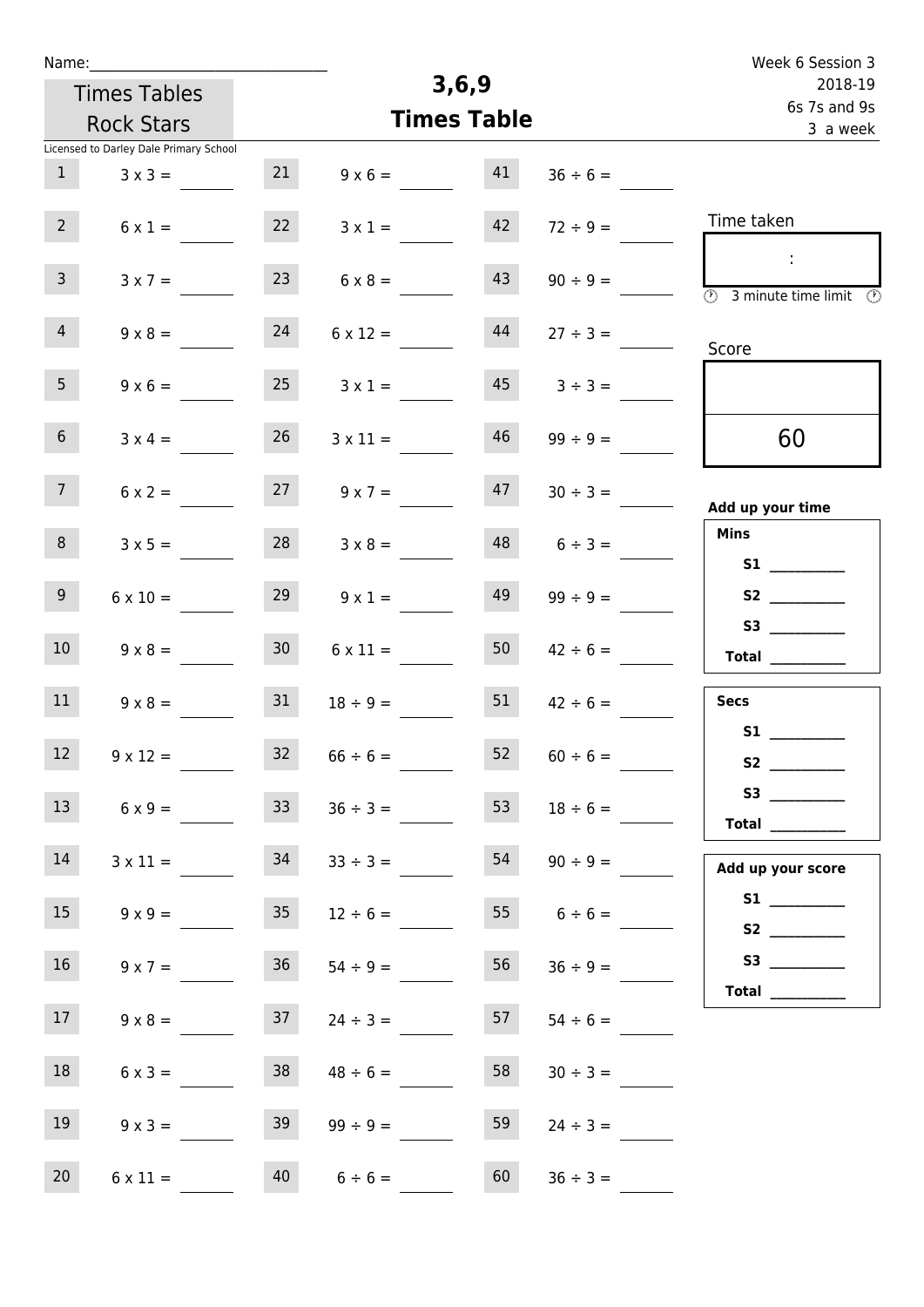| Name:           |                                        |                 |                                  |                         |                 | Week 7 Session 1                                                 |
|-----------------|----------------------------------------|-----------------|----------------------------------|-------------------------|-----------------|------------------------------------------------------------------|
|                 | <b>Times Tables</b>                    |                 | 7                                | 2018-19<br>6s 7s and 9s |                 |                                                                  |
|                 | <b>Rock Stars</b>                      |                 | <b>Times Table</b>               | 3 a week                |                 |                                                                  |
|                 | Licensed to Darley Dale Primary School |                 |                                  |                         |                 |                                                                  |
| $\mathbf{1}$    | $7 \times 9 =$                         | 21              | $7 \times 10 = 41$               |                         | $3 \times 7 =$  |                                                                  |
| $2^{\circ}$     | $7 \times 2 =$                         |                 | $7 \times 4 =$                   | 42                      | $5 \times 7 =$  | Time taken                                                       |
| $\mathsf{3}$    | $7 \times 3 =$                         | 23              | $7 \times 5 =$                   | 43                      | $9 \times 7 =$  | $\overline{(\mathcal{V})}$<br>3 minute time limit                |
| $\overline{4}$  | $7 \times 9 = 24$                      |                 | $7 \times 11 =$                  | 44                      | $12 \times 7 =$ | Score                                                            |
| 5 <sub>1</sub>  | $7 \times 3 =$                         | 25              | $7 \times 11 =$                  | 45                      | $11 \times 7 =$ |                                                                  |
| 6 <sup>1</sup>  | $7 \times 5 =$                         | 26              | $7 \times 5 =$                   | 46                      | $8 \times 7 =$  | 60                                                               |
| 7 <sup>7</sup>  |                                        |                 | $7 \times 4 = 27$ $7 \times 5 =$ | 47                      | $6 \times 7 =$  | What's your rock status?                                         |
| 8 <sup>1</sup>  | $7 \times 7 =$                         | 28              | $7 \times 5 =$                   | 48                      | $7 \times 7 =$  | <b>NANNABE</b>                                                   |
| 9 <sub>o</sub>  | $7 \times 3 =$                         | 29              | $7 \times 11 =$                  | 49                      | $10 \times 7 =$ | < 18 correct in 3 mins<br><b>GARAGE ROGKER</b>                   |
| 10 <sup>°</sup> | $7 \times 7 =$                         | 30              | $7 \times 9 =$                   | 50                      | $3 \times 7 =$  | 18-19 correct in 3 mins<br><b>BUSKR</b>                          |
| 11              | $7 \times 4 =$                         | 31              | $1 \times 7 =$                   | 51                      | $9 \times 7 =$  | 20-21 correct in 3 mins<br><b>4144ER</b>                         |
| 12              | $7 \times 3 =$                         | 32              | $6 \times 7 =$                   | 52                      | $7 \times 7 =$  | 22-24 correct in 3 mins<br><b>UNSIGNED AGT</b>                   |
| 13              | $7 \times 5 =$                         | 33 <sup>°</sup> | $7 \times 7 =$                   | 53                      | $1 x 7 =$       | 25-29 correct in 3 mins<br><b>BREAKTHROUGH ARTI<del>S</del>T</b> |
| 14              | $7 \times 9 =$                         | 34              | $4 \times 7 =$                   | 54                      | $4 \times 7 =$  | 30-35 correct in 3 mins<br><b>SUPPORT AGT</b>                    |
| 15              | $7 \times 6 =$                         | 35              | $1 \times 7 =$                   | 55                      | $4 \times 7 =$  | 36-44 correct in 3 mins<br>HEADLINER                             |
| 16              | $7 \times 8 =$                         | 36              | $9 \times 7 =$                   | 56                      | $3 \times 7 =$  | 45-59 correct in 3 mins<br><b>ROCK STAR</b>                      |
| 17              | $7 \times 5 =$                         | 37              | $6 \times 7 =$                   | 57                      | $12 \times 7 =$ | All correct in $\leq$ 3mins<br>ROCK LEGEND                       |
| 18              | $7 \times 10 =$                        | 38              | $1 \times 7 =$                   | 58                      | $1 \times 7 =$  | All correct in $\leq 2$ min<br><b>ROCK HERO</b>                  |
| 19              | $7 \times 6 =$                         | 39              | $5 \times 7 =$                   | 59                      | $5 \times 7 =$  | All correct in $\leq 1$ min<br><b>TUARS TABLE</b>                |
| 20              | $7 \times 10 =$                        | 40              | $7 \times 7 =$                   | 60                      | $12 \times 7 =$ | ROCK STARS                                                       |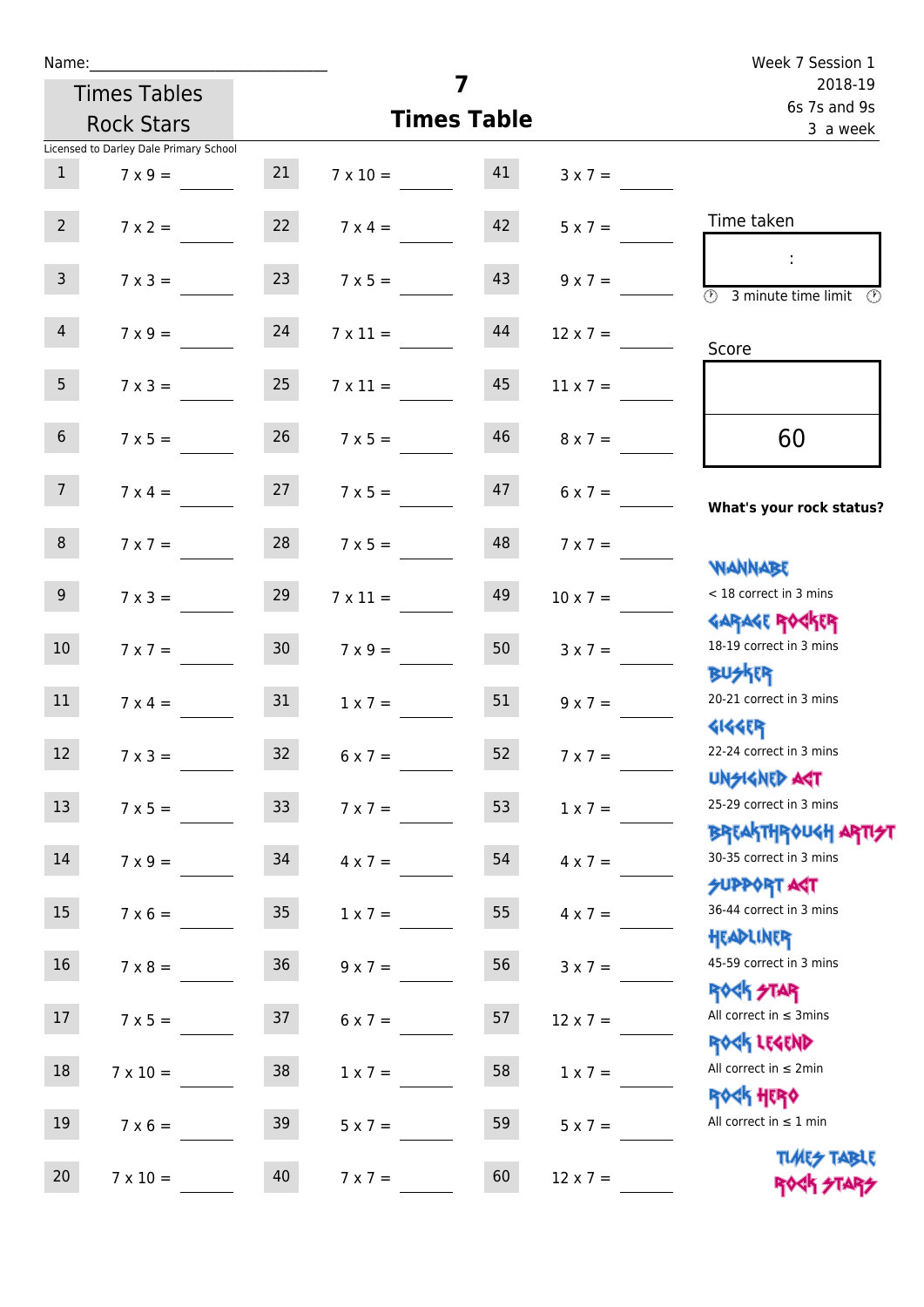| Name:                                  |                  |                 |                                |                    |               | Week 7 Session 2                                                 |
|----------------------------------------|------------------|-----------------|--------------------------------|--------------------|---------------|------------------------------------------------------------------|
| <b>Times Tables</b>                    |                  |                 |                                | 7                  |               | 2018-19<br>6s 7s and 9s                                          |
| <b>Rock Stars</b>                      |                  |                 |                                | <b>Times Table</b> |               | 3 a week                                                         |
| Licensed to Darley Dale Primary School |                  |                 |                                |                    |               |                                                                  |
| 1                                      | $7 \div 7 =$     | 21              | $35 \div 7 =$                  | 41                 | $35 \div 7 =$ |                                                                  |
| $2^{\circ}$                            |                  |                 | $21 \div 7 = 22$ $84 \div 7 =$ | 42                 | $56 \div 7 =$ | Time taken                                                       |
| 3 <sup>7</sup>                         | $56 \div 7 =$    | 23              | $28 \div 7 =$                  | 43                 | $63 \div 7 =$ | <b>3</b> minute time limit<br>-09                                |
| 4                                      | $70 \div 7 =$    |                 | 24 $7 \div 7 =$                | 44                 | $77 \div 7 =$ | Score                                                            |
| 5 <sub>1</sub>                         | $70 \div 7 = 25$ |                 | $21 \div 7 =$                  | 45                 | $42 \div 7 =$ |                                                                  |
| 6 <sup>1</sup>                         | $14 \div 7 =$    | 26              | $77 \div 7 =$                  | 46                 | $28 \div 7 =$ | 60                                                               |
| 7 <sup>7</sup>                         | $14 \div 7 =$    | 27              | $84 \div 7 =$                  | 47                 | $21 \div 7 =$ | What's your rock status?                                         |
| 8                                      | $7 ÷ 7 =$        | 28              | $77 \div 7 =$                  | 48                 | $42 \div 7 =$ |                                                                  |
| 9                                      | $49 \div 7 =$    | 29              | $63 \div 7 =$                  | 49                 | $35 \div 7 =$ | <b>YIANNABE</b><br>< 18 correct in 3 mins                        |
| 10 <sup>7</sup>                        | $7 \div 7 =$     | 30 <sup>1</sup> | $21 \div 7 =$                  | 50                 | $49 \div 7 =$ | <b>GARAGE ROCKER</b><br>18-19 correct in 3 mins                  |
| 11                                     | $49 \div 7 =$    | 31              | $28 \div 7 =$                  | 51                 | $14 \div 7 =$ | <b>BUSKER</b><br>20-21 correct in 3 mins                         |
| 12<br>$56 ÷ 7 =$                       |                  | 32              | $7 ÷ 7 =$                      | 52                 | $35 \div 7 =$ | <b>4144EP</b><br>22-24 correct in 3 mins                         |
| 13<br>$14 \div 7 =$                    |                  | 33              | $7 ÷ 7 =$                      | 53                 | $56 ÷ 7 =$    | <b>UNSIGNED AST</b><br>25-29 correct in 3 mins                   |
| 14                                     | $56 \div 7 =$    | 34              | $70 \div 7 =$                  | 54                 | $77 \div 7 =$ | <b>BREAKTHROUGH ARTI<del>S</del>T</b><br>30-35 correct in 3 mins |
| 15 <sub>1</sub>                        | $84 \div 7 =$    | 35              | $35 \div 7 =$                  | 55                 | $14 \div 7 =$ | <b>SUPPORT AGT</b><br>36-44 correct in 3 mins                    |
| 16                                     | $77 ÷ 7 =$       | 36              | $49 \div 7 =$                  | 56                 | $7 ÷ 7 =$     | HEADLINER<br>45-59 correct in 3 mins                             |
| 17                                     | $63 \div 7 =$    | 37              | $84 \div 7 =$                  | 57                 | $21 \div 7 =$ | <b>ROCK STAR</b><br>All correct in $\leq$ 3mins                  |
| 18                                     | $84 \div 7 =$    | $38\,$          | $63 \div 7 =$                  | 58                 | $35 \div 7 =$ | ROCK LEGEND<br>All correct in $\leq 2$ min<br><b>ROCK HERO</b>   |
| 19                                     | $49 \div 7 =$    | 39              | $49 \div 7 =$                  | 59                 | $35 \div 7 =$ | All correct in $\leq 1$ min                                      |
| 20<br>$42 \div 7 =$                    |                  | 40              | $28 \div 7 =$                  | 60                 | $49 \div 7 =$ | <b>TIMES TABLE</b><br>ROCK STARS                                 |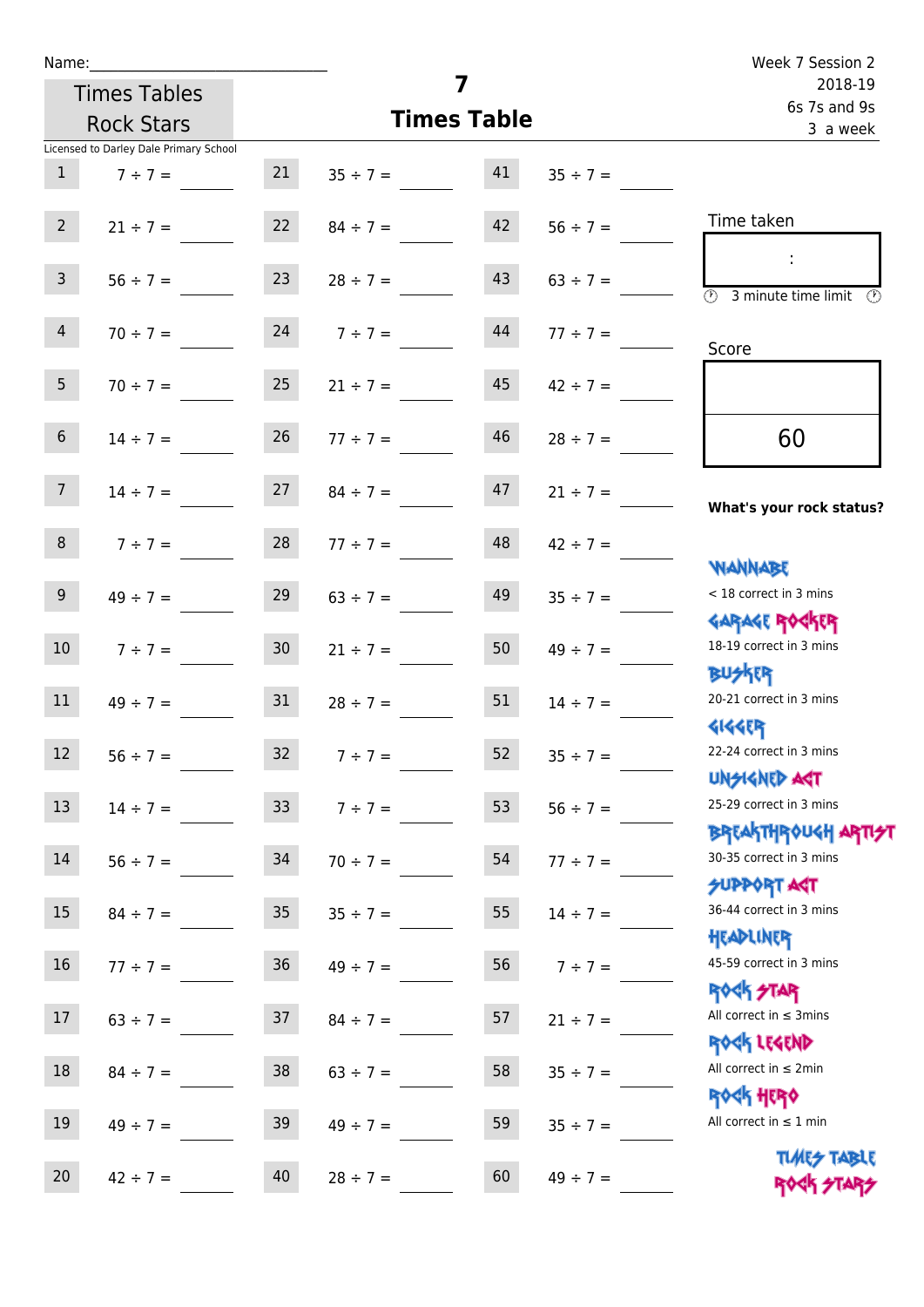| Name:           |                                        |                 |                   |                         |                    | Week 7 Session 3                                                                                                                                                                                                                                                                                                                                                                                                                                                                                                                                                                                                          |
|-----------------|----------------------------------------|-----------------|-------------------|-------------------------|--------------------|---------------------------------------------------------------------------------------------------------------------------------------------------------------------------------------------------------------------------------------------------------------------------------------------------------------------------------------------------------------------------------------------------------------------------------------------------------------------------------------------------------------------------------------------------------------------------------------------------------------------------|
|                 | <b>Times Tables</b>                    |                 | 7                 | 2018-19<br>6s 7s and 9s |                    |                                                                                                                                                                                                                                                                                                                                                                                                                                                                                                                                                                                                                           |
|                 | <b>Rock Stars</b>                      |                 |                   | <b>Times Table</b>      |                    | 3 a week                                                                                                                                                                                                                                                                                                                                                                                                                                                                                                                                                                                                                  |
|                 | Licensed to Darley Dale Primary School |                 |                   |                         |                    |                                                                                                                                                                                                                                                                                                                                                                                                                                                                                                                                                                                                                           |
| 1               | $7 \times 10 =$                        |                 | $7 \times 2 = 41$ |                         | $49 \div 7 =$      |                                                                                                                                                                                                                                                                                                                                                                                                                                                                                                                                                                                                                           |
| 2 <sup>7</sup>  | $7 \times 12 =$                        | 22              | $7 \times 10 =$   |                         | $142$ $7 \div 7 =$ | Time taken                                                                                                                                                                                                                                                                                                                                                                                                                                                                                                                                                                                                                |
| $\mathbf{3}$    | $7 \times 3 =$                         | 23              | $7 \times 4 =$    |                         | $143$ $7 \div 7 =$ | $\sim 10$<br>$\overline{\textcircled{2}}$ 3 minute time limit $\overline{\textcircled{2}}$                                                                                                                                                                                                                                                                                                                                                                                                                                                                                                                                |
| $\overline{4}$  | $7 \times 3 =$                         | 24              | $7 \times 9 =$    | 44                      | $77 \div 7 =$      | Score                                                                                                                                                                                                                                                                                                                                                                                                                                                                                                                                                                                                                     |
| 5 <sub>1</sub>  | $7 \times 3 =$                         | 25              | $7 \times 5 =$    | 45                      | $21 \div 7 =$      |                                                                                                                                                                                                                                                                                                                                                                                                                                                                                                                                                                                                                           |
| 6 <sub>1</sub>  | $7 \times 11 =$                        | 26              | $7 \times 4 =$    | 46                      | $28 \div 7 =$      | 60                                                                                                                                                                                                                                                                                                                                                                                                                                                                                                                                                                                                                        |
| 7 <sup>7</sup>  | $7 \times 2 =$                         | 27              | $7 \times 2 =$    |                         | $47$ $28 \div 7 =$ | Add up your time                                                                                                                                                                                                                                                                                                                                                                                                                                                                                                                                                                                                          |
| 8               | $7 \times 10 =$                        | 28              | $7 \times 3 =$    | 48                      | $42 \div 7 =$      | <b>Mins</b><br>S1                                                                                                                                                                                                                                                                                                                                                                                                                                                                                                                                                                                                         |
| 9 <sub>o</sub>  | $7 \times 10 =$                        | 29              | $7 \times 10 =$   | 49                      | $42 \div 7 =$      | S2                                                                                                                                                                                                                                                                                                                                                                                                                                                                                                                                                                                                                        |
| 10 <sup>°</sup> | $7 \times 6 =$                         | 30 <sub>o</sub> | $7 \times 1 =$    |                         | 50 $7 \div 7 =$    | $\begin{array}{c}\n\text{Total} \\ \end{array}$                                                                                                                                                                                                                                                                                                                                                                                                                                                                                                                                                                           |
| 11              | $7 \times 9 =$                         | 31              | $28 \div 7 = 51$  |                         | $77 \div 7 =$      | <b>Secs</b>                                                                                                                                                                                                                                                                                                                                                                                                                                                                                                                                                                                                               |
| 12 <sub>2</sub> | $7 \times 11 =$                        | 32              | $84 \div 7 =$     | 52                      | $77 \div 7 =$      | <b>S1</b><br>S <sub>2</sub> and the set of the set of the set of the set of the set of the set of the set of the set of the set of the set of the set of the set of the set of the set of the set of the set of the set of the set of the set of the                                                                                                                                                                                                                                                                                                                                                                      |
| 13              | $7 \times 3 =$                         | 33 <sup>°</sup> | $63 \div 7 =$     | 53                      | $70 \div 7 =$      | S3<br>$\begin{tabular}{c} Total & \underline{\hspace{1cm}} & \underline{\hspace{1cm}} & \underline{\hspace{1cm}} & \underline{\hspace{1cm}} & \underline{\hspace{1cm}} & \underline{\hspace{1cm}} & \underline{\hspace{1cm}} & \underline{\hspace{1cm}} & \underline{\hspace{1cm}} & \underline{\hspace{1cm}} & \underline{\hspace{1cm}} & \underline{\hspace{1cm}} & \underline{\hspace{1cm}} & \underline{\hspace{1cm}} & \underline{\hspace{1cm}} & \underline{\hspace{1cm}} & \underline{\hspace{1cm}} & \underline{\hspace{1cm}} & \underline{\hspace{1cm}} & \underline{\hspace{1cm}} & \underline{\hspace{1cm}} &$ |
| 14              | $7 \times 9 =$                         | 34              | $70 \div 7 =$     | 54                      | $84 \div 7 =$      | Add up your score                                                                                                                                                                                                                                                                                                                                                                                                                                                                                                                                                                                                         |
| 15              | $7 \times 3 =$                         | 35 <sub>1</sub> | $77 \div 7 =$     | 55                      | $28 \div 7 =$      |                                                                                                                                                                                                                                                                                                                                                                                                                                                                                                                                                                                                                           |
| 16              | $7 \times 6 =$                         | 36              | $77 \div 7 =$     |                         | 56 $7 \div 7 =$    | Total $\qquad$                                                                                                                                                                                                                                                                                                                                                                                                                                                                                                                                                                                                            |
| 17              | $7 \times 5 =$                         | 37              | $70 \div 7 =$     |                         | 57 77 ÷ 7 =        |                                                                                                                                                                                                                                                                                                                                                                                                                                                                                                                                                                                                                           |
| 18              | $7 \times 7 =$                         | 38              | $35 \div 7 =$     | 58                      | $49 \div 7 =$      |                                                                                                                                                                                                                                                                                                                                                                                                                                                                                                                                                                                                                           |
| 19              | $7 \times 5 =$                         | 39              | $63 \div 7 =$     | 59                      | $63 \div 7 =$      |                                                                                                                                                                                                                                                                                                                                                                                                                                                                                                                                                                                                                           |
| 20              | $7 \times 5 =$                         | 40              | $14 \div 7 =$     | 60                      | $14 \div 7 =$      |                                                                                                                                                                                                                                                                                                                                                                                                                                                                                                                                                                                                                           |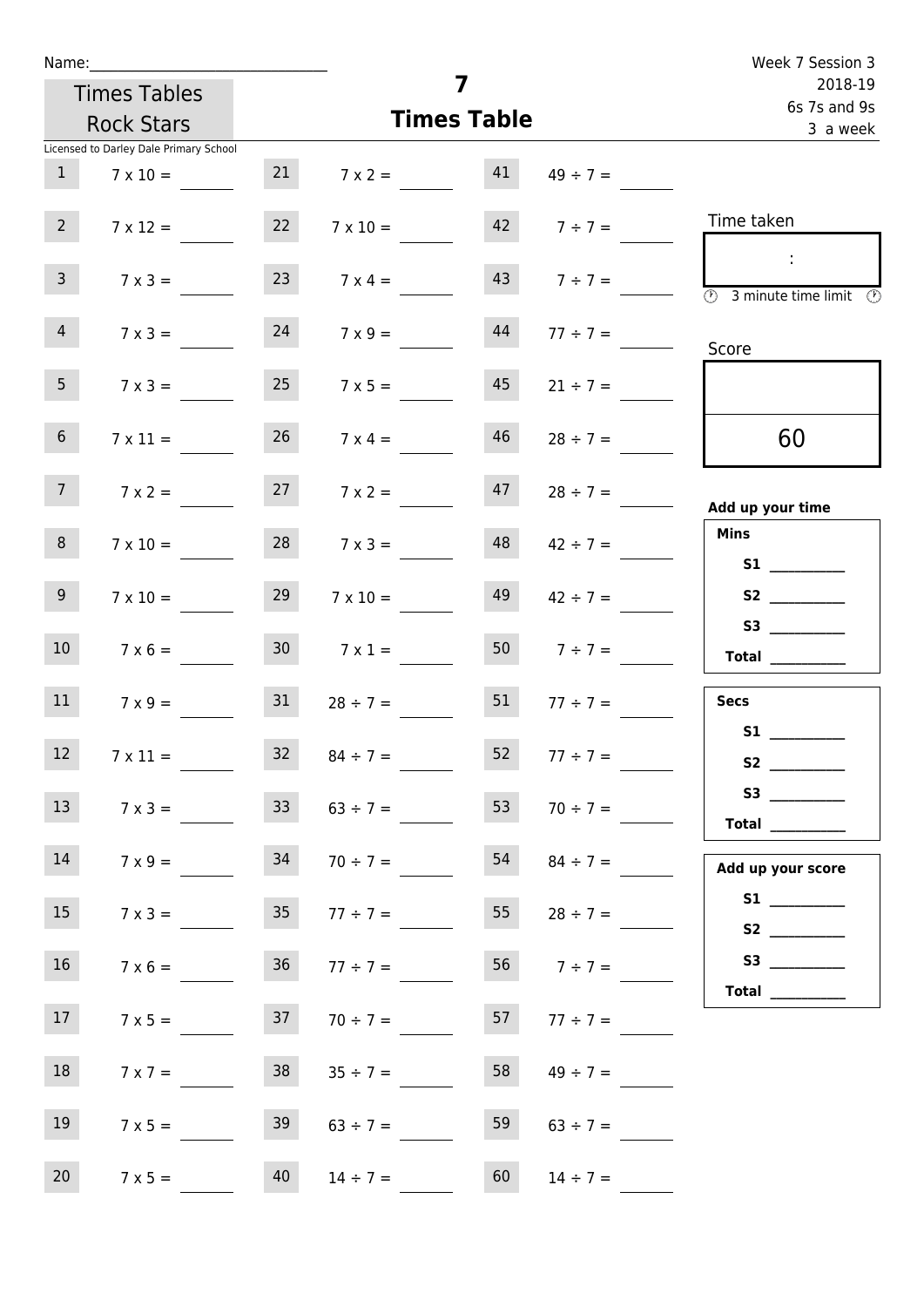| Name:            |                                        |                 |                         |                         |                 | Week 8 Session 1                                                 |
|------------------|----------------------------------------|-----------------|-------------------------|-------------------------|-----------------|------------------------------------------------------------------|
|                  | <b>Times Tables</b>                    |                 | $\overline{\mathbf{z}}$ | 2018-19<br>6s 7s and 9s |                 |                                                                  |
|                  | <b>Rock Stars</b>                      |                 |                         | <b>Times Table</b>      |                 | 3 a week                                                         |
|                  | Licensed to Darley Dale Primary School |                 |                         |                         |                 |                                                                  |
| $\mathbf{1}$     | $7 \times 3 =$                         | 21              | $7 \times 5 = 41$       |                         | $5 \times 7 =$  |                                                                  |
| $\overline{2}$   | $7 \times 12 =$                        | 22              | $7 \times 4 =$          | 42                      | $1 \times 7 =$  | Time taken                                                       |
| 3 <sup>7</sup>   | $7 \times 7 =$                         | 23              | $7 \times 3 =$          | 43                      | $9 \times 7 =$  | $\overline{(\mathcal{V})}$<br>3 minute time limit<br>(V)         |
| $\overline{4}$   | $7 \times 1 =$                         | 24              | $7 \times 12 =$         | 44                      | $3 \times 7 =$  | Score                                                            |
| 5 <sub>1</sub>   | $7 \times 5 =$                         | 25              | $7 \times 6 =$          | 45                      | $11 \times 7 =$ |                                                                  |
| 6 <sup>1</sup>   | $7 \times 11 =$                        | 26              | $7 \times 2 =$          | 46                      | $4 \times 7 =$  | 60                                                               |
| 7 <sup>7</sup>   | $7 \times 8 = 27$                      |                 | $7 \times 3 =$          | 47                      | $1 \times 7 =$  | What's your rock status?                                         |
| 8                | $7 \times 1 =$                         | 28              | $7 \times 9 =$          | 48                      | $6 \times 7 =$  | <b>NANNABE</b>                                                   |
| 9 <sub>o</sub>   | $7 \times 1 =$                         | 29              | $7 \times 7 =$          | 49                      | $3 \times 7 =$  | < 18 correct in 3 mins<br><b>GARAGE ROGKER</b>                   |
| 10 <sup>°</sup>  | $7 \times 7 =$                         | 30 <sub>o</sub> | $7 \times 5 =$          | 50                      | $2 \times 7 =$  | 18-19 correct in 3 mins<br><b>BUSKER</b>                         |
| 11               | $7 \times 8 = 31$                      |                 | $5 \times 7 =$          | 51                      | $3 \times 7 =$  | 20-21 correct in 3 mins<br><b>4144ER</b>                         |
| 12               | $7 \times 4 =$                         | 32              | $11 \times 7=$          | 52                      | $9 \times 7 =$  | 22-24 correct in 3 mins<br><b>UNSIGNED AGT</b>                   |
| 13               | $7 \times 8 =$                         | 33 <sup>°</sup> | $7 \times 7 =$          | 53                      | $1 \times 7 =$  | 25-29 correct in 3 mins<br><b>BREAKTHROUGH ARTI<del>S</del>T</b> |
| 14               | $7 \times 10 =$                        | 34              | $6 \times 7 =$          | 54                      | $1 \times 7 =$  | 30-35 correct in 3 mins<br>SUPPORT AGT                           |
| 15 <sub>15</sub> | $7 \times 2 =$                         | 35 <sub>o</sub> | $4 \times 7 =$          | 55                      | $9 \times 7 =$  | 36-44 correct in 3 mins<br>HEADLINER                             |
| 16               | $7 \times 9 =$                         | $36\,$          | $5 \times 7 =$          | 56                      | $2 \times 7 =$  | 45-59 correct in 3 mins<br><b>ROCK STAR</b>                      |
| 17               | $7 \times 9 =$                         | 37              | $5 \times 7 =$          | 57                      | $10 \times 7 =$ | All correct in $\leq$ 3mins<br>ROCK LEGEND                       |
| 18               | $7 \times 7 =$                         | 38              | $11 \times 7 =$         | 58                      | $10 \times 7 =$ | All correct in $\leq 2$ min<br><b>ROCK HERO</b>                  |
| 19               | $7 \times 1 =$                         | 39              | $1 \times 7 =$          | 59                      | $12 \times 7 =$ | All correct in $\leq 1$ min<br><b>TUARS TABLE</b>                |
| 20               | $7 \times 4 =$                         | 40              | $9 \times 7 =$          | 60                      | $7 \times 7 =$  | ROCK STARS                                                       |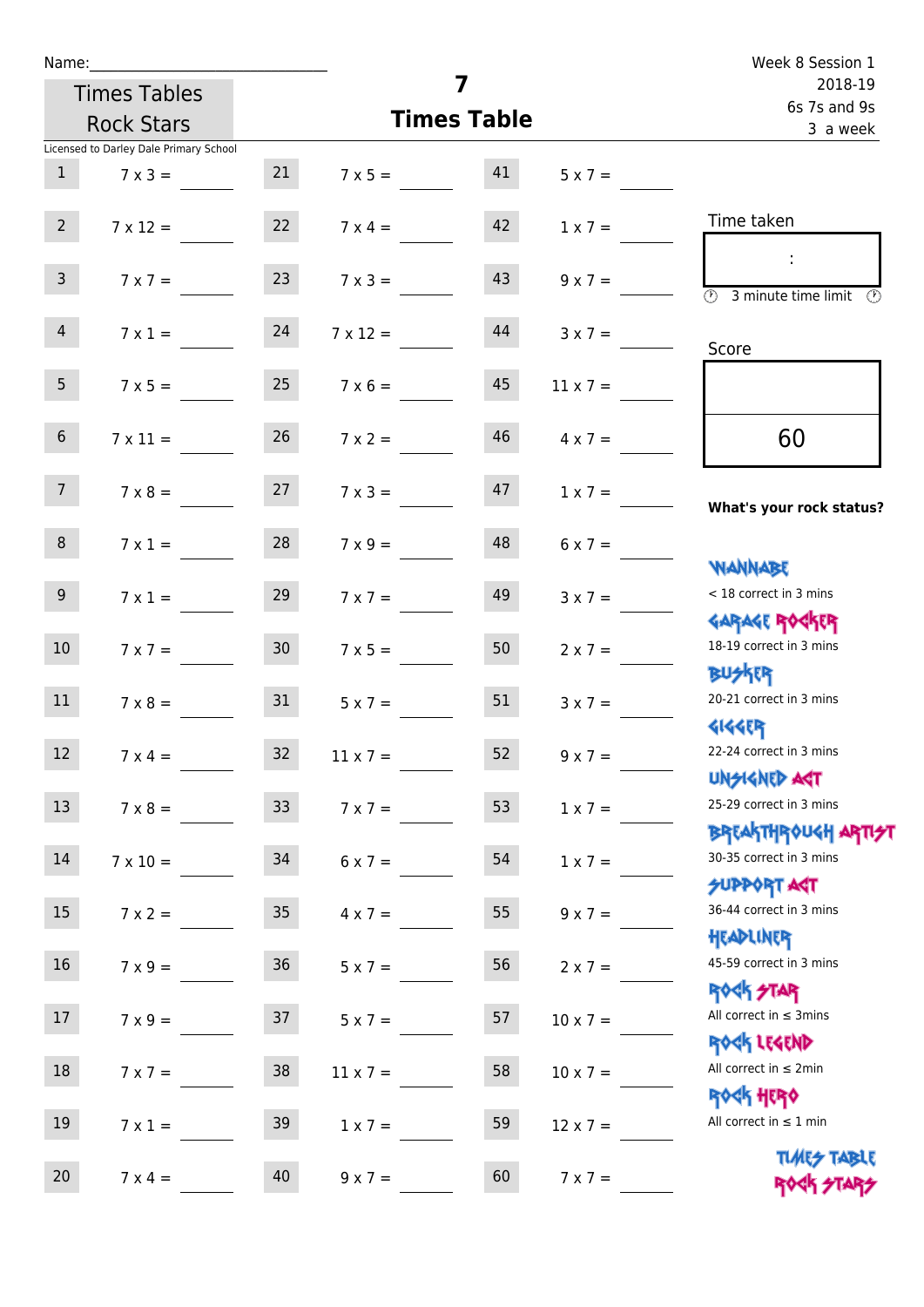| Name:               |                                        |                 |                                |    |                   | Week 8 Session 2                                                |
|---------------------|----------------------------------------|-----------------|--------------------------------|----|-------------------|-----------------------------------------------------------------|
| <b>Times Tables</b> |                                        |                 | 7                              |    |                   | 2018-19<br>6s 7s and 9s                                         |
|                     | <b>Rock Stars</b>                      |                 | <b>Times Table</b>             |    |                   | 3 a week                                                        |
|                     | Licensed to Darley Dale Primary School |                 |                                |    |                   |                                                                 |
| 1                   | $7 \div 7 =$                           | 21              | $70 \div 7 =$                  | 41 | $28 \div 7 =$     |                                                                 |
| $2-1$               |                                        |                 | $84 \div 7 = 22$ $28 \div 7 =$ | 42 | $56 \div 7 =$     | Time taken                                                      |
| 3 <sup>7</sup>      | $42 \div 7 =$                          | 23              | $49 \div 7 =$                  | 43 | $21 \div 7 =$     | <b>3</b> minute time limit<br>-09                               |
| 4                   | $28 \div 7 =$                          | 24              | $84 \div 7 =$                  | 44 | $70 \div 7 =$     | Score                                                           |
| 5 <sub>1</sub>      |                                        |                 | $35 \div 7 = 25$ $7 \div 7 =$  | 45 | $56 \div 7 =$     |                                                                 |
| 6 <sup>1</sup>      | $49 \div 7 =$                          | 26              | $70 \div 7 =$                  | 46 | $7 ÷ 7 =$         | 60                                                              |
| 7 <sup>7</sup>      | $14 \div 7 =$                          |                 | $27 \t 7 \div 7 =$             | 47 | $28 \div 7 =$     | What's your rock status?                                        |
| 8                   | $49 \div 7 =$                          | 28              | $70 \div 7 =$                  |    | $48$ $7 \div 7 =$ |                                                                 |
| 9                   | $35 \div 7 =$                          | 29              | $28 \div 7 =$                  | 49 | $56 \div 7 =$     | WANNABE<br>< 18 correct in 3 mins                               |
| 10 <sup>°</sup>     | $28 \div 7 =$                          | 30 <sub>o</sub> | $14 \div 7 =$                  | 50 | $7 ÷ 7 =$         | <b>GARAGE ROCKER</b><br>18-19 correct in 3 mins                 |
| 11                  | $77 \div 7 =$                          | 31              | $42 \div 7 =$                  | 51 | $77 \div 7 =$     | <b>BUSKER</b><br>20-21 correct in 3 mins                        |
| 12                  | $56 ÷ 7 =$                             | 32              | $42 \div 7 =$                  | 52 | $42 \div 7 =$     | <b>4144EP</b><br>22-24 correct in 3 mins<br><b>UNSIGNED AST</b> |
| 13                  | $35 ÷ 7 =$                             | 33 <sup>°</sup> | $42 \div 7 =$                  | 53 | $84 \div 7 =$     | 25-29 correct in 3 mins                                         |
| 14                  | $14 \div 7 =$                          | 34              | $77 \div 7 =$                  | 54 | $70 \div 7 =$     | <b>BREAKTHROUGH ARTH</b><br>30-35 correct in 3 mins             |
| 15 <sub>1</sub>     | $42 \div 7 =$                          | 35              | $42 \div 7 =$                  | 55 | $35 \div 7 =$     | <b>SUPPORT AGT</b><br>36-44 correct in 3 mins                   |
| 16                  | $42 \div 7 =$                          | 36              | $14 \div 7 =$                  | 56 | $70 \div 7 =$     | HEADLINER<br>45-59 correct in 3 mins                            |
| 17                  | $28 \div 7 =$                          | 37              | $84 \div 7 =$                  | 57 | $14 \div 7 =$     | <b>ROCK STAR</b><br>All correct in $\leq$ 3mins<br>ROCK LEGEND  |
| 18                  | $42 \div 7 =$                          | $38\,$          | $35 \div 7 =$                  | 58 | $56 \div 7 =$     | All correct in $\leq 2$ min<br><b>ROCK HERO</b>                 |
| 19                  | $49 \div 7 =$                          | 39              | $63 \div 7 =$                  | 59 | $14 \div 7 =$     | All correct in $\leq 1$ min                                     |
| 20                  | $77 ÷ 7 =$                             | 40              | $49 \div 7 =$                  | 60 | $21 ÷ 7 =$        | <b>TIMES TABLE</b><br>ROCK STARS                                |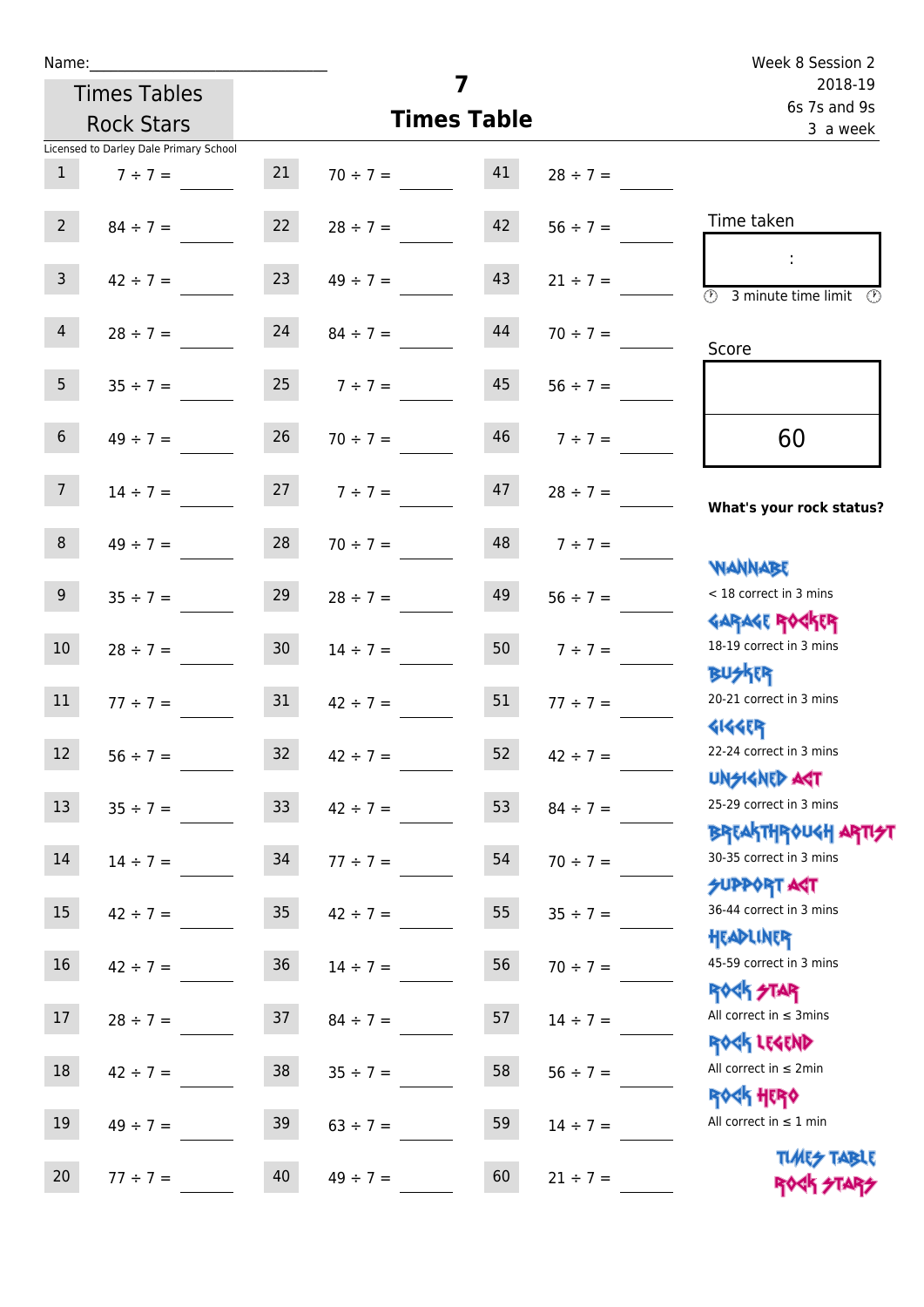| Name:           |                                        |                 |                                    |    |                     | Week 8 Session 3                                                                                                                                                                                                                                     |
|-----------------|----------------------------------------|-----------------|------------------------------------|----|---------------------|------------------------------------------------------------------------------------------------------------------------------------------------------------------------------------------------------------------------------------------------------|
|                 | <b>Times Tables</b>                    |                 | 7                                  |    |                     | 2018-19<br>6s 7s and 9s                                                                                                                                                                                                                              |
|                 | <b>Rock Stars</b>                      |                 | <b>Times Table</b>                 |    |                     | 3 a week                                                                                                                                                                                                                                             |
|                 | Licensed to Darley Dale Primary School |                 |                                    |    |                     |                                                                                                                                                                                                                                                      |
| $\mathbf{1}$    | $7 \times 12 =$                        |                 | 21 $7 \times 2 =$ 41 $49 \div 7 =$ |    |                     |                                                                                                                                                                                                                                                      |
| 2 <sup>7</sup>  | $7 \times 1 =$                         |                 | $7 \times 5 =$                     | 42 | $56 \div 7 =$       | Time taken                                                                                                                                                                                                                                           |
| 3 <sup>7</sup>  | $7 \times 6 =$                         | 23              | $7 \times 12 =$                    |    | $143$ $7 \div 7 =$  | $\sim 10$<br>$\overline{\textcircled{2}}$ 3 minute time limit $\overline{\textcircled{2}}$                                                                                                                                                           |
| 4               | $7 \times 3 =$                         | 24              | $7 \times 4 =$                     | 44 | $84 \div 7 =$       | Score                                                                                                                                                                                                                                                |
| 5 <sub>1</sub>  | $7 \times 5 =$                         | 25              | $7 \times 1 =$                     | 45 | $21 \div 7 =$       |                                                                                                                                                                                                                                                      |
| 6 <sub>0</sub>  | $7 \times 10 =$                        | 26              | $7 \times 12 =$                    | 46 | $28 \div 7 =$       | 60                                                                                                                                                                                                                                                   |
| 7 <sup>7</sup>  | $7 \times 10 =$                        |                 | $7 \times 4 =$                     |    | $47 \t 35 \div 7 =$ | Add up your time                                                                                                                                                                                                                                     |
| 8 <sub>1</sub>  | $7 \times 8 =$                         | 28              | $7 \times 12 =$                    | 48 | $63 \div 7 =$       | <b>Mins</b><br><b>S1 S1</b>                                                                                                                                                                                                                          |
| 9 <sub>o</sub>  | $7 \times 3 =$                         | 29              | $7 \times 7 =$                     | 49 | $70 \div 7 =$       |                                                                                                                                                                                                                                                      |
| 10 <sup>°</sup> | $7 \times 11 =$                        | 30 <sub>o</sub> | $7 \times 5 =$                     |    | 50 $7 \div 7 =$     | S3<br>$\begin{tabular}{c} Total \end{tabular}$                                                                                                                                                                                                       |
| 11              | $7 \times 3 =$                         | 31              | $70 \div 7 =$                      | 51 | $63 \div 7 =$       | <b>Secs</b>                                                                                                                                                                                                                                          |
| 12 <sub>2</sub> | $7 \times 7 =$                         | 32              | $42 \div 7 =$                      | 52 | $63 \div 7 =$       | <b>S1</b><br>S <sub>2</sub> and the set of the set of the set of the set of the set of the set of the set of the set of the set of the set of the set of the set of the set of the set of the set of the set of the set of the set of the set of the |
| 13              | $7 \times 10 =$                        | 33              | $63 \div 7 = 53$ $7 \div 7 =$      |    |                     | Total _________                                                                                                                                                                                                                                      |
| 14              | $7 \times 10 =$                        | 34              | $28 \div 7 =$                      | 54 | $63 \div 7 =$       | Add up your score                                                                                                                                                                                                                                    |
| 15              | $7 \times 11 =$                        | 35              | $14 \div 7 =$                      | 55 | $49 \div 7 =$       |                                                                                                                                                                                                                                                      |
| 16              | $7 \times 11 =$                        |                 | $36 \t 84 \div 7 =$                | 56 | $77 \div 7 =$       |                                                                                                                                                                                                                                                      |
| 17 <sub>1</sub> | $7 \times 11 =$                        | 37              | $28 \div 7 =$                      | 57 | $28 \div 7 =$       |                                                                                                                                                                                                                                                      |
| 18              | $7 \times 2 =$                         | 38              | $35 \div 7 =$                      | 58 | $77 \div 7 =$       |                                                                                                                                                                                                                                                      |
| 19              | $7 \times 3 =$                         | 39              | $63 \div 7 =$                      | 59 | $84 \div 7 =$       |                                                                                                                                                                                                                                                      |
| 20 <sub>2</sub> | $7 \times 7 =$                         |                 | $40 \t 7 \div 7 =$                 | 60 | $21 \div 7 =$       |                                                                                                                                                                                                                                                      |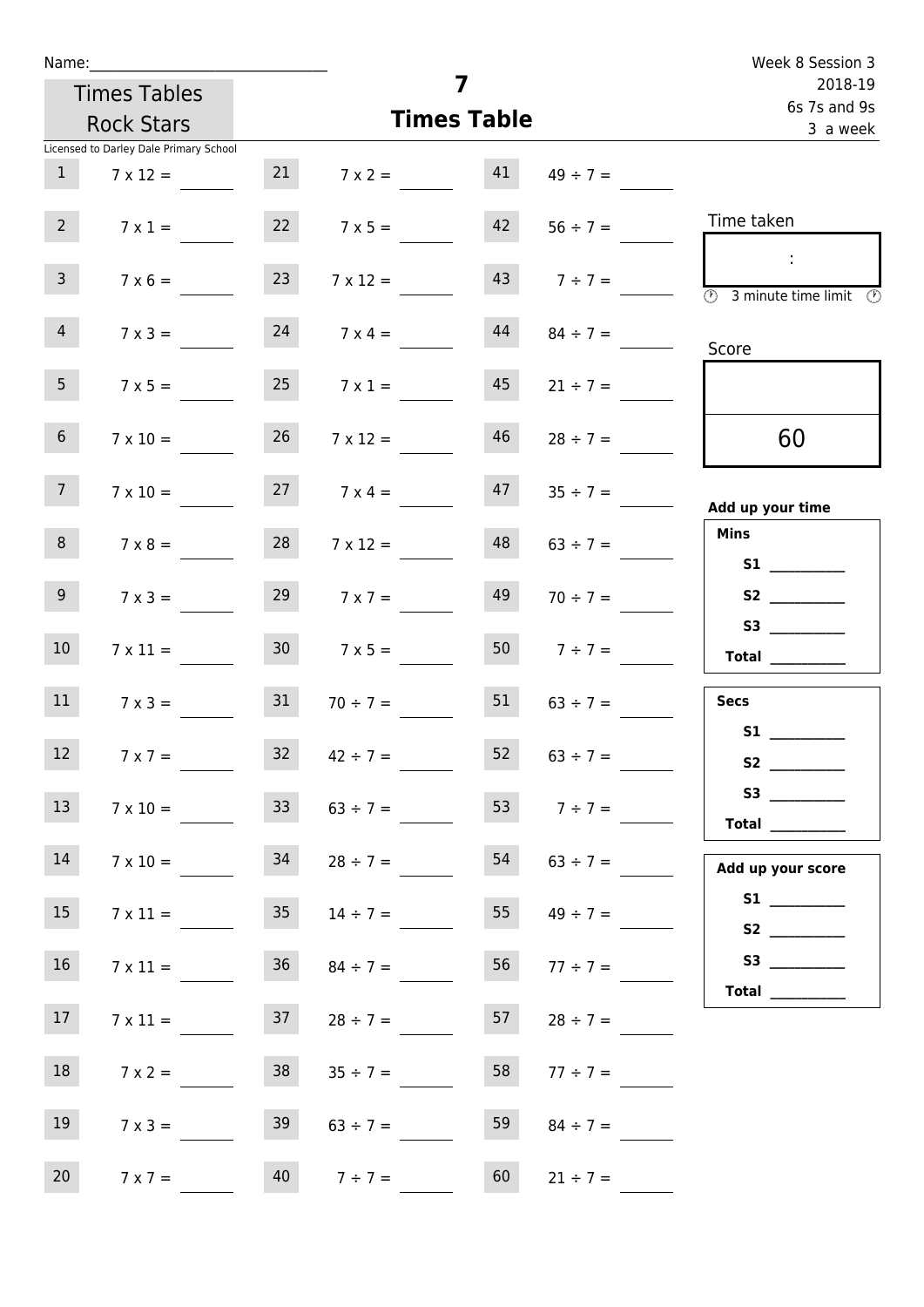| Name:           |                                        |                 |                 |                         |                 | Week 9 Session 1                                                     |
|-----------------|----------------------------------------|-----------------|-----------------|-------------------------|-----------------|----------------------------------------------------------------------|
|                 | <b>Times Tables</b>                    |                 | 2,4,8           | 2018-19<br>6s 7s and 9s |                 |                                                                      |
|                 | <b>Rock Stars</b>                      |                 |                 | <b>Times Table</b>      |                 | 3 a week                                                             |
|                 | Licensed to Darley Dale Primary School |                 |                 |                         |                 |                                                                      |
| $\mathbf{1}$    | $4 \times 10 =$                        | 21              | $2 \times 5 =$  | 41                      | $11 \times 8 =$ |                                                                      |
| 2 <sup>7</sup>  | $2 \times 7 =$                         | 22              | $8 \times 9 =$  | 42                      | $12 \times 8 =$ | Time taken                                                           |
| 3 <sup>7</sup>  | $2 \times 10 =$                        | 23              | $2 \times 2 =$  | 43                      | $12 \times 2 =$ | ÷<br>$\overline{(\mathcal{V})}$<br>3 minute time limit $\circled{0}$ |
| $\overline{4}$  | $8 \times 9 =$                         | 24              | $2 \times 8 =$  | 44                      | $9 \times 4 =$  | Score                                                                |
| 5 <sub>1</sub>  | $4 \times 10 =$                        | 25              | $2 \times 7 =$  | 45                      | $11 \times 8 =$ |                                                                      |
| 6 <sup>1</sup>  | $8 \times 6 =$                         | 26              | $4 \times 10 =$ | 46                      | $6 \times 8 =$  | 60                                                                   |
| 7 <sup>7</sup>  | $4 \times 2 =$                         | 27              | $8 \times 4 =$  | 47                      | $10 \times 8 =$ | What's your rock status?                                             |
| 8 <sup>°</sup>  | $2 \times 11 =$                        | 28              | $4 \times 5 =$  | 48                      | $10 \times 8 =$ | <b>NANNABE</b>                                                       |
| 9 <sub>o</sub>  | $2 \times 12 =$                        | 29              | $4 \times 7 =$  | 49                      | $10 \times 4 =$ | < 18 correct in 3 mins<br><b>GARAGE ROCKER</b>                       |
| 10 <sup>°</sup> | $2 \times 3 =$                         | 30 <sub>o</sub> | $4 \times 5 =$  | 50                      | $5 \times 8 =$  | 18-19 correct in 3 mins<br><b>BUSKRR</b>                             |
| 11              | $2 \times 5 =$                         | 31              | $11 \times 8 =$ | 51                      | $8 \times 2 =$  | 20-21 correct in 3 mins<br><b>4144EP</b>                             |
| 12              | $2 \times 10 =$                        | 32              | $4 \times 8 =$  | 52                      | $7 \times 2 =$  | 22-24 correct in 3 mins<br><b>UNGIGNED AGT</b>                       |
| 13              | $2 \times 5 =$                         | 33 <sup>°</sup> | $8 \times 4 =$  | 53                      | $5 \times 8 =$  | 25-29 correct in 3 mins<br><b>BREAKTHROUGH ARTI<del>S</del>T</b>     |
| 14              | $4 \times 1 =$                         | 34              | $11 \times 2 =$ | 54                      | $11 \times 4 =$ | 30-35 correct in 3 mins<br><b>SUPPORT AGT</b>                        |
| 15              | $8 \times 10 =$                        | 35 <sub>1</sub> | $4 \times 2 =$  | 55                      | $10 \times 2 =$ | 36-44 correct in 3 mins<br>HEADLINER                                 |
| 16              | $8 \times 5 =$                         | 36              | $7 \times 2 =$  | 56                      | $5 \times 2 =$  | 45-59 correct in 3 mins<br>ROCK STAR                                 |
| 17              | $2 \times 7 =$                         | 37              | $12 \times 2 =$ | 57                      | $3 \times 8 =$  | All correct in $\leq$ 3mins<br>ROCK LEGEND                           |
| 18              | $4 \times 12 =$                        | 38              | $11 \times 4 =$ | 58                      | $4 \times 4 =$  | All correct in $\leq 2$ min<br><b>ROCK HERO</b>                      |
| 19              | $2 \times 12 =$                        | 39              | $6 \times 2 =$  | 59                      | $11 \times 8 =$ | All correct in $\leq 1$ min                                          |
| 20              | $4 \times 8 =$                         | 40              | $6 \times 4 =$  | 60                      | $10 \times 8 =$ | <b>TIMES TABLE</b><br>ROCK STARS                                     |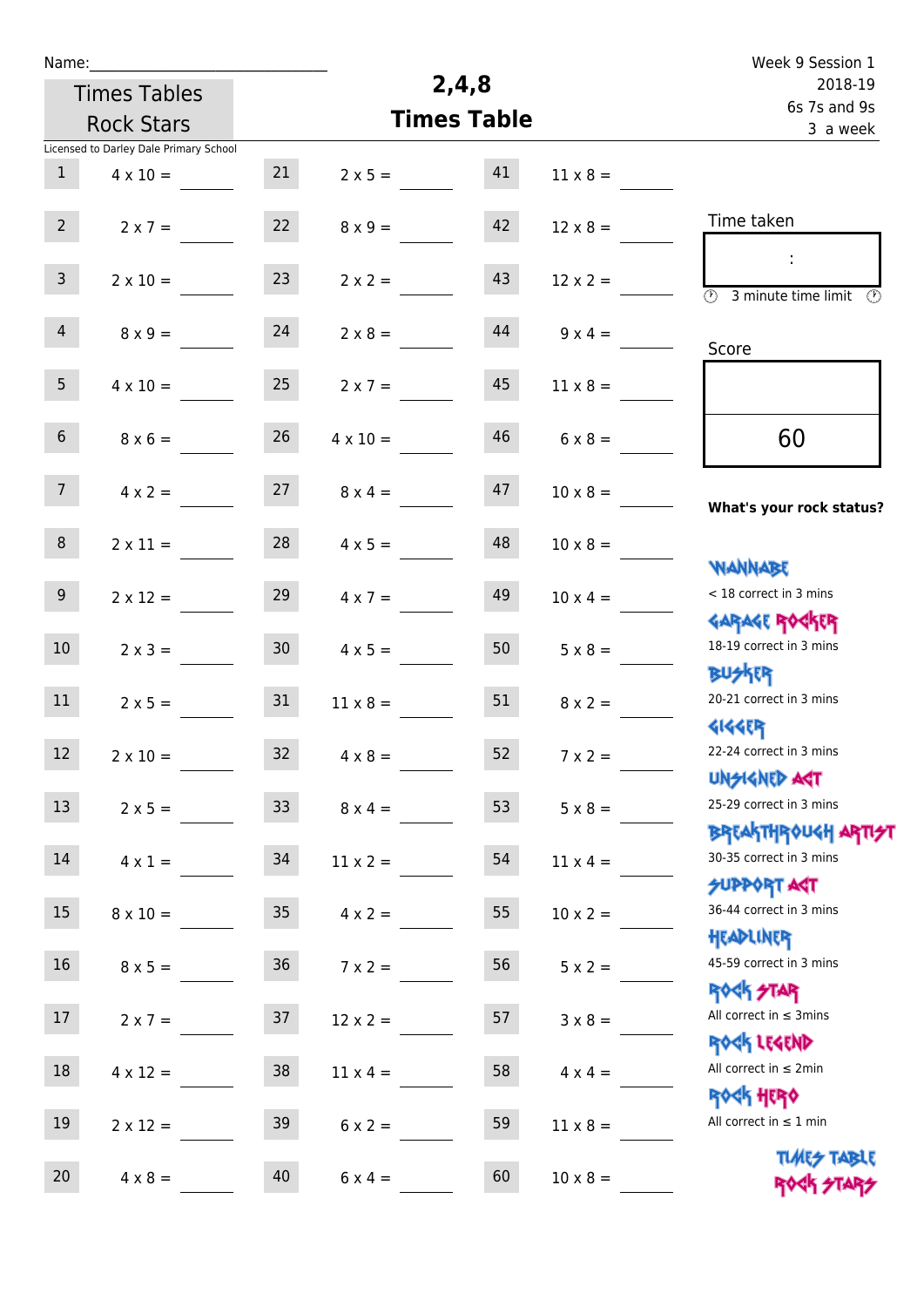| Name:                   |                                        |                 |                    |                          |               | Week 9 Session 2                                    |
|-------------------------|----------------------------------------|-----------------|--------------------|--------------------------|---------------|-----------------------------------------------------|
|                         | <b>Times Tables</b>                    |                 | 2,4,8              | 2018-19                  |               |                                                     |
|                         | <b>Rock Stars</b>                      |                 | <b>Times Table</b> | 6s 7s and 9s<br>3 a week |               |                                                     |
|                         | Licensed to Darley Dale Primary School |                 |                    |                          |               |                                                     |
| $\mathbf{1}$            | $18 \div 2 =$                          | 21              | $10 \div 2 =$      | 41                       | $10 \div 2 =$ |                                                     |
|                         |                                        |                 |                    |                          |               |                                                     |
| 2 <sup>7</sup>          | $48 \div 8 =$                          | 22              | $88 \div 8 =$      | 42                       | $44 \div 4 =$ | Time taken                                          |
|                         |                                        |                 |                    |                          |               |                                                     |
| $\overline{\mathbf{3}}$ | $22 \div 2 =$                          | 23              | $64 \div 8 =$      | 43                       | $32 \div 8 =$ | $\overline{\mathbb{O}}$<br>3 minute time limit<br>⊙ |
| $\overline{4}$          | $88 \div 8 =$                          | 24              | $6 \div 2 =$       | 44                       | $12 \div 4 =$ |                                                     |
|                         |                                        |                 |                    |                          |               | Score                                               |
| 5 <sub>1</sub>          | $18 \div 2 =$                          | 25              | $80 \div 8 =$      | 45                       | $20 \div 2 =$ |                                                     |
|                         |                                        |                 |                    |                          |               |                                                     |
| 6                       | $24 \div 4 =$                          | 26              | $36 \div 4 =$      | 46                       | $72 \div 8 =$ | 60                                                  |
|                         |                                        |                 |                    |                          |               |                                                     |
| 7 <sup>7</sup>          | $16 \div 2 =$                          | 27              | $4 \div 2 =$       | 47                       | $24 \div 4 =$ |                                                     |
|                         |                                        |                 |                    |                          |               | What's your rock status?                            |
| 8                       | $64 \div 8 =$                          | 28              | $18 \div 2 =$      | 48                       | $2 \div 2 =$  |                                                     |
|                         |                                        |                 |                    |                          |               | <b>JARNARY</b>                                      |
| 9 <sub>o</sub>          | $4 \div 2 =$                           | 29              | $32 \div 8 =$      | 49                       | $16 \div 4 =$ | < 18 correct in 3 mins                              |
|                         |                                        |                 |                    |                          |               | <b>GARAGE ROGKER</b>                                |
| 10 <sup>°</sup>         | $28 \div 4 =$                          | 30 <sub>o</sub> | $10 \div 2 =$      | 50                       | $6 \div 2 =$  | 18-19 correct in 3 mins                             |
| 11                      |                                        | 31              |                    | 51                       |               | <b>BUSKER</b><br>20-21 correct in 3 mins            |
|                         | $22 \div 2 =$                          |                 | $32 \div 4 =$      |                          | $24 \div 4 =$ | <b>4144EP</b>                                       |
| 12                      | $36 \div 4 =$                          | 32              | $12 \div 2 =$      | 52                       | $56 \div 8 =$ | 22-24 correct in 3 mins                             |
|                         |                                        |                 |                    |                          |               | <b>UNSIGNED AGT</b>                                 |
| 13                      | $72 \div 8 =$                          | 33 <sup>°</sup> | $8 \div 2 =$       | 53                       | $20 \div 4 =$ | 25-29 correct in 3 mins                             |
|                         |                                        |                 |                    |                          |               | ΒΡΓΑΚΤΗΡΟUGH ΑΡΤΙ <del>2</del> Τ                    |
| 14                      | $12 \div 2 =$                          | 34              | $12 \div 4 =$      | 54                       | $96 \div 8 =$ | 30-35 correct in 3 mins                             |
|                         |                                        |                 |                    |                          |               | <b>SUPPORT AGT</b>                                  |
| $15\phantom{.0}$        | $20 \div 4 =$                          | 35 <sub>o</sub> | $24 \div 4 =$      | 55                       | $80 \div 8 =$ | 36-44 correct in 3 mins                             |
|                         |                                        |                 |                    |                          |               | HEADLINER                                           |
| 16                      | $88 \div 8 =$                          | 36              | $16 \div 4 =$      | 56                       | $8 \div 4 =$  | 45-59 correct in 3 mins                             |
|                         |                                        |                 |                    |                          |               | <b>ROCK STAR</b>                                    |
| 17                      | $96 \div 8 =$                          | 37              | $88 \div 8 =$      | 57                       | $32 \div 4 =$ | All correct in $\leq$ 3mins                         |
| 18                      |                                        |                 |                    |                          |               | ROCK LEGEND<br>All correct in $\leq 2$ min          |
|                         | $20 \div 4 =$                          | 38              | $32 \div 4 =$      | 58                       | $40 \div 4 =$ | <b>ROGH HERO</b>                                    |
| 19                      | $22 \div 2 =$                          | 39              | $16 \div 2 =$      | 59                       | $2 \div 2 =$  | All correct in $\leq 1$ min                         |
|                         |                                        |                 |                    |                          |               |                                                     |
| 20                      | $28 \div 4 =$                          | 40              | $4 \div 4 =$       | 60                       | $16 \div 8 =$ | <b>TUARS TABLE</b><br>ROCK STARS                    |
|                         |                                        |                 |                    |                          |               |                                                     |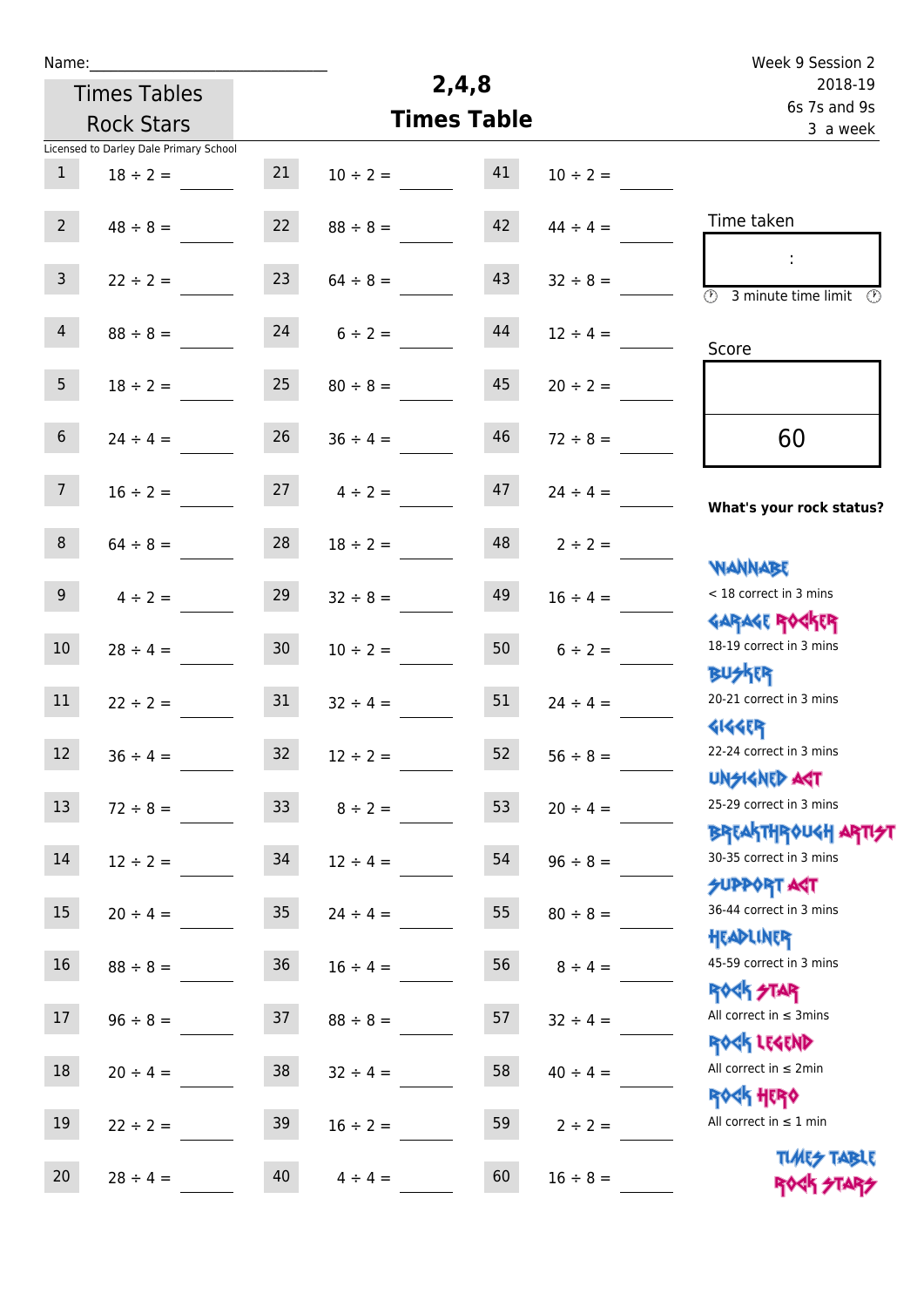| Name:           |                                        |                 |                                 |                         |                     | Week 9 Session 3                                                     |
|-----------------|----------------------------------------|-----------------|---------------------------------|-------------------------|---------------------|----------------------------------------------------------------------|
|                 | <b>Times Tables</b>                    |                 | 2,4,8                           | 2018-19<br>6s 7s and 9s |                     |                                                                      |
|                 | <b>Rock Stars</b>                      |                 | <b>Times Table</b>              |                         |                     | 3 a week                                                             |
|                 | Licensed to Darley Dale Primary School |                 |                                 |                         |                     |                                                                      |
| $\mathbf{1}$    | $8 \times 9 =$                         | 21              | $2 \times 5 =$                  | 41                      | $56 \div 8 =$       |                                                                      |
| 2 <sup>7</sup>  | $4 \times 10 =$                        | 22              | $4 \times 5 =$                  | 42                      | $88 \div 8 =$       | Time taken                                                           |
| $\overline{3}$  | $8 \times 2 =$                         | 23              | $2 \times 4 =$                  | 43                      | $80 \div 8 =$       | ÷<br>$\overline{(\mathcal{V})}$<br>3 minute time limit $\circled{0}$ |
| $\overline{4}$  | $2 \times 10 =$                        | 24              | $8 \times 5 =$                  | 44                      | $40 \div 4 =$       | Score                                                                |
| 5 <sub>1</sub>  | $4 \times 1 =$                         | 25              | $2 \times 10 =$                 | 45                      | $8 \div 2 =$        |                                                                      |
| 6 <sup>1</sup>  | $8 \times 11 =$                        | 26              | $2 \times 11 =$                 | 46                      | $2 \div 2 =$        | 60                                                                   |
| 7 <sup>7</sup>  | $4 \times 10 =$                        | 27              | $8 \times 11 =$                 | 47                      | $12 \div 2 =$       | Add up your time                                                     |
| 8               | $8 \times 2 =$                         | 28              | $4 \times 12 =$                 | 48                      | $20 \div 4 =$       | <b>Mins</b>                                                          |
| 9 <sup>°</sup>  | $8 \times 7 =$                         | 29              | $2 \times 7 =$                  | 49                      | $72 \div 8 =$       |                                                                      |
| 10 <sup>°</sup> | $4 \times 4 =$                         | 30 <sup>°</sup> | $8 \times 9 =$                  | 50                      | $18 \div 2 =$       | Total                                                                |
| 11              | $2 \times 11 =$                        | 31              | $4 \div 4 =$                    | 51                      | $88 \div 8 =$       | <b>Secs</b>                                                          |
| $12$            | $2 \times 3 =$                         | $32$            | $40 \div 4 =$                   | 52                      | $20 \div 2 =$       | S1                                                                   |
| 13              | $2 \times 11 =$                        | 33              | $88 \div 8 =$                   | 53                      | $48 \div 8 =$       | <b>Total</b> _________                                               |
| 14              | $2 \times 8 =$                         | 34              | $14 \div 2 =$                   | 54                      | $24 \div 2 =$       | Add up your score                                                    |
| 15              |                                        |                 | $2 \times 7 = 35$ $24 \div 2 =$ |                         | 55 $8 \div 2 =$     |                                                                      |
| 16              | $8 \times 3 =$                         |                 | $36 \t 8 \div 2 =$              |                         | $56 \t 24 \div 2 =$ |                                                                      |
| 17              | $2 \times 3 =$                         | 37              | $20 \div 2 =$                   |                         | $6 \div 2 =$        | Total $\_\_$                                                         |
| 18              | $4 \times 4 =$                         | 38              | $16 \div 2 =$                   | 58                      | $22 \div 2 =$       |                                                                      |
| 19              | $2 \times 7 =$                         | 39              | $8 \div 4 =$                    | 59                      | $20 \div 2 =$       |                                                                      |
| 20              | $2 \times 4 =$                         | 40              | $8 \div 2 =$                    | 60                      | $14 \div 2 =$       |                                                                      |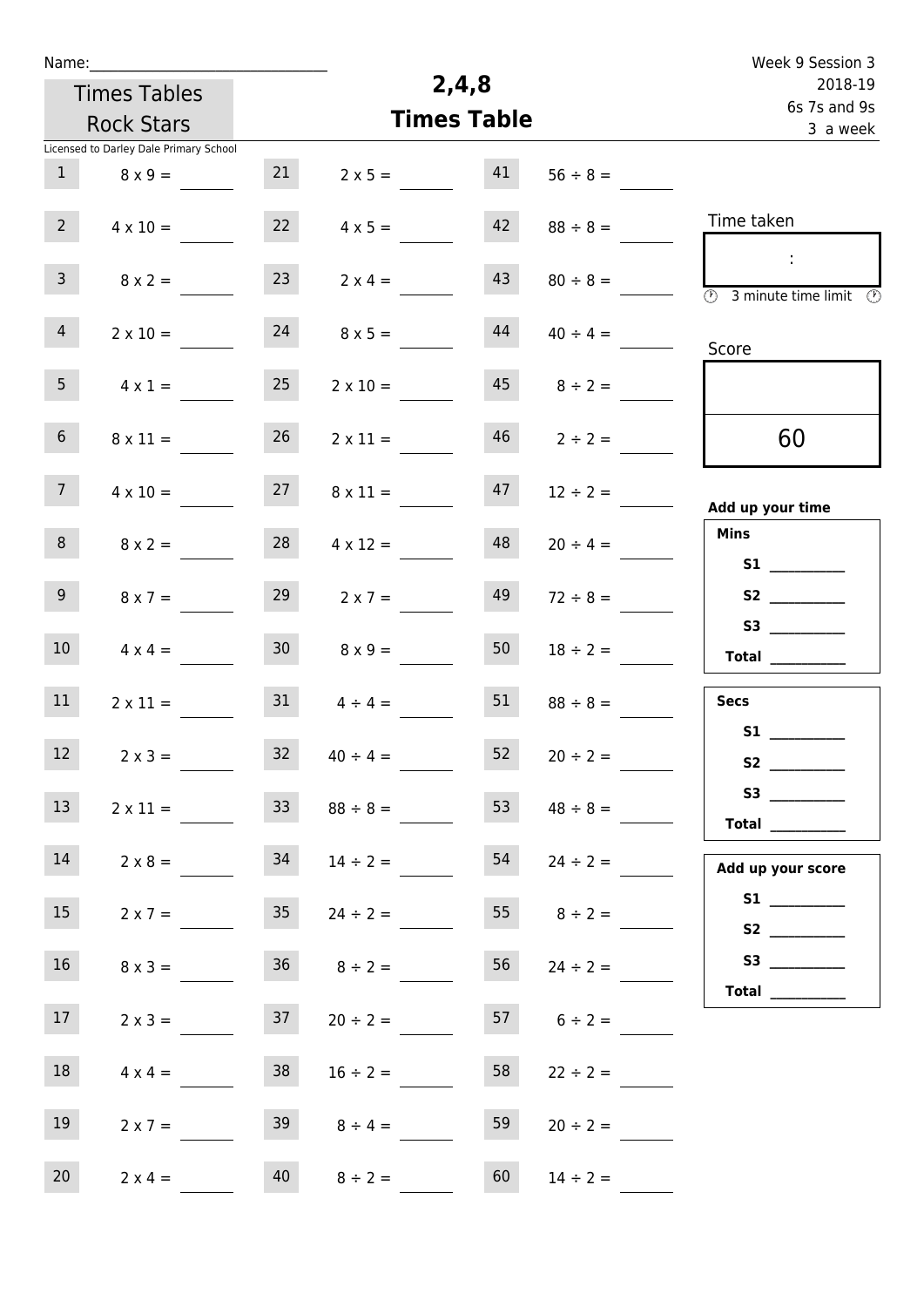| Name:           |                                        |                 |                    |                    |                 | Week 10 Session 1                                                |
|-----------------|----------------------------------------|-----------------|--------------------|--------------------|-----------------|------------------------------------------------------------------|
|                 | <b>Times Tables</b>                    |                 |                    | 7                  |                 | 2018-19<br>6s 7s and 9s                                          |
|                 | <b>Rock Stars</b>                      |                 |                    | <b>Times Table</b> |                 | 3 a week                                                         |
|                 | Licensed to Darley Dale Primary School |                 |                    |                    |                 |                                                                  |
| $\mathbf{1}$    | $7 \times 12 =$                        | 21              | $7 \times 10 = 41$ |                    | $12 \times 7 =$ |                                                                  |
| $2^{\circ}$     | $7 \times 4 =$                         | 22              | $7 \times 11 =$    | 42                 | $3 \times 7 =$  | Time taken                                                       |
| $\mathsf{3}$    | $7 \times 9 =$                         | 23              | $7 \times 1 =$     | 43                 | $9 \times 7 =$  | $\overline{\textcircled{2}}$ 3 minute time limit                 |
| $\overline{4}$  | $7 \times 5 = 24$                      |                 | $7 \times 7 =$     | 44                 | $5 \times 7 =$  | Score                                                            |
| 5 <sub>1</sub>  | $7 \times 7 =$                         | 25              | $7 \times 8 =$     | 45                 | $12 \times 7 =$ |                                                                  |
| 6 <sup>1</sup>  | $7 \times 6 =$                         | 26              | $7 \times 11 =$    | 46                 | $1 \times 7 =$  | 60                                                               |
| 7 <sup>7</sup>  | $7 \times 12 = 27$                     |                 | $7 \times 12 =$    | 47                 |                 | What's your rock status?                                         |
| 8 <sub>1</sub>  | $7 \times 11 =$                        | 28              | $7 \times 9 =$     | 48                 | $6 \times 7 =$  | JELMAN                                                           |
| 9               | $7 \times 11 =$                        | 29              | $7 \times 9 =$     | 49                 | $5 \times 7 =$  | < 18 correct in 3 mins<br><b>GARAGE ROCKER</b>                   |
| 10 <sup>°</sup> | $7 \times 9 =$                         | 30              | $7 \times 9 = 50$  |                    | $11 \times 7 =$ | 18-19 correct in 3 mins<br><b>BUSKER</b>                         |
| 11              | $7 \times 6 =$                         | 31              | $6 \times 7 =$     | 51                 | $8 \times 7 =$  | 20-21 correct in 3 mins<br><b>4144EP</b>                         |
| 12              | $7 \times 1 =$                         | $32$            | $11 \times 7 =$    | 52                 | $6 \times 7 =$  | 22-24 correct in 3 mins<br><b>UNSIGNED AGT</b>                   |
| 13              | $7 \times 3 = 33$                      |                 | $7 \times 7 =$     | 53                 | $3 \times 7 =$  | 25-29 correct in 3 mins<br><b>BREAKTHROUGH ARTI<del>S</del>T</b> |
| 14              | $7 \times 4 =$                         | 34              | $11 \times 7 =$    | 54                 | $7 \times 7 =$  | 30-35 correct in 3 mins<br><b>SUPPORT ART</b>                    |
| 15              | $7 \times 1 =$                         | 35 <sub>1</sub> | $4 \times 7 =$     | 55                 | $8 \times 7 =$  | 36-44 correct in 3 mins<br>HEADLINER                             |
| 16              | $7 \times 5 =$                         | 36              | $7 \times 7 =$     | 56                 | $5 \times 7 =$  | 45-59 correct in 3 mins<br>ROCK STAR                             |
| 17              | $7 \times 6 =$                         | 37              | $9 \times 7 =$     | 57                 | $7 \times 7 =$  | All correct in $\leq$ 3mins<br>ROCK LEGEND                       |
| 18              | $7 \times 9 =$                         | 38              | $6 \times 7 =$     | 58                 | $8 \times 7 =$  | All correct in $\leq 2$ min<br><b>ROCK HERO</b>                  |
| 19              | $7 \times 3 =$                         | 39              | $10 \times 7 =$    | 59                 | $11 \times 7 =$ | All correct in $\leq 1$ min                                      |
| 20              | $7 \times 6 =$                         | 40              | $8 \times 7 =$     | 60                 | $8 \times 7 =$  | <b>TUARS TABLE</b><br>ROCK STARS                                 |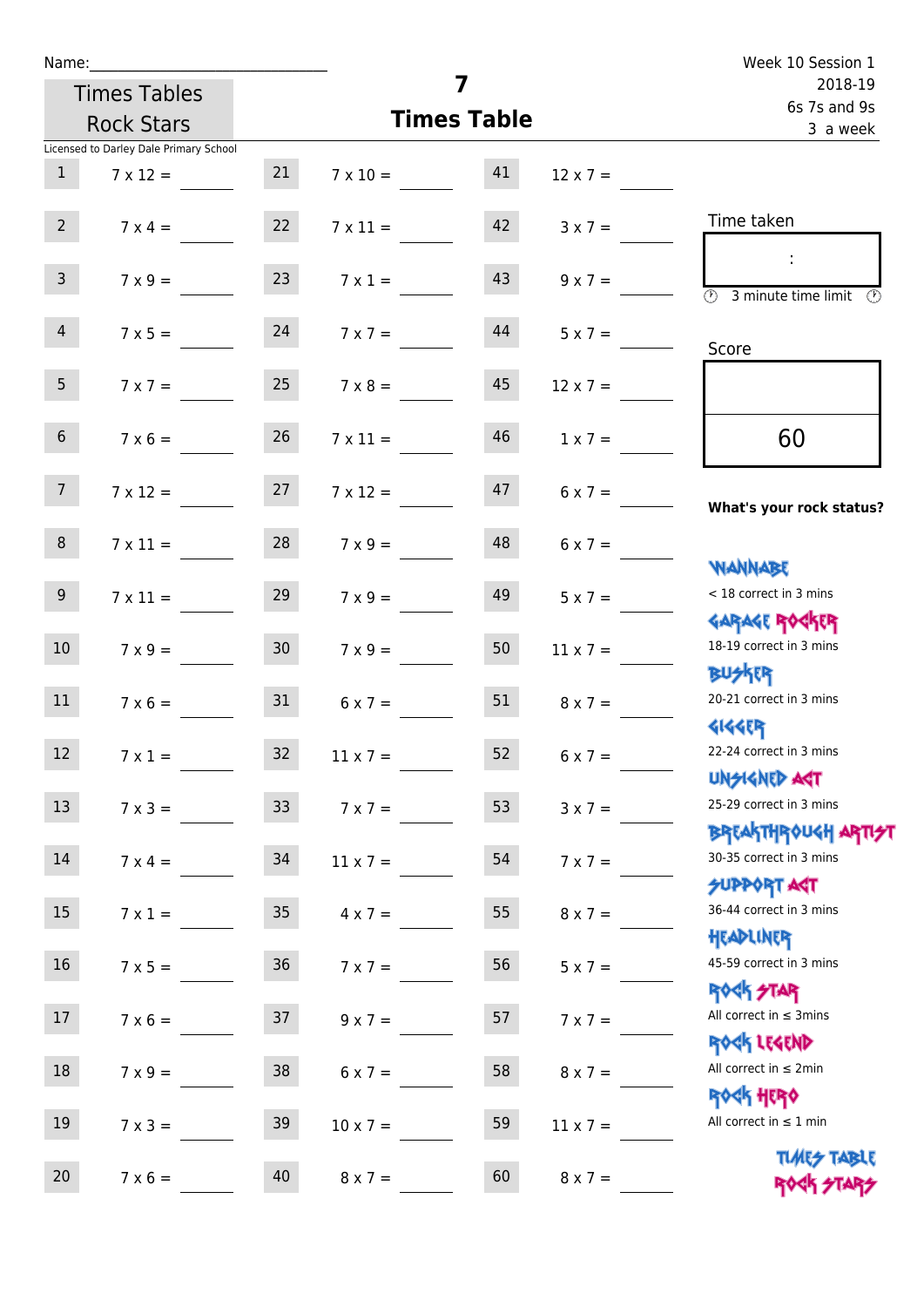| Name:           |                                        |                 |                                |                         |                 | Week 10 Session 2                                   |
|-----------------|----------------------------------------|-----------------|--------------------------------|-------------------------|-----------------|-----------------------------------------------------|
|                 | <b>Times Tables</b>                    |                 | 7                              | 2018-19<br>6s 7s and 9s |                 |                                                     |
|                 | <b>Rock Stars</b>                      |                 | <b>Times Table</b>             | 3 a week                |                 |                                                     |
|                 | Licensed to Darley Dale Primary School |                 |                                |                         |                 |                                                     |
| $\mathbf{1}$    | $77 \div 7 =$                          | 21              | $42 \div 7 =$                  | 41                      | $84 \div 7 =$   |                                                     |
| $2^{\circ}$     |                                        |                 | $49 \div 7 = 22$ $28 \div 7 =$ | 42                      | $70 \div 7 =$   | Time taken                                          |
| 3 <sup>7</sup>  | $42 \div 7 =$                          | 23              | $49 \div 7 =$                  | 43                      | $56 \div 7 =$   | $\circled{2}$ 3 minute time limit $\circled{2}$     |
| 4               | $49 \div 7 =$                          |                 | $7 \div 7 =$                   | 44                      | $84 \div 7 =$   | Score                                               |
| 5 <sub>1</sub>  |                                        |                 | $56 \div 7 = 25$ $77 \div 7 =$ | 45                      | $14 \div 7 =$   |                                                     |
| 6 <sup>1</sup>  | $56 \div 7 =$                          | 26              | $56 \div 7 =$                  | 46                      | $42 \div 7 =$   | 60                                                  |
| 7 <sup>7</sup>  | $77 \div 7 = 27$                       |                 | $84 \div 7 =$                  | 47                      | $35 \div 7 =$   | What's your rock status?                            |
| 8 <sup>1</sup>  | $7 \div 7 = 28$                        |                 | $21 \div 7 =$                  | 48                      | $63 \div 7 =$   | <b>NANNABE</b>                                      |
| 9               | $63 \div 7 =$                          | 29              | $56 \div 7 =$                  | 49                      | $49 \div 7 =$   | < 18 correct in 3 mins<br><b>GARAGE ROCKER</b>      |
| 10 <sup>°</sup> | $70 \div 7 =$                          | 30 <sub>o</sub> | $84 \div 7 =$                  | 50                      | $42 \div 7 =$   | 18-19 correct in 3 mins<br><b>BUSKER</b>            |
| 11              | $14 \div 7 = 31$                       |                 | $21 \div 7 =$                  |                         | 51 $7 \div 7 =$ | 20-21 correct in 3 mins<br><b>4144ER</b>            |
| 12              | $28 \div 7 =$                          | 32              | $63 \div 7 =$                  | 52                      | $7 ÷ 7 =$       | 22-24 correct in 3 mins<br><b>UNSIGNED AST</b>      |
| 13              | $7 ÷ 7 =$                              | 33 <sup>°</sup> | $84 \div 7 =$                  | 53                      | $56 ÷ 7 =$      | 25-29 correct in 3 mins<br><b>BREAKTHROUGH ARTH</b> |
| 14              | $7 ÷ 7 =$                              | 34              | $84 \div 7 =$                  | 54                      | $21 \div 7 =$   | 30-35 correct in 3 mins<br><b>SUPPORT AGT</b>       |
| 15              | $28 \div 7 =$                          | 35              | $63 \div 7 =$                  | 55                      | $49 \div 7 =$   | 36-44 correct in 3 mins<br>HEADLINER                |
| 16              | $35 ÷ 7 =$                             | $36\,$          | $21 \div 7 =$                  | 56                      | $42 \div 7 =$   | 45-59 correct in 3 mins<br><b>ROCK STAR</b>         |
| 17              | $21 \div 7 =$                          | 37              | $21 \div 7 =$                  | 57                      | $7 ÷ 7 =$       | All correct in $\leq$ 3mins<br>ROCK LEGEND          |
| 18              | $7 ÷ 7 =$                              | 38              | $35 \div 7 =$                  | 58                      | $35 ÷ 7 =$      | All correct in $\leq 2$ min<br><b>ROCK HERO</b>     |
| 19              | $63 \div 7 =$                          | 39              | $35 \div 7 =$                  | 59                      | $7 ÷ 7 =$       | All correct in $\leq 1$ min                         |
| 20              | $14 \div 7 =$                          | 40              | $49 \div 7 =$                  | 60                      | $49 \div 7 =$   | <b>TUARS TABLE</b><br>ROCK STARS                    |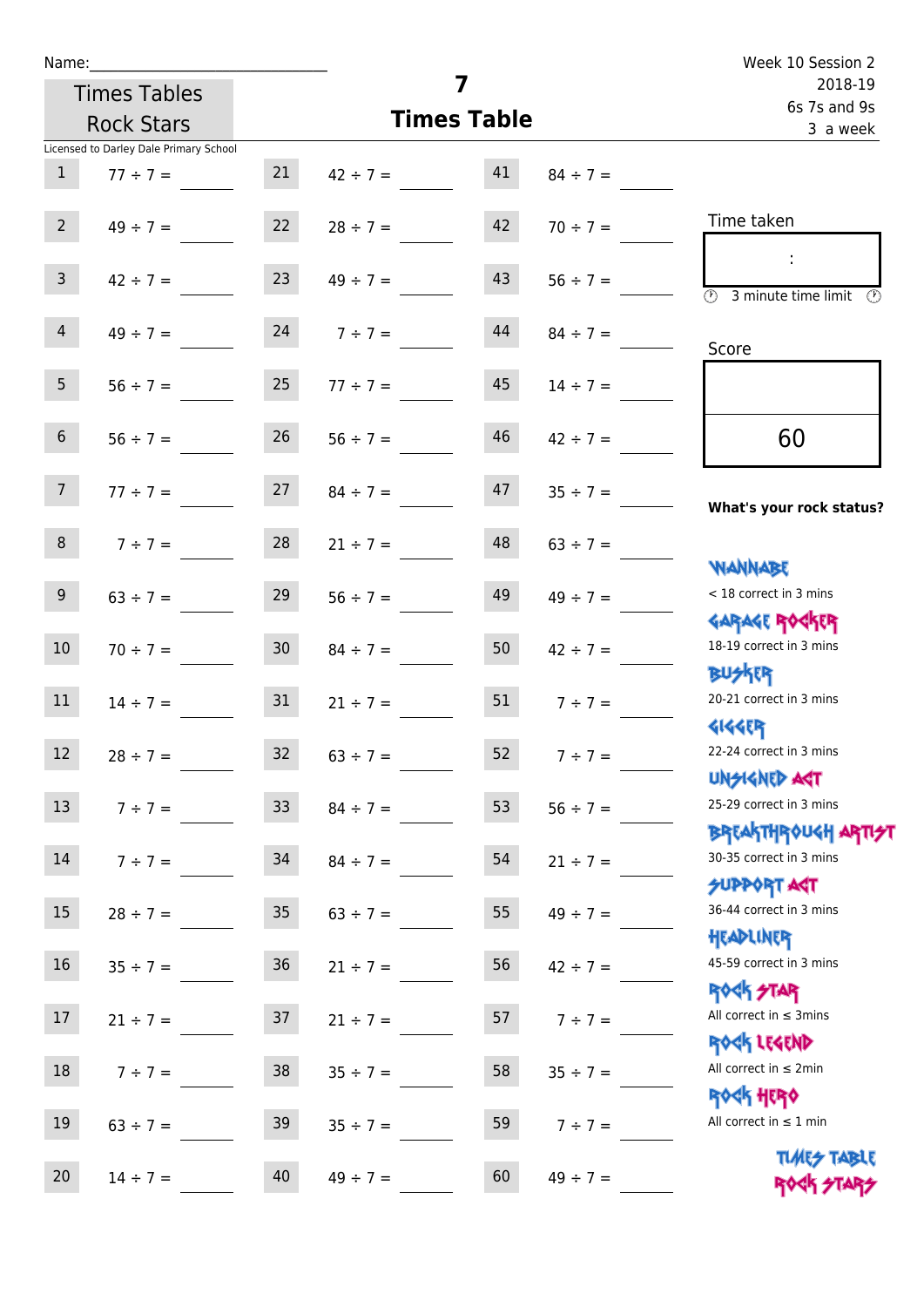| Week 10 Session 3                                                                                                                                                                                                                                                                                                                                                                                                                                                                                                                                                                                                   |                     |                    |                     |                 |                                        | Name:           |
|---------------------------------------------------------------------------------------------------------------------------------------------------------------------------------------------------------------------------------------------------------------------------------------------------------------------------------------------------------------------------------------------------------------------------------------------------------------------------------------------------------------------------------------------------------------------------------------------------------------------|---------------------|--------------------|---------------------|-----------------|----------------------------------------|-----------------|
| 2018-19<br>6s 7s and 9s                                                                                                                                                                                                                                                                                                                                                                                                                                                                                                                                                                                             |                     | 7                  |                     |                 | <b>Times Tables</b>                    |                 |
| 3 a week                                                                                                                                                                                                                                                                                                                                                                                                                                                                                                                                                                                                            |                     | <b>Times Table</b> |                     |                 | <b>Rock Stars</b>                      |                 |
|                                                                                                                                                                                                                                                                                                                                                                                                                                                                                                                                                                                                                     |                     |                    |                     |                 | Licensed to Darley Dale Primary School |                 |
|                                                                                                                                                                                                                                                                                                                                                                                                                                                                                                                                                                                                                     | $42 \div 7 =$       | 41                 | $7 \times 10 =$     | 21              | $7 \times 12 =$                        | $\mathbf{1}$    |
| Time taken                                                                                                                                                                                                                                                                                                                                                                                                                                                                                                                                                                                                          | $56 \div 7 =$       | 42                 | $7 \times 1 =$      | 22              | $7 \times 5 =$                         | $2^{\circ}$     |
| $\sim 10$<br>$\overline{\textcircled{2}}$ 3 minute time limit $\overline{\textcircled{2}}$                                                                                                                                                                                                                                                                                                                                                                                                                                                                                                                          | $63 \div 7 =$       | 43                 | $7 \times 3 =$      | 23              | $7 \times 11 =$                        | $\mathbf{3}$    |
| Score                                                                                                                                                                                                                                                                                                                                                                                                                                                                                                                                                                                                               | $44$ $7 \div 7 =$   |                    | $7 \times 11 =$     | 24              | $7 \times 3 =$                         | $\overline{4}$  |
|                                                                                                                                                                                                                                                                                                                                                                                                                                                                                                                                                                                                                     | $77 \div 7 =$       | 45                 | $7 \times 3 =$      | 25              | $7 \times 2 =$                         | 5 <sub>1</sub>  |
| 60                                                                                                                                                                                                                                                                                                                                                                                                                                                                                                                                                                                                                  | $84 \div 7 =$       | 46                 | $7 \times 8 =$      | 26              | $7 \times 10 =$                        | 6 <sup>1</sup>  |
| Add up your time                                                                                                                                                                                                                                                                                                                                                                                                                                                                                                                                                                                                    | $47 \t 84 \div 7 =$ |                    | $7 \times 10 =$     | 27              | $7 \times 10 =$                        | 7 <sup>7</sup>  |
| <b>Mins</b><br><b>S1 S1</b>                                                                                                                                                                                                                                                                                                                                                                                                                                                                                                                                                                                         | $48$ $7 \div 7 =$   |                    | $7 \times 2 =$      | 28              | $7 \times 11 =$                        | 8               |
|                                                                                                                                                                                                                                                                                                                                                                                                                                                                                                                                                                                                                     | $70 \div 7 =$       | 49                 | $7 \times 4 =$      | 29              | $7 \times 8 =$                         | 9 <sub>o</sub>  |
| $\begin{tabular}{c} Total & \underline{\hspace{1cm}} & \underline{\hspace{1cm}} & \underline{\hspace{1cm}} & \underline{\hspace{1cm}} & \underline{\hspace{1cm}} & \underline{\hspace{1cm}} & \underline{\hspace{1cm}} & \underline{\hspace{1cm}} & \underline{\hspace{1cm}} & \underline{\hspace{1cm}} & \underline{\hspace{1cm}} & \underline{\hspace{1cm}} & \underline{\hspace{1cm}} & \underline{\hspace{1cm}} & \underline{\hspace{1cm}} & \underline{\hspace{1cm}} & \underline{\hspace{1cm}} & \underline{\hspace{1cm}} & \underline{\hspace{1cm}} & \underline{\hspace{1cm}} & \underline{\hspace{1cm}} &$ | $56 \div 7 =$       | 50                 | $7 \times 6 =$      | 30 <sup>°</sup> | $7 \times 5 =$                         | 10 <sup>°</sup> |
| <b>Secs</b>                                                                                                                                                                                                                                                                                                                                                                                                                                                                                                                                                                                                         | $84 \div 7 =$       | 51                 | $14 \div 7 =$       | 31              | $7 \times 4 =$                         | 11              |
| S1                                                                                                                                                                                                                                                                                                                                                                                                                                                                                                                                                                                                                  | $49 \div 7 =$       | 52                 | $35 \div 7 =$       | 32              | $7 \times 12 =$                        | 12              |
| $\begin{tabular}{c} Total & \underline{\hspace{1cm}} & \underline{\hspace{1cm}} & \underline{\hspace{1cm}} & \underline{\hspace{1cm}} & \underline{\hspace{1cm}} & \underline{\hspace{1cm}} & \underline{\hspace{1cm}} & \underline{\hspace{1cm}} & \underline{\hspace{1cm}} & \underline{\hspace{1cm}} & \underline{\hspace{1cm}} & \underline{\hspace{1cm}} & \underline{\hspace{1cm}} & \underline{\hspace{1cm}} & \underline{\hspace{1cm}} & \underline{\hspace{1cm}} & \underline{\hspace{1cm}} & \underline{\hspace{1cm}} & \underline{\hspace{1cm}} & \underline{\hspace{1cm}} & \underline{\hspace{1cm}} &$ | $49 \div 7 =$       | 53                 | $14 \div 7 =$       | 33 <sup>°</sup> | $7 \times 2 =$                         | 13              |
| Add up your score                                                                                                                                                                                                                                                                                                                                                                                                                                                                                                                                                                                                   | $56 \div 7 =$       | 54                 | $28 \div 7 =$       | 34              | $7 \times 3 =$                         | 14              |
|                                                                                                                                                                                                                                                                                                                                                                                                                                                                                                                                                                                                                     | $49 \div 7 =$       | 55                 | $35 \t 7 \div 7 =$  |                 | $7 \times 11 =$                        | 15              |
| Total                                                                                                                                                                                                                                                                                                                                                                                                                                                                                                                                                                                                               | 56  63 ÷ 7 =        |                    | $36 \t 84 \div 7 =$ |                 | $7 \times 9 =$                         | 16              |
|                                                                                                                                                                                                                                                                                                                                                                                                                                                                                                                                                                                                                     | $28 \div 7 =$       | 57                 | $56 \div 7 =$       | 37              | $7 \times 11 =$                        | 17              |
|                                                                                                                                                                                                                                                                                                                                                                                                                                                                                                                                                                                                                     | $63 \div 7 =$       | 58                 | $63 \div 7 =$       | 38              | $7 \times 8 =$                         | 18              |
|                                                                                                                                                                                                                                                                                                                                                                                                                                                                                                                                                                                                                     | $35 \div 7 =$       | 59                 | $35 \div 7 =$       | 39              | $7 \times 11 =$                        | 19              |
|                                                                                                                                                                                                                                                                                                                                                                                                                                                                                                                                                                                                                     | $56 ÷ 7 =$          | 60                 | $7 ÷ 7 =$           | 40              | $7 \times 5 =$                         | 20              |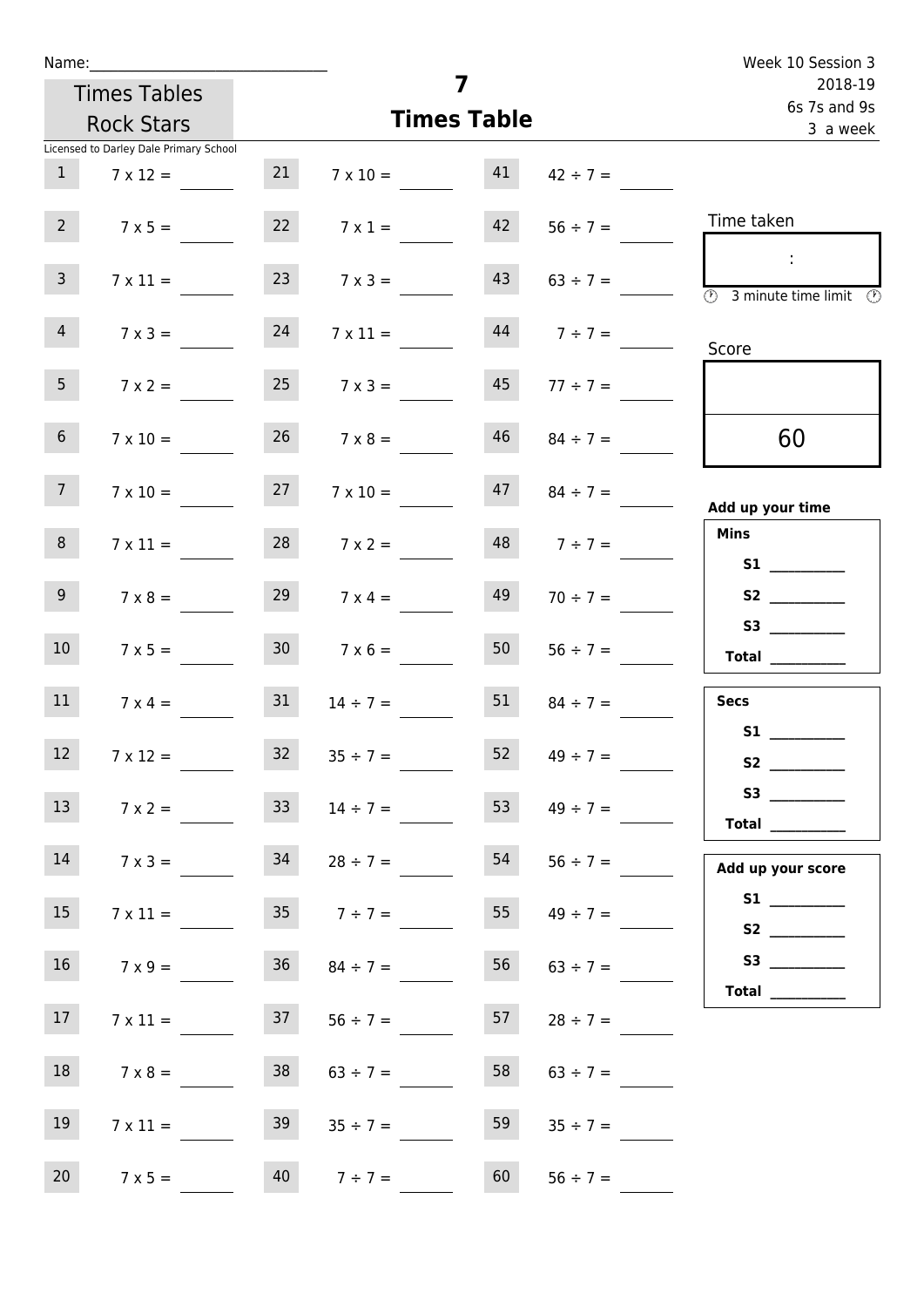| Week 11 Session 1                                                 |                 |     |                    |                     |                                        | Name:           |
|-------------------------------------------------------------------|-----------------|-----|--------------------|---------------------|----------------------------------------|-----------------|
| 2018-19                                                           |                 | 6,7 |                    | <b>Times Tables</b> |                                        |                 |
| 6s 7s and 9s<br>3 a week                                          |                 |     | <b>Times Table</b> |                     | <b>Rock Stars</b>                      |                 |
|                                                                   |                 |     |                    |                     | Licensed to Darley Dale Primary School |                 |
|                                                                   | $2 \times 7 =$  | 41  | $6 \times 5 =$     | 21                  | $7 \times 1 =$                         | 1               |
| Time taken                                                        | $5 \times 7 =$  | 42  | $6 \times 9 =$     | 22                  | $6 \times 11 =$                        | 2 <sup>7</sup>  |
| $\overline{\textcircled{2}}$ 3 minute time limit<br>$\mathcal{O}$ | $10 \times 6 =$ | 43  | $6 \times 6 =$     | 23                  | $6 \times 9 =$                         | $\mathbf{3}$    |
| Score                                                             | $12 \times 7 =$ | 44  | $7 \times 2 =$     | 24                  | $6 \times 8 =$                         | $\overline{4}$  |
|                                                                   | $8 \times 6 =$  | 45  | $6 \times 10 =$    | 25                  | $7 \times 12 =$                        | 5 <sub>1</sub>  |
| 60                                                                | $8 \times 6 =$  | 46  | $7 \times 8 =$     | 26                  | $6 \times 8 =$                         | 6 <sup>1</sup>  |
| What's your rock status?                                          | $1 \times 7 =$  | 47  | $7 \times 10 =$    |                     | $7 \times 2 = 27$                      | 7 <sup>7</sup>  |
|                                                                   | $2 \times 6 =$  | 48  | $7 \times 3 =$     | 28                  | $6 \times 11 =$                        | 8               |
| WANNABE<br>< 18 correct in 3 mins                                 | $9 \times 7 =$  | 49  | $7 \times 8 =$     | 29                  | $7 \times 8 =$                         | 9 <sub>o</sub>  |
| <b>GARAGE ROCKER</b><br>18-19 correct in 3 mins<br><b>BUSKER</b>  | $9 \times 7 =$  | 50  | $7 \times 11 =$    | 30 <sub>o</sub>     | $7 \times 3 =$                         | 10 <sup>°</sup> |
| 20-21 correct in 3 mins<br><b>4144EP</b>                          | $4 \times 6 =$  | 51  | $3 \times 6 =$     | 31                  | $7 \times 5 =$                         | 11              |
| 22-24 correct in 3 mins<br><b>UNSIGNED AGT</b>                    | $4 \times 7 =$  | 52  | $5 \times 6 =$     | $32$                | $7 \times 10 =$                        | 12 <sub>2</sub> |
| 25-29 correct in 3 mins                                           | $7 \times 7 =$  | 53  | $2 \times 6 =$     | 33                  | $6 \times 10 =$                        | 13              |
| <b>BREAKTHROUGH ARTI<del>S</del>T</b><br>30-35 correct in 3 mins  | $11 \times 7 =$ | 54  | $12 \times 6 =$    |                     | $6 \times 11 = 34$                     | 14              |
| <b>SUPPORT ART</b><br>36-44 correct in 3 mins                     | $1 \times 7 =$  | 55  | $5 \times 6 =$     | 35                  | $7 \times 2 =$                         | 15              |
| HEADLINER<br>45-59 correct in 3 mins                              | $5 \times 7 =$  | 56  | $6 \times 6 =$     | 36                  | $6 \times 6 =$                         | 16              |
| <b>ROCK STAR</b><br>All correct in $\leq$ 3mins                   | $10 \times 7 =$ | 57  | $2 \times 6 =$     | 37                  | $7 \times 6 =$                         | 17              |
| ROCK LEGEND<br>All correct in $\leq 2$ min                        | $6 \times 6 =$  | 58  | $7 \times 7 =$     | 38                  | $6 \times 3 =$                         | 18              |
| <b>ROCK HERO</b><br>All correct in $\leq 1$ min                   | $12 \times 7 =$ | 59  | $4 \times 6 =$     | 39                  | $6 \times 8 =$                         | 19              |
| <b>TIMES TABLE</b>                                                | $1 \times 7 =$  | 60  | $2 \times 6 =$     | 40                  | $6 \times 4 =$                         | 20 <sub>2</sub> |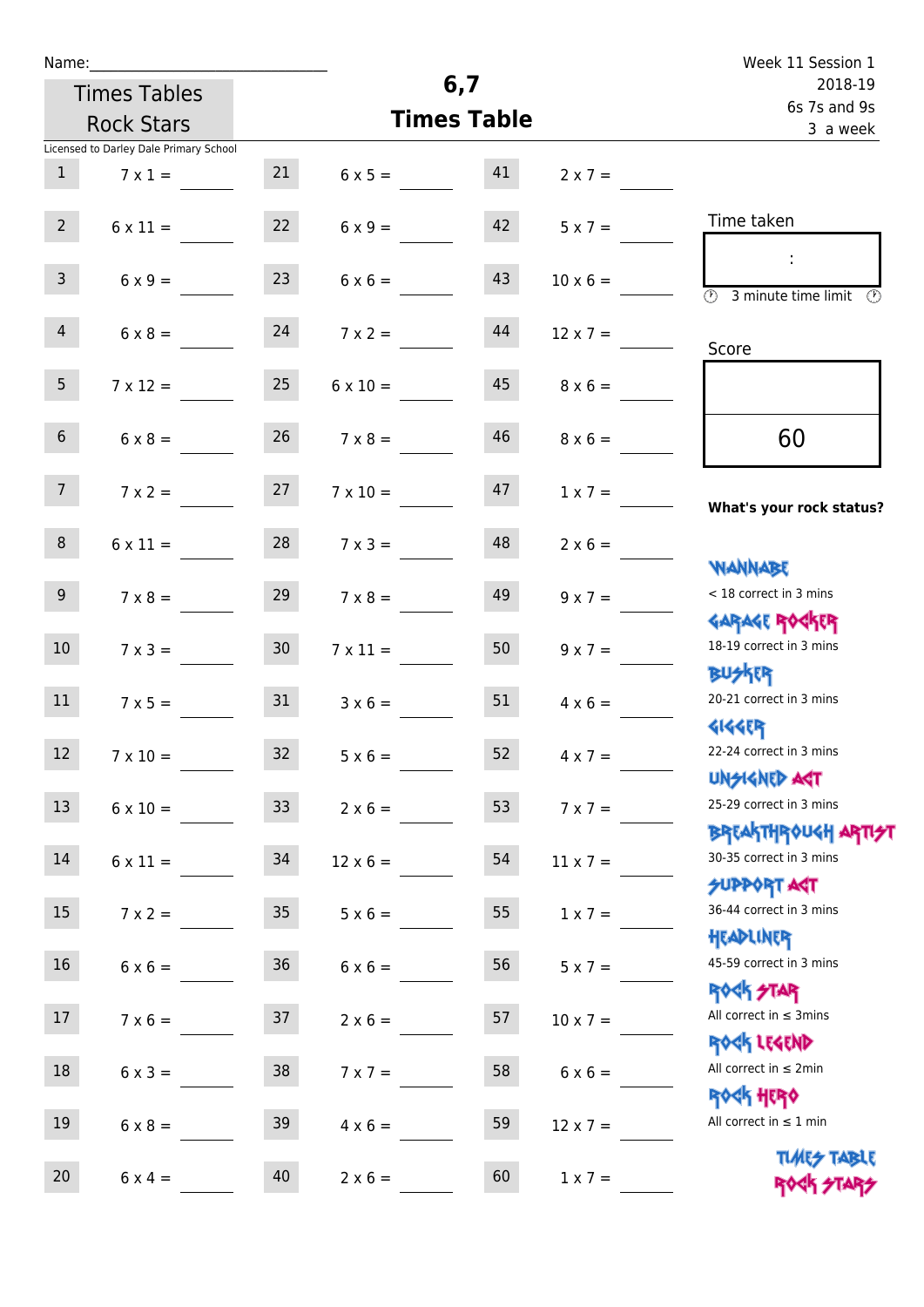| Name:           |                                        |                 |                                |                         |                 | Week 11 Session 2                                                            |
|-----------------|----------------------------------------|-----------------|--------------------------------|-------------------------|-----------------|------------------------------------------------------------------------------|
|                 | <b>Times Tables</b>                    |                 | 6,7                            | 2018-19<br>6s 7s and 9s |                 |                                                                              |
|                 | <b>Rock Stars</b>                      |                 |                                | <b>Times Table</b>      |                 | 3 a week                                                                     |
|                 | Licensed to Darley Dale Primary School |                 |                                |                         |                 |                                                                              |
| 1               | $60 \div 6 =$                          | 21              | $42 \div 6 = 41$               |                         | $12 \div 6 =$   |                                                                              |
| $2^{\circ}$     | $84 \div 7 =$                          | 22              | $14 \div 7 =$                  | 42                      | $36 \div 6 =$   | Time taken                                                                   |
| $\mathsf{3}$    | $49 \div 7 =$                          | 23              | $42 \div 7 =$                  | 43                      | $6 \div 6 =$    | $\sim$<br>$\overline{(\mathcal{V})}$<br>3 minute time limit<br>$\mathcal{O}$ |
| 4               | $21 \div 7 =$                          | 24              | $35 \div 7 =$                  | 44                      | $18 \div 6 =$   | Score                                                                        |
| 5 <sub>5</sub>  | $42 \div 6 =$                          | 25              | $24 \div 6 =$                  | 45                      | $14 \div 7 =$   |                                                                              |
| $6\overline{6}$ | $66 \div 6 =$                          | 26              | $70 \div 7 =$                  | 46                      | $12 \div 6 =$   | 60                                                                           |
| 7 <sup>7</sup>  |                                        |                 | $35 \div 7 = 27$ $48 \div 6 =$ | 47                      | $18 \div 6 =$   | What's your rock status?                                                     |
| 8               | $30 \div 6 =$                          | 28              | $70 \div 7 =$                  | 48                      | $77 \div 7 =$   | <b>JARNARY</b>                                                               |
| 9 <sub>o</sub>  | $70 \div 7 =$                          | 29              | $36 \div 6 =$                  | 49                      | $36 \div 6 =$   | < 18 correct in 3 mins<br><b>GARAGE ROCKER</b>                               |
| 10 <sup>1</sup> | $42 \div 7 = 30$                       |                 | $6 \div 6 = 50$                |                         | $63 \div 7 =$   | 18-19 correct in 3 mins<br><b>BU外四</b>                                       |
| 11              | $12 \div 6 =$                          | 31              | $14 \div 7 =$                  |                         | 51 $7 \div 7 =$ | 20-21 correct in 3 mins<br><b>4144EP</b>                                     |
| 12 <sup>7</sup> | $66 \div 6 =$                          | 32 <sup>°</sup> | $30 \div 6 =$                  | 52                      | $77 ÷ 7 =$      | 22-24 correct in 3 mins<br><b>UNSIGNED AGT</b>                               |
| 13              | $56 \div 7 =$                          | 33 <sup>°</sup> | $24 \div 6 =$                  | 53                      | $12 \div 6 =$   | 25-29 correct in 3 mins<br><b>BREAKTHROUGH ARTI<del>S</del>T</b>             |
| 14              | $18 \div 6 =$                          | 34              | $21 \div 7 =$                  | 54                      | $14 \div 7 =$   | 30-35 correct in 3 mins<br><b>SUPPORT AGT</b>                                |
| 15              | $28 \div 7 =$                          | 35 <sub>o</sub> | $63 \div 7 =$                  | 55                      | $24 \div 6 =$   | 36-44 correct in 3 mins<br>HEADLINER                                         |
| 16 <sup>1</sup> | $42 \div 6 =$                          | 36              | $6 \div 6 =$                   | 56                      | $28 \div 7 =$   | 45-59 correct in 3 mins<br>ROCK STAR                                         |
| 17              | $66 \div 6 =$                          | 37              | $36 \div 6 =$                  | 57                      | $48 \div 6 =$   | All correct in $\leq$ 3mins<br>ROCK LEGEND                                   |
| 18              | $60 \div 6 =$                          | 38              | $42 \div 6 =$                  | 58                      | $54 \div 6 =$   | All correct in $\leq 2$ min<br><b>ROGH HERO</b>                              |
| 19              | $28 \div 7 =$                          | 39              | $49 \div 7 =$                  | 59                      | $49 \div 7 =$   | All correct in $\leq 1$ min                                                  |
| 20              | $21 \div 7 =$                          | 40              | $14 \div 7 =$                  | 60                      | $21 \div 7 =$   | <b>TLARY TABLE</b><br>ROCK STARS                                             |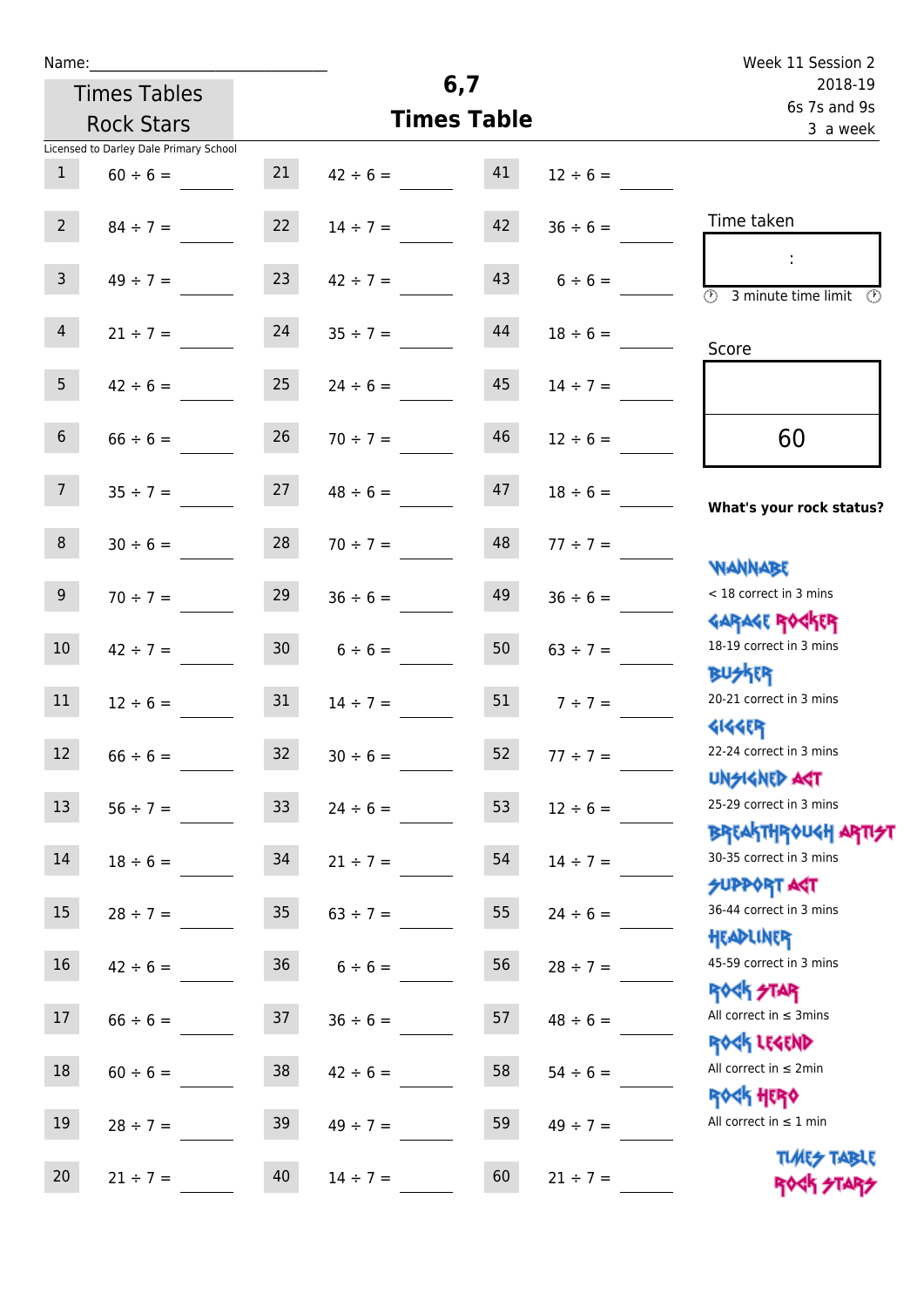| Name:           |                                        |                 |                                   |                    |                     | Week 11 Session 3                                                  |
|-----------------|----------------------------------------|-----------------|-----------------------------------|--------------------|---------------------|--------------------------------------------------------------------|
|                 | <b>Times Tables</b>                    |                 |                                   | 6,7                |                     | 2018-19                                                            |
|                 |                                        |                 |                                   | <b>Times Table</b> |                     | 6s 7s and 9s                                                       |
|                 | <b>Rock Stars</b>                      |                 |                                   |                    |                     | 3 a week                                                           |
|                 | Licensed to Darley Dale Primary School |                 |                                   |                    |                     |                                                                    |
| 1               | $6 \times 5 =$                         | 21              | $7 \times 10 =$                   | 41                 | $30 \div 6 =$       |                                                                    |
| $2^{\circ}$     | $6 \times 7 =$                         | 22              | $6 \times 3 =$                    | 42                 | $42 \div 7 =$       | Time taken                                                         |
|                 |                                        |                 |                                   |                    |                     |                                                                    |
| 3 <sup>7</sup>  | $7 \times 3 =$                         | 23              | $6 \times 2 =$                    | 43                 | $35 \div 7 =$       | ÷                                                                  |
|                 |                                        |                 |                                   |                    |                     | $\overline{(\mathcal{V})}$<br>3 minute time limit<br>$\mathcal{C}$ |
| $\overline{4}$  |                                        | 24              | $7 \times 9 =$                    | 44                 |                     |                                                                    |
|                 | $7 \times 4 =$                         |                 |                                   |                    | $21 \div 7 =$       | Score                                                              |
| 5 <sub>1</sub>  | $6 \times 6 =$                         | 25              | $6 \times 2 =$                    | 45                 | $35 \div 7 =$       |                                                                    |
|                 |                                        |                 |                                   |                    |                     |                                                                    |
| 6 <sup>1</sup>  | $6 \times 1 =$                         | 26              | $7 \times 1 =$                    | 46                 | $21 \div 7 =$       | 60                                                                 |
|                 |                                        |                 |                                   |                    |                     |                                                                    |
| 7 <sup>7</sup>  | $6 \times 12 =$                        | 27              | $7 \times 9 =$                    | 47                 | $54 \div 6 =$       |                                                                    |
|                 |                                        |                 |                                   |                    |                     | Add up your time                                                   |
| 8               | $6 \times 2 =$                         | 28              | $7 \times 6 =$                    | 48                 | $48 \div 6 =$       | <b>Mins</b>                                                        |
|                 |                                        |                 |                                   |                    |                     |                                                                    |
| 9 <sub>o</sub>  | $7 \times 2 =$                         | 29              | $7 \times 7 =$                    | 49                 | $70 \div 7 =$       | <b>S2</b>                                                          |
|                 |                                        |                 |                                   |                    |                     |                                                                    |
| 10 <sup>°</sup> | $7 \times 2 =$                         | 30 <sub>o</sub> | $6 \times 2 =$                    | 50                 | $66 \div 6 =$       |                                                                    |
|                 |                                        |                 |                                   |                    |                     | <b>Total</b> __________                                            |
| 11              | $6 \times 7 =$                         | 31              | $28 \div 7 =$                     | 51                 | $70 \div 7 =$       | <b>Secs</b>                                                        |
|                 |                                        |                 |                                   |                    |                     | <b>S1 S1</b>                                                       |
| 12 <sup>7</sup> | $6 \times 1 =$                         | 32              | $21 \div 7 =$                     | 52                 | $77 \div 7 =$       |                                                                    |
|                 |                                        |                 |                                   |                    |                     | S3                                                                 |
| 13              | $7 \times 11 =$                        | 33              | $60 \div 6 =$                     | 53                 | $24 \div 6 =$       |                                                                    |
|                 |                                        |                 |                                   |                    |                     | Total                                                              |
| 14              |                                        |                 | $6 \times 2 =$ $34$ $24 \div 6 =$ | 54                 | $14 \div 7 =$       | Add up your score                                                  |
|                 |                                        |                 |                                   |                    |                     |                                                                    |
| 15              | $6 \times 5 =$                         | 35              | $24 \div 6 =$                     |                    | 55 $42 \div 6 =$    |                                                                    |
|                 |                                        |                 |                                   |                    |                     |                                                                    |
| 16              | $6 \times 12 =$                        |                 | $36 \t 6 \div 6 =$                |                    | $56 \t 54 \div 6 =$ |                                                                    |
|                 |                                        |                 |                                   |                    |                     | Total $\_\_$                                                       |
| 17              | $7 \times 9 =$                         | 37              | $49 \div 7 =$                     | 57                 | $42 \div 7 =$       |                                                                    |
|                 |                                        |                 |                                   |                    |                     |                                                                    |
| 18              | $6 \times 11 =$                        | 38              | $36 \div 6 =$                     | 58                 | $56 \div 7 =$       |                                                                    |
|                 |                                        |                 |                                   |                    |                     |                                                                    |
| 19              | $7 \times 2 =$                         | 39              | $14 \div 7 =$                     | 59                 | $30 \div 6 =$       |                                                                    |
|                 |                                        |                 |                                   |                    |                     |                                                                    |
| 20 <sub>2</sub> | $6 \times 6 =$                         | 40              | $49 \div 7 =$                     | 60                 | $28 \div 7 =$       |                                                                    |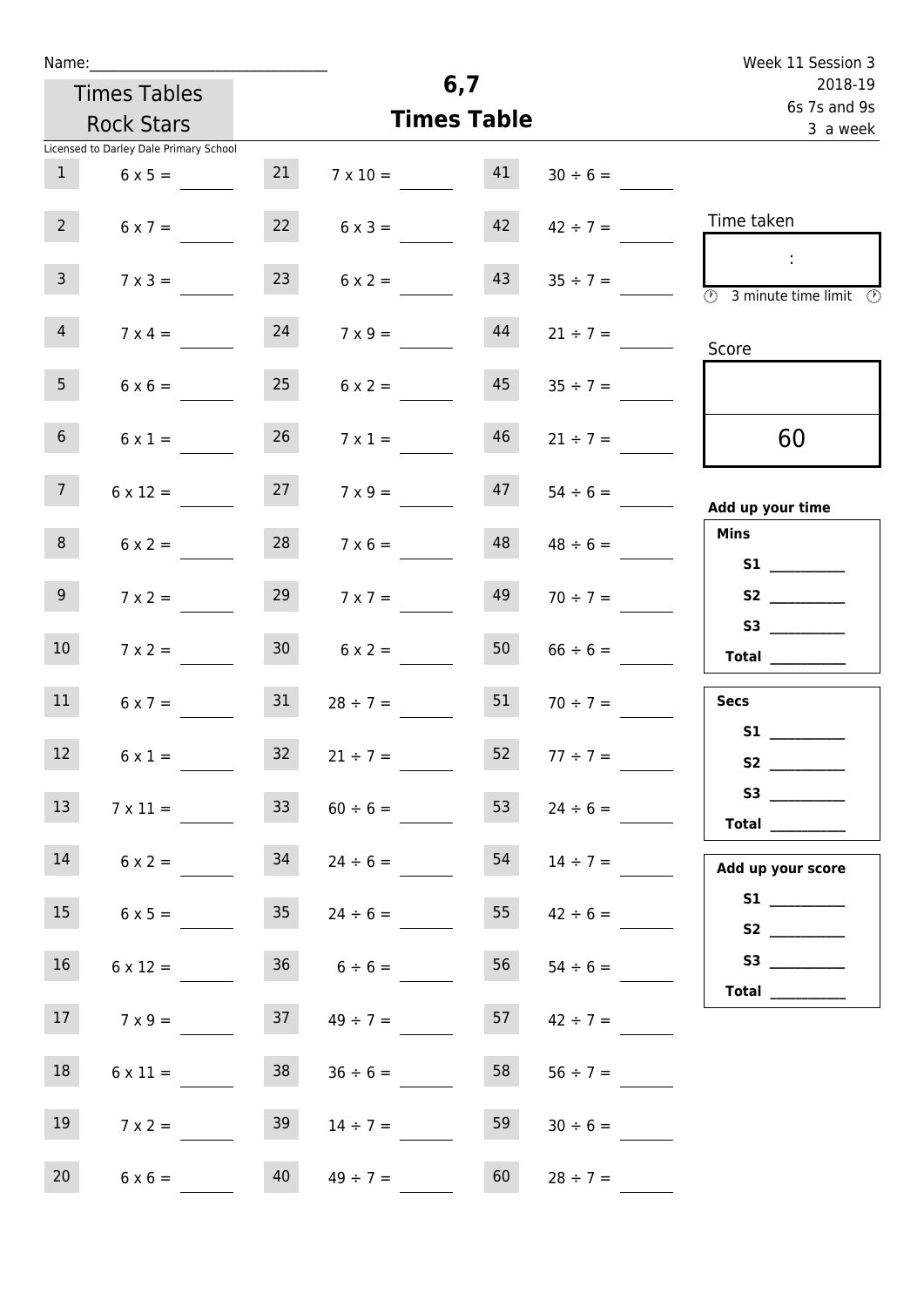| Week 12 Session 1                                                                   |                 |    |                    |                 |                                        | Name:            |
|-------------------------------------------------------------------------------------|-----------------|----|--------------------|-----------------|----------------------------------------|------------------|
| 2018-19                                                                             |                 | 9  |                    |                 | <b>Times Tables</b>                    |                  |
| 6s 7s and 9s<br>3 a week                                                            |                 |    | <b>Times Table</b> |                 | <b>Rock Stars</b>                      |                  |
|                                                                                     |                 |    |                    |                 | Licensed to Darley Dale Primary School |                  |
|                                                                                     | $7 \times 9 =$  |    | $9 \times 2 = 41$  | 21              | $9 \times 12 =$                        | 1                |
| Time taken                                                                          | $3 \times 9 =$  | 42 | $9 \times 7 =$     | 22              | $9 \times 11 =$                        | 2 <sup>7</sup>   |
| $\mathcal{L}$<br>$\overline{(\mathcal{V})}$<br>3 minute time limit<br>$\mathcal{O}$ | $10 \times 9 =$ | 43 | $9 \times 5 =$     | 23              | $9 \times 12 =$                        | 3 <sup>7</sup>   |
| Score                                                                               | $4 \times 9 =$  | 44 | $9 \times 10 =$    |                 | $9 \times 3 = 24$                      | $\overline{4}$   |
|                                                                                     | $7 \times 9 =$  | 45 | $9 \times 12 =$    | 25              | $9 \times 7 =$                         | 5 <sub>1</sub>   |
| 60                                                                                  | $8 \times 9 =$  | 46 | $9 \times 6 =$     | 26              | $9 \times 1 =$                         | 6 <sup>1</sup>   |
| What's your rock status?                                                            | $12 \times 9 =$ | 47 | $9 \times 3 =$     |                 | $9 \times 12 = 27$                     | 7 <sup>7</sup>   |
| <b>JARNARY</b>                                                                      | $5 \times 9 =$  | 48 | $9 \times 7 =$     | 28              | $9 \times 7 =$                         | 8 <sup>1</sup>   |
| < 18 correct in 3 mins<br><b>GARAGE ROGKER</b>                                      | $10 \times 9 =$ | 49 | $9 \times 3 =$     | 29              | $9 \times 11 =$                        | 9 <sub>o</sub>   |
| 18-19 correct in 3 mins<br><b>BUSKER</b>                                            | $5 \times 9 =$  | 50 | $9 \times 3 =$     | 30 <sub>2</sub> | $9 \times 11 =$                        | 10 <sup>°</sup>  |
| 20-21 correct in 3 mins<br><b>4144ER</b>                                            | $8 \times 9 =$  | 51 | $5 \times 9 =$     | 31              | $9 \times 1 =$                         | 11               |
| 22-24 correct in 3 mins<br><b>UNSIGNED AGT</b>                                      | $2 \times 9 =$  | 52 | $6 \times 9 =$     | 32 <sup>°</sup> | $9 \times 7 =$                         | 12 <sup>12</sup> |
| 25-29 correct in 3 mins<br><b>BREAKTHROUGH ARTI<del>S</del>T</b>                    | $7 \times 9 =$  | 53 | $4 \times 9 =$     | 33              | $9 \times 3 =$                         | 13               |
| 30-35 correct in 3 mins<br><b>SUPPORT ART</b>                                       | $2 \times 9 =$  | 54 | $3 \times 9 =$     | 34              | $9 \times 1 =$                         | 14               |
| 36-44 correct in 3 mins<br>HEADLINER                                                | $10 \times 9 =$ | 55 | $4 \times 9 =$     | $35\,$          | $9 \times 9 =$                         | 15               |
| 45-59 correct in 3 mins<br>ROCK STAR                                                | $5 \times 9 =$  | 56 | $1 \times 9 =$     | $36\,$          | $9 \times 9 =$                         | 16               |
| All correct in $\leq$ 3mins<br>ROCK LEGEND                                          | $9 \times 9 =$  | 57 | $4 \times 9 =$     | 37              | $9 \times 12 =$                        | 17               |
| All correct in $\leq 2$ min<br><b>ROCK HERO</b>                                     | $9 \times 9 =$  | 58 | $1 \times 9 =$     | 38              | $9 \times 10 =$                        | 18               |
| All correct in $\leq 1$ min                                                         | $12 \times 9 =$ | 59 | $12 \times 9 =$    | 39              | $9 \times 10 =$                        | 19               |
| <b>TUARS TABLE</b><br>ROCK STARS                                                    | $6 \times 9 =$  | 60 | $1 \times 9 =$     | 40              | $9 \times 12 =$                        | 20               |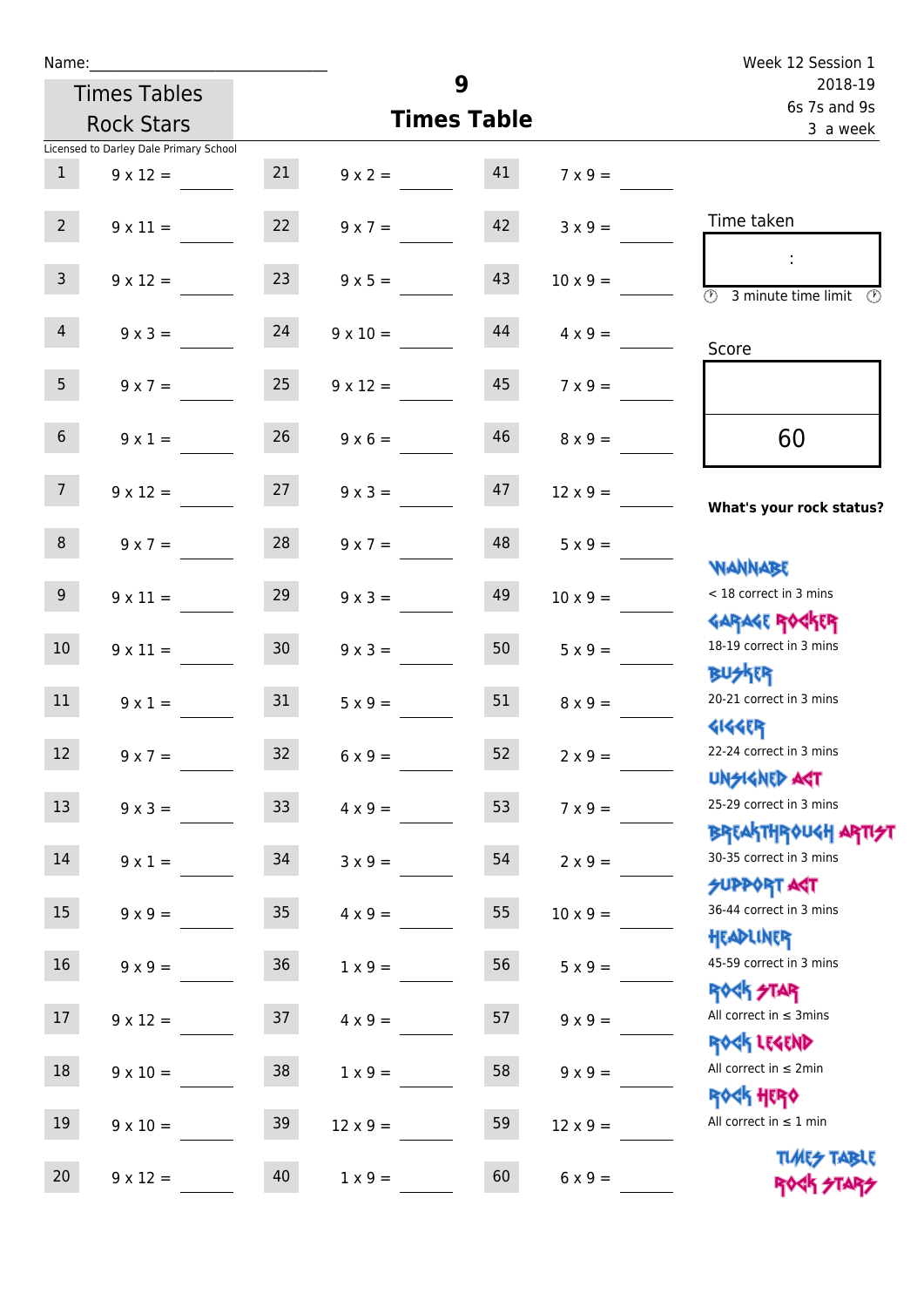Times Tables Rock Stars

| 3 minute time limit<br>$\mathcal{O}$                                      |
|---------------------------------------------------------------------------|
|                                                                           |
|                                                                           |
|                                                                           |
| What's your rock status?                                                  |
|                                                                           |
| < 18 correct in 3 mins                                                    |
| <b>GARAGE ROCKER</b><br>18-19 correct in 3 mins                           |
| 20-21 correct in 3 mins                                                   |
| 22-24 correct in 3 mins                                                   |
| 25-29 correct in 3 mins                                                   |
| ΒΡ <mark>ΓΑ</mark>  ΤΗΡΟU<Η ΑΡΠ <del>2</del> Τ<br>30-35 correct in 3 mins |
| 36-44 correct in 3 mins                                                   |
| 45-59 correct in 3 mins                                                   |
| All correct in $\leq$ 3mins                                               |
|                                                                           |
| All correct in $\leq 1$ min                                               |
| <b>TUARS TABLE</b><br>ROGH STARS                                          |
|                                                                           |

**9**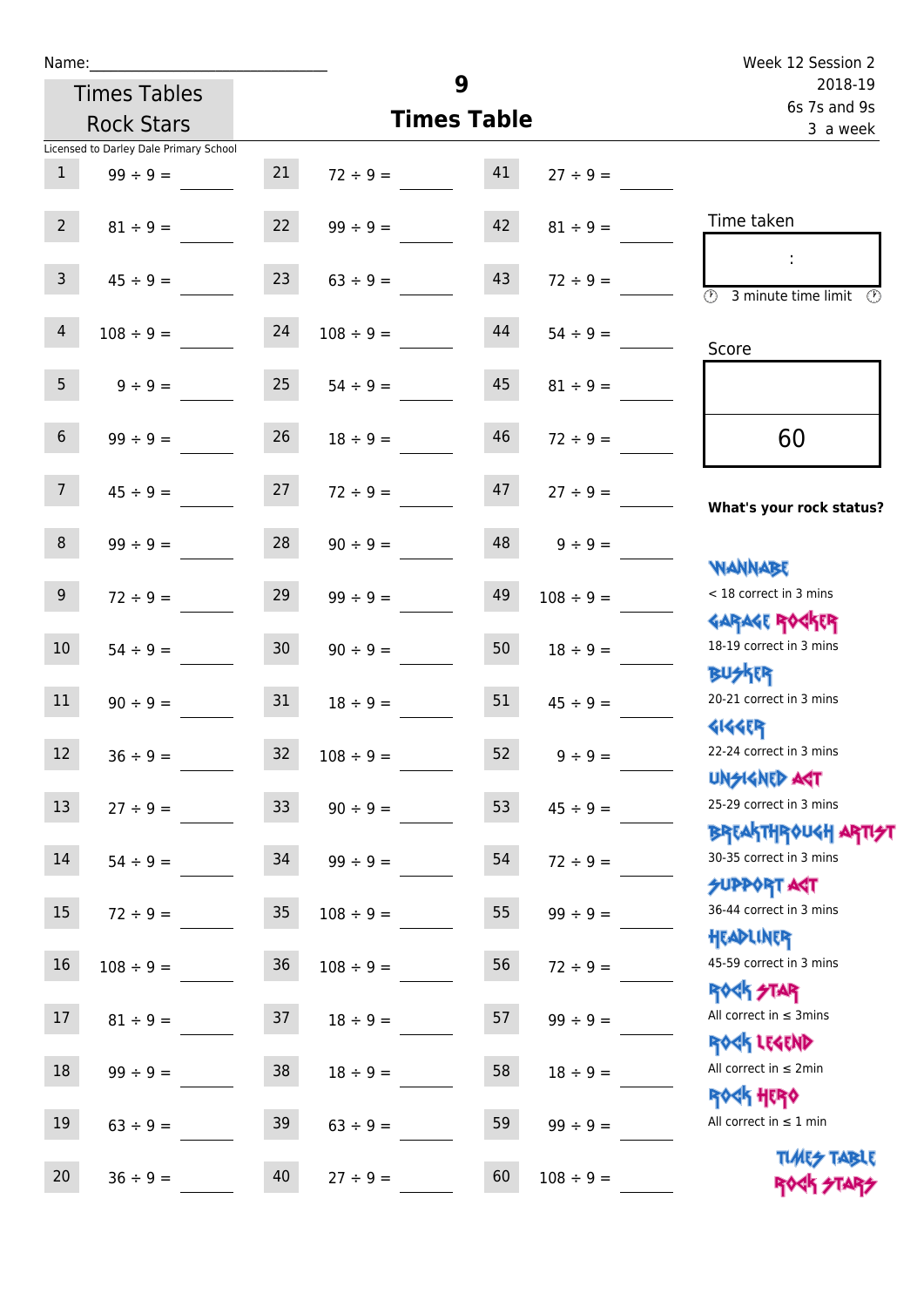| Name:             |                                        |                    |                      |    |                        | Week 12 Session 3                                                                                                                                                                                                                       |
|-------------------|----------------------------------------|--------------------|----------------------|----|------------------------|-----------------------------------------------------------------------------------------------------------------------------------------------------------------------------------------------------------------------------------------|
|                   | <b>Times Tables</b>                    | 9                  |                      |    |                        | 2018-19<br>6s 7s and 9s                                                                                                                                                                                                                 |
| <b>Rock Stars</b> |                                        | <b>Times Table</b> |                      |    |                        | 3 a week                                                                                                                                                                                                                                |
|                   | Licensed to Darley Dale Primary School |                    |                      |    |                        |                                                                                                                                                                                                                                         |
| 1                 | $9 \times 3 =$                         | 21                 | $9 \times 10 =$      | 41 | $99 \div 9 =$          |                                                                                                                                                                                                                                         |
| 2 <sup>7</sup>    | $9 \times 7 =$                         | 22                 | $9 \times 5 =$       | 42 | $27 \div 9 =$          | Time taken                                                                                                                                                                                                                              |
| $\mathbf{3}$      | $9 \times 10 =$                        | 23                 | $9 \times 4 =$       | 43 | $81 \div 9 =$          | $\sim 10$<br>$\overline{\circledcirc}$ 3 minute time limit $\overline{\circledcirc}$                                                                                                                                                    |
| $\overline{4}$    | $9 \times 6 =$                         | 24                 | $9 \times 12 =$      | 44 | $72 \div 9 =$          | Score                                                                                                                                                                                                                                   |
| 5 <sub>1</sub>    | $9 \times 2 =$                         | 25                 | $9 \times 4 =$       |    | $45 \qquad 9 \div 9 =$ |                                                                                                                                                                                                                                         |
| 6 <sup>1</sup>    | $9 \times 6 =$                         | 26                 | $9 \times 2 =$       | 46 | $54 \div 9 =$          | 60                                                                                                                                                                                                                                      |
| 7 <sup>7</sup>    | $9 \times 8 =$                         |                    | $27 \t 9 \times 7 =$ | 47 | $81 \div 9 =$          | Add up your time                                                                                                                                                                                                                        |
| 8                 | $9 \times 3 =$                         | 28                 | $9 \times 10 =$      | 48 | $54 \div 9 =$          | <b>Mins</b><br><b>S1 S1</b>                                                                                                                                                                                                             |
| 9                 | $9 \times 12 =$                        | 29                 | $9 \times 10 =$      | 49 | $90 \div 9 =$          |                                                                                                                                                                                                                                         |
| 10 <sup>°</sup>   | $9 \times 8 =$                         | 30 <sub>o</sub>    | $9 \times 4 =$       | 50 | $36 \div 9 =$          | S3<br>Total $\qquad$                                                                                                                                                                                                                    |
| 11                | $9 \times 2 =$                         | 31                 | $81 \div 9 =$        | 51 | $108 \div 9 =$         | <b>Secs</b><br><b>S1 S1</b>                                                                                                                                                                                                             |
| 12                | $9 \times 3 =$                         | 32                 | $27 \div 9 =$        | 52 | $63 \div 9 =$          | S <sub>2</sub> and the set of the set of the set of the set of the set of the set of the set of the set of the set of the set of the set of the set of the set of the set of the set of the set of the set of the set of the set of the |
| 13                | $9 \times 7 =$                         | 33                 | $45 \div 9 =$        | 53 | $36 \div 9 =$          | Total $\_\_$                                                                                                                                                                                                                            |
| 14                | $9 \times 11 =$                        | 34                 | $81 \div 9 =$        | 54 | $9 \div 9 =$           | Add up your score                                                                                                                                                                                                                       |
| 15                | $9 \times 2 =$                         | 35 <sub>o</sub>    | $54 \div 9 =$        | 55 | $63 \div 9 =$          |                                                                                                                                                                                                                                         |
| 16                | $9 \times 10 =$                        | 36                 | $54 \div 9 =$        | 56 | $99 \div 9 =$          | Total                                                                                                                                                                                                                                   |
| 17                | $9 \times 8 =$                         | 37                 | $99 \div 9 =$        | 57 | $99 \div 9 =$          |                                                                                                                                                                                                                                         |
| 18                | $9 \times 9 =$                         | 38                 | $36 \div 9 =$        | 58 | $90 \div 9 =$          |                                                                                                                                                                                                                                         |
| 19                | $9 \times 11 =$                        | 39                 | $99 \div 9 =$        | 59 | $45 \div 9 =$          |                                                                                                                                                                                                                                         |
| 20 <sub>2</sub>   | $9 \times 2 =$                         | 40                 | $72 \div 9 =$        | 60 | $99 \div 9 =$          |                                                                                                                                                                                                                                         |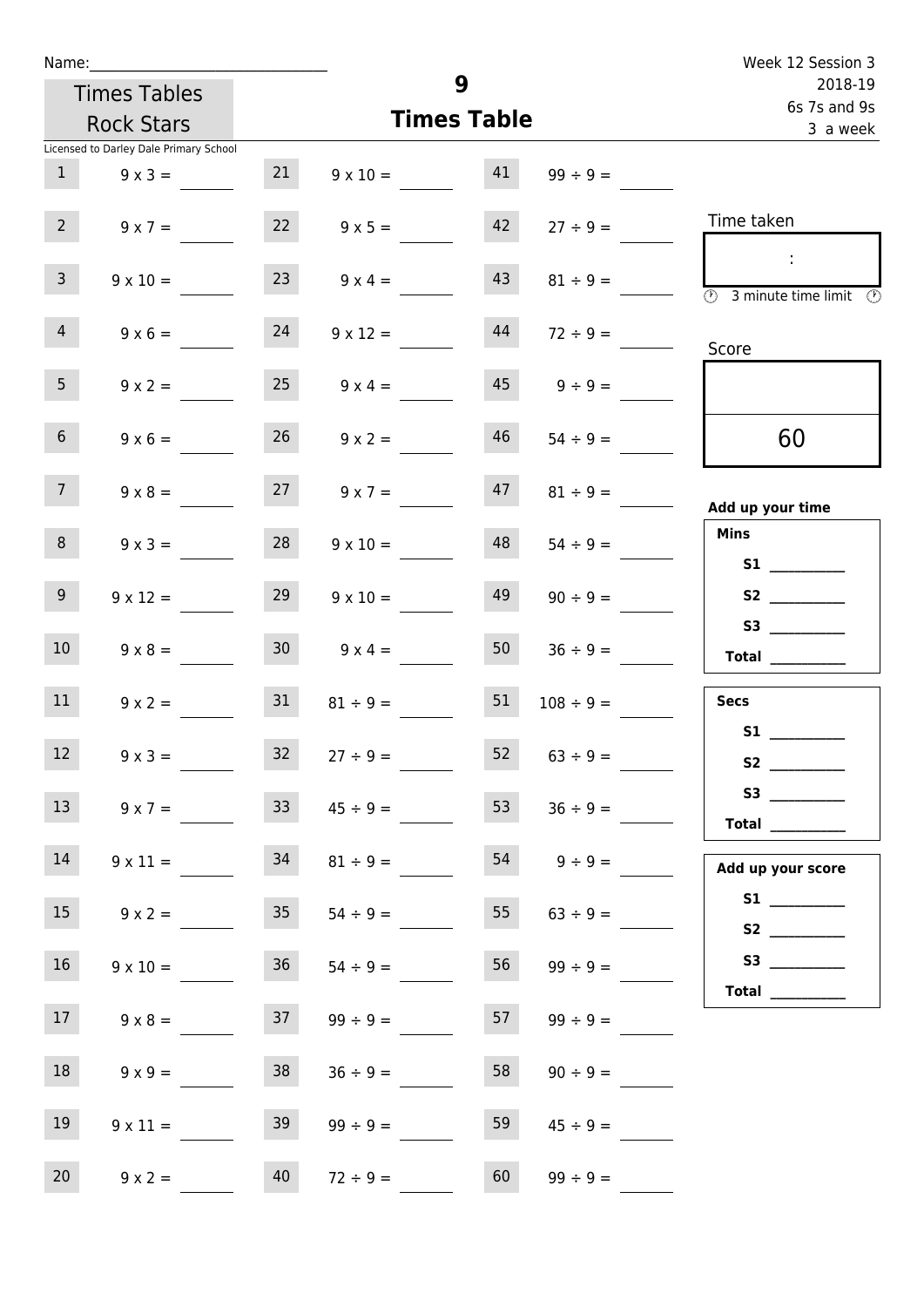|                 |                                        |                 |                    | Week 13 Session 1       |                 |                                                                  |
|-----------------|----------------------------------------|-----------------|--------------------|-------------------------|-----------------|------------------------------------------------------------------|
|                 | <b>Times Tables</b>                    |                 |                    | 2018-19<br>6s 7s and 9s |                 |                                                                  |
|                 | <b>Rock Stars</b>                      |                 | <b>Times Table</b> | 3 a week                |                 |                                                                  |
|                 | Licensed to Darley Dale Primary School |                 |                    |                         |                 |                                                                  |
| 1               | $6 \times 5 =$                         | 21              | $6 \times 10 = 41$ |                         | $1 \times 6 =$  |                                                                  |
| $2^{\circ}$     | $6 \times 2 =$                         | 22              | $6 \times 10 =$    | 42                      | $6 \times 6 =$  | Time taken                                                       |
| $\mathsf{3}$    | $6 \times 7 =$                         | 23              | $6 \times 12 =$    | 43                      | $3 \times 6 =$  | $\sim 10$<br>$\overline{\mathcal{O}}$<br>3 minute time limit     |
| $\overline{4}$  | $6 \times 5 =$                         | 24              | $6 \times 5 =$     | 44                      | $9 \times 6 =$  | Score                                                            |
| 5 <sub>1</sub>  | $6 \times 3 =$                         | 25              | $6 \times 3 =$     | 45                      | $5 \times 6 =$  |                                                                  |
| $6\overline{6}$ | $6 \times 12 =$                        | 26              | $6 \times 8 =$     | 46                      | $7 \times 6 =$  | 60                                                               |
| 7 <sup>7</sup>  | $6 \times 6 = 27$                      |                 | $6 \times 5 =$     | 47                      | $8 \times 6 =$  | What's your rock status?                                         |
| 8               | $6 \times 10 =$                        | 28              | $6 \times 12 =$    | 48                      | $12 \times 6 =$ | <b>NANNABE</b>                                                   |
| 9               | $6 \times 6 =$                         | 29              | $6 \times 3 =$     | 49                      | $8 \times 6 =$  | < 18 correct in 3 mins<br><b>GARAGE ROGKER</b>                   |
| 10 <sup>1</sup> | $6 \times 8 =$                         | 30              | $6 \times 9 =$     | 50                      | $8 \times 6 =$  | 18-19 correct in 3 mins<br><b>BUSKER</b>                         |
| 11              | $6 \times 10 =$                        | 31              | $11 \times 6 =$    | 51                      | $5 \times 6 =$  | 20-21 correct in 3 mins<br><b>4144EP</b>                         |
| 12 <sup>7</sup> | $6 \times 2 =$                         | 32 <sup>°</sup> | $1 \times 6 =$     | 52                      | $1 \times 6 =$  | 22-24 correct in 3 mins<br><b>UNSIGNED AGT</b>                   |
| 13              | $6 \times 4 =$                         | 33              | $10 \times 6 =$    | 53                      | $7 \times 6 =$  | 25-29 correct in 3 mins<br><b>BREAKTHROUGH ARTI<del>S</del>T</b> |
| 14              | $6 \times 6 =$                         | 34              | $2 \times 6 =$     | 54                      | $11 \times 6 =$ | 30-35 correct in 3 mins<br><b>SUPPORT AGT</b>                    |
| 15              | $6 \times 8 =$                         | 35 <sub>1</sub> | $8 \times 6 =$     | 55                      | $4 \times 6 =$  | 36-44 correct in 3 mins<br>HEADLINER                             |
| 16 <sup>1</sup> | $6 \times 6 =$                         | 36              | $10 \times 6 =$    | 56                      | $6 \times 6 =$  | 45-59 correct in 3 mins<br>ROCK STAR                             |
| 17 <sub>2</sub> | $6 \times 9 =$                         | 37              | $12 \times 6 =$    | 57                      | $1 \times 6 =$  | All correct in $\leq$ 3mins<br>ROCK LEGEND                       |
| 18              | $6 \times 5 =$                         | 38              | $10 \times 6 =$    | 58                      | $7 \times 6 =$  | All correct in $\leq 2$ min<br><b>ROCK HERO</b>                  |
| 19              | $6 \times 12 =$                        | 39              | $5 \times 6 =$     | 59                      | $8 \times 6 =$  | All correct in $\leq 1$ min<br><b>TUARS TABLE</b>                |
| 20              | $6 \times 11 =$                        | 40              | $10 \times 6 =$    | 60                      | $7 \times 6 =$  | ROCK STARS                                                       |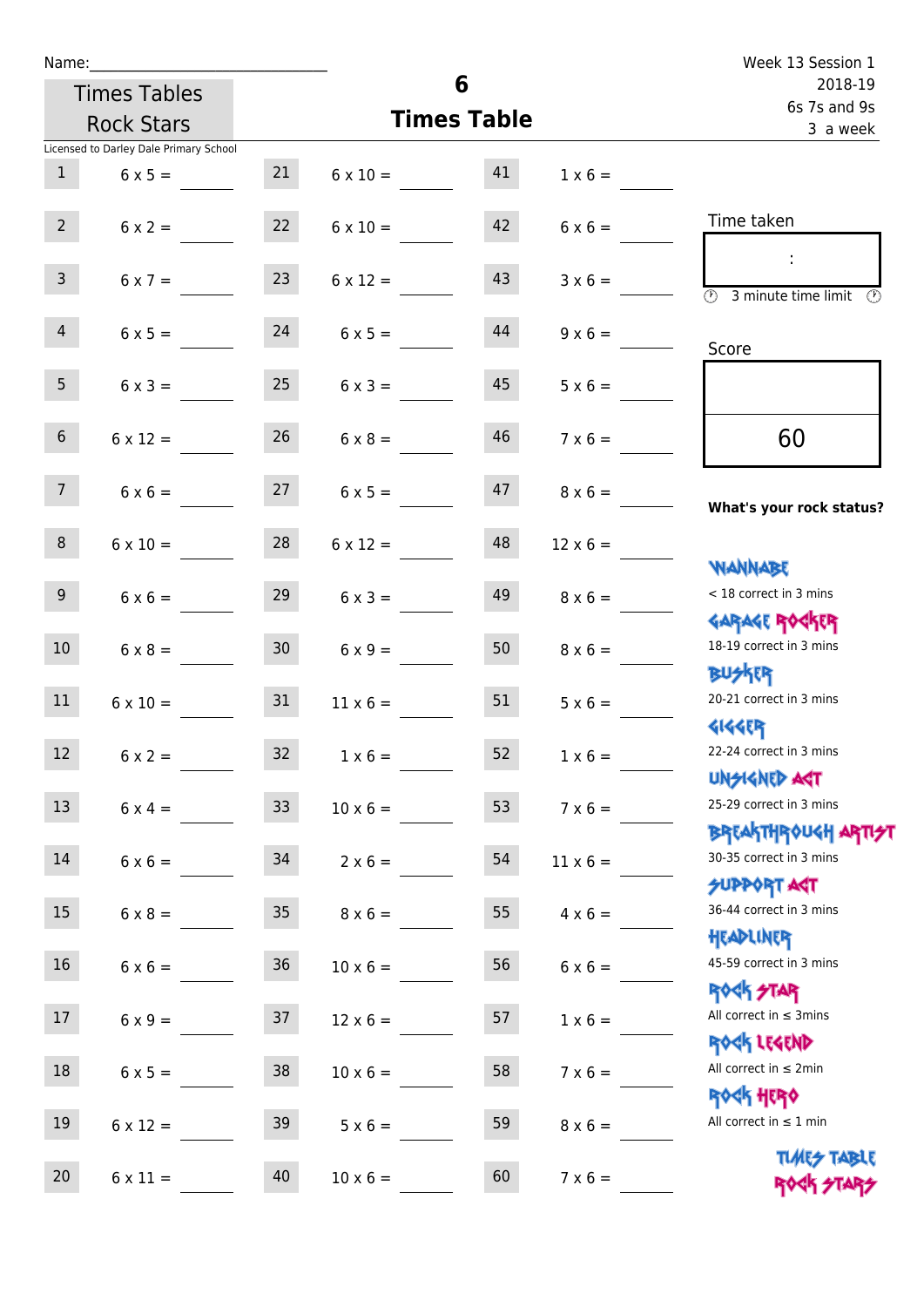| Name:          |                                        |                 |                    |                         |               | Week 13 Session 2                                       |
|----------------|----------------------------------------|-----------------|--------------------|-------------------------|---------------|---------------------------------------------------------|
|                | <b>Times Tables</b>                    |                 | 6                  | 2018-19<br>6s 7s and 9s |               |                                                         |
|                | <b>Rock Stars</b>                      |                 | <b>Times Table</b> | 3 a week                |               |                                                         |
|                | Licensed to Darley Dale Primary School |                 |                    |                         |               |                                                         |
| $\mathbf{1}$   | $54 \div 6 =$                          | 21              | $12 \div 6 =$      | 41                      | $30 \div 6 =$ |                                                         |
| $2^{\circ}$    | $54 \div 6 =$                          | 22              | $12 \div 6 =$      | 42                      | $60 \div 6 =$ | Time taken                                              |
| $\overline{3}$ | $54 \div 6 =$                          | 23              | $36 \div 6 =$      | 43                      | $30 \div 6 =$ | $\overline{\textcircled{2}}$ 3 minute time limit<br>-09 |
| $\overline{4}$ | $60 \div 6 =$                          | 24              | $6 \div 6 =$       | 44                      | $36 \div 6 =$ | Score                                                   |
| 5 <sub>1</sub> | $36 \div 6 =$                          | 25              | $72 \div 6 =$      | 45                      | $72 \div 6 =$ |                                                         |
| 6 <sup>1</sup> | $18 \div 6 =$                          | 26              | $42 \div 6 =$      | 46                      | $18 \div 6 =$ | 60                                                      |
| 7 <sup>7</sup> | $66 \div 6 =$                          | 27              | $72 \div 6 =$      | 47                      | $54 \div 6 =$ | What's your rock status?                                |
| 8              | $12 \div 6 =$                          | 28              | $66 \div 6 =$      | 48                      | $66 \div 6 =$ | <b>NANNABE</b>                                          |
| 9 <sub>o</sub> | $48 \div 6 =$                          | 29              | $48 \div 6 =$      | 49                      | $60 \div 6 =$ | < 18 correct in 3 mins<br><b>GARAGE ROCKER</b>          |
| 10             | $30 \div 6 =$                          | 30 <sup>°</sup> | $42 \div 6 =$      | 50                      | $36 \div 6 =$ | 18-19 correct in 3 mins<br><b>BUSKER</b>                |
| 11             | $60 \div 6 =$                          | 31              | $12 \div 6 =$      | 51                      | $72 \div 6 =$ | 20-21 correct in 3 mins<br><b>4144EP</b>                |
| 12             | $24 \div 6 =$                          | 32              | $24 \div 6 =$      | 52                      | $60 \div 6 =$ | 22-24 correct in 3 mins<br><b>UNSIGNED AST</b>          |
| $13$           | $72 \div 6 =$                          | 33 <sup>°</sup> | $30 \div 6 =$      | 53                      | $36 \div 6 =$ | 25-29 correct in 3 mins<br><b>BREAKTHROUGH ARTH</b>     |
| 14             | $12 \div 6 =$                          | 34              | $66 \div 6 =$      | 54                      | $60 \div 6 =$ | 30-35 correct in 3 mins<br><b>SUPPORT AGT</b>           |
| 15             | $72 \div 6 =$                          | 35 <sub>o</sub> | $66 \div 6 =$      | 55                      | $36 \div 6 =$ | 36-44 correct in 3 mins<br>HEADLINER                    |
| $16\,$         | $72 \div 6 =$                          | 36 <sup>°</sup> | $72 \div 6 =$      | 56                      | $48 \div 6 =$ | 45-59 correct in 3 mins<br><b>ROCK STAR</b>             |
| 17             | $36 \div 6 =$                          | 37              | $54 \div 6 =$      | 57                      | $6 \div 6 =$  | All correct in $\leq$ 3mins<br>ROCK LEGEND              |
| $18\,$         | $60 \div 6 =$                          | 38              | $30 \div 6 =$      | 58                      | $66 \div 6 =$ | All correct in $\leq 2$ min<br><b>ROCK HERO</b>         |
| 19             | $30 \div 6 =$                          | 39              | $72 \div 6 =$      | 59                      | $60 \div 6 =$ | All correct in $\leq 1$ min<br><b>TIMES TABLE</b>       |
| 20             | $72 \div 6 =$                          | 40              | $66 \div 6 =$      | 60                      | $18 \div 6 =$ | ROCK STARS                                              |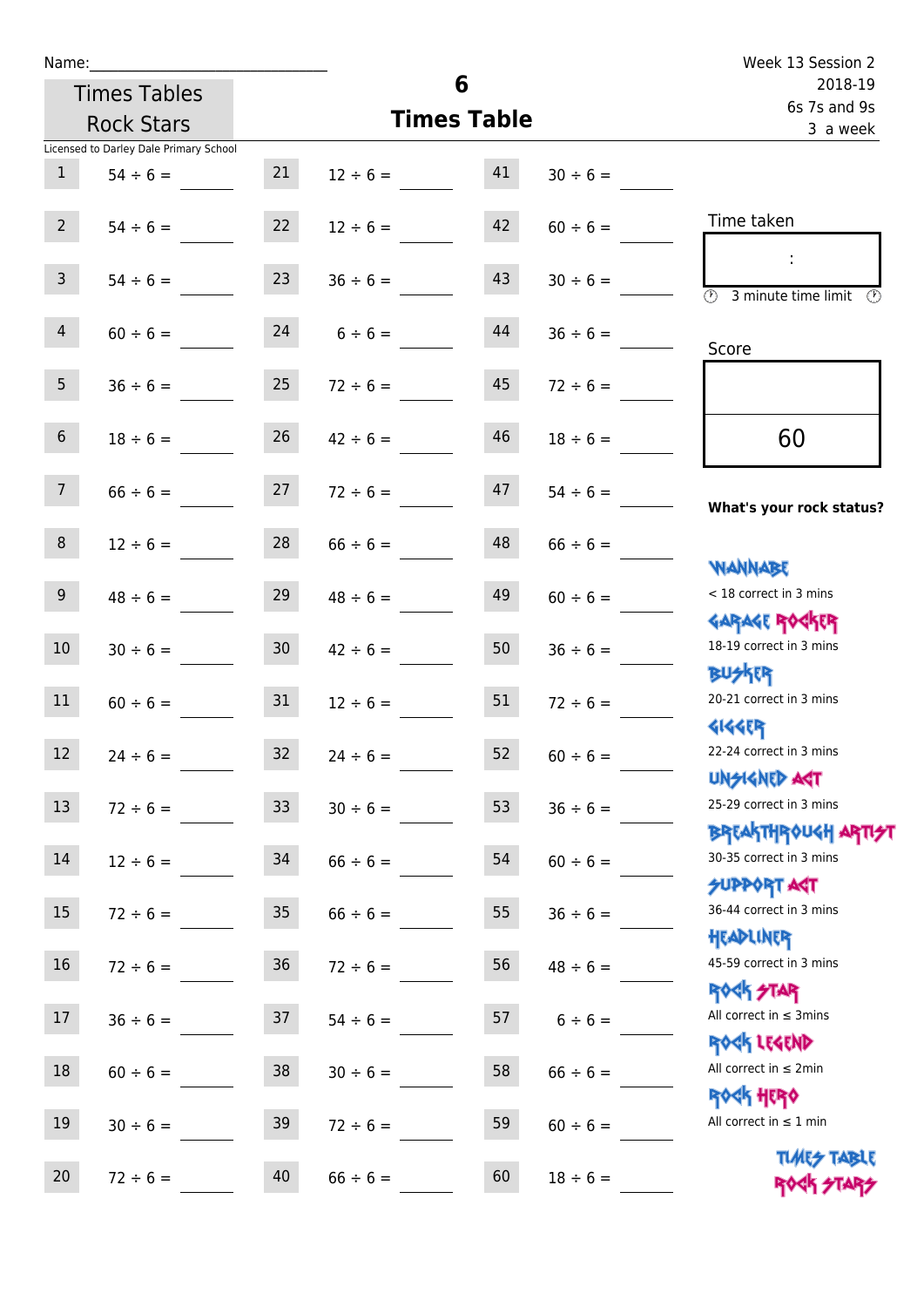| Name:           |                                        |                 |                         | Week 13 Session 3  |                         |                                                                     |
|-----------------|----------------------------------------|-----------------|-------------------------|--------------------|-------------------------|---------------------------------------------------------------------|
|                 | <b>Times Tables</b>                    |                 | 6                       |                    | 2018-19<br>6s 7s and 9s |                                                                     |
|                 | <b>Rock Stars</b>                      |                 |                         | <b>Times Table</b> |                         | 3 a week                                                            |
|                 | Licensed to Darley Dale Primary School |                 |                         |                    |                         |                                                                     |
| $\mathbf{1}$    | $6 \times 3 =$                         |                 | $21 \t 6 \times 7 = 41$ |                    | $18 \div 6 =$           |                                                                     |
| 2 <sup>7</sup>  | $6 \times 1 =$                         | 22              | $6 \times 1 =$          | 42                 | $36 \div 6 =$           | Time taken                                                          |
| 3 <sup>7</sup>  | $6 \times 4 =$                         | 23              | $6 \times 2 =$          | 43                 | $30 \div 6 =$           | $\sim 10$<br>$\overline{\textcircled{3}}$ 3 minute time limit<br>-0 |
| $\overline{4}$  | $6 \times 7 =$                         | 24              | $6 \times 12 =$         | 44                 | $72 \div 6 =$           | Score                                                               |
| 5 <sub>1</sub>  | $6 \times 3 =$                         | 25              | $6 \times 6 =$          | 45                 | $60 \div 6 =$           |                                                                     |
| 6 <sup>1</sup>  | $6 \times 5 =$                         | 26              | $6 \times 11 =$         | 46                 | $12 \div 6 =$           | 60                                                                  |
| 7 <sup>7</sup>  | $6 \times 1 =$                         |                 | $27 \t 6 \times 9 =$    |                    | $47 \t 72 \div 6 =$     | Add up your time                                                    |
| 8               | $6 \times 3 =$                         | 28              | $6 \times 5 =$          | 48                 | $66 \div 6 =$           | Mins<br><b>S1 S1</b>                                                |
| 9 <sub>o</sub>  | $6 \times 4 =$                         | 29              | $6 \times 6 =$          | 49                 | $72 \div 6 =$           |                                                                     |
| 10 <sup>°</sup> | $6 \times 1 =$                         | 30 <sup>1</sup> | $6 \times 5 =$          | 50                 | $24 \div 6 =$           | <b>S3</b><br>$\begin{tabular}{c} Total \end{tabular}$               |
| 11              | $6 \times 3 =$                         |                 | $31 \t 6 \div 6 =$      | 51                 | $36 \div 6 =$           | <b>Secs</b>                                                         |
| 12 <sub>2</sub> | $6 \times 2 =$                         | 32              | $24 \div 6 =$           | 52                 | $42 \div 6 =$           | <b>S1</b>                                                           |
| 13              | $6 \times 1 =$                         | 33              | $36 \div 6 =$           | 53                 | $12 \div 6 =$           | Total $\_\_$                                                        |
| 14              | $6 \times 2 =$                         | 34              | $66 \div 6 =$           | 54                 | $54 \div 6 =$           | Add up your score                                                   |
| 15              | $6 \times 12 =$                        |                 | $35 \t 6 \div 6 =$      | 55                 | $24 \div 6 =$           |                                                                     |
| 16              | $6 \times 6 =$                         |                 | $36 \t 66 \div 6 =$     |                    | $56 \t 42 \div 6 =$     | Total $\frac{1}{\sqrt{1-\frac{1}{2}}\cdot\frac{1}{2}}$              |
| 17              | $6 \times 8 =$                         | 37              | $66 \div 6 =$           |                    | $157$ $42 \div 6 =$     |                                                                     |
| 18              | $6 \times 2 =$                         | 38              | $18 \div 6 =$           | 58                 | $72 \div 6 =$           |                                                                     |
| 19              | $6 \times 12 =$                        | 39              | $54 \div 6 =$           | 59                 | $48 \div 6 =$           |                                                                     |
| 20 <sub>2</sub> | $6 \times 8 =$                         | 40              | $6 \div 6 =$            | 60                 | $66 \div 6 =$           |                                                                     |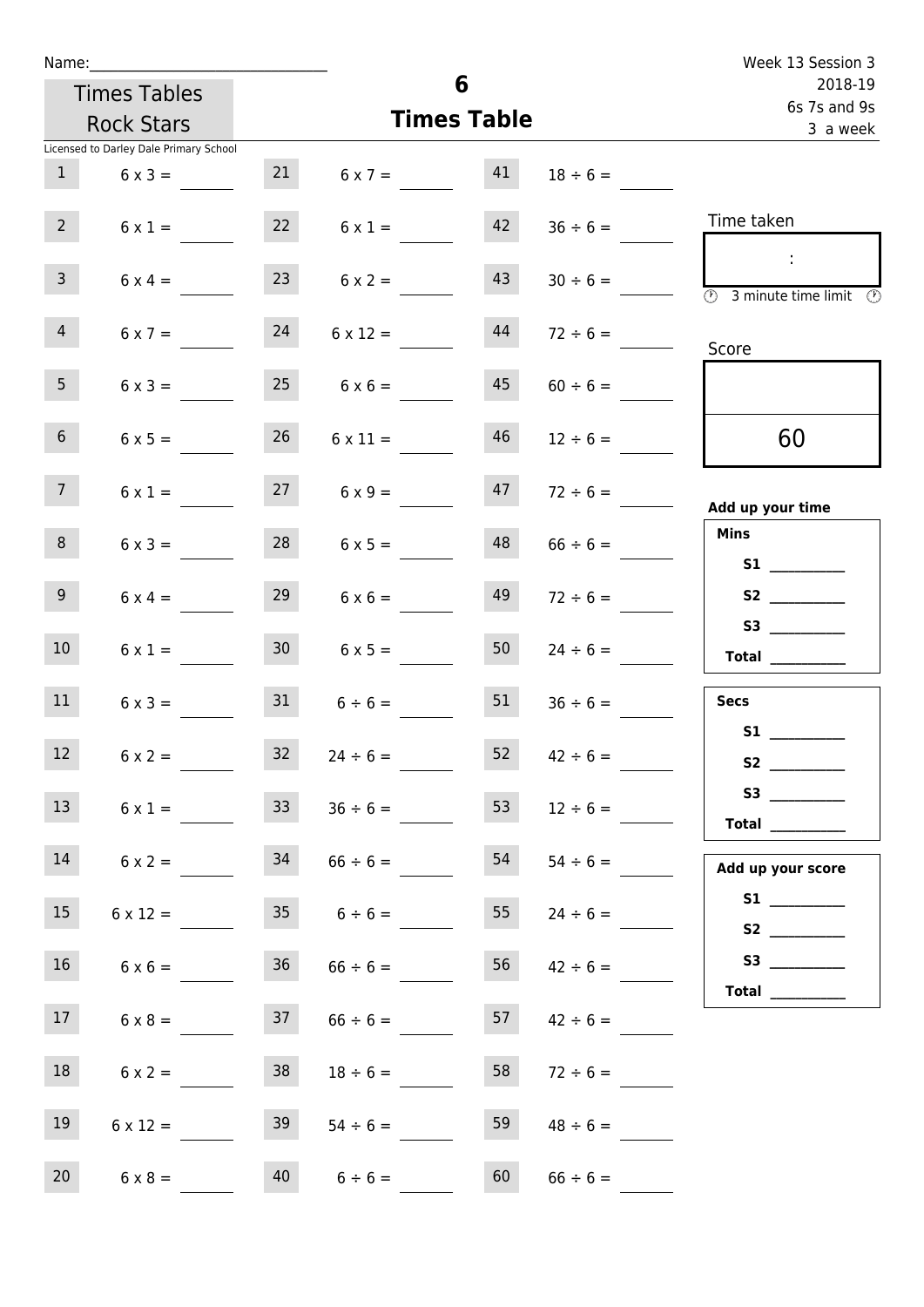| Name:           |                                        |                 |                    |                         |                 | Week 14 Session 1                                                |
|-----------------|----------------------------------------|-----------------|--------------------|-------------------------|-----------------|------------------------------------------------------------------|
|                 | <b>Times Tables</b>                    |                 | 7                  | 2018-19<br>6s 7s and 9s |                 |                                                                  |
|                 | <b>Rock Stars</b>                      |                 | <b>Times Table</b> |                         |                 | 3 a week                                                         |
|                 | Licensed to Darley Dale Primary School |                 |                    |                         |                 |                                                                  |
| $\mathbf{1}$    | $7 \times 12 =$                        | 21              | $7 \times 10 = 41$ |                         | $10 \times 7 =$ |                                                                  |
| $2^{\circ}$     | $7 \times 3 =$                         | 22              | $7 \times 12 =$    | 42                      | $4 \times 7 =$  | Time taken                                                       |
| $\mathsf{3}$    | $7 \times 7 =$                         | 23              | $7 \times 12 =$    | 43                      | $1 \times 7 =$  | $\overline{\textcircled{2}}$ 3 minute time limit                 |
| $\overline{4}$  | $7 \times 1 = 24$                      |                 | $7 \times 12 =$    | 44                      | $12 \times 7 =$ | Score                                                            |
| 5 <sub>1</sub>  | $7 \times 1 =$                         | 25              | $7 \times 2 =$     | 45                      | $4 \times 7 =$  |                                                                  |
| 6 <sup>1</sup>  | $7 \times 6 =$                         | 26              | $7 \times 4 =$     | 46                      | $2 \times 7 =$  | 60                                                               |
| 7 <sup>7</sup>  | $7 \times 8 = 27$                      |                 | $7 \times 7 =$     | 47                      | $6 \times 7 =$  | What's your rock status?                                         |
| 8               | $7 \times 1 =$                         | 28              | $7 \times 4 =$     | 48                      | $9 \times 7 =$  | <b>NANNABE</b>                                                   |
| 9 <sup>°</sup>  | $7 \times 12 =$                        | 29              | $7 \times 6 =$     | 49                      | $6 \times 7 =$  | < 18 correct in 3 mins<br><b>GARAGE ROCKER</b>                   |
| 10 <sup>°</sup> | $7 \times 6 = 30$                      |                 | $7 \times 12 = 50$ |                         | $9 \times 7 =$  | 18-19 correct in 3 mins<br><b>BUSKER</b>                         |
| 11              | $7 \times 7 =$                         | 31              | $6 \times 7 =$     | 51                      | $6 \times 7 =$  | 20-21 correct in 3 mins<br><b>4144EP</b>                         |
| 12              | $7 \times 12 =$                        | 32 <sub>2</sub> | $11 \times 7 =$    | 52 <sub>2</sub>         | $8 \times 7 =$  | 22-24 correct in 3 mins<br><b>UNSIGNED AGT</b>                   |
| 13              | $7 \times 3 = 33$                      |                 | $4 \times 7 =$     | 53                      | $8 \times 7 =$  | 25-29 correct in 3 mins<br><b>BREAKTHROUGH ARTI<del>S</del>T</b> |
| 14              | $7 \times 11 =$                        | 34              | $10 \times 7 =$    | 54                      | $6 \times 7 =$  | 30-35 correct in 3 mins<br><b>SUPPORT ART</b>                    |
| 15              | $7 \times 9 =$                         | 35              | $10 \times 7 =$    | 55                      | $5 \times 7 =$  | 36-44 correct in 3 mins<br>HEADLINER                             |
| 16              | $7 \times 10 =$                        | 36              | $8 \times 7 =$     | 56                      | $9 \times 7 =$  | 45-59 correct in 3 mins<br><b>ROCK STAR</b>                      |
| 17              | $7 \times 10 =$                        | 37              | $1 \times 7 =$     | 57                      | $1 \times 7 =$  | All correct in $\leq$ 3mins<br>ROCK LEGEND                       |
| $18\,$          | $7 \times 12 =$                        | 38              | $4 \times 7 =$     | 58                      | $10 \times 7 =$ | All correct in $\leq 2$ min<br><b>ROCK HERO</b>                  |
| 19              | $7 \times 3 =$                         | 39              | $6 \times 7 =$     | 59                      | $1 \times 7 =$  | All correct in $\leq 1$ min                                      |
| 20              | $7 \times 4 =$                         | 40              | $9 \times 7 =$     | 60                      | $5 \times 7 =$  | <b>TUARS TABLE</b><br>ROCK STARS                                 |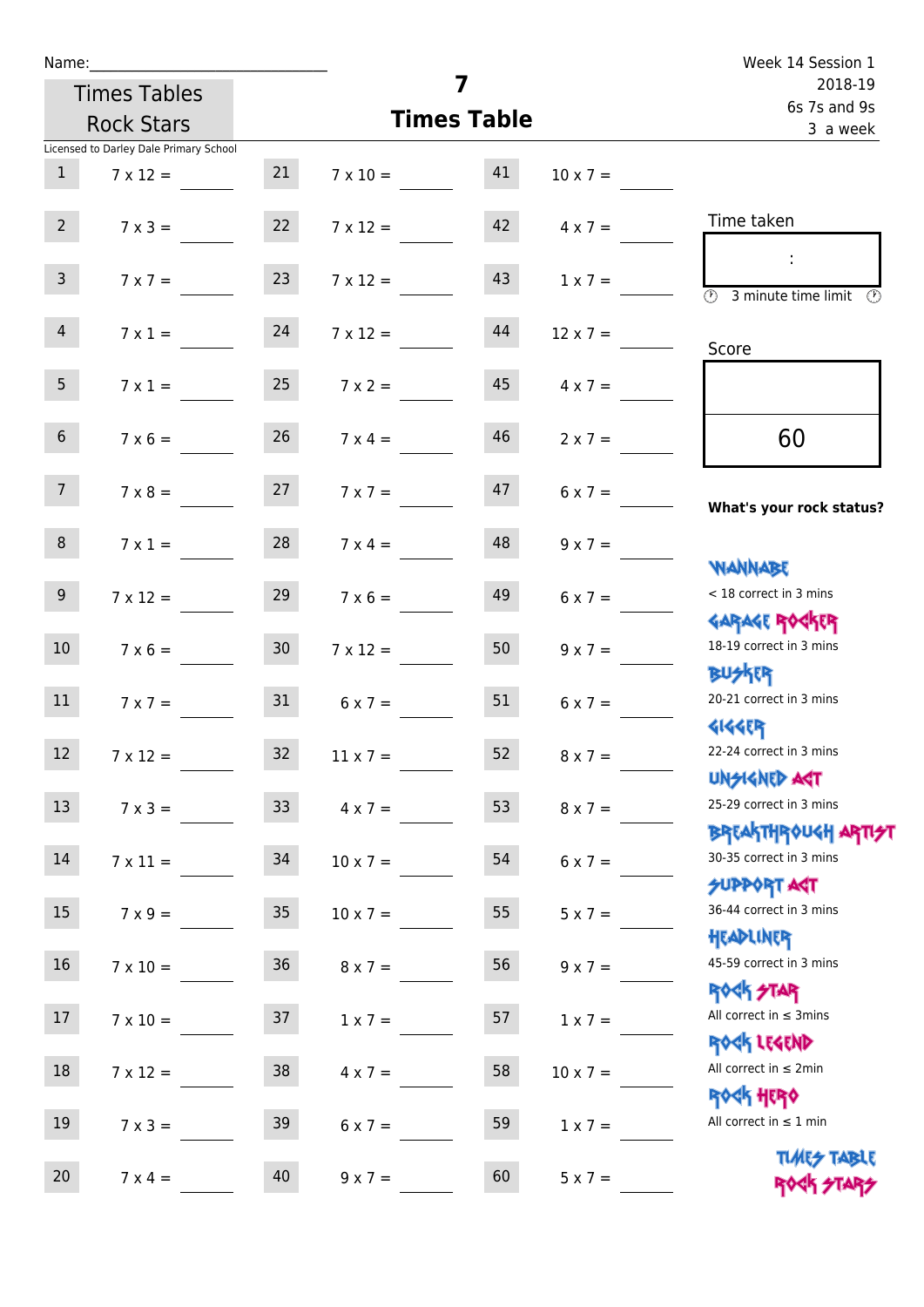| Name:                                  |                  |                                | Week 14 Session 2       |               |                                                     |
|----------------------------------------|------------------|--------------------------------|-------------------------|---------------|-----------------------------------------------------|
| <b>Times Tables</b>                    |                  |                                | 2018-19<br>6s 7s and 9s |               |                                                     |
| <b>Rock Stars</b>                      |                  | <b>Times Table</b>             | 3 a week                |               |                                                     |
| Licensed to Darley Dale Primary School |                  |                                |                         |               |                                                     |
| $\mathbf{1}$<br>$42 \div 7 =$          | 21               | $84 \div 7 =$                  | 41                      | $35 \div 7 =$ |                                                     |
| $2^{\circ}$                            |                  | $14 \div 7 = 22$ $28 \div 7 =$ | 42                      | $70 \div 7 =$ | Time taken                                          |
| 3 <sup>7</sup><br>$70 \div 7 =$        | 23               | $56 \div 7 =$                  | 43                      | $77 \div 7 =$ | $\circled{2}$ 3 minute time limit $\circled{2}$     |
| $\overline{4}$<br>$84 \div 7 =$        | 24               | $14 \div 7 =$                  | 44                      | $14 \div 7 =$ | Score                                               |
| 5 <sub>1</sub>                         | $21 \div 7 = 25$ | $84 \div 7 =$                  | 45                      | $42 \div 7 =$ |                                                     |
| 6 <sup>1</sup><br>$84 \div 7 =$        | 26               | $35 \div 7 =$                  | 46                      | $84 \div 7 =$ | 60                                                  |
| 7 <sup>7</sup>                         |                  | $56 \div 7 =$ 27 $77 \div 7 =$ | 47                      | $21 \div 7 =$ | What's your rock status?                            |
| 8                                      |                  | $21 \div 7 = 28$ $35 \div 7 =$ | 48                      | $14 \div 7 =$ | <b>NANNABE</b>                                      |
| 9 <sub>o</sub><br>$28 \div 7 =$        | 29               | $35 \div 7 =$                  | 49                      | $42 \div 7 =$ | < 18 correct in 3 mins<br><b>GARAGE ROCKER</b>      |
| 10 <sup>°</sup><br>$56 \div 7 =$       | 30 <sub>o</sub>  | $84 \div 7 =$                  | 50                      | $56 \div 7 =$ | 18-19 correct in 3 mins<br><b>BUSKER</b>            |
| 11                                     | $77 \div 7 = 31$ | $28 \div 7 =$                  | 51                      | $49 \div 7 =$ | 20-21 correct in 3 mins<br><b>4144ER</b>            |
| 12<br>$7 ÷ 7 =$                        | 32               | $28 \div 7 =$                  | 52                      | $7 ÷ 7 =$     | 22-24 correct in 3 mins<br><b>UNSIGNED AST</b>      |
| 13<br>$56 ÷ 7 =$                       | 33 <sup>°</sup>  | $42 \div 7 =$                  | 53                      | $7 ÷ 7 =$     | 25-29 correct in 3 mins<br><b>BREAKTHROUGH ARTH</b> |
| 14<br>$21 \div 7 =$                    | 34               | $56 ÷ 7 =$                     | 54                      | $70 \div 7 =$ | 30-35 correct in 3 mins<br><b>SUPPORT AGT</b>       |
| 15 <sub>1</sub><br>$21 \div 7 =$       | 35 <sub>o</sub>  | $63 \div 7 =$                  | 55                      | $7 ÷ 7 =$     | 36-44 correct in 3 mins<br>HEADLINER                |
| 16<br>$49 \div 7 =$                    | 36               | $84 \div 7 =$                  | 56                      | $21 \div 7 =$ | 45-59 correct in 3 mins<br><b>ROCK STAR</b>         |
| 17 <sup>2</sup><br>$7 ÷ 7 =$           | 37               | $56 \div 7 =$                  | 57                      | $21 \div 7 =$ | All correct in $\leq$ 3mins<br>ROCK LEGEND          |
| 18<br>$63 \div 7 =$                    | 38               | $70 \div 7 =$                  | 58                      | $70 \div 7 =$ | All correct in $\leq 2$ min<br><b>ROCK HERO</b>     |
| 19<br>$63 \div 7 =$                    | 39               | $21 \div 7 =$                  | 59                      | $63 \div 7 =$ | All correct in $\leq 1$ min                         |
| 20<br>$42 \div 7 =$                    | 40               | $42 \div 7 =$                  | 60                      | $7 ÷ 7 =$     | <b>TUARS TABLE</b><br>ROCK STARS                    |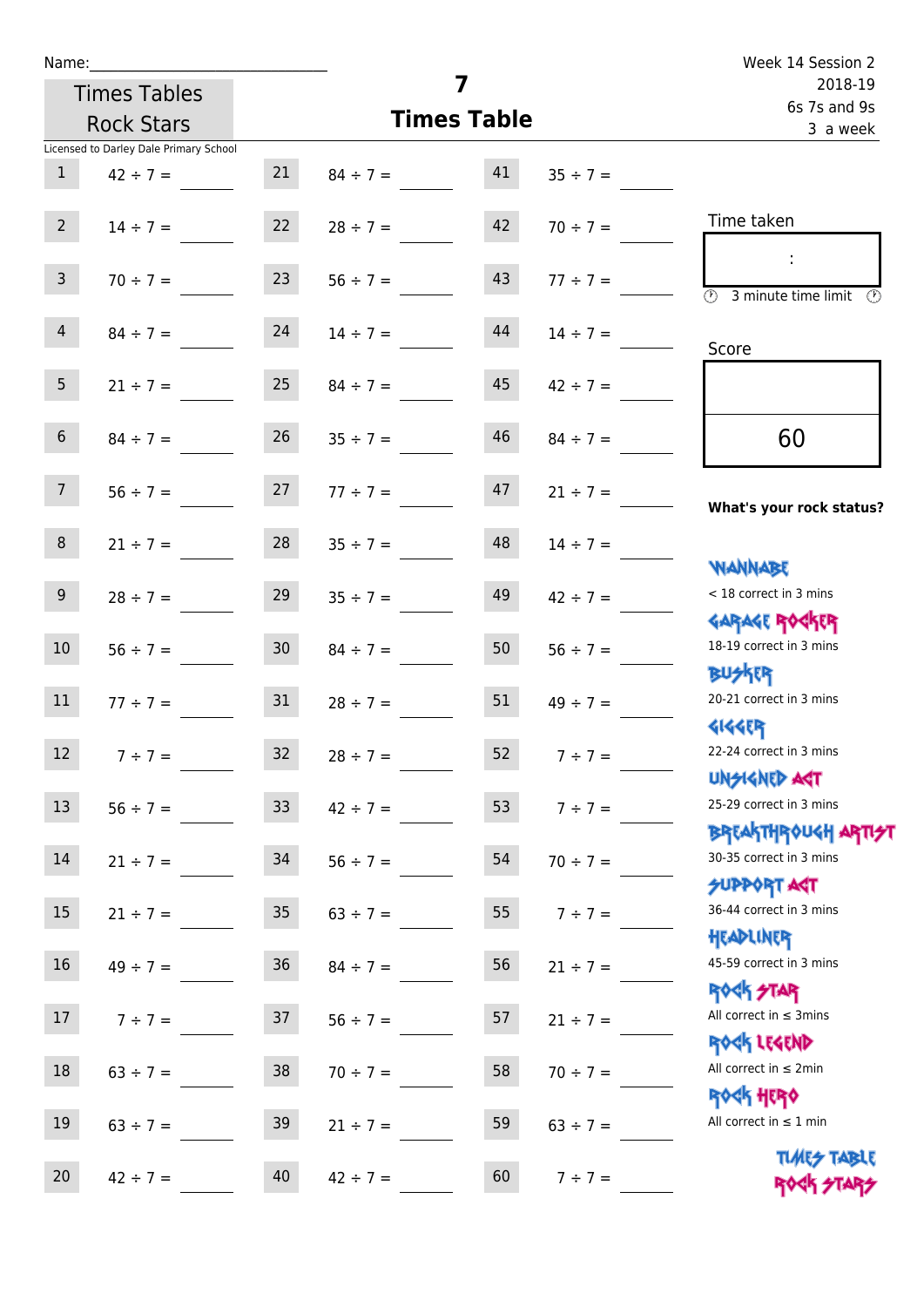| Name:             |                                        |                 |                                    | Week 14 Session 3       |                     |                                                                                                                                                                                                                                                                                                                                                                                                                                                                                     |
|-------------------|----------------------------------------|-----------------|------------------------------------|-------------------------|---------------------|-------------------------------------------------------------------------------------------------------------------------------------------------------------------------------------------------------------------------------------------------------------------------------------------------------------------------------------------------------------------------------------------------------------------------------------------------------------------------------------|
|                   | <b>Times Tables</b>                    |                 | 7                                  | 2018-19<br>6s 7s and 9s |                     |                                                                                                                                                                                                                                                                                                                                                                                                                                                                                     |
|                   | <b>Rock Stars</b>                      |                 | <b>Times Table</b>                 | 3 a week                |                     |                                                                                                                                                                                                                                                                                                                                                                                                                                                                                     |
|                   | Licensed to Darley Dale Primary School |                 |                                    |                         |                     |                                                                                                                                                                                                                                                                                                                                                                                                                                                                                     |
| $\mathbf{1}$      | $7 \times 7 =$                         |                 | 21 $7 \times 6 =$ 41 $28 \div 7 =$ |                         |                     |                                                                                                                                                                                                                                                                                                                                                                                                                                                                                     |
| $2^{\circ}$       | $7 \times 12 =$                        | 22              | $7 \times 11 =$                    |                         | $42 \t 49 \div 7 =$ | Time taken                                                                                                                                                                                                                                                                                                                                                                                                                                                                          |
| 3 <sup>7</sup>    | $7 \times 2 =$                         | 23              | $7 \times 11 =$                    | 43                      | $42 \div 7 =$       | $\sim 10$<br>$\overline{\textcircled{2}}$ 3 minute time limit $\overline{\textcircled{2}}$                                                                                                                                                                                                                                                                                                                                                                                          |
| 4                 | $7 \times 10 =$                        | 24              | $7 \times 10 =$                    | 44                      | $49 \div 7 =$       | Score                                                                                                                                                                                                                                                                                                                                                                                                                                                                               |
| 5 <sub>1</sub>    | $7 \times 12 =$                        | 25              | $7 \times 4 =$                     | 45                      | $14 \div 7 =$       |                                                                                                                                                                                                                                                                                                                                                                                                                                                                                     |
| 6 <sub>1</sub>    | $7 \times 11 =$                        | 26              | $7 \times 11 =$                    | 46                      | $14 \div 7 =$       | 60                                                                                                                                                                                                                                                                                                                                                                                                                                                                                  |
| 7 <sup>7</sup>    | $7 \times 12 =$                        |                 | $7 \times 7 =$                     |                         | $47 \t 49 \div 7 =$ | Add up your time                                                                                                                                                                                                                                                                                                                                                                                                                                                                    |
| 8                 | $7 \times 10 =$                        |                 | $28$ 7 x 6 =                       | 48                      | $49 \div 7 =$       | <b>Mins</b><br><b>S1 S1</b>                                                                                                                                                                                                                                                                                                                                                                                                                                                         |
| 9 <sub>o</sub>    | $7 \times 5 =$                         | 29              | $7 \times 1 =$                     | 49                      | $28 \div 7 =$       | S2                                                                                                                                                                                                                                                                                                                                                                                                                                                                                  |
| 10 <sup>°</sup>   | $7 \times 7 =$                         | 30 <sub>o</sub> | $7 \times 8 =$                     | 50                      | $56 \div 7 =$       | S3<br>Total __________                                                                                                                                                                                                                                                                                                                                                                                                                                                              |
| 11                | $7 \times 3 =$                         | 31              | $42 \div 7 = 51$ $77 \div 7 =$     |                         |                     | <b>Secs</b>                                                                                                                                                                                                                                                                                                                                                                                                                                                                         |
| $12 \overline{ }$ | $7 \times 5 =$                         | 32              | $56 \div 7 =$                      | 52                      | $49 \div 7 =$       | S1 <sub>2</sub> and the set of the set of the set of the set of the set of the set of the set of the set of the set of the set of the set of the set of the set of the set of the set of the set of the set of the set of the set of the<br>S <sub>2</sub> and the set of the set of the set of the set of the set of the set of the set of the set of the set of the set of the set of the set of the set of the set of the set of the set of the set of the set of the set of the |
| 13                | $7 \times 1 =$                         | 33              | $77 \div 7 =$                      | 53                      | $84 \div 7 =$       | S3<br>$\begin{tabular}{c} Total \end{tabular}$                                                                                                                                                                                                                                                                                                                                                                                                                                      |
| 14                | $7 \times 5 =$                         | 34              | $70 \div 7 =$                      | 54                      | $42 \div 7 =$       | Add up your score                                                                                                                                                                                                                                                                                                                                                                                                                                                                   |
| 15 <sub>15</sub>  | $7 \times 1 =$                         | 35              | $28 \div 7 =$                      | 55                      | $84 \div 7 =$       |                                                                                                                                                                                                                                                                                                                                                                                                                                                                                     |
| 16                | $7 \times 6 =$                         |                 | $36 \t 35 \div 7 =$                | 56                      | $28 \div 7 =$       | Total $\_\_$                                                                                                                                                                                                                                                                                                                                                                                                                                                                        |
| 17                | $7 \times 7 =$                         |                 | $7 \div 7 =$                       | 57                      | $56 \div 7 =$       |                                                                                                                                                                                                                                                                                                                                                                                                                                                                                     |
| 18                | $7 \times 5 =$                         | 38              | $77 \div 7 =$                      | 58                      | $14 \div 7 =$       |                                                                                                                                                                                                                                                                                                                                                                                                                                                                                     |
| 19                | $7 \times 9 =$                         | 39              | $21 \div 7 =$                      | 59                      | $77 \div 7 =$       |                                                                                                                                                                                                                                                                                                                                                                                                                                                                                     |
| 20 <sub>2</sub>   | $7 \times 7 =$                         | 40              | $63 \div 7 =$                      | 60                      | $56 \div 7 =$       |                                                                                                                                                                                                                                                                                                                                                                                                                                                                                     |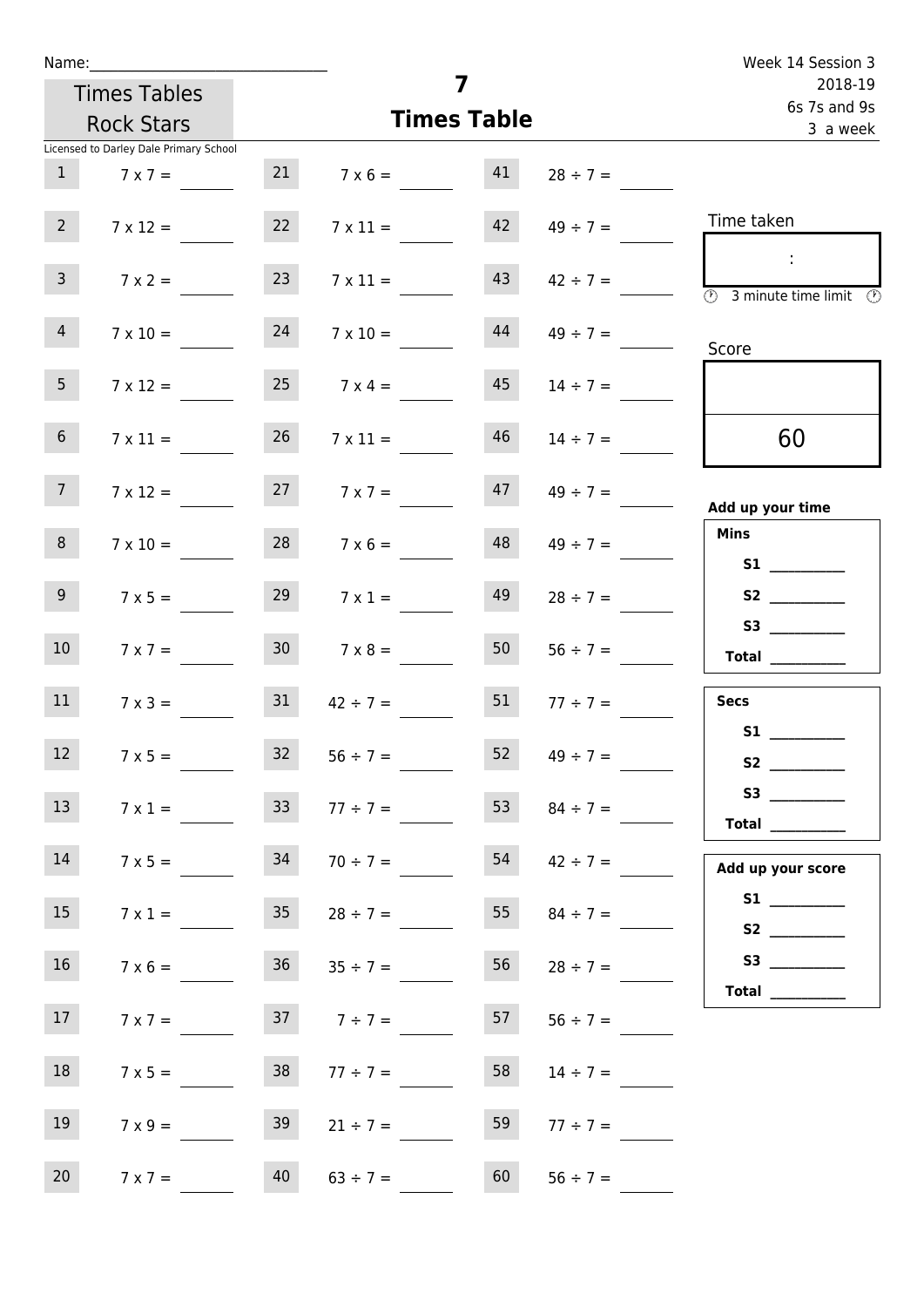| Name:           |                                        |        |                    | 9                       |                 | Week 15 Session 1                                                |
|-----------------|----------------------------------------|--------|--------------------|-------------------------|-----------------|------------------------------------------------------------------|
|                 | <b>Times Tables</b>                    |        |                    | 2018-19<br>6s 7s and 9s |                 |                                                                  |
|                 | <b>Rock Stars</b>                      |        | <b>Times Table</b> | 3 a week                |                 |                                                                  |
|                 | Licensed to Darley Dale Primary School |        |                    |                         |                 |                                                                  |
| 1               | $9 \times 8 =$                         | 21     | $9 \times 11 = 41$ |                         | $1 \times 9 =$  |                                                                  |
| $2^{\circ}$     | $9 \times 4 =$                         | 22     | $9 \times 10 =$    | 42                      | $10 \times 9 =$ | Time taken                                                       |
| $\mathsf{3}$    | $9 \times 11 =$                        | 23     | $9 \times 1 =$     | 43                      | $6 \times 9 =$  | $\overline{\circledcirc}$ 3 minute time limit $\circledcirc$     |
| $\overline{4}$  | $9 \times 8 = 24$                      |        | $9 \times 8 =$     | 44                      | $9 \times 9 =$  | Score                                                            |
| 5 <sub>1</sub>  | $9 \times 7 =$                         | 25     | $9 \times 6 =$     | 45                      | $12 \times 9 =$ |                                                                  |
| 6 <sup>1</sup>  | $9 \times 12 =$                        | 26     | $9 \times 2 =$     | 46                      | $9 \times 9 =$  | 60                                                               |
| 7 <sup>7</sup>  | $9 \times 12 = 27$                     |        | $9 \times 10 =$    | 47                      | $4 \times 9 =$  | What's your rock status?                                         |
| 8               | $9 \times 3 =$                         | 28     | $9 \times 10 =$    | 48                      | $12 \times 9 =$ | <b>JARNAM</b>                                                    |
| 9 <sub>o</sub>  | $9 \times 6 =$                         | 29     | $9 \times 6 =$     | 49                      | $6 \times 9 =$  | < 18 correct in 3 mins<br><b>GARAGE ROGKER</b>                   |
| 10 <sup>°</sup> | $9 \times 7 = 30$                      |        | $9 \times 5 = 50$  |                         | $5 \times 9 =$  | 18-19 correct in 3 mins<br><b>BUSKER</b>                         |
| 11              | $9 \times 1 =$                         | 31     | $12 \times 9 =$    | 51                      | $2 \times 9 =$  | 20-21 correct in 3 mins<br><b>4144EP</b>                         |
| 12              | $9 \times 4 =$                         | 32     | $8 \times 9 =$     | 52                      | $12 \times 9 =$ | 22-24 correct in 3 mins<br><b>UNSIGNED AGT</b>                   |
| 13              | $9 \times 8 =$                         | 33     | $1 \times 9 =$     | 53                      | $6 \times 9 =$  | 25-29 correct in 3 mins<br><b>BREAKTHROUGH ARTI<del>S</del>T</b> |
| 14              | $9 \times 8 =$                         | 34     | $7 \times 9 =$     | 54                      | $12 \times 9 =$ | 30-35 correct in 3 mins<br><b>SUPPORT AGT</b>                    |
| 15              | $9 \times 4 =$                         | $35\,$ | $12 \times 9 =$    | 55                      | $7 \times 9 =$  | 36-44 correct in 3 mins<br>HEADLINER                             |
| 16              | $9 \times 12 =$                        | $36\,$ | $8 \times 9 =$     | 56                      | $8 \times 9 =$  | 45-59 correct in 3 mins<br>ROCK STAR                             |
| 17              | $9 \times 8 =$                         | 37     | $12 \times 9 =$    | 57                      | $1 \times 9 =$  | All correct in $\leq$ 3mins<br>ROCK LEGEND                       |
| 18              | $9 \times 2 =$                         | 38     | $2 \times 9 =$     | 58                      | $2 \times 9 =$  | All correct in $\leq 2$ min<br><b>ROCK HERO</b>                  |
| 19              | $9 \times 2 =$                         | 39     | $7 \times 9 =$     | 59                      | $12 \times 9 =$ | All correct in $\leq 1$ min<br><b>TUARS TABLE</b>                |
| 20              | $9 \times 8 =$                         | 40     | $2 \times 9 =$     | 60                      | $11 \times 9 =$ | ROGH STARS                                                       |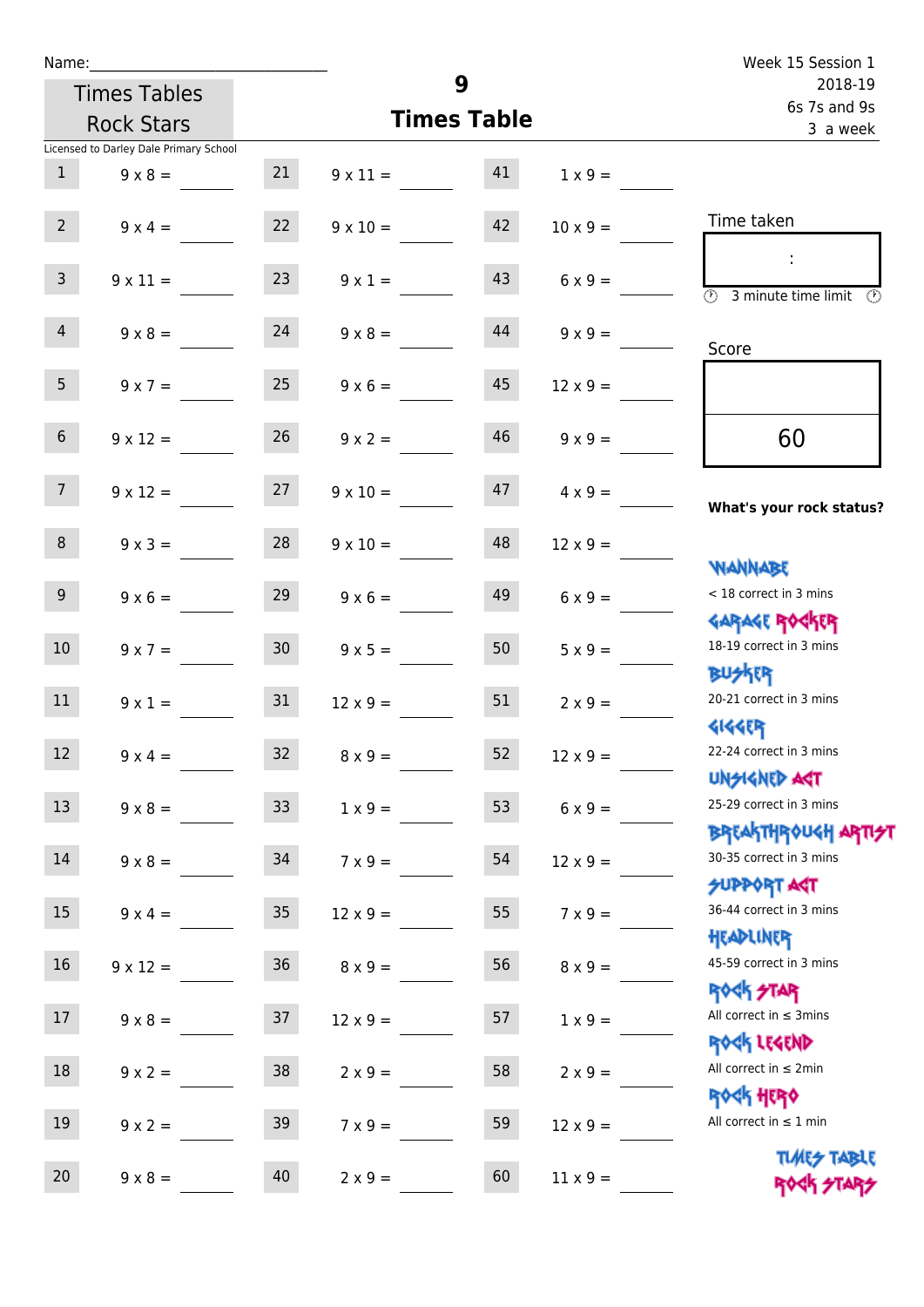| Name:          |                                        |                 |                    | Week 15 Session 2       |                |                                                                  |
|----------------|----------------------------------------|-----------------|--------------------|-------------------------|----------------|------------------------------------------------------------------|
|                | <b>Times Tables</b>                    |                 | 9                  | 2018-19<br>6s 7s and 9s |                |                                                                  |
|                | <b>Rock Stars</b>                      |                 | <b>Times Table</b> | 3 a week                |                |                                                                  |
|                | Licensed to Darley Dale Primary School |                 |                    |                         |                |                                                                  |
| $\mathbf{1}$   | $99 \div 9 =$                          | 21              | $18 \div 9 =$      | 41                      | $90 \div 9 =$  |                                                                  |
| 2 <sup>7</sup> | $36 \div 9 =$                          | 22              | $81 \div 9 =$      | 42                      | $72 \div 9 =$  | Time taken                                                       |
|                |                                        |                 |                    |                         |                |                                                                  |
| $\mathbf{3}$   | $18 \div 9 =$                          | 23              | $63 \div 9 =$      | 43                      | $99 \div 9 =$  | $\overline{\mathcal{O}}$<br>3 minute time limit                  |
| $\overline{4}$ | $90 \div 9 =$                          | 24              | $54 \div 9 =$      | 44                      | $72 \div 9 =$  | Score                                                            |
| 5 <sub>1</sub> | $99 \div 9 =$                          | 25              | $72 \div 9 =$      | 45                      | $81 \div 9 =$  |                                                                  |
| $6\phantom{.}$ | $63 ÷ 9 =$                             | 26              | $45 \div 9 =$      | 46                      | $18 \div 9 =$  | 60                                                               |
| 7 <sup>7</sup> | $54 \div 9 =$                          | 27              | $72 \div 9 =$      | 47                      | $72 \div 9 =$  | What's your rock status?                                         |
| 8 <sup>°</sup> | $108 \div 9 =$                         | 28              | $108 \div 9 =$     | 48                      | $108 \div 9 =$ |                                                                  |
| 9              | $18 \div 9 =$                          | 29              | $99 \div 9 =$      | 49                      | $27 \div 9 =$  | <b>YIANNABE</b><br>< 18 correct in 3 mins                        |
| 10             | $9 \div 9 =$                           | 30 <sub>o</sub> | $72 \div 9 =$      | 50                      | $18 \div 9 =$  | <b>GARAGE ROGKER</b><br>18-19 correct in 3 mins                  |
| 11             | $27 \div 9 =$                          | 31              | $108 \div 9 =$     | 51                      | $45 \div 9 =$  | <b>BUSKER</b><br>20-21 correct in 3 mins                         |
| 12             | $81 \div 9 =$                          | 32              | $54 \div 9 =$      | 52                      | $108 \div 9 =$ | <b>4144ER</b><br>22-24 correct in 3 mins                         |
| 13             | $72 \div 9 =$                          | 33              | $99 ÷ 9 =$         | 53                      | $45 \div 9 =$  | <b>UNSIGNED AST</b><br>25-29 correct in 3 mins                   |
| 14             | $54 \div 9 =$                          | 34              | $81 \div 9 =$      | 54                      | $27 ÷ 9 =$     | <b>BREAKTHROUGH ARTI<del>S</del>T</b><br>30-35 correct in 3 mins |
| $15\,$         | $81 \div 9 =$                          | $35\,$          | $9 ÷ 9 =$          | 55                      | $108 \div 9 =$ | <b>SUPPORT AGT</b><br>36-44 correct in 3 mins                    |
| 16             | $81 \div 9 =$                          | 36              | $90 \div 9 =$      | 56                      | $81 \div 9 =$  | HEADLINER<br>45-59 correct in 3 mins                             |
| 17             | $81 \div 9 =$                          | 37              | $108 \div 9 =$     | 57                      | $81 \div 9 =$  | <b>ROCK STAR</b><br>All correct in $\leq$ 3mins                  |
| 18             | $45 \div 9 =$                          | 38              | $90 \div 9 =$      | 58                      | $99 ÷ 9 =$     | ROCK LEGEND<br>All correct in $\leq 2$ min                       |
| 19             | $27 ÷ 9 =$                             | 39              | $81 \div 9 =$      | 59                      | $72 \div 9 =$  | ROCK HERO<br>All correct in $\leq 1$ min                         |

20  $90 \div 9 =$   $40$   $18 \div 9 =$   $60$   $81 \div 9 =$ 

Times Table ROCK STARS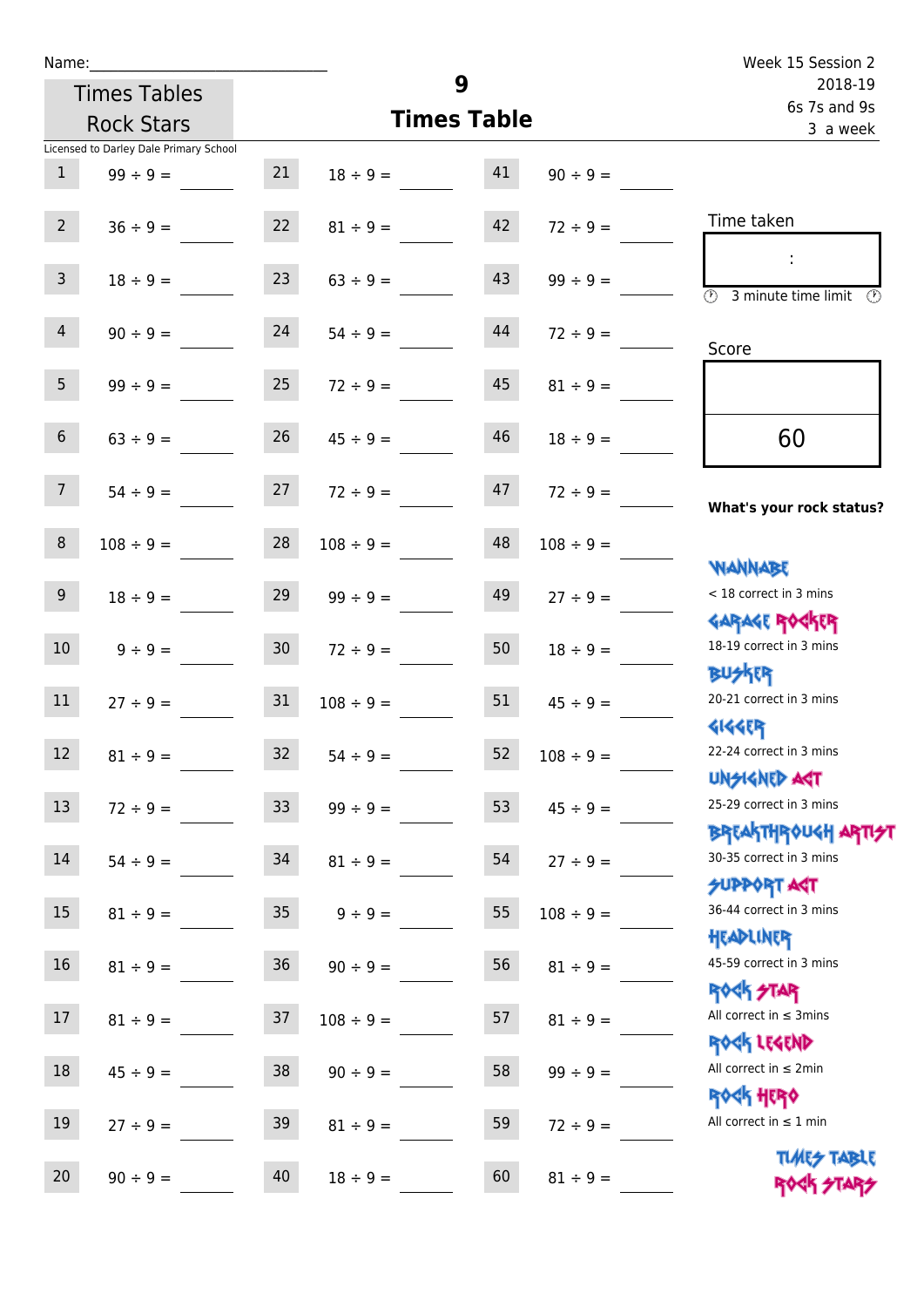| Name:           |                                        |                 |                      | Week 15 Session 3 |                         |                                                                                                                                                                                                                                         |
|-----------------|----------------------------------------|-----------------|----------------------|-------------------|-------------------------|-----------------------------------------------------------------------------------------------------------------------------------------------------------------------------------------------------------------------------------------|
|                 | <b>Times Tables</b>                    |                 | 9                    |                   | 2018-19<br>6s 7s and 9s |                                                                                                                                                                                                                                         |
|                 | <b>Rock Stars</b>                      |                 | <b>Times Table</b>   | 3 a week          |                         |                                                                                                                                                                                                                                         |
|                 | Licensed to Darley Dale Primary School |                 |                      |                   |                         |                                                                                                                                                                                                                                         |
| 1               | $9 \times 12 =$                        | 21              | $9 \times 3 = 41$    |                   | $108 \div 9 =$          |                                                                                                                                                                                                                                         |
| 2 <sup>7</sup>  | $9 \times 12 =$                        | 22              | $9 \times 4 =$       | 42                | $108 \div 9 =$          | Time taken                                                                                                                                                                                                                              |
| 3 <sup>7</sup>  | $9 \times 11 =$                        | 23              | $9 \times 4 =$       | 43                | $63 \div 9 =$           | $\sim 10$<br>$\overline{\circledcirc}$ 3 minute time limit $\overline{\circledcirc}$                                                                                                                                                    |
| $\overline{4}$  | $9 \times 10 =$                        | 24              | $9 \times 8 =$       | 44                | $72 \div 9 =$           | Score                                                                                                                                                                                                                                   |
| 5 <sub>1</sub>  | $9 \times 5 =$                         | 25              | $9 \times 8 =$       | 45                | $36 \div 9 =$           |                                                                                                                                                                                                                                         |
| 6 <sup>1</sup>  | $9 \times 7 =$                         | 26              | $9 \times 8 =$       |                   | $46 \qquad 9 \div 9 =$  | 60                                                                                                                                                                                                                                      |
| 7 <sup>7</sup>  | $9 \times 8 =$                         |                 | $27 \t 9 \times 4 =$ | 47                | $108 \div 9 =$          | Add up your time                                                                                                                                                                                                                        |
| 8               | $9 \times 11 =$                        | 28              | $9 \times 7 =$       | 48                | $54 \div 9 =$           | <b>Mins</b><br>S1                                                                                                                                                                                                                       |
| 9               | $9 \times 6 =$                         | 29              | $9 \times 11 =$      | 49                | $90 \div 9 =$           |                                                                                                                                                                                                                                         |
| 10 <sup>°</sup> | $9 \times 4 =$                         | 30 <sup>°</sup> | $9 \times 12 =$      | 50                | $72 \div 9 =$           | S3<br>$\begin{tabular}{c} Total \end{tabular}$                                                                                                                                                                                          |
| 11              | $9 \times 2 =$                         | 31              | $54 \div 9 =$        | 51                | $108 \div 9 =$          | <b>Secs</b><br>S1                                                                                                                                                                                                                       |
| 12 <sub>2</sub> | $9 \times 5 =$                         | 32              | $54 \div 9 =$        | 52                | $45 \div 9 =$           | S <sub>2</sub> and the set of the set of the set of the set of the set of the set of the set of the set of the set of the set of the set of the set of the set of the set of the set of the set of the set of the set of the set of the |
| 13              | $9 \times 12 =$                        | 33              | $27 \div 9 =$        | 53                | $54 \div 9 =$           | Total $\_\_$                                                                                                                                                                                                                            |
| 14              | $9 \times 9 =$                         | 34              | $99 \div 9 =$        | 54                | $99 \div 9 =$           | Add up your score                                                                                                                                                                                                                       |
| 15              | $9 \times 1 =$                         | 35 <sub>1</sub> | $99 \div 9 =$        |                   | 55 $9 \div 9 =$         | S2                                                                                                                                                                                                                                      |
| 16 <sup>1</sup> | $9 \times 3 =$                         | 36              | $81 \div 9 =$        | 56                | $99 \div 9 =$           | Total $\frac{1}{\sqrt{1-\frac{1}{2}}\cdot\frac{1}{\sqrt{1-\frac{1}{2}}}}$                                                                                                                                                               |
| 17              | $9 \times 3 =$                         | 37              | $18 \div 9 =$        | 57                | $108 \div 9 =$          |                                                                                                                                                                                                                                         |
| 18              | $9 \times 1 =$                         | 38              | $90 \div 9 =$        | 58                | $54 \div 9 =$           |                                                                                                                                                                                                                                         |
| 19              | $9 \times 11 =$                        | 39              | $9 \div 9 =$         | 59                | $81 \div 9 =$           |                                                                                                                                                                                                                                         |
| 20 <sub>2</sub> | $9 \times 6 =$                         | 40              | $9 ÷ 9 =$            | 60                | $99 \div 9 =$           |                                                                                                                                                                                                                                         |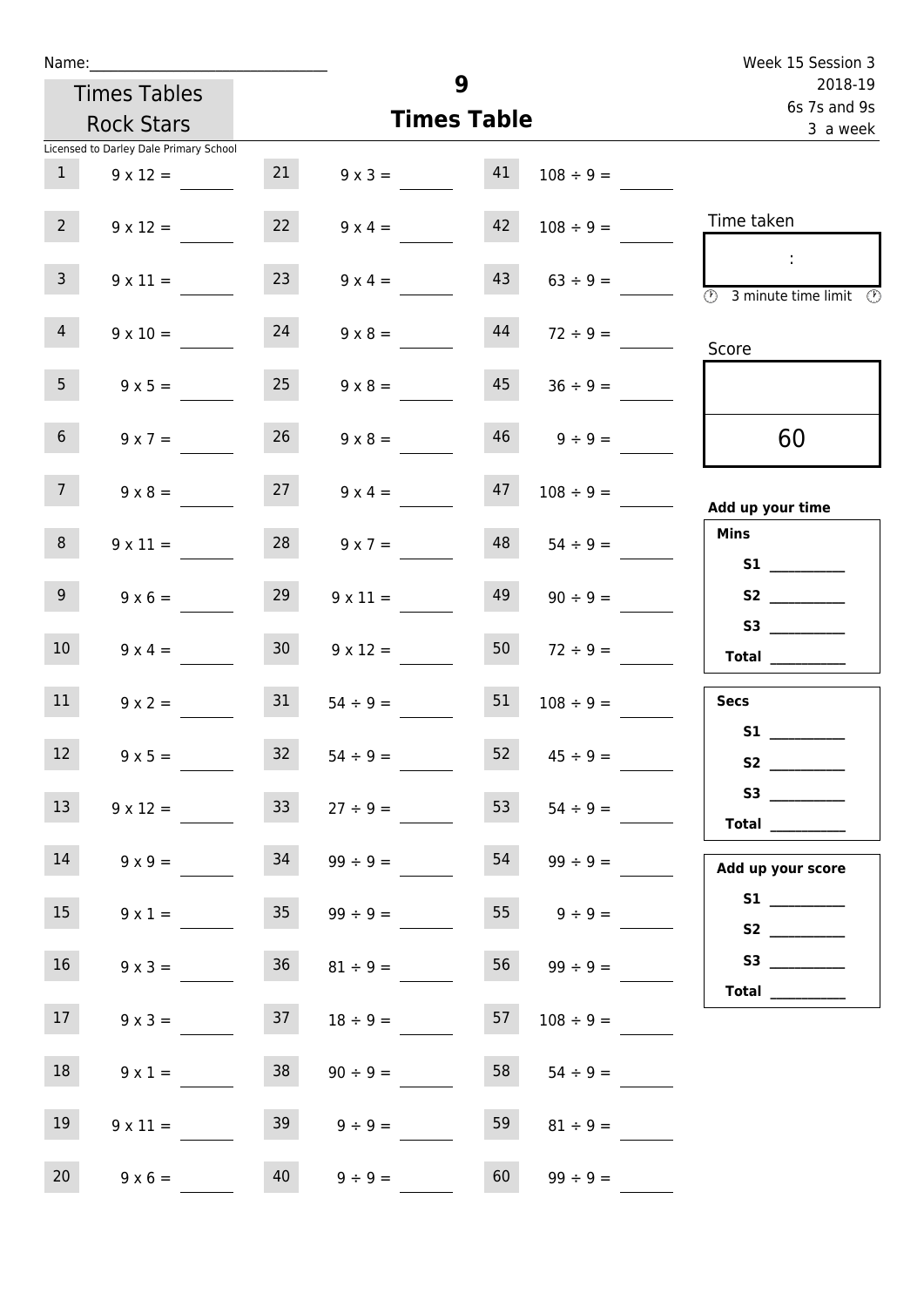| Name:           |                                        |                 |                 |                         |                 | Week 16 Session 1                                                  |
|-----------------|----------------------------------------|-----------------|-----------------|-------------------------|-----------------|--------------------------------------------------------------------|
|                 | <b>Times Tables</b>                    |                 | 6,7,8,9         | 2018-19<br>6s 7s and 9s |                 |                                                                    |
|                 | <b>Rock Stars</b>                      |                 |                 | <b>Times Table</b>      |                 | 3 a week                                                           |
|                 | Licensed to Darley Dale Primary School |                 |                 |                         |                 |                                                                    |
| $\mathbf{1}$    | $6 \times 10 =$                        | 21              | $6 \times 3 =$  | 41                      | $10 \times 7 =$ |                                                                    |
| $2^{\circ}$     | $6 \times 1 =$                         | 22              | $9 \times 5 =$  | 42                      | $8 \times 6 =$  | Time taken                                                         |
| $\mathbf{3}$    | $7 \times 10 =$                        | 23              | $8 \times 5 =$  | 43                      | $11 \times 8 =$ | $\overline{(\mathcal{V})}$<br>3 minute time limit<br>$\mathcal{O}$ |
| $\overline{4}$  | $9 \times 10 =$                        | 24              | $8 \times 1 =$  | 44                      | $6 \times 9 =$  | Score                                                              |
| 5 <sub>1</sub>  | $9 \times 10 =$                        | 25              | $9 \times 8 =$  | 45                      | $2 \times 9 =$  |                                                                    |
| 6 <sup>1</sup>  | $7 \times 11 =$                        | 26              | $9 \times 7 =$  | 46                      | $4 \times 6 =$  | 60                                                                 |
| 7 <sup>7</sup>  | $7 \times 3 =$                         | 27              | $7 \times 5 =$  | 47                      | $8 \times 8 =$  | What's your rock status?                                           |
| 8               | $9 \times 1 =$                         | 28              | $7 \times 8 =$  | 48                      | $12 \times 7 =$ | <b>NANNABE</b>                                                     |
| 9 <sub>o</sub>  | $7 \times 3 =$                         | 29              | $8 \times 2 =$  | 49                      | $8 \times 7 =$  | < 18 correct in 3 mins<br><b>GARAGE ROCKER</b>                     |
| 10 <sup>°</sup> | $8 \times 1 =$                         | 30 <sub>2</sub> | $7 \times 6 =$  | 50                      | $3 \times 8 =$  | 18-19 correct in 3 mins<br><b>BUSKRR</b>                           |
| 11              | $8 \times 2 =$                         | 31              | $6 \times 6 =$  | 51                      | $3 \times 8 =$  | 20-21 correct in 3 mins<br><b>4144EP</b>                           |
| 12              | $9 \times 1 =$                         | $32$            | $3x7 =$         | 52                      | $2 \times 7 =$  | 22-24 correct in 3 mins<br><b>UNSIGNED AGT</b>                     |
| 13              | $9 \times 5 =$                         | 33              | $3 \times 6 =$  | 53                      | $7 \times 6 =$  | 25-29 correct in 3 mins<br><b>BREAKTHROUGH ARTI<del>S</del>T</b>   |
| 14              | $6 \times 6 =$                         | 34              | $11 \times 8 =$ | 54                      | $1 \times 8 =$  | 30-35 correct in 3 mins<br>SUPPORT ART                             |
| 15              | $7 \times 2 =$                         | 35 <sub>1</sub> | $10 \times 6 =$ | 55                      | $9 \times 8 =$  | 36-44 correct in 3 mins<br>HEADLINER                               |
| 16              | $6 \times 2 =$                         | 36 <sup>°</sup> | $2 \times 9 =$  | 56                      | $6 \times 8 =$  | 45-59 correct in 3 mins<br><b>ROCK STAR</b>                        |
| 17              | $7 \times 5 =$                         | 37              | $10 \times 8 =$ | 57                      | $12 \times 8 =$ | All correct in $\leq$ 3mins<br>ROCK LEGEND                         |
| 18              | $9 \times 5 =$                         | 38              | $12 \times 7 =$ | 58                      | $5 \times 8 =$  | All correct in $\leq 2$ min<br><b>ROCK HERO</b>                    |
| 19              | $7 \times 8 =$                         | 39              | $3 \times 9 =$  | 59                      | $5 \times 8 =$  | All correct in $\leq 1$ min                                        |
| $20\,$          | $6 \times 12 =$                        | 40              | $4 \times 8 =$  | 60                      | $2 \times 9 =$  | <b>TIMES TABLE</b><br>ROCK STARS                                   |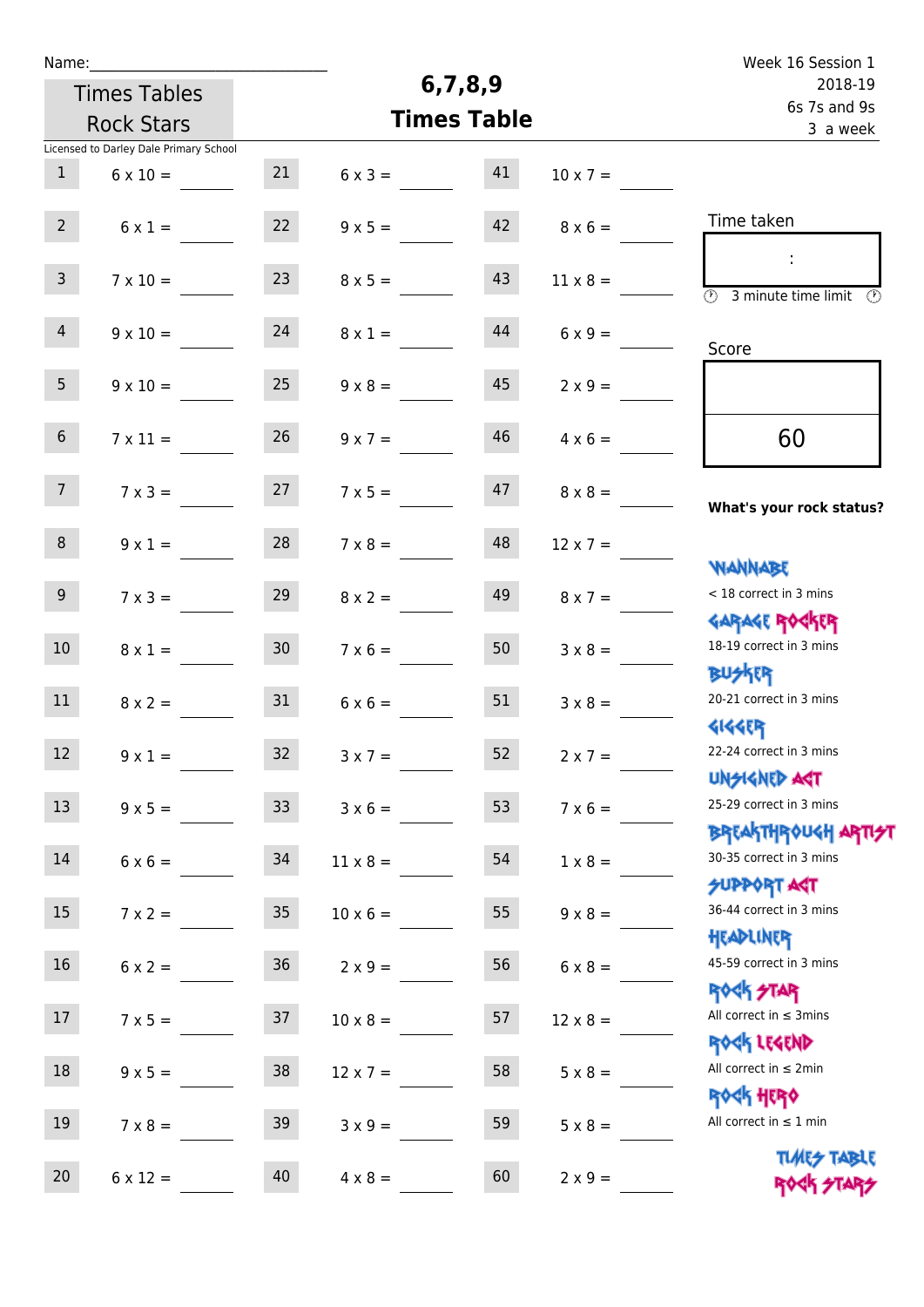| Name:            |                                        |                 |                |                    | Week 16 Session 2 |                                                                  |
|------------------|----------------------------------------|-----------------|----------------|--------------------|-------------------|------------------------------------------------------------------|
|                  | <b>Times Tables</b>                    |                 |                | 6,7,8,9            |                   | 2018-19<br>6s 7s and 9s                                          |
|                  | <b>Rock Stars</b>                      |                 |                | <b>Times Table</b> |                   | 3 a week                                                         |
|                  | Licensed to Darley Dale Primary School |                 |                |                    |                   |                                                                  |
| $\mathbf{1}$     | $90 \div 9 =$                          | 21              | $63 \div 7 =$  | 41                 | $99 \div 9 =$     |                                                                  |
| 2 <sup>7</sup>   | $24 \div 6 =$                          | 22              | $56 \div 7 =$  | 42                 | $66 \div 6 =$     | Time taken                                                       |
| 3 <sup>7</sup>   | $88 \div 8 =$                          | 23              | $72 \div 6 =$  | 43                 | $81 \div 9 =$     | $\overline{\mathcal{O}}$<br>3 minute time limit $\circled{0}$    |
| 4 <sup>1</sup>   | $28 \div 7 =$                          | 24              | $14 \div 7 =$  | 44                 | $96 \div 8 =$     | Score                                                            |
| 5 <sub>1</sub>   | $80 \div 8 =$                          | 25              | $9 \div 9 =$   | 45                 | $54 \div 6 =$     |                                                                  |
| 6 <sup>1</sup>   | $6 \div 6 =$                           | 26              | $48 \div 8 =$  | 46                 | $56 \div 8 =$     | 60                                                               |
| 7 <sup>7</sup>   | $77 \div 7 =$                          | 27              | $72 \div 9 =$  | 47                 | $80 \div 8 =$     | What's your rock status?                                         |
| 8                | $16 \div 8 =$                          | 28              | $72 \div 8 =$  | 48                 | $36 \div 6 =$     | <b>NANNABE</b>                                                   |
| 9 <sub>o</sub>   | $35 ÷ 7 =$                             | 29              | $90 \div 9 =$  | 49                 | $32 \div 8 =$     | < 18 correct in 3 mins                                           |
| 10 <sup>°</sup>  | $9 ÷ 9 =$                              | 30 <sub>o</sub> | $54 \div 6 =$  | 50                 | $18 \div 6 =$     | <b>GARAGE ROCKER</b><br>18-19 correct in 3 mins<br><b>BUSKRR</b> |
| 11               | $28 \div 7 =$                          | 31              | $72 \div 6 =$  | 51                 | $108 \div 9 =$    | 20-21 correct in 3 mins<br><b>4144EP</b>                         |
| 12 <sup>12</sup> | $16 \div 8 =$                          | 32              | $36 \div 9 =$  | 52                 | $45 \div 9 =$     | 22-24 correct in 3 mins<br><b>UNSIGNED AGT</b>                   |
| 13               | $24 \div 6 =$                          | 33 <sup>°</sup> | $63 ÷ 7 =$     | 53                 | $42 \div 6 =$     | 25-29 correct in 3 mins<br><b>BREAKTHROUGH ARTI<del>S</del>T</b> |
| 14               | $36 \div 6 =$                          | 34              | $108 \div 9 =$ | 54                 | $42 \div 7 =$     | 30-35 correct in 3 mins<br><b>SUPPORT ART</b>                    |
| 15 <sub>1</sub>  | $7 \div 7 =$                           | 35 <sub>1</sub> | $35 \div 7 =$  | 55                 | $56 \div 8 =$     | 36-44 correct in 3 mins<br>HEADLINER                             |
| 16               | $16 \div 8 =$                          | 36              | $90 \div 9 =$  | 56                 | $48 \div 6 =$     | 45-59 correct in 3 mins<br><b>ROCK STAR</b>                      |
| 17               | $64 \div 8 =$                          | 37              | $63 \div 9 =$  | 57                 | $63 ÷ 9 =$        | All correct in $\leq$ 3mins<br>ROCK LEGEND                       |
| 18               | $108 \div 9 =$                         | 38              | $45 \div 9 =$  | 58                 | $88 \div 8 =$     | All correct in $\leq 2$ min<br>ROCK HERO                         |
| 19               | $90 \div 9 =$                          | 39              | $77 ÷ 7 =$     | 59                 | $72 \div 9 =$     | All correct in $\leq 1$ min                                      |
| 20               | $7 ÷ 7 =$                              | 40              | $80 \div 8 =$  | 60                 | $28 \div 7 =$     | <b>TIMES TABLE</b><br>ROCK STARS                                 |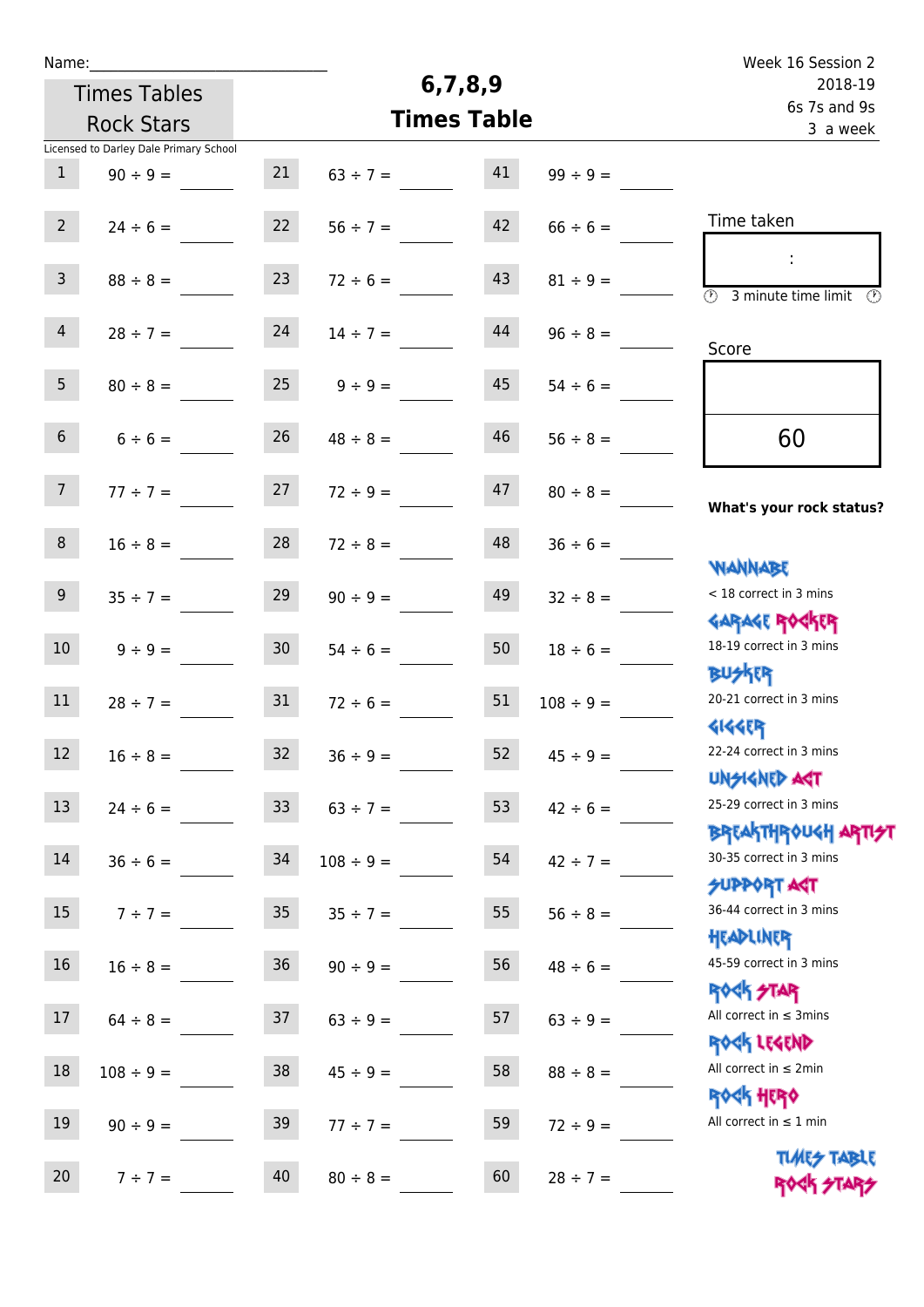| Name:           |                                        |                 |                 |                    |                  | Week 16 Session 3                                                                                    |
|-----------------|----------------------------------------|-----------------|-----------------|--------------------|------------------|------------------------------------------------------------------------------------------------------|
|                 | <b>Times Tables</b>                    |                 | 6,7,8,9         |                    | 2018-19          |                                                                                                      |
|                 | <b>Rock Stars</b>                      |                 |                 | <b>Times Table</b> |                  | 6s 7s and 9s<br>3 a week                                                                             |
|                 | Licensed to Darley Dale Primary School |                 |                 |                    |                  |                                                                                                      |
| 1               | $7 \times 1 =$                         | 21              | $7 \times 3 =$  | 41                 | $63 \div 9 =$    |                                                                                                      |
| 2 <sup>7</sup>  | $9 \times 7 =$                         | 22              | $6 \times 8 =$  | 42                 | $12 \div 6 =$    | Time taken                                                                                           |
| $\mathbf{3}$    | $6 \times 12 =$                        | 23              | $6 \times 1 =$  | 43                 | $70 \div 7 =$    | $\langle 1 \rangle$<br>$\overline{\textcircled{2}}$ 3 minute time limit $\overline{\textcircled{2}}$ |
| 4 <sup>1</sup>  | $9 \times 3 =$                         | 24              | $8 \times 3 =$  | 44                 | $30 \div 6 =$    | Score                                                                                                |
| 5 <sub>1</sub>  | $9 \times 5 =$                         | 25              | $7 \times 5 =$  | 45                 | $60 \div 6 =$    |                                                                                                      |
| 6 <sup>1</sup>  | $8 \times 6 =$                         | 26              | $9 \times 3 =$  | 46                 | $64 \div 8 =$    | 60                                                                                                   |
| 7 <sup>7</sup>  | $8 \times 6 =$                         | 27              | $6 \times 12 =$ | 47                 | $18 \div 6 =$    | Add up your time                                                                                     |
| 8 <sup>°</sup>  | $6 \times 3 =$                         | 28              | $6 \times 2 =$  | 48                 | $42 \div 7 =$    | <b>Mins</b>                                                                                          |
| 9 <sub>o</sub>  | $9 \times 3 =$                         | 29              | $8 \times 6 =$  | 49                 | $63 \div 7 =$    |                                                                                                      |
| 10 <sup>°</sup> | $9 \times 3 =$                         | 30 <sub>1</sub> | $6 \times 4 =$  | 50                 | $24 \div 8 =$    | S3<br><b>Total</b>                                                                                   |
| 11              | $6 \times 4 =$                         | 31              | $88 \div 8 =$   | 51                 | $28 \div 7 =$    | <b>Secs</b>                                                                                          |
| 12              | $7 \times 3 =$                         | 32              | $64 \div 8 =$   | 52                 | $60 \div 6 =$    | S1                                                                                                   |
| 13              | $9 \times 3 =$                         | 33 <sup>°</sup> | $72 \div 6 =$   | 53                 | $35 \div 7 =$    | Total $\qquad$                                                                                       |
| 14              | $7 \times 3 =$                         | 34              | $16 \div 8 =$   | 54                 | $88 \div 8 =$    | Add up your score                                                                                    |
| 15              | $9 \times 8 = 35$                      |                 | $66 \div 6 =$   |                    | 55 $72 \div 9 =$ |                                                                                                      |
| 16              | $6 \times 11 =$                        | 36              | $81 \div 9 =$   | 56                 | $45 \div 9 =$    |                                                                                                      |
| 17              | $9 \times 4 =$                         | 37              | $72 \div 8 =$   | 57                 | $90 \div 9 =$    | Total $\_\_$                                                                                         |
| 18              | $7 \times 9 =$                         | 38              | $63 \div 9 =$   | 58                 | $32 \div 8 =$    |                                                                                                      |
| 19              | $9 \times 1 =$                         | 39              | $40 \div 8 =$   | 59                 | $24 \div 6 =$    |                                                                                                      |
| 20              | $7 \times 12 =$                        | 40              | $36 ÷ 9 =$      | 60                 | $81 \div 9 =$    |                                                                                                      |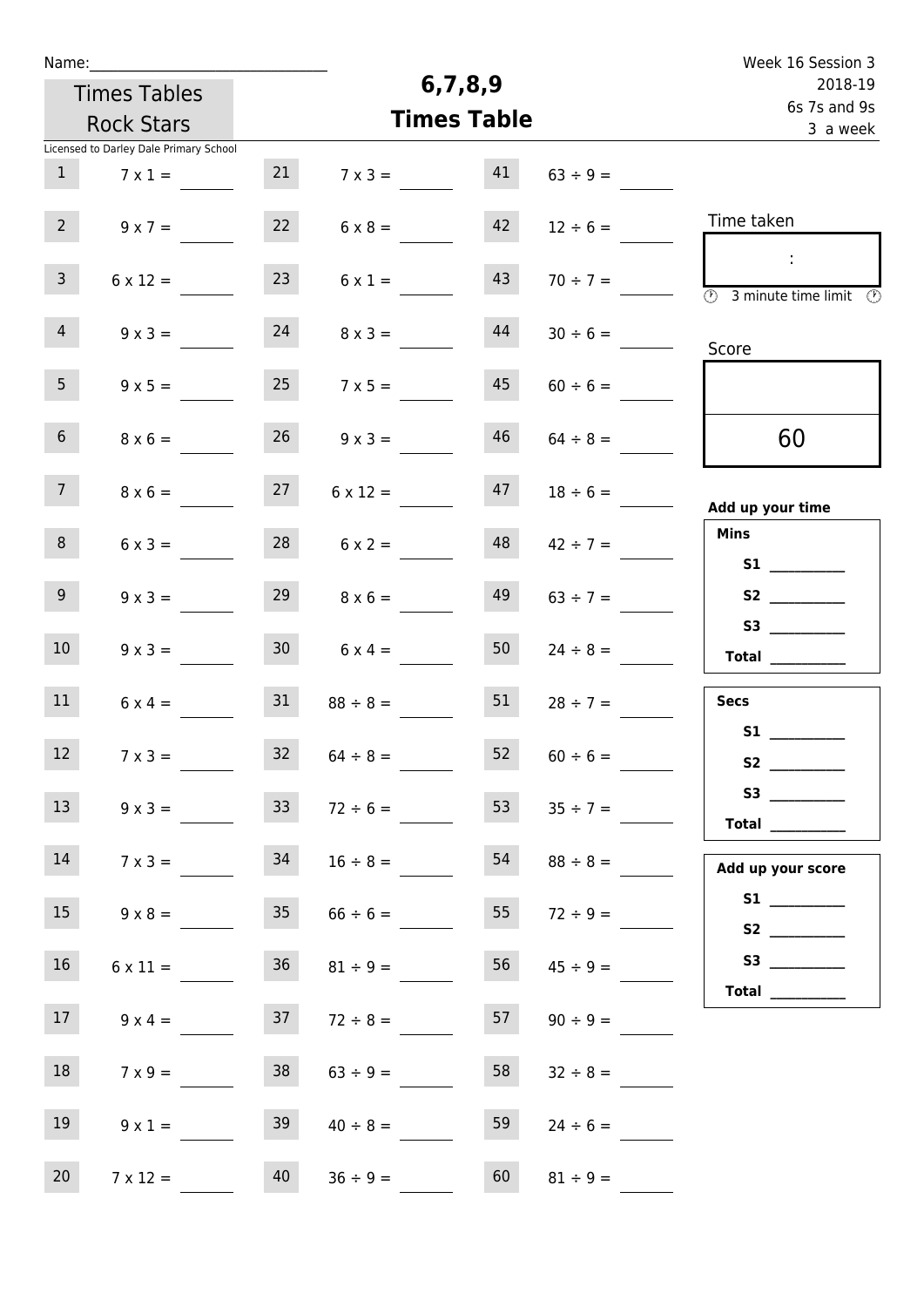| Name:           |                                        |                 |                    |          |                 | Week 17 Session 1                                                |
|-----------------|----------------------------------------|-----------------|--------------------|----------|-----------------|------------------------------------------------------------------|
|                 | <b>Times Tables</b>                    |                 |                    | 3,4,8,9  |                 | 2018-19<br>6s 7s and 9s                                          |
|                 | <b>Rock Stars</b>                      |                 | <b>Times Table</b> | 3 a week |                 |                                                                  |
|                 | Licensed to Darley Dale Primary School |                 |                    |          |                 |                                                                  |
| $\mathbf{1}$    | $9 \times 12 =$                        | 21              | $8 \times 11 =$    | 41       | $5 \times 8 =$  |                                                                  |
| $2^{\circ}$     | $4 \times 8 =$                         | 22              | $8 \times 11 =$    | 42       | $7 \times 4 =$  | Time taken                                                       |
| 3 <sup>7</sup>  | $8 \times 9 =$                         | 23              | $3 \times 8 =$     | 43       | $11 \times 4 =$ | ÷<br>$\overline{\mathcal{O}}$<br>3 minute time limit<br>- O      |
| $\overline{4}$  | $9 \times 2 =$                         | 24              | $9 \times 6 =$     | 44       | $1 \times 8 =$  | Score                                                            |
| 5 <sub>1</sub>  | $8 \times 10 =$                        | 25              | $3 \times 7 =$     | 45       | $11 \times 3 =$ |                                                                  |
| 6 <sup>1</sup>  | $3 \times 2 =$                         | 26              | $9 \times 10 =$    | 46       | $6 \times 9 =$  | 60                                                               |
| 7 <sup>7</sup>  | $3 \times 4 =$                         | 27              | $3 \times 10 =$    | 47       | $4 \times 3 =$  | What's your rock status?                                         |
| 8               | $4 \times 11 =$                        | 28              | $3 \times 7 =$     | 48       | $5 \times 4 =$  | <b>NANNABE</b>                                                   |
| 9 <sub>o</sub>  | $4 \times 5 =$                         | 29              | $8 \times 5 =$     | 49       | $1 \times 9 =$  | < 18 correct in 3 mins<br><b>GARAGE ROCKER</b>                   |
| 10 <sup>°</sup> | $4 \times 6 =$                         | 30 <sub>o</sub> | $9 \times 6 =$     | 50       | $1 \times 9 =$  | 18-19 correct in 3 mins<br><b>BUSKRR</b>                         |
| 11              | $4 \times 3 =$                         | 31              | $2 \times 3 =$     | 51       | $2 \times 9 =$  | 20-21 correct in 3 mins<br><b>4144ER</b>                         |
| 12 <sup>7</sup> | $8 \times 2 =$                         | 32              | $8 \times 4 =$     | 52       | $7 \times 9 =$  | 22-24 correct in 3 mins<br><b>UNSIGNED AGT</b>                   |
| 13              | $9 \times 4 =$                         | 33              | $1 \times 4 =$     | 53       | $12 \times 9 =$ | 25-29 correct in 3 mins                                          |
| 14              | $4 \times 4 =$                         | 34              | $11 \times 4 =$    | 54       | $2 \times 8 =$  | <b>BREAKTHROUGH ARTI<del>S</del>T</b><br>30-35 correct in 3 mins |
| 15              | $9 \times 1 =$                         | 35 <sub>2</sub> | $11 \times 8 =$    | 55       | $8 \times 8 =$  | <b>SUPPORT AGT</b><br>36-44 correct in 3 mins                    |
| 16              | $9 \times 10 =$                        | 36              | $12 \times 9 =$    | 56       | $10 \times 9 =$ | HEADLINER<br>45-59 correct in 3 mins                             |
| 17              | $3 \times 7 =$                         | 37              | $6 \times 9 =$     | 57       | $11 \times 3 =$ | <b>ROCK STAR</b><br>All correct in $\leq$ 3mins                  |
| 18              | $3 \times 2 =$                         | 38              | $7 \times 3 =$     | 58       | $1 \times 3 =$  | ROCK LEGEND<br>All correct in $\leq 2$ min                       |
| 19              | $4 \times 7 =$                         | 39              | $10 \times 4 =$    | 59       | $1 \times 4 =$  | <b>ROCK HERO</b><br>All correct in $\leq 1$ min                  |
| 20              | $9 \times 6 =$                         | 40              | $8 \times 3 =$     | 60       | $8 \times 4 =$  | <b>TIMES TABLE</b><br>ROCK STARS                                 |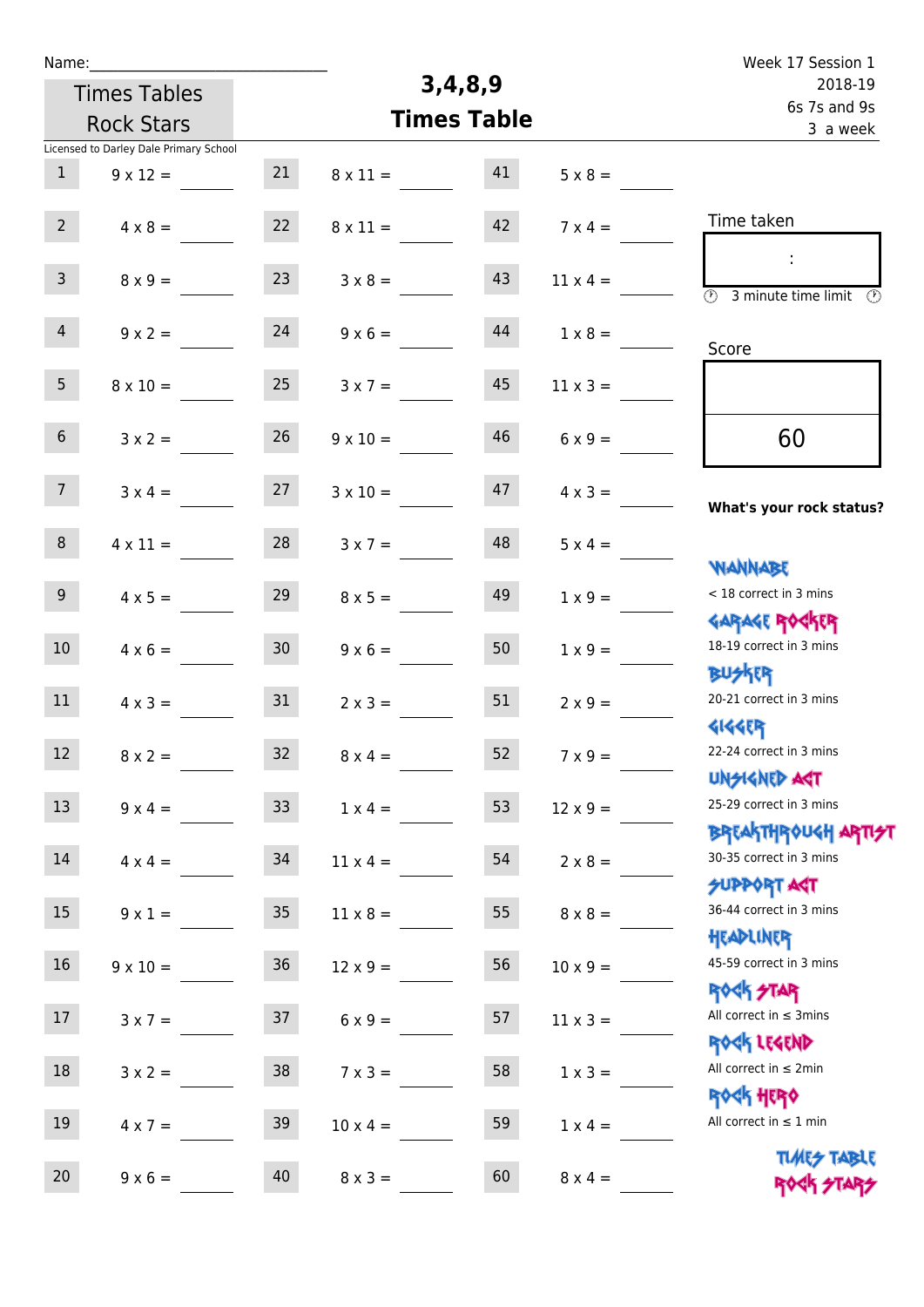| Name:            |                                        |                 |                    |         |                          | Week 17 Session 2                                                 |
|------------------|----------------------------------------|-----------------|--------------------|---------|--------------------------|-------------------------------------------------------------------|
|                  | <b>Times Tables</b>                    |                 | 3,4,8,9            | 2018-19 |                          |                                                                   |
|                  | <b>Rock Stars</b>                      |                 | <b>Times Table</b> |         | 6s 7s and 9s<br>3 a week |                                                                   |
|                  | Licensed to Darley Dale Primary School |                 |                    |         |                          |                                                                   |
| $\mathbf{1}$     | $9 ÷ 3 =$                              | 21              | $4 \div 4 =$       | 41      | $15 \div 3 =$            |                                                                   |
| $2^{\circ}$      | $36 ÷ 9 =$                             | 22              | $90 \div 9 =$      | 42      | $16 \div 8 =$            | Time taken                                                        |
| $\mathbf{3}$     | $80 \div 8 =$                          | 23              | $44 \div 4 =$      | 43      | $24 \div 4 =$            | ÷<br>$\overline{(\mathcal{V})}$<br>3 minute time limit<br>$\odot$ |
| $\overline{4}$   | $90 \div 9 =$                          | 24              | $12 \div 3 =$      | 44      | $56 \div 8 =$            | Score                                                             |
| 5 <sub>1</sub>   | $28 \div 4 =$                          | 25              | $45 \div 9 =$      | 45      | $12 \div 3 =$            |                                                                   |
| 6 <sup>1</sup>   | $36 \div 9 =$                          | 26              | $24 \div 4 =$      | 46      | $32 \div 4 =$            | 60                                                                |
| 7 <sup>7</sup>   | $18 \div 9 =$                          | 27              | $81 \div 9 =$      | 47      | $72 \div 9 =$            | What's your rock status?                                          |
| 8                | $63 ÷ 9 =$                             | 28              | $8 \div 4 =$       | 48      | $40 \div 4 =$            | <b>NANNABE</b>                                                    |
| 9 <sup>°</sup>   | $32 \div 8 =$                          | 29              | $64 \div 8 =$      | 49      | $16 \div 8 =$            | < 18 correct in 3 mins<br><b>GARAGE ROCKER</b>                    |
| 10 <sup>°</sup>  | $30 \div 3 =$                          | 30 <sub>o</sub> | $16 \div 8 =$      | 50      | $27 \div 3 =$            | 18-19 correct in 3 mins<br><b>BUSKRR</b>                          |
| 11               | $12 \div 4 =$                          | 31              | $33 \div 3 =$      | 51      | $40 \div 8 =$            | 20-21 correct in 3 mins<br><b>4144EP</b>                          |
| 12 <sup>12</sup> | $48 \div 8 =$                          | 32              | $48 \div 8 =$      | 52      | $18 \div 3 =$            | 22-24 correct in 3 mins<br><b>UNSIGNED AST</b>                    |
| 13               | $36 \div 3 =$                          | 33 <sup>°</sup> | $63 ÷ 9 =$         | 53      | $15 \div 3 =$            | 25-29 correct in 3 mins<br><b>BREAKTHROUGH ARTI<del>S</del>T</b>  |
| 14               | $32 \div 4 =$                          | 34              | $88 \div 8 =$      | 54      | $12 \div 4 =$            | 30-35 correct in 3 mins<br><b>SUPPORT ART</b>                     |
| 15               | $54 \div 9 =$                          | 35 <sub>1</sub> | $24 \div 3 =$      | 55      | $24 \div 8 =$            | 36-44 correct in 3 mins<br>HEADLINER                              |
| 16 <sup>1</sup>  | $4 \div 4 =$                           | 36              | $20 \div 4 =$      | 56      | $18 \div 9 =$            | 45-59 correct in 3 mins<br>ROCK STAR                              |
| 17               | $54 \div 9 =$                          | 37              | $32 \div 8 =$      | 57      | $72 \div 9 =$            | All correct in $\leq$ 3mins<br>ROCK LEGEND                        |
| 18               | $9 ÷ 9 =$                              | 38              | $80 \div 8 =$      | 58      | $64 \div 8 =$            | All correct in $\leq 2$ min<br>ROCK HERO                          |
| 19               | $36 \div 3 =$                          | 39              | $40 \div 4 =$      | 59      | $63 \div 9 =$            | All correct in $\leq 1$ min                                       |
| 20               | $33 \div 3 =$                          | 40              | $9 \div 9 =$       | 60      | $56 \div 8 =$            | <b>TIMES TABLE</b><br><b>ROCK STARS</b>                           |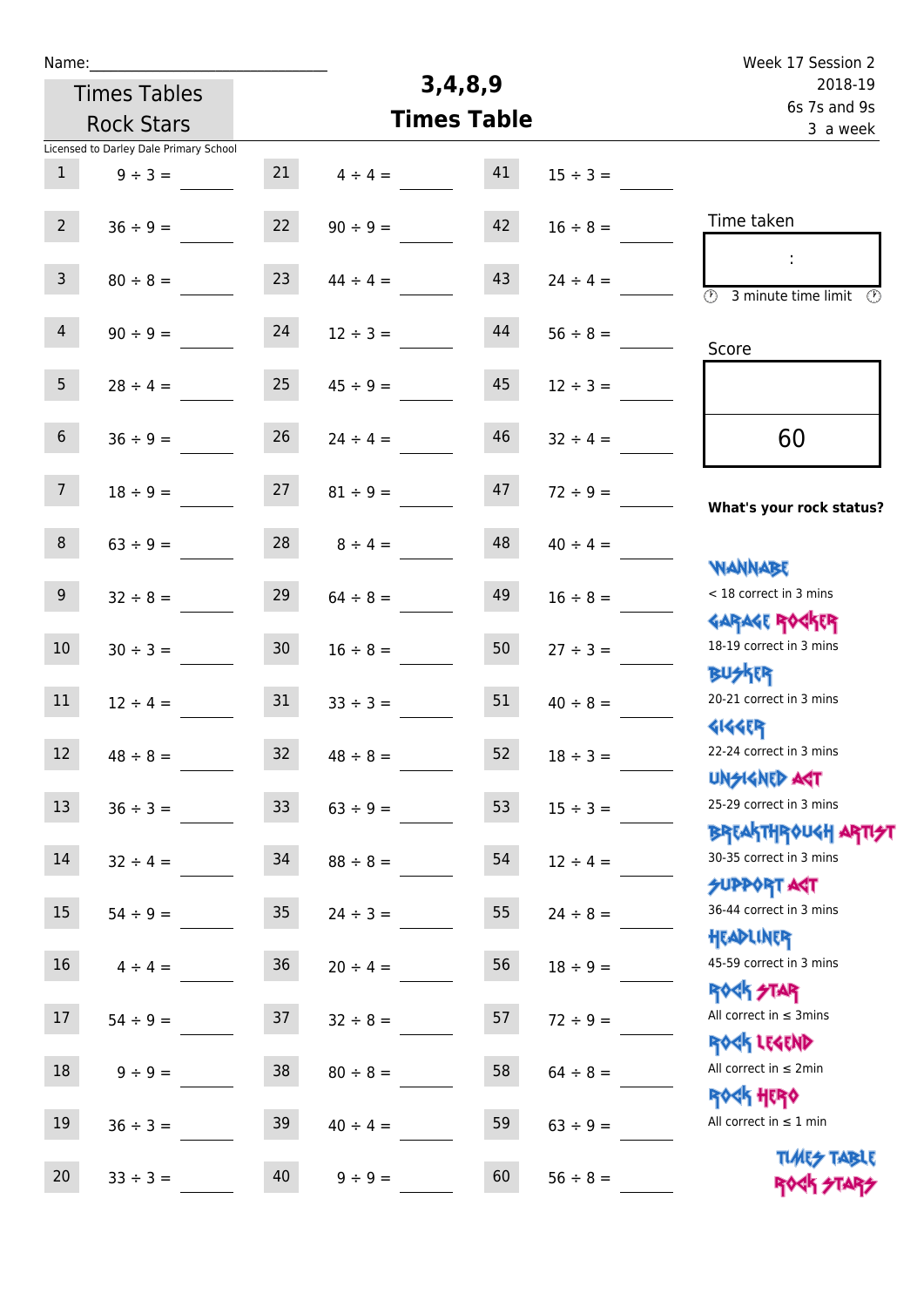| Name:               |                                        |                 |                 |                    |               | Week 17 Session 3                                                            |
|---------------------|----------------------------------------|-----------------|-----------------|--------------------|---------------|------------------------------------------------------------------------------|
| <b>Times Tables</b> |                                        |                 |                 | 3,4,8,9            |               | 2018-19<br>6s 7s and 9s                                                      |
|                     | <b>Rock Stars</b>                      |                 |                 | <b>Times Table</b> |               | 3 a week                                                                     |
|                     | Licensed to Darley Dale Primary School |                 |                 |                    |               |                                                                              |
| $\mathbf{1}$        | $4 \times 11 =$                        | 21              | $8 \times 9 =$  | 41                 | $24 \div 4 =$ |                                                                              |
| 2 <sup>7</sup>      | $9 \times 1 =$                         | 22              | $9 \times 4 =$  | 42                 | $40 \div 4 =$ | Time taken                                                                   |
| 3 <sup>7</sup>      | $9 \times 3 =$                         | 23              | $9 \times 7 =$  | 43                 | $63 \div 9 =$ | $\sim 10$<br>$\overline{(\mathcal{V})}$<br>3 minute time limit $\circled{0}$ |
| 4 <sup>1</sup>      | $3 \times 2 =$                         | 24              | $8 \times 6 =$  | 44                 | $45 \div 9 =$ | Score                                                                        |
| 5 <sub>1</sub>      | $9 \times 11 =$                        | 25              | $4 \times 11 =$ | 45                 | $90 \div 9 =$ |                                                                              |
| 6 <sup>1</sup>      | $4 \times 3 =$                         | 26              | $8 \times 12 =$ | 46                 | $99 \div 9 =$ | 60                                                                           |
| 7 <sup>7</sup>      | $4 \times 9 =$                         | 27              | $9 \times 3 =$  | 47                 | $15 \div 3 =$ | Add up your time                                                             |
| 8                   | $3 \times 12 =$                        | 28              | $8 \times 12 =$ | 48                 | $48 \div 8 =$ | <b>Mins</b><br>S1                                                            |
| 9 <sub>o</sub>      | $4 \times 9 =$                         | 29              | $8 \times 12 =$ | 49                 | $18 \div 3 =$ |                                                                              |
| 10 <sup>°</sup>     | $4 \times 2 =$                         | 30 <sub>2</sub> | $4 \times 8 =$  | 50                 | $36 \div 9 =$ | Total $\_\_$                                                                 |
| 11                  | $4 \times 5 =$                         | 31              | $8 \div 8 =$    | 51                 | $24 \div 4 =$ | Secs                                                                         |
| 12                  | $9 \times 8 =$                         | 32              | $36 \div 3 =$   | 52                 | $18 \div 9 =$ |                                                                              |
| 13                  | $4 \times 12 =$                        | 33              | $33 \div 3 =$   | 53                 | $72 \div 9 =$ | <b>Total</b> __________                                                      |
| 14                  | $4 \times 6 =$                         | 34              | $48 \div 4 =$   | 54                 | $24 \div 4 =$ | Add up your score                                                            |
| 15                  | $4 \times 10 =$                        | 35              | $80 \div 8 =$   | 55                 | $28 \div 4 =$ |                                                                              |
| 16                  | $3 \times 11 =$                        | 36              | $81 \div 9 =$   | 56                 | $27 \div 9 =$ |                                                                              |
| 17 <sub>1</sub>     | $3 \times 12 =$                        | 37              | $27 \div 9 =$   | 57                 | $90 \div 9 =$ | Total $\_\_$                                                                 |
| 18                  | $4 \times 3 =$                         | 38              | $63 \div 9 =$   | 58                 | $27 \div 3 =$ |                                                                              |
| 19                  | $3 \times 6 =$                         | 39              | $18 \div 3 =$   | 59                 | $32 \div 4 =$ |                                                                              |
| 20                  | $9 \times 10 =$                        | 40              | $24 \div 4 =$   | 60                 | $88 \div 8 =$ |                                                                              |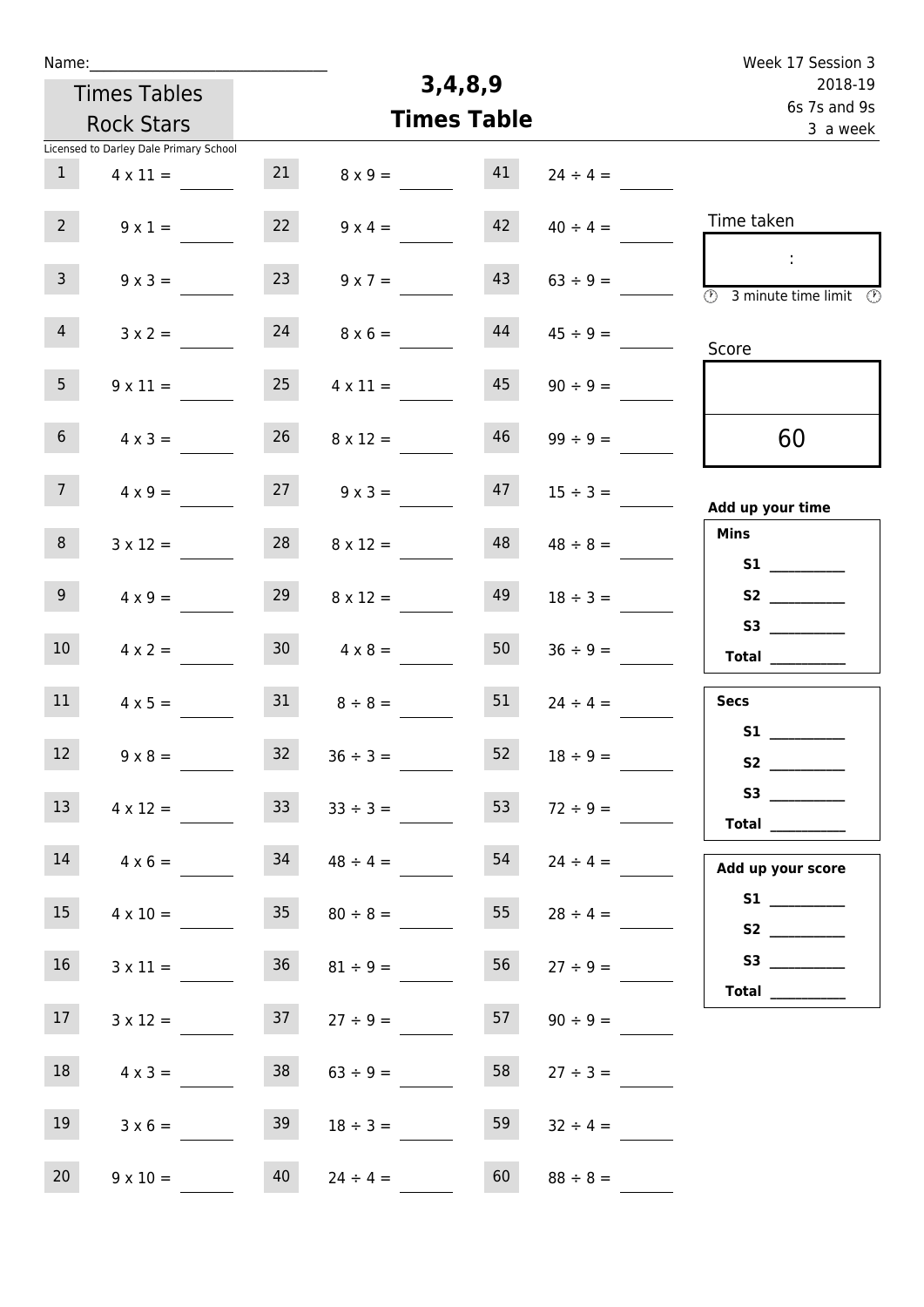| Name:                                  |                 |                    |         |                 | Week 18 Session 1                                                |
|----------------------------------------|-----------------|--------------------|---------|-----------------|------------------------------------------------------------------|
| <b>Times Tables</b>                    |                 |                    | 3,4,5,6 |                 | 2018-19<br>6s 7s and 9s                                          |
| <b>Rock Stars</b>                      |                 | <b>Times Table</b> |         | 3 a week        |                                                                  |
| Licensed to Darley Dale Primary School |                 |                    |         |                 |                                                                  |
| $\mathbf{1}$<br>$3 \times 10 =$        | 21              | $6 \times 12 =$    | 41      | $10 \times 4 =$ |                                                                  |
| $2^{\circ}$<br>$3 \times 7 =$          | 22              | $6 \times 2 =$     | 42      | $9 \times 6 =$  | Time taken                                                       |
| $\mathbf{3}$<br>$6 \times 3 =$         | 23              | $6 \times 9 =$     | 43      | $1 \times 5 =$  | $\overline{\mathcal{O}}$<br>3 minute time limit<br>- (F)         |
| $\overline{4}$<br>$4 \times 10 =$      | 24              | $4 \times 8 =$     | 44      | $11 \times 4 =$ | Score                                                            |
| 5 <sub>1</sub><br>$3 \times 3 =$       | 25              | $5 \times 8 =$     | 45      | $5 \times 5 =$  |                                                                  |
| 6 <sup>1</sup><br>$5 \times 9 =$       | 26              | $3 \times 4 =$     | 46      | $8 \times 5 =$  | 60                                                               |
| 7 <sup>7</sup><br>$3 \times 12 =$      | 27              | $3 \times 11 =$    | 47      | $12 \times 3 =$ | What's your rock status?                                         |
| 8<br>$5 \times 12 =$                   | 28              | $3 \times 6 =$     | 48      | $11 \times 5 =$ | <b>NANNABE</b>                                                   |
| 9 <sub>o</sub><br>$4 \times 2 =$       | 29              | $5 \times 12 =$    | 49      | $12 \times 5 =$ | < 18 correct in 3 mins<br><b>GARAGE ROCKER</b>                   |
| 10 <sup>°</sup><br>$6 \times 12 =$     | 30 <sub>o</sub> | $3 \times 7 =$     | 50      | $12 \times 5 =$ | 18-19 correct in 3 mins<br><b>BUSKRR</b>                         |
| 11<br>$6 \times 1 =$                   | 31              | $1 \times 5 =$     | 51      | $5 \times 4 =$  | 20-21 correct in 3 mins<br><b>4144EP</b>                         |
| 12 <sup>7</sup><br>$5 \times 6 =$      | 32 <sup>°</sup> | $11 \times 4 =$    | 52      | $5 \times 4 =$  | 22-24 correct in 3 mins<br><b>UNSIGNED AGT</b>                   |
| 13<br>$6 \times 11 =$                  | 33 <sup>°</sup> | $12 \times 4 =$    | 53      | $2 \times 4 =$  | 25-29 correct in 3 mins                                          |
| 14<br>$6 \times 10 =$                  | 34              | $7 \times 3 =$     | 54      | $12 \times 6 =$ | ΒΡ[Α  THP\0U <h αρ  7 <del="">2 <br/>30-35 correct in 3 mins</h> |
| 15<br>$5 \times 8 =$                   | 35 <sub>2</sub> | $10 \times 6 =$    | 55      | $6 \times 3 =$  | <b>SUPPORT AGT</b><br>36-44 correct in 3 mins                    |
| 16<br>$5 \times 1 =$                   | 36              | $5 \times 4 =$     | 56      | $11 \times 3 =$ | HEADLINER<br>45-59 correct in 3 mins<br><b>ROCK STAR</b>         |
| 17<br>$5 \times 9 =$                   | 37              | $1 \times 4 =$     | 57      | $8 \times 5 =$  | All correct in $\leq$ 3mins<br>ROCK LEGEND                       |
| 18<br>$4 \times 5 =$                   | 38              | $11 \times 4 =$    | 58      | $10 \times 4 =$ | All correct in $\leq 2$ min<br><b>ROCK HERO</b>                  |
| 19<br>$6 \times 3 =$                   | 39              | $2 \times 5 =$     | 59      | $5 \times 6 =$  | All correct in $\leq 1$ min                                      |
| 20<br>$3 \times 4 =$                   | 40              | $1 \times 6 =$     | 60      | $1 \times 3 =$  | <b>TIMES TABLE</b><br>ROCK STARS                                 |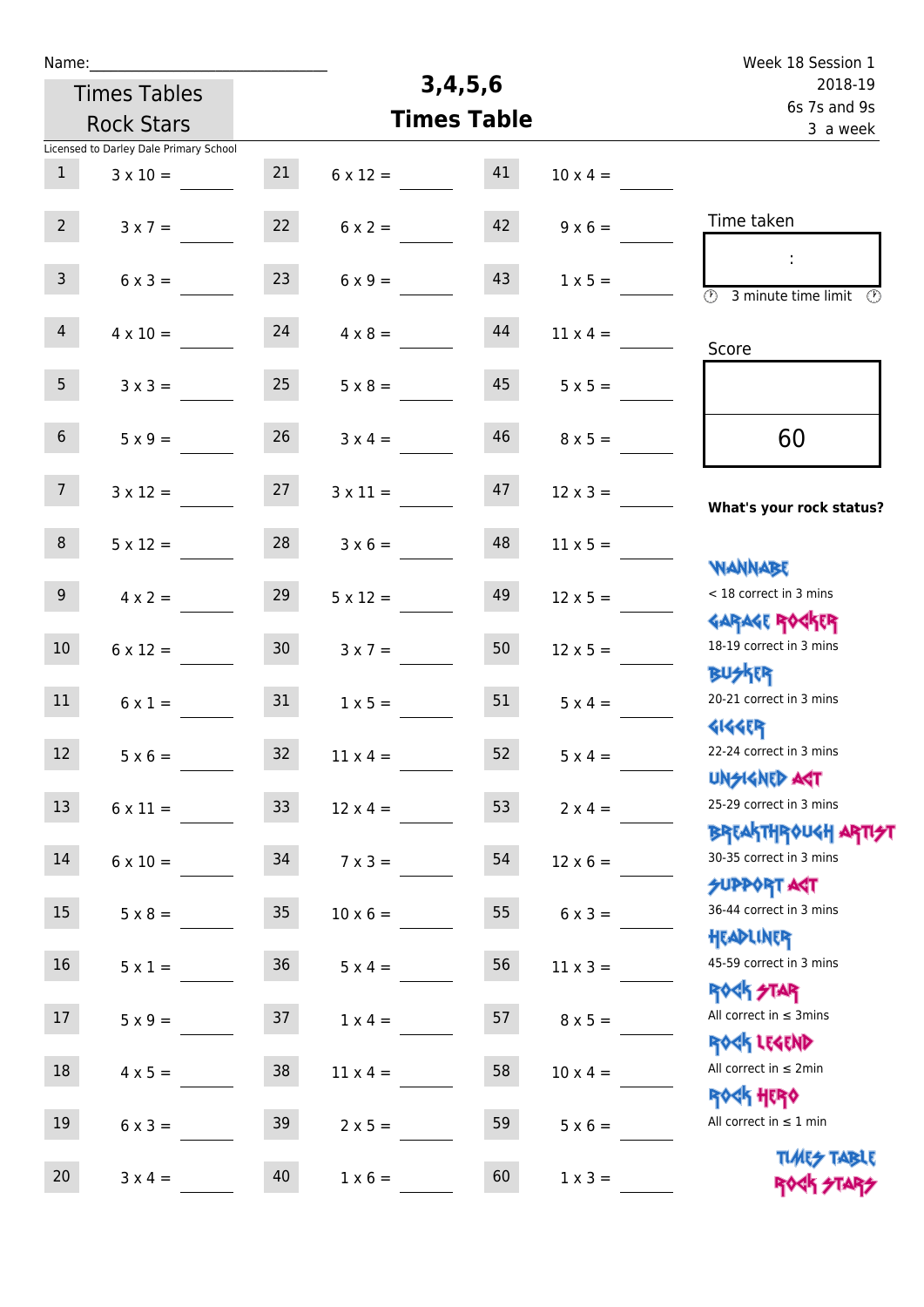|                                        | Name:                                  | Week 18 Session 2                                                                                                    |                         |
|----------------------------------------|----------------------------------------|----------------------------------------------------------------------------------------------------------------------|-------------------------|
| 3,4,5,6                                | <b>Times Tables</b>                    |                                                                                                                      | 2018-19<br>6s 7s and 9s |
| <b>Times Table</b>                     | <b>Rock Stars</b>                      | 3 a week                                                                                                             |                         |
|                                        | Licensed to Darley Dale Primary School |                                                                                                                      |                         |
| 21<br>41<br>$36 \div 3 =$              | $40 \div 4 =$                          | $6 \div 3 =$                                                                                                         |                         |
| 42<br>22<br>$12 \div 6 =$              | $66 \div 6 =$                          | Time taken<br>$36 \div 6 =$                                                                                          |                         |
| 43<br>23<br>$18 \div 6 =$              | $25 \div 5 =$                          | $\ddot{\phantom{a}}$<br>$9 \div 3 =$<br>$\overline{\mathcal{O}}$<br>3 minute time limit                              | $\mathcal{O}$           |
| 44<br>24<br>$32 \div 4 =$              | $12 \div 6 =$                          | $12 \div 4 =$<br>Score                                                                                               |                         |
| 25<br>45<br>$55 \div 5 =$              | $36 \div 6 =$                          | $32 \div 4 =$                                                                                                        |                         |
| 26<br>46<br>$4 \div 4 =$               | $72 \div 6 =$                          | 60<br>$36 \div 6 =$                                                                                                  |                         |
| 47<br>27<br>$8 \div 4 =$               | $27 \div 3 =$                          | $18 \div 6 =$<br>What's your rock status?                                                                            |                         |
| 48<br>28<br>$25 \div 5 =$              | $35 \div 5 =$                          | $50 \div 5 =$<br><b>NANNABE</b>                                                                                      |                         |
| 49<br>29<br>$72 \div 6 =$              | $45 \div 5 =$                          | < 18 correct in 3 mins<br>$16 \div 4 =$<br><b>GARAGE ROCKER</b>                                                      |                         |
| 50<br>30 <sub>o</sub><br>$45 \div 5 =$ | $12 \div 3 =$                          | 18-19 correct in 3 mins<br>$9 \div 3 =$<br><b>BUSKRR</b>                                                             |                         |
| 51<br>31<br>$24 \div 3 =$              | $4 \div 4 =$                           | 20-21 correct in 3 mins<br>$6 \div 3 =$<br><b>4144ER</b>                                                             |                         |
| 52<br>32<br>$36 \div 6 =$              | $12 \div 3 =$                          | 22-24 correct in 3 mins<br>$36 \div 4 =$<br><b>UNSIGNED AGT</b>                                                      |                         |
| 53<br>33 <sup>°</sup><br>$9 ÷ 3 =$     | $60 \div 5 =$                          | 25-29 correct in 3 mins<br>$48 \div 4 =$<br><mark>ΒΡ</mark> ξΑ <mark>\ΤΗΡ</mark> ΦUGH <mark>ΑΡΤΙ<del>2</del>Τ</mark> |                         |
| 34<br>54<br>$60 \div 5 =$              | $33 \div 3 =$                          | 30-35 correct in 3 mins<br>$6 \div 6 =$<br><b>SUPPORT ART</b>                                                        |                         |
| 55<br>35 <sub>1</sub><br>$48 \div 4 =$ | $36 \div 3 =$                          | 36-44 correct in 3 mins<br>$30 \div 5 =$<br>HEADLINER                                                                |                         |
| 56<br>36<br>$25 \div 5 =$              | $36 \div 3 =$                          | 45-59 correct in 3 mins<br>$45 \div 5 =$<br><b>ROCK STAR</b>                                                         |                         |
| 57<br>37<br>$30 \div 6 =$              | $40 \div 4 =$                          | All correct in $\leq$ 3mins<br>$15 \div 3 =$<br>ROCK LEGEND                                                          |                         |
| 38<br>58<br>$16 \div 4 =$              | $30 \div 3 =$                          | All correct in $\leq 2$ min<br>$24 \div 3 =$<br><b>ROCK HERO</b>                                                     |                         |
| 59<br>39<br>$4 \div 4 =$               | $4 \div 4 =$                           | All correct in $\leq 1$ min<br>$24 \div 6 =$<br><b>TIMES TABLE</b>                                                   |                         |
| 40<br>60<br>$24 \div 4 =$              | $9 ÷ 3 =$                              | $36 \div 3 =$<br>ROCK STARS                                                                                          |                         |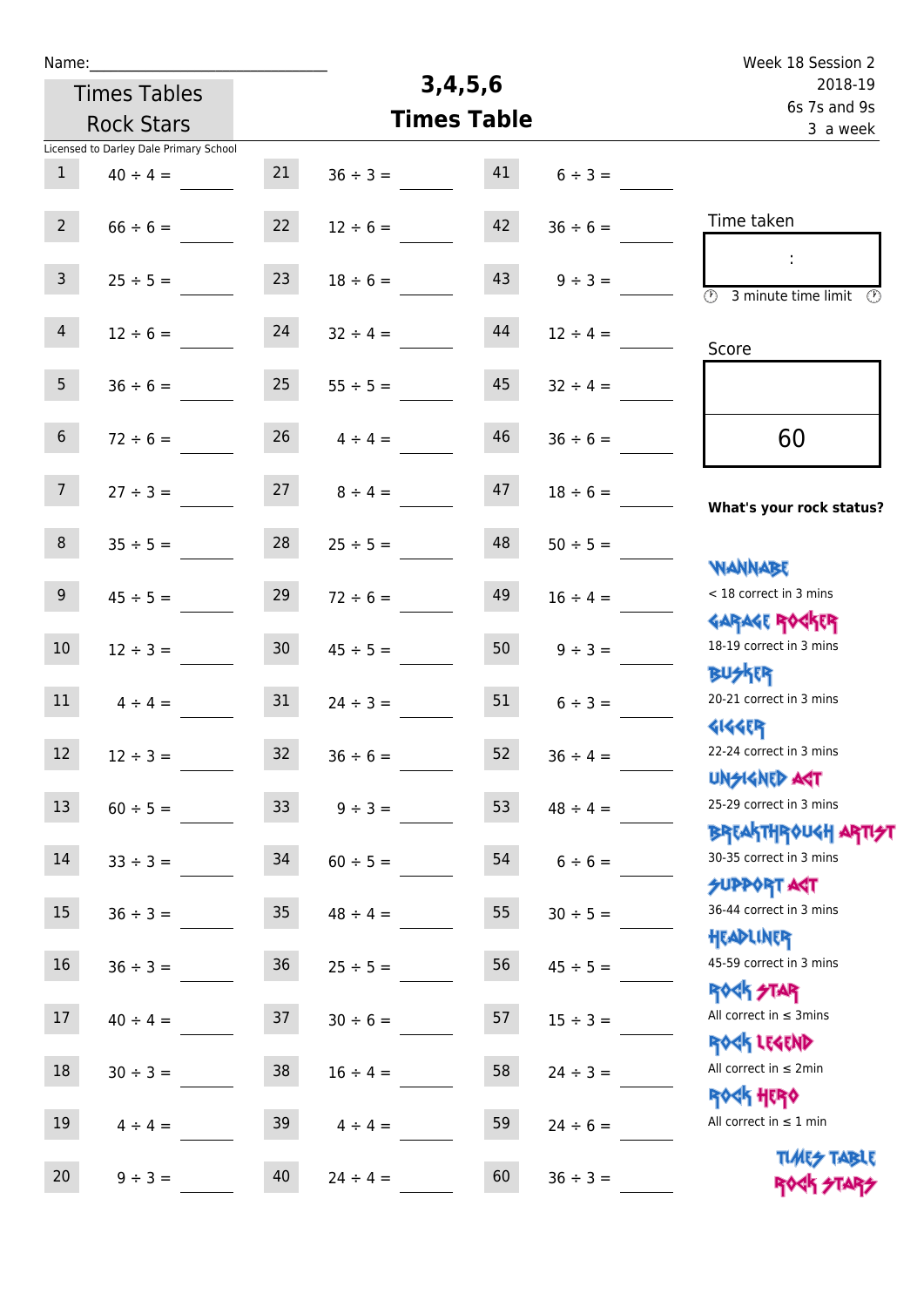| Name:           |                                        |                 |                 |                    |                    | Week 18 Session 3                                                                          |
|-----------------|----------------------------------------|-----------------|-----------------|--------------------|--------------------|--------------------------------------------------------------------------------------------|
|                 | <b>Times Tables</b>                    |                 |                 | 3,4,5,6            |                    | 2018-19                                                                                    |
|                 | <b>Rock Stars</b>                      |                 |                 | <b>Times Table</b> |                    | 6s 7s and 9s<br>3 a week                                                                   |
|                 | Licensed to Darley Dale Primary School |                 |                 |                    |                    |                                                                                            |
| $\mathbf{1}$    | $6 \times 4 =$                         | 21              | $6 \times 7 =$  | 41                 | $40 \div 5 =$      |                                                                                            |
| 2 <sup>7</sup>  | $3 \times 2 =$                         | 22              | $4 \times 3 =$  | 42                 | $28 \div 4 =$      | Time taken                                                                                 |
| $\mathbf{3}$    | $5 \times 6 =$                         | 23              | $4 \times 12 =$ | 43                 | $30 \div 6 =$      | $\sim 10$<br>$\overline{\textcircled{2}}$ 3 minute time limit $\overline{\textcircled{2}}$ |
| 4 <sup>1</sup>  | $5 \times 1 =$                         | 24              | $4 \times 1 =$  | 44                 | $15 \div 3 =$      | Score                                                                                      |
| 5 <sub>1</sub>  | $4 \times 2 =$                         | 25              | $5 \times 7 =$  | 45                 | $50 \div 5 =$      |                                                                                            |
| 6 <sup>1</sup>  | $5 \times 7 =$                         | 26              | $3 \times 6 =$  | 46                 | $27 \div 3 =$      | 60                                                                                         |
| 7 <sup>7</sup>  | $3 \times 4 =$                         | 27              | $6 \times 5 =$  | 47                 | $16 \div 4 =$      | Add up your time                                                                           |
| 8               | $6 \times 1 =$                         | 28              | $6 \times 4 =$  | 48                 | $21 \div 3 =$      | <b>Mins</b><br>S1                                                                          |
| 9 <sub>o</sub>  | $5 \times 7 =$                         | 29              | $5 \times 1 =$  | 49                 | $45 \div 5 =$      |                                                                                            |
| 10 <sup>°</sup> | $4 \times 11 =$                        | 30 <sub>2</sub> | $6 \times 1 =$  | 50                 | $20 \div 4 =$      | Total $\_\_$                                                                               |
| 11              | $6 \times 11 =$                        | 31              | $66 \div 6 =$   | 51                 | $48 \div 4 =$      | <b>Secs</b>                                                                                |
| 12              | $5 \times 5 =$                         | 32              | $24 \div 4 =$   | 52                 | $54 \div 6 =$      | S1                                                                                         |
| 13              | $5 \times 8 =$                         | 33              | $42 \div 6 =$   | 53                 | $60 \div 6 =$      | <b>Total</b> __________                                                                    |
| 14              | $3 \times 7 =$                         | 34              | $40 \div 4 =$   | 54                 | $55 \div 5 =$      | Add up your score                                                                          |
| 15              | $4 \times 1 =$                         | 35              | $24 \div 6 =$   |                    | $55 \t 9 \div 3 =$ |                                                                                            |
| 16              | $5 \times 11 =$                        | 36              | $24 \div 3 =$   | 56                 | $30 \div 5 =$      |                                                                                            |
| 17              | $5 \times 4 =$                         | 37              | $66 \div 6 =$   | 57                 | $35 \div 5 =$      |                                                                                            |
| 18              | $5 \times 6 =$                         | 38              | $15 \div 3 =$   | 58                 | $6 \div 3 =$       |                                                                                            |
| 19              | $3 \times 2 =$                         | 39              | $35 \div 5 =$   | 59                 | $18 \div 6 =$      |                                                                                            |
| 20              | $4 \times 5 =$                         | 40              | $12 \div 4 =$   | 60                 | $20 \div 5 =$      |                                                                                            |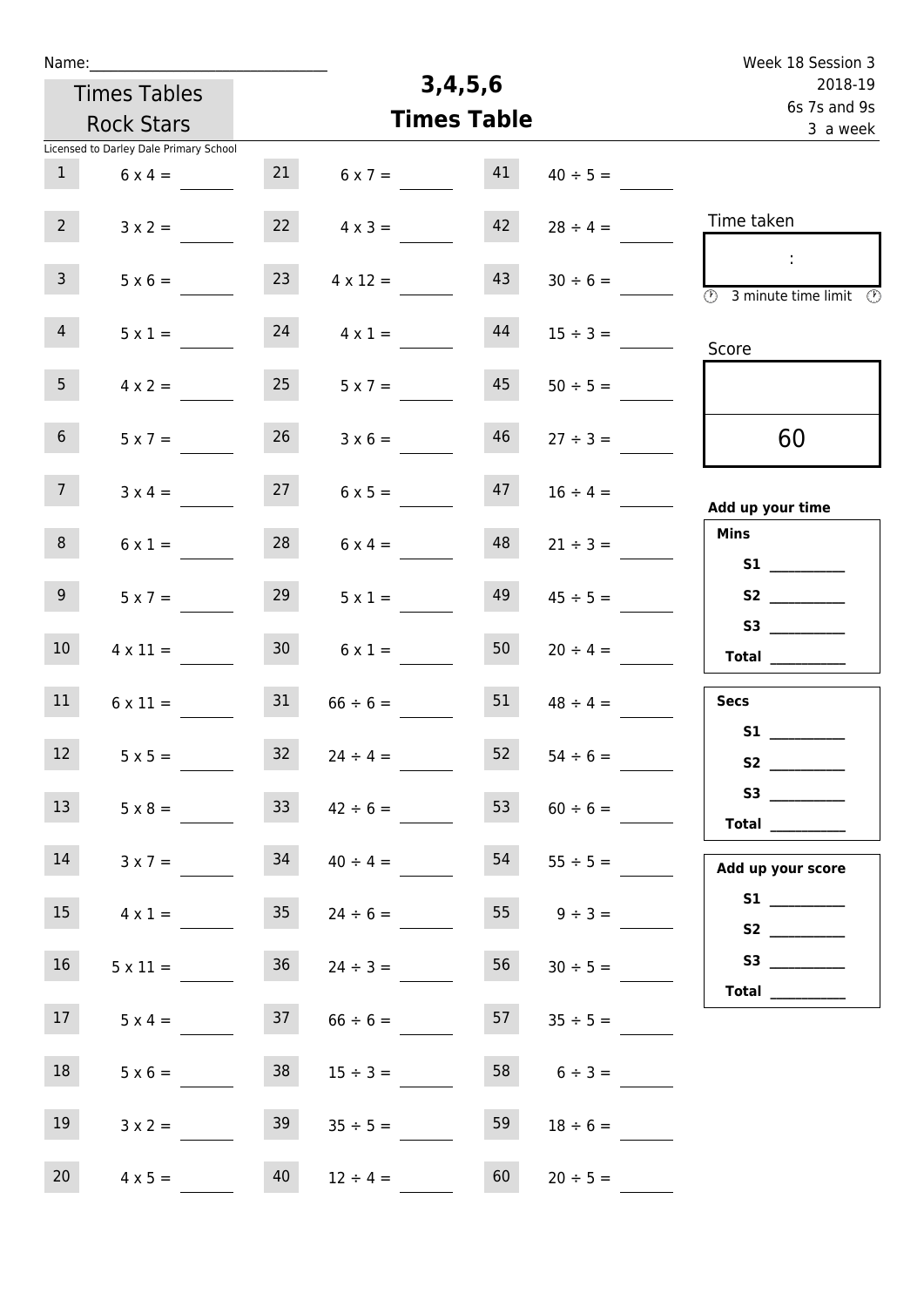| Name:           |                                        |                 |                    |                          |                 | Week 19 Session 1                                                               |
|-----------------|----------------------------------------|-----------------|--------------------|--------------------------|-----------------|---------------------------------------------------------------------------------|
|                 | <b>Times Tables</b>                    |                 | 6,7,8,9            | 2018-19                  |                 |                                                                                 |
|                 | <b>Rock Stars</b>                      |                 | <b>Times Table</b> | 6s 7s and 9s<br>3 a week |                 |                                                                                 |
|                 | Licensed to Darley Dale Primary School |                 |                    |                          |                 |                                                                                 |
| $\mathbf{1}$    | $7 \times 4 =$                         | 21              | $6 \times 6 =$     | 41                       | $11 \times 9 =$ |                                                                                 |
| $2^{\circ}$     | $9 \times 6 =$                         | 22              | $6 \times 9 =$     | 42                       | $10 \times 7 =$ | Time taken                                                                      |
| $\mathbf{3}$    | $7 \times 11 =$                        | 23              | $7 \times 6 =$     | 43                       | $4 \times 7 =$  | $\overline{(\mathcal{V})}$<br>3 minute time limit<br>$\mathcal{O}$              |
| $\overline{4}$  | $8 \times 6 =$                         | 24              | $7 \times 4 =$     | 44                       | $4 \times 9 =$  | Score                                                                           |
| 5 <sub>1</sub>  | $8 \times 5 =$                         | 25              | $8 \times 10 =$    | 45                       | $3 \times 8 =$  |                                                                                 |
| $6\overline{6}$ | $6 \times 12 =$                        | 26              | $7 \times 4 =$     | 46                       | $5 \times 7 =$  | 60                                                                              |
| 7 <sup>7</sup>  | $6 \times 4 =$                         | 27              | $9 \times 3 =$     | 47                       | $2 \times 9 =$  | What's your rock status?                                                        |
| 8               | $6 \times 3 =$                         | 28              | $6 \times 4 =$     | 48                       | $5 \times 8 =$  | <b>NANNABE</b>                                                                  |
| 9 <sub>o</sub>  | $8 \times 5 =$                         | 29              | $9 \times 1 =$     | 49                       | $9 \times 8 =$  | < 18 correct in 3 mins<br><b>GARAGE ROCKER</b>                                  |
| 10 <sup>°</sup> | $7 \times 3 =$                         | 30 <sup>°</sup> | $6 \times 12 =$    | 50                       | $8 \times 6 =$  | 18-19 correct in 3 mins<br><b>BUSKRR</b>                                        |
| 11              | $6 \times 2 =$                         | 31              | $9 \times 8 =$     | 51                       | $12 \times 7 =$ | 20-21 correct in 3 mins<br><b>4144EP</b>                                        |
| 12              | $6 \times 6 =$                         | $32$            | $11 \times 6 =$    | 52                       | $3 \times 8 =$  | 22-24 correct in 3 mins<br><b>UNSIGNED AGT</b>                                  |
| 13              | $6 \times 9 =$                         | 33 <sup>°</sup> | $2 \times 7 =$     | 53                       | $3 \times 6 =$  | 25-29 correct in 3 mins                                                         |
| 14              | $7 \times 8 =$                         | 34              | $4 \times 8 =$     | 54                       | $3 \times 8 =$  | <b>BREAKTHROUGH ARTI<del>S</del>T</b><br>30-35 correct in 3 mins<br>SUPPORT ART |
| 15              | $6 \times 12 =$                        | 35 <sub>1</sub> | $2 \times 7 =$     | 55                       | $6 \times 9 =$  | 36-44 correct in 3 mins<br>HEADLINER                                            |
| 16              | $9 \times 2 =$                         | 36              | $5 \times 8 =$     | 56                       | $1 \times 9 =$  | 45-59 correct in 3 mins                                                         |
| 17              | $7 \times 12 =$                        | 37              | $7 \times 8 =$     | 57                       | $3 \times 9 =$  | ROCK STAR<br>All correct in $\leq$ 3mins                                        |
| 18              | $8 \times 11 =$                        | 38              | $3 \times 9 =$     | 58                       | $12 \times 6 =$ | ROCK LEGEND<br>All correct in $\leq 2$ min                                      |
| 19              | $7 \times 6 =$                         | 39              | $12 \times 8 =$    | 59                       | $3 \times 9 =$  | ROCK HERO<br>All correct in $\leq 1$ min                                        |
| 20              | $6 \times 10 =$                        | 40              | $8 \times 6 =$     | 60                       | $2 \times 9 =$  | <b>TIMES TABLE</b><br>ROCK STARS                                                |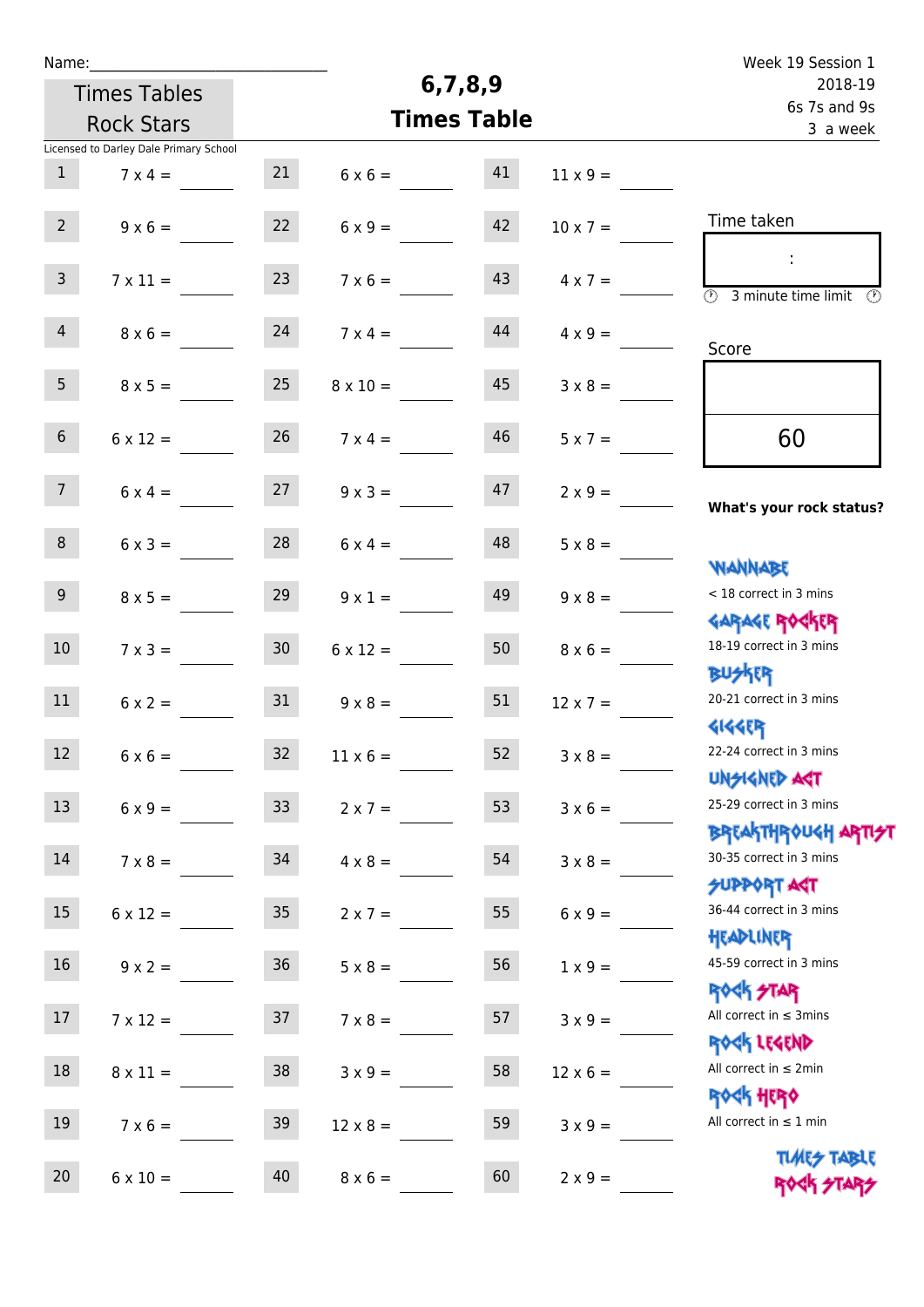| Name:            |                                        |                 |                    |         |               | Week 19 Session 2                                                |
|------------------|----------------------------------------|-----------------|--------------------|---------|---------------|------------------------------------------------------------------|
|                  | <b>Times Tables</b>                    |                 |                    | 6,7,8,9 |               | 2018-19<br>6s 7s and 9s                                          |
|                  | <b>Rock Stars</b>                      |                 | <b>Times Table</b> |         | 3 a week      |                                                                  |
|                  | Licensed to Darley Dale Primary School |                 |                    |         |               |                                                                  |
| $\mathbf{1}$     | $48 \div 6 =$                          | 21              | $63 \div 7 =$      | 41      | $12 \div 6 =$ |                                                                  |
| 2 <sup>7</sup>   | $36 ÷ 9 =$                             | 22              | $24 \div 6 =$      | 42      | $99 \div 9 =$ | Time taken                                                       |
| $\overline{3}$   | $49 \div 7 =$                          | 23              | $54 \div 9 =$      | 43      | $99 \div 9 =$ | $\overline{\mathcal{D}}$<br>3 minute time limit<br>$\odot$       |
| 4                | $14 \div 7 =$                          | 24              | $7 ÷ 7 =$          | 44      | $12 \div 6 =$ | Score                                                            |
| 5 <sub>1</sub>   | $18 \div 6 =$                          | 25              | $54 \div 9 =$      | 45      | $81 \div 9 =$ |                                                                  |
| 6 <sup>1</sup>   | $96 \div 8 =$                          | 26              | $70 \div 7 =$      | 46      | $40 \div 8 =$ | 60                                                               |
| 7 <sup>7</sup>   | $54 \div 9 =$                          | 27              | $96 \div 8 =$      | 47      | $56 \div 8 =$ | What's your rock status?                                         |
| 8                | $27 ÷ 9 =$                             | 28              | $54 \div 6 =$      | 48      | $88 \div 8 =$ | <b>NANNABE</b>                                                   |
| 9                | $8 \div 8 =$                           | 29              | $99 \div 9 =$      | 49      | $6 \div 6 =$  | < 18 correct in 3 mins                                           |
| 10 <sup>°</sup>  | $36 ÷ 9 =$                             | 30 <sub>o</sub> | $60 \div 6 =$      | 50      | $8 \div 8 =$  | <b>GARAGE ROCKER</b><br>18-19 correct in 3 mins<br><b>BUSKRR</b> |
| 11               | $24 \div 8 =$                          | 31              | $99 \div 9 =$      | 51      | $72 \div 9 =$ | 20-21 correct in 3 mins<br><b>4144EP</b>                         |
| 12 <sup>12</sup> | $66 \div 6 =$                          | 32              | $66 \div 6 =$      | 52      | $90 \div 9 =$ | 22-24 correct in 3 mins<br><b>UNSIGNED AGT</b>                   |
| 13               | $63 ÷ 7 =$                             | 33              | $63 ÷ 9 =$         | 53      | $49 \div 7 =$ | 25-29 correct in 3 mins<br><b>BREAKTHROUGH ARTI<del>S</del>T</b> |
| 14               | $84 \div 7 =$                          | 34              | $40 \div 8 =$      | 54      | $63 \div 9 =$ | 30-35 correct in 3 mins<br><b>SUPPORT ART</b>                    |
| 15               | $70 \div 7 =$                          | 35 <sub>1</sub> | $63 \div 9 =$      | 55      | $56 \div 8 =$ | 36-44 correct in 3 mins<br>HEADLINER                             |
| 16               | $16 \div 8 =$                          | 36              | $56 \div 8 =$      | 56      | $81 \div 9 =$ | 45-59 correct in 3 mins<br><b>ROCK STAR</b>                      |
| 17               | $18 \div 6 =$                          | 37              | $32 \div 8 =$      | 57      | $30 \div 6 =$ | All correct in $\leq$ 3mins<br>ROCK LEGEND                       |
| 18               | $42 \div 6 =$                          | 38              | $72 \div 6 =$      | 58      | $42 \div 6 =$ | All correct in $\leq 2$ min<br>ROCK HERO                         |
| 19               | $35 ÷ 7 =$                             | 39              | $8 \div 8 =$       | 59      | $45 \div 9 =$ | All correct in $\leq 1$ min                                      |
| 20               | $16 \div 8 =$                          | 40              | $36 \div 6 =$      | 60      | $80 \div 8 =$ | <b>TIMES TABLE</b><br>ROCK STARS                                 |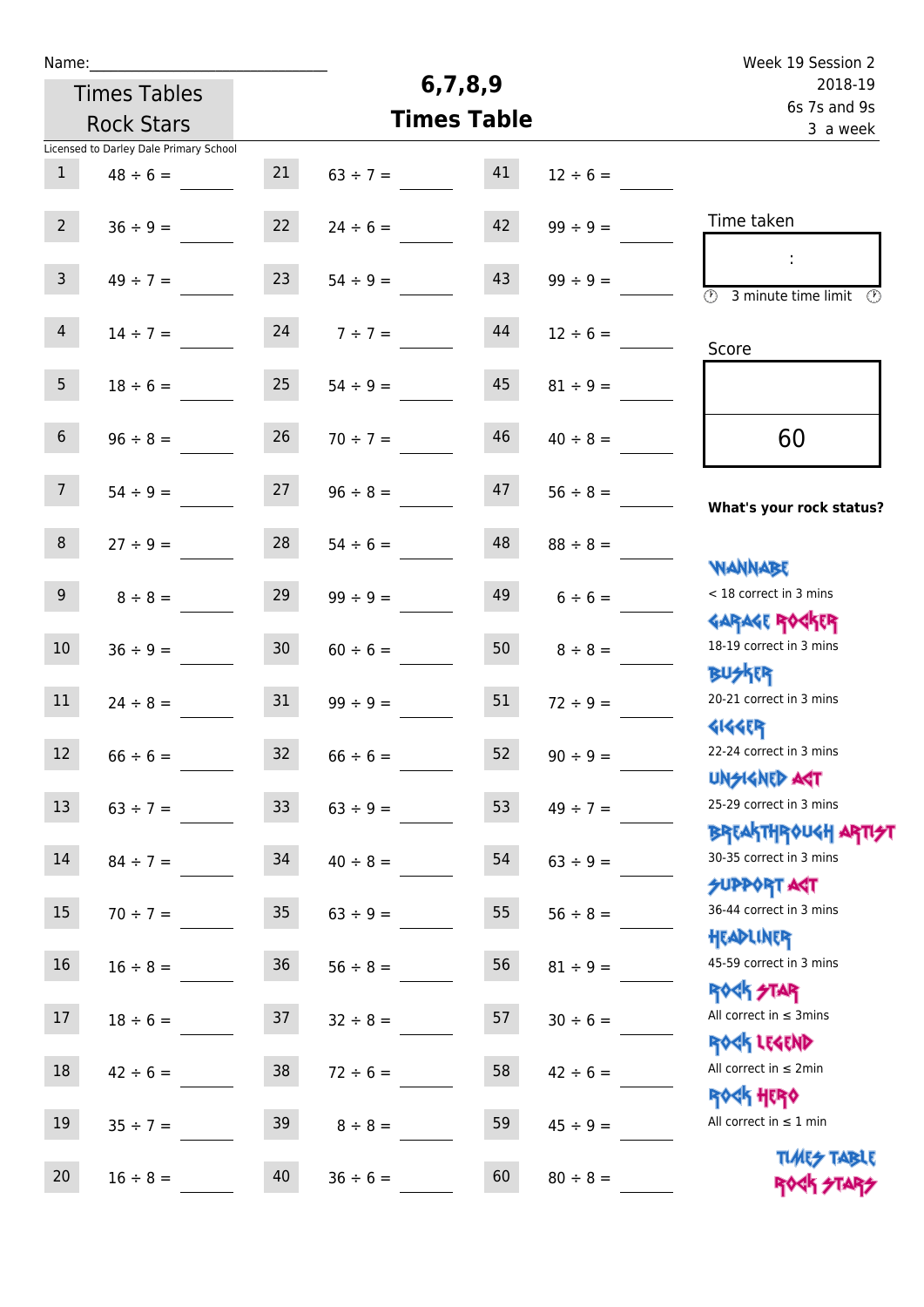| Name:                                  |                                    |                    | 6,7,8,9                 |                     | Week 19 Session 3                                                                              |
|----------------------------------------|------------------------------------|--------------------|-------------------------|---------------------|------------------------------------------------------------------------------------------------|
| <b>Times Tables</b>                    |                                    |                    | 2018-19<br>6s 7s and 9s |                     |                                                                                                |
| <b>Rock Stars</b>                      |                                    | <b>Times Table</b> |                         |                     | 3 a week                                                                                       |
| Licensed to Darley Dale Primary School |                                    |                    |                         |                     |                                                                                                |
| 1                                      | 21<br>$9 \times 4 =$               |                    | 41<br>$9 \times 8 =$    | $99 \div 9 =$       |                                                                                                |
| 2 <sup>7</sup>                         | 22<br>$7 \times 2 =$               | $6 \times 11 =$    | 42                      | $21 \div 7 =$       | Time taken                                                                                     |
| 3 <sup>7</sup>                         | 23<br>$7 \times 5 =$               |                    | 43<br>$8 \times 6 =$    | $63 \div 7 =$       | $\mathcal{L}_{\mathcal{A}}$<br>$\overline{(\mathcal{V})}$<br>3 minute time limit $\circled{0}$ |
| $\overline{4}$                         | 24<br>$6 \times 11 =$              | $6 \times 7 =$     | 44                      | $108 \div 9 =$      | Score                                                                                          |
| 5 <sub>1</sub>                         | 25<br>$9 \times 7 =$               | $6 \times 2 =$     | 45                      | $90 \div 9 =$       |                                                                                                |
| 6 <sup>1</sup>                         | 26<br>$9 \times 11 =$              | $6 \times 10 =$    | 46                      | $96 \div 8 =$       | 60                                                                                             |
| 7 <sup>7</sup>                         | 27<br>$8 \times 11 =$              | $6 \times 10 =$    | 47                      | $48 \div 8 =$       | Add up your time                                                                               |
| 8                                      | 28<br>$9 \times 1 =$               | $9 \times 8 =$     | 48                      | $21 \div 7 =$       | <b>Mins</b>                                                                                    |
| 9 <sub>o</sub>                         | 29<br>$7 \times 6 =$               | $6 \times 7 =$     | 49                      | $108 \div 9 =$      |                                                                                                |
| 10 <sup>°</sup>                        | 30 <sub>o</sub><br>$7 \times 12 =$ |                    | 50<br>$7 \times 7 =$    | $36 \div 6 =$       | $\begin{tabular}{c} Total \end{tabular}$                                                       |
| 11                                     | 31<br>$7 \times 12 =$              | $35 \div 7 =$      | 51                      | $90 \div 9 =$       | <b>Secs</b>                                                                                    |
| 12                                     | 32<br>$7 \times 6 =$               | $48 \div 8 =$      | 52                      | $30 \div 6 =$       | S1                                                                                             |
| 13                                     | 33 <sup>°</sup><br>$9 \times 3 =$  | $70 \div 7 =$      | 53                      | $99 \div 9 =$       | <b>Total</b> __________                                                                        |
| 14                                     | 34<br>$6 \times 3 =$               | $14 \div 7 =$      | 54                      | $36 \div 9 =$       | Add up your score                                                                              |
| 15                                     | $6 \times 4 =$ 35 $48 \div 6 =$    |                    |                         | $55 \t 36 \div 9 =$ |                                                                                                |
| 16                                     | 36<br>$6 \times 1 =$               | $24 \div 6 =$      |                         | $56 \t 7 \div 7 =$  |                                                                                                |
| 17 <sub>1</sub>                        | 37<br>$6 \times 10 =$              | $70 \div 7 =$      | 57                      | $54 \div 6 =$       | Total $\_\_$                                                                                   |
| 18                                     | 38<br>$6 \times 2 =$               | $72 \div 9 =$      | 58                      | $81 \div 9 =$       |                                                                                                |
| 19                                     | 39<br>$8 \times 11 =$              | $90 \div 9 =$      | 59                      | $54 \div 6 =$       |                                                                                                |
| 20<br>$6 \times 2 =$                   | 40                                 | $45 \div 9 =$      | 60                      | $80 \div 8 =$       |                                                                                                |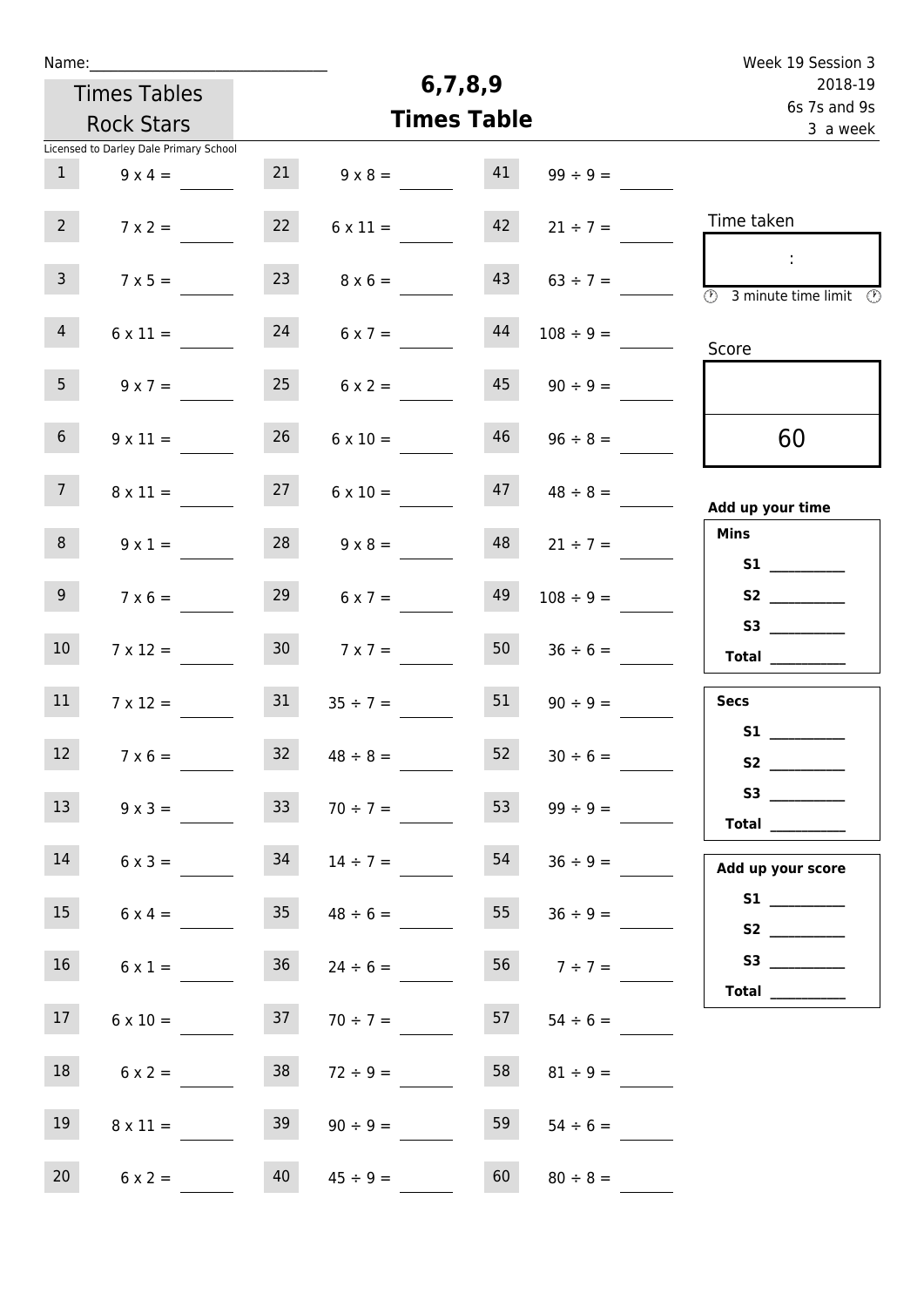| Name:           |                                        |                 |                    |                        | Week 20 Session 1        |                                                                      |
|-----------------|----------------------------------------|-----------------|--------------------|------------------------|--------------------------|----------------------------------------------------------------------|
|                 | <b>Times Tables</b>                    |                 |                    | 2, 3, 4, 5, 6, 7, 8, 9 |                          | 2018-19                                                              |
|                 | <b>Rock Stars</b>                      |                 | <b>Times Table</b> |                        | 6s 7s and 9s<br>3 a week |                                                                      |
|                 | Licensed to Darley Dale Primary School |                 |                    |                        |                          |                                                                      |
| $\mathbf{1}$    | $7 \times 9 =$                         | 21              | $8 \times 11 =$    | 41                     | $4 \times 2 =$           |                                                                      |
| $2^{\circ}$     | $9 \times 3 =$                         | 22              | $2 \times 5 =$     | 42                     | $3 \times 2 =$           | Time taken                                                           |
| 3 <sup>7</sup>  | $2 \times 4 =$                         | 23              | $4 \times 11 =$    | 43                     | $3 \times 9 =$           | $\overline{(\mathcal{V})}$<br>3 minute time limit<br>$(\mathcal{F})$ |
| $\overline{4}$  | $6 \times 5 =$                         | 24              | $3 \times 7 =$     | 44                     | $3 \times 3 =$           | Score                                                                |
| 5 <sub>1</sub>  | $4 \times 5 =$                         | 25              | $4 \times 4 =$     | 45                     | $12 \times 8 =$          |                                                                      |
| $6\overline{6}$ | $2 \times 6 =$                         | 26              | $7 \times 12 =$    | 46                     | $10 \times 4 =$          | 60                                                                   |
| 7 <sup>7</sup>  | $3 \times 3 =$                         | 27              | $9 \times 4 =$     | 47                     | $1 \times 6 =$           | What's your rock status?                                             |
| 8               | $6 \times 8 =$                         | 28              | $4 \times 11 =$    | 48                     | $3 \times 6 =$           | <b>JARNARY</b>                                                       |
| 9               | $2 \times 3 =$                         | 29              | $6 \times 3 =$     | 49                     | $11 \times 7 =$          | < 18 correct in 3 mins<br><b>GARAGE ROCKER</b>                       |
| 10 <sup>°</sup> | $5 \times 1 =$                         | 30 <sub>o</sub> | $3 \times 9 =$     | 50                     | $12 \times 4 =$          | 18-19 correct in 3 mins<br><b>BUSKRR</b>                             |
| 11              | $7 \times 5 =$                         | 31              | $5 \times 5 =$     | 51                     | $9 \times 4 =$           | 20-21 correct in 3 mins<br><b>4144EP</b>                             |
| 12              | $3 \times 7 =$                         | 32              | $2 \times 9 =$     | 52                     | $7 \times 8 =$           | 22-24 correct in 3 mins<br><b>UNSIGNED AGT</b>                       |
| 13              | $3 \times 4 =$                         | 33 <sup>°</sup> | $6 \times 3 =$     | 53                     | $9 \times 3 =$           | 25-29 correct in 3 mins<br><b>BREAKTHROUGH ARTI<del>S</del></b>      |
| 14              | $7 \times 3 =$                         | 34              | $3 \times 9 =$     | 54                     | $8 \times 5 =$           | 30-35 correct in 3 mins<br><b>SUPPORT ART</b>                        |
| 15              | $2 \times 11 =$                        | 35 <sub>5</sub> | $4 \times 7 =$     | 55                     | $11 \times 6 =$          | 36-44 correct in 3 mins<br>HEADLINER                                 |
| 16              | $4 \times 3 =$                         | 36              | $9 \times 4 =$     | 56                     | $7 \times 7 =$           | 45-59 correct in 3 mins<br>ROCK STAR                                 |
| 17              | $5 \times 10 =$                        | 37              | $5 x 2 =$          | 57                     | $11 \times 9 =$          | All correct in $\leq$ 3mins<br>ROCK LEGEND                           |
| 18              | $9 \times 2 =$                         | 38              | $1 \times 3 =$     | 58                     | $4 \times 6 =$           | All correct in $\leq 2$ min<br>ROCK HERO                             |
| 19              | $8 \times 3 =$                         | 39              | $9 \times 6 =$     | 59                     | $1 \times 5 =$           | All correct in $\leq 1$ min                                          |
| 20              | $4 \times 7 =$                         | 40              | $11 \times 8 =$    | 60                     | $6 \times 8 =$           | <b>TUARS TABLE</b><br>ROCK STARS                                     |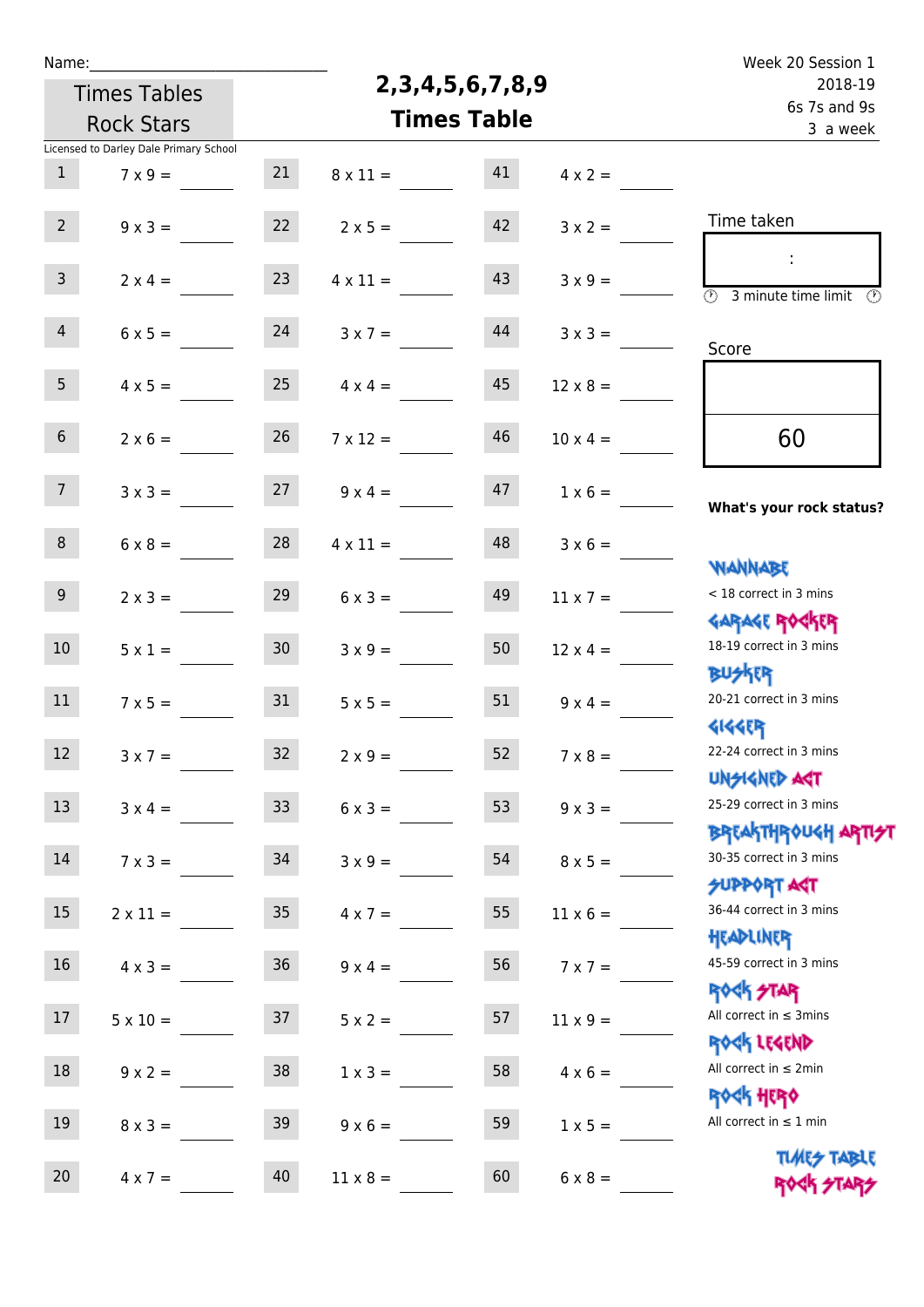| Name:             |                                        |                 |                    |                          |               | Week 20 Session 2                                                |
|-------------------|----------------------------------------|-----------------|--------------------|--------------------------|---------------|------------------------------------------------------------------|
|                   | <b>Times Tables</b>                    |                 |                    | 2, 3, 4, 5, 6, 7, 8, 9   |               | 2018-19                                                          |
| <b>Rock Stars</b> |                                        |                 | <b>Times Table</b> | 6s 7s and 9s<br>3 a week |               |                                                                  |
|                   | Licensed to Darley Dale Primary School |                 |                    |                          |               |                                                                  |
| $\mathbf{1}$      | $8 \div 8 =$                           | 21              | $14 \div 7 =$      | 41                       | $32 \div 8 =$ |                                                                  |
| $2^{\circ}$       | $14 \div 7 =$                          | 22              | $18 \div 2 =$      | 42                       | $5 ÷ 5 =$     | Time taken                                                       |
|                   |                                        |                 |                    |                          |               | ÷                                                                |
| $\overline{3}$    | $30 \div 6 =$                          | 23              | $30 \div 3 =$      | 43                       | $45 \div 5 =$ | $\circled{r}$<br>3 minute time limit<br>$\mathcal{O}$            |
| $\overline{4}$    | $6 \div 2 =$                           | 24              | $64 \div 8 =$      | 44                       | $36 \div 9 =$ | Score                                                            |
| 5 <sub>1</sub>    | $18 \div 6 =$                          | 25              | $48 \div 8 =$      | 45                       | $16 \div 2 =$ |                                                                  |
| $6\overline{6}$   | $99 ÷ 9 =$                             | 26              | $49 \div 7 =$      | 46                       | $12 \div 2 =$ | 60                                                               |
| 7 <sup>7</sup>    | $72 \div 8 =$                          | 27              | $66 \div 6 =$      | 47                       | $5 \div 5 =$  | What's your rock status?                                         |
| 8                 | $9 ÷ 9 =$                              | 28              | $5 ÷ 5 =$          | 48                       | $88 \div 8 =$ |                                                                  |
| 9                 | $77 ÷ 7 =$                             | 29              | $16 \div 2 =$      | 49                       | $60 \div 5 =$ | <b>WANNABE</b><br>< 18 correct in 3 mins                         |
| 10 <sup>°</sup>   | $9 ÷ 9 =$                              | 30 <sub>o</sub> | $27 \div 3 =$      | 50                       | $15 \div 5 =$ | <b>GARAGE ROGKER</b><br>18-19 correct in 3 mins                  |
| 11                | $20 \div 4 =$                          | 31              | $36 \div 3 =$      | 51                       | $18 \div 9 =$ | <b>BUSKRR</b><br>20-21 correct in 3 mins                         |
| 12                | $36 \div 4 =$                          | 32              | $96 \div 8 =$      | 52                       | $28 \div 7 =$ | <b>4144EP</b><br>22-24 correct in 3 mins                         |
| 13                | $14 \div 2 =$                          | 33 <sup>°</sup> | $24 \div 4 =$      | 53                       | $7 ÷ 7 =$     | <b>UNSIGNED AGT</b><br>25-29 correct in 3 mins                   |
| 14                | $20 \div 4 =$                          | 34              | $54 \div 9 =$      | 54                       | $36 \div 9 =$ | <b>BREAKTHROUGH ARTI<del>S</del>T</b><br>30-35 correct in 3 mins |
| 15                | $55 \div 5 =$                          | 35              | $28 \div 4 =$      | 55                       | $60 \div 6 =$ | <b>SUPPORT ANT</b><br>36-44 correct in 3 mins                    |
| 16                | $80 \div 8 =$                          | 36              | $36 \div 3 =$      | 56                       | $14 \div 7 =$ | HEADLINER<br>45-59 correct in 3 mins                             |
| 17                | $2 \div 2 =$                           | 37              | $96 \div 8 =$      | 57                       | $12 \div 2 =$ | <b>ROCK STAR</b><br>All correct in $\leq$ 3mins                  |
| 18                | $3 ÷ 3 =$                              | 38              | $12 \div 2 =$      | 58                       | $45 \div 5 =$ | ROCK LEGEND<br>All correct in $\leq 2$ min                       |
| 19                | $60 \div 6 =$                          | 39              | $12 \div 2 =$      | 59                       | $3 ÷ 3 =$     | <b>ROGH HERO</b><br>All correct in $\leq 1$ min                  |
| 20                | $72 \div 8 =$                          | 40              | $16 \div 8 =$      | 60                       | $15 \div 3 =$ | <b>TIMES TABLE</b><br>ROCK STARS                                 |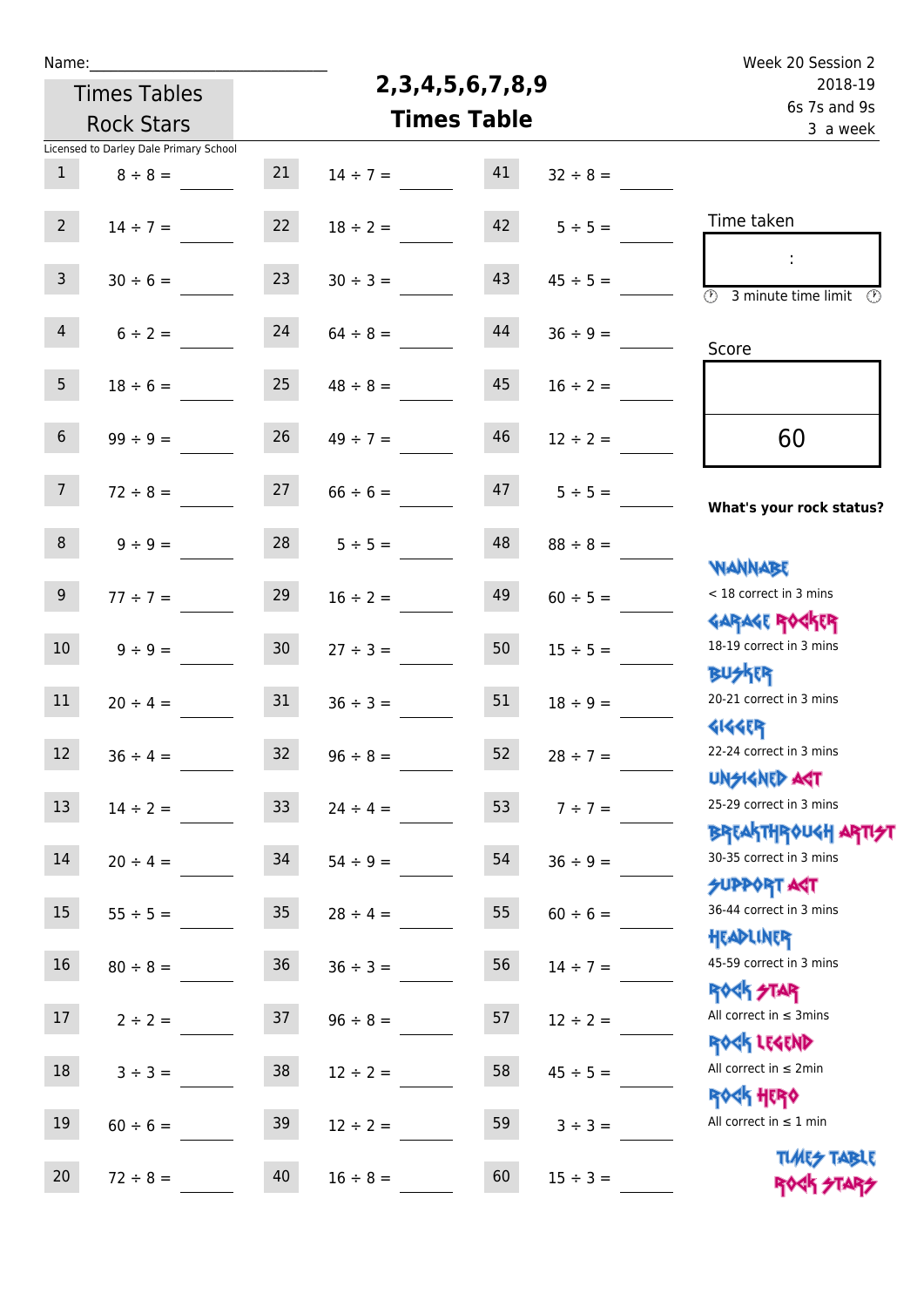| Name:           |                                        |                    |                        |         |                          | Week 20 Session 3                                                            |
|-----------------|----------------------------------------|--------------------|------------------------|---------|--------------------------|------------------------------------------------------------------------------|
|                 | <b>Times Tables</b>                    |                    | 2, 3, 4, 5, 6, 7, 8, 9 | 2018-19 |                          |                                                                              |
|                 | <b>Rock Stars</b>                      | <b>Times Table</b> |                        |         | 6s 7s and 9s<br>3 a week |                                                                              |
|                 | Licensed to Darley Dale Primary School |                    |                        |         |                          |                                                                              |
| $\mathbf{1}$    | $9 \times 1 =$                         | 21                 | $3 \times 2 =$         | 41      | $22 \div 2 =$            |                                                                              |
| 2 <sup>7</sup>  | $4 \times 2 =$                         | 22                 | $9 \times 2 =$         | 42      | $24 \div 2 =$            | Time taken                                                                   |
| 3 <sup>7</sup>  | $6 \times 3 =$                         | 23                 | $9 \times 8 =$         | 43      | $35 \div 7 =$            | $\sim 10$<br>$\overline{(\mathcal{V})}$<br>3 minute time limit $\circled{0}$ |
| $\overline{4}$  | $4 \times 4 =$                         | 24                 | $3 \times 5 =$         | 44      | $42 \div 7 =$            | Score                                                                        |
| 5 <sub>1</sub>  | $4 \times 6 =$                         | 25                 | $2 \times 3 =$         | 45      | $30 \div 6 =$            |                                                                              |
| 6 <sup>1</sup>  | $6 \times 7 =$                         | 26                 | $5 \times 9 =$         | 46      | $42 \div 7 =$            | 60                                                                           |
| 7 <sup>7</sup>  | $6 \times 12 =$                        | 27                 | $6 \times 7 =$         | 47      | $16 \div 2 =$            | Add up your time                                                             |
| 8               | $5 \times 8 =$                         | 28                 | $8 \times 5 =$         | 48      | $21 \div 3 =$            | <b>Mins</b><br>S1                                                            |
| 9 <sub>o</sub>  | $8 \times 7 =$                         | 29                 | $8 \times 12 =$        | 49      | $63 ÷ 9 =$               |                                                                              |
| 10 <sup>°</sup> | $5 \times 4 =$                         | 30 <sub>2</sub>    | $2 \times 6 =$         | 50      | $40 \div 5 =$            | Total $\frac{1}{2}$                                                          |
| 11              | $8 \times 1 =$                         | 31                 | $9 \div 3 =$           | 51      | $88 \div 8 =$            | Secs                                                                         |
| 12              | $7 \times 5 =$                         | 32                 | $24 \div 8 =$          | 52      | $80 \div 8 =$            | S1                                                                           |
| 13              | $8 \times 4 =$                         | 33                 | $40 \div 5 =$          | 53      | $63 \div 7 =$            |                                                                              |
| 14              | $3 \times 6 =$                         |                    | $34 \t3 \div 3 =$      | 54      | $10 \div 5 =$            | Add up your score                                                            |
| 15              | $6 \times 10 =$                        |                    | $35 \t 40 \div 5 =$    |         | $155$ $48 \div 4 =$      |                                                                              |
| 16              | $4 \times 1 =$                         | 36                 | $45 \div 9 =$          | 56      | $40 \div 4 =$            |                                                                              |
| 17 <sup>7</sup> | $4 \times 12 =$                        |                    | $37 \t3 \div 3 =$      |         | $3 \div 3 =$             | Total $\frac{1}{1}$                                                          |
| 18              | $8 \times 12 =$                        | 38                 | $16 \div 4 =$          |         | $6 \div 6 =$             |                                                                              |
| 19              | $9 \times 11 =$                        | 39                 | $15 \div 5 =$          | 59      | $99 \div 9 =$            |                                                                              |
| 20              | $4 \times 7 =$                         | 40                 | $54 \div 6 =$          | 60      | $33 \div 3 =$            |                                                                              |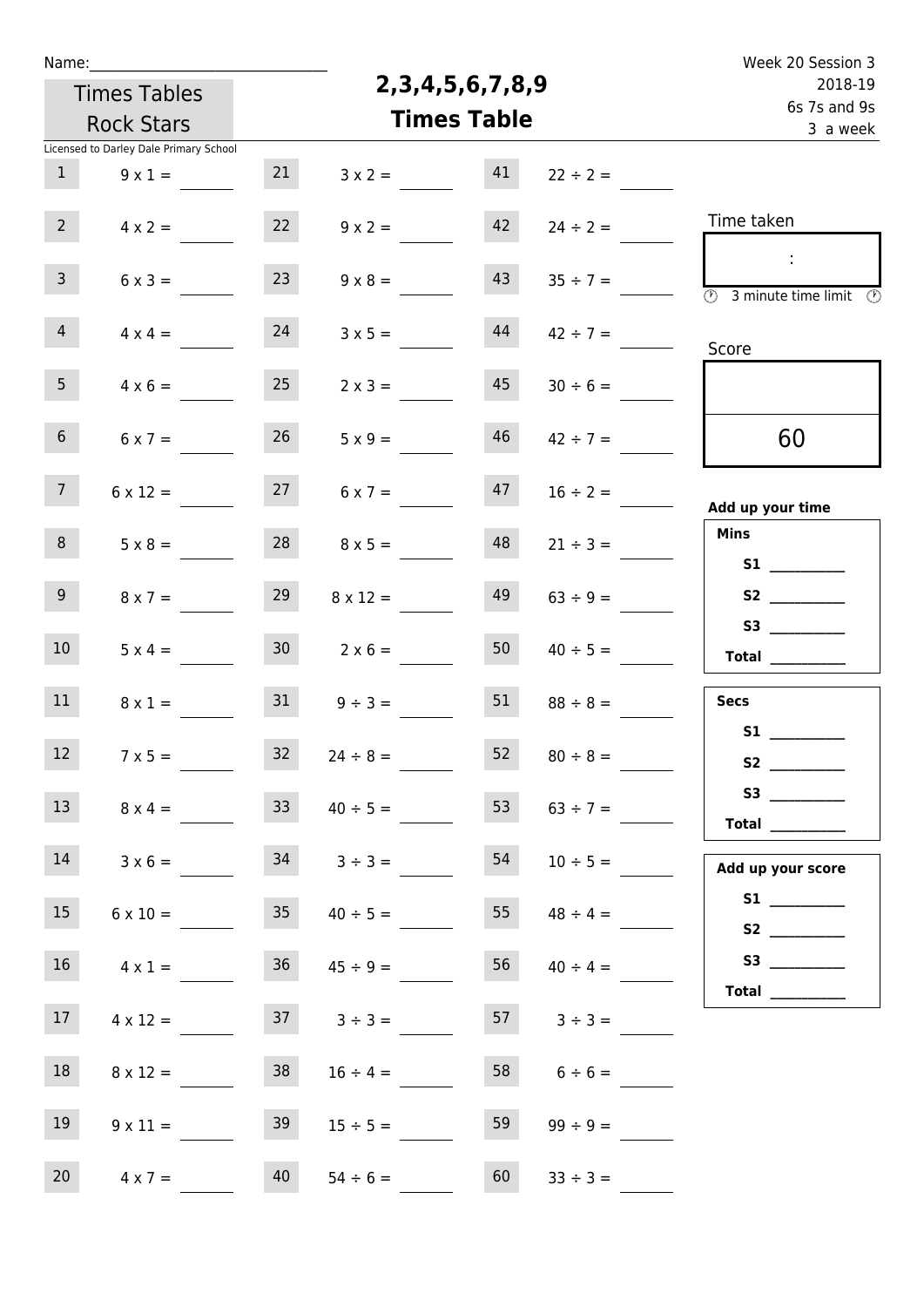| Name:            |                                        |                 |                 |                    |                          | Week 21 Session 1                                                |
|------------------|----------------------------------------|-----------------|-----------------|--------------------|--------------------------|------------------------------------------------------------------|
|                  | <b>Times Tables</b>                    |                 |                 | 6, 7, 9            |                          | 2018-19                                                          |
|                  | <b>Rock Stars</b>                      |                 |                 | <b>Times Table</b> | 6s 7s and 9s<br>3 a week |                                                                  |
|                  | Licensed to Darley Dale Primary School |                 |                 |                    |                          |                                                                  |
| $\mathbf{1}$     | $7 \times 5 =$                         | 21              | $9 \times 8 =$  | 41                 | $4 \times 9 =$           |                                                                  |
| 2 <sup>7</sup>   | $7 \times 2 =$                         | 22              | $6 \times 8 =$  | 42                 | $5 \times 6 =$           | Time taken                                                       |
| $\mathsf{3}$     | $7 \times 12 =$                        | 23              | $7 \times 12 =$ | 43                 | $1 \times 6 =$           | $\overline{(\mathcal{V})}$<br>3 minute time limit $\circled{b}$  |
| $\overline{4}$   | $9 \times 3 =$                         | 24              | $9 \times 5 =$  | 44                 | $9 \times 7 =$           | Score                                                            |
| 5 <sub>1</sub>   | $6 \times 9 =$                         | 25              | $6 \times 11 =$ | 45                 | $5 \times 7 =$           |                                                                  |
| 6 <sup>1</sup>   | $9 \times 1 =$                         | 26              | $9 \times 9 =$  | 46                 | $8 \times 9 =$           | 60                                                               |
| 7 <sup>7</sup>   | $9 \times 3 =$                         | 27              | $9 \times 3 =$  | 47                 | $11 \times 9 =$          | What's your rock status?                                         |
| 8                | $7 \times 5 =$                         | 28              | $9 \times 12 =$ | 48                 | $1 \times 7 =$           | <b>NANNABE</b>                                                   |
| 9 <sup>1</sup>   | $9 \times 4 =$                         | 29              | $6 \times 10 =$ | 49                 | $8 \times 9 =$           | < 18 correct in 3 mins                                           |
| 10 <sup>°</sup>  | $7 \times 12 =$                        | 30 <sub>2</sub> | $7 \times 10 =$ | 50                 | $10 \times 9 =$          | <b>GARAGE ROGKER</b><br>18-19 correct in 3 mins                  |
| 11               | $6 \times 7 =$                         | 31              | $1 \times 9 =$  | 51                 | $8 \times 6 =$           | <b>BUSKRR</b><br>20-21 correct in 3 mins                         |
| 12 <sup>12</sup> | $9 \times 2 =$                         | 32 <sub>2</sub> | $5 \times 9 =$  | 52                 | $7 \times 6 =$           | <b>4144EP</b><br>22-24 correct in 3 mins<br><b>UNSIGNED AST</b>  |
| 13               | $6 \times 12 =$                        | 33              | $1 \times 9 =$  | 53                 | $4 \times 9 =$           | 25-29 correct in 3 mins                                          |
| 14               | $6 \times 11 =$                        | 34              | $6 \times 7 =$  | 54                 | $4 \times 9 =$           | <b>BREAKTHROUGH ARTI<del>S</del>T</b><br>30-35 correct in 3 mins |
| 15               | $6 \times 4 =$                         | 35 <sub>1</sub> | $5 \times 6 =$  | 55                 | $12 \times 6 =$          | <b>SUPPORT AGT</b><br>36-44 correct in 3 mins                    |
| 16               | $6 \times 4 =$                         | 36              | $1 \times 7 =$  | 56                 | $9 \times 7 =$           | HEADLINER<br>45-59 correct in 3 mins                             |
| 17               | $7 \times 1 =$                         | 37              | $5 \times 9 =$  | 57                 | $2 \times 7 =$           | <b>ROCK STAR</b><br>All correct in $\leq$ 3mins                  |
| 18               | $9 \times 9 =$                         | 38              | $11 \times 6 =$ | 58                 | $12 \times 9 =$          | ROCK LEGEND<br>All correct in $\leq 2$ min                       |
| 19               | $6 \times 11 =$                        | 39              | $10 \times 9 =$ | 59                 | $8 \times 6 =$           | <b>ROCK HERO</b><br>All correct in $\leq 1$ min                  |
| 20               | $6 \times 5 =$                         | 40              | $4 \times 9 =$  | 60                 | $12 \times 9 =$          | <b>TIMES TABLE</b><br>ROCK STARS                                 |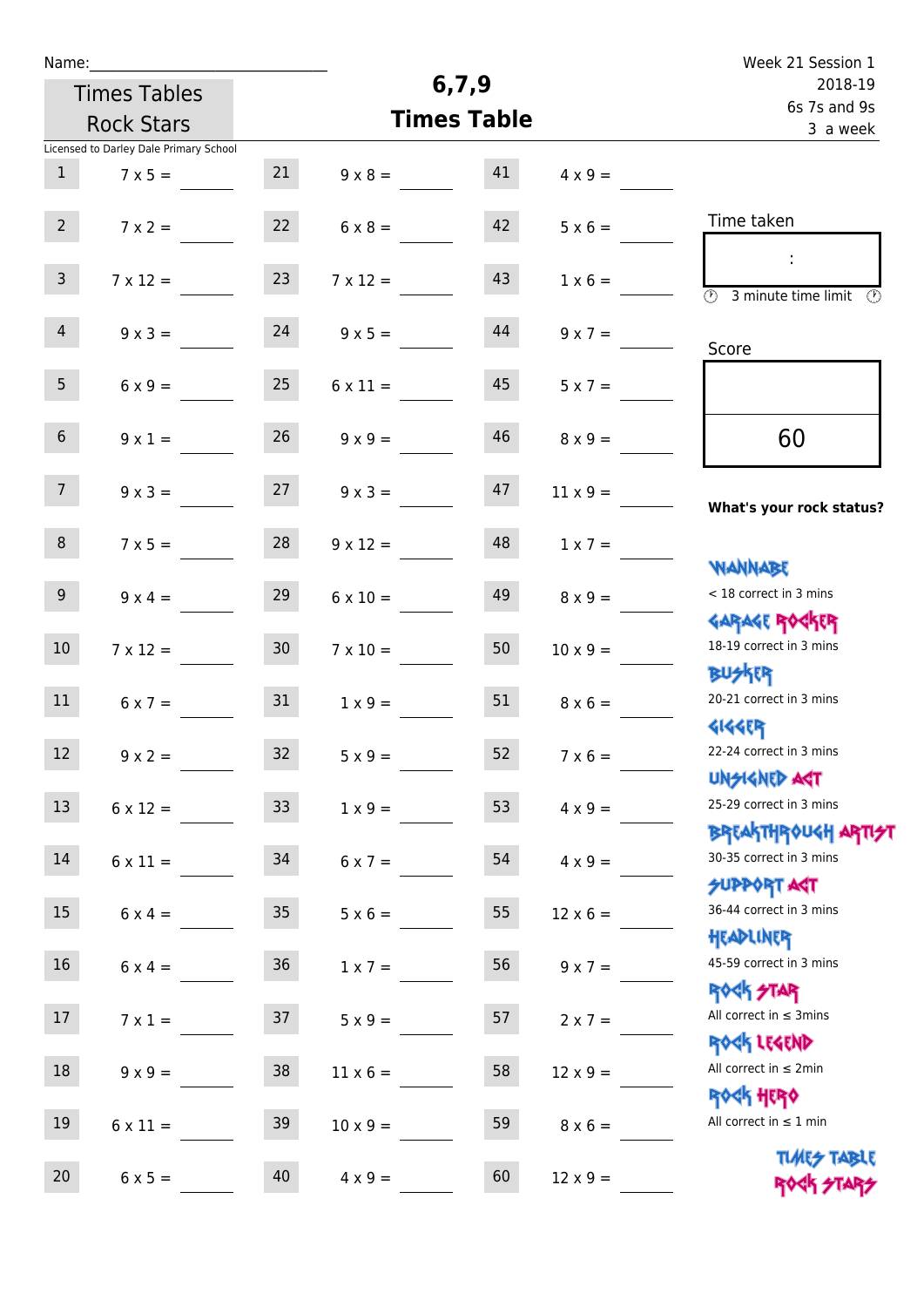| Name:           |                                        |                 |               |                    |               | Week 21 Session 2                                                |  |
|-----------------|----------------------------------------|-----------------|---------------|--------------------|---------------|------------------------------------------------------------------|--|
|                 | <b>Times Tables</b>                    |                 |               | 6,7,9              | 2018-19       |                                                                  |  |
|                 | <b>Rock Stars</b>                      |                 |               | <b>Times Table</b> |               | 6s 7s and 9s<br>3 a week                                         |  |
|                 | Licensed to Darley Dale Primary School |                 |               |                    |               |                                                                  |  |
| $\mathbf{1}$    | $72 \div 6 =$                          | 21              | $60 \div 6 =$ | 41                 | $81 \div 9 =$ |                                                                  |  |
| $2^{\circ}$     | $56 \div 7 =$                          | 22              | $36 \div 9 =$ | 42                 | $18 \div 9 =$ | Time taken                                                       |  |
| 3 <sup>7</sup>  | $84 \div 7 =$                          | 23              | $54 \div 9 =$ | 43                 | $63 \div 9 =$ | $\overline{\mathcal{O}}$<br>3 minute time limit                  |  |
| $\overline{4}$  | $7 ÷ 7 =$                              | 24              | $28 \div 7 =$ | 44                 | $81 \div 9 =$ | Score                                                            |  |
| 5 <sup>5</sup>  | $99 \div 9 =$                          | 25              | $60 \div 6 =$ | 45                 | $66 \div 6 =$ |                                                                  |  |
| 6 <sup>1</sup>  | $54 \div 9 =$                          | 26              | $18 \div 9 =$ | 46                 | $60 \div 6 =$ | 60                                                               |  |
| 7 <sup>7</sup>  | $72 \div 9 =$                          | 27              | $49 \div 7 =$ | 47                 | $45 \div 9 =$ | What's your rock status?                                         |  |
| 8               | $36 \div 9 =$                          | 28              | $42 \div 6 =$ | 48                 | $18 \div 9 =$ | <b>NANNABE</b>                                                   |  |
| 9 <sub>o</sub>  | $18 \div 6 =$                          | 29              | $42 \div 6 =$ | 49                 | $84 \div 7 =$ | < 18 correct in 3 mins<br><b>GARAGE ROCKER</b>                   |  |
| 10 <sup>°</sup> | $36 \div 6 =$                          | 30 <sup>°</sup> | $36 \div 9 =$ | 50                 | $12 \div 6 =$ | 18-19 correct in 3 mins<br><b>BUSKER</b>                         |  |
| 11              | $6 \div 6 =$                           | 31              | $7 ÷ 7 =$     | 51                 | $60 \div 6 =$ | 20-21 correct in 3 mins<br><b>4144ER</b>                         |  |
| 12              | $108 \div 9 =$                         | 32              | $21 \div 7 =$ | 52                 | $35 \div 7 =$ | 22-24 correct in 3 mins<br><b>UNGIGNED AST</b>                   |  |
| 13              | $21 \div 7 =$                          | 33 <sup>°</sup> | $84 \div 7 =$ | 53                 | $45 \div 9 =$ | 25-29 correct in 3 mins<br><b>BREAKTHROUGH ARTI<del>S</del>T</b> |  |
| 14              | $60 \div 6 =$                          | 34              | $28 \div 7 =$ | 54                 | $14 \div 7 =$ | 30-35 correct in 3 mins<br>SUPPORT ART                           |  |
| 15              | $48 \div 6 =$                          | 35              | $14 \div 7 =$ | 55                 | $81 \div 9 =$ | 36-44 correct in 3 mins<br>HEADLINER                             |  |
| 16              | $12 \div 6 =$                          | 36              | $90 \div 9 =$ | 56                 | $66 \div 6 =$ | 45-59 correct in 3 mins<br>ROCK STAR                             |  |
| 17              | $84 \div 7 =$                          | 37              | $9 \div 9 =$  | 57                 | $24 \div 6 =$ | All correct in $\leq$ 3mins<br>ROCK LEGEND                       |  |
| 18              | $70 \div 7 =$                          | 38              | $84 \div 7 =$ | 58                 | $27 \div 9 =$ | All correct in $\leq 2$ min<br><b>ROCK HERO</b>                  |  |
| 19              | $77 \div 7 =$                          | 39              | $72 \div 6 =$ | 59                 | $30 \div 6 =$ | All correct in $\leq 1$ min                                      |  |
| 20 <sub>2</sub> | $30 \div 6 =$                          | 40              | $72 \div 9 =$ | 60                 | $77 \div 7 =$ | <b>TUARS TABLE</b><br>ROCK STARS                                 |  |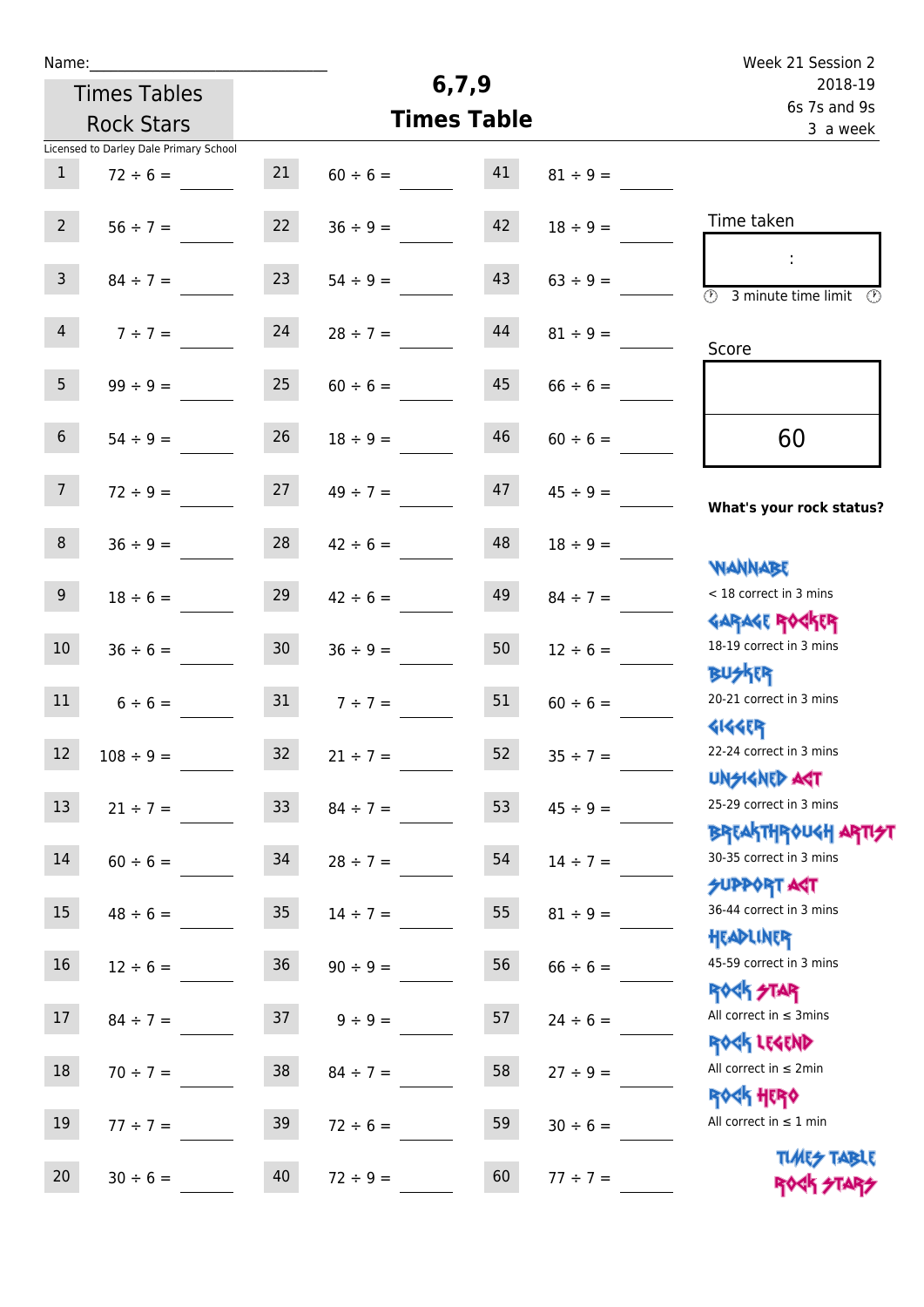| Name:           |                                        |                 |                     |       |                     | Week 21 Session 3                                                                              |
|-----------------|----------------------------------------|-----------------|---------------------|-------|---------------------|------------------------------------------------------------------------------------------------|
|                 | <b>Times Tables</b>                    |                 |                     | 6,7,9 |                     | 2018-19                                                                                        |
|                 | <b>Rock Stars</b>                      |                 | <b>Times Table</b>  |       |                     | 6s 7s and 9s<br>3 a week                                                                       |
|                 | Licensed to Darley Dale Primary School |                 |                     |       |                     |                                                                                                |
| $\mathbf{1}$    | $7 \times 9 =$                         | 21              | $6 \times 2 =$      | 41    | $14 \div 7 =$       |                                                                                                |
| 2 <sup>7</sup>  | $9 \times 2 =$                         | 22              | $6 \times 10 =$     | 42    | $24 \div 6 =$       | Time taken                                                                                     |
| 3 <sup>7</sup>  | $6 \times 6 =$                         | 23              | $6 \times 7 =$      | 43    | $77 \div 7 =$       | $\mathcal{L}$<br>$\overline{\textcircled{2}}$ 3 minute time limit $\overline{\textcircled{2}}$ |
| 4 <sup>1</sup>  | $9 \times 10 =$                        | 24              | $9 \times 11 =$     | 44    | $99 \div 9 =$       | Score                                                                                          |
| 5 <sub>1</sub>  | $6 \times 11 =$                        | 25              | $6 \times 3 =$      | 45    | $63 \div 7 =$       |                                                                                                |
| 6 <sup>1</sup>  | $6 \times 11 =$                        | 26              | $7 \times 2 =$      | 46    | $108 \div 9 =$      | 60                                                                                             |
| 7 <sup>7</sup>  | $6 \times 11 =$                        | 27              | $6 \times 5 =$      | 47    | $14 \div 7 =$       | Add up your time                                                                               |
| 8               | $9 \times 9 =$                         | 28              | $7 \times 10 =$     | 48    | $6 \div 6 =$        | <b>Mins</b>                                                                                    |
| 9 <sub>o</sub>  | $9 \times 1 =$                         | 29              | $9 \times 6 =$      | 49    | $72 \div 9 =$       |                                                                                                |
| 10 <sup>°</sup> | $7 \times 2 =$                         | 30 <sup>°</sup> | $7 \times 7 =$      | 50    | $84 \div 7 =$       | Total $\qquad$                                                                                 |
| 11              | $6 \times 6 =$                         | 31              | $81 \div 9 =$       | 51    | $63 \div 7 =$       | <b>Secs</b>                                                                                    |
| 12              | $9 \times 12 =$                        | 32              | $70 \div 7 =$       |       | $52 \t 28 \div 7 =$ | S1                                                                                             |
| 13              | $9 \times 1 =$                         | 33 <sup>°</sup> | $63 \div 9 =$       | 53    | $36 \div 9 =$       | Total $\_\_$                                                                                   |
| 14              | $7 \times 8 =$                         | 34              | $30 \div 6 =$       | 54    | $18 \div 6 =$       | Add up your score                                                                              |
| 15              | $6 \times 6 =$                         |                 | $35 \t 49 \div 7 =$ | 55    | $81 \div 9 =$       |                                                                                                |
| 16              | $7 \times 4 =$                         | 36              | $24 \div 6 =$       | 56    | $60 \div 6 =$       |                                                                                                |
| 17              | $6 \times 9 =$                         | 37              | $81 \div 9 =$       | 57    | $14 \div 7 =$       | Total $\frac{1}{1}$                                                                            |
| 18              | $9 \times 5 =$                         | 38              | $72 \div 6 =$       |       | 58 $9 \div 9 =$     |                                                                                                |
| 19              | $6 \times 6 =$                         | 39              | $42 \div 7 =$       | 59    | $81 \div 9 =$       |                                                                                                |
| 20              | $9 \times 11 =$                        |                 | $40 \t 6 \div 6 =$  | 60    | $14 \div 7 =$       |                                                                                                |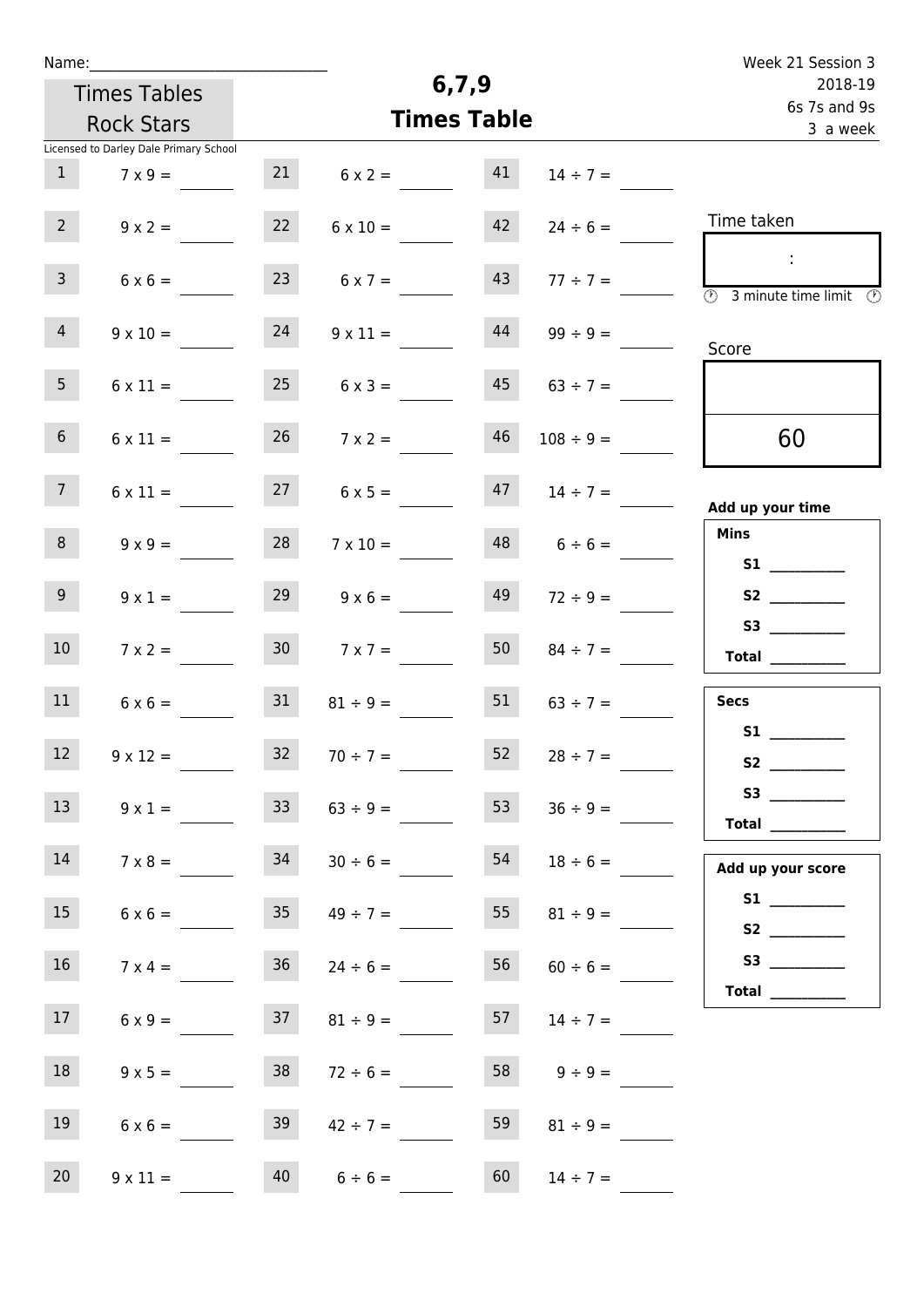| Week 22 Session 1                                                |                 |                    |                 |                   |                                        | Name:           |
|------------------------------------------------------------------|-----------------|--------------------|-----------------|-------------------|----------------------------------------|-----------------|
| 2018-19                                                          |                 | 6,7,9              |                 |                   | <b>Times Tables</b>                    |                 |
| 6s 7s and 9s<br>3 a week                                         |                 | <b>Times Table</b> |                 | <b>Rock Stars</b> |                                        |                 |
|                                                                  |                 |                    |                 |                   | Licensed to Darley Dale Primary School |                 |
|                                                                  | $6 \times 6 =$  | 41                 | $7 \times 11 =$ | 21                | $9 \times 10 =$                        | $\mathbf{1}$    |
| Time taken                                                       | $8 \times 9 =$  | 42                 | $6 \times 7 =$  | 22                | $9 \times 3 =$                         | $2^{\circ}$     |
| $\overline{(\mathcal{V})}$<br>3 minute time limit<br>$\odot$     | $11 \times 9 =$ | 43                 | $9 \times 10 =$ | 23                | $7 \times 10 =$                        | 3 <sup>7</sup>  |
| Score                                                            | $2 \times 7 =$  | 44                 | $6 \times 6 =$  | 24                | $9 \times 11 =$                        | $\overline{4}$  |
|                                                                  | $5 \times 6 =$  | 45                 | $9 \times 5 =$  | 25                | $6 \times 1 =$                         | 5 <sub>1</sub>  |
| 60                                                               | $4 \times 9 =$  | 46                 | $6 \times 11 =$ | 26                | $7 \times 10 =$                        | 6 <sup>1</sup>  |
| What's your rock status?                                         | $5 \times 9 =$  | 47                 | $7 \times 6 =$  | 27                | $6 \times 6 =$                         | 7 <sup>7</sup>  |
|                                                                  | $11 \times 7 =$ | 48                 | $6 \times 1 =$  | 28                | $6 \times 7 =$                         | 8               |
| <b>NANNABE</b><br>< 18 correct in 3 mins                         | $2 \times 9 =$  | 49                 | $9 \times 4 =$  | 29                | $9 \times 3 =$                         | 9 <sub>o</sub>  |
| <b>GARAGE ROCKER</b><br>18-19 correct in 3 mins                  | $4 \times 6 =$  | 50                 | $6 \times 5 =$  | 30 <sup>°</sup>   | $7 \times 11 =$                        | 10 <sup>°</sup> |
| <b>BUSKRR</b><br>20-21 correct in 3 mins                         | $10 \times 7 =$ | 51                 | $12 \times 6 =$ | 31                | $9 \times 9 =$                         | 11              |
| <b>4144EP</b><br>22-24 correct in 3 mins<br><b>UNSIGNED AGT</b>  | $3 \times 7 =$  | 52                 | $9 \times 6 =$  | 32                | $6 \times 12 =$                        | 12              |
| 25-29 correct in 3 mins                                          | $2 \times 7 =$  | 53                 | $4 \times 9 =$  | 33                | $6 \times 6 =$                         | 13              |
| <b>BREAKTHROUGH ARTI<del>S</del>T</b><br>30-35 correct in 3 mins | $1 \times 9 =$  | 54                 | $12 \times 7 =$ | 34                | $6 \times 6 =$                         | 14              |
| <b>SUPPORT ART</b><br>36-44 correct in 3 mins                    | $3 \times 7 =$  | 55                 | $4 \times 9 =$  | 35 <sub>1</sub>   | $6 \times 2 =$                         | 15              |
| HEADLINER<br>45-59 correct in 3 mins                             | $6 \times 6 =$  | 56                 | $9 \times 9 =$  | 36 <sup>°</sup>   | $7 \times 4 =$                         | 16              |
| <b>ROGH STAR</b><br>All correct in $\leq$ 3mins                  | $10 \times 6 =$ | 57                 | $10 \times 7 =$ | 37                | $7 \times 6 =$                         | 17              |
| ROCK LEGEND<br>All correct in $\leq 2$ min                       | $9 \times 7 =$  | 58                 | $10 \times 6 =$ | 38                | $9 \times 4 =$                         | 18              |
| <b>ROCK HERO</b><br>All correct in $\leq 1$ min                  | $11 \times 7 =$ | 59                 | $4 \times 6 =$  | 39                | $9 \times 9 =$                         | 19              |
| <b>TIMES TABLE</b><br>ROCK STARS                                 | $6 \times 9 =$  | 60                 | $4 \times 9 =$  | 40                | $6 \times 9 =$                         | 20              |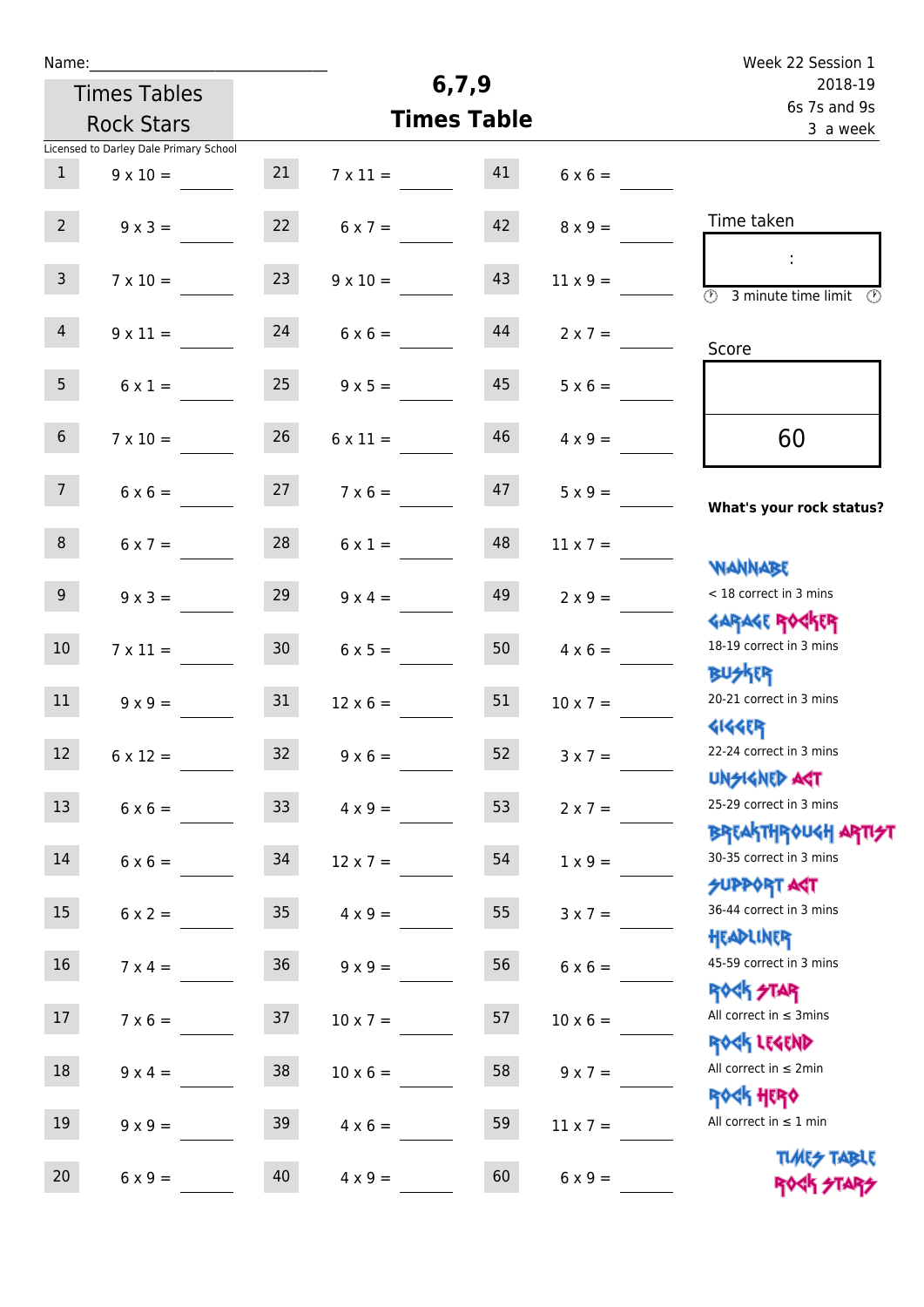| Name:            |                                        |                 |               |                    |                | Week 22 Session 2                                                |
|------------------|----------------------------------------|-----------------|---------------|--------------------|----------------|------------------------------------------------------------------|
|                  | <b>Times Tables</b>                    |                 |               | 6, 7, 9            |                | 2018-19                                                          |
|                  | <b>Rock Stars</b>                      |                 |               | <b>Times Table</b> |                | 6s 7s and 9s<br>3 a week                                         |
|                  | Licensed to Darley Dale Primary School |                 |               |                    |                |                                                                  |
| $\mathbf{1}$     | $49 \div 7 =$                          | 21              | $36 ÷ 9 =$    | 41                 | $72 \div 6 =$  |                                                                  |
|                  |                                        |                 |               |                    |                |                                                                  |
| $2^{\circ}$      | $81 \div 9 =$                          | 22              | $21 \div 7 =$ | 42                 | $56 ÷ 7 =$     | Time taken                                                       |
|                  |                                        |                 |               |                    |                | ÷                                                                |
| 3 <sup>7</sup>   | $54 \div 9 =$                          | 23              | $27 \div 9 =$ | 43                 | $36 \div 6 =$  | $\overline{\odot}$<br>3 minute time limit<br>$\mathcal{O}$       |
|                  |                                        |                 |               |                    |                |                                                                  |
| $\overline{4}$   | $27 ÷ 9 =$                             | 24              | $6 \div 6 =$  | 44                 | $77 ÷ 7 =$     | Score                                                            |
| 5 <sub>1</sub>   |                                        |                 |               |                    |                |                                                                  |
|                  | $90 \div 9 =$                          | 25              | $77 \div 7 =$ | 45                 | $36 \div 6 =$  |                                                                  |
| $6\overline{6}$  | $49 \div 7 =$                          | 26              | $12 \div 6 =$ | 46                 | $27 \div 9 =$  | 60                                                               |
|                  |                                        |                 |               |                    |                |                                                                  |
| 7 <sup>7</sup>   | $48 \div 6 =$                          | 27              | $54 \div 9 =$ | 47                 | $45 \div 9 =$  |                                                                  |
|                  |                                        |                 |               |                    |                | What's your rock status?                                         |
| 8                | $60 \div 6 =$                          | 28              | $9 ÷ 9 =$     | 48                 | $18 \div 9 =$  |                                                                  |
|                  |                                        |                 |               |                    |                | <b>NANNABE</b>                                                   |
| 9 <sup>°</sup>   | $77 ÷ 7 =$                             | 29              | $54 \div 6 =$ | 49                 | $90 \div 9 =$  | < 18 correct in 3 mins                                           |
|                  |                                        |                 |               |                    |                | <b>GARAGE ROCKER</b>                                             |
| 10 <sup>°</sup>  | $77 ÷ 7 =$                             | 30 <sub>o</sub> | $7 ÷ 7 =$     | 50                 | $72 \div 9 =$  | 18-19 correct in 3 mins                                          |
|                  |                                        |                 |               |                    |                | <b>BUSKER</b>                                                    |
| 11               | $7 ÷ 7 =$                              | 31              | $42 \div 6 =$ | 51                 | $6 \div 6 =$   | 20-21 correct in 3 mins                                          |
|                  |                                        |                 |               |                    |                | <b>4144ER</b>                                                    |
| 12               | $36 \div 9 =$                          | 32              | $63 \div 7 =$ | 52                 | $54 \div 9 =$  | 22-24 correct in 3 mins                                          |
|                  |                                        |                 |               |                    |                | <b>UNSIGNED AST</b>                                              |
| 13               | $66 \div 6 =$                          | 33 <sup>°</sup> | $72 \div 6 =$ | 53                 | $18 \div 9 =$  | 25-29 correct in 3 mins                                          |
|                  |                                        |                 |               |                    |                | <b>BREAKTHROUGH ARTI<del>S</del>T</b><br>30-35 correct in 3 mins |
| 14               | $30 \div 6 =$                          | 34              | $36 \div 6 =$ | 54                 | $72 \div 6 =$  | <b>SUPPORT AGT</b>                                               |
| 15 <sub>15</sub> |                                        | 35 <sub>o</sub> |               | 55                 |                | 36-44 correct in 3 mins                                          |
|                  | $48 \div 6 =$                          |                 | $90 \div 9 =$ |                    | $49 \div 7 =$  | HEADLINER                                                        |
| 16               | $21 \div 7 =$                          | 36 <sup>°</sup> | $56 \div 7 =$ | 56                 | $90 \div 9 =$  | 45-59 correct in 3 mins                                          |
|                  |                                        |                 |               |                    |                | <b>ROCK STAR</b>                                                 |
| 17               | $49 \div 7 =$                          | 37              | $24 \div 6 =$ | 57                 | $60 \div 6 =$  | All correct in $\leq$ 3mins                                      |
|                  |                                        |                 |               |                    |                | ROCK LEGEND                                                      |
| 18               | $36 ÷ 9 =$                             | 38              | $99 \div 9 =$ | 58                 | $42 \div 6 =$  | All correct in $\leq 2$ min                                      |
|                  |                                        |                 |               |                    |                | <b>ROGH HERO</b>                                                 |
| 19               | $30 \div 6 =$                          | 39              | $9 ÷ 9 =$     | 59                 | $108 \div 9 =$ | All correct in $\leq 1$ min                                      |
|                  |                                        |                 |               |                    |                | <b>TUARS TABLE</b>                                               |
| 20               | $6 \div 6 =$                           | 40              | $70 \div 7 =$ | 60                 | $27 ÷ 9 =$     | ROCK STARS                                                       |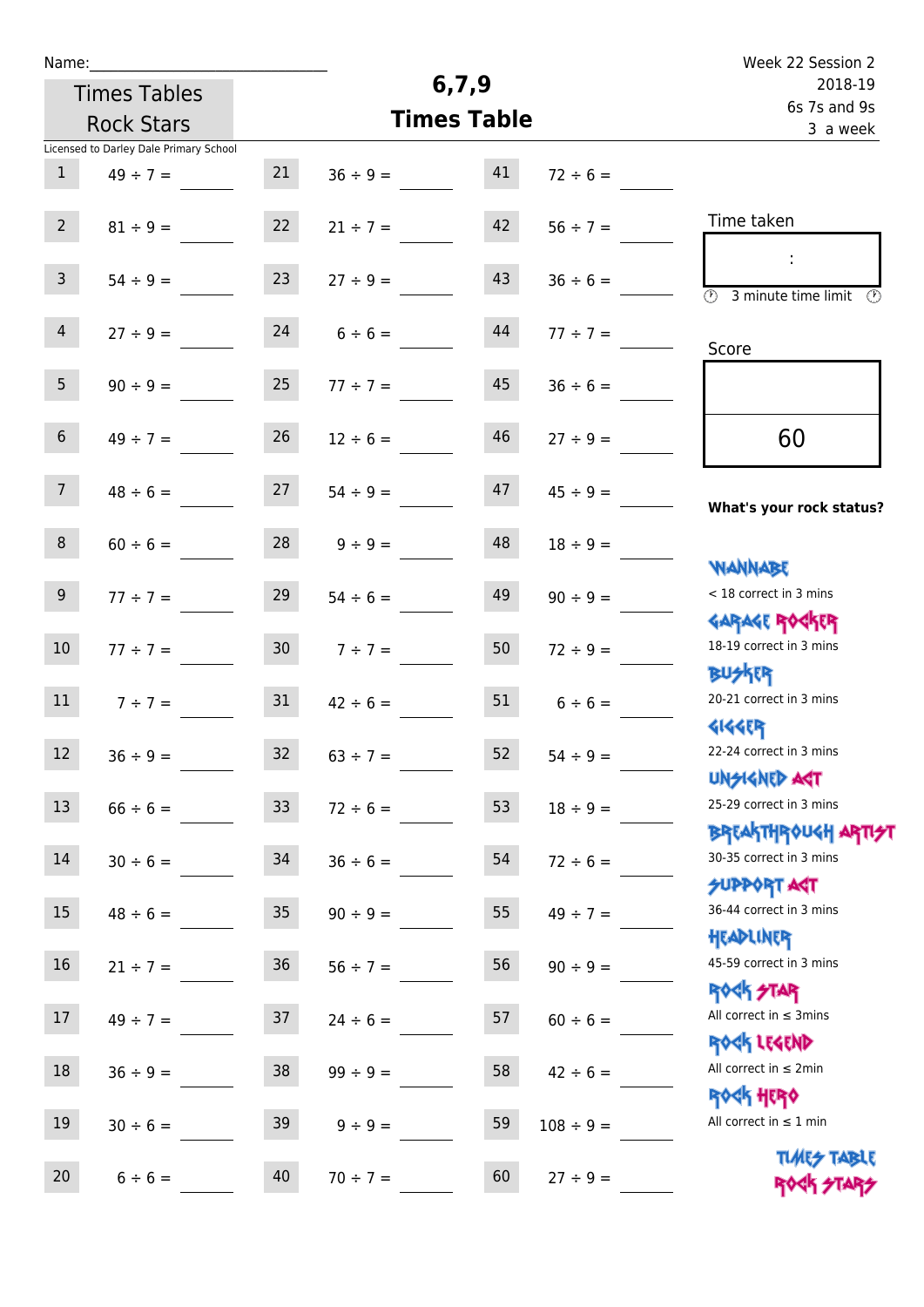| Week 22 Session 3                                                                  |                     |       |                     |                 |                                        | Name:          |
|------------------------------------------------------------------------------------|---------------------|-------|---------------------|-----------------|----------------------------------------|----------------|
| 2018-19                                                                            |                     | 6,7,9 |                     |                 | <b>Times Tables</b>                    |                |
| 6s 7s and 9s<br>3 a week                                                           |                     |       | <b>Times Table</b>  |                 | <b>Rock Stars</b>                      |                |
|                                                                                    |                     |       |                     |                 | Licensed to Darley Dale Primary School |                |
|                                                                                    | $27 \div 9 =$       | 41    | $7 \times 12 =$     | 21              | $7 \times 4 =$                         | $\mathbf{1}$   |
| Time taken                                                                         | $108 \div 9 =$      | 42    | $9 \times 10 =$     | 22              | $9 \times 8 =$                         | 2 <sup>7</sup> |
| $\cdot$<br>$\overline{\circledcirc}$ 3 minute time limit $\overline{\circledcirc}$ | $49 \div 7 =$       | 43    | $6 \times 4 =$      | 23              | $7 \times 7 =$                         | $\mathbf{3}$   |
| Score                                                                              | $63 \div 7 =$       | 44    | $9 \times 10 =$     | 24              | $9 \times 7 =$                         | $\overline{4}$ |
|                                                                                    | $49 \div 7 =$       | 45    | $9 \times 5 =$      | 25              | $9 \times 8 =$                         | 5 <sub>1</sub> |
| 60                                                                                 | $90 \div 9 =$       | 46    | $9 \times 1 =$      | 26              | $7 \times 10 =$                        | 6 <sup>1</sup> |
| Add up your time                                                                   | $18 \div 6 =$       | 47    | $7 \times 1 =$      | 27              | $6 \times 6 =$                         | 7 <sup>7</sup> |
| <b>Mins</b>                                                                        | $24 \div 6 =$       | 48    | $9 \times 5 =$      | 28              | $6 \times 10 =$                        | 8              |
|                                                                                    | $45 \div 9 =$       | 49    | $9 \times 11 =$     | 29              | $9 \times 12 =$                        | 9 <sup>°</sup> |
| S3<br>Total                                                                        | $54 \div 9 =$       | 50    | $6 \times 4 =$      | 30 <sub>2</sub> | $7 \times 7 =$                         | 10             |
| <b>Secs</b>                                                                        | $108 \div 9 =$      | 51    | $48 \div 6 =$       | 31              | $9 \times 8 =$                         | 11             |
| S1                                                                                 | $52 \t 42 \div 6 =$ |       | $70 \div 7 =$       | 32              | $7 \times 12 =$                        | 12             |
| <b>Total</b> __________                                                            | $42 \div 7 =$       | 53    | $70 \div 7 =$       | 33              | $9 \times 1 =$                         | 13             |
| Add up your score                                                                  |                     |       |                     |                 | $6 \times 4 =$ 34 77 ÷ 7 =             | 14             |
|                                                                                    | $55 \t 54 \div 6 =$ |       | $36 \div 9 =$       | 35              | $6 \times 9 =$                         | 15             |
|                                                                                    | $56 \t 84 \div 7 =$ |       | $36 \t 72 \div 6 =$ |                 | $9 \times 11 =$                        | 16             |
|                                                                                    | $108 \div 9 =$      | 57    | $37 \t27 \div 9 =$  |                 | $9 \times 12 =$                        | 17             |
|                                                                                    | $35 \div 7 =$       | 58    | $18 \div 9 =$       | 38              | $9 \times 9 =$                         | 18             |
|                                                                                    | $77 \div 7 =$       | 59    | $108 \div 9 =$      | 39              | $7 \times 7 =$                         | 19             |
|                                                                                    | $72 \div 9 =$       | 60    | $70 \div 7 =$       | 40              | $6 \times 8 =$                         | 20             |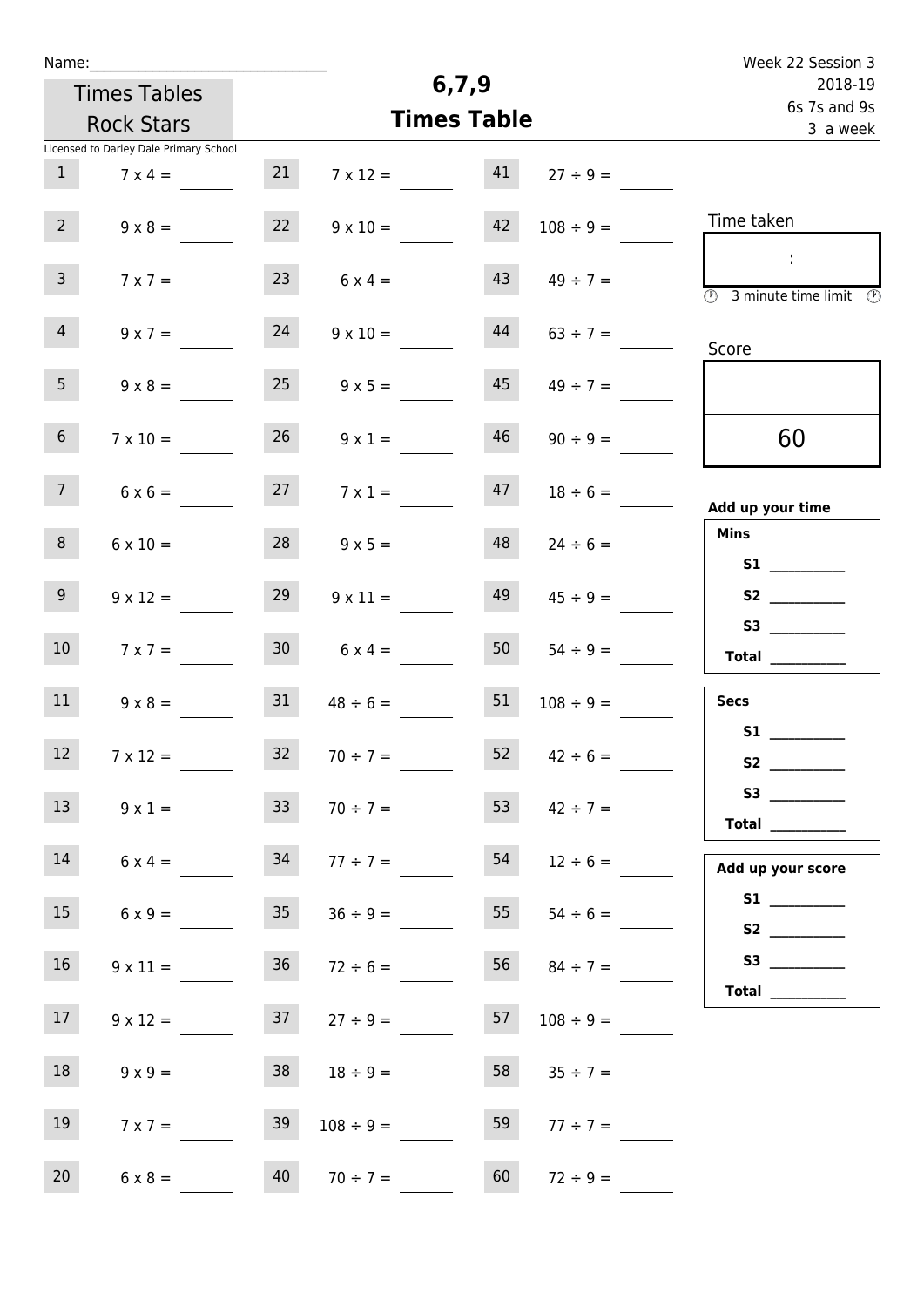| Name:           |                                        |                  |                    |    |                 | Week 23 Session 1                                           |
|-----------------|----------------------------------------|------------------|--------------------|----|-----------------|-------------------------------------------------------------|
|                 | <b>Times Tables</b>                    |                  | 3,6                |    |                 | 2018-19                                                     |
|                 | <b>Rock Stars</b>                      |                  | <b>Times Table</b> |    |                 | 6s 7s and 9s<br>3 a week                                    |
|                 | Licensed to Darley Dale Primary School |                  |                    |    |                 |                                                             |
| $\mathbf{1}$    | $3 \times 8 =$                         | 21               | $6 \times 10 =$    | 41 | $1 \times 6 =$  |                                                             |
| $2^{\circ}$     | $6 \times 7 =$                         | 22               | $6 \times 9 =$     | 42 | $9 \times 6 =$  | Time taken                                                  |
| $\overline{3}$  | $6 \times 7 = 23$                      |                  | $3 \times 8 =$     | 43 | $11 \times 6 =$ | $\overline{\mathcal{O}}$<br>3 minute time limit             |
| $\overline{4}$  | $3 \times 3 =$                         | 24               | $3 \times 9 =$     | 44 | $11 \times 3 =$ | Score                                                       |
| 5 <sub>1</sub>  | $6 \times 3 =$                         | 25               | $6 \times 3 =$     | 45 | $6 \times 3 =$  |                                                             |
| 6 <sup>1</sup>  | $6 \times 7 =$                         | 26               | $3 \times 6 =$     | 46 | $9 \times 3 =$  | 60                                                          |
| 7 <sup>7</sup>  | $3 \times 2 =$                         | 27               | $3 \times 6 =$     | 47 | $1 \times 6 =$  | What's your rock status?                                    |
| 8               | $3 \times 6 =$                         | 28               | $6 \times 7 =$     | 48 | $4 \times 3 =$  | <b>JARNARY</b>                                              |
| 9 <sub>o</sub>  | $3 \times 3 =$                         | 29               | $3 \times 11 =$    | 49 | $8 \times 6 =$  | < 18 correct in 3 mins<br><b>GARAGE ROCKER</b>              |
| 10 <sup>°</sup> | $6 \times 7 =$                         | 30 <sup>°</sup>  | $6 \times 4 =$     | 50 | $12 \times 6 =$ | 18-19 correct in 3 mins<br><b>BUSKER</b>                    |
| 11              | $6 \times 8 =$                         | 31               | $10 \times 3 =$    | 51 | $10 \times 3 =$ | 20-21 correct in 3 mins<br>4144ER                           |
| 12              | $6 \times 7 =$                         | 32               | $10 \times 6 =$    | 52 | $9 \times 6 =$  | 22-24 correct in 3 mins<br><b>UNSIGNED AGT</b>              |
| 13              | $6 \times 2 =$                         | 33 <sup>°</sup>  | $5 \times 3 =$     | 53 | $4 \times 6 =$  | 25-29 correct in 3 mins<br>BREAKTHRÓUGH ARTI <del>2</del> 1 |
| 14              | $6 \times 2 =$                         | 34               | $2 \times 3 =$     | 54 | $5 \times 6 =$  | 30-35 correct in 3 mins<br><b>SUPPORT ART</b>               |
| 15              | $6 \times 9 =$                         | $35\phantom{.0}$ | $9 \times 6 =$     | 55 | $8 \times 6 =$  | 36-44 correct in 3 mins<br>HEADLINER                        |
| 16              | $6 \times 9 =$                         | 36               | $1 \times 3 =$     | 56 | $5 \times 6 =$  | 45-59 correct in 3 mins<br>ROCK STAR                        |
| 17              | $6 \times 1 =$                         | 37               | $9 \times 6 =$     | 57 | $11 \times 6 =$ | All correct in $\leq$ 3mins<br>ROCK LEGEND                  |
| 18              | $3 \times 9 =$                         | 38               | $7 \times 3 =$     | 58 | $9 \times 3 =$  | All correct in $\leq 2$ min<br><b>ROCK HERO</b>             |
| 19              | $6 \times 9 =$                         | 39               | $5 \times 6 =$     | 59 | $10 \times 6 =$ | All correct in $\leq 1$ min                                 |
| 20 <sub>2</sub> | $6 \times 8 =$                         | 40               | $9 \times 3 =$     | 60 | $6 \times 3 =$  | <b>TIMES TABLE</b><br>ROCK STARS                            |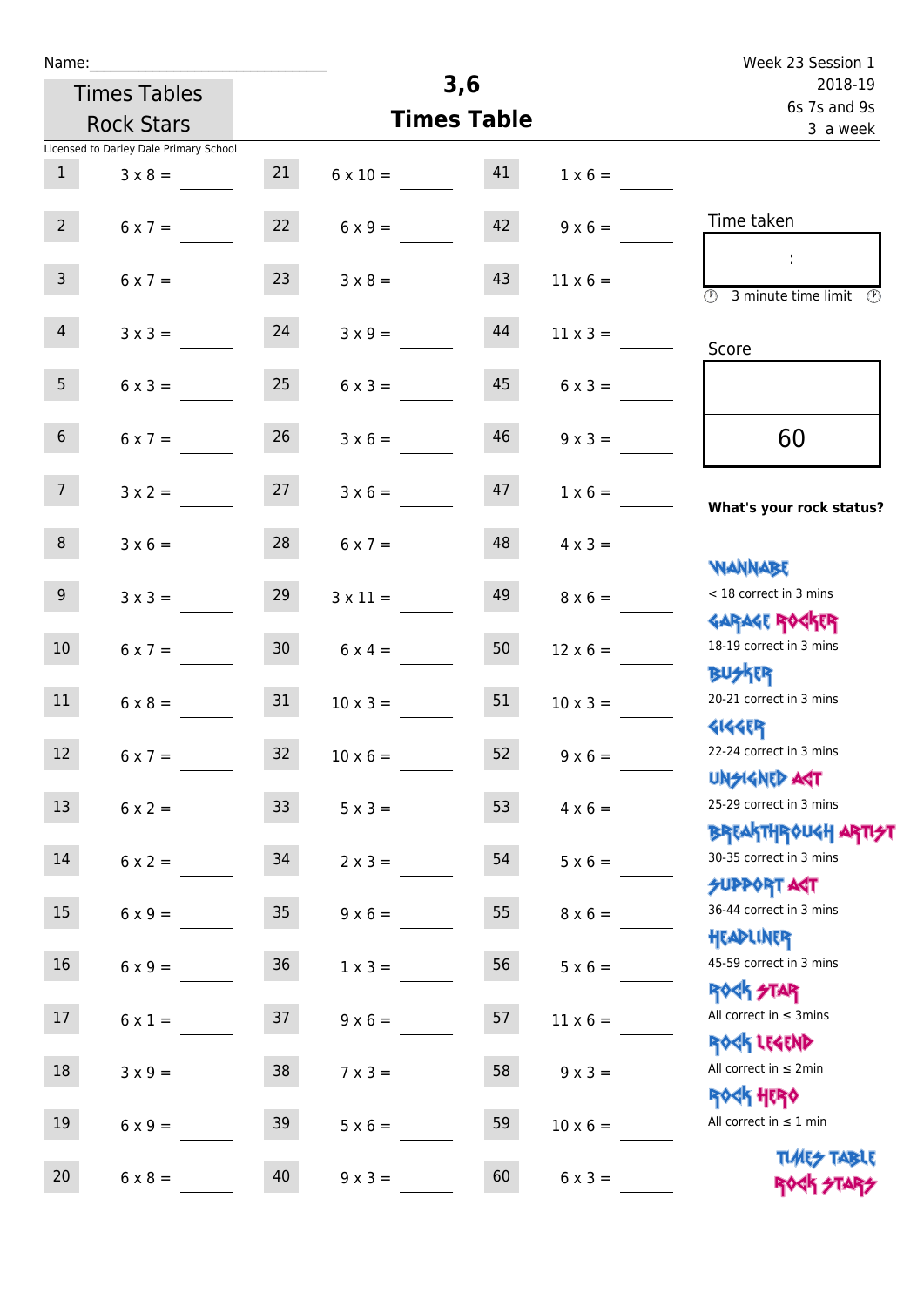| Name:                                  |                 |               |                    |               | Week 23 Session 2                                                       |
|----------------------------------------|-----------------|---------------|--------------------|---------------|-------------------------------------------------------------------------|
| <b>Times Tables</b>                    |                 |               | 3,6                |               | 2018-19                                                                 |
| <b>Rock Stars</b>                      |                 |               | <b>Times Table</b> |               | 6s 7s and 9s<br>3 a week                                                |
| Licensed to Darley Dale Primary School |                 |               |                    |               |                                                                         |
| $\mathbf{1}$<br>$33 \div 3 =$          | 21              | $24 \div 3 =$ | 41                 | $48 \div 6 =$ |                                                                         |
| $2^{\circ}$<br>$27 \div 3 =$           | 22              | $72 \div 6 =$ | 42                 | $24 \div 3 =$ | Time taken                                                              |
| $\mathsf{3}$<br>$60 \div 6 =$          | 23              | $33 \div 3 =$ | 43                 | $15 \div 3 =$ | ÷<br>$\overline{(\mathcal{V})}$<br>3 minute time limit<br>$\mathcal{O}$ |
| $\overline{4}$<br>$24 \div 6 =$        | 24              | $15 \div 3 =$ | 44                 | $72 \div 6 =$ | Score                                                                   |
| 5 <sub>1</sub><br>$18 \div 3 =$        | 25              | $48 \div 6 =$ | 45                 | $36 \div 3 =$ |                                                                         |
| 6 <sup>1</sup><br>$21 \div 3 =$        | 26              | $18 \div 6 =$ | 46                 | $30 \div 3 =$ | 60                                                                      |
| 7 <sup>7</sup><br>$18 \div 6 =$        | 27              | $42 \div 6 =$ | 47                 | $36 \div 3 =$ | What's your rock status?                                                |
| 8<br>$36 \div 3 =$                     | 28              | $30 \div 6 =$ | 48                 | $12 \div 6 =$ | <b>NANNABE</b>                                                          |
| 9 <sup>°</sup><br>$24 \div 6 =$        | 29              | $33 \div 3 =$ | 49                 | $72 \div 6 =$ | < 18 correct in 3 mins<br><b>GARAGE ROCKER</b>                          |
| 10 <sup>°</sup><br>$60 \div 6 =$       | 30 <sup>°</sup> | $18 \div 3 =$ | 50                 | $21 \div 3 =$ | 18-19 correct in 3 mins<br><b>BUSKRR</b>                                |
| 11<br>$18 \div 3 =$                    | 31              | $9 \div 3 =$  | 51                 | $24 \div 6 =$ | 20-21 correct in 3 mins<br><b>4144EP</b>                                |
| 12<br>$18 \div 3 =$                    | 32              | $21 \div 3 =$ | 52                 | $48 \div 6 =$ | 22-24 correct in 3 mins<br><b>UNSIGNED AGT</b>                          |
| 13<br>$3 ÷ 3 =$                        | 33 <sup>°</sup> | $18 \div 6 =$ | 53                 | $15 \div 3 =$ | 25-29 correct in 3 mins<br>BREAKTHRÓUGH ARTI <del>2</del> 1             |
| 14<br>$9 ÷ 3 =$                        | 34              | $48 \div 6 =$ | 54                 | $15 \div 3 =$ | 30-35 correct in 3 mins<br><b>SUPPORT AGT</b>                           |
| 15<br>$72 \div 6 =$                    | 35 <sub>1</sub> | $3 ÷ 3 =$     | 55                 | $21 \div 3 =$ | 36-44 correct in 3 mins<br>HEADLINER                                    |
| 16<br>$60 \div 6 =$                    | $36\,$          | $60 \div 6 =$ | 56                 | $24 \div 3 =$ | 45-59 correct in 3 mins<br><b>ROCK STAR</b>                             |
| $17 \,$<br>$6 ÷ 3 =$                   | 37              | $21 \div 3 =$ | 57                 | $6 \div 6 =$  | All correct in $\leq$ 3mins<br>ROCK LEGEND                              |
| 18<br>$6 \div 3 =$                     | 38              | $27 \div 3 =$ | 58                 | $21 \div 3 =$ | All correct in $\leq 2$ min<br>ROCK HERO                                |
| 19<br>$27 \div 3 =$                    | 39              | $60 \div 6 =$ | 59                 | $30 \div 3 =$ | All correct in $\leq 1$ min<br><b>TIMES TABLE</b>                       |
| $20\,$<br>$36 \div 3 =$                | 40              | $24 \div 6 =$ | 60                 | $9 ÷ 3 =$     | ROCK STARS                                                              |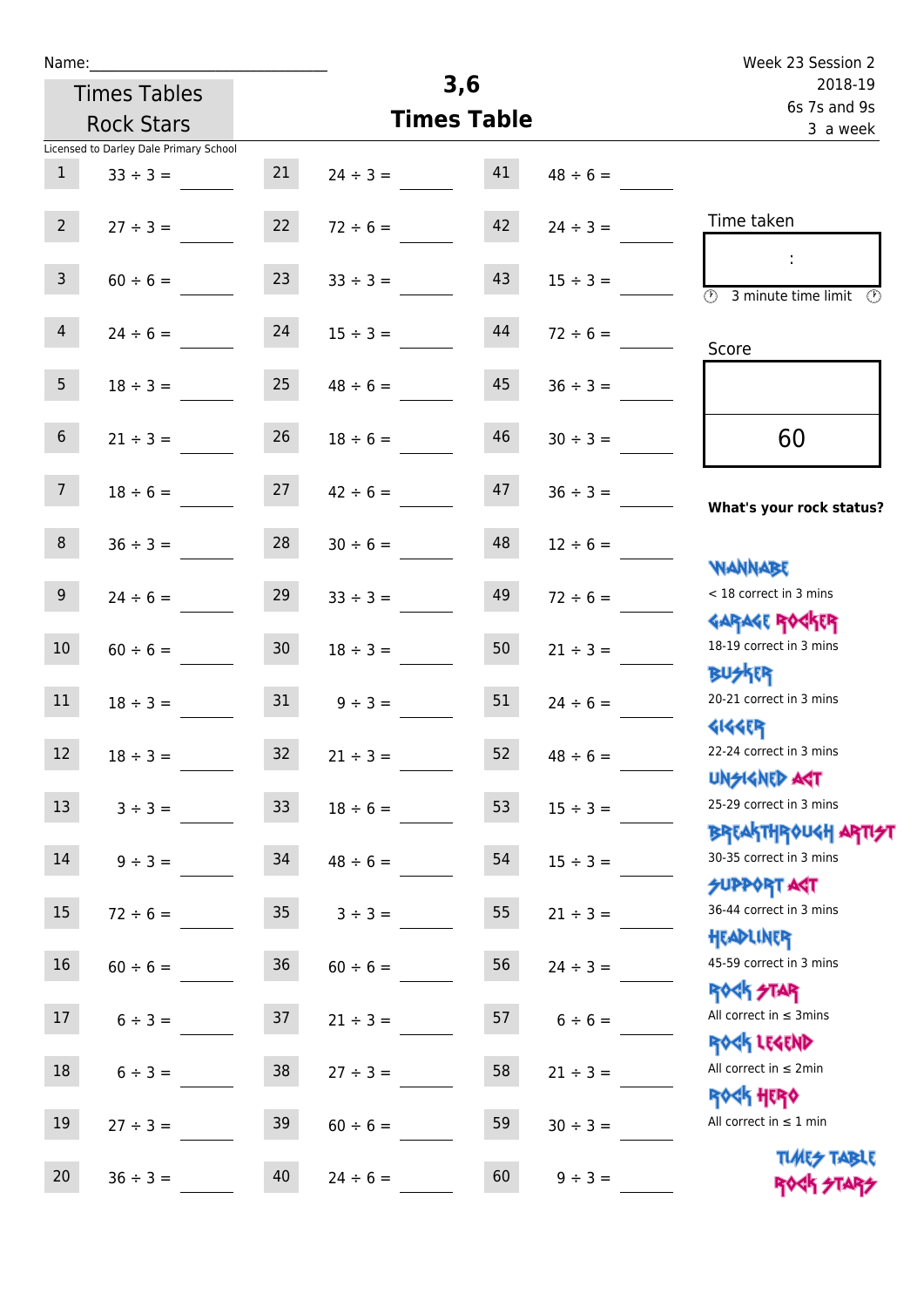| Name:           |                                        |                 |                     |     |                          | Week 23 Session 3                                                                                                                                                                                                                                                                                                                                                                                                                                                                                                                                                                                                   |
|-----------------|----------------------------------------|-----------------|---------------------|-----|--------------------------|---------------------------------------------------------------------------------------------------------------------------------------------------------------------------------------------------------------------------------------------------------------------------------------------------------------------------------------------------------------------------------------------------------------------------------------------------------------------------------------------------------------------------------------------------------------------------------------------------------------------|
|                 | <b>Times Tables</b>                    |                 |                     | 3,6 |                          | 2018-19                                                                                                                                                                                                                                                                                                                                                                                                                                                                                                                                                                                                             |
|                 | <b>Rock Stars</b>                      |                 | <b>Times Table</b>  |     | 6s 7s and 9s<br>3 a week |                                                                                                                                                                                                                                                                                                                                                                                                                                                                                                                                                                                                                     |
|                 | Licensed to Darley Dale Primary School |                 |                     |     |                          |                                                                                                                                                                                                                                                                                                                                                                                                                                                                                                                                                                                                                     |
| $\mathbf{1}$    | $6 \times 9 =$                         | 21              | $3 \times 10 =$     | 41  | $6 \div 3 =$             |                                                                                                                                                                                                                                                                                                                                                                                                                                                                                                                                                                                                                     |
| $2^{\circ}$     | $3 \times 6 =$                         | 22              | $3 \times 6 =$      | 42  | $33 \div 3 =$            | Time taken                                                                                                                                                                                                                                                                                                                                                                                                                                                                                                                                                                                                          |
| $\overline{3}$  | $3 \times 2 =$                         | 23              | $6 \times 7 =$      | 43  | $24 \div 6 =$            | $\mathcal{L}_{\mathcal{A}}$<br>$\overline{(\mathcal{V})}$<br>3 minute time limit<br>- O                                                                                                                                                                                                                                                                                                                                                                                                                                                                                                                             |
| 4 <sup>1</sup>  | $3 \times 12 =$                        | 24              | $6 \times 10 =$     | 44  | $24 \div 6 =$            | Score                                                                                                                                                                                                                                                                                                                                                                                                                                                                                                                                                                                                               |
| 5 <sub>1</sub>  | $6 \times 10 =$                        | 25              | $3 \times 6 =$      | 45  | $12 \div 3 =$            |                                                                                                                                                                                                                                                                                                                                                                                                                                                                                                                                                                                                                     |
| 6 <sup>1</sup>  | $6 \times 11 =$                        | 26              | $3 \times 8 =$      | 46  | $36 \div 6 =$            | 60                                                                                                                                                                                                                                                                                                                                                                                                                                                                                                                                                                                                                  |
| 7 <sup>7</sup>  | $6 \times 1 =$                         | 27              | $6 \times 12 =$     | 47  | $72 \div 6 =$            | Add up your time                                                                                                                                                                                                                                                                                                                                                                                                                                                                                                                                                                                                    |
| 8               | $6 \times 1 =$                         | 28              | $3 \times 9 =$      | 48  | $72 \div 6 =$            | <b>Mins</b>                                                                                                                                                                                                                                                                                                                                                                                                                                                                                                                                                                                                         |
| 9 <sub>o</sub>  | $3 \times 9 =$                         | 29              | $6 \times 1 =$      | 49  | $42 \div 6 =$            | S2                                                                                                                                                                                                                                                                                                                                                                                                                                                                                                                                                                                                                  |
| 10 <sup>°</sup> | $3 \times 2 =$                         | 30 <sub>o</sub> | $3 \times 9 =$      | 50  | $30 \div 6 =$            | $\begin{tabular}{c} Total & \underline{\hspace{1cm}} & \underline{\hspace{1cm}} & \underline{\hspace{1cm}} & \underline{\hspace{1cm}} & \underline{\hspace{1cm}} & \underline{\hspace{1cm}} & \underline{\hspace{1cm}} & \underline{\hspace{1cm}} & \underline{\hspace{1cm}} & \underline{\hspace{1cm}} & \underline{\hspace{1cm}} & \underline{\hspace{1cm}} & \underline{\hspace{1cm}} & \underline{\hspace{1cm}} & \underline{\hspace{1cm}} & \underline{\hspace{1cm}} & \underline{\hspace{1cm}} & \underline{\hspace{1cm}} & \underline{\hspace{1cm}} & \underline{\hspace{1cm}} & \underline{\hspace{1cm}} &$ |
| 11              | $6 \times 3 =$                         | 31              | $3 \div 3 =$        | 51  | $66 \div 6 =$            | <b>Secs</b>                                                                                                                                                                                                                                                                                                                                                                                                                                                                                                                                                                                                         |
| 12              | $3 \times 8 =$                         | 32              | $30 \div 6 =$       | 52  | $36 \div 6 =$            | S1                                                                                                                                                                                                                                                                                                                                                                                                                                                                                                                                                                                                                  |
| 13              | $3 \times 5 =$                         | 33              | $36 \div 6 =$       |     | 53 $6 \div 3 =$          | Total $\_\_$                                                                                                                                                                                                                                                                                                                                                                                                                                                                                                                                                                                                        |
| 14              | $3 \times 3 =$                         | 34              | $24 \div 6 =$       | 54  | $15 \div 3 =$            | Add up your score                                                                                                                                                                                                                                                                                                                                                                                                                                                                                                                                                                                                   |
| 15              | $6 \times 8 = 35$ $18 \div 6 =$        |                 |                     |     | $6 \div 3 =$             |                                                                                                                                                                                                                                                                                                                                                                                                                                                                                                                                                                                                                     |
| 16              | $6 \times 4 =$                         |                 | $36$ $30 \div 3 =$  |     | $56 \t 9 \div 3 =$       |                                                                                                                                                                                                                                                                                                                                                                                                                                                                                                                                                                                                                     |
| 17              | $6 \times 10 =$                        |                 | $37 \t 48 \div 6 =$ | 57  | $15 \div 3 =$            | Total $\_\_$                                                                                                                                                                                                                                                                                                                                                                                                                                                                                                                                                                                                        |
| 18              | $3 \times 7 =$                         | 38              | $48 \div 6 =$       | 58  | $66 \div 6 =$            |                                                                                                                                                                                                                                                                                                                                                                                                                                                                                                                                                                                                                     |
| 19              | $6 \times 5 =$                         | 39              | $24 \div 3 =$       | 59  | $24 \div 6 =$            |                                                                                                                                                                                                                                                                                                                                                                                                                                                                                                                                                                                                                     |
| 20 <sub>2</sub> | $6 \times 6 =$                         | 40              | $36 \div 6 =$       | 60  | $18 \div 6 =$            |                                                                                                                                                                                                                                                                                                                                                                                                                                                                                                                                                                                                                     |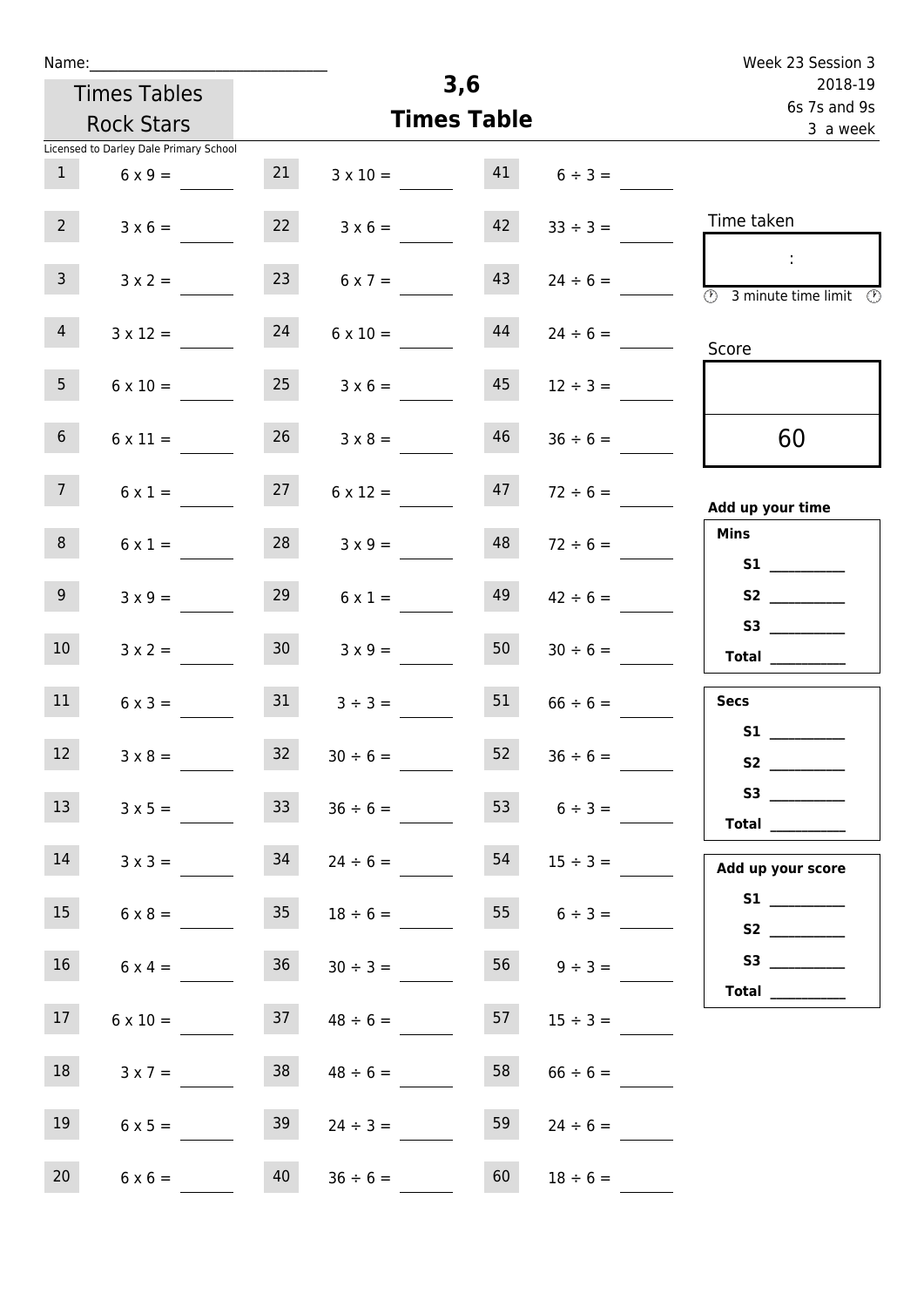| Name: |  |  |  |
|-------|--|--|--|
|       |  |  |  |

| Name:                                  |                                    |                 |                       |                                         | Week 24 Session 1                                                |
|----------------------------------------|------------------------------------|-----------------|-----------------------|-----------------------------------------|------------------------------------------------------------------|
| <b>Times Tables</b>                    |                                    |                 | 6,7                   |                                         | 2018-19<br>6s 7s and 9s                                          |
| <b>Rock Stars</b>                      |                                    |                 | <b>Times Table</b>    |                                         | 3 a week                                                         |
| Licensed to Darley Dale Primary School |                                    |                 |                       |                                         |                                                                  |
| $\mathbf{1}$                           | 21<br>$7 \times 3 =$               |                 | 41<br>$7 \times 11 =$ | $11 \times 7 =$                         |                                                                  |
| 2 <sup>7</sup>                         | 22<br>$6 \times 8 =$               | $7 \times 11 =$ | 42                    | $10 \times 6 =$                         | Time taken                                                       |
| 3 <sup>7</sup>                         | 23<br>$6 \times 5 =$               |                 | 43<br>$6 \times 1 =$  | $4 \times 7 =$                          | $\overline{\mathcal{O}}$<br>3 minute time limit                  |
| $\overline{4}$                         | 24<br>$7 \times 9 =$               |                 | 44<br>$7 \times 11 =$ | $3 \times 6 =$                          | Score                                                            |
| 5 <sub>1</sub>                         | 25<br>$6 \times 5 =$               | $7 \times 1 =$  | 45                    | $4 \times 7 =$                          |                                                                  |
| 6 <sup>1</sup>                         | 26<br>$6 \times 6 =$               | $7 \times 10 =$ | 46                    | $7 \times 6 =$                          | 60                                                               |
| 7 <sup>7</sup>                         | 27<br>$7 \times 6 =$               |                 | 47<br>$6 \times 3 =$  | $5 \times 6 = \underline{\hspace{1cm}}$ | What's your rock status?                                         |
| 8                                      | 28<br>$6 \times 8 =$               |                 | 48<br>$7 \times 4 =$  | $9 \times 7 =$                          | <b>JARNARY</b>                                                   |
| 9 <sup>°</sup>                         | 29<br>$7 \times 7 =$               |                 | 49<br>$6 \times 3 =$  | $10 \times 6 =$                         | < 18 correct in 3 mins<br><b>GARAGE ROGKER</b>                   |
| 10 <sup>°</sup>                        | 30 <sup>°</sup><br>$6 \times 7 =$  |                 | 50<br>$6 \times 2 =$  | $12 \times 7 =$                         | 18-19 correct in 3 mins<br><b>BUSKER</b>                         |
| 11                                     | 31<br>$6 \times 10 =$              | $12 \times 6 =$ | 51                    | $9 \times 7 =$                          | 20-21 correct in 3 mins<br><b>4144ER</b>                         |
| 12                                     | 32<br>$6 \times 3 =$               | $8 \times 6 =$  | 52                    | $7 \times 6 =$                          | 22-24 correct in 3 mins<br><b>UNSIGNED AST</b>                   |
| 13                                     | 33<br>$6 \times 5 =$               | $10 \times 6 =$ | 53                    | $10 \times 7 =$                         | 25-29 correct in 3 mins<br><b>BREAKTHROUGH ARTI<del>S</del>T</b> |
| 14                                     | 34<br>$7 \times 4 =$               | $12 \times 6 =$ | 54                    | $9 \times 6 =$                          | 30-35 correct in 3 mins<br><b>SUPPORT ART</b>                    |
| 15                                     | 35 <sub>1</sub><br>$7 \times 11 =$ |                 | 55<br>$12 \times 6 =$ | $10 \times 6 =$                         | 36-44 correct in 3 mins<br>HEADLINER                             |
| 16 <sup>1</sup>                        | $7 \times 6 = 36$                  | $4 \times 7 =$  | 56                    | $2 \times 6 =$                          | 45-59 correct in 3 mins<br>ROCK STAR                             |
| 17                                     | 37<br>$6 \times 12 =$              |                 | 57<br>$3 \times 6 =$  | $9 \times 7 =$                          | All correct in $\leq$ 3mins<br>ROCK LEGEND                       |
| 18                                     | 38<br>$7 \times 9 =$               | $11 \times 6 =$ | 58                    | $10 \times 6 =$                         | All correct in $\leq 2$ min<br><b>ROCK HERO</b>                  |
| 19                                     | 39<br>$7 \times 1 =$               |                 | 59<br>$1 \times 6 =$  | $7 \times 6 =$                          | All correct in $\leq 1$ min                                      |
| 20<br>$7 \times 10 =$                  | 40                                 | $1 \times 6 =$  | 60                    | $5 \times 7 =$                          | <b>TUARS TABLE</b><br><b>ROCK STARS</b>                          |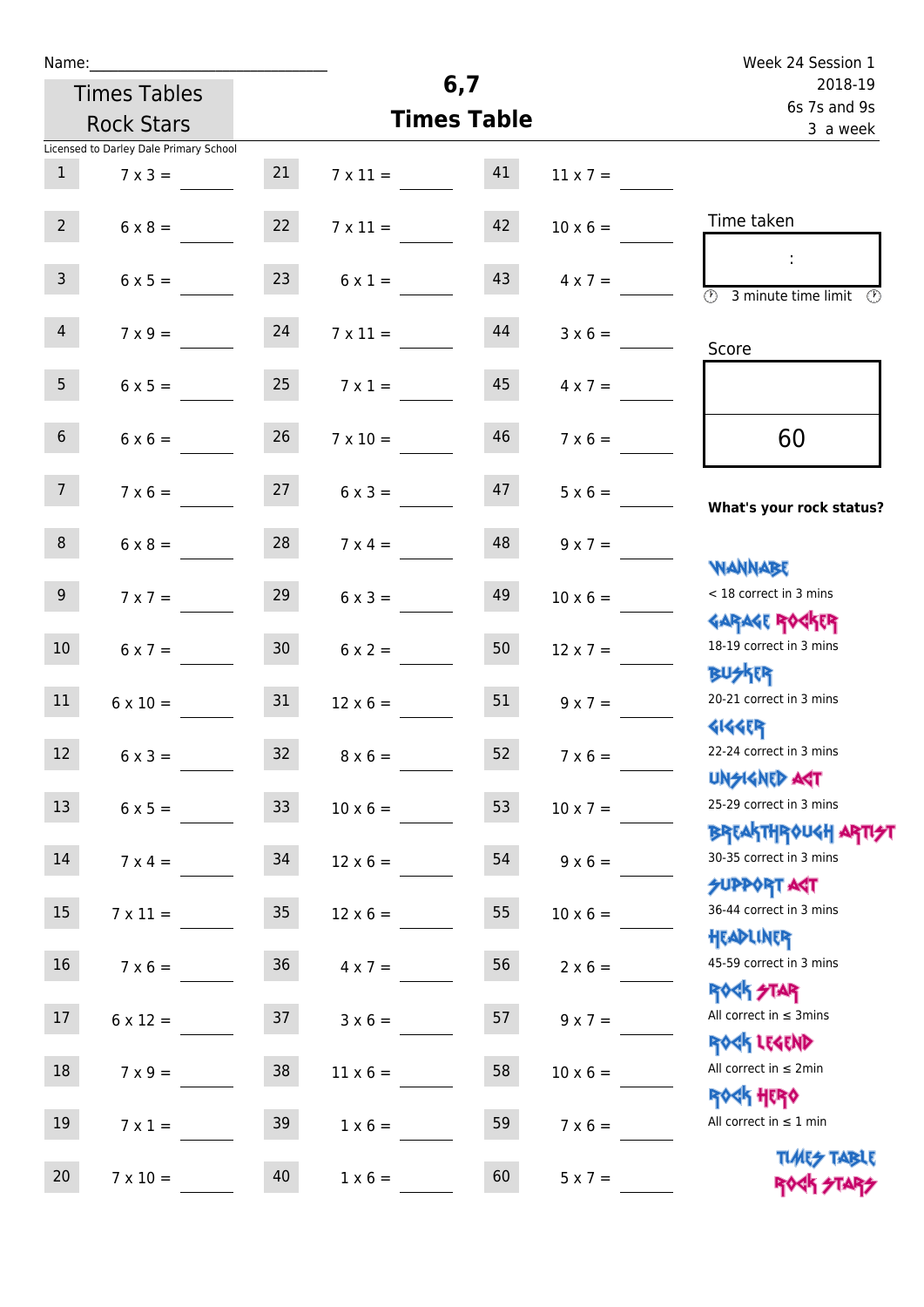|  | Name: |  |
|--|-------|--|
|  |       |  |

|                  |                                        |                 |                                |                         |               | Week 24 Session 2                                                |
|------------------|----------------------------------------|-----------------|--------------------------------|-------------------------|---------------|------------------------------------------------------------------|
|                  | <b>Times Tables</b>                    |                 | 6,7                            | 2018-19<br>6s 7s and 9s |               |                                                                  |
|                  | <b>Rock Stars</b>                      |                 | <b>Times Table</b>             | 3 a week                |               |                                                                  |
|                  | Licensed to Darley Dale Primary School |                 |                                |                         |               |                                                                  |
| 1                | $56 \div 7 =$                          | 21              | $42 \div 7 = 41$               |                         | $28 \div 7 =$ |                                                                  |
| $2^{\circ}$      | $7 ÷ 7 =$                              | 22              | $72 \div 6 =$                  | 42                      | $66 \div 6 =$ | Time taken                                                       |
| 3 <sup>7</sup>   | $7 ÷ 7 =$                              | 23              | $70 \div 7 =$                  | 43                      | $7 ÷ 7 =$     | $\mathcal{L}$<br>(1)<br>3 minute time limit<br>$\mathcal{O}$     |
| $\overline{4}$   | $63 \div 7 =$                          | 24              | $48 \div 6 =$                  | 44                      | $14 \div 7 =$ | Score                                                            |
| 5 <sub>1</sub>   | $36 \div 6 =$                          | 25              | $49 \div 7 =$                  | 45                      | $56 \div 7 =$ |                                                                  |
| 6 <sup>1</sup>   | $28 \div 7 =$                          | 26              | $60 \div 6 =$                  | 46                      | $21 \div 7 =$ | 60                                                               |
| 7 <sup>7</sup>   |                                        |                 | $24 \div 6 =$ 27 $36 \div 6 =$ | 47                      | $42 \div 6 =$ | What's your rock status?                                         |
| 8 <sup>1</sup>   | $66 \div 6 =$                          | 28              | $77 \div 7 =$                  | 48                      | $42 \div 7 =$ | <b>JARNARY</b>                                                   |
| 9                | $21 \div 7 =$                          | 29              | $6 \div 6 =$                   | 49                      | $77 \div 7 =$ | < 18 correct in 3 mins<br><b>GARAGE ROCKER</b>                   |
| 10 <sup>1</sup>  | $6 \div 6 = 30$                        |                 | $6 \div 6 =$                   | 50                      | $77 \div 7 =$ | 18-19 correct in 3 mins<br><b>BU外四</b>                           |
| 11               | $49 \div 7 =$                          | 31              | $66 \div 6 =$                  | 51                      | $72 \div 6 =$ | 20-21 correct in 3 mins<br><b>4144EP</b>                         |
| 12 <sup>7</sup>  | $36 \div 6 =$                          | 32              | $24 \div 6 =$                  | 52                      | $42 \div 7 =$ | 22-24 correct in 3 mins<br><b>UNSIGNED AGT</b>                   |
| 13               | $21 \div 7 =$                          | 33 <sup>°</sup> | $24 \div 6 =$                  | 53                      | $6 \div 6 =$  | 25-29 correct in 3 mins<br><b>BREAKTHROUGH ARTI<del>S</del>T</b> |
| 14               | $7 ÷ 7 =$                              | 34              | $72 \div 6 =$                  | 54                      | $12 \div 6 =$ | 30-35 correct in 3 mins<br><b>SUPPORT ART</b>                    |
| 15 <sub>15</sub> | $21 \div 7 =$                          | 35 <sub>o</sub> | $18 \div 6 =$                  | 55                      | $54 \div 6 =$ | 36-44 correct in 3 mins<br>HEADLINER                             |
| 16 <sup>1</sup>  | $66 \div 6 =$                          | 36              | $18 \div 6 =$                  | 56                      | $49 \div 7 =$ | 45-59 correct in 3 mins<br><b>ROCK STAR</b>                      |
| 17               | $60 \div 6 =$                          | 37              | $42 \div 7 =$                  | 57                      | $66 \div 6 =$ | All correct in $\leq$ 3mins<br>ROCK LEGEND                       |
| 18               | $70 \div 7 =$                          | 38              | $24 \div 6 =$                  | 58                      | $24 \div 6 =$ | All correct in $\leq 2$ min<br><b>ROCK HERO</b>                  |
| 19               | $72 \div 6 =$                          | 39              | $48 \div 6 =$                  | 59                      | $42 \div 7 =$ | All correct in $\leq 1$ min                                      |
| 20               | $70 \div 7 =$                          | 40              | $84 \div 7 =$                  | 60                      | $66 \div 6 =$ | <b>TUARS TABLE</b><br>ROGH STARS                                 |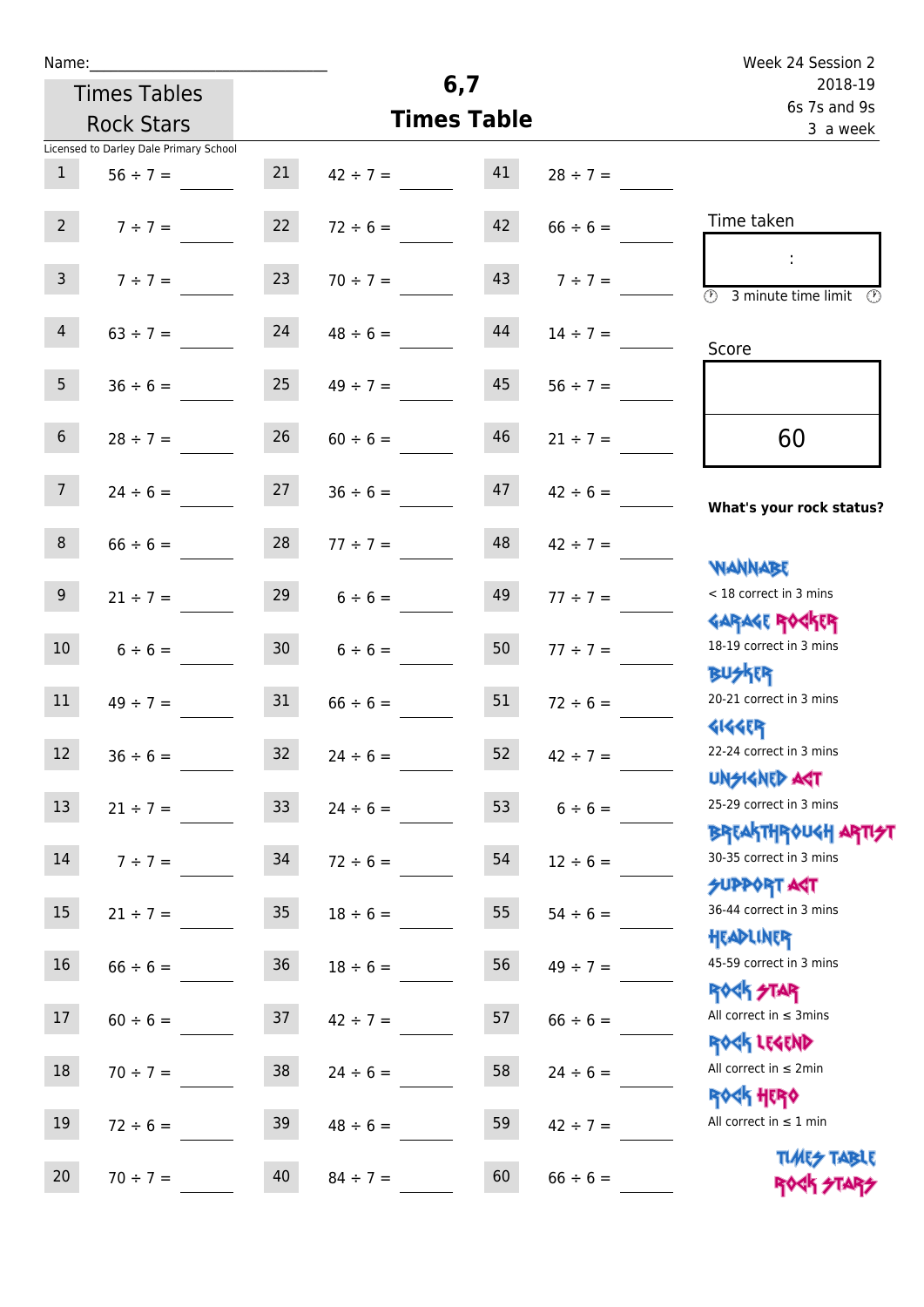| Name:               |                                        |                 |                    |          |                     | Week 24 Session 3                                                                          |
|---------------------|----------------------------------------|-----------------|--------------------|----------|---------------------|--------------------------------------------------------------------------------------------|
| <b>Times Tables</b> |                                        |                 | 6,7                |          |                     | 2018-19<br>6s 7s and 9s                                                                    |
|                     | <b>Rock Stars</b>                      |                 | <b>Times Table</b> | 3 a week |                     |                                                                                            |
|                     | Licensed to Darley Dale Primary School |                 |                    |          |                     |                                                                                            |
| 1                   | $7 \times 2 =$                         | 21              | $7 \times 10 =$    | 41       | $36 \div 6 =$       |                                                                                            |
| $2^{\circ}$         | $6 \times 7 =$                         | 22              | $6 \times 5 =$     | 42       | $21 \div 7 =$       | Time taken                                                                                 |
| $\mathbf{3}$        | $6 \times 11 =$                        | 23              | $6 \times 5 =$     | 43       | $18 \div 6 =$       | $\sim 10$<br>$\overline{\textcircled{1}}$ 3 minute time limit $\overline{\textcircled{1}}$ |
| $\overline{4}$      | $7 \times 7 =$                         | 24              | $6 \times 1 =$     | 44       | $18 \div 6 =$       | Score                                                                                      |
| 5 <sub>1</sub>      | $6 \times 12 =$                        | 25              | $7 \times 2 =$     |          | $45 \t 7 \div 7 =$  |                                                                                            |
| 6 <sup>1</sup>      | $6 \times 7 =$                         | 26              | $6 \times 10 =$    | 46       | $36 \div 6 =$       | 60                                                                                         |
| 7 <sup>7</sup>      | $6 \times 9 =$                         | 27              | $7 \times 5 =$     | 47       | $66 \div 6 =$       | Add up your time                                                                           |
| 8 <sup>1</sup>      | $7 \times 4 =$                         |                 | $7 \times 9 =$     | 48       | $70 \div 7 =$       | <b>Mins</b><br><b>S1 S1</b>                                                                |
| 9 <sub>o</sub>      | $7 \times 5 =$                         | 29              | $6 \times 2 =$     | 49       | $42 \div 6 =$       | S2                                                                                         |
| 10 <sup>°</sup>     | $6 \times 11 =$                        | 30 <sup>1</sup> | $6 \times 4 =$     |          | $50 \t 35 \div 7 =$ | Total $\_\_$                                                                               |
| 11                  | $6 \times 12 =$                        | 31              | $35 \div 7 =$      | 51       | $21 \div 7 =$       | <b>Secs</b>                                                                                |
| 12                  | $7 \times 12 =$                        | 32 <sub>2</sub> | $63 \div 7 =$      | 52       | $72 \div 6 =$       | <b>S1 S1</b><br>S <sub>2</sub>                                                             |
| 13                  | $7 \times 1 =$                         | 33              | $24 \div 6 =$      | 53       | $84 \div 7 =$       | S3<br>Total $\_\_$                                                                         |
| 14                  | $6 \times 9 =$                         | 34              | $36 \div 6 =$      | 54       | $63 \div 7 =$       | Add up your score                                                                          |
| 15                  | $7 \times 3 =$                         | 35              | $42 \div 7 =$      | 55       | $49 \div 7 =$       | S2                                                                                         |
| 16                  | $7 \times 10 =$                        | 36              | $56 \div 7 =$      | 56       | $24 \div 6 =$       | Total $\_\_$                                                                               |
| 17 <sub>1</sub>     | $7 \times 1 =$                         | 37              | $54 \div 6 =$      | 57       | $63 \div 7 =$       |                                                                                            |
| 18                  | $7 \times 5 =$                         | 38              | $77 \div 7 =$      | 58       | $42 \div 7 =$       |                                                                                            |
| 19                  | $7 \times 9 =$                         | 39              | $12 \div 6 =$      |          | 59 $6 \div 6 =$     |                                                                                            |
| 20                  | $7 \times 2 =$                         | 40              | $36 \div 6 =$      | 60       | $70 \div 7 =$       |                                                                                            |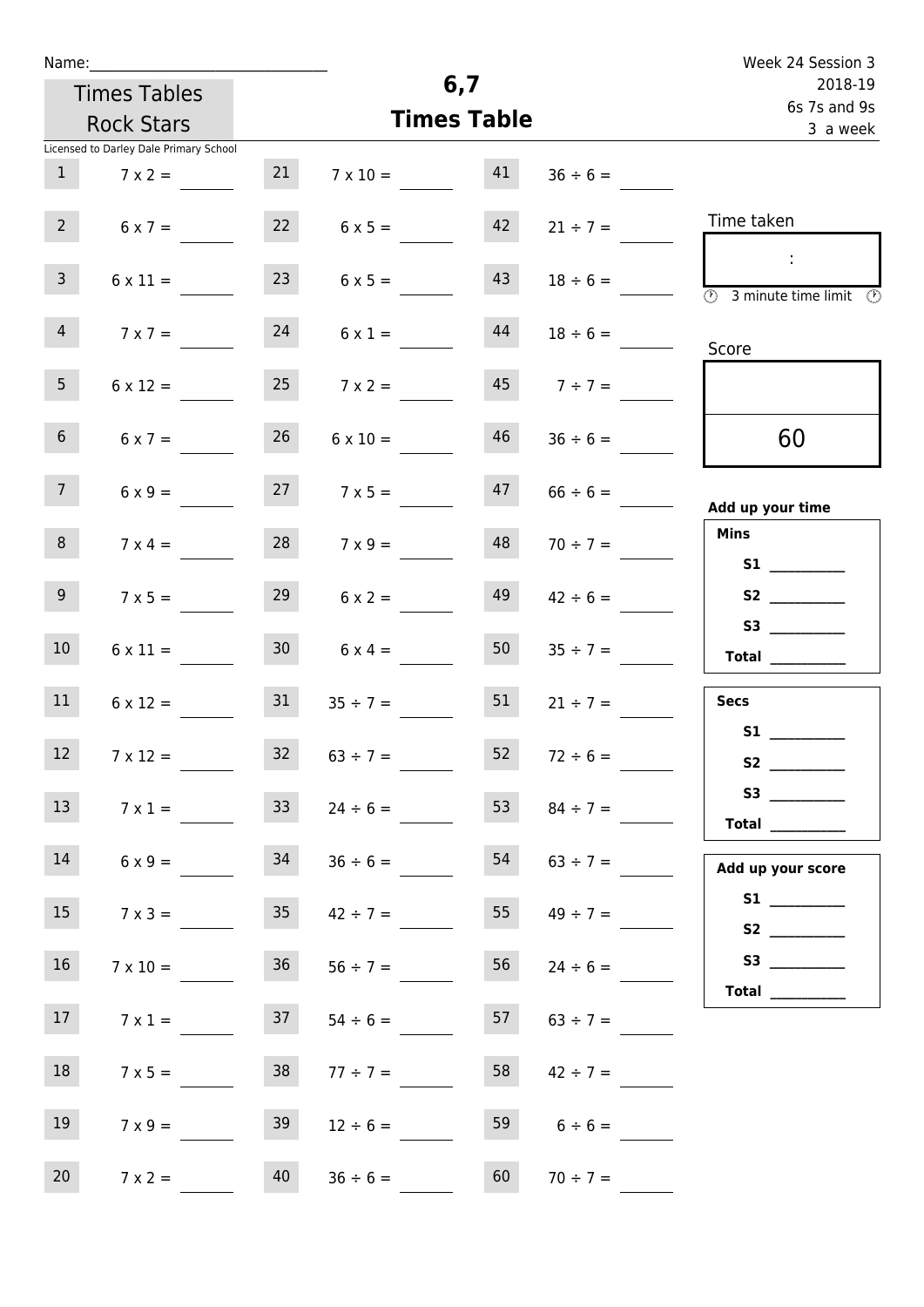| Name: |  |  |  |
|-------|--|--|--|
|       |  |  |  |

| Name:           |                                        |                 |                    |                          |                 | Week 25 Session 1                                                       |
|-----------------|----------------------------------------|-----------------|--------------------|--------------------------|-----------------|-------------------------------------------------------------------------|
|                 | <b>Times Tables</b>                    |                 | 7,8                | 2018-19                  |                 |                                                                         |
|                 | <b>Rock Stars</b>                      |                 | <b>Times Table</b> | 6s 7s and 9s<br>3 a week |                 |                                                                         |
|                 | Licensed to Darley Dale Primary School |                 |                    |                          |                 |                                                                         |
| $\mathbf{1}$    | $7 \times 4 =$                         | 21              | $8 \times 7 =$     | 41                       | $10 \times 8 =$ |                                                                         |
| $2^{\circ}$     | $8 \times 9 =$                         | 22              | $8 \times 2 =$     | 42                       | $8 \times 7 =$  | Time taken                                                              |
| 3 <sup>7</sup>  | $8 \times 1 =$                         | 23              | $8 \times 6 =$     | 43                       | $8 \times 8 =$  | ÷<br>$\overline{(\mathcal{V})}$<br>3 minute time limit<br>$\mathcal{O}$ |
| $\overline{4}$  | $8 \times 9 =$                         | 24              | $7 \times 2 =$     | 44                       | $7 \times 8 =$  | Score                                                                   |
| 5 <sup>5</sup>  | $7 \times 10 =$                        | 25              | $8 \times 6 =$     | 45                       | $3 \times 7 =$  |                                                                         |
| 6 <sup>1</sup>  | $7 \times 4 =$                         | 26              | $8 \times 11 =$    | 46                       | $6 \times 8 =$  | 60                                                                      |
| 7 <sup>7</sup>  | $8 \times 8 =$                         | 27              | $7 \times 7 =$     | 47                       | $8 \times 8 =$  | What's your rock status?                                                |
| 8               | $7 \times 7 =$                         | 28              | $8 \times 2 =$     | 48                       | $8 \times 8 =$  | <b>JARNARY</b>                                                          |
| 9 <sub>o</sub>  | $8 \times 12 =$                        | 29              | $7 \times 2 =$     | 49                       | $4 \times 7 =$  | < 18 correct in 3 mins<br><b>GARAGE ROCKER</b>                          |
| 10 <sup>°</sup> | $8 \times 5 =$                         | 30 <sup>°</sup> | $7 \times 5 =$     | 50                       | $5 \times 8 =$  | 18-19 correct in 3 mins<br><b>BUSKER</b>                                |
| 11              | $8 \times 2 =$                         | 31              | $3 \times 8 =$     | 51                       | $6 \times 8 =$  | 20-21 correct in 3 mins<br><b>4144EP</b>                                |
| 12              | $8 \times 8 =$                         | 32              | $11 \times 7 =$    | 52                       | $10 \times 7 =$ | 22-24 correct in 3 mins<br><b>UNSIGNED AGT</b>                          |
| 13 <sup>°</sup> | $8 \times 4 =$                         | 33              | $4 \times 7 =$     | 53                       | $4 \times 7 =$  | 25-29 correct in 3 mins<br><b>BREAKTHROUGH ARTI<del>S</del>T</b>        |
| 14              | $8 \times 4 =$                         | 34              | $4 \times 7 =$     | 54                       | $5 \times 7 =$  | 30-35 correct in 3 mins<br>SUPPORT ART                                  |
| 15 <sub>1</sub> | $8 \times 2 =$                         | 35              | $8 \times 8 =$     | 55                       | $7 \times 8 =$  | 36-44 correct in 3 mins<br>HEADLINER                                    |
| 16              | $7 \times 2 =$                         | 36 <sup>°</sup> | $8 \times 8 =$     | 56                       | $8 \times 7 =$  | 45-59 correct in 3 mins<br><b>ROCK STAR</b>                             |
| 17              | $7 \times 1 =$                         | 37              | $2 \times 7 =$     | 57                       | $6 \times 8 =$  | All correct in $\leq$ 3mins<br>ROCK LEGEND                              |
| 18              | $8 \times 6 =$                         | 38              | $3 \times 8 =$     | 58                       | $4 \times 8 =$  | All correct in $\leq 2$ min                                             |
| 19              | $8 \times 8 =$                         | 39              | $10 \times 8 =$    | 59                       | $12 \times 8 =$ | <b>ROGH HERO</b><br>All correct in $\leq 1$ min                         |
| 20              | $7 \times 6 =$                         | 40              | $10 \times 7 =$    | 60                       | $8 \times 7 =$  | <b>TIMES TABLE</b><br>ROCK STARS                                        |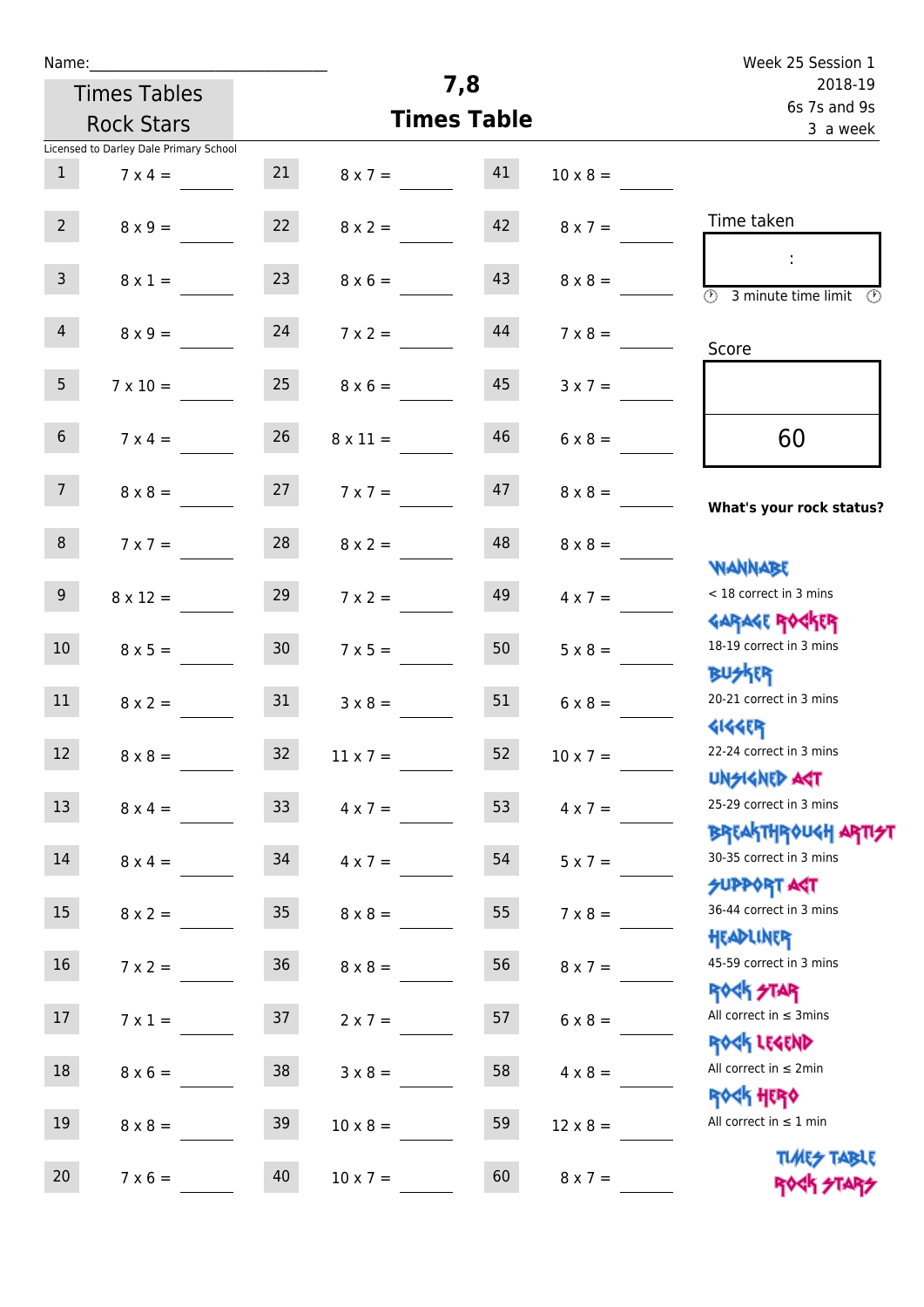| Name:           |                                        |                 |                    |                          |               | Week 25 Session 2                                                       |
|-----------------|----------------------------------------|-----------------|--------------------|--------------------------|---------------|-------------------------------------------------------------------------|
|                 | <b>Times Tables</b>                    |                 | 7,8                | 2018-19                  |               |                                                                         |
|                 | <b>Rock Stars</b>                      |                 | <b>Times Table</b> | 6s 7s and 9s<br>3 a week |               |                                                                         |
|                 | Licensed to Darley Dale Primary School |                 |                    |                          |               |                                                                         |
| $\mathbf{1}$    | $14 \div 7 =$                          | 21              | $96 \div 8 =$      | 41                       | $16 \div 8 =$ |                                                                         |
| $2^{\circ}$     | $88 \div 8 =$                          | 22              | $84 \div 7 =$      | 42                       | $8 \div 8 =$  | Time taken                                                              |
| $\mathsf{3}$    | $84 \div 7 =$                          | 23              | $21 \div 7 =$      | 43                       | $21 \div 7 =$ | ÷<br>$\overline{(\mathcal{V})}$<br>3 minute time limit<br>$\mathcal{O}$ |
| 4               | $63 \div 7 =$                          | 24              | $96 \div 8 =$      | 44                       | $70 \div 7 =$ | Score                                                                   |
| 5 <sub>1</sub>  | $56 \div 8 =$                          | 25              | $84 \div 7 =$      | 45                       | $35 \div 7 =$ |                                                                         |
| 6 <sup>1</sup>  | $72 \div 8 =$                          | 26              | $28 \div 7 =$      | 46                       | $32 \div 8 =$ | 60                                                                      |
| 7 <sup>7</sup>  | $35 \div 7 =$                          | 27              | $49 \div 7 =$      | 47                       | $14 \div 7 =$ | What's your rock status?                                                |
| 8               | $72 \div 8 =$                          | 28              | $7 ÷ 7 =$          | 48                       | $24 \div 8 =$ | <b>NANNABE</b>                                                          |
| 9               | $35 \div 7 =$                          | 29              | $16 \div 8 =$      | 49                       | $35 \div 7 =$ | < 18 correct in 3 mins<br><b>GARAGE ROCKER</b>                          |
| 10 <sup>°</sup> | $32 \div 8 =$                          | 30 <sub>2</sub> | $16 \div 8 =$      | 50                       | $28 \div 7 =$ | 18-19 correct in 3 mins<br><b>BUSKRR</b>                                |
| 11              | $70 \div 7 =$                          | 31              | $84 \div 7 =$      | 51                       | $63 \div 7 =$ | 20-21 correct in 3 mins<br><b>4144EP</b>                                |
| 12              | $49 \div 7 =$                          | 32              | $28 \div 7 =$      | 52                       | $35 ÷ 7 =$    | 22-24 correct in 3 mins<br><b>UNSIGNED AGT</b>                          |
| 13              | $49 \div 7 =$                          | 33 <sup>°</sup> | $42 \div 7 =$      | 53                       | $96 \div 8 =$ | 25-29 correct in 3 mins<br><b>BREAKTHROUGH ARTI<del>S</del>T</b>        |
| 14              | $88 \div 8 =$                          | 34              | $42 \div 7 =$      | 54                       | $72 \div 8 =$ | 30-35 correct in 3 mins<br><b>SUPPORT AGT</b>                           |
| 15              | $80 \div 8 =$                          | 35 <sub>1</sub> | $72 \div 8 =$      | 55                       | $24 \div 8 =$ | 36-44 correct in 3 mins<br>HEADLINER                                    |
| 16              | $35 \div 7 =$                          | 36 <sup>°</sup> | $8 \div 8 =$       | 56                       | $14 \div 7 =$ | 45-59 correct in 3 mins<br><b>ROCK STAR</b>                             |
| 17              | $56 \div 8 =$                          | 37              | $88 \div 8 =$      | 57                       | $72 \div 8 =$ | All correct in $\leq$ 3mins<br>ROCK LEGEND                              |
| 18              | $21 \div 7 =$                          | 38              | $28 \div 7 =$      | 58                       | $88 \div 8 =$ | All correct in $\leq 2$ min<br>ROCK HERO                                |
| 19              | $21 \div 7 =$                          | 39              | $64 \div 8 =$      | 59                       | $72 \div 8 =$ | All correct in $\leq 1$ min<br><b>TIMES TABLE</b>                       |
| 20              | $49 \div 7 =$                          | 40              | $32 \div 8 =$      | 60                       | $42 \div 7 =$ | ROCK STARS                                                              |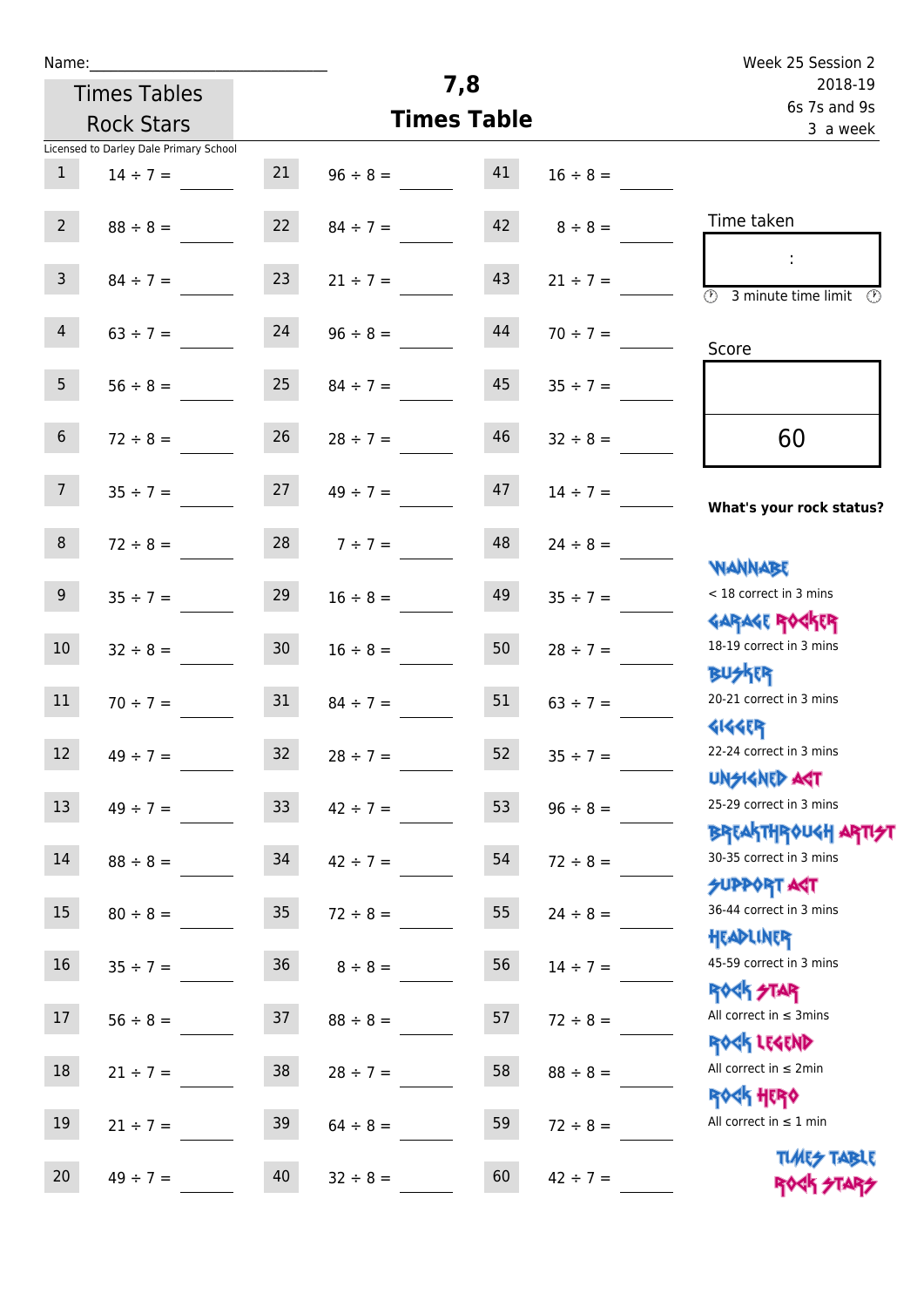| Name:                                |                                        |                    |                      |                         |                    | Week 25 Session 3                                                                                                                                                                                                                                       |
|--------------------------------------|----------------------------------------|--------------------|----------------------|-------------------------|--------------------|---------------------------------------------------------------------------------------------------------------------------------------------------------------------------------------------------------------------------------------------------------|
| <b>Times Tables</b>                  |                                        |                    | 7,8                  | 2018-19<br>6s 7s and 9s |                    |                                                                                                                                                                                                                                                         |
|                                      | <b>Rock Stars</b>                      | <b>Times Table</b> |                      |                         | 3 a week           |                                                                                                                                                                                                                                                         |
|                                      | Licensed to Darley Dale Primary School |                    |                      |                         |                    |                                                                                                                                                                                                                                                         |
| $\mathbf{1}$                         | $7 \times 4 =$                         |                    | 21 $8 \times 5 =$ 41 |                         | $14 \div 7 =$      |                                                                                                                                                                                                                                                         |
| $2^{\circ}$                          | $8 \times 1 =$                         | 22                 | $8 \times 3 =$       | 42                      | $48 \div 8 =$      | Time taken                                                                                                                                                                                                                                              |
| $\mathsf{3}$                         | $8 \times 2 =$                         | 23                 | $8 \times 3 =$       | 43                      | $28 \div 7 =$      | $\sim 10$<br>$\overline{\textcircled{1}}$ 3 minute time limit $\overline{\textcircled{1}}$                                                                                                                                                              |
| 4                                    | $7 \times 10 =$                        | 24                 | $8 \times 10 =$      | 44                      | $28 \div 7 =$      | Score                                                                                                                                                                                                                                                   |
| 5 <sub>1</sub>                       | $8 \times 10 =$                        | 25                 | $8 \times 1 =$       | 45                      | $14 \div 7 =$      |                                                                                                                                                                                                                                                         |
| 6 <sup>1</sup>                       | $7 \times 6 =$                         |                    | $26 \t 7 \times 3 =$ | 46                      | $72 \div 8 =$      | 60                                                                                                                                                                                                                                                      |
| 7 <sup>7</sup>                       | $7 \times 5 =$                         | 27                 | $8 \times 12 =$      | 47                      | $72 \div 8 =$      | Add up your time                                                                                                                                                                                                                                        |
| 8                                    | $7 \times 6 =$                         | 28                 | $8 \times 1 =$       | 48                      | $32 \div 8 =$      | <b>Mins</b><br><b>S1 S1</b>                                                                                                                                                                                                                             |
| 9                                    | $7 \times 9 =$                         | 29                 | $7 \times 10 =$      | 49                      | $49 \div 7 =$      |                                                                                                                                                                                                                                                         |
| 10 <sup>°</sup>                      | $7 \times 1 =$                         | 30 <sup>°</sup>    | $7 \times 11 =$      | 50                      | $35 \div 7 =$      | S3<br>$\begin{tabular}{c} Total \end{tabular}$                                                                                                                                                                                                          |
| 11                                   | $8 \times 6 =$                         | 31                 | $40 \div 8 =$        | 51                      | $64 \div 8 =$      | <b>Secs</b>                                                                                                                                                                                                                                             |
| <b>Contract</b><br>$12 \overline{ }$ | $7 \times 2 =$                         | 32                 | $70 \div 7 =$        | 52                      | $49 \div 7 =$      | <b>S1 S1</b><br>S <sub>2</sub> and the set of the set of the set of the set of the set of the set of the set of the set of the set of the set of the set of the set of the set of the set of the set of the set of the set of the set of the set of the |
| 13                                   | $7 \times 5 =$                         | 33                 | $32 \div 8 =$        | 53                      | $56 \div 7 =$      | S3<br>Total $\_\_$                                                                                                                                                                                                                                      |
| 14                                   | $8 \times 9 =$                         | 34                 | $63 \div 7 =$        | 54                      | $80 \div 8 =$      | Add up your score                                                                                                                                                                                                                                       |
| 15 <sub>15</sub>                     | $7 \times 8 =$                         | 35                 | $64 \div 8 =$        | 55                      | $80 \div 8 =$      | S2                                                                                                                                                                                                                                                      |
| 16                                   | $8 \times 7 =$                         | 36                 | $63 \div 7 =$        |                         | $56 \t 8 \div 8 =$ |                                                                                                                                                                                                                                                         |
| 17 <sub>1</sub>                      | $7 \times 12 =$                        | 37                 | $35 \div 7 =$        | 57                      | $16 \div 8 =$      | Total $\_\_$                                                                                                                                                                                                                                            |
| 18                                   | $8 \times 3 =$                         | 38                 | $96 \div 8 =$        | 58                      | $96 \div 8 =$      |                                                                                                                                                                                                                                                         |
| 19                                   | $8 \times 2 =$                         | 39                 | $80 \div 8 =$        | 59                      | $24 \div 8 =$      |                                                                                                                                                                                                                                                         |
| 20                                   | $8 \times 2 =$                         | 40                 | $40 \div 8 =$        | 60                      | $40 \div 8 =$      |                                                                                                                                                                                                                                                         |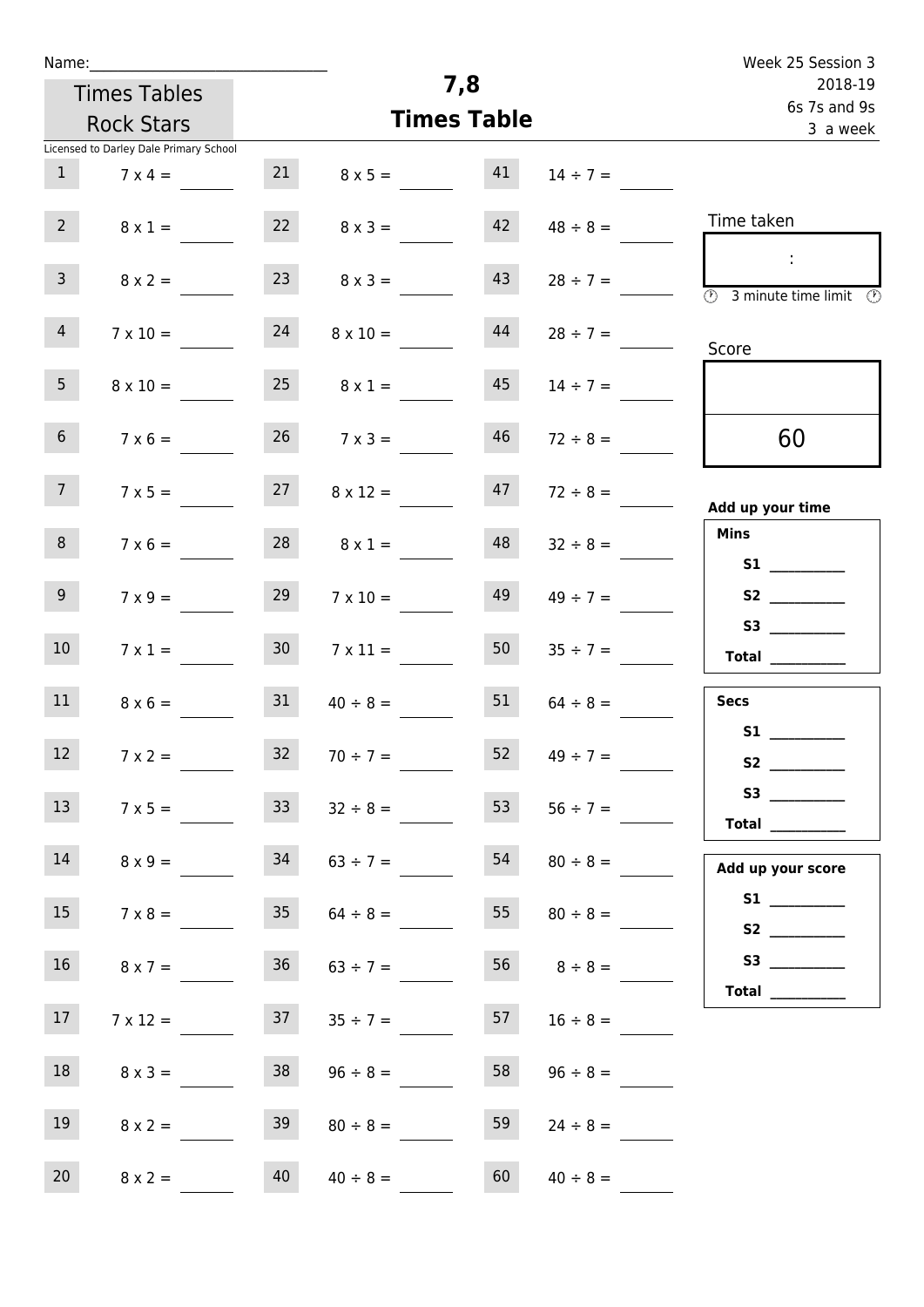| Name: |  |  |  |
|-------|--|--|--|
|       |  |  |  |

|                 | Name:                                  |                 |                 |                    |                 | Week 26 Session 1                                                |
|-----------------|----------------------------------------|-----------------|-----------------|--------------------|-----------------|------------------------------------------------------------------|
|                 | <b>Times Tables</b>                    |                 |                 | 8,9                |                 | 2018-19<br>6s 7s and 9s                                          |
|                 | <b>Rock Stars</b>                      |                 |                 | <b>Times Table</b> |                 | 3 a week                                                         |
|                 | Licensed to Darley Dale Primary School |                 |                 |                    |                 |                                                                  |
| 1               | $8 \times 9 =$                         | 21              | $9 \times 6 =$  | 41                 | $10 \times 8 =$ |                                                                  |
| $2^{\circ}$     | $9 \times 10 =$                        | 22              | $9 \times 8 =$  | 42                 | $7 \times 8 =$  | Time taken                                                       |
| $\overline{3}$  | $9 \times 2 =$                         | 23              | $9 \times 5 =$  | 43                 | $3 \times 8 =$  | $\sim 10$<br>3 minute time limit<br>(F)                          |
| 4               | $8 \times 7 =$                         | 24              | $8 \times 1 =$  | 44                 | $3 \times 8 =$  | Score                                                            |
| 5 <sub>1</sub>  | $8 \times 12 =$                        | 25              | $8 \times 2 =$  | 45                 | $1 \times 8 =$  |                                                                  |
| 6 <sup>1</sup>  | $9 \times 7 =$                         | 26              | $9 \times 6 =$  | 46                 | $2 \times 8 =$  | 60                                                               |
| 7 <sup>7</sup>  | $8 \times 7 =$                         | 27              | $9 \times 1 =$  | 47                 | $2 \times 8 =$  | What's your rock status?                                         |
| 8               | $9 \times 1 =$                         | 28              | $8 \times 5 =$  | 48                 | $3 \times 8 =$  | <b>WANNABE</b>                                                   |
| 9               | $9 \times 10 =$                        | 29              | $9 \times 12 =$ | 49                 | $2 \times 9 =$  | < 18 correct in 3 mins                                           |
| 10 <sup>°</sup> | $8 \times 1 =$                         | 30 <sup>°</sup> | $8 \times 6 =$  | 50                 | $7 \times 8 =$  | <b>GARAGE ROCKER</b><br>18-19 correct in 3 mins                  |
| 11              | $8 \times 9 =$                         | 31              | $3 \times 8 =$  | 51                 | $2 \times 8 =$  | <b>BUSKER</b><br>20-21 correct in 3 mins                         |
| 12              | $8 \times 6 =$                         | 32              | $3 \times 9 =$  | 52                 | $12 \times 9 =$ | 41445<br>22-24 correct in 3 mins                                 |
| 13              | $8 \times 3 =$                         | 33              | $7 \times 9 =$  | 53                 | $5 \times 9 =$  | <b>UNGIGNED AGT</b><br>25-29 correct in 3 mins                   |
| 14              | $9 \times 2 =$                         | 34              | $6 \times 8 =$  | 54                 | $12 \times 8 =$ | <b>BREAKTHROUGH ARTI<del>S</del>T</b><br>30-35 correct in 3 mins |

15  $9 \times 2 =$  35  $10 \times 9 =$  55  $3 \times 9 =$ 

16  $8 \times 1 = 36$   $5 \times 9 = 56$   $2 \times 8 = 5$ 

17  $8 \times 7 = 37$   $2 \times 9 = 57$   $3 \times 9 = 3$ 

18  $8 \times 1 = 38$   $1 \times 8 = 58$   $11 \times 9 = 58$ 

19  $8 \times 4 = 39$   $7 \times 9 = 59$   $12 \times 9 =$ 

20  $8 \times 6 =$  40  $6 \times 8 =$  60  $9 \times 8 =$ 

SUPPORT AGT 36-44 correct in 3 mins

Headliner 45-59 correct in 3 mins

**ROCK STAR** 

All correct in  $\leq 3$ mins

Rock Legend

All correct in  $\leq 2$ min

Rock Hero

All correct in  $\leq 1$  min

TIME<del>S</del> TABLE ROCK STAP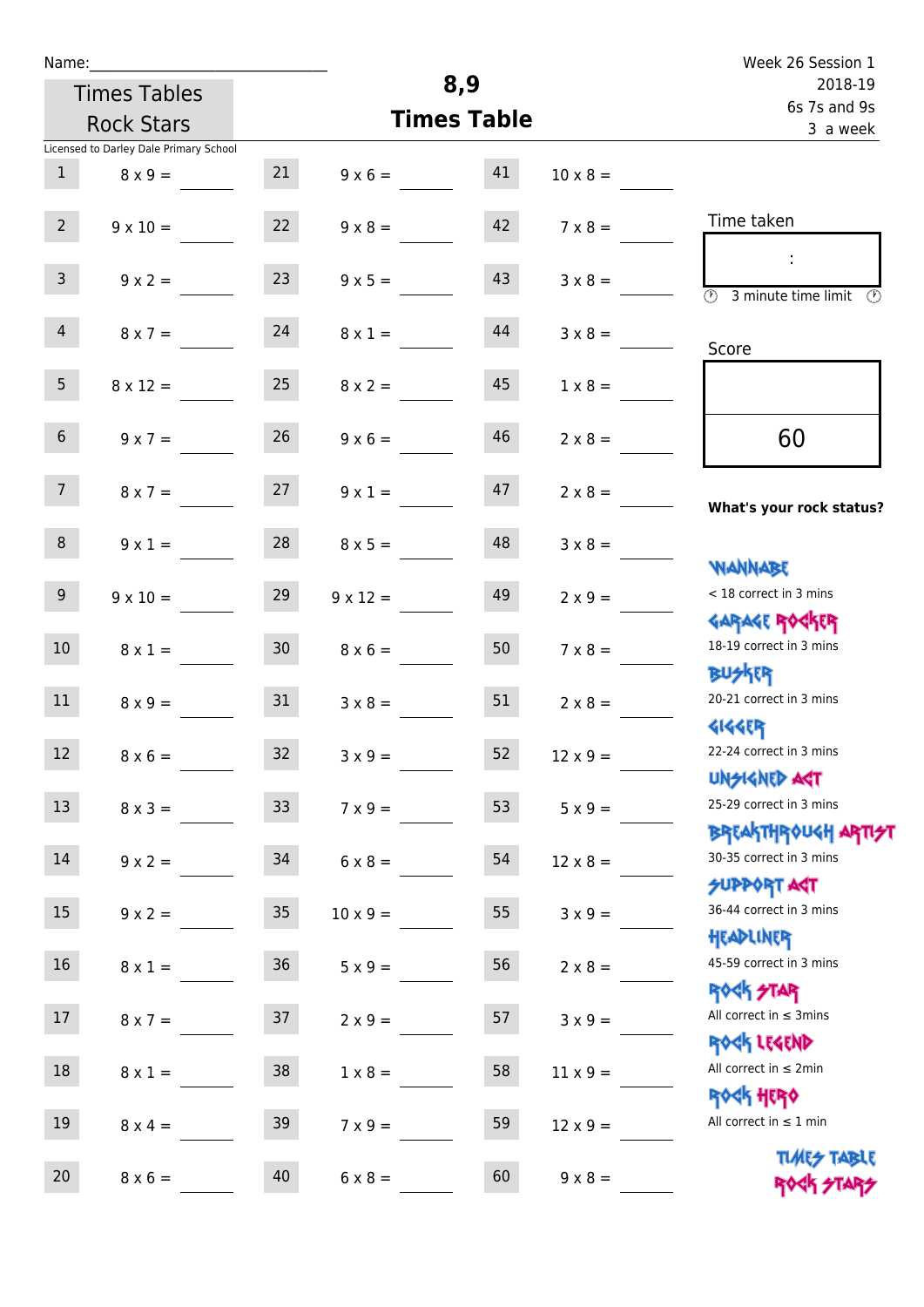| Name:          |                                        |                 |                    |                                     |                | Week 26 Session 2                                                     |
|----------------|----------------------------------------|-----------------|--------------------|-------------------------------------|----------------|-----------------------------------------------------------------------|
|                | <b>Times Tables</b>                    |                 | 8,9                | 2018-19<br>6s 7s and 9s<br>3 a week |                |                                                                       |
|                | <b>Rock Stars</b>                      |                 | <b>Times Table</b> |                                     |                |                                                                       |
|                | Licensed to Darley Dale Primary School |                 |                    |                                     |                |                                                                       |
| $\mathbf{1}$   | $63 \div 9 =$                          | 21              | $63 \div 9 =$      | 41                                  | $108 \div 9 =$ |                                                                       |
| $2^{\circ}$    | $36 \div 9 =$                          | 22              | $32 \div 8 =$      | 42                                  | $24 \div 8 =$  | Time taken                                                            |
| 3 <sup>7</sup> | $56 \div 8 =$                          | 23              | $80 \div 8 =$      | 43                                  | $99 \div 9 =$  | ÷<br>$\overline{\mathcal{O}}$<br>3 minute time limit<br>$\mathcal{O}$ |
| $\overline{4}$ | $9 \div 9 =$                           | 24              | $64 \div 8 =$      | 44                                  | $108 \div 9 =$ | Score                                                                 |
| 5 <sub>1</sub> | $9 ÷ 9 =$                              | 25              | $72 \div 8 =$      | 45                                  | $72 \div 9 =$  |                                                                       |
| 6 <sup>1</sup> | $24 \div 8 =$                          | 26              | $16 \div 8 =$      | 46                                  | $108 \div 9 =$ | 60                                                                    |
| 7 <sup>7</sup> | $40 \div 8 =$                          | 27              | $56 \div 8 =$      | 47                                  | $81 \div 9 =$  | What's your rock status?                                              |
| 8              | $18 \div 9 =$                          | 28              | $8 \div 8 =$       | 48                                  | $90 \div 9 =$  |                                                                       |
| 9 <sup>°</sup> | $54 \div 9 =$                          | 29              | $18 \div 9 =$      | 49                                  | $40 \div 8 =$  | <b>NANNABE</b><br>< 18 correct in 3 mins                              |
| 10             | $64 \div 8 =$                          | 30 <sup>°</sup> | $56 \div 8 =$      | 50                                  | $8 \div 8 =$   | <b>GARAGE ROGKER</b><br>18-19 correct in 3 mins                       |
| 11             | $80 \div 8 =$                          | 31              | $32 \div 8 =$      | 51                                  | $108 \div 9 =$ | <b>BUSKER</b><br>20-21 correct in 3 mins                              |
| 12             | $8 \div 8 =$                           | 32              | $64 \div 8 =$      | 52                                  | $9 ÷ 9 =$      | <b>4144EP</b><br>22-24 correct in 3 mins<br><b>UNSIGNED AST</b>       |
| 13             | $40 \div 8 =$                          | 33 <sup>°</sup> | $64 \div 8 =$      | 53                                  | $8 \div 8 =$   | 25-29 correct in 3 mins                                               |
| 14             | $40 \div 8 =$                          | 34              | $36 ÷ 9 =$         | 54                                  | $72 \div 9 =$  | BREAKTHRÓUGH ARTI <del>2</del> 1<br>30-35 correct in 3 mins           |
| 15             | $72 \div 9 =$                          | 35 <sub>o</sub> | $24 \div 8 =$      | 55                                  | $64 \div 8 =$  | <b>SUPPORT AGT</b><br>36-44 correct in 3 mins                         |
| 16             | $40 \div 8 =$                          | 36              | $40 \div 8 =$      | 56                                  | $36 ÷ 9 =$     | HEADLINER<br>45-59 correct in 3 mins                                  |
| 17             | $8 \div 8 =$                           | 37              | $80 \div 8 =$      | 57                                  | $99 \div 9 =$  | <b>ROCK STAR</b><br>All correct in $\leq$ 3mins                       |
| 18             | $108 \div 9 =$                         | 38              | $96 \div 8 =$      | 58                                  | $90 \div 9 =$  | ROCK LEGEND<br>All correct in $\leq 2$ min                            |
| 19             | $9 ÷ 9 =$                              | 39              | $48 \div 8 =$      | 59                                  | $72 \div 8 =$  | ROCK HERO<br>All correct in $\leq 1$ min                              |
| 20             | $8 \div 8 =$                           | 40              | $32 \div 8 =$      | 60                                  | $56 \div 8 =$  | <b>TIMES TABLE</b><br>ROCK STARS                                      |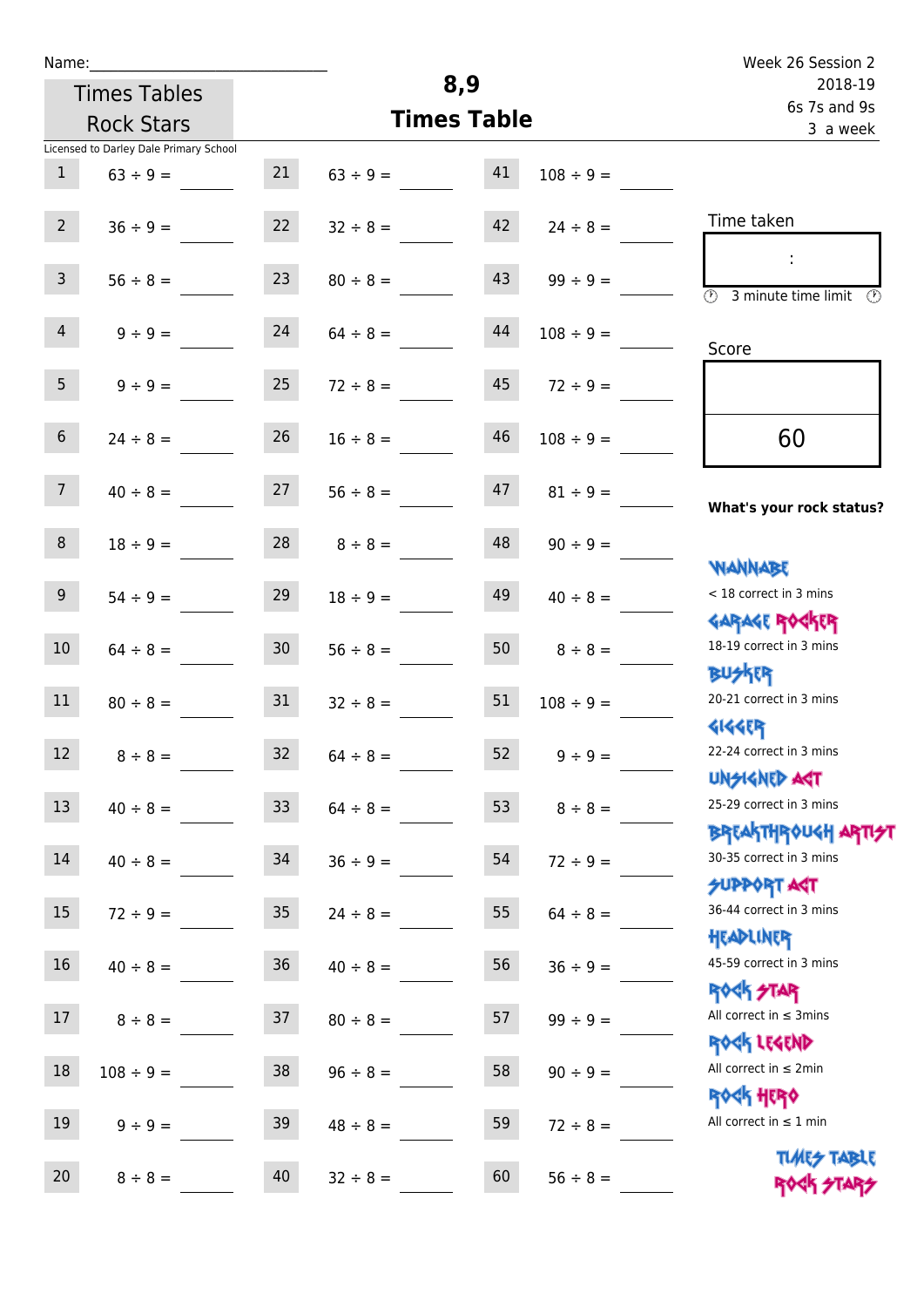| Name: |  |  |  |
|-------|--|--|--|
|       |  |  |  |

| Name:           |                                                          |                           |                     |    |                                     | Week 26 Session 3                                |
|-----------------|----------------------------------------------------------|---------------------------|---------------------|----|-------------------------------------|--------------------------------------------------|
|                 | <b>Times Tables</b><br><b>Rock Stars</b>                 | 8,9<br><b>Times Table</b> |                     |    | 2018-19<br>6s 7s and 9s<br>3 a week |                                                  |
| 1               | Licensed to Darley Dale Primary School<br>$9 \times 5 =$ | 21                        | $9 \times 4 =$      | 41 | $72 \div 9 =$                       |                                                  |
| $2^{\circ}$     | $9 \times 3 =$                                           | 22                        | $9 \times 11 =$     | 42 | $36 \div 9 =$                       | Time taken                                       |
| 3 <sup>7</sup>  | $9 \times 10 =$                                          | 23                        | $8 \times 2 =$      | 43 | $99 \div 9 =$                       | $\overline{\textcircled{1}}$ 3 minute time limit |
| $\overline{4}$  | $9 \times 10 =$                                          | 24                        | $9 \times 1 =$      | 44 | $32 \div 8 =$                       | Score                                            |
| 5 <sub>1</sub>  | $9 \times 5 =$                                           | 25                        | $8 \times 2 =$      | 45 | $54 \div 9 =$                       |                                                  |
| 6 <sup>1</sup>  | $9 \times 8 =$                                           | 26                        | $9 \times 8 =$      | 46 | $72 \div 9 =$                       | 60                                               |
| 7 <sup>7</sup>  | $8 \times 6 =$                                           | 27                        | $9 \times 12 =$     | 47 | $80 \div 8 =$                       | Add up your time                                 |
| 8               | $8 \times 2 =$                                           |                           | $28$ $9 \times 7 =$ | 48 | $48 \div 8 =$                       | <b>Mins</b><br><b>S1 S1</b>                      |
| 9 <sub>o</sub>  | $8 \times 2 =$                                           | 29                        | $8 \times 4 =$      | 49 | $56 \div 8 =$                       | S2<br>S3                                         |
| 10 <sup>°</sup> | $9 \times 11 =$                                          | 30 <sub>o</sub>           | $9 \times 11 =$     | 50 | $64 \div 8 =$                       | Total $\qquad$                                   |
| 11              | $8 \times 10 =$                                          | 31                        | $24 \div 8 =$       | 51 | $24 \div 8 =$                       | <b>Secs</b><br>S1                                |
| 12              | $9 \times 9 =$                                           | 32                        | $81 \div 9 =$       | 52 | $108 \div 9 =$                      |                                                  |
| 13              | $9 \times 11 =$                                          | 33                        | $24 \div 8 =$       | 53 | $40 \div 8 =$                       | S3<br>Total $\qquad$                             |
| 14              | $9 \times 10 =$                                          | 34                        | $96 \div 8 =$       | 54 | $64 \div 8 =$                       | Add up your score                                |
| 15              | $9 \times 9 =$                                           | 35                        | $48 \div 8 =$       | 55 | $63 \div 9 =$                       |                                                  |
| $16\,$          | $8 \times 12 =$                                          | 36                        | $48 \div 8 =$       | 56 | $72 \div 8 =$                       | Total $\_\_$                                     |
| 17 <sup>7</sup> | $9 \times 1 =$                                           | 37                        | $24 \div 8 =$       | 57 | $18 \div 9 =$                       |                                                  |
| 18              | $8 \times 4 =$                                           | 38                        | $45 \div 9 =$       | 58 | $40 \div 8 =$                       |                                                  |

19  $9 \times 3 =$  39  $24 \div 8 =$  59  $40 \div 8 =$ 

20  $9 \times 8 =$   $40$   $32 \div 8 =$   $60$   $72 \div 8 =$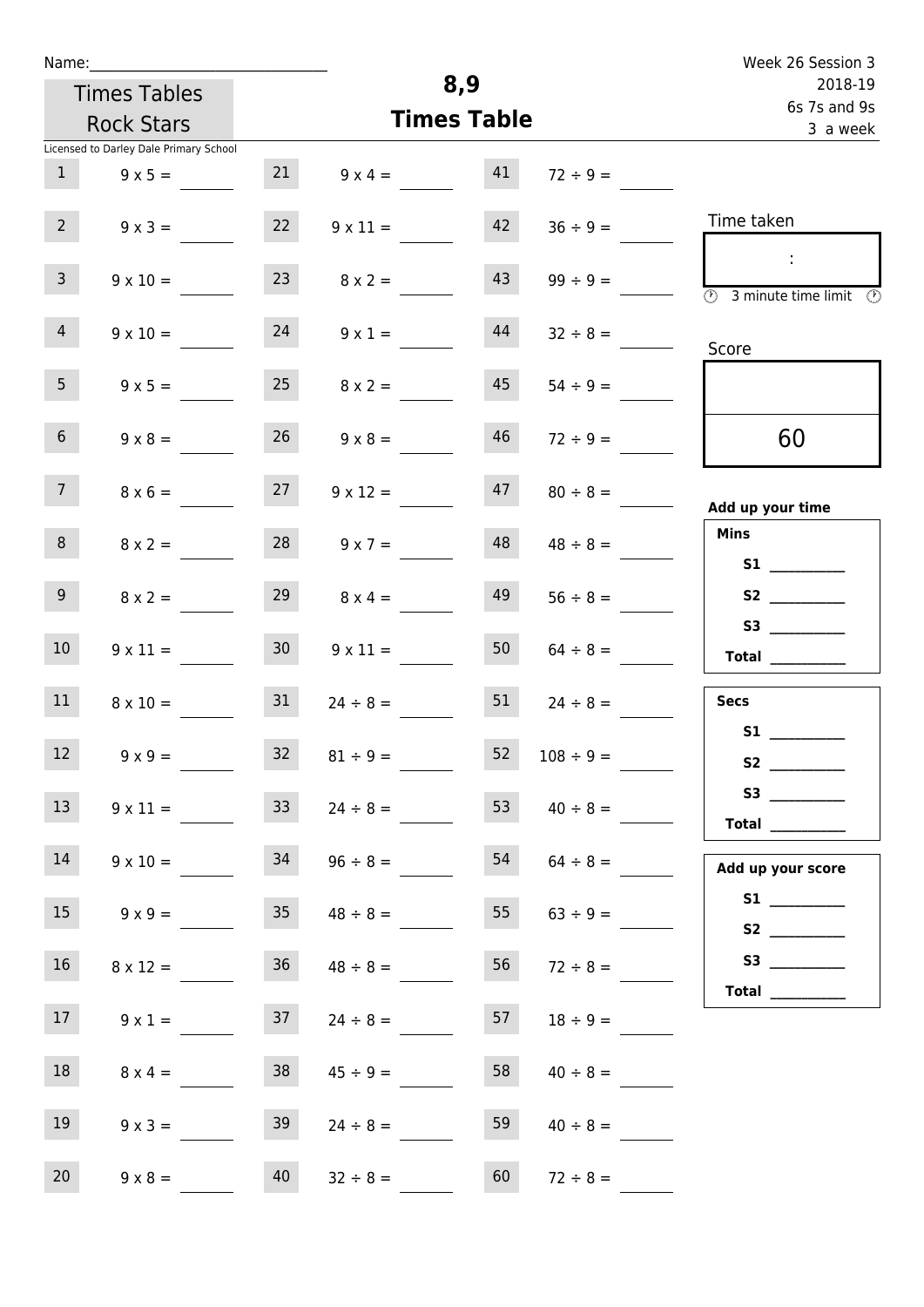| Week 27 Session 1                                                |                                         | 6                   |                                     |                 |                                        | Name:           |
|------------------------------------------------------------------|-----------------------------------------|---------------------|-------------------------------------|-----------------|----------------------------------------|-----------------|
| 2018-19<br>6s 7s and 9s                                          |                                         | <b>Times Tables</b> |                                     |                 |                                        |                 |
| 3 a week                                                         | <b>Times Table</b>                      | <b>Rock Stars</b>   |                                     |                 |                                        |                 |
|                                                                  |                                         |                     |                                     |                 | Licensed to Darley Dale Primary School |                 |
|                                                                  | $11 \times 6 =$                         |                     | $6 \times 2 = 41$                   | 21              | $6 \times 4 =$                         | 1               |
| Time taken                                                       | $8 \times 6 =$                          | 42                  | $6 \times 4 =$                      | 22              | $6 \times 4 =$                         | $2^{\circ}$     |
| $\sim$<br>$\overline{\textcircled{2}}$ 3 minute time limit       | $6 \times 6 =$                          | 43                  | $6 \times 5 =$                      | 23              | $6 \times 10 =$                        | $\mathsf{3}$    |
| Score                                                            | $9 \times 6 =$                          | 44                  | $6 \times 1 =$                      |                 | $6 \times 11 = 24$                     | $\overline{4}$  |
|                                                                  | $7 \times 6 =$                          | 45                  | $6 \times 7 =$                      | 25              | $6 \times 11 =$                        | 5 <sub>1</sub>  |
| 60                                                               | $7 \times 6 =$                          | 46                  | $6 \times 12 =$                     | 26              | $6 \times 12 =$                        | 6 <sup>1</sup>  |
| What's your rock status?                                         | $5 \times 6 = \underline{\hspace{1cm}}$ | 47                  | $6 \times 10 = 27$ $6 \times 9 = 6$ |                 |                                        | 7 <sup>7</sup>  |
| <b>JARNARY</b>                                                   | $4 \times 6 =$                          | 48                  | $6 \times 4 =$                      | 28              | $6 \times 6 =$                         | 8               |
| < 18 correct in 3 mins<br><b>GARAGE ROCKER</b>                   | $4 \times 6 =$                          | 49                  | $6 \times 4 =$                      | 29              | $6 \times 7 =$                         | 9 <sub>o</sub>  |
| 18-19 correct in 3 mins<br><b>BU分下</b>                           | $4 \times 6 =$                          |                     | $6 \times 6 = 50$                   | 30              | $6 \times 12 =$                        | 10 <sup>°</sup> |
| 20-21 correct in 3 mins<br><b>4144ER</b>                         | $3 \times 6 =$                          | 51                  | $10 \times 6 =$                     | 31              | $6 \times 9 =$                         | 11              |
| 22-24 correct in 3 mins<br><b>UNSIGNED AGT</b>                   | $2 \times 6 =$                          | 52                  | $3 \times 6 =$                      | 32 <sup>°</sup> | $6 \times 6 =$                         | 12 <sup>7</sup> |
| 25-29 correct in 3 mins<br><b>BREAKTHROUGH ARTI<del>S</del>T</b> | $5 \times 6 =$                          | 53                  | $10 \times 6 =$                     | 33              | $6 \times 7 =$                         | 13              |
| 30-35 correct in 3 mins<br><b>SUPPORT AGT</b>                    | $7 \times 6 =$                          | 54                  | $5 \times 6 =$                      | 34              | $6 \times 7 =$                         | 14              |
| 36-44 correct in 3 mins<br>HEADLINER                             | $12 \times 6 =$                         | 55                  | $10 \times 6 =$                     | 35 <sub>o</sub> | $6 \times 11 =$                        | 15              |
| 45-59 correct in 3 mins<br>ROGK STAR                             | $5 \times 6 =$                          | 56                  | $4 \times 6 =$                      | 36 <sub>2</sub> | $6 \times 4 =$                         | 16 <sup>1</sup> |
| All correct in $\leq$ 3mins<br>ROCK LEGEND                       | $12 \times 6 =$                         | 57                  | $8 \times 6 =$                      | 37              | $6 \times 6 =$                         | 17              |
| All correct in $\leq 2$ min<br><b>ROCK HERO</b>                  | $5 \times 6 =$                          | 58                  | $4 \times 6 =$                      | 38              | $6 \times 4 =$                         | 18              |
| All correct in $\leq 1$ min                                      | $9 \times 6 =$                          | 59                  | $8 \times 6 =$                      | 39              | $6 \times 3 =$                         | 19              |
| <b>TUARS TABLE</b><br>ROCK STARS                                 | $12 \times 6 =$                         | 60                  | $9 \times 6 =$                      | 40              | $6 \times 3 =$                         | 20              |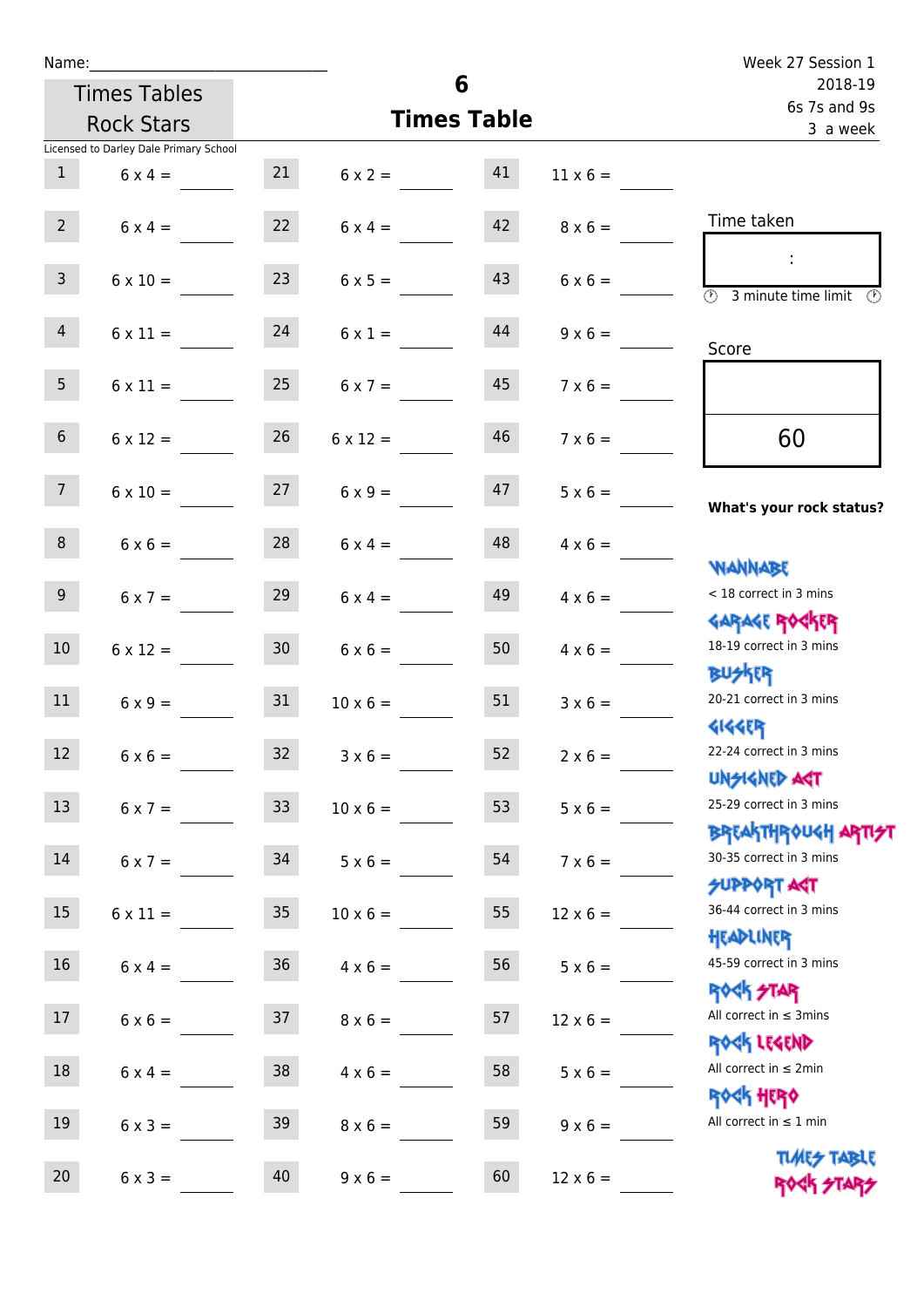| Name:                                    |                 |                    | 6                       |               | Week 27 Session 2                                                |
|------------------------------------------|-----------------|--------------------|-------------------------|---------------|------------------------------------------------------------------|
| <b>Times Tables</b>                      |                 |                    | 2018-19<br>6s 7s and 9s |               |                                                                  |
| <b>Rock Stars</b>                        |                 |                    | <b>Times Table</b>      |               | 3 a week                                                         |
| Licensed to Darley Dale Primary School   |                 |                    |                         |               |                                                                  |
| 1<br>$6 \div 6 =$                        | 21              | $24 \div 6 =$      | 41                      | $30 \div 6 =$ |                                                                  |
| $2^{\circ}$<br>$72 \div 6 =$             | 22              | $36 \div 6 =$      | 42                      | $42 \div 6 =$ | Time taken                                                       |
| $\overline{\mathbf{3}}$<br>$24 \div 6 =$ |                 | $6 \div 6 =$       | 43                      | $66 \div 6 =$ | 3 minute time limit                                              |
| $\overline{4}$<br>$24 \div 6 =$          | 24              | $24 \div 6 =$      | 44                      | $48 \div 6 =$ | Score                                                            |
| 5 <sup>1</sup><br>$12 \div 6 =$          | 25              | $48 \div 6 =$      | 45                      | $60 \div 6 =$ |                                                                  |
| 6 <sup>1</sup><br>$36 \div 6 =$          | 26              | $60 \div 6 =$      | 46                      | $18 \div 6 =$ | 60                                                               |
| 7 <sup>7</sup><br>$36 \div 6 =$          |                 | $27 \t 6 \div 6 =$ | 47                      | $54 \div 6 =$ | What's your rock status?                                         |
| 8<br>$30 \div 6 =$                       | 28              | $30 \div 6 =$      | 48                      | $48 \div 6 =$ | <b>NANNABE</b>                                                   |
| 9 <sub>o</sub><br>$60 \div 6 =$          | 29              | $30 \div 6 =$      | 49                      | $66 \div 6 =$ | < 18 correct in 3 mins<br><b>GARAGE ROCKER</b>                   |
| 10 <sup>°</sup><br>$6 \div 6 =$          | 30 <sup>7</sup> | $54 \div 6 =$      | 50                      | $66 \div 6 =$ | 18-19 correct in 3 mins<br><b>BUSKER</b>                         |
| 11<br>$18 \div 6 =$                      | 31              | $24 \div 6 =$      | 51                      | $12 \div 6 =$ | 20-21 correct in 3 mins<br><b>4144EP</b>                         |
| 12<br>$18 \div 6 =$                      | 32              | $54 \div 6 =$      | 52                      | $42 \div 6 =$ | 22-24 correct in 3 mins<br><b>UNSIGNED AST</b>                   |
| 13<br>$60 \div 6 =$                      | 33 <sup>°</sup> | $42 \div 6 =$      | 53                      | $30 \div 6 =$ | 25-29 correct in 3 mins<br><b>BREAKTHROUGH ARTI<del>S</del>T</b> |
| 14<br>$36 \div 6 =$                      | 34              | $12 \div 6 =$      | 54                      | $18 \div 6 =$ | 30-35 correct in 3 mins<br><b>SUPPORT AGT</b>                    |
| 15<br>$60 \div 6 =$                      | 35 <sub>o</sub> | $6 \div 6 =$       | 55                      | $66 \div 6 =$ | 36-44 correct in 3 mins<br>HEADLINER                             |
| 16<br>$72 \div 6 =$                      | 36              | $24 \div 6 =$      | 56                      | $12 \div 6 =$ | 45-59 correct in 3 mins<br><b>ROCK STAR</b>                      |
| 17<br>$66 \div 6 =$                      | 37              | $12 \div 6 =$      | 57                      | $48 \div 6 =$ | All correct in $\leq$ 3mins<br>ROCK LEGEND                       |
| 18<br>$6 \div 6 =$                       | 38              | $54 \div 6 =$      | 58                      | $48 \div 6 =$ | All correct in $\leq 2$ min<br><b>ROCK HERO</b>                  |
| 19<br>$60 \div 6 =$                      | 39              | $24 \div 6 =$      | 59                      | $72 \div 6 =$ | All correct in $\leq 1$ min                                      |
| 20<br>$66 \div 6 =$                      | 40              | $60 \div 6 =$      | 60                      | $18 \div 6 =$ | <b>TUARS TABLE</b><br>ROCK STARS                                 |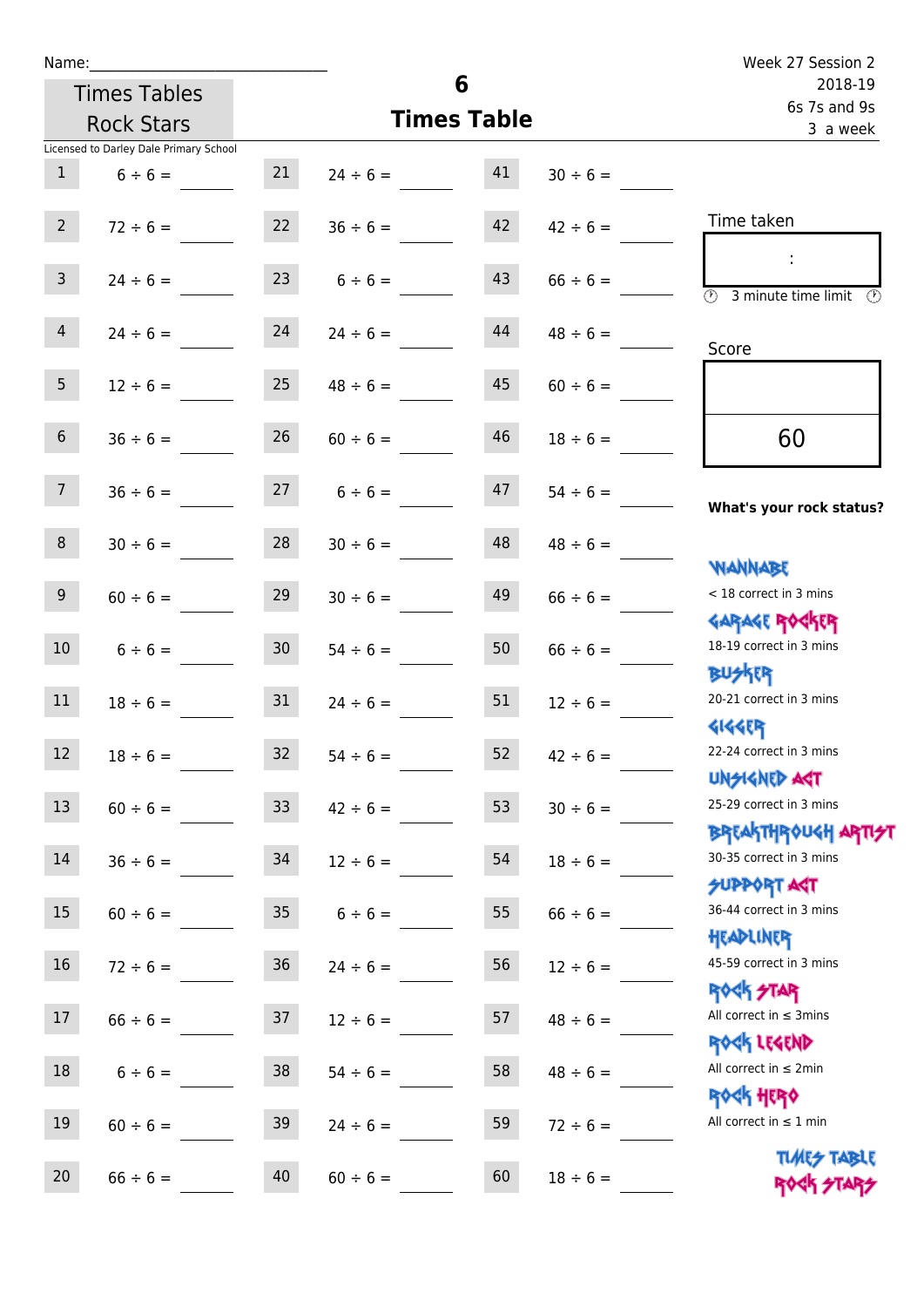| Name:          |                                        |                 |                 |                    |                    | Week 27 Session 3                                                                                                                                                                                                                                                                                                                                                                                                                                                                                                                                                                                                   |
|----------------|----------------------------------------|-----------------|-----------------|--------------------|--------------------|---------------------------------------------------------------------------------------------------------------------------------------------------------------------------------------------------------------------------------------------------------------------------------------------------------------------------------------------------------------------------------------------------------------------------------------------------------------------------------------------------------------------------------------------------------------------------------------------------------------------|
|                | <b>Times Tables</b>                    |                 |                 | 6                  |                    | 2018-19<br>6s 7s and 9s                                                                                                                                                                                                                                                                                                                                                                                                                                                                                                                                                                                             |
|                | <b>Rock Stars</b>                      |                 |                 | <b>Times Table</b> |                    | 3 a week                                                                                                                                                                                                                                                                                                                                                                                                                                                                                                                                                                                                            |
|                | Licensed to Darley Dale Primary School |                 |                 |                    |                    |                                                                                                                                                                                                                                                                                                                                                                                                                                                                                                                                                                                                                     |
| $\mathbf{1}$   | $6 \times 12 =$                        | 21              | $6 \times 10 =$ | 41                 | $36 \div 6 =$      |                                                                                                                                                                                                                                                                                                                                                                                                                                                                                                                                                                                                                     |
| $2^{\circ}$    | $6 \times 10 =$                        | 22              | $6 \times 4 =$  | 42                 | $66 \div 6 =$      | Time taken                                                                                                                                                                                                                                                                                                                                                                                                                                                                                                                                                                                                          |
| 3 <sup>7</sup> | $6 \times 7 =$                         | 23              | $6 \times 5 =$  | 43                 | $48 \div 6 =$      | $\mathbb{R}^n$<br>3 minute time limit<br>$\odot$                                                                                                                                                                                                                                                                                                                                                                                                                                                                                                                                                                    |
| $\overline{4}$ | $6 \times 5 =$                         | 24              | $6 \times 1 =$  | 44                 | $18 \div 6 =$      | Score                                                                                                                                                                                                                                                                                                                                                                                                                                                                                                                                                                                                               |
| 5 <sub>1</sub> | $6 \times 3 =$                         | 25              | $6 \times 9 =$  | 45                 | $6 \div 6 =$       |                                                                                                                                                                                                                                                                                                                                                                                                                                                                                                                                                                                                                     |
| 6 <sup>1</sup> | $6 \times 9 =$                         | 26              | $6 \times 1 =$  | 46                 | $24 \div 6 =$      | 60                                                                                                                                                                                                                                                                                                                                                                                                                                                                                                                                                                                                                  |
| 7 <sup>7</sup> | $6 \times 6 =$                         | 27              | $6 \times 10 =$ | 47                 | $66 \div 6 =$      | Add up your time                                                                                                                                                                                                                                                                                                                                                                                                                                                                                                                                                                                                    |
| 8              | $6 \times 8 =$                         | 28              | $6 \times 9 =$  | 48                 | $54 \div 6 =$      | <b>Mins</b><br><b>S1 S1</b>                                                                                                                                                                                                                                                                                                                                                                                                                                                                                                                                                                                         |
| 9              | $6 \times 12 =$                        | 29              | $6 \times 9 =$  | 49                 | $54 \div 6 =$      |                                                                                                                                                                                                                                                                                                                                                                                                                                                                                                                                                                                                                     |
| 10             | $6 \times 1 =$                         | 30 <sup>°</sup> | $6 \times 1 =$  | 50                 | $66 \div 6 =$      | $\begin{tabular}{c} Total & \underline{\hspace{1cm}} & \underline{\hspace{1cm}} & \underline{\hspace{1cm}} & \underline{\hspace{1cm}} & \underline{\hspace{1cm}} & \underline{\hspace{1cm}} & \underline{\hspace{1cm}} & \underline{\hspace{1cm}} & \underline{\hspace{1cm}} & \underline{\hspace{1cm}} & \underline{\hspace{1cm}} & \underline{\hspace{1cm}} & \underline{\hspace{1cm}} & \underline{\hspace{1cm}} & \underline{\hspace{1cm}} & \underline{\hspace{1cm}} & \underline{\hspace{1cm}} & \underline{\hspace{1cm}} & \underline{\hspace{1cm}} & \underline{\hspace{1cm}} & \underline{\hspace{1cm}} &$ |
| 11             | $6 \times 7 =$                         | 31              | $12 \div 6 =$   |                    | $51 \t 6 \div 6 =$ | <b>Secs</b>                                                                                                                                                                                                                                                                                                                                                                                                                                                                                                                                                                                                         |
| 12             | $6 \times 2 =$                         | 32              | $30 \div 6 =$   | 52                 | $18 \div 6 =$      |                                                                                                                                                                                                                                                                                                                                                                                                                                                                                                                                                                                                                     |
| 13             | $6 \times 9 =$                         | 33 <sup>°</sup> | $60 \div 6 =$   | 53                 | $66 \div 6 =$      | S3<br>Total $\_\_$                                                                                                                                                                                                                                                                                                                                                                                                                                                                                                                                                                                                  |
| 14             | $6 \times 10 =$                        | 34              | $48 \div 6 =$   | 54                 | $60 \div 6 =$      | Add up your score                                                                                                                                                                                                                                                                                                                                                                                                                                                                                                                                                                                                   |
| 15             | $6 \times 5 =$                         | 35              | $18 \div 6 =$   | 55                 | $42 \div 6 =$      | S <sub>2</sub> and the set of the set of the set of the set of the set of the set of the set of the set of the set of the set of the set of the set of the set of the set of the set of the set of the set of the set of the set of the                                                                                                                                                                                                                                                                                                                                                                             |
| 16             | $6 \times 6 =$                         | 36              | $54 \div 6 =$   | 56                 | $54 \div 6 =$      |                                                                                                                                                                                                                                                                                                                                                                                                                                                                                                                                                                                                                     |
| 17             | $6 \times 11 =$                        | 37              | $18 \div 6 =$   | 57                 | $60 \div 6 =$      | Total $\_\_$                                                                                                                                                                                                                                                                                                                                                                                                                                                                                                                                                                                                        |
| 18             | $6 \times 7 =$                         | 38              | $30 \div 6 =$   | 58                 | $72 \div 6 =$      |                                                                                                                                                                                                                                                                                                                                                                                                                                                                                                                                                                                                                     |
| 19             | $6 \times 10 =$                        | 39              | $72 \div 6 =$   | 59                 | $12 \div 6 =$      |                                                                                                                                                                                                                                                                                                                                                                                                                                                                                                                                                                                                                     |
| 20             | $6 \times 9 =$                         | 40              | $48 \div 6 =$   | 60                 | $66 \div 6 =$      |                                                                                                                                                                                                                                                                                                                                                                                                                                                                                                                                                                                                                     |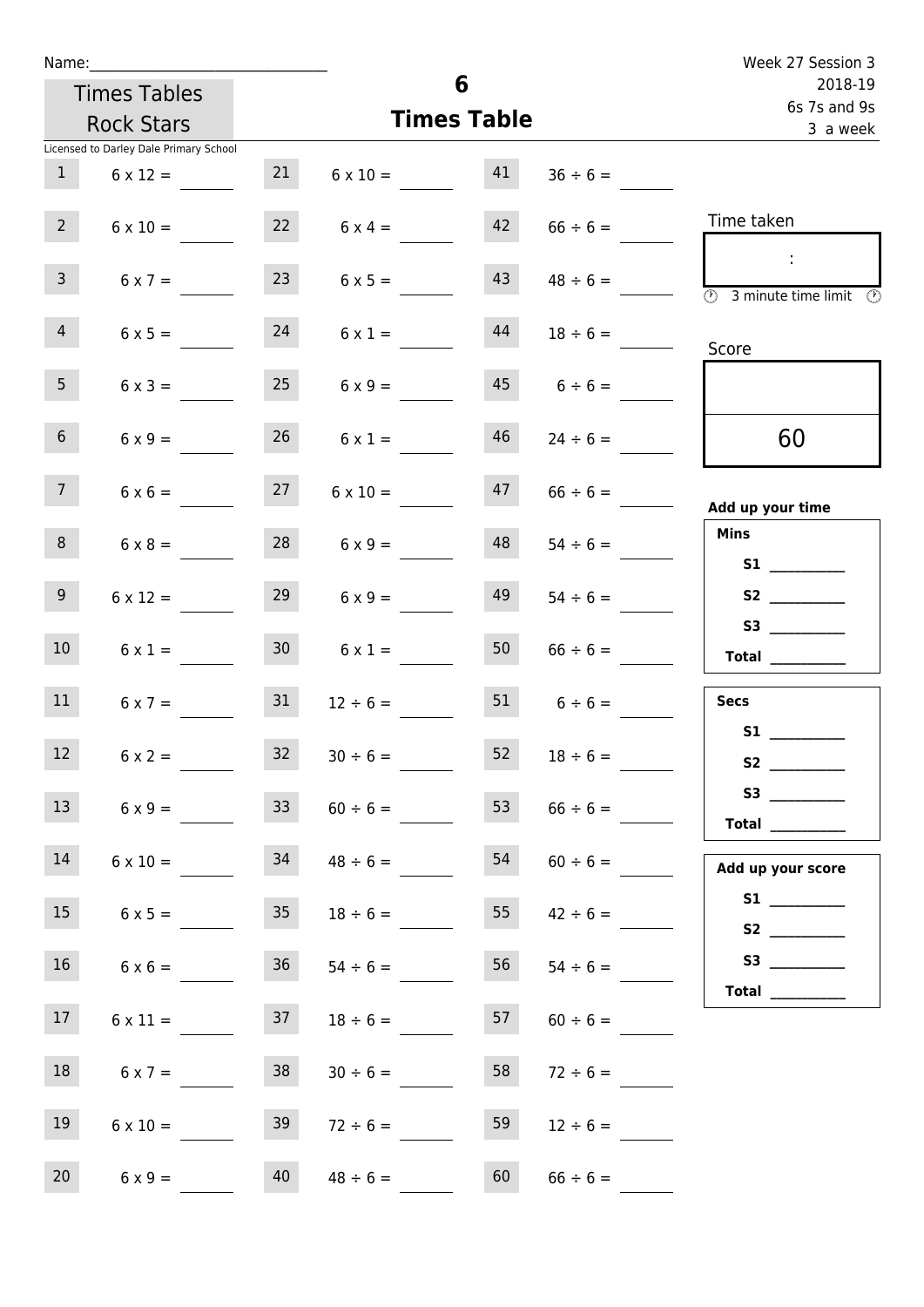| Name:           |                                        |                 |                      | 7                       |                 | Week 28 Session 1                                                  |
|-----------------|----------------------------------------|-----------------|----------------------|-------------------------|-----------------|--------------------------------------------------------------------|
|                 | <b>Times Tables</b>                    |                 |                      | 2018-19<br>6s 7s and 9s |                 |                                                                    |
|                 | <b>Rock Stars</b>                      |                 |                      | <b>Times Table</b>      |                 | 3 a week                                                           |
|                 | Licensed to Darley Dale Primary School |                 |                      |                         |                 |                                                                    |
| 1               | $7 \times 1 =$                         |                 | 21 $7 \times 4 =$ 41 |                         | $10 \times 7 =$ |                                                                    |
| $2^{\circ}$     | $7 \times 6 =$                         | 22              | $7 \times 11 =$      | 42                      | $12 \times 7 =$ | Time taken                                                         |
| 3 <sup>7</sup>  | $7 \times 3 =$                         | 23              | $7 \times 3 =$       | 43                      | $10 \times 7 =$ | $\overline{\textcircled{2}}$ 3 minute time limit $\textcircled{2}$ |
| $\overline{4}$  | $7 \times 9 = 24$                      |                 | $7 \times 10 =$      | 44                      | $1 \times 7 =$  | Score                                                              |
| 5 <sub>1</sub>  | $7 \times 6 =$                         | 25              | $7 \times 6 =$       | 45                      | $9 \times 7 =$  |                                                                    |
| 6 <sup>1</sup>  | $7 \times 3 =$                         | 26              | $7 \times 7 =$       | 46                      | $6 \times 7 =$  | 60                                                                 |
| 7 <sup>7</sup>  | $7 \times 6 = 27$                      |                 | $7 \times 2 =$       | 47                      | $8 \times 7 =$  | What's your rock status?                                           |
| 8               | $7 \times 12 =$                        | 28              | $7 \times 8 =$       | 48                      | $5 \times 7 =$  | <b>JARNARY</b>                                                     |
| 9 <sub>o</sub>  | $7 \times 4 =$                         | 29              | $7 \times 1 =$       | 49                      | $10 \times 7 =$ | < 18 correct in 3 mins                                             |
| 10 <sup>°</sup> | $7 \times 1 = 30$                      |                 | $7 \times 11 =$      | 50                      | $4 \times 7 =$  | <b>GARAGE ROGKER</b><br>18-19 correct in 3 mins<br><b>BUSKER</b>   |
| 11              | $7 \times 9 =$                         |                 | $31 \t 4 \times 7 =$ | 51                      | $1 \times 7 =$  | 20-21 correct in 3 mins<br><b>4144EP</b>                           |
| 12              | $7 \times 9 =$                         | 32              | $10 \times 7 =$      | 52                      | $10 \times 7 =$ | 22-24 correct in 3 mins<br><b>UNSIGNED AGT</b>                     |
| 13              | $7 \times 11 =$                        | 33 <sup>°</sup> | $4 \times 7 =$       | 53                      | $12 \times 7 =$ | 25-29 correct in 3 mins<br><b>BREAKTHROUGH ARTI<del>S</del>T</b>   |
| 14              | $7 \times 12 =$                        | 34              | $10 \times 7 =$      | 54                      | $5 \times 7 =$  | 30-35 correct in 3 mins<br><b>SUPPORT AGT</b>                      |
| 15              | $7 \times 3 =$                         | 35 <sub>o</sub> | $10 \times 7 =$      | 55                      | $11 \times 7 =$ | 36-44 correct in 3 mins<br>HEADLINER                               |
| 16              | $7 \times 7 =$                         | $36\,$          | $9 \times 7 =$       | 56                      | $12 \times 7 =$ | 45-59 correct in 3 mins<br><b>ROCK STAR</b>                        |
| 17              | $7 \times 9 =$                         | 37              | $3 \times 7 =$       | 57                      | $6 \times 7 =$  | All correct in $\leq$ 3mins<br>ROCK LEGEND                         |
| $18\,$          | $7 \times 11 =$                        | 38              | $9 \times 7 =$       | 58                      | $11 \times 7 =$ | All correct in $\leq 2$ min                                        |
| 19              | $7 \times 10 =$                        | 39              | $12 \times 7 =$      | 59                      | $11 \times 7 =$ | <b>ROCK HERO</b><br>All correct in $\leq 1$ min                    |
| 20              | $7 \times 2 =$                         | 40              | $9 \times 7 =$       | 60                      | $2 \times 7 =$  | <b>TUARS TABLE</b><br>ROCK STARS                                   |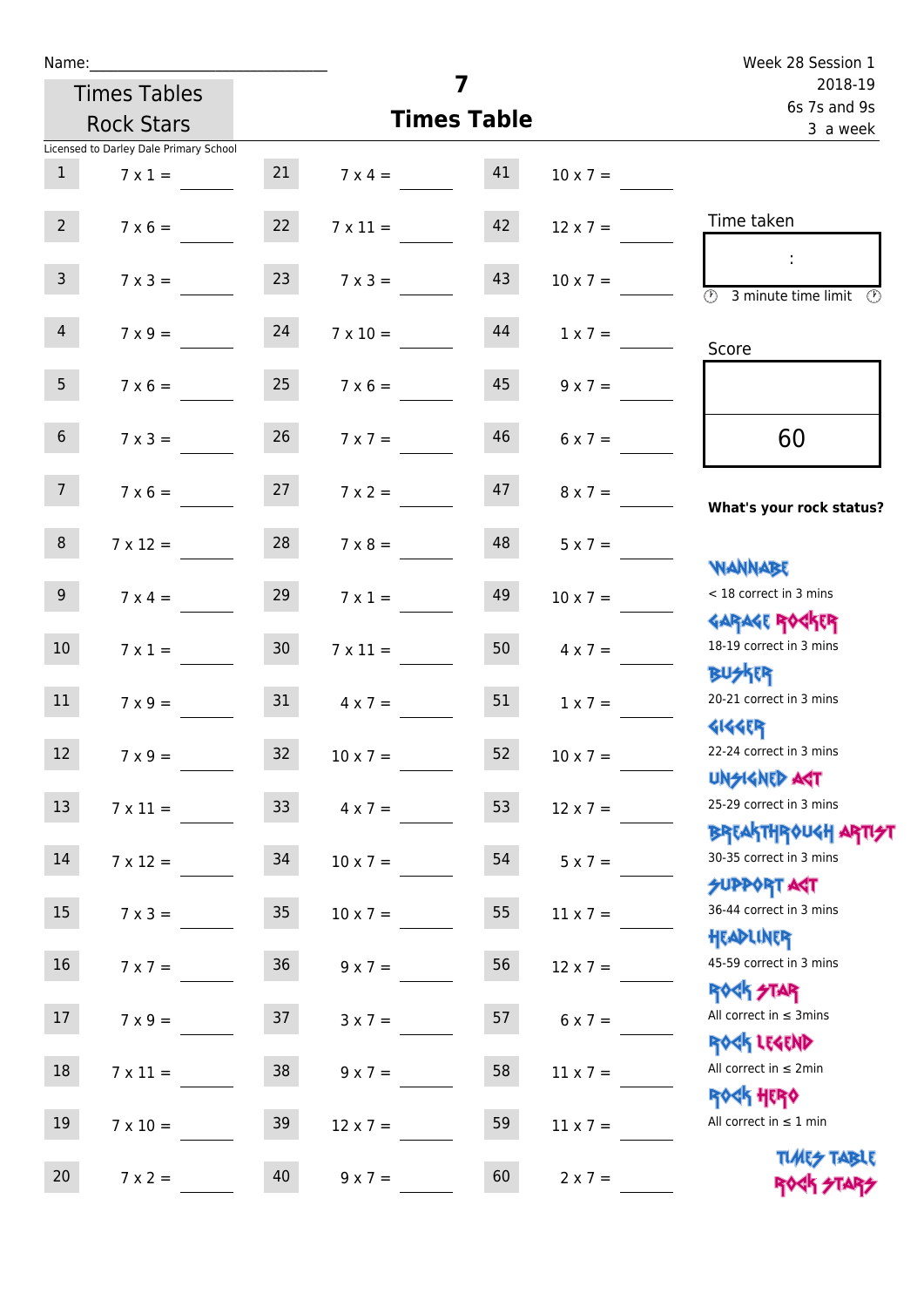| Name:           |                                        |                 |                                |    |                         | Week 28 Session 2                                                  |
|-----------------|----------------------------------------|-----------------|--------------------------------|----|-------------------------|--------------------------------------------------------------------|
|                 | <b>Times Tables</b>                    |                 |                                | 7  | 2018-19<br>6s 7s and 9s |                                                                    |
|                 | <b>Rock Stars</b>                      |                 | <b>Times Table</b>             |    | 3 a week                |                                                                    |
|                 | Licensed to Darley Dale Primary School |                 |                                |    |                         |                                                                    |
| 1               | $7 ÷ 7 =$                              | 21              | $21 \div 7 =$                  | 41 | $49 \div 7 =$           |                                                                    |
| $2^{\circ}$     |                                        |                 | $35 \div 7 = 22$ $70 \div 7 =$ | 42 | $63 \div 7 =$           | Time taken                                                         |
| 3 <sup>7</sup>  | $49 \div 7 =$                          | 23              | $49 \div 7 =$                  | 43 | $63 \div 7 =$           | $\overline{\textcircled{2}}$ 3 minute time limit $\textcircled{2}$ |
| $\overline{4}$  | $84 \div 7 =$                          | 24              | $21 \div 7 =$                  | 44 | $14 \div 7 =$           | Score                                                              |
| 5 <sub>1</sub>  | $14 \div 7 = 25$                       |                 | $21 \div 7 =$                  | 45 | $14 \div 7 =$           |                                                                    |
| 6 <sup>1</sup>  | $42 \div 7 =$                          | 26              | $7 ÷ 7 =$                      | 46 | $77 \div 7 =$           | 60                                                                 |
| 7 <sup>7</sup>  | $63 \div 7 =$                          |                 | $27 \t 77 \div 7 =$            | 47 | $70 \div 7 =$           | What's your rock status?                                           |
| 8               |                                        |                 | $63 \div 7 =$ 28 $14 \div 7 =$ | 48 | $56 \div 7 =$           | <b>NANNABE</b>                                                     |
| 9 <sub>o</sub>  | $49 \div 7 =$                          | 29              | $42 \div 7 =$                  | 49 | $42 \div 7 =$           | < 18 correct in 3 mins                                             |
| 10 <sup>1</sup> | $77 \div 7 =$                          | 30 <sup>7</sup> | $63 \div 7 =$                  | 50 | $42 \div 7 =$           | <b>GARAGE ROCKER</b><br>18-19 correct in 3 mins<br><b>BUSKER</b>   |
| 11              | $42 \div 7 =$                          | 31              | $84 \div 7 =$                  | 51 | $42 \div 7 =$           | 20-21 correct in 3 mins<br><b>4144ER</b>                           |
| 12              | $7 ÷ 7 =$                              | 32              | $7 ÷ 7 =$                      | 52 | $63 \div 7 =$           | 22-24 correct in 3 mins<br>UNSIGNED ACT                            |
| 13              | $42 \div 7 =$                          | 33 <sup>°</sup> | $21 \div 7 =$                  | 53 | $56 ÷ 7 =$              | 25-29 correct in 3 mins<br><b>BREAKTHROUGH ARTH</b>                |
| 14              | $42 \div 7 =$                          | 34              | $35 \div 7 =$                  | 54 | $77 \div 7 =$           | 30-35 correct in 3 mins<br><b>SUPPORT ART</b>                      |
| 15 <sub>1</sub> | $42 \div 7 =$                          | 35 <sub>o</sub> | $42 \div 7 =$                  | 55 | $84 \div 7 =$           | 36-44 correct in 3 mins<br>HEADLINER                               |
| 16              | $7 ÷ 7 =$                              | 36              | $70 \div 7 =$                  | 56 | $70 \div 7 =$           | 45-59 correct in 3 mins<br><b>ROCK STAR</b>                        |
| 17              | $70 \div 7 =$                          | 37              | $42 \div 7 =$                  | 57 | $63 \div 7 =$           | All correct in $\leq$ 3mins<br>ROCK LEGEND                         |
| 18              | $63 \div 7 =$                          | $38\,$          | $56 \div 7 =$                  | 58 | $63 \div 7 =$           | All correct in $\leq 2$ min<br><b>ROCK HERO</b>                    |
| 19              | $70 \div 7 =$                          | 39              | $35 \div 7 =$                  | 59 | $14 \div 7 =$           | All correct in $\leq 1$ min                                        |
| 20              | $84 \div 7 =$                          | 40              | $7 ÷ 7 =$                      | 60 | $70 \div 7 =$           | <b>TUARS TABLE</b><br>ROCK STARS                                   |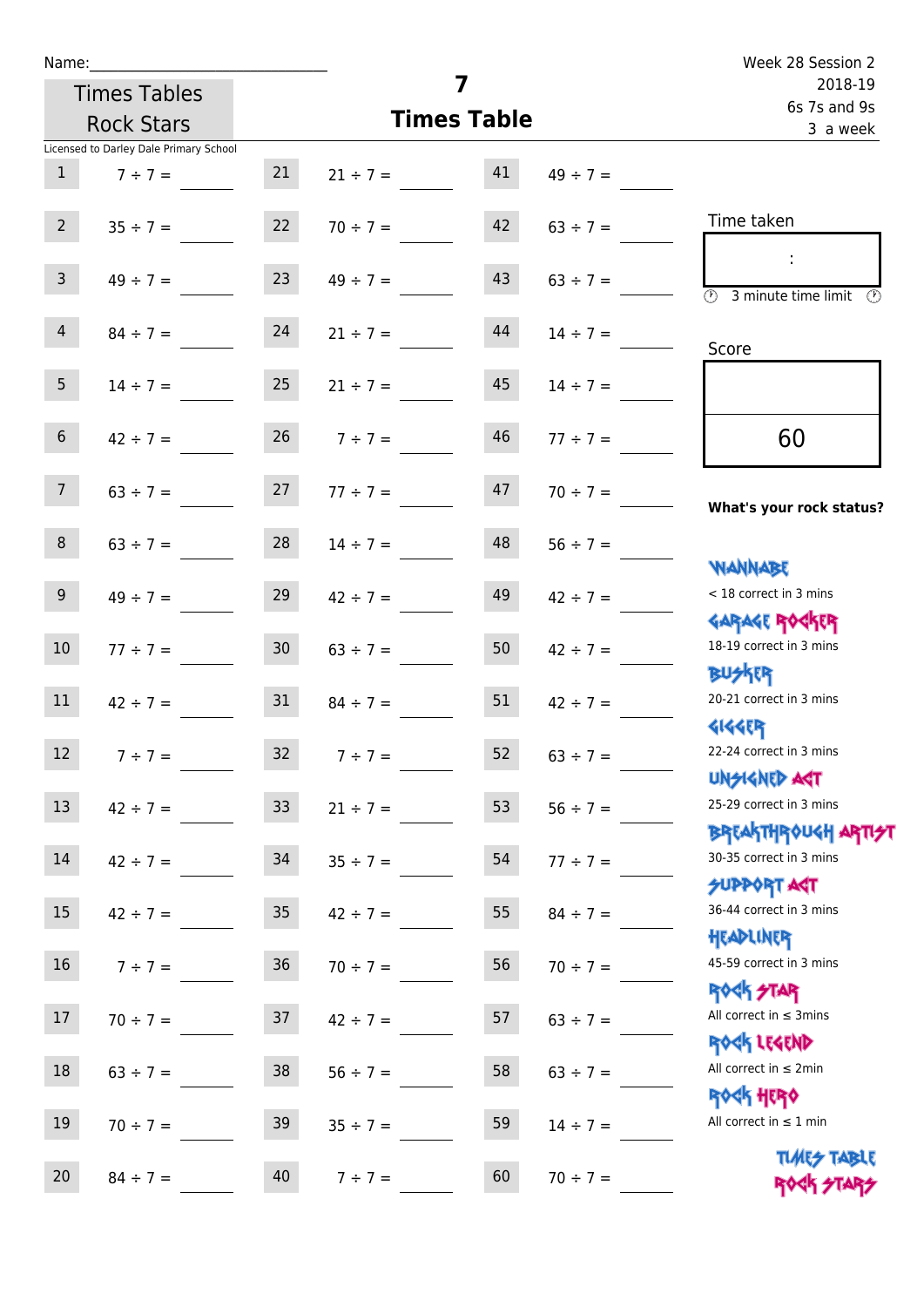| Name:               |                                        |                 |                     | 7                       |                     | Week 28 Session 3                                                                                                                                                                                                                       |
|---------------------|----------------------------------------|-----------------|---------------------|-------------------------|---------------------|-----------------------------------------------------------------------------------------------------------------------------------------------------------------------------------------------------------------------------------------|
| <b>Times Tables</b> |                                        |                 |                     | 2018-19<br>6s 7s and 9s |                     |                                                                                                                                                                                                                                         |
|                     | <b>Rock Stars</b>                      |                 |                     | <b>Times Table</b>      |                     | 3 a week                                                                                                                                                                                                                                |
|                     | Licensed to Darley Dale Primary School |                 |                     |                         |                     |                                                                                                                                                                                                                                         |
| 1                   | $7 \times 4 =$                         |                 | $7 \times 5 = 41$   |                         | $70 \div 7 =$       |                                                                                                                                                                                                                                         |
| $2^{\circ}$         | $7 \times 4 =$                         |                 | $7 \times 2 =$      | 42                      | $49 \div 7 =$       | Time taken                                                                                                                                                                                                                              |
| $\mathbf{3}$        | $7 \times 12 =$                        | 23              | $7 \times 12 =$     | 43                      | $21 \div 7 =$       | $\sim 10$<br>$\overline{\textcircled{1}}$ 3 minute time limit $\overline{\textcircled{1}}$                                                                                                                                              |
| 4                   | $7 \times 10 =$                        | 24              | $7 \times 12 =$     | 44                      | $14 \div 7 =$       | Score                                                                                                                                                                                                                                   |
| 5 <sub>1</sub>      | $7 \times 6 =$                         | 25              | $7 \times 9 =$      | 45                      | $49 \div 7 =$       |                                                                                                                                                                                                                                         |
| 6 <sup>1</sup>      | $7 \times 7 =$                         |                 | $7 \times 4 =$      | 46                      | $70 \div 7 =$       | 60                                                                                                                                                                                                                                      |
| 7 <sup>7</sup>      | $7 \times 3 =$                         | 27              | $7 \times 10 =$     |                         | $47 \t 77 \div 7 =$ | Add up your time                                                                                                                                                                                                                        |
| 8                   | $7 \times 2 =$                         |                 | $28$ $7 \times 7 =$ | 48                      | $42 \div 7 =$       | <b>Mins</b><br><b>S1 S1</b>                                                                                                                                                                                                             |
| 9 <sub>o</sub>      | $7 \times 10 =$                        | 29              | $7 \times 9 =$      | 49                      | $42 \div 7 =$       | S2                                                                                                                                                                                                                                      |
| 10 <sup>°</sup>     | $7 \times 11 =$                        | 30 <sub>o</sub> | $7 \times 12 =$     | 50                      | $42 \div 7 =$       | $\begin{array}{c}\n\text{Total} \\ \end{array}$                                                                                                                                                                                         |
| 11                  | $7 \times 1 =$                         | 31              | $28 \div 7 =$       | 51                      | $84 \div 7 =$       | <b>Secs</b><br><b>S1</b>                                                                                                                                                                                                                |
| 12                  | $7 \times 5 =$                         | 32              | $21 \div 7 =$       | 52                      | $35 \div 7 =$       | S <sub>2</sub> and the set of the set of the set of the set of the set of the set of the set of the set of the set of the set of the set of the set of the set of the set of the set of the set of the set of the set of the set of the |
| 13                  | $7 \times 6 =$                         | 33              | $77 \div 7 =$       | 53                      | $49 \div 7 =$       | S3<br>Total $\_\_$                                                                                                                                                                                                                      |
| 14                  | $7 \times 9 =$                         | 34              | $49 \div 7 =$       | 54                      | $14 \div 7 =$       | Add up your score                                                                                                                                                                                                                       |
| 15                  | $7 \times 4 =$                         | 35              | $77 \div 7 =$       | 55                      | $49 \div 7 =$       |                                                                                                                                                                                                                                         |
| 16                  | $7 \times 9 =$                         | 36              | $28 \div 7 =$       | 56                      | $77 \div 7 =$       | Total $\qquad$                                                                                                                                                                                                                          |
| 17                  | $7 \times 1 =$                         |                 | $37 \t 35 \div 7 =$ | 57                      | $42 \div 7 =$       |                                                                                                                                                                                                                                         |
| 18                  | $7 \times 3 =$                         | 38              | $14 \div 7 =$       | 58                      | $77 \div 7 =$       |                                                                                                                                                                                                                                         |
| 19                  | $7 \times 5 =$                         |                 | $39 \t 7 \div 7 =$  | 59                      | $7 ÷ 7 =$           |                                                                                                                                                                                                                                         |
| 20 <sub>2</sub>     | $7 \times 11 =$                        | 40              | $14 \div 7 =$       | 60                      | $49 \div 7 =$       |                                                                                                                                                                                                                                         |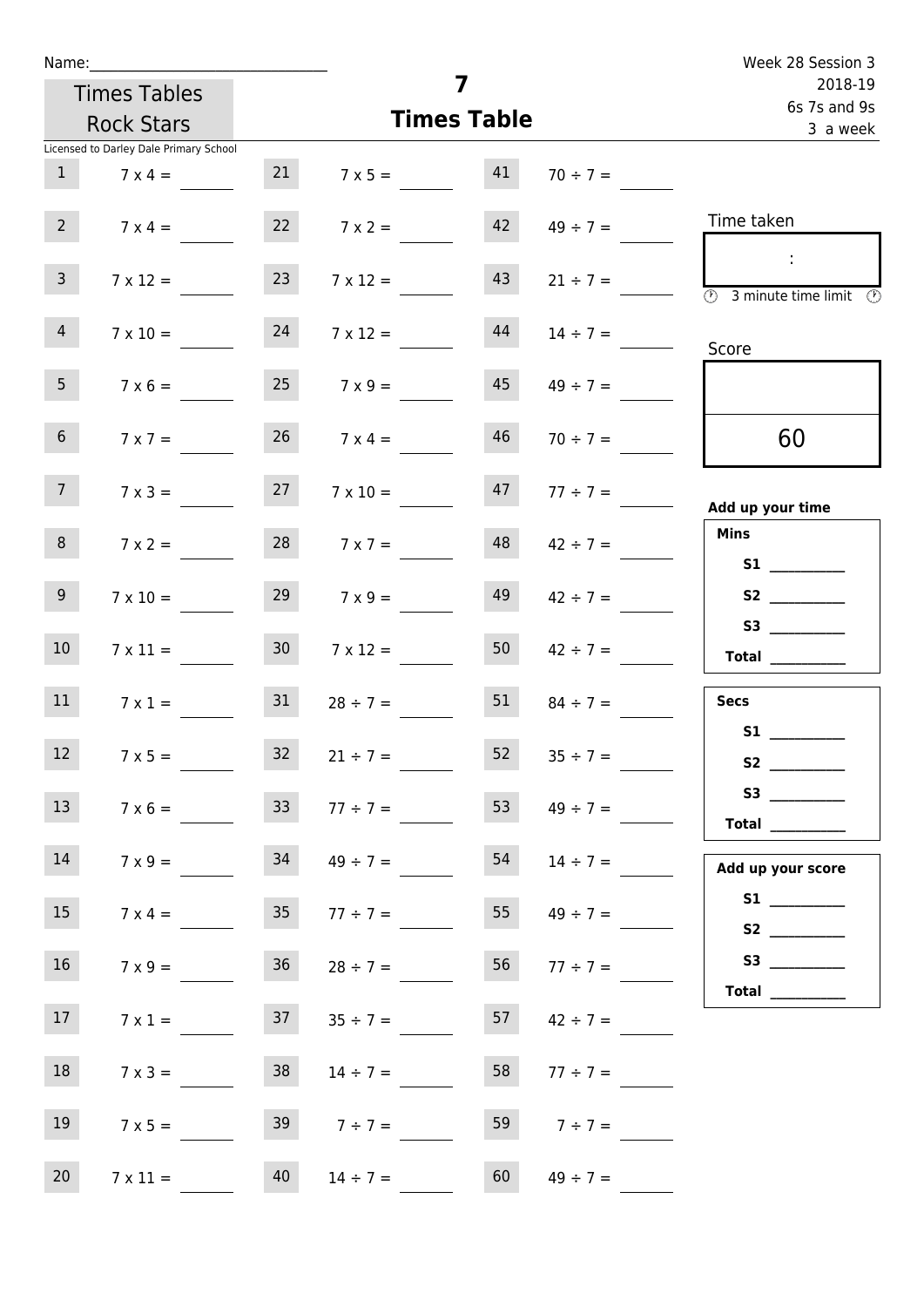| Name:                                  |                 |                    |                         |                 | Week 29 Session 1                                                                   |
|----------------------------------------|-----------------|--------------------|-------------------------|-----------------|-------------------------------------------------------------------------------------|
| <b>Times Tables</b>                    |                 | 9                  | 2018-19<br>6s 7s and 9s |                 |                                                                                     |
| <b>Rock Stars</b>                      |                 | <b>Times Table</b> |                         |                 | 3 a week                                                                            |
| Licensed to Darley Dale Primary School |                 |                    |                         |                 |                                                                                     |
| 1<br>$9 \times 1 =$                    | 21              | $9 \times 4 = 41$  |                         | $3 \times 9 =$  |                                                                                     |
| $2^{\circ}$<br>$9 \times 7 =$          | 22              | $9 \times 5 =$     | 42                      | $6 \times 9 =$  | Time taken                                                                          |
| $\overline{3}$<br>$9 \times 8 =$       | 23              | $9 \times 8 =$     | 43                      | $10 \times 9 =$ | $\mathcal{L}$<br>$\overline{(\mathcal{V})}$<br>3 minute time limit<br>$\mathcal{O}$ |
| $9 \times 6 = 24$<br>$\overline{4}$    |                 | $9 \times 2 =$     | 44                      | $1 \times 9 =$  | Score                                                                               |
| 5 <sub>1</sub><br>$9 \times 8 =$       | 25              | $9 \times 5 =$     | 45                      | $8 \times 9 =$  |                                                                                     |
| 6 <sup>1</sup><br>$9 \times 7 =$       | 26              | $9 \times 2 =$     | 46                      | $1 \times 9 =$  | 60                                                                                  |
| 7 <sup>7</sup><br>$9 \times 11 =$      | 27              | $9 \times 7 =$     | 47                      | $6 \times 9 =$  | What's your rock status?                                                            |
| 8<br>$9 \times 12 =$                   | 28              | $9 \times 9 =$     | 48                      | $10 \times 9 =$ | <b>JARNARY</b>                                                                      |
| 9 <sup>°</sup><br>$9 \times 2 =$       | 29              | $9 \times 9 =$     | 49                      | $9 \times 9 =$  | < 18 correct in 3 mins<br><b>GARAGE ROGKER</b>                                      |
| 10 <sup>°</sup><br>$9 \times 5 =$      | 30              | $9 \times 9 =$     | 50                      | $2 \times 9 =$  | 18-19 correct in 3 mins<br><b>BUSKRY</b>                                            |
| 11<br>$9 \times 8 =$                   | 31              | $1 \times 9 =$     | 51                      | $5 \times 9 =$  | 20-21 correct in 3 mins<br><b>4144ER</b>                                            |
| 12 <sup>7</sup><br>$9 \times 2 =$      | 32 <sup>°</sup> | $8 \times 9 =$     | 52                      | $6 \times 9 =$  | 22-24 correct in 3 mins<br><b>UNSIGNED AGT</b>                                      |
| 13<br>$9 \times 9 =$                   | 33 <sup>°</sup> | $1 \times 9 =$     | 53                      | $2 \times 9 =$  | 25-29 correct in 3 mins<br><b>BREAKTHROUGH ARTI<del>S</del>T</b>                    |
| 14<br>$9 \times 12 =$                  | 34              | $12 \times 9 =$    | 54                      | $6 \times 9 =$  | 30-35 correct in 3 mins<br><b>SUPPORT AGT</b>                                       |
| 15<br>$9 \times 5 =$                   | $35\,$          | $12 \times 9 =$    | 55                      | $7 \times 9 =$  | 36-44 correct in 3 mins<br>HEADLINER                                                |
| 16<br>$9 \times 5 =$                   | $36\,$          | $9 \times 9 =$     | 56                      | $12 \times 9 =$ | 45-59 correct in 3 mins<br>ROCK STAR                                                |
| 17<br>$9 \times 6 =$                   | 37              | $5 \times 9 =$     | 57                      | $9 \times 9 =$  | All correct in $\leq$ 3mins<br>ROCK LEGEND                                          |
| 18<br>$9 \times 2 =$                   | 38              | $4 \times 9 =$     | 58                      | $10 \times 9 =$ | All correct in $\leq 2$ min<br><b>ROCK HERO</b>                                     |
| 19<br>$9 \times 12 =$                  | 39              | $8 \times 9 =$     | 59                      | $5 \times 9 =$  | All correct in $\leq 1$ min                                                         |
| 20<br>$9 \times 7 =$                   | 40              | $11 \times 9 =$    | 60                      | $10 \times 9 =$ | <b>TUARS TABLE</b><br>ROCK STARS                                                    |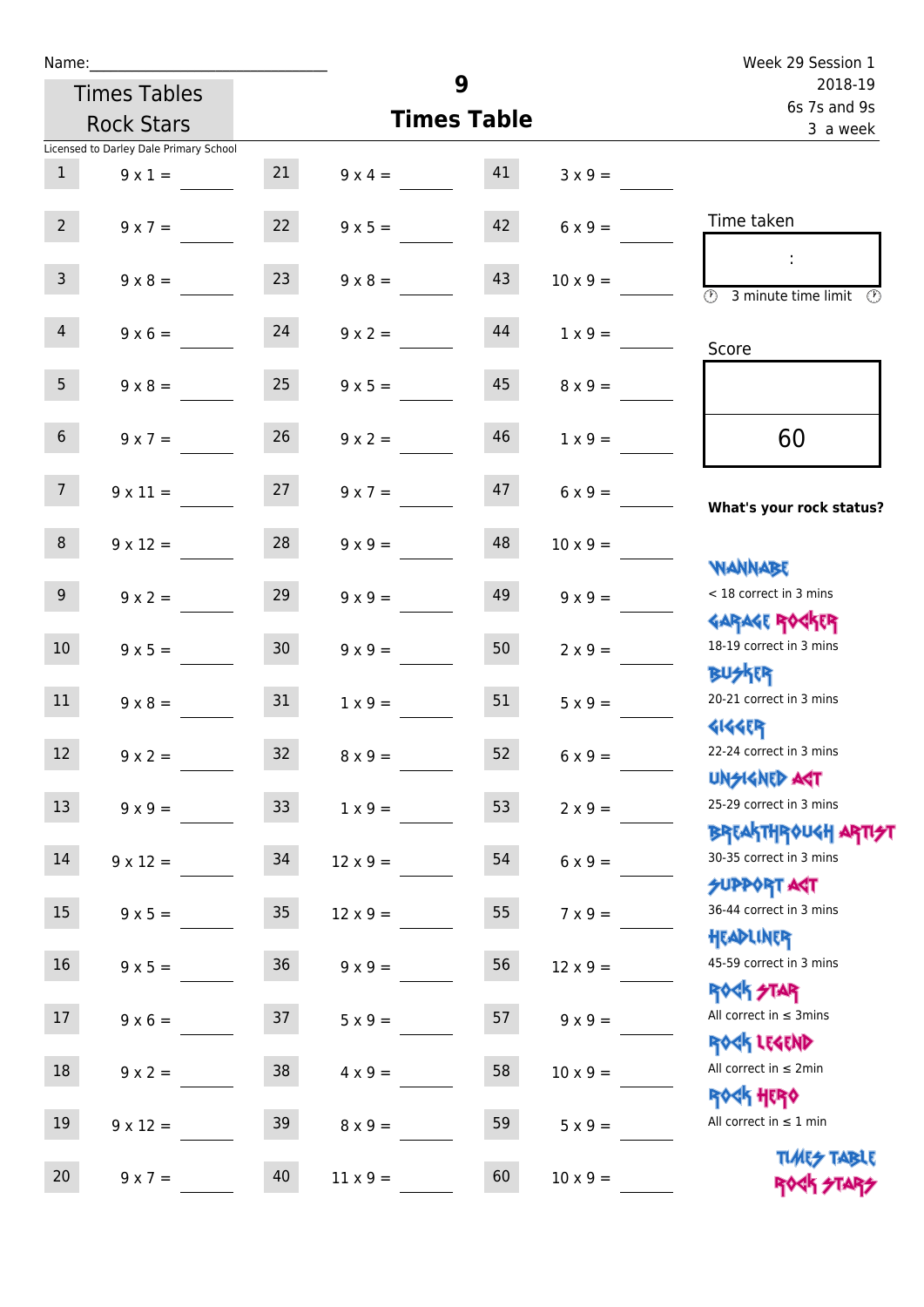| Name:          |                                        |                 |                    |                         |                | Week 29 Session 2                                                |
|----------------|----------------------------------------|-----------------|--------------------|-------------------------|----------------|------------------------------------------------------------------|
|                | <b>Times Tables</b>                    |                 | 9                  | 2018-19<br>6s 7s and 9s |                |                                                                  |
|                | <b>Rock Stars</b>                      |                 | <b>Times Table</b> |                         | 3 a week       |                                                                  |
|                | Licensed to Darley Dale Primary School |                 |                    |                         |                |                                                                  |
| $\mathbf{1}$   | $72 \div 9 =$                          | 21              | $72 \div 9 =$      | 41                      | $72 \div 9 =$  |                                                                  |
| 2 <sup>7</sup> | $54 \div 9 =$                          | 22              | $81 \div 9 =$      | 42                      | $27 \div 9 =$  | Time taken                                                       |
| $\mathsf{3}$   | $72 \div 9 =$                          | 23              | $90 \div 9 =$      | 43                      | $54 \div 9 =$  | $\overline{\mathcal{O}}$<br>3 minute time limit                  |
| $\overline{4}$ | $36 \div 9 =$                          | 24              | $36 \div 9 =$      | 44                      | $36 \div 9 =$  | Score                                                            |
| 5 <sup>5</sup> | $108 \div 9 =$                         | 25              | $45 \div 9 =$      | 45                      | $45 \div 9 =$  |                                                                  |
| $\sqrt{6}$     | $36 \div 9 =$                          | 26              | $45 \div 9 =$      | 46                      | $45 \div 9 =$  | 60                                                               |
| 7 <sup>7</sup> | $63 ÷ 9 =$                             | 27              | $18 \div 9 =$      | 47                      | $72 \div 9 =$  | What's your rock status?                                         |
| 8              | $72 \div 9 =$                          | 28              | $81 \div 9 =$      | 48                      | $18 \div 9 =$  | <b>YIANNABE</b>                                                  |
| 9 <sub>o</sub> | $9 \div 9 =$                           | 29              | $63 \div 9 =$      | 49                      | $27 \div 9 =$  | < 18 correct in 3 mins                                           |
| 10             | $9 \div 9 =$                           | 30 <sup>°</sup> | $81 \div 9 =$      | 50                      | $9 \div 9 =$   | <b>GARAGE ROGKER</b><br>18-19 correct in 3 mins<br><b>BUSKER</b> |
| 11             | $63 \div 9 =$                          | 31              | $18 \div 9 =$      | 51                      | $36 \div 9 =$  | 20-21 correct in 3 mins<br><b>4144ER</b>                         |
| 12             | $108 \div 9 =$                         | 32              | $27 ÷ 9 =$         | 52                      | $18 \div 9 =$  | 22-24 correct in 3 mins<br><b>UNSIGNED AGT</b>                   |
| 13             | $45 \div 9 =$                          | 33              | $9 ÷ 9 =$          | 53                      | $27 ÷ 9 =$     | 25-29 correct in 3 mins<br><b>BREAKTHR0UGH ARTI<del>S</del>T</b> |
| 14             | $27 ÷ 9 =$                             | 34              | $63 ÷ 9 =$         | 54                      | $63 ÷ 9 =$     | 30-35 correct in 3 mins<br><b>SUPPORT AGT</b>                    |
| 15             | $63 ÷ 9 =$                             | 35              | $108 \div 9 =$     | 55                      | $108 \div 9 =$ | 36-44 correct in 3 mins<br>HEADLINER                             |
| 16             | $45 \div 9 =$                          | 36              | $36 ÷ 9 =$         | 56                      | $45 \div 9 =$  | 45-59 correct in 3 mins                                          |
| 17             | $99 ÷ 9 =$                             | 37              | $63 ÷ 9 =$         | 57                      | $45 \div 9 =$  | <b>ROCK STAR</b><br>All correct in $\leq$ 3mins                  |
| 18             | $108 \div 9 =$                         | 38              | $45 \div 9 =$      | 58                      | $99 ÷ 9 =$     | ROCK LEGEND<br>All correct in $\leq 2$ min                       |
| $19\,$         | $18 \div 9 =$                          | 39              | $90 \div 9 =$      | 59                      | $99 ÷ 9 =$     | ROCK HERO<br>All correct in $\leq 1$ min                         |
|                |                                        |                 |                    |                         |                |                                                                  |

20  $45 \div 9 =$   $40 \qquad 99 \div 9 =$   $60 \qquad 81 \div 9 =$ 

Times Table ROCK STARS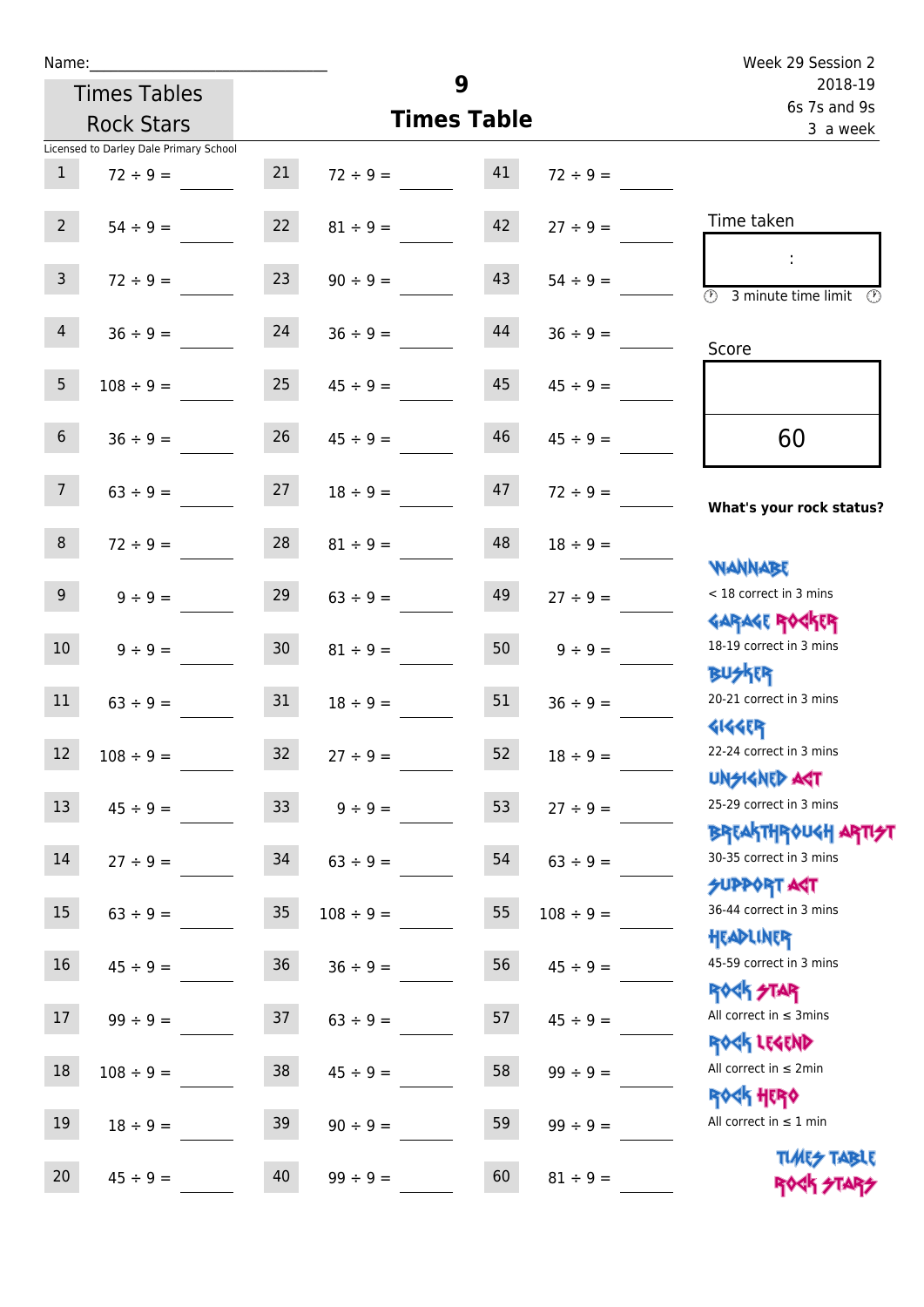| Name:           |                                        |                    |                   |    |                          | Week 29 Session 3<br>2018-19                                                                                                                                                                                                                                                                                                                                                                                                                                                                                                                                                                                              |
|-----------------|----------------------------------------|--------------------|-------------------|----|--------------------------|---------------------------------------------------------------------------------------------------------------------------------------------------------------------------------------------------------------------------------------------------------------------------------------------------------------------------------------------------------------------------------------------------------------------------------------------------------------------------------------------------------------------------------------------------------------------------------------------------------------------------|
|                 | <b>Times Tables</b>                    | 9                  |                   |    |                          |                                                                                                                                                                                                                                                                                                                                                                                                                                                                                                                                                                                                                           |
|                 | <b>Rock Stars</b>                      | <b>Times Table</b> |                   |    | 6s 7s and 9s<br>3 a week |                                                                                                                                                                                                                                                                                                                                                                                                                                                                                                                                                                                                                           |
|                 | Licensed to Darley Dale Primary School |                    |                   |    |                          |                                                                                                                                                                                                                                                                                                                                                                                                                                                                                                                                                                                                                           |
| 1               | $9 \times 4 =$                         | 21                 | $9 \times 4 = 41$ |    | $63 \div 9 =$            |                                                                                                                                                                                                                                                                                                                                                                                                                                                                                                                                                                                                                           |
| $2^{\circ}$     | $9 \times 3 =$                         | 22                 | $9 \times 1 =$    | 42 | $72 \div 9 =$            | Time taken                                                                                                                                                                                                                                                                                                                                                                                                                                                                                                                                                                                                                |
| $\overline{3}$  | $9 \times 4 =$                         | 23                 | $9 \times 3 =$    | 43 | $63 \div 9 =$            | $\sim 10$<br>$\overline{\textcircled{1}}$ 3 minute time limit $\textcircled{1}$                                                                                                                                                                                                                                                                                                                                                                                                                                                                                                                                           |
| $\overline{4}$  | $9 \times 5 =$                         | 24                 | $9 \times 3 =$    | 44 | $36 \div 9 =$            | Score                                                                                                                                                                                                                                                                                                                                                                                                                                                                                                                                                                                                                     |
| 5 <sub>1</sub>  | $9 \times 7 =$                         | 25                 | $9 \times 6 =$    |    | $45 \qquad 9 \div 9 =$   |                                                                                                                                                                                                                                                                                                                                                                                                                                                                                                                                                                                                                           |
| 6 <sup>1</sup>  | $9 \times 3 =$                         | 26                 | $9 \times 3 =$    | 46 | $108 \div 9 =$           | 60                                                                                                                                                                                                                                                                                                                                                                                                                                                                                                                                                                                                                        |
| 7 <sup>7</sup>  | $9 \times 3 =$                         | 27                 | $9 \times 2 =$    |    | $47 \t 90 \div 9 =$      | Add up your time                                                                                                                                                                                                                                                                                                                                                                                                                                                                                                                                                                                                          |
| 8               | $9 \times 9 =$                         | 28                 | $9 \times 4 =$    | 48 | $99 \div 9 =$            | <b>Mins</b><br>S1 <sub>2</sub> and the state of the state of the state of the state of the state of the state of the state of the state of the state of the state of the state of the state of the state of the state of the state of the state of the                                                                                                                                                                                                                                                                                                                                                                    |
| 9               | $9 \times 12 =$                        | 29                 | $9 \times 6 =$    | 49 | $45 \div 9 =$            |                                                                                                                                                                                                                                                                                                                                                                                                                                                                                                                                                                                                                           |
| 10 <sup>°</sup> | $9 \times 3 =$                         | 30 <sup>°</sup>    | $9 \times 7 =$    | 50 | $27 \div 9 =$            | S3<br>$\begin{tabular}{c} Total & \underline{\hspace{1cm}} & \underline{\hspace{1cm}} & \underline{\hspace{1cm}} & \underline{\hspace{1cm}} & \underline{\hspace{1cm}} & \underline{\hspace{1cm}} & \underline{\hspace{1cm}} & \underline{\hspace{1cm}} & \underline{\hspace{1cm}} & \underline{\hspace{1cm}} & \underline{\hspace{1cm}} & \underline{\hspace{1cm}} & \underline{\hspace{1cm}} & \underline{\hspace{1cm}} & \underline{\hspace{1cm}} & \underline{\hspace{1cm}} & \underline{\hspace{1cm}} & \underline{\hspace{1cm}} & \underline{\hspace{1cm}} & \underline{\hspace{1cm}} & \underline{\hspace{1cm}} &$ |
| 11              | $9 \times 9 =$                         | 31                 | $108 \div 9 =$    | 51 | $108 \div 9 =$           | <b>Secs</b>                                                                                                                                                                                                                                                                                                                                                                                                                                                                                                                                                                                                               |
| 12              | $9 \times 8 =$                         | 32                 | $108 \div 9 =$    | 52 | $45 \div 9 =$            | S1<br>S <sub>2</sub> and the set of the set of the set of the set of the set of the set of the set of the set of the set of the set of the set of the set of the set of the set of the set of the set of the set of the set of the set of the                                                                                                                                                                                                                                                                                                                                                                             |
| 13              | $9 \times 6 =$                         | 33                 | $99 \div 9 =$     | 53 | $108 \div 9 =$           | Total $\_\_$                                                                                                                                                                                                                                                                                                                                                                                                                                                                                                                                                                                                              |
| 14              | $9 \times 7 =$                         | 34                 | $99 \div 9 =$     |    | $54 \qquad 9 \div 9 =$   | Add up your score                                                                                                                                                                                                                                                                                                                                                                                                                                                                                                                                                                                                         |
| 15              | $9 \times 10 =$                        | 35 <sub>1</sub>    | $18 \div 9 =$     | 55 | $99 \div 9 =$            |                                                                                                                                                                                                                                                                                                                                                                                                                                                                                                                                                                                                                           |
| 16              | $9 \times 11 =$                        | 36                 | $90 \div 9 =$     | 56 | $54 \div 9 =$            | Total $\qquad$                                                                                                                                                                                                                                                                                                                                                                                                                                                                                                                                                                                                            |
| 17              | $9 \times 8 =$                         | 37                 | $90 \div 9 =$     |    | $57 \t 90 \div 9 =$      |                                                                                                                                                                                                                                                                                                                                                                                                                                                                                                                                                                                                                           |
| 18              | $9 \times 5 =$                         | 38                 | $36 \div 9 =$     | 58 | $108 \div 9 =$           |                                                                                                                                                                                                                                                                                                                                                                                                                                                                                                                                                                                                                           |
| 19              | $9 \times 12 =$                        | 39                 | $18 \div 9 =$     | 59 | $45 \div 9 =$            |                                                                                                                                                                                                                                                                                                                                                                                                                                                                                                                                                                                                                           |
| 20 <sub>2</sub> | $9 \times 1 =$                         | 40                 | $54 \div 9 =$     | 60 | $54 \div 9 =$            |                                                                                                                                                                                                                                                                                                                                                                                                                                                                                                                                                                                                                           |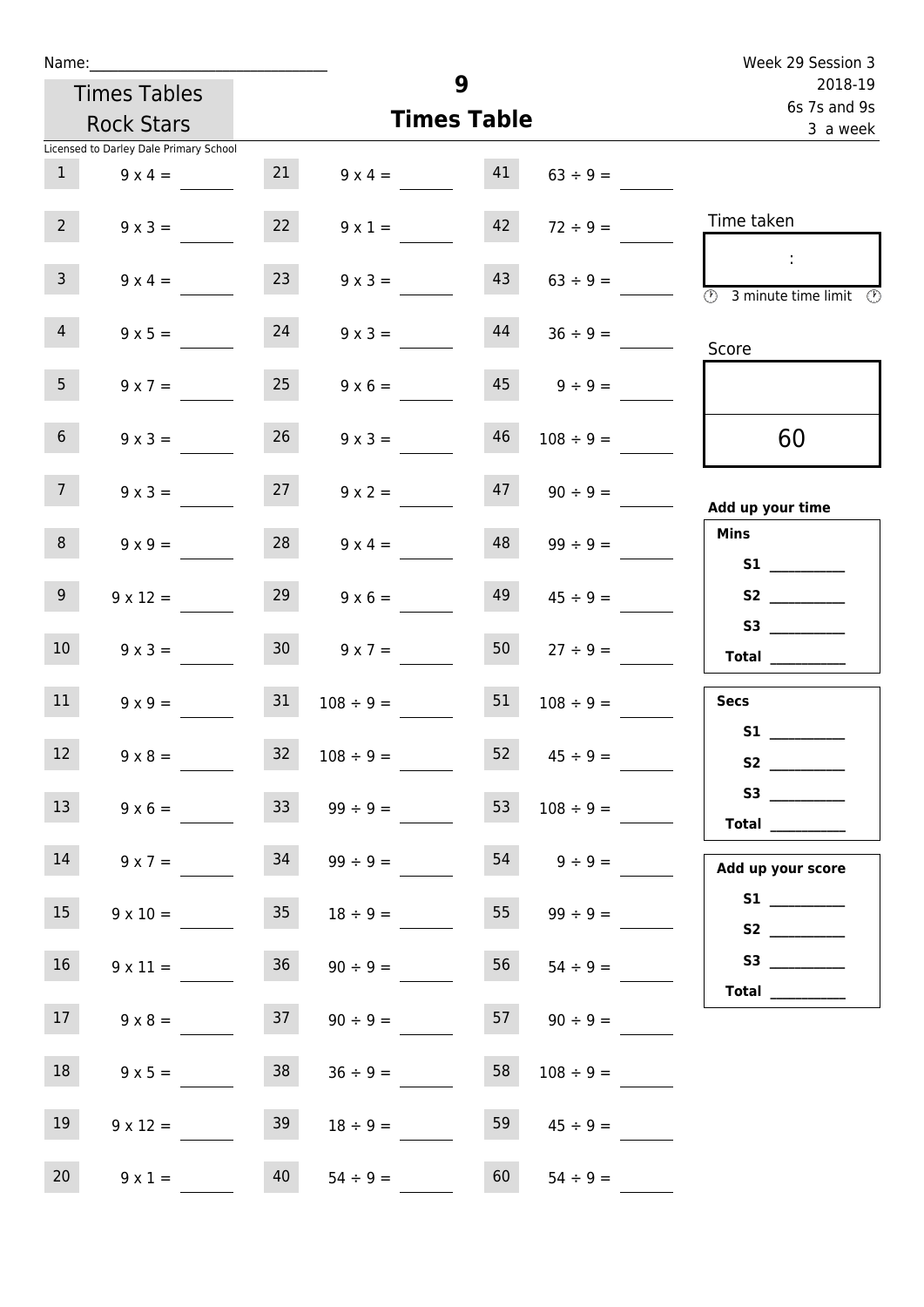| Name:           |                                        |                 |                    | 2,3,4,5                 |                 | Week 30 Session 1                                                  |
|-----------------|----------------------------------------|-----------------|--------------------|-------------------------|-----------------|--------------------------------------------------------------------|
|                 | <b>Times Tables</b>                    |                 |                    | 2018-19<br>6s 7s and 9s |                 |                                                                    |
|                 | <b>Rock Stars</b>                      |                 | <b>Times Table</b> | 3 a week                |                 |                                                                    |
|                 | Licensed to Darley Dale Primary School |                 |                    |                         |                 |                                                                    |
| $\mathbf{1}$    | $3 \times 6 =$                         | 21              | $3 \times 10 =$    | 41                      | $2 \times 3 =$  |                                                                    |
| $2^{\circ}$     | $3 \times 12 =$                        | 22              | $5 \times 4 =$     | 42                      | $6 \times 5 =$  | Time taken                                                         |
| $\overline{3}$  | $2 \times 12 =$                        | 23              | $5 \times 3 =$     | 43                      | $1 \times 2 =$  | $\overline{(\mathcal{V})}$<br>3 minute time limit<br>$\mathcal{O}$ |
| $\overline{4}$  | $2 \times 6 =$                         | 24              | $5 \times 8 =$     | 44                      | $10 \times 4 =$ | Score                                                              |
| 5 <sub>1</sub>  | $2 \times 10 =$                        | 25              | $5 \times 3 =$     | 45                      | $12 \times 2 =$ |                                                                    |
| 6 <sup>1</sup>  | $4 \times 6 =$                         | 26              | $3 \times 12 =$    | 46                      | $9 \times 3 =$  | 60                                                                 |
| 7 <sup>7</sup>  | $2 \times 7 =$                         | 27              | $4 \times 12 =$    | 47                      | $6 \times 5 =$  | What's your rock status?                                           |
| 8               | $3 \times 11 =$                        | 28              | $3 \times 2 =$     | 48                      | $8 \times 2 =$  | <b>NANNABE</b>                                                     |
| 9 <sup>°</sup>  | $2 \times 4 =$                         | 29              | $2 \times 2 =$     | 49                      | $8 \times 5 =$  | < 18 correct in 3 mins<br><b>GARAGE ROCKER</b>                     |
| 10 <sup>°</sup> | $5 \times 11 =$                        | 30 <sup>°</sup> | $3 \times 9 =$     | 50                      | $7 \times 2 =$  | 18-19 correct in 3 mins<br><b>BUSKER</b>                           |
| 11              | $4 \times 9 =$                         | 31              | $2 \times 2 =$     | 51                      | $4 \times 4 =$  | 20-21 correct in 3 mins<br><b>4144EP</b>                           |
| $12$            | $5 \times 11 =$                        | $32$            | $7 \times 5 =$     | 52                      | $9 \times 5 =$  | 22-24 correct in 3 mins<br><b>UNSIGNED AGT</b>                     |
| 13              | $5 \times 2 =$                         | 33 <sup>°</sup> | $5 \times 4 =$     | 53                      | $9 \times 3 =$  | 25-29 correct in 3 mins<br><b>BREAKTHROUGH ARTI<del>S</del>T</b>   |
| 14              | $5 \times 6 =$                         | 34              | $12 \times 5 =$    | 54                      | $10 \times 4 =$ | 30-35 correct in 3 mins<br><b>SUPPORT AGT</b>                      |
| 15              | $4 \times 6 =$                         | 35 <sub>o</sub> | $12 \times 4 =$    | 55                      | $10 \times 2 =$ | 36-44 correct in 3 mins<br>HEADLINER                               |
| 16              | $4 \times 10 =$                        | 36              | $7 \times 3 =$     | 56                      | $3 \times 5 =$  | 45-59 correct in 3 mins<br>ROCK STAR                               |
| 17              | $5 \times 10 =$                        | 37              | $8 \times 2 =$     | 57                      | $10 \times 3 =$ | All correct in $\leq$ 3mins<br>ROCK LEGEND                         |
| 18              | $3 \times 4 =$                         | 38              | $11 \times 5 =$    | 58                      | $4 \times 4 =$  | All correct in $\leq 2$ min                                        |
| 19              | $4 \times 8 =$                         | 39              | $7 \times 5 =$     | 59                      | $5 \times 4 =$  | ROCK HERO<br>All correct in $\leq 1$ min                           |
| $20\,$          | $3 \times 3 =$                         | 40              | $1 \times 5 =$     | 60                      | $12 \times 2 =$ | <b>TIMES TABLE</b><br>ROCK STARS                                   |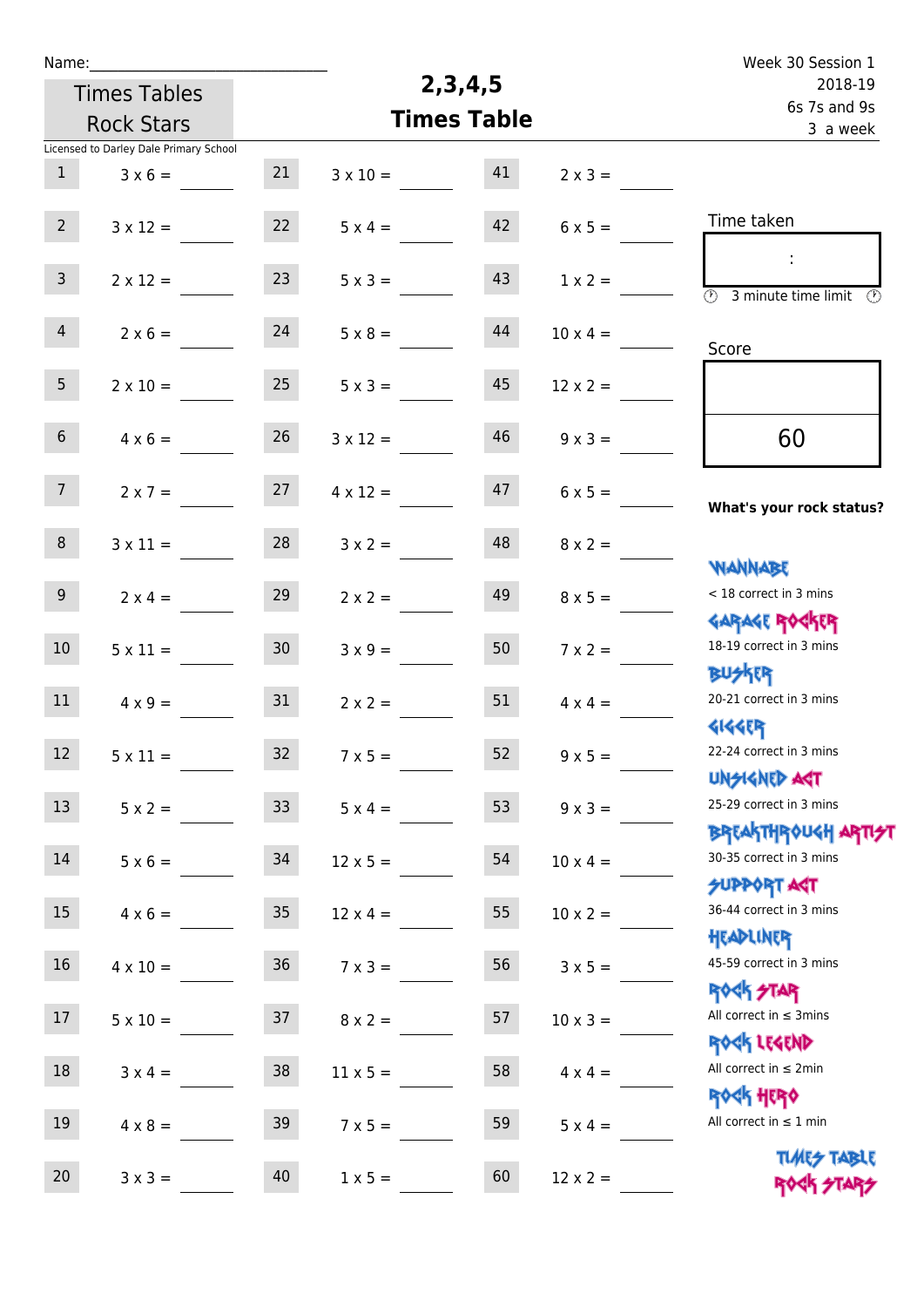| Name:                                    |                                        |                 |               |                    |               | Week 30 Session 2                                                      |
|------------------------------------------|----------------------------------------|-----------------|---------------|--------------------|---------------|------------------------------------------------------------------------|
| <b>Times Tables</b><br><b>Rock Stars</b> |                                        |                 |               | 2, 3, 4, 5         | 2018-19       |                                                                        |
|                                          |                                        |                 |               | <b>Times Table</b> |               | 6s 7s and 9s<br>3 a week                                               |
|                                          | Licensed to Darley Dale Primary School |                 |               |                    |               |                                                                        |
| $\mathbf{1}$                             | $40 \div 5 =$                          | 21              | $20 \div 5 =$ | 41                 | $20 \div 2 =$ |                                                                        |
| $2^{\circ}$                              | $36 \div 3 =$                          | 22              | $24 \div 4 =$ | 42                 | $48 \div 4 =$ | Time taken                                                             |
| 3 <sup>7</sup>                           | $24 \div 2 =$                          | 23              | $6 \div 3 =$  | 43                 | $60 \div 5 =$ | ÷<br>$\overline{\mathcal{O}}$<br>3 minute time limit<br>$\mathcal{O}$  |
| 4                                        | $15 \div 3 =$                          | 24              | $12 \div 4 =$ | 44                 | $10 \div 5 =$ | Score                                                                  |
| 5 <sub>1</sub>                           | $12 \div 4 =$                          | 25              | $15 \div 3 =$ | 45                 | $18 \div 3 =$ |                                                                        |
| 6 <sup>1</sup>                           | $3 ÷ 3 =$                              | 26              | $6 \div 2 =$  | 46                 | $9 ÷ 3 =$     | 60                                                                     |
| 7 <sup>7</sup>                           | $45 \div 5 =$                          | 27              | $14 \div 2 =$ | 47                 | $20 \div 2 =$ | What's your rock status?                                               |
| 8                                        | $15 \div 3 =$                          | 28              | $40 \div 4 =$ | 48                 | $28 \div 4 =$ | <b>NANNABE</b>                                                         |
| 9 <sup>°</sup>                           | $48 \div 4 =$                          | 29              | $15 \div 5 =$ | 49                 | $22 \div 2 =$ | < 18 correct in 3 mins<br><b>GARAGE ROCKER</b>                         |
| 10 <sup>°</sup>                          | $27 \div 3 =$                          | 30 <sub>o</sub> | $16 \div 2 =$ | 50                 | $10 \div 2 =$ | 18-19 correct in 3 mins<br><b>BUSKRR</b>                               |
| 11                                       | $12 \div 2 =$                          | 31              | $6 \div 3 =$  | 51                 | $40 \div 4 =$ | 20-21 correct in 3 mins<br><b>4144ER</b>                               |
| 12 <sup>12</sup>                         | $21 \div 3 =$                          | 32              | $18 \div 3 =$ | 52                 | $16 \div 2 =$ | 22-24 correct in 3 mins<br><b>UNSIGNED AGT</b>                         |
| 13                                       | $14 \div 2 =$                          | 33 <sup>°</sup> | $60 \div 5 =$ | 53                 | $21 \div 3 =$ | 25-29 correct in 3 mins<br>BREAKTHROUGH <mark>ARTI<del>S</del>T</mark> |
| 14                                       | $4 \div 4 =$                           | 34              | $21 \div 3 =$ | 54                 | $21 \div 3 =$ | 30-35 correct in 3 mins<br><b>SUPPORT AGT</b>                          |
| 15                                       | $24 \div 3 =$                          | 35 <sub>2</sub> | $21 \div 3 =$ | 55                 | $12 \div 3 =$ | 36-44 correct in 3 mins<br>HEADLINER                                   |
| 16                                       | $25 \div 5 =$                          | 36              | $20 \div 4 =$ | 56                 | $12 \div 3 =$ | 45-59 correct in 3 mins<br><b>ROCK STAR</b>                            |
| 17                                       | $20 \div 2 =$                          | 37              | $40 \div 5 =$ | 57                 | $22 \div 2 =$ | All correct in $\leq$ 3mins<br>ROCK LEGEND                             |
| 18                                       | $18 \div 3 =$                          | 38              | $9 ÷ 3 =$     | 58                 | $30 \div 3 =$ | All correct in $\leq 2$ min<br><b>ROCK HERO</b>                        |
| 19                                       | $48 \div 4 =$                          | 39              | $15 \div 5 =$ | 59                 | $6 \div 3 =$  | All correct in $\leq 1$ min<br><b>TIMES TABLE</b>                      |
| 20                                       | $55 \div 5 =$                          | 40              | $5 ÷ 5 =$     | 60                 | $3 ÷ 3 =$     | ROGK STARS                                                             |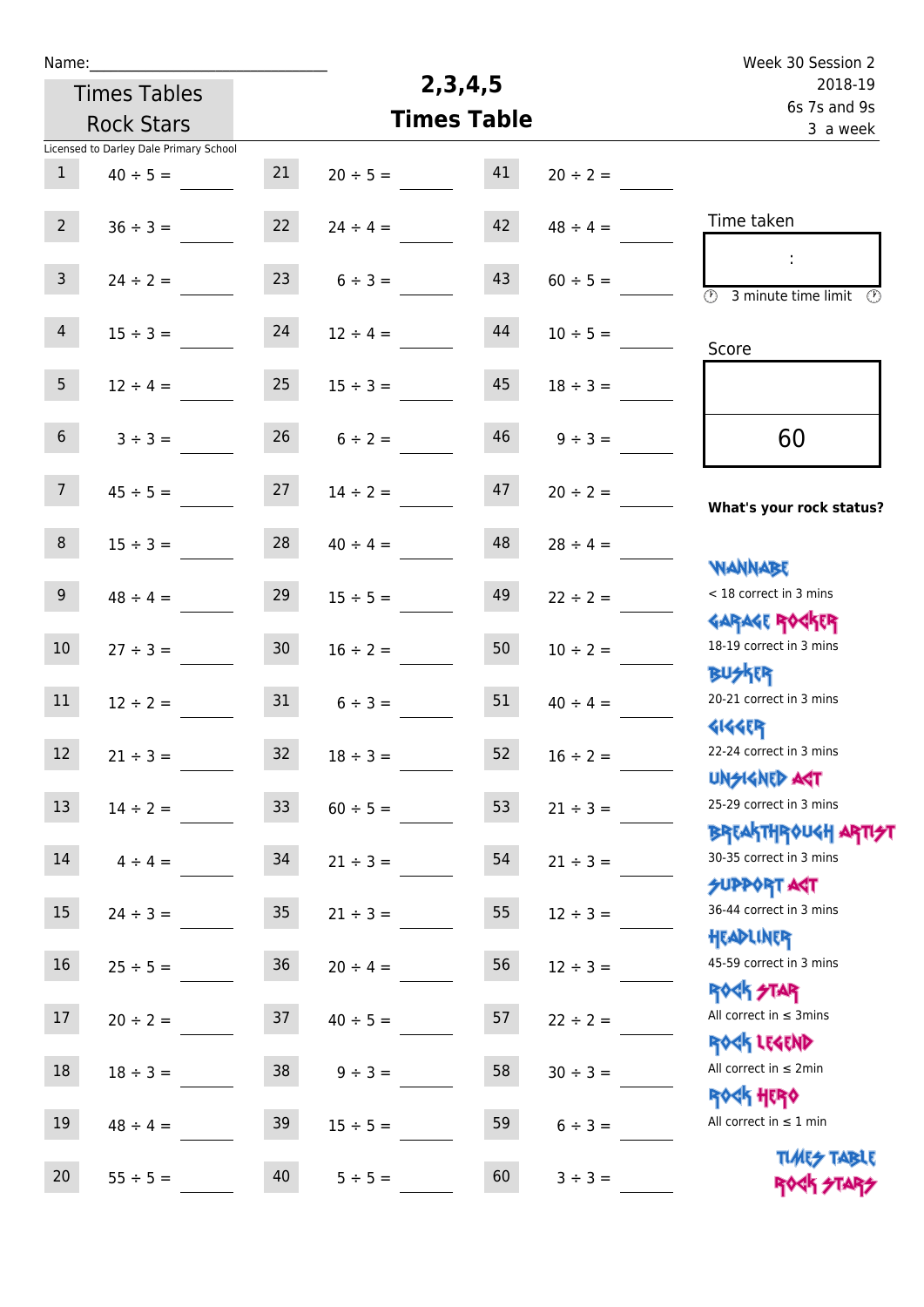| Name:           |                                        |                 |                                    |                    |                    | Week 30 Session 3                                                         |
|-----------------|----------------------------------------|-----------------|------------------------------------|--------------------|--------------------|---------------------------------------------------------------------------|
|                 | <b>Times Tables</b>                    |                 | 2, 3, 4, 5                         | 2018-19            |                    |                                                                           |
|                 | <b>Rock Stars</b>                      |                 |                                    | <b>Times Table</b> |                    | 6s 7s and 9s<br>3 a week                                                  |
|                 | Licensed to Darley Dale Primary School |                 |                                    |                    |                    |                                                                           |
| $\mathbf{1}$    | $3 \times 5 =$                         | 21              | $3 \times 1 =$                     | 41                 | $60 \div 5 =$      |                                                                           |
| $2^{\circ}$     | $3 \times 12 =$                        | 22              | $4 \times 3 =$                     | 42                 | $48 \div 4 =$      | Time taken                                                                |
| $\mathbf{3}$    | $2 \times 10 =$                        | 23              | $3 \times 7 =$                     | 43                 | $22 \div 2 =$      | $\sim$<br>$\overline{(\mathcal{V})}$<br>3 minute time limit $\circled{0}$ |
| 4 <sup>1</sup>  | $3 \times 10 =$                        | 24              | $5 \times 3 =$                     | 44                 | $20 \div 5 =$      | Score                                                                     |
| 5 <sub>1</sub>  | $3 \times 9 =$                         | 25              | $2 \times 3 =$                     | 45                 | $40 \div 5 =$      |                                                                           |
| 6 <sup>1</sup>  | $3 \times 2 =$                         | 26              | $2 \times 9 =$                     | 46                 | $20 \div 2 =$      | 60                                                                        |
| 7 <sup>7</sup>  | $4 \times 6 =$                         | 27              | $5 \times 4 =$                     | 47                 | $16 \div 4 =$      | Add up your time                                                          |
| 8               | $3 \times 10 =$                        | 28              | $2 \times 8 =$                     | 48                 | $9 \div 3 =$       | <b>Mins</b>                                                               |
| 9 <sub>o</sub>  | $4 \times 10 =$                        | 29              | $2 \times 4 =$                     | 49                 | $60 \div 5 =$      | S2                                                                        |
| 10 <sup>°</sup> | $4 \times 5 =$                         | 30 <sup>°</sup> | $4 \times 11 =$                    | 50                 | $28 \div 4 =$      | S3                                                                        |
| 11              | $3 \times 10 =$                        | 31              | $24 \div 4 =$                      | 51                 | $27 \div 3 =$      | <b>Secs</b>                                                               |
| 12              | $3 \times 2 =$                         |                 | $32 \t2 \div 2 =$                  | 52                 | $36 \div 3 =$      |                                                                           |
| 13              | $3 \times 8 =$                         | 33 <sup>7</sup> | $28 \div 4 =$                      |                    | 53 $6 \div 3 =$    | Total $\qquad$                                                            |
| 14              | $5 \times 11 =$                        | 34              | $50 \div 5 =$                      | 54                 | $20 \div 2 =$      | Add up your score                                                         |
| 15              |                                        |                 | $5 \times 10 =$ $35$ $12 \div 2 =$ |                    | 55 $36 \div 4 =$   |                                                                           |
| 16              | $5 \times 2 =$                         | 36              | $28 \div 4 =$                      |                    | $56 \t 4 \div 4 =$ | S3<br>Total $\qquad$                                                      |
| 17              | $3 \times 11 =$                        | 37              | $14 \div 2 =$                      | 57                 | $35 \div 5 =$      |                                                                           |
| 18              | $3 \times 5 =$                         |                 | $38$ $6 \div 2 =$                  | 58                 | $35 \div 5 =$      |                                                                           |
| 19              | $3 \times 8 =$                         | 39              | $6 \div 3 =$                       | 59                 | $21 \div 3 =$      |                                                                           |
| 20 <sub>2</sub> | $5 \times 3 =$                         | 40              | $6 \div 3 =$                       | 60                 | $4 \div 4 =$       |                                                                           |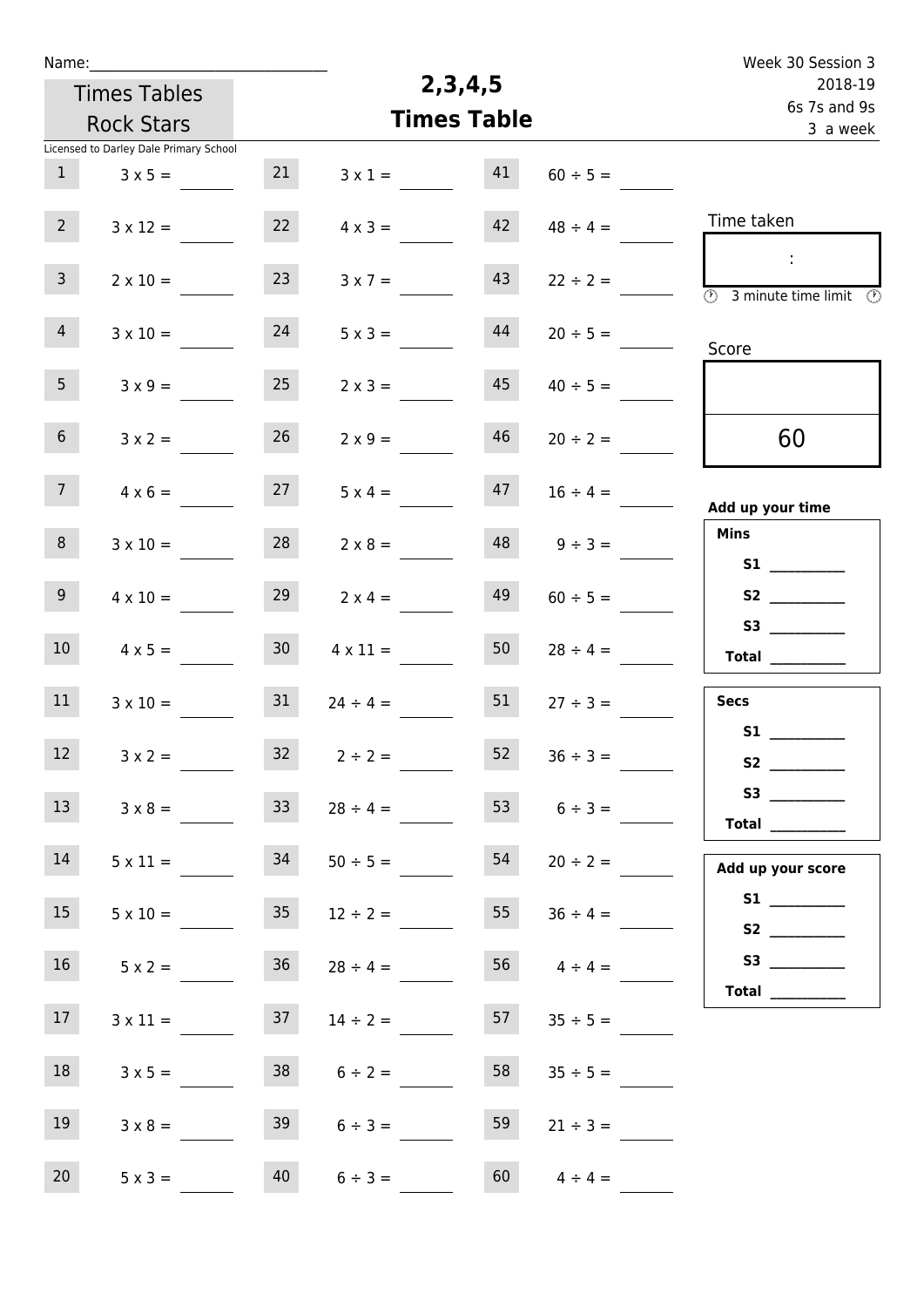| Name:               |                                        |                 |                    |                          |                 | Week 31 Session 1                                                  |
|---------------------|----------------------------------------|-----------------|--------------------|--------------------------|-----------------|--------------------------------------------------------------------|
| <b>Times Tables</b> |                                        |                 | 6,7,8,9            | 2018-19                  |                 |                                                                    |
|                     | <b>Rock Stars</b>                      |                 | <b>Times Table</b> | 6s 7s and 9s<br>3 a week |                 |                                                                    |
|                     | Licensed to Darley Dale Primary School |                 |                    |                          |                 |                                                                    |
| $\mathbf{1}$        | $9 \times 9 =$                         | 21              | $6 \times 6 =$     | 41                       | $9 \times 7 =$  |                                                                    |
| $2^{\circ}$         | $7 \times 7 =$                         | 22              | $8 \times 7 =$     | 42                       | $8 \times 6 =$  | Time taken                                                         |
| $\mathbf{3}$        | $6 \times 7 =$                         | 23              | $9 \times 5 =$     | 43                       | $11 \times 8 =$ | $\overline{(\mathcal{V})}$<br>3 minute time limit<br>$\circled{r}$ |
| $\overline{4}$      | $9 \times 1 =$                         | 24              | $8 \times 4 =$     | 44                       | $12 \times 6 =$ | Score                                                              |
| 5 <sub>1</sub>      | $9 \times 1 =$                         | 25              | $6 \times 3 =$     | 45                       | $10 \times 6 =$ |                                                                    |
| 6 <sup>1</sup>      | $6 \times 1 =$                         | 26              | $7 \times 4 =$     | 46                       | $10 \times 7 =$ | 60                                                                 |
| 7 <sup>7</sup>      | $6 \times 12 =$                        | 27              | $7 \times 9 =$     | 47                       | $5 \times 8 =$  | What's your rock status?                                           |
| 8                   | $7 \times 8 =$                         | 28              | $9 \times 4 =$     | 48                       | $9 \times 9 =$  | <b>NANNABE</b>                                                     |
| 9 <sub>o</sub>      | $6 \times 11 =$                        | 29              | $8 \times 9 =$     | 49                       | $10 \times 6 =$ | < 18 correct in 3 mins<br><b>GARAGE ROCKER</b>                     |
| 10 <sup>°</sup>     | $8 \times 12 =$                        | 30 <sub>2</sub> | $9 \times 11 =$    | 50                       | $1 \times 6 =$  | 18-19 correct in 3 mins<br><b>BUSKRR</b>                           |
| 11                  | $8 \times 4 =$                         | 31              | $3 \times 6 =$     | 51                       | $8 \times 8 =$  | 20-21 correct in 3 mins<br><b>4144EP</b>                           |
| 12                  | $9 \times 8 =$                         | 32              | $4 \times 8 =$     | 52                       | $2 \times 7 =$  | 22-24 correct in 3 mins<br><b>UNSIGNED AGT</b>                     |
| 13                  | $8 \times 9 =$                         | 33 <sup>°</sup> | $8 \times 8 =$     | 53                       | $9 \times 9 =$  | 25-29 correct in 3 mins<br><b>BREAKTHROUGH ARTI<del>S</del>T</b>   |
| 14                  | $7 \times 3 =$                         | 34              | $1 \times 8 =$     | 54                       | $9 \times 9 =$  | 30-35 correct in 3 mins<br><b>SUPPORT AGT</b>                      |
| 15                  | $9 \times 8 =$                         | 35 <sub>o</sub> | $9 \times 8 =$     | 55                       | $9 \times 8 =$  | 36-44 correct in 3 mins<br>HEADLINER                               |
| 16                  | $9 \times 3 =$                         | $36\,$          | $12 \times 6 =$    | 56                       | $8 \times 7 =$  | 45-59 correct in 3 mins<br><b>ROCK STAR</b>                        |
| 17                  | $8 \times 5 =$                         | 37              | $2 \times 7 =$     | 57                       | $8 \times 8 =$  | All correct in $\leq$ 3mins<br>ROCK LEGEND                         |
| 18                  | $6 \times 5 =$                         | 38              | $12 \times 7 =$    | 58                       | $5 \times 9 =$  | All correct in $\leq 2$ min                                        |
| 19                  | $8 \times 5 =$                         | 39              | $3 \times 8 =$     | 59                       | $6 \times 7 =$  | ROCK HERO<br>All correct in $\leq 1$ min                           |
| $20\,$              | $9 \times 4 =$                         | 40              | $6 \times 6 =$     | 60                       | $9 \times 9 =$  | <b>TIMES TABLE</b><br>ROCK STARS                                   |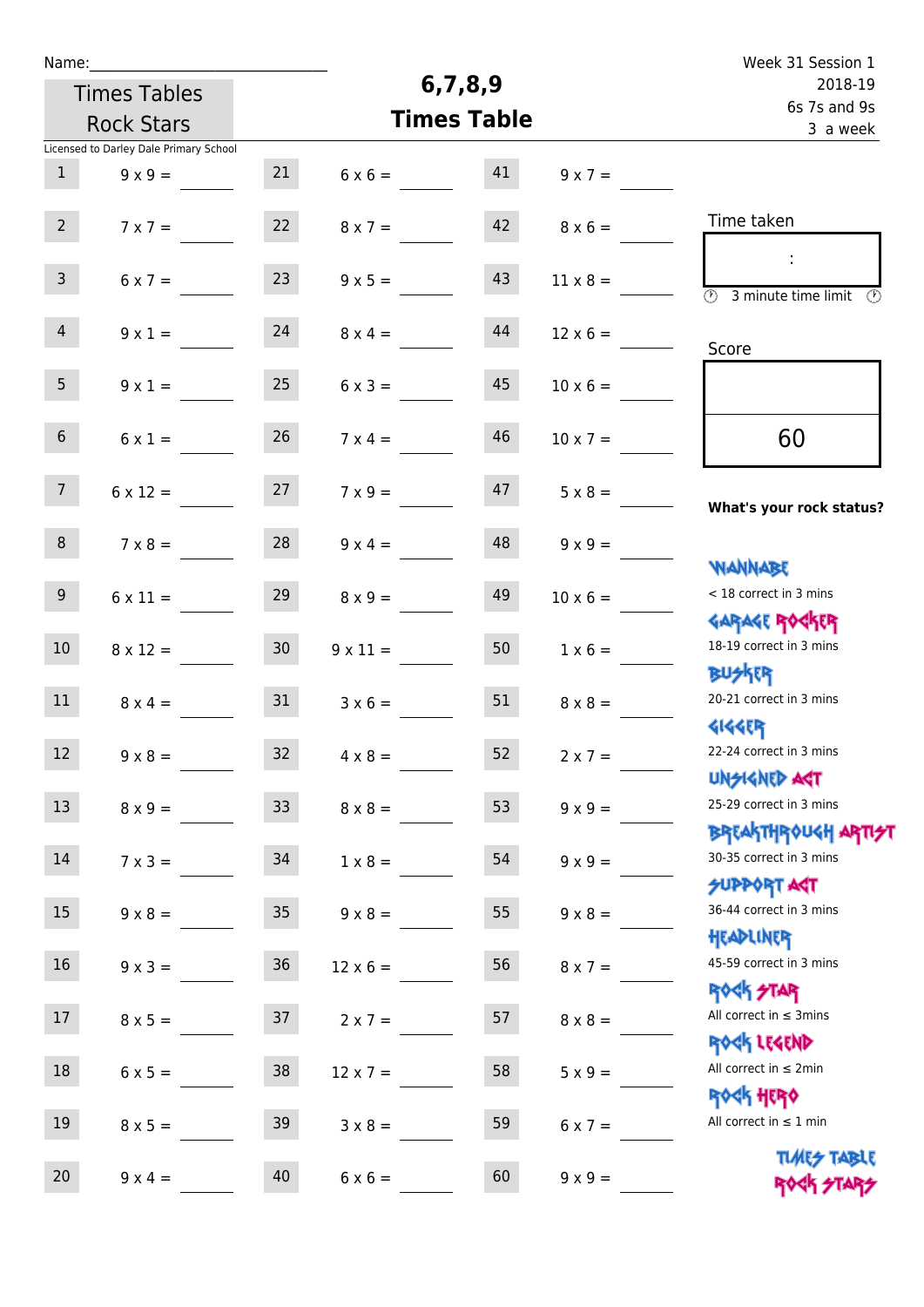| Name:             |                                        |                 |                |                    |                          | Week 31 Session 2                                                |
|-------------------|----------------------------------------|-----------------|----------------|--------------------|--------------------------|------------------------------------------------------------------|
|                   | <b>Times Tables</b>                    |                 |                | 6,7,8,9            | 2018-19                  |                                                                  |
| <b>Rock Stars</b> |                                        |                 |                | <b>Times Table</b> | 6s 7s and 9s<br>3 a week |                                                                  |
|                   | Licensed to Darley Dale Primary School |                 |                |                    |                          |                                                                  |
| $\mathbf{1}$      | $60 \div 6 =$                          | 21              | $27 \div 9 =$  | 41                 | $40 \div 8 =$            |                                                                  |
| 2 <sup>7</sup>    | $36 \div 9 =$                          | 22              | $18 \div 9 =$  | 42                 | $42 \div 7 =$            | Time taken                                                       |
| $\mathbf{3}$      | $72 \div 9 =$                          | 23              | $18 \div 9 =$  | 43                 | $80 \div 8 =$            | ÷<br>$\overline{\mathcal{D}}$<br>3 minute time limit<br>$\odot$  |
| $\overline{4}$    | $24 \div 8 =$                          | 24              | $6 \div 6 =$   | 44                 | $49 \div 7 =$            | Score                                                            |
| 5 <sub>1</sub>    | $32 \div 8 =$                          | 25              | $81 \div 9 =$  | 45                 | $80 \div 8 =$            |                                                                  |
| 6 <sup>1</sup>    | $84 \div 7 =$                          | 26              | $32 \div 8 =$  | 46                 | $24 \div 6 =$            | 60                                                               |
| 7 <sup>7</sup>    | $8 \div 8 =$                           | 27              | $48 \div 8 =$  | 47                 | $66 \div 6 =$            | What's your rock status?                                         |
| 8                 | $9 ÷ 9 =$                              | 28              | $64 \div 8 =$  | 48                 | $6 \div 6 =$             | <b>NANNABE</b>                                                   |
| 9 <sup>°</sup>    | $63 \div 7 =$                          | 29              | $42 \div 6 =$  | 49                 | $63 \div 9 =$            | < 18 correct in 3 mins<br><b>GARAGE ROCKER</b>                   |
| 10 <sup>°</sup>   | $24 \div 6 =$                          | 30 <sub>o</sub> | $99 \div 9 =$  | 50                 | $63 \div 9 =$            | 18-19 correct in 3 mins<br><b>BUSKER</b>                         |
| 11                | $40 \div 8 =$                          | 31              | $24 \div 8 =$  | 51                 | $72 \div 8 =$            | 20-21 correct in 3 mins<br><b>4144EP</b>                         |
| 12 <sup>12</sup>  | $28 \div 7 =$                          | 32              | $108 \div 9 =$ | 52                 | $96 \div 8 =$            | 22-24 correct in 3 mins<br><b>UNSIGNED AST</b>                   |
| 13                | $63 ÷ 9 =$                             | 33              | $30 \div 6 =$  | 53                 | $18 \div 6 =$            | 25-29 correct in 3 mins<br><b>BREAKTHROUGH ARTI<del>S</del>T</b> |
| 14                | $56 \div 7 =$                          | 34              | $72 \div 9 =$  | 54                 | $48 \div 6 =$            | 30-35 correct in 3 mins<br><b>SUPPORT AGT</b>                    |
| 15                | $24 \div 6 =$                          | 35              | $9 \div 9 =$   | 55                 | $72 \div 6 =$            | 36-44 correct in 3 mins<br>HEADLINER                             |
| 16                | $80 \div 8 =$                          | 36              | $14 \div 7 =$  | 56                 | $99 \div 9 =$            | 45-59 correct in 3 mins<br><b>ROCK STAR</b>                      |
| 17                | $45 \div 9 =$                          | 37              | $48 \div 6 =$  | 57                 | $77 \div 7 =$            | All correct in $\leq$ 3mins<br>ROCK LEGEND                       |
| 18                | $24 \div 8 =$                          | 38              | $63 \div 7 =$  | 58                 | $64 \div 8 =$            | All correct in $\leq 2$ min                                      |
| 19                | $108 \div 9 =$                         | 39              | $70 \div 7 =$  | 59                 | $48 \div 8 =$            | <b>ROCK HERO</b><br>All correct in $\leq 1$ min                  |
| 20                | $70 \div 7 =$                          | 40              | $40 \div 8 =$  | 60                 | $99 \div 9 =$            | <b>TIMES TABLE</b><br>ROCK STARS                                 |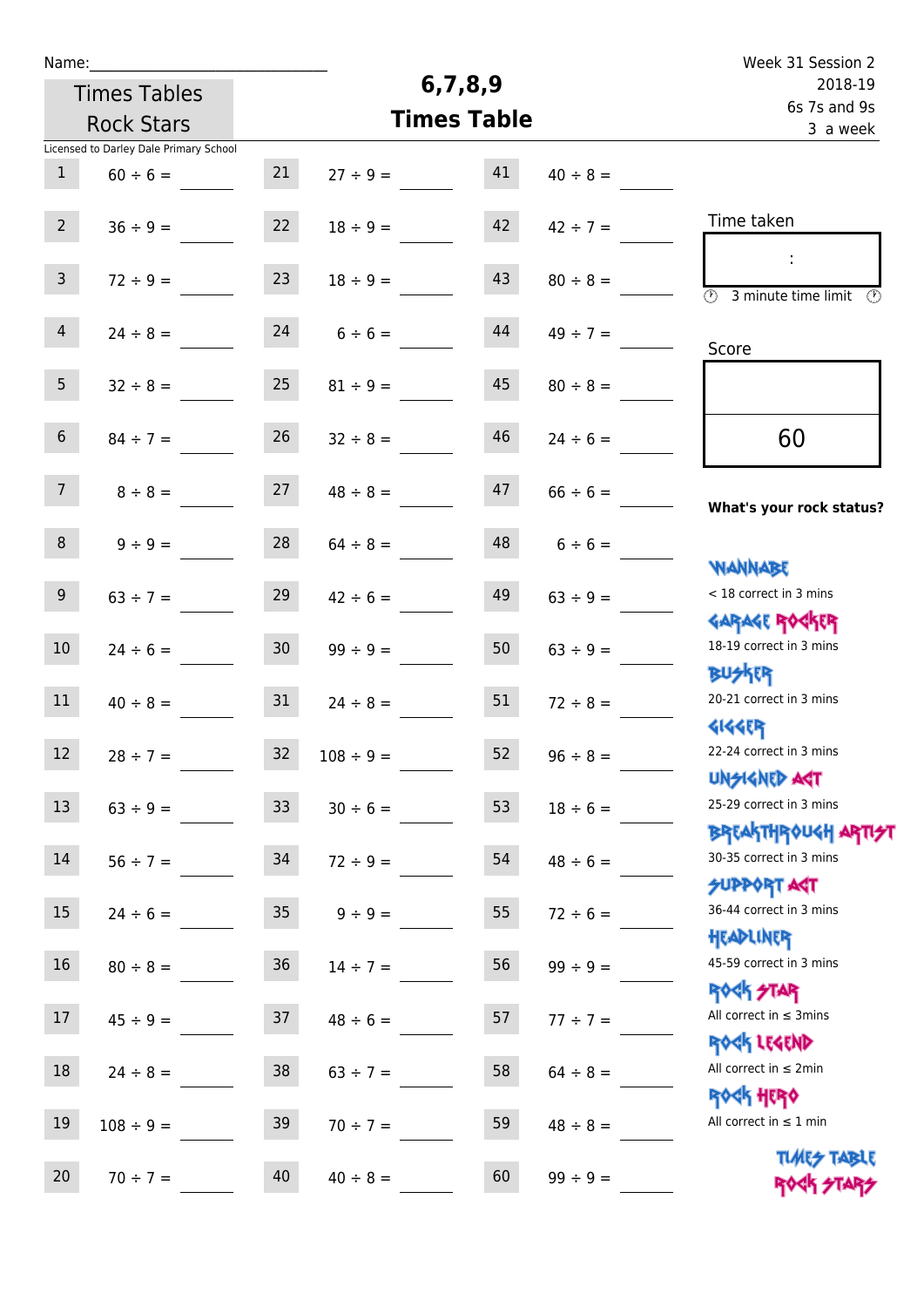| Name:                                  |                            |                       |                          | Week 31 Session 3                                                                              |
|----------------------------------------|----------------------------|-----------------------|--------------------------|------------------------------------------------------------------------------------------------|
| <b>Times Tables</b>                    |                            | 6,7,8,9               | 2018-19                  |                                                                                                |
| <b>Rock Stars</b>                      |                            | <b>Times Table</b>    | 6s 7s and 9s<br>3 a week |                                                                                                |
| Licensed to Darley Dale Primary School |                            |                       |                          |                                                                                                |
| $\mathbf{1}$<br>$7 \times 5 =$         | 21                         | 41<br>$8 \times 8 =$  | $56 \div 8 =$            |                                                                                                |
| $2^{\circ}$<br>$7 \times 5 =$          | 22                         | 42<br>$9 \times 8 =$  | $18 \div 6 =$            | Time taken                                                                                     |
| $\mathbf{3}$<br>$8 \times 9 =$         | 23                         | 43<br>$7 \times 12 =$ | $84 \div 7 =$            | $\mathcal{L}_{\mathcal{A}}$<br>$\overline{(\mathcal{V})}$<br>3 minute time limit $\circled{0}$ |
| $\overline{4}$<br>$8 \times 4 =$       | 24                         | 44<br>$9 \times 10 =$ | $42 \div 6 =$            | Score                                                                                          |
| 5 <sub>1</sub><br>$7 \times 7 =$       | 25                         | 45<br>$7 \times 12 =$ | $9 \div 9 =$             |                                                                                                |
| 6 <sup>1</sup><br>$9 \times 3 =$       | 26                         | 46<br>$7 \times 6 =$  | $108 \div 9 =$           | 60                                                                                             |
| 7 <sup>7</sup><br>$6 \times 4 =$       | 27                         | 47<br>$7 \times 12 =$ | $45 \div 9 =$            | Add up your time                                                                               |
| 8<br>$6 \times 6 =$                    | 28                         | 48<br>$6 \times 8 =$  | $42 \div 7 =$            | <b>Mins</b>                                                                                    |
| 9 <sub>o</sub><br>$8 \times 1 =$       | 29                         | 49<br>$8 \times 7 =$  | $90 \div 9 =$            | S2                                                                                             |
| 10 <sup>°</sup><br>$6 \times 2 =$      | 30 <sub>o</sub>            | 50<br>$7 \times 4 =$  | $18 \div 6 =$            | $\begin{tabular}{c} Total \end{tabular}$                                                       |
| 11<br>$7 \times 12 =$                  | 31                         | 51<br>$70 \div 7 =$   | $28 \div 7 =$            | <b>Secs</b>                                                                                    |
| 12<br>$8 \times 6 =$                   | $32 \t 8 \div 8 =$         | 52                    | $49 \div 7 =$            |                                                                                                |
| 13<br>$7 \times 7 =$                   | 33                         | 53<br>$42 \div 6 =$   | $36 \div 6 =$            | <b>Total</b> __________                                                                        |
| 14<br>$6 \times 10 =$                  | 34                         | 54<br>$80 \div 8 =$   | $35 \div 7 =$            | Add up your score                                                                              |
| 15                                     | $8 \times 6 =$ 35 77 ÷ 7 = |                       | 55 $63 \div 9 =$         | S2 __________                                                                                  |
| 16<br>$6 \times 2 =$                   | 36                         | 56<br>$64 \div 8 =$   | $108 \div 9 =$           | Total $\_\_$                                                                                   |
| 17 <sub>1</sub><br>$9 \times 8 =$      | 37                         | 57<br>$49 \div 7 =$   | $80 \div 8 =$            |                                                                                                |
| 18<br>$6 \times 2 =$                   | 38                         | 58<br>$14 \div 7 =$   | $56 \div 8 =$            |                                                                                                |
| 19<br>$8 \times 9 =$                   | 39                         | 59<br>$14 \div 7 =$   | $80 \div 8 =$            |                                                                                                |
| 20<br>$7 \times 1 =$                   | 40<br>$72 \div 6 =$        | 60                    | $108 \div 9 =$           |                                                                                                |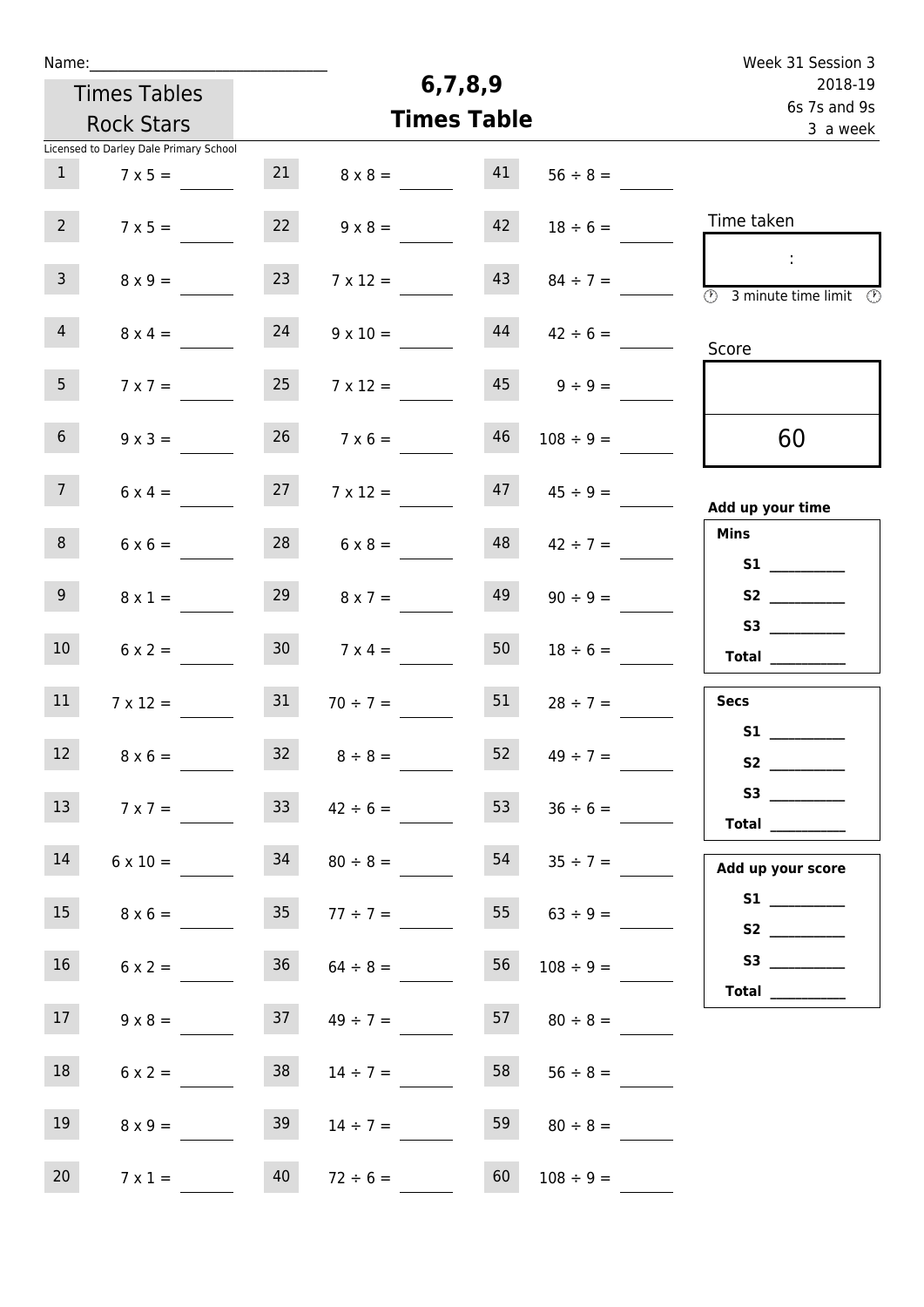| Name:            |                                        |                 |                 |                    |                 | Week 32 Session 1                                                    |
|------------------|----------------------------------------|-----------------|-----------------|--------------------|-----------------|----------------------------------------------------------------------|
|                  | <b>Times Tables</b>                    |                 |                 | 4,5,6              |                 | 2018-19<br>6s 7s and 9s<br>3 a week                                  |
|                  | <b>Rock Stars</b>                      |                 |                 | <b>Times Table</b> |                 |                                                                      |
|                  | Licensed to Darley Dale Primary School |                 |                 |                    |                 |                                                                      |
| $\mathbf{1}$     | $5 \times 1 =$                         | 21              | $4 \times 1 =$  | 41                 | $12 \times 6 =$ |                                                                      |
| $2^{\circ}$      | $6 \times 7 =$                         | 22              | $5 \times 5 =$  | 42                 | $4 \times 4 =$  | Time taken                                                           |
| 3 <sup>7</sup>   | $4 \times 2 =$                         | 23              | $5 \times 7 =$  | 43                 | $3 \times 4 =$  | $\sim$<br>$\overline{(\Omega)}$<br>3 minute time limit $\circled{0}$ |
| $\overline{4}$   | $4 \times 12 =$                        | 24              | $6 \times 6 =$  | 44                 | $6 \times 4 =$  | Score                                                                |
| 5 <sub>1</sub>   | $4 \times 8 =$                         | 25              | $5 \times 5 =$  | 45                 | $7 \times 5 =$  |                                                                      |
| 6 <sup>1</sup>   | $5 \times 1 =$                         | 26              | $5 \times 5 =$  | 46                 | $4 \times 4 =$  | 60                                                                   |
| 7 <sup>7</sup>   | $5 \times 1 =$                         | 27              | $6 \times 1 =$  | 47                 | $11 \times 5 =$ | What's your rock status?                                             |
| 8                | $5 \times 7 =$                         | 28              | $4 \times 11 =$ | 48                 | $5 \times 4 =$  | <b>NANNABE</b>                                                       |
| 9 <sub>o</sub>   | $4 \times 2 =$                         | 29              | $5 \times 12 =$ | 49                 | $6 \times 5 =$  | < 18 correct in 3 mins<br><b>GARAGE ROCKER</b>                       |
| 10 <sup>°</sup>  | $5 \times 11 =$                        | 30 <sub>o</sub> | $4 \times 12 =$ | 50                 | $7 \times 4 =$  | 18-19 correct in 3 mins<br><b>BUSKRR</b>                             |
| 11               | $5 \times 8 =$                         | 31              | $1 \times 5 =$  | 51                 | $8 \times 4 =$  | 20-21 correct in 3 mins<br><b>4144EP</b>                             |
| 12 <sup>12</sup> | $4 \times 5 =$                         | 32              | $2 \times 5 =$  | 52                 | $1 \times 5 =$  | 22-24 correct in 3 mins<br><b>UNSIGNED AST</b>                       |
| 13               | $4 \times 10 =$                        | 33 <sup>°</sup> | $2 \times 5 =$  | 53                 | $7 \times 5 =$  | 25-29 correct in 3 mins                                              |
| 14               | $5 \times 8 =$                         | 34              | $10 \times 6 =$ | 54                 | $4 \times 5 =$  | ΒΡ[Α  THP\0U <h αρ  7 <del="">2 <br/>30-35 correct in 3 mins</h>     |
| 15               | $4 \times 2 =$                         | 35 <sub>1</sub> | $4 \times 4 =$  | 55                 | $5 \times 4 =$  | <b>SUPPORT AGT</b><br>36-44 correct in 3 mins                        |
| 16               | $6 \times 7 =$                         | 36              | $6 \times 6 =$  | 56                 | $12 \times 5 =$ | HEADLINER<br>45-59 correct in 3 mins                                 |
| 17               | $4 \times 12 =$                        | 37              | $10 \times 5 =$ | 57                 | $10 \times 4 =$ | ROCK STAR<br>All correct in $\leq$ 3mins                             |
| 18               | $6 \times 2 =$                         | 38              | $5 \times 5 =$  | 58                 | $2 \times 4 =$  | ROCK LEGEND<br>All correct in $\leq 2$ min                           |
| 19               | $6 \times 9 =$                         | 39              | $8 \times 6 =$  | 59                 | $5 \times 5 =$  | <b>ROCK HERO</b><br>All correct in $\leq 1$ min                      |
| 20               | $6 \times 10 =$                        | 40              | $2 \times 5 =$  | 60                 | $7 \times 4 =$  | <b>TIMES TABLE</b><br>ROCK STARS                                     |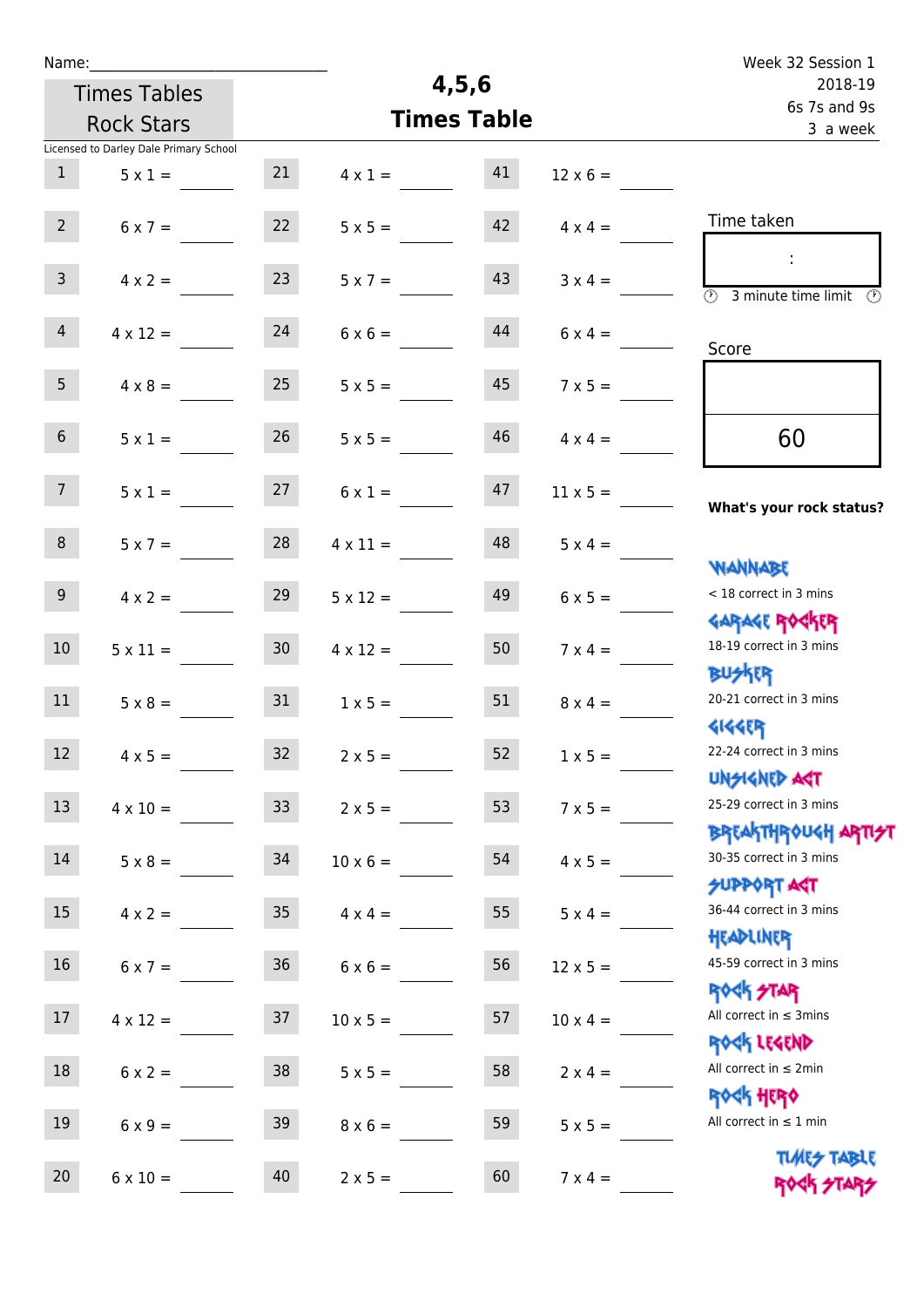| Name:               |                                        |                 |                    |                          |               | Week 32 Session 2                                     |
|---------------------|----------------------------------------|-----------------|--------------------|--------------------------|---------------|-------------------------------------------------------|
| <b>Times Tables</b> |                                        |                 |                    | 4, 5, 6                  | 2018-19       |                                                       |
| <b>Rock Stars</b>   |                                        |                 | <b>Times Table</b> | 6s 7s and 9s<br>3 a week |               |                                                       |
|                     | Licensed to Darley Dale Primary School |                 |                    |                          |               |                                                       |
| $\mathbf{1}$        | $5 ÷ 5 =$                              | 21              | $28 \div 4 =$      | 41                       | $50 \div 5 =$ |                                                       |
|                     |                                        |                 |                    |                          |               |                                                       |
| $2^{\circ}$         | $40 \div 5 =$                          | 22              | $66 \div 6 =$      | 42                       | $55 \div 5 =$ | Time taken                                            |
|                     |                                        |                 |                    |                          |               | ÷                                                     |
| $\mathbf{3}$        | $24 \div 6 =$                          | 23              | $18 \div 6 =$      | 43                       | $15 \div 5 =$ | $\circled{r}$<br>3 minute time limit<br>$\mathcal{O}$ |
|                     |                                        |                 |                    |                          |               |                                                       |
| $\overline{4}$      | $35 ÷ 5 =$                             | 24              | $12 \div 6 =$      | 44                       | $24 \div 4 =$ | Score                                                 |
| 5 <sub>1</sub>      |                                        | 25              |                    | 45                       |               |                                                       |
|                     | $10 \div 5 =$                          |                 | $4 \div 4 =$       |                          | $20 \div 4 =$ |                                                       |
| $6\,$               | $50 \div 5 =$                          | 26              | $50 \div 5 =$      | 46                       | $48 \div 4 =$ | 60                                                    |
|                     |                                        |                 |                    |                          |               |                                                       |
| 7 <sup>7</sup>      | $50 \div 5 =$                          | 27              | $20 \div 5 =$      | 47                       | $5 ÷ 5 =$     |                                                       |
|                     |                                        |                 |                    |                          |               | What's your rock status?                              |
| 8                   | $20 \div 4 =$                          | 28              | $8 \div 4 =$       | 48                       | $55 \div 5 =$ |                                                       |
|                     |                                        |                 |                    |                          |               | <b>NANNABE</b>                                        |
| 9 <sup>°</sup>      | $60 \div 5 =$                          | 29              | $20 \div 5 =$      | 49                       | $28 \div 4 =$ | < 18 correct in 3 mins                                |
|                     |                                        |                 |                    |                          |               | <b>GARAGE ROCKER</b>                                  |
| 10 <sup>°</sup>     | $54 \div 6 =$                          | 30              | $10 \div 5 =$      | 50                       | $66 \div 6 =$ | 18-19 correct in 3 mins                               |
|                     |                                        |                 |                    |                          |               | <b>BUSKRR</b>                                         |
| 11                  | $30 \div 5 =$                          | 31              | $60 \div 5 =$      | 51                       | $44 \div 4 =$ | 20-21 correct in 3 mins                               |
|                     |                                        |                 |                    |                          |               | <b>4144EP</b>                                         |
| 12                  | $60 \div 6 =$                          | 32              | $36 \div 6 =$      | 52                       | $16 \div 4 =$ | 22-24 correct in 3 mins                               |
|                     |                                        |                 |                    |                          |               | <b>UNSIGNED AGT</b><br>25-29 correct in 3 mins        |
| 13                  | $15 \div 5 =$                          | 33 <sup>°</sup> | $54 \div 6 =$      | 53                       | $16 \div 4 =$ | <b>BREAKTHROUGH ARTI<del>S</del>T</b>                 |
| 14                  | $40 \div 5 =$                          | 34              | $48 \div 4 =$      | 54                       | $30 \div 6 =$ | 30-35 correct in 3 mins                               |
|                     |                                        |                 |                    |                          |               | <b>SUPPORT ART</b>                                    |
| 15                  | $50 \div 5 =$                          | 35 <sub>o</sub> | $12 \div 4 =$      | 55                       | $66 \div 6 =$ | 36-44 correct in 3 mins                               |
|                     |                                        |                 |                    |                          |               | HEADLINER                                             |
| 16                  | $20 \div 4 =$                          | 36              | $36 \div 4 =$      | 56                       | $24 \div 4 =$ | 45-59 correct in 3 mins                               |
|                     |                                        |                 |                    |                          |               | <b>ROCK STAR</b>                                      |
| 17                  | $15 \div 5 =$                          | 37              | $16 \div 4 =$      | 57                       | $20 \div 5 =$ | All correct in $\leq$ 3mins                           |
|                     |                                        |                 |                    |                          |               | ROCK LEGEND                                           |
| 18                  | $5 \div 5 =$                           | 38              | $20 \div 5 =$      | 58                       | $60 \div 6 =$ | All correct in $\leq 2$ min                           |
|                     |                                        |                 |                    |                          |               | <b>ROCK HERO</b>                                      |
| 19                  | $20 \div 5 =$                          | 39              | $50 \div 5 =$      | 59                       | $24 \div 4 =$ | All correct in $\leq 1$ min                           |
|                     |                                        |                 |                    |                          |               | <b>TUARS TABLE</b>                                    |
| 20                  | $40 \div 4 =$                          | 40              | $16 \div 4 =$      | 60                       | $12 \div 6 =$ | ROCK STARS                                            |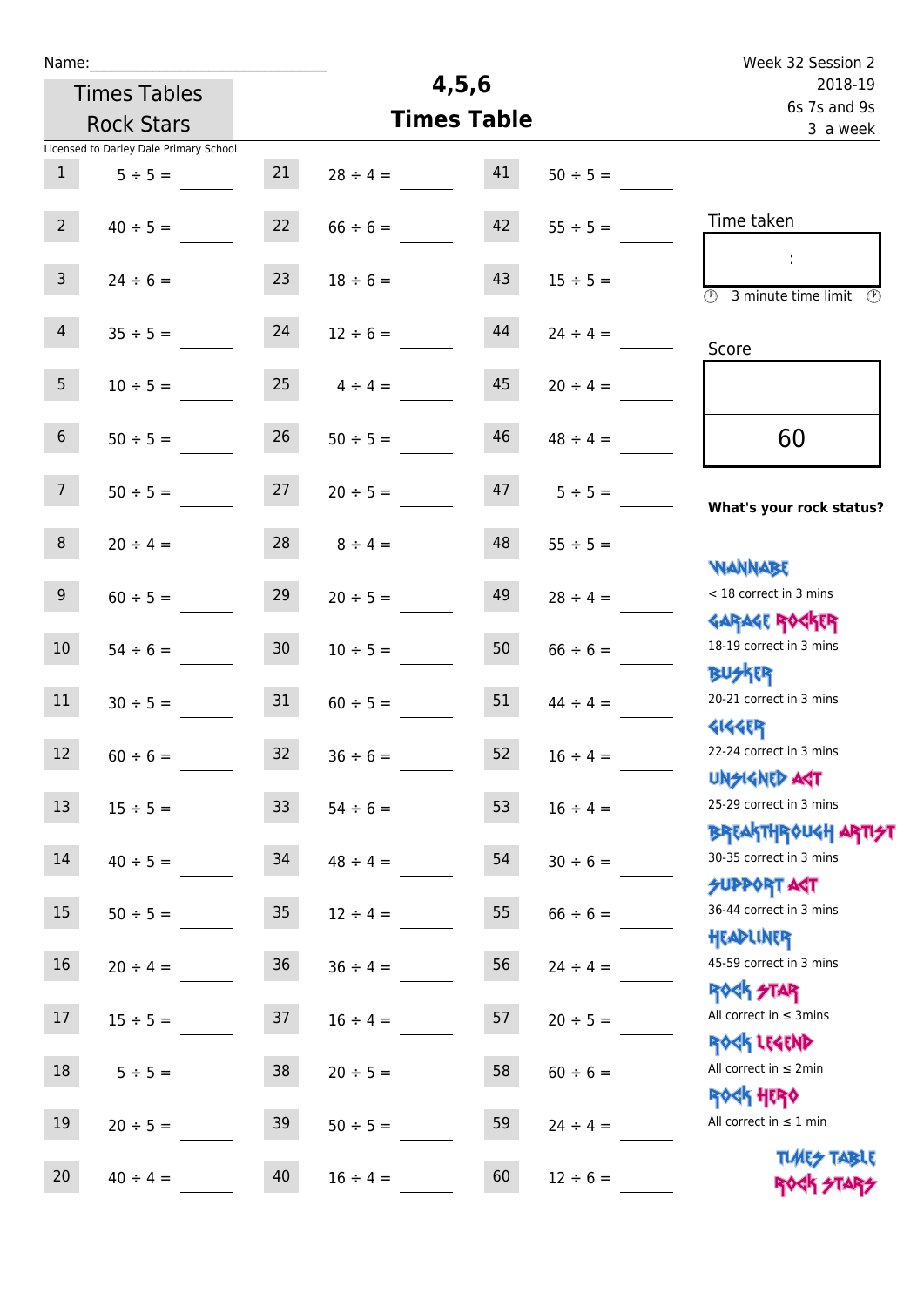| Name:           |                                        |                 |                                         |                          |                 | Week 32 Session 3                                                                       |
|-----------------|----------------------------------------|-----------------|-----------------------------------------|--------------------------|-----------------|-----------------------------------------------------------------------------------------|
|                 | <b>Times Tables</b>                    |                 | 4,5,6                                   | 2018-19                  |                 |                                                                                         |
|                 | <b>Rock Stars</b>                      |                 | <b>Times Table</b>                      | 6s 7s and 9s<br>3 a week |                 |                                                                                         |
|                 | Licensed to Darley Dale Primary School |                 |                                         |                          |                 |                                                                                         |
| $\mathbf{1}$    | $4 \times 1 =$                         | 21              | $5 \times 5 =$                          | 41                       | $60 \div 6 =$   |                                                                                         |
| 2 <sup>7</sup>  | $6 \times 5 =$                         | 22              | $6 \times 2 =$                          | 42                       | $40 \div 5 =$   | Time taken                                                                              |
| 3 <sup>7</sup>  | $5 \times 4 =$                         | 23              | $5 \times 11 =$                         | 43                       | $25 \div 5 =$   | $\sim$<br>$\overline{\textcircled{2}}$ 3 minute time limit $\overline{\textcircled{2}}$ |
| $\overline{4}$  | $5 \times 2 =$                         | 24              | $6 \times 2 =$                          | 44                       | $72 \div 6 =$   | Score                                                                                   |
| 5 <sub>1</sub>  | $5 \times 3 =$                         | 25              | $6 \times 10 =$                         | 45                       | $45 \div 5 =$   |                                                                                         |
| 6 <sup>1</sup>  | $6 \times 7 =$                         | 26              | $6 \times 5 =$                          | 46                       | $36 \div 6 =$   | 60                                                                                      |
| 7 <sup>7</sup>  | $4 \times 10 =$                        | 27              | $6 \times 3 =$                          | 47                       | $30 \div 6 =$   | Add up your time                                                                        |
| 8               | $6 \times 4 =$                         | 28              | $6 \times 5 =$                          | 48                       | $16 \div 4 =$   | <b>Mins</b>                                                                             |
| 9 <sub>o</sub>  | $6 \times 10 =$                        | 29              | $5 \times 6 =$                          | 49                       | $30 \div 6 =$   |                                                                                         |
| 10 <sup>°</sup> | $5 \times 6 =$                         | 30 <sup>°</sup> | $5 \times 3 =$                          | 50                       | $4 \div 4 =$    | Total $\_\_$                                                                            |
| 11              | $6 \times 2 =$                         | 31              | $35 \div 5 =$                           | 51                       | $35 \div 5 =$   | Secs                                                                                    |
| 12              | $6 \times 9 =$                         | 32              | $40 \div 4 =$                           | 52                       | $18 \div 6 =$   | S1                                                                                      |
| 13              | $4 \times 9 =$                         | 33              | $55 \div 5 =$                           | 53                       | $32 \div 4 =$   | Total                                                                                   |
| 14              | $4 \times 12 =$                        | 34              | $35 \div 5 =$                           | 54                       | $25 \div 5 =$   | Add up your score                                                                       |
| 15              |                                        |                 | $6 \times 11 =$ $35 \qquad 42 \div 6 =$ |                          | 55 $8 \div 4 =$ | S1                                                                                      |
| 16              | $5 \times 11 =$                        | 36              | $12 \div 4 =$                           | 56                       | $50 \div 5 =$   |                                                                                         |
| 17 <sup>7</sup> | $6 \times 6 =$                         |                 | $37 \t 5 \div 5 =$                      | 57                       | $24 \div 4 =$   | Total $\_\_$                                                                            |
| 18              | $4 \times 5 =$                         | 38              | $40 \div 4 =$                           | 58                       | $20 \div 4 =$   |                                                                                         |
| 19              | $5 \times 5 =$                         | 39              | $44 \div 4 =$                           | 59                       | $54 \div 6 =$   |                                                                                         |
| 20              | $4 \times 11 =$                        | 40              | $10 \div 5 =$                           | 60                       | $35 \div 5 =$   |                                                                                         |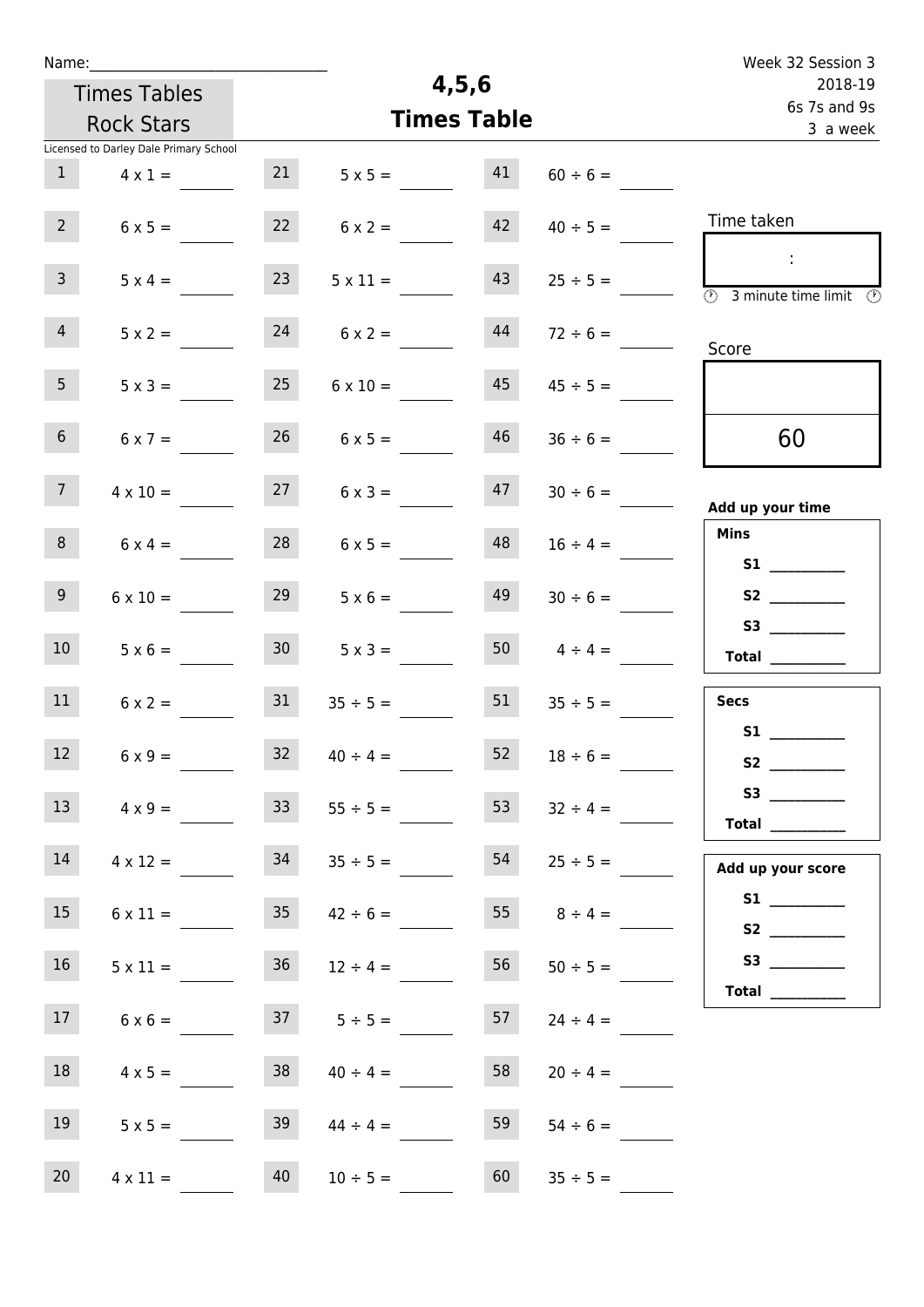| Name:           |                                        |                 |                 |                    |                 | Week 33 Session 1                                                |
|-----------------|----------------------------------------|-----------------|-----------------|--------------------|-----------------|------------------------------------------------------------------|
|                 | <b>Times Tables</b>                    |                 | 5,6,7           | 2018-19            |                 |                                                                  |
|                 | <b>Rock Stars</b>                      |                 |                 | <b>Times Table</b> |                 | 6s 7s and 9s<br>3 a week                                         |
|                 | Licensed to Darley Dale Primary School |                 |                 |                    |                 |                                                                  |
| $\mathbf{1}$    | $5 \times 1 =$                         | 21              | $6 \times 7 =$  | 41                 | $11 \times 5 =$ |                                                                  |
| $2^{\circ}$     | $6 \times 12 =$                        | 22              | $6 \times 11 =$ | 42                 | $7 \times 5 =$  | Time taken                                                       |
| 3 <sup>7</sup>  | $6 \times 5 =$                         | 23              | $7 \times 8 =$  | 43                 | $3 \times 5 =$  | $\overline{(\mathcal{V})}$<br>3 minute time limit $\circled{0}$  |
| $\overline{4}$  | $5 \times 7 =$                         | 24              | $6 \times 5 =$  | 44                 | $7 \times 6 =$  | Score                                                            |
| 5 <sub>1</sub>  | $5 \times 9 =$                         | 25              | $6 \times 8 =$  | 45                 | $11 \times 7 =$ |                                                                  |
| 6 <sup>1</sup>  | $5 \times 3 =$                         | 26              | $7 \times 9 =$  | 46                 | $3 \times 7 =$  | 60                                                               |
| 7 <sup>7</sup>  | $6 \times 2 =$                         | 27              | $5 \times 12 =$ | 47                 | $4 \times 7 =$  | What's your rock status?                                         |
| 8 <sup>°</sup>  | $6 \times 5 =$                         | 28              | $6 \times 6 =$  | 48                 | $10 \times 5 =$ | <b>NANNABE</b>                                                   |
| 9 <sup>1</sup>  | $7 \times 2 =$                         | 29              | $5 \times 4 =$  | 49                 | $10 \times 6 =$ | < 18 correct in 3 mins<br><b>GARAGE ROCKER</b>                   |
| 10 <sup>°</sup> | $7 \times 7 =$                         | 30 <sub>o</sub> | $6 \times 4 =$  | 50                 | $6 \times 5 =$  | 18-19 correct in 3 mins<br><b>BUSKRR</b>                         |
| 11              | $5 \times 5 =$                         | 31              | $2 \times 6 =$  | 51                 | $4 \times 5 =$  | 20-21 correct in 3 mins<br><b>4144EP</b>                         |
| 12 <sup>7</sup> | $6 \times 8 =$                         | 32              | $7 \times 6 =$  | 52                 | $5 \times 6 =$  | 22-24 correct in 3 mins<br>UNSIGNED AGT                          |
| 13              | $7 \times 2 =$                         | 33 <sup>°</sup> | $6 \times 7 =$  | 53                 | $11 \times 6 =$ | 25-29 correct in 3 mins<br><b>BREAKTHROUGH ARTI<del>S</del>T</b> |
| 14              | $5 \times 4 =$                         | 34              | $7 \times 7 =$  | 54                 | $5 \times 6 =$  | 30-35 correct in 3 mins<br><b>SUPPORT AGT</b>                    |
| 15              | $6 \times 6 =$                         | 35 <sub>1</sub> | $11 \times 7 =$ | 55                 | $1 \times 7 =$  | 36-44 correct in 3 mins<br>HEADLINER                             |
| 16              | $5 \times 11 =$                        | 36              | $11 \times 6 =$ | 56                 | $6 \times 7 =$  | 45-59 correct in 3 mins<br>ROCK STAR                             |
| 17              | $5 \times 4 =$                         | 37              | $8 \times 5 =$  | 57                 | $9 \times 7 =$  | All correct in $\leq$ 3mins                                      |
| 18              | $5 \times 9 =$                         | 38              | $11 \times 7 =$ | 58                 | $5 \times 5 =$  | ROCK LEGEND<br>All correct in $\leq 2$ min                       |
| 19              | $7 \times 5 =$                         | 39              | $9 \times 7 =$  | 59                 | $5 \times 7 =$  | ROCK HERO<br>All correct in $\leq 1$ min                         |
| $20\,$          | $5 \times 4 =$                         | 40              | $12 \times 7 =$ | 60                 | $7 \times 5 =$  | <b>TIMES TABLE</b><br>ROCK STARS                                 |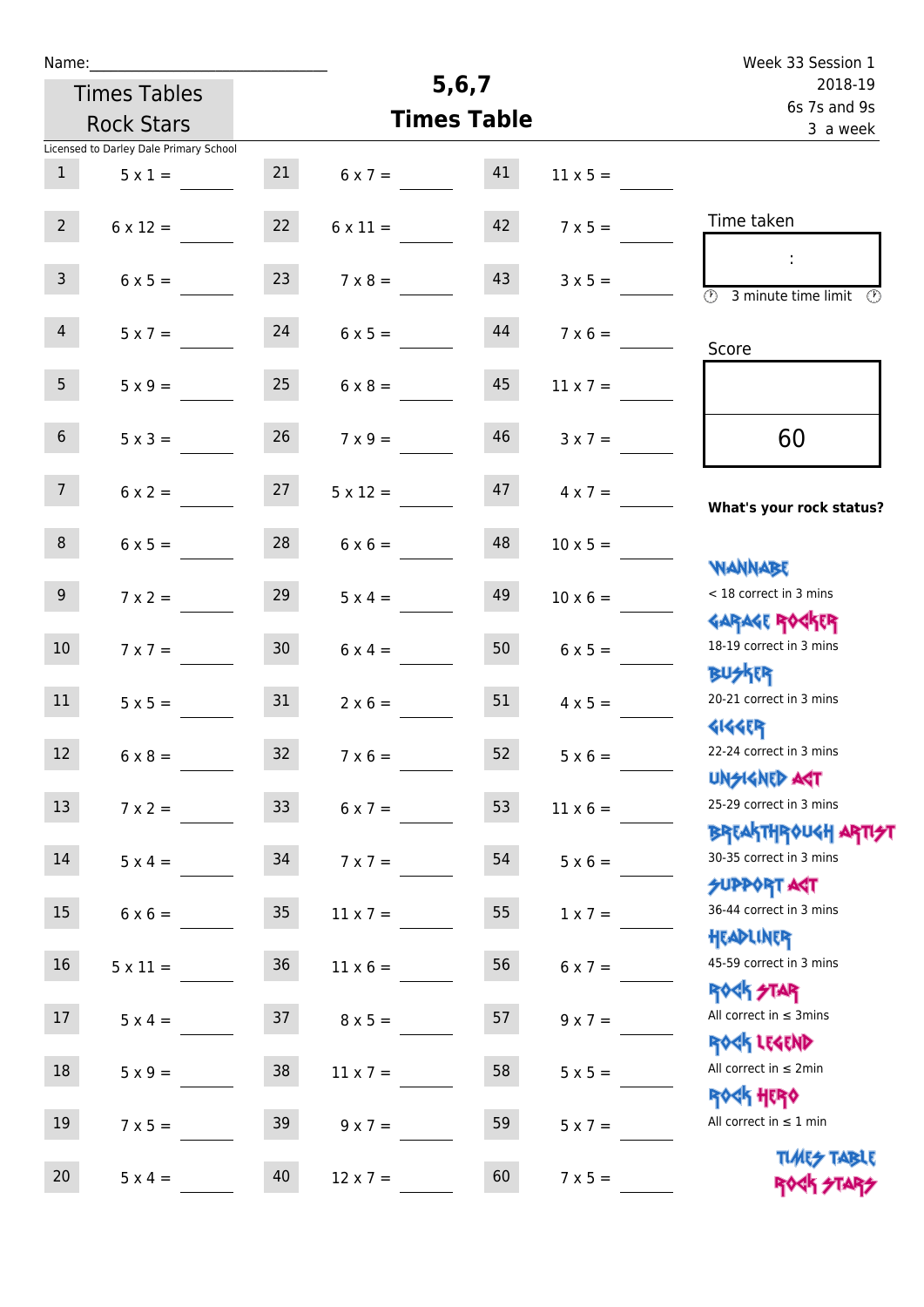| Name:           |                                        |                 |               |                    | Week 33 Session 2 |                                                                  |
|-----------------|----------------------------------------|-----------------|---------------|--------------------|-------------------|------------------------------------------------------------------|
|                 | <b>Times Tables</b>                    |                 |               | 5, 6, 7            |                   | 2018-19                                                          |
|                 | <b>Rock Stars</b>                      |                 |               | <b>Times Table</b> |                   | 6s 7s and 9s<br>3 a week                                         |
|                 | Licensed to Darley Dale Primary School |                 |               |                    |                   |                                                                  |
| $\mathbf{1}$    | $35 \div 5 =$                          | 21              | $36 \div 6 =$ | 41                 | $30 \div 6 =$     |                                                                  |
| 2 <sup>7</sup>  | $56 \div 7 =$                          | 22              | $84 \div 7 =$ | 42                 | $40 \div 5 =$     | Time taken                                                       |
| $\mathbf{3}$    | $30 \div 6 =$                          | 23              | $25 \div 5 =$ | 43                 | $30 \div 5 =$     | $\overline{\mathcal{D}}$<br>3 minute time limit<br>$\odot$       |
| $\overline{4}$  | $84 \div 7 =$                          | 24              | $49 \div 7 =$ | 44                 | $66 \div 6 =$     | Score                                                            |
| 5 <sub>1</sub>  | $63 \div 7 =$                          | 25              | $40 \div 5 =$ | 45                 | $35 \div 7 =$     |                                                                  |
| 6 <sup>1</sup>  | $45 \div 5 =$                          | 26              | $49 \div 7 =$ | 46                 | $20 \div 5 =$     | 60                                                               |
| 7 <sup>7</sup>  | $7 ÷ 7 =$                              | 27              | $56 \div 7 =$ | 47                 | $15 \div 5 =$     | What's your rock status?                                         |
| 8               | $40 \div 5 =$                          | 28              | $36 \div 6 =$ | 48                 | $50 \div 5 =$     | <b>NANNABE</b>                                                   |
| 9               | $77 ÷ 7 =$                             | 29              | $77 ÷ 7 =$    | 49                 | $30 \div 6 =$     | < 18 correct in 3 mins<br><b>GARAGE ROCKER</b>                   |
| 10              | $21 \div 7 =$                          | 30 <sub>2</sub> | $55 \div 5 =$ | 50                 | $77 ÷ 7 =$        | 18-19 correct in 3 mins<br>DU外R                                  |
| 11              | $5 \div 5 =$                           | 31              | $6 \div 6 =$  | 51                 | $60 \div 6 =$     | 20-21 correct in 3 mins<br><b>4144EP</b>                         |
| 12              | $36 \div 6 =$                          | 32              | $28 \div 7 =$ | 52                 | $55 \div 5 =$     | 22-24 correct in 3 mins<br><b>UNSIGNED AST</b>                   |
| 13              | $24 \div 6 =$                          | 33 <sup>°</sup> | $12 \div 6 =$ | 53                 | $49 \div 7 =$     | 25-29 correct in 3 mins<br><b>BREAKTHROUGH ARTI<del>S</del>T</b> |
| 14              | $63 \div 7 =$                          | 34              | $48 \div 6 =$ | 54                 | $54 \div 6 =$     | 30-35 correct in 3 mins<br><b>SUPPORT AGT</b>                    |
| 15 <sub>1</sub> | $20 \div 5 =$                          | 35 <sub>1</sub> | $21 \div 7 =$ | 55                 | $50 \div 5 =$     | 36-44 correct in 3 mins<br>HEADLINER                             |
| 16              | $25 \div 5 =$                          | 36              | $56 \div 7 =$ | 56                 | $30 \div 6 =$     | 45-59 correct in 3 mins<br><b>ROCK STAR</b>                      |
| 17              | $60 \div 6 =$                          | 37              | $28 \div 7 =$ | 57                 | $60 \div 5 =$     | All correct in $\leq$ 3mins<br>ROCK LEGEND                       |
| 18              | $35 \div 5 =$                          | 38              | $35 \div 5 =$ | 58                 | $72 \div 6 =$     | All correct in $\leq 2$ min<br><b>ROCK HERO</b>                  |
| 19              | $35 \div 5 =$                          | 39              | $42 \div 7 =$ | 59                 | $20 \div 5 =$     | All correct in $\leq 1$ min                                      |
| 20              | $20 \div 5 =$                          | 40              | $6 \div 6 =$  | 60                 | $54 \div 6 =$     | <b>TIMES TABLE</b><br>ROCK STARS                                 |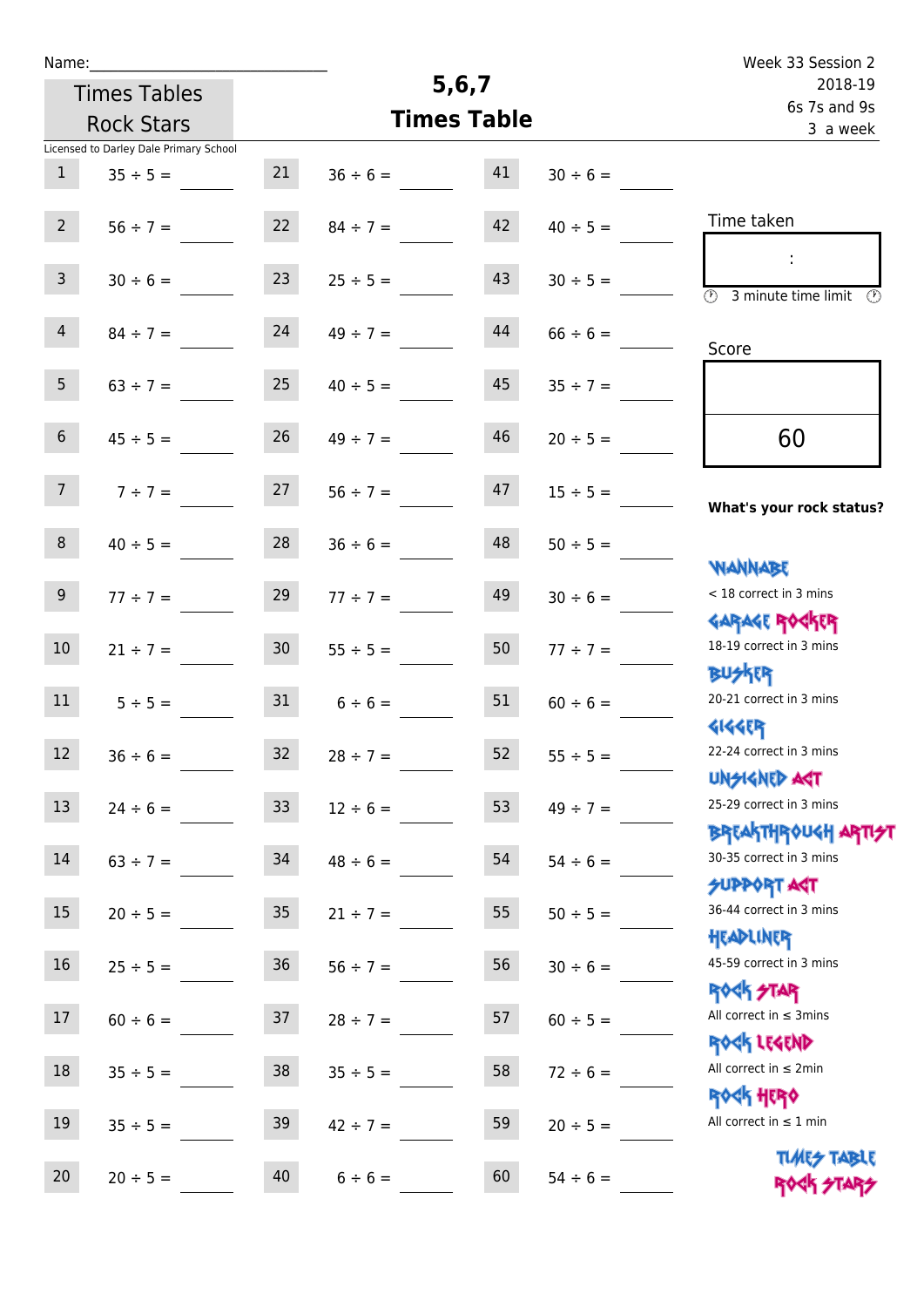| Name:           |                                        |                 |                    |    |                     | Week 33 Session 3                                                                              |
|-----------------|----------------------------------------|-----------------|--------------------|----|---------------------|------------------------------------------------------------------------------------------------|
|                 | <b>Times Tables</b>                    |                 | 5,6,7              |    | 2018-19             |                                                                                                |
|                 | <b>Rock Stars</b>                      |                 | <b>Times Table</b> |    |                     | 6s 7s and 9s<br>3 a week                                                                       |
|                 | Licensed to Darley Dale Primary School |                 |                    |    |                     |                                                                                                |
| 1               | $7 \times 6 =$                         | 21              | $5 \times 9 =$     | 41 | $35 \div 5 =$       |                                                                                                |
| $2^{\circ}$     | $5 \times 7 =$                         | 22              | $5 \times 1 =$     | 42 | $28 \div 7 =$       | Time taken                                                                                     |
| $\mathbf{3}$    | $7 \times 12 =$                        | 23              | $7 \times 2 =$     | 43 | $36 \div 6 =$       | $\mathcal{L}_{\mathcal{A}}$<br>$\overline{(\mathcal{V})}$<br>3 minute time limit $\circled{0}$ |
| $\overline{4}$  | $5 \times 7 =$                         | 24              | $5 \times 10 =$    | 44 | $15 \div 5 =$       | Score                                                                                          |
| 5 <sub>1</sub>  | $5 \times 2 =$                         | 25              | $6 \times 8 =$     | 45 | $60 \div 5 =$       |                                                                                                |
| 6 <sup>1</sup>  | $6 \times 2 =$                         | 26              | $6 \times 6 =$     | 46 | $49 \div 7 =$       | 60                                                                                             |
| 7 <sup>7</sup>  | $7 \times 12 =$                        | 27              | $5 \times 4 =$     | 47 | $60 \div 5 =$       | Add up your time                                                                               |
| 8               | $6 \times 12 =$                        | 28              | $7 \times 5 =$     | 48 | $30 \div 5 =$       | <b>Mins</b>                                                                                    |
| 9 <sup>1</sup>  | $7 \times 3 =$                         | 29              | $7 \times 11 =$    | 49 | $60 \div 5 =$       |                                                                                                |
| 10 <sup>°</sup> | $5 \times 2 =$                         | 30 <sub>1</sub> | $5 \times 7 =$     | 50 | $35 \div 7 =$       | $\begin{tabular}{c} Total \end{tabular}$                                                       |
| 11              | $6 \times 2 =$                         | 31              | $66 \div 6 =$      | 51 | $30 \div 6 =$       | <b>Secs</b>                                                                                    |
| $12$            | $6 \times 8 =$                         | 32              | $48 \div 6 =$      | 52 | $35 \div 7 =$       |                                                                                                |
| 13              | $6 \times 6 =$                         | 33              | $30 \div 5 =$      | 53 |                     |                                                                                                |
| 14              | $7 \times 9 =$                         | 34              | $66 \div 6 =$      | 54 | $54 \div 6 =$       | Add up your score                                                                              |
| 15              | $7 \times 8 =$                         |                 | $7 \div 7 =$       |    | $55 \t 35 \div 5 =$ | S2 __________                                                                                  |
| 16              | $6 \times 8 =$                         | 36              | $77 \div 7 =$      | 56 | $24 \div 6 =$       | Total $\qquad$                                                                                 |
| 17              | $5 \times 1 =$                         | 37              | $49 \div 7 =$      | 57 | $60 \div 6 =$       |                                                                                                |
| 18              | $7 \times 3 =$                         | 38              | $15 \div 5 =$      | 58 | $7 ÷ 7 =$           |                                                                                                |
| 19              | $6 \times 8 =$                         | 39              | $28 \div 7 =$      | 59 | $18 \div 6 =$       |                                                                                                |
| 20              | $7 \times 6 =$                         | 40              | $70 \div 7 =$      | 60 | $72 \div 6 =$       |                                                                                                |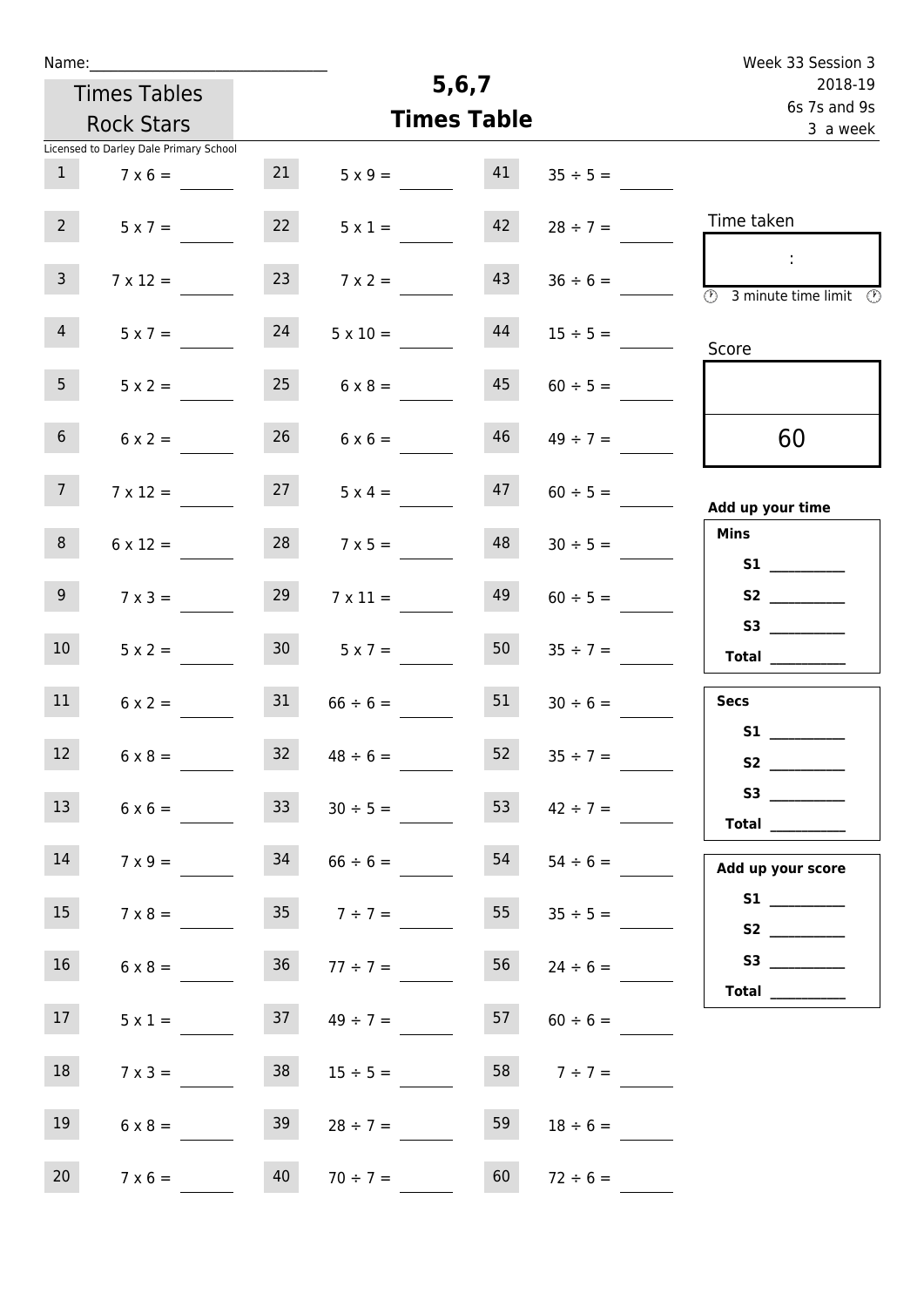| Name:            |                                        |                 |                 |                    |                 | Week 34 Session 1                                                       |
|------------------|----------------------------------------|-----------------|-----------------|--------------------|-----------------|-------------------------------------------------------------------------|
|                  | <b>Times Tables</b>                    |                 |                 | 6, 7, 8            |                 | 2018-19                                                                 |
|                  | <b>Rock Stars</b>                      |                 |                 | <b>Times Table</b> |                 | 6s 7s and 9s<br>3 a week                                                |
|                  | Licensed to Darley Dale Primary School |                 |                 |                    |                 |                                                                         |
| $\mathbf{1}$     | $6 \times 11 =$                        | 21              | $7 \times 12 =$ | 41                 | $2 \times 8 =$  |                                                                         |
| $2^{\circ}$      | $6 \times 1 =$                         | 22              | $6 \times 3 =$  | 42                 | $10 \times 7 =$ | Time taken                                                              |
| $\mathbf{3}$     | $8 \times 7 =$                         | 23              | $8 \times 2 =$  | 43                 | $8 \times 8 =$  | $\overline{\circledcirc}$ 3 minute time limit $\overline{\circledcirc}$ |
| $\overline{4}$   | $6 \times 5 =$                         | 24              | $6 \times 11 =$ | 44                 | $10 \times 8 =$ | Score                                                                   |
| 5 <sub>1</sub>   | $6 \times 8 =$                         | 25              | $6 \times 11 =$ | 45                 | $9 \times 7 =$  |                                                                         |
| 6 <sup>1</sup>   | $8 \times 9 =$                         | 26              | $7 \times 7 =$  | 46                 | $5 \times 7 =$  | 60                                                                      |
| 7 <sup>7</sup>   | $8 \times 12 =$                        | 27              | $7 \times 11 =$ | 47                 | $12 \times 6 =$ | What's your rock status?                                                |
| 8 <sup>°</sup>   | $7 \times 1 =$                         | 28              | $7 \times 8 =$  | 48                 | $3 \times 6 =$  | <b>NANNABE</b>                                                          |
| 9 <sub>o</sub>   | $6 \times 5 =$                         | 29              | $7 \times 7 =$  | 49                 | $3 \times 6 =$  | < 18 correct in 3 mins                                                  |
| 10 <sup>°</sup>  | $7 \times 4 =$                         | 30 <sub>o</sub> | $8 \times 7 =$  | 50                 | $4 \times 6 =$  | <b>GARAGE ROGKER</b><br>18-19 correct in 3 mins<br><b>BUSKRR</b>        |
| 11               | $6 \times 2 =$                         | 31              | $11 \times 8 =$ | 51                 | $8 \times 7 =$  | 20-21 correct in 3 mins                                                 |
| 12 <sup>12</sup> | $6 \times 5 =$                         | 32              | $8 \times 7 =$  | 52                 | $9 \times 6 =$  | <b>4144EP</b><br>22-24 correct in 3 mins<br><b>UNSIGNED AST</b>         |
| 13               | $7 \times 11 =$                        | 33              | $1 \times 8 =$  | 53                 | $12 \times 7 =$ | 25-29 correct in 3 mins                                                 |
| 14               | $6 \times 10 =$                        | 34              | $10 \times 7 =$ | 54                 | $7 \times 6 =$  | <b>BREAKTHROUGH ARTI<del>S</del>T</b><br>30-35 correct in 3 mins        |
| 15               | $6 \times 9 =$                         | 35 <sub>1</sub> | $12 \times 8 =$ | 55                 | $2 \times 6 =$  | <b>SUPPORT AGT</b><br>36-44 correct in 3 mins                           |
| 16               | $6 \times 7 =$                         | 36              | $3 \times 6 =$  | 56                 | $11 \times 7 =$ | HEADLINER<br>45-59 correct in 3 mins                                    |
| 17               | $8 \times 7 =$                         | 37              | $6 \times 6 =$  | 57                 | $6 \times 6 =$  | <b>ROCK STAR</b><br>All correct in $\leq$ 3mins                         |
| 18               | $6 \times 9 =$                         | 38              | $11 \times 6 =$ | 58                 | $10 \times 8 =$ | ROCK LEGEND<br>All correct in $\leq 2$ min                              |
| 19               | $8 \times 1 =$                         | 39              | $3 \times 7 =$  | 59                 | $11 \times 8 =$ | <b>ROCK HERO</b><br>All correct in $\leq 1$ min                         |
| 20               | $8 \times 11 =$                        | 40              | $8 \times 7 =$  | 60                 | $10 \times 8 =$ | <b>TLARES TABLE</b><br>ROCK STARS                                       |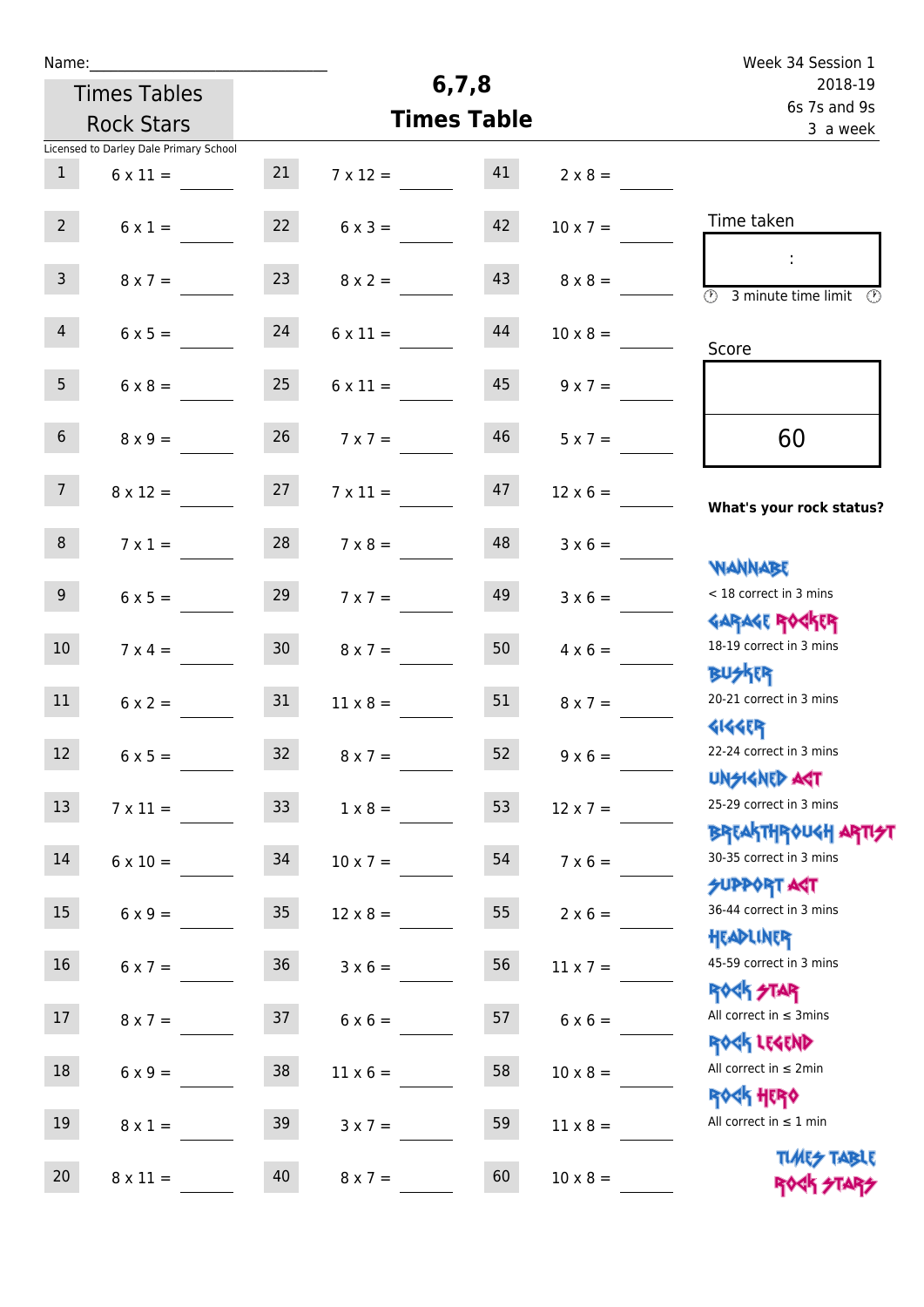| Name:           |                                        |                 |                    |    |               | Week 34 Session 2                                 |
|-----------------|----------------------------------------|-----------------|--------------------|----|---------------|---------------------------------------------------|
|                 | <b>Times Tables</b>                    |                 | 6, 7, 8            |    |               | 2018-19<br>6s 7s and 9s                           |
|                 | <b>Rock Stars</b>                      |                 | <b>Times Table</b> |    | 3 a week      |                                                   |
|                 | Licensed to Darley Dale Primary School | 21              |                    | 41 |               |                                                   |
| $\mathbf{1}$    | $8 \div 8 =$                           |                 | $66 \div 6 =$      |    | $54 \div 6 =$ |                                                   |
| $2^{\circ}$     | $16 \div 8 =$                          | 22              | $72 \div 6 =$      | 42 | $35 \div 7 =$ | Time taken                                        |
|                 |                                        |                 |                    |    |               |                                                   |
| $\mathbf{3}$    | $63 \div 7 =$                          | 23              | $60 \div 6 =$      | 43 | $84 \div 7 =$ | $\overline{(\mathcal{V})}$<br>3 minute time limit |
| $\overline{4}$  | $35 \div 7 =$                          | 24              | $16 \div 8 =$      | 44 | $70 \div 7 =$ |                                                   |
|                 |                                        |                 |                    |    |               | Score                                             |
| 5 <sup>5</sup>  | $24 \div 6 =$                          | 25              | $56 \div 7 =$      | 45 | $40 \div 8 =$ |                                                   |
| $6\overline{6}$ | $56 \div 7 =$                          | 26              | $63 \div 7 =$      | 46 | $56 \div 7 =$ | 60                                                |
|                 |                                        |                 |                    |    |               |                                                   |
| 7 <sup>7</sup>  | $28 \div 7 =$                          | 27              | $64 \div 8 =$      | 47 | $24 \div 6 =$ |                                                   |
|                 |                                        |                 |                    |    |               | What's your rock status?                          |
| 8               | $54 \div 6 =$                          | 28              | $24 \div 8 =$      | 48 | $49 \div 7 =$ | <b>NANNABE</b>                                    |
| 9               | $6 \div 6 =$                           | 29              | $16 \div 8 =$      | 49 | $36 \div 6 =$ | < 18 correct in 3 mins                            |
|                 |                                        |                 |                    |    |               | <b>GARAGE ROGKER</b>                              |
| 10              | $24 \div 8 =$                          | 30 <sup>°</sup> | $48 \div 8 =$      | 50 | $80 \div 8 =$ | 18-19 correct in 3 mins                           |
|                 |                                        |                 |                    |    |               | <b>BUSKER</b>                                     |
| 11              | $32 \div 8 =$                          | 31              | $28 \div 7 =$      | 51 | $72 \div 6 =$ | 20-21 correct in 3 mins<br><b>4144EP</b>          |
| 12              | $48 \div 8 =$                          | 32              | $48 \div 6 =$      | 52 | $42 \div 6 =$ | 22-24 correct in 3 mins                           |
|                 |                                        |                 |                    |    |               | <b>UNSIGNED AST</b>                               |
| 13              | $16 \div 8 =$                          | 33              | $66 \div 6 =$      | 53 | $70 \div 7 =$ | 25-29 correct in 3 mins                           |
|                 |                                        |                 |                    |    |               | <b>BREAKTHROUGH ARTI<del>S</del>T</b>             |
| 14              | $49 \div 7 =$                          | 34              | $32 \div 8 =$      | 54 | $7 \div 7 =$  | 30-35 correct in 3 mins                           |
|                 |                                        |                 |                    |    |               | SUPPORT ART<br>36-44 correct in 3 mins            |
| 15              | $48 \div 8 =$                          | 35 <sub>1</sub> | $48 \div 6 =$      | 55 | $16 \div 8 =$ | HEADLINER                                         |
| 16 <sup>1</sup> | $70 \div 7 =$                          | 36              | $70 \div 7 =$      | 56 | $36 \div 6 =$ | 45-59 correct in 3 mins                           |
|                 |                                        |                 |                    |    |               | <b>ROCK STAR</b>                                  |
| 17              | $96 \div 8 =$                          | 37              | $96 \div 8 =$      | 57 | $84 \div 7 =$ | All correct in $\leq$ 3mins                       |
|                 |                                        |                 |                    |    |               | ROCK LEGEND                                       |
| 18              | $49 \div 7 =$                          | 38              | $66 \div 6 =$      | 58 | $42 \div 7 =$ | All correct in $\leq 2$ min                       |
|                 |                                        |                 |                    |    |               | <b>ROCK HERO</b>                                  |
| 19              | $63 \div 7 =$                          | 39              | $56 \div 8 =$      | 59 | $48 \div 6 =$ | All correct in $\leq 1$ min                       |
| 20 <sub>2</sub> | $70 \div 7 =$                          | 40              | $66 \div 6 =$      | 60 | $84 \div 7 =$ | <b>TIMES TABLE</b>                                |
|                 |                                        |                 |                    |    |               | ROCK STARS                                        |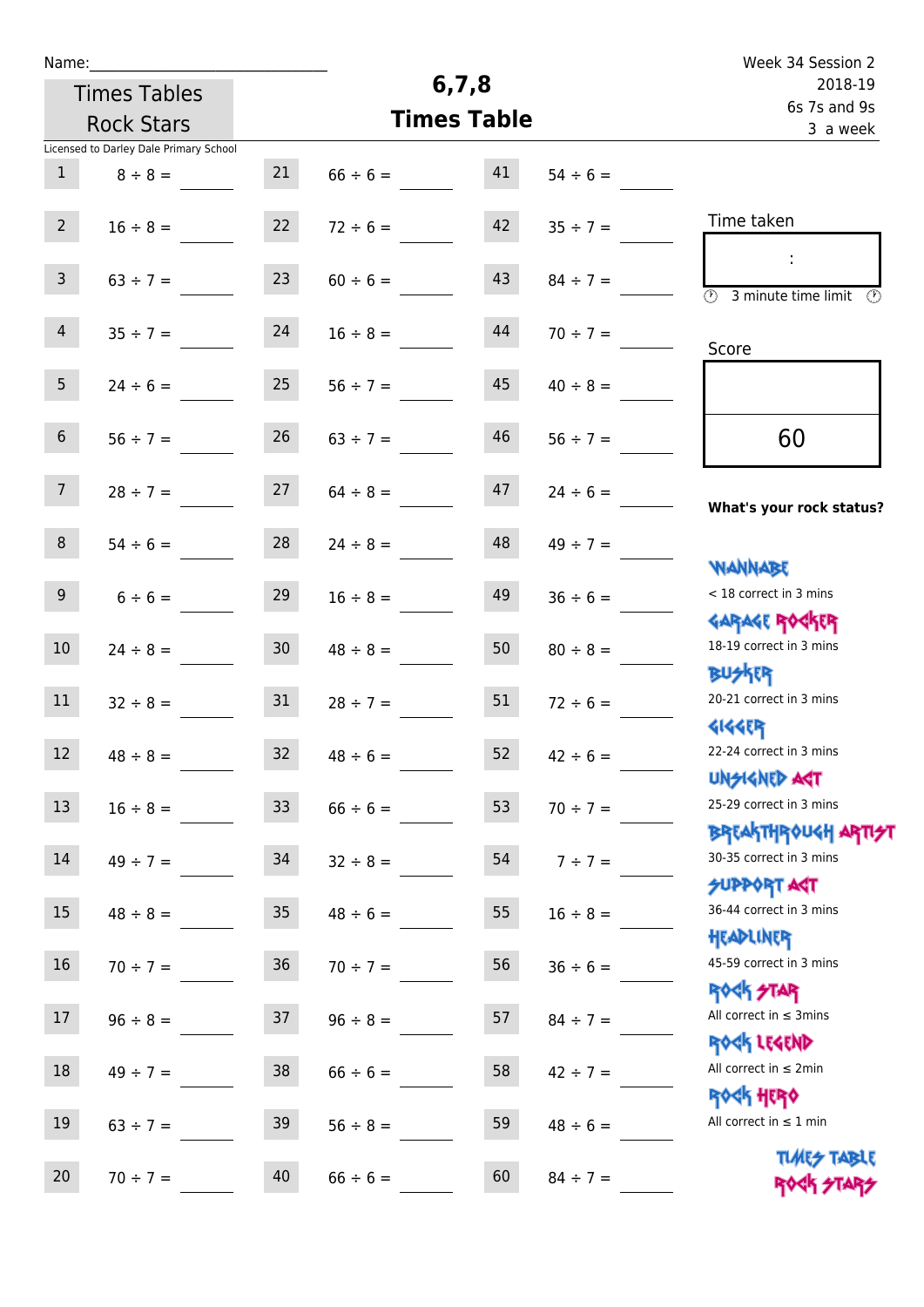| Name:           |                                        |        |                    |                         |                  | Week 34 Session 3                                                                                                                                                                                                                                                                                                                                                                                                                                                                                                                                                                                                   |
|-----------------|----------------------------------------|--------|--------------------|-------------------------|------------------|---------------------------------------------------------------------------------------------------------------------------------------------------------------------------------------------------------------------------------------------------------------------------------------------------------------------------------------------------------------------------------------------------------------------------------------------------------------------------------------------------------------------------------------------------------------------------------------------------------------------|
|                 | <b>Times Tables</b>                    |        | 6, 7, 8            | 2018-19<br>6s 7s and 9s |                  |                                                                                                                                                                                                                                                                                                                                                                                                                                                                                                                                                                                                                     |
|                 | <b>Rock Stars</b>                      |        | <b>Times Table</b> | 3 a week                |                  |                                                                                                                                                                                                                                                                                                                                                                                                                                                                                                                                                                                                                     |
|                 | Licensed to Darley Dale Primary School |        |                    |                         |                  |                                                                                                                                                                                                                                                                                                                                                                                                                                                                                                                                                                                                                     |
| $\mathbf{1}$    | $6 \times 10 =$                        | 21     | $8 \times 6 =$     | 41                      | $70 \div 7 =$    |                                                                                                                                                                                                                                                                                                                                                                                                                                                                                                                                                                                                                     |
| 2 <sup>7</sup>  | $8 \times 4 =$                         | 22     | $8 \times 10 =$    | 42                      | $30 \div 6 =$    | Time taken                                                                                                                                                                                                                                                                                                                                                                                                                                                                                                                                                                                                          |
| $\overline{3}$  | $8 \times 10 =$                        | 23     | $8 \times 11 =$    | 43                      | $21 \div 7 =$    | $\sim$<br>$\overline{\textcircled{2}}$ 3 minute time limit $\overline{\textcircled{2}}$                                                                                                                                                                                                                                                                                                                                                                                                                                                                                                                             |
| $\overline{4}$  | $6 \times 4 =$                         | 24     | $8 \times 4 =$     | 44                      | $8 \div 8 =$     | Score                                                                                                                                                                                                                                                                                                                                                                                                                                                                                                                                                                                                               |
| 5 <sub>1</sub>  | $8 \times 6 =$                         | 25     | $8 \times 12 =$    | 45                      | $18 \div 6 =$    |                                                                                                                                                                                                                                                                                                                                                                                                                                                                                                                                                                                                                     |
| 6 <sup>1</sup>  | $8 \times 4 =$                         | 26     | $6 \times 8 =$     | 46                      | $56 \div 8 =$    | 60                                                                                                                                                                                                                                                                                                                                                                                                                                                                                                                                                                                                                  |
| 7 <sup>7</sup>  | $7 \times 8 =$                         | 27     | $8 \times 2 =$     | 47                      | $14 \div 7 =$    | Add up your time                                                                                                                                                                                                                                                                                                                                                                                                                                                                                                                                                                                                    |
| 8 <sup>°</sup>  | $7 \times 3 =$                         | 28     | $8 \times 4 =$     | 48                      | $42 \div 6 =$    | <b>Mins</b>                                                                                                                                                                                                                                                                                                                                                                                                                                                                                                                                                                                                         |
| 9 <sub>o</sub>  | $7 \times 5 =$                         | 29     | $8 \times 6 =$     | 49                      | $80 \div 8 =$    | S2                                                                                                                                                                                                                                                                                                                                                                                                                                                                                                                                                                                                                  |
| 10 <sup>°</sup> | $7 \times 7 =$                         | $30-1$ | $6 \times 4 =$     | 50                      | $42 \div 7 =$    | Total $\_\_$                                                                                                                                                                                                                                                                                                                                                                                                                                                                                                                                                                                                        |
| 11              | $7 \times 5 =$                         | 31     | $56 \div 8 =$      | 51                      | $56 \div 8 =$    | <b>Secs</b>                                                                                                                                                                                                                                                                                                                                                                                                                                                                                                                                                                                                         |
| 12              | $6 \times 5 =$                         |        | $32 \t 6 \div 6 =$ | 52                      | $56 \div 7 =$    | S1                                                                                                                                                                                                                                                                                                                                                                                                                                                                                                                                                                                                                  |
| 13              | $6 \times 11 =$                        | 33     | $8 \div 8 =$       | 53                      | $60 \div 6 =$    | Total $\_\_$                                                                                                                                                                                                                                                                                                                                                                                                                                                                                                                                                                                                        |
| 14              | $7 \times 9 =$                         | 34     | $36 \div 6 =$      | 54                      | $66 \div 6 =$    | Add up your score                                                                                                                                                                                                                                                                                                                                                                                                                                                                                                                                                                                                   |
| 15              | $6 \times 8 = 35$                      |        | $42 \div 7 =$      |                         | 55 $96 \div 8 =$ | S1<br>S2                                                                                                                                                                                                                                                                                                                                                                                                                                                                                                                                                                                                            |
| 16              | $8 \times 7 =$                         | 36     | $54 \div 6 =$      | 56                      | $24 \div 6 =$    | $\begin{tabular}{c} Total & \underline{\hspace{1cm}} & \underline{\hspace{1cm}} & \underline{\hspace{1cm}} & \underline{\hspace{1cm}} & \underline{\hspace{1cm}} & \underline{\hspace{1cm}} & \underline{\hspace{1cm}} & \underline{\hspace{1cm}} & \underline{\hspace{1cm}} & \underline{\hspace{1cm}} & \underline{\hspace{1cm}} & \underline{\hspace{1cm}} & \underline{\hspace{1cm}} & \underline{\hspace{1cm}} & \underline{\hspace{1cm}} & \underline{\hspace{1cm}} & \underline{\hspace{1cm}} & \underline{\hspace{1cm}} & \underline{\hspace{1cm}} & \underline{\hspace{1cm}} & \underline{\hspace{1cm}} &$ |
| 17 <sup>7</sup> | $6 \times 3 =$                         | 37     | $48 \div 8 =$      | 57                      | $12 \div 6 =$    |                                                                                                                                                                                                                                                                                                                                                                                                                                                                                                                                                                                                                     |
| 18              | $6 \times 5 =$                         | 38     | $66 \div 6 =$      | 58                      | $21 \div 7 =$    |                                                                                                                                                                                                                                                                                                                                                                                                                                                                                                                                                                                                                     |
| 19              | $8 \times 12 =$                        | 39     | $88 \div 8 =$      | 59                      | $7 ÷ 7 =$        |                                                                                                                                                                                                                                                                                                                                                                                                                                                                                                                                                                                                                     |
| 20              | $8 \times 9 =$                         | 40     | $16 \div 8 =$      | 60                      | $48 \div 6 =$    |                                                                                                                                                                                                                                                                                                                                                                                                                                                                                                                                                                                                                     |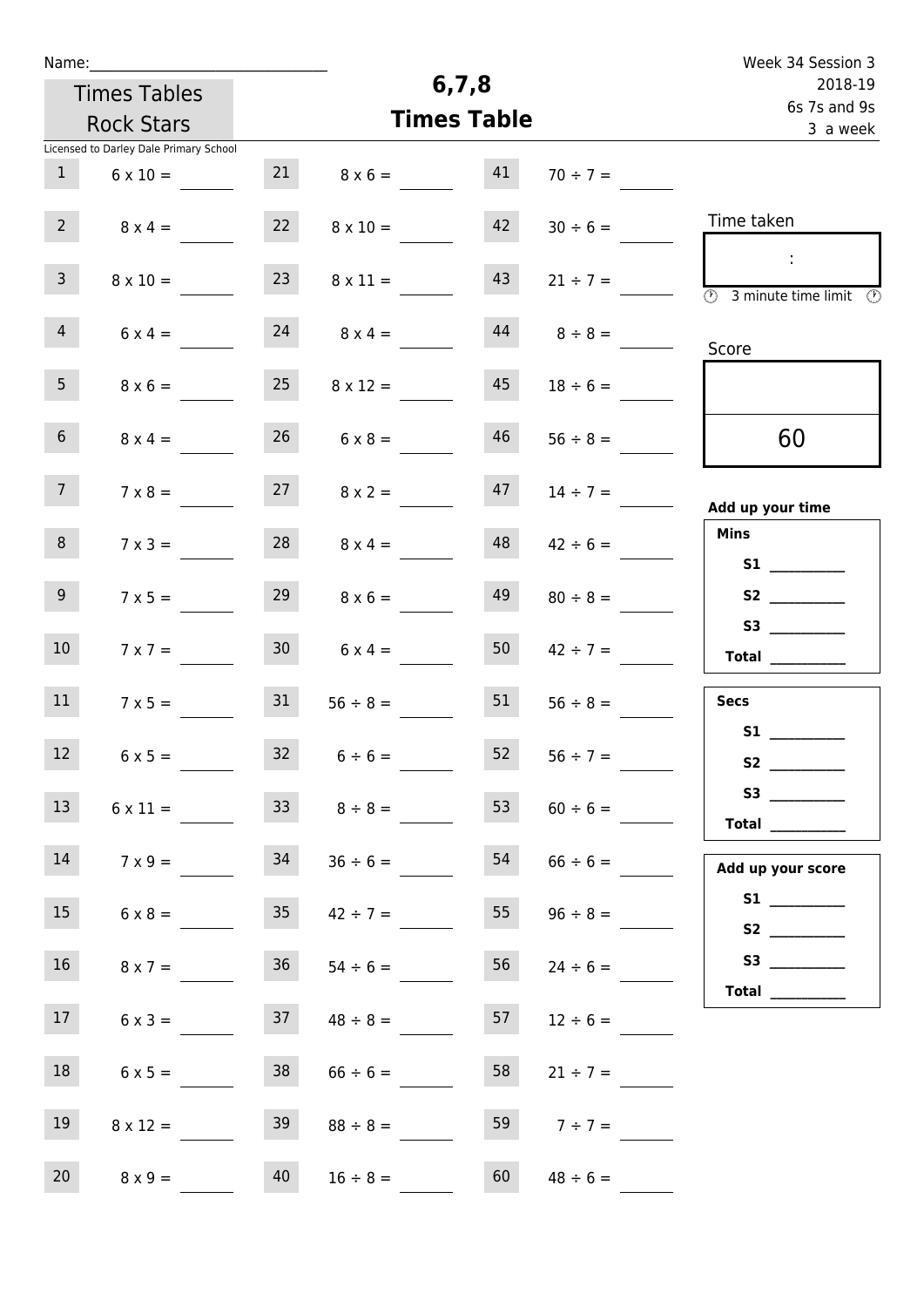| Name:           |                                        |                 |                 |                    |                 | Week 35 Session 1                                                    |
|-----------------|----------------------------------------|-----------------|-----------------|--------------------|-----------------|----------------------------------------------------------------------|
|                 | <b>Times Tables</b>                    |                 | 7,8,9           | 2018-19            |                 |                                                                      |
|                 | <b>Rock Stars</b>                      |                 |                 | <b>Times Table</b> |                 | 6s 7s and 9s<br>3 a week                                             |
|                 | Licensed to Darley Dale Primary School |                 |                 |                    |                 |                                                                      |
| $\mathbf{1}$    | $7 \times 1 =$                         | 21              | $7 \times 5 =$  | 41                 | $3 \times 9 =$  |                                                                      |
| $2^{\circ}$     | $9 \times 1 =$                         | 22              | $8 \times 5 =$  | 42                 | $9 \times 8 =$  | Time taken                                                           |
| 3 <sup>7</sup>  | $8 \times 6 =$                         | 23              | $7 \times 7 =$  | 43                 | $6 \times 8 =$  | ÷<br>$\overline{(\mathcal{V})}$<br>3 minute time limit $\circled{0}$ |
| $\overline{4}$  | $9 \times 1 =$                         | 24              | $8 \times 8 =$  | 44                 | $11 \times 9 =$ | Score                                                                |
| 5 <sub>1</sub>  | $8 \times 8 =$                         | 25              | $8 \times 5 =$  | 45                 | $10 \times 9 =$ |                                                                      |
| 6 <sup>1</sup>  | $7 \times 11 =$                        | 26              | $9 \times 2 =$  | 46                 | $8 \times 7 =$  | 60                                                                   |
| 7 <sup>7</sup>  | $8 \times 12 =$                        | 27              | $8 \times 11 =$ | 47                 | $1 \times 8 =$  | What's your rock status?                                             |
| 8               | $8 \times 12 =$                        | 28              | $8 \times 9 =$  | 48                 | $11 \times 8 =$ | <b>NANNABE</b>                                                       |
| 9 <sup>1</sup>  | $7 \times 4 =$                         | 29              | $9 \times 7 =$  | 49                 | $11 \times 9 =$ | < 18 correct in 3 mins                                               |
| 10 <sup>°</sup> | $8 \times 7 =$                         | 30 <sub>o</sub> | $8 \times 2 =$  | 50                 | $4 \times 9 =$  | <b>GARAGE ROCKER</b><br>18-19 correct in 3 mins<br><b>BUSKRR</b>     |
| 11              | $9 \times 11 =$                        | 31              | $10 \times 7 =$ | 51                 | $5 \times 7 =$  | 20-21 correct in 3 mins<br><b>4144EP</b>                             |
| 12 <sup>7</sup> | $8 \times 6 =$                         | 32              | $1 \times 8 =$  | 52                 | $10 \times 8 =$ | 22-24 correct in 3 mins<br><b>UNSIGNED AGT</b>                       |
| 13              | $7 \times 12 =$                        | 33 <sup>°</sup> | $8 \times 9 =$  | 53                 | $3 \times 8 =$  | 25-29 correct in 3 mins                                              |
| 14              | $8 \times 10 =$                        | 34              | $6 \times 8 =$  | 54                 | $5 \times 8 =$  | <b>BREAKTHROUGH ARTI<del>S</del>T</b><br>30-35 correct in 3 mins     |
| 15              | $7 \times 11 =$                        | 35 <sub>2</sub> | $10 \times 9 =$ | 55                 | $10 \times 9 =$ | <b>SUPPORT AGT</b><br>36-44 correct in 3 mins                        |
| 16              | $7 \times 11 =$                        | 36              | $3 \times 9 =$  | 56                 | $9 \times 8 =$  | HEADLINER<br>45-59 correct in 3 mins                                 |
| 17              | $8 \times 1 =$                         | 37              | $12 \times 7 =$ | 57                 | $7 \times 7 =$  | ROCK STAR<br>All correct in $\leq$ 3mins                             |
| 18              | $9 \times 2 =$                         | 38              | $6 \times 8 =$  | 58                 | $3 \times 9 =$  | ROCK LEGEND<br>All correct in $\leq 2$ min                           |
| 19              | $8 \times 4 =$                         | 39              | $2 \times 9 =$  | 59                 | $4 \times 9 =$  | <b>ROCK HERO</b><br>All correct in $\leq 1$ min                      |
| $20\,$          | $8 \times 1 =$                         | 40              | $5 \times 7 =$  | 60                 | $2 \times 9 =$  | <b>TIMES TABLE</b><br>ROGH STARS                                     |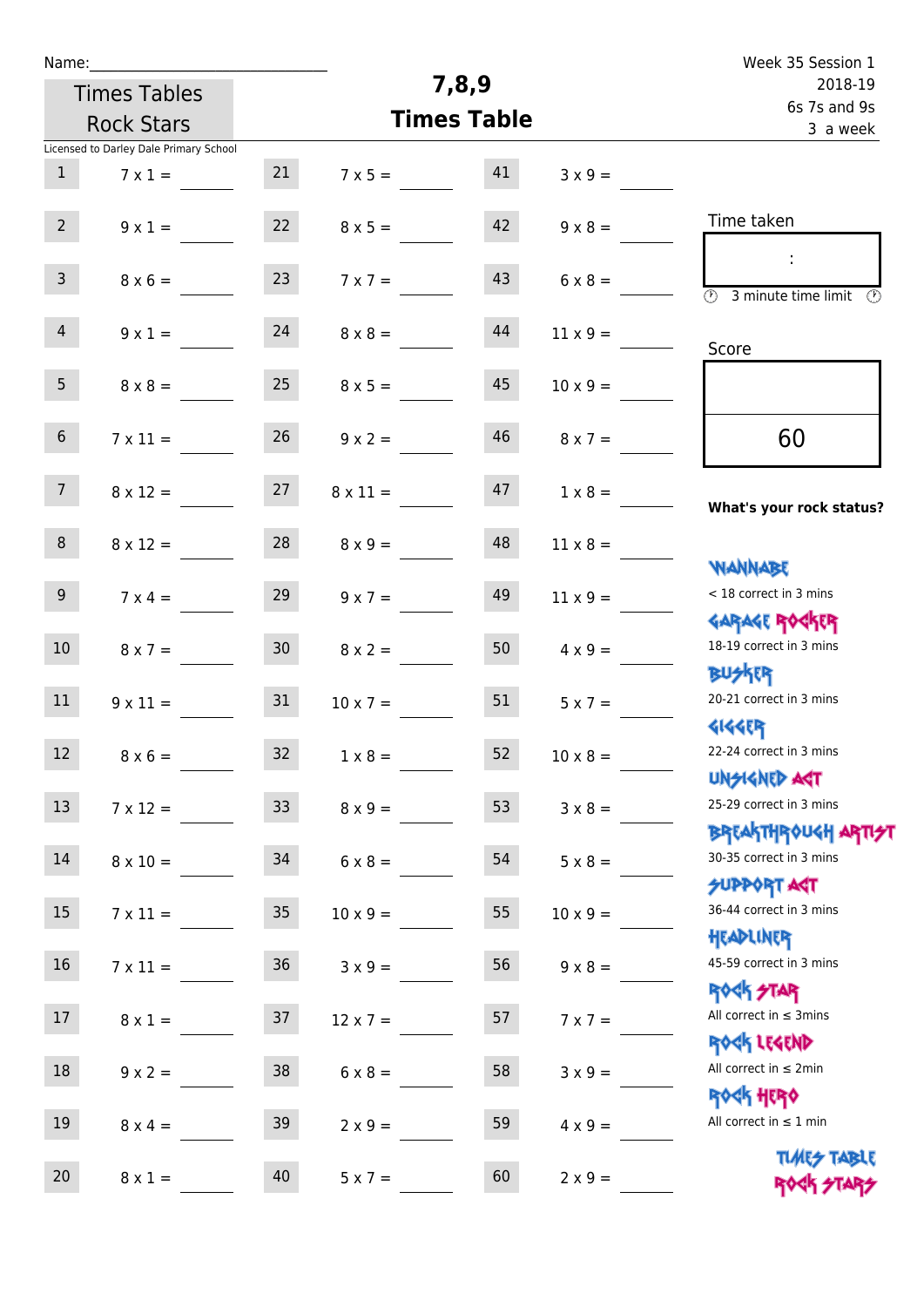| Name:                                    |                                        |                 |                    |                          |                | Week 35 Session 2                                                                       |  |
|------------------------------------------|----------------------------------------|-----------------|--------------------|--------------------------|----------------|-----------------------------------------------------------------------------------------|--|
| <b>Times Tables</b><br><b>Rock Stars</b> |                                        |                 | 7,8,9              | 2018-19                  |                |                                                                                         |  |
|                                          |                                        |                 | <b>Times Table</b> | 6s 7s and 9s<br>3 a week |                |                                                                                         |  |
|                                          | Licensed to Darley Dale Primary School |                 |                    |                          |                |                                                                                         |  |
| $\mathbf{1}$                             | $84 \div 7 =$                          | 21              | $90 \div 9 =$      | 41                       | $56 ÷ 7 =$     |                                                                                         |  |
| 2 <sup>7</sup>                           | $72 \div 8 =$                          | 22              | $72 \div 8 =$      | 42                       | $81 \div 9 =$  | Time taken                                                                              |  |
| $\mathbf{3}$                             | $42 \div 7 =$                          | 23              | $90 \div 9 =$      | 43                       | $63 ÷ 9 =$     | ÷<br>$\overline{(\mathcal{V})}$<br>3 minute time limit<br>$\mathcal{O}$                 |  |
| $\overline{4}$                           | $63 \div 9 =$                          | 24              | $108 \div 9 =$     | 44                       | $63 ÷ 9 =$     | Score                                                                                   |  |
| 5 <sub>1</sub>                           | $21 \div 7 =$                          | 25              | $40 \div 8 =$      | 45                       | $48 \div 8 =$  |                                                                                         |  |
| $6\overline{6}$                          | $72 \div 8 =$                          | 26              | $56 \div 8 =$      | 46                       | $56 \div 8 =$  | 60                                                                                      |  |
| 7 <sup>7</sup>                           | $7 ÷ 7 =$                              | 27              | $70 \div 7 =$      | 47                       | $108 \div 9 =$ | What's your rock status?                                                                |  |
| 8                                        | $8 \div 8 =$                           | 28              | $32 \div 8 =$      | 48                       | $45 \div 9 =$  |                                                                                         |  |
| 9 <sup>°</sup>                           | $99 ÷ 9 =$                             | 29              | $72 \div 9 =$      | 49                       | $72 \div 9 =$  | <b>YIANNABE</b><br>< 18 correct in 3 mins                                               |  |
| 10 <sup>°</sup>                          | $7 ÷ 7 =$                              | 30 <sub>o</sub> | $90 \div 9 =$      | 50                       | $40 \div 8 =$  | <b>GARAGE ROCKER</b><br>18-19 correct in 3 mins                                         |  |
| 11                                       | $7 ÷ 7 =$                              | 31              | $63 \div 7 =$      | 51                       | $56 \div 8 =$  | <b>BUSKER</b><br>20-21 correct in 3 mins                                                |  |
| $12 \overline{ }$                        | $56 \div 7 =$                          | 32              | $48 \div 8 =$      | 52                       | $40 \div 8 =$  | <b>4144EP</b><br>22-24 correct in 3 mins                                                |  |
| 13                                       | $88 \div 8 =$                          | 33 <sup>°</sup> | $88 \div 8 =$      | 53                       | $28 \div 7 =$  | <b>UNSIGNED AGT</b><br>25-29 correct in 3 mins<br><b>BREAKTHROUGH ARTI<del>S</del>T</b> |  |
| 14                                       | $84 \div 7 = 34$                       |                 | $21 \div 7 =$      | 54                       | $96 \div 8 =$  | 30-35 correct in 3 mins<br>SUPPORT AGT                                                  |  |
| 15                                       | $90 \div 9 =$                          | 35 <sub>o</sub> | $56 \div 7 =$      | 55                       | $56 \div 8 =$  | 36-44 correct in 3 mins<br>HEADLINER                                                    |  |
| 16                                       | $84 \div 7 =$                          | 36              | $8 \div 8 =$       | 56                       | $8 \div 8 =$   | 45-59 correct in 3 mins<br><b>ROCK STAR</b>                                             |  |
| 17                                       | $80 \div 8 =$                          | 37              | $27 \div 9 =$      | 57                       | $7 ÷ 7 =$      | All correct in $\leq$ 3mins<br>ROCK LEGEND                                              |  |
| 18                                       | $80 \div 8 =$                          | 38              | $9 \div 9 =$       | 58                       | $9 \div 9 =$   | All correct in $\leq 2$ min<br><b>ROCK HERO</b>                                         |  |
| 19                                       | $88 \div 8 =$                          | 39              | $56 \div 7 =$      | 59                       | $56 \div 7 =$  | All correct in $\leq 1$ min                                                             |  |
| 20                                       | $88 \div 8 =$                          | 40              | $64 \div 8 =$      | 60                       | $8 \div 8 =$   | <b>TUARS TABLE</b><br>ROCK STARS                                                        |  |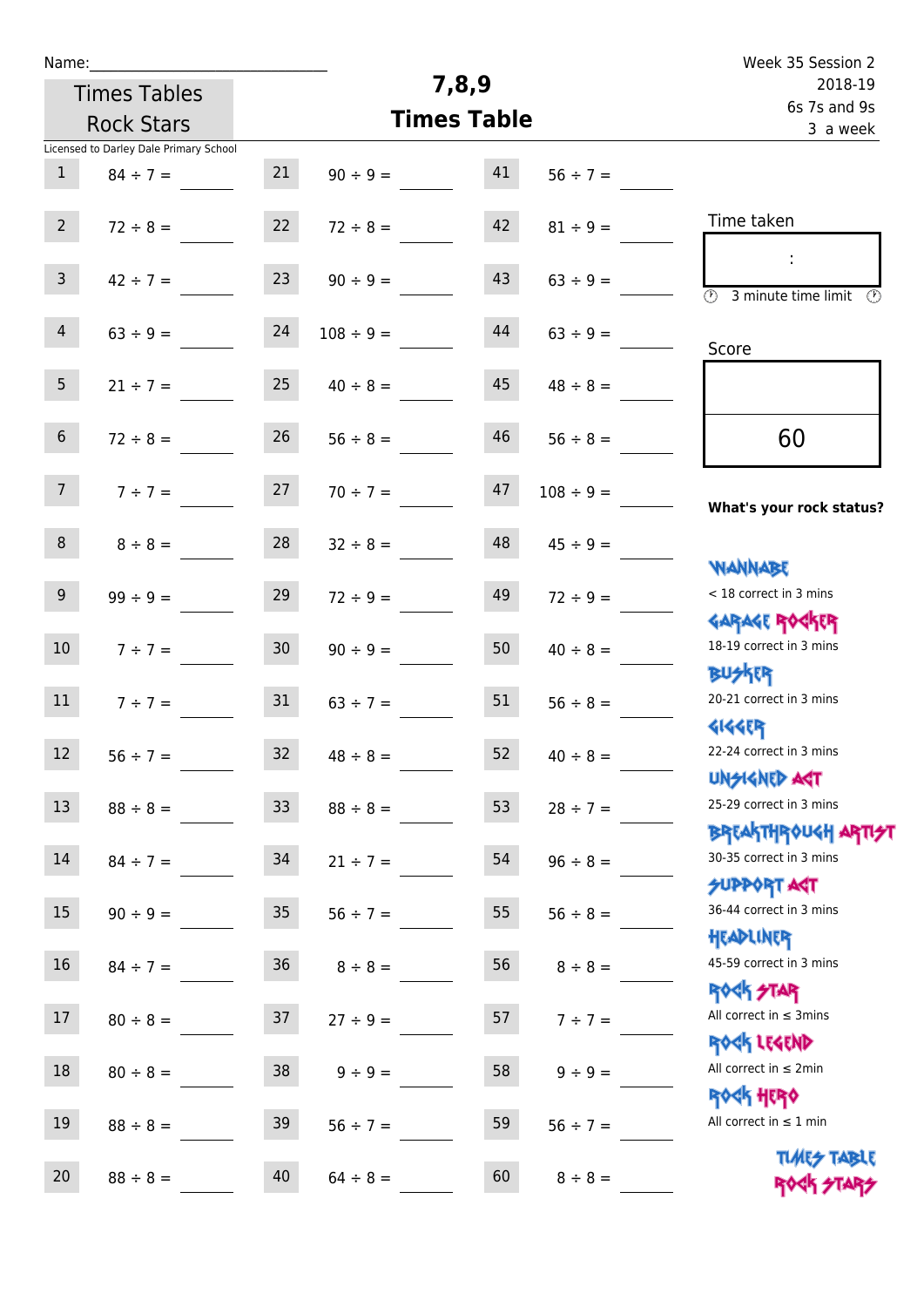| Name:          |                                        |                 |                    |                         |               | Week 35 Session 3                                                                          |
|----------------|----------------------------------------|-----------------|--------------------|-------------------------|---------------|--------------------------------------------------------------------------------------------|
|                | <b>Times Tables</b>                    |                 | 7,8,9              | 2018-19<br>6s 7s and 9s |               |                                                                                            |
|                | <b>Rock Stars</b>                      |                 | <b>Times Table</b> |                         |               | 3 a week                                                                                   |
|                | Licensed to Darley Dale Primary School |                 |                    |                         |               |                                                                                            |
| 1              | $7 \times 7 =$                         | 21              | $9 \times 9 =$     | 41                      | $64 \div 8 =$ |                                                                                            |
| 2 <sup>7</sup> | $9 \times 4 =$                         | 22              | $8 \times 6 =$     | 42                      | $72 \div 8 =$ | Time taken                                                                                 |
| 3 <sup>7</sup> | $8 \times 2 =$                         | 23              | $8 \times 6 =$     | 43                      | $21 \div 7 =$ | $\sim 10$<br>$\overline{\textcircled{2}}$ 3 minute time limit $\overline{\textcircled{2}}$ |
| 4              | $8 \times 7 =$                         | 24              | $7 \times 7 =$     | 44                      | $21 \div 7 =$ | Score                                                                                      |
| 5 <sub>1</sub> | $7 \times 9 =$                         | 25              | $7 \times 8 =$     | 45                      | $64 \div 8 =$ |                                                                                            |
| 6 <sup>1</sup> | $9 \times 7 =$                         | 26              | $7 \times 9 =$     | 46                      | $70 \div 7 =$ | 60                                                                                         |
| 7 <sup>7</sup> | $7 \times 2 =$                         | 27              | $7 \times 9 =$     | 47                      | $56 \div 8 =$ | Add up your time                                                                           |
| 8              | $8 \times 3 =$                         | 28              | $8 \times 12 =$    | 48                      | $80 \div 8 =$ | <b>Mins</b><br>S1                                                                          |
| 9 <sub>o</sub> | $7 \times 3 =$                         | 29              | $8 \times 4 =$     | 49                      | $63 \div 9 =$ |                                                                                            |
| 10             | $8 \times 12 =$                        | 30 <sup>1</sup> | $7 \times 7 =$     | 50                      | $64 \div 8 =$ | Total                                                                                      |
| 11             | $7 \times 3 =$                         | 31              | $28 \div 7 =$      | 51                      | $63 \div 9 =$ | <b>Secs</b>                                                                                |
| 12             | $7 \times 3 =$                         | 32              | $18 \div 9 =$      | 52                      | $36 ÷ 9 =$    | S1                                                                                         |
| 13             | $8 \times 5 =$                         | 33              | $32 \div 8 =$      | 53                      | $16 \div 8 =$ | $53$ ________<br><b>Total</b> __________                                                   |
| 14             | $7 \times 8 =$                         | 34              | $48 \div 8 =$      | 54                      | $18 \div 9 =$ | Add up your score                                                                          |
| 15             | $9 \times 5 =$                         | 35              | $21 \div 7 =$      | 55                      | $72 \div 9 =$ |                                                                                            |
| 16             | $9 \times 1 =$                         | 36              | $18 \div 9 =$      | 56                      | $80 \div 8 =$ | Total $\qquad$                                                                             |
| 17             | $9 \times 6 =$                         | 37              | $45 \div 9 =$      | 57                      | $96 \div 8 =$ |                                                                                            |
| 18             | $9 \times 3 =$                         | 38              | $14 \div 7 =$      | 58                      | $72 \div 8 =$ |                                                                                            |
| 19             | $7 \times 7 =$                         | 39              | $56 \div 7 =$      | 59                      | $27 \div 9 =$ |                                                                                            |
| 20             | $9 \times 12 =$                        | 40              | $80 \div 8 =$      | 60                      | $42 \div 7 =$ |                                                                                            |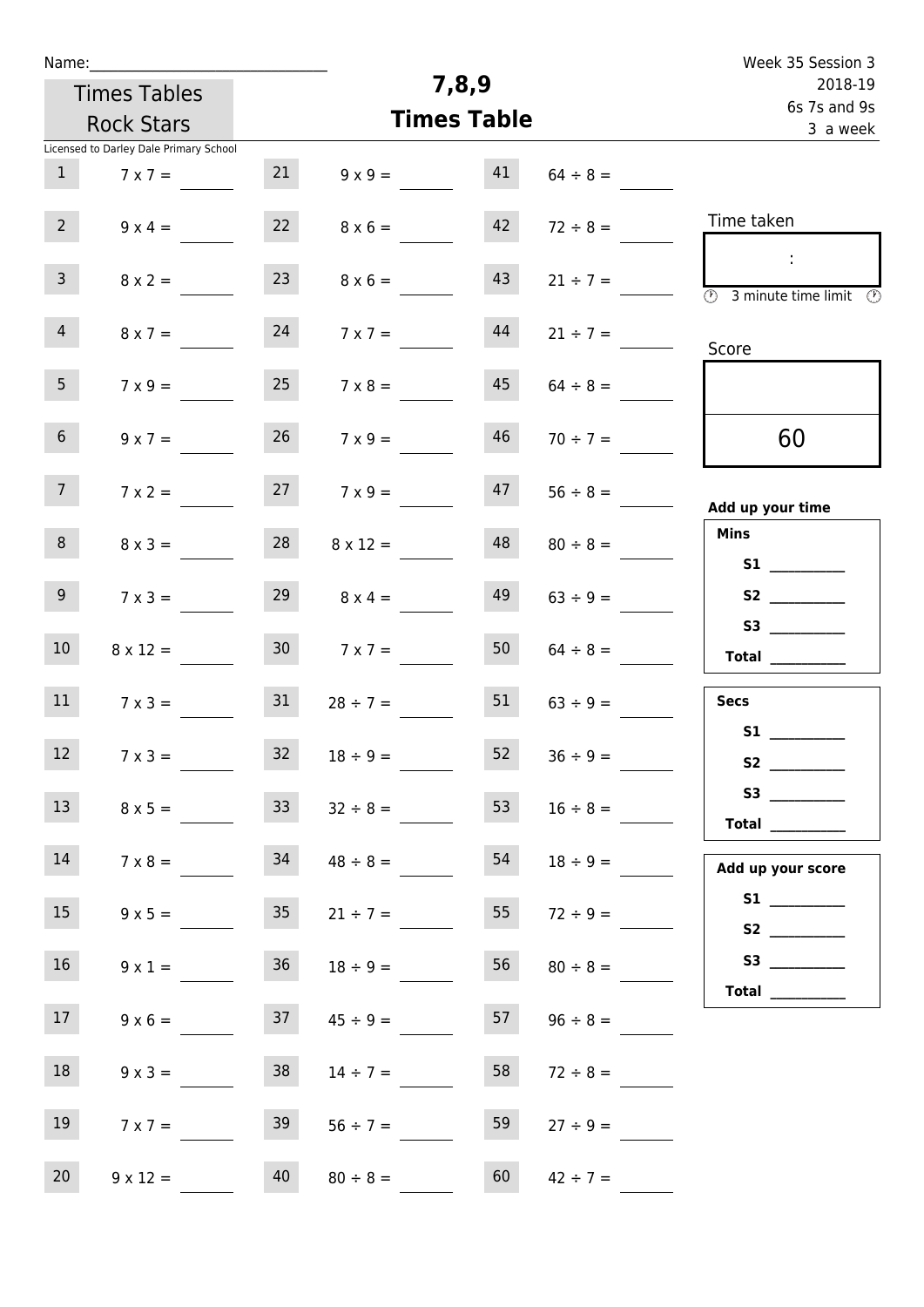| Name:                                    |                                        |                 |                        |                                     |                 | Week 36 Session 1                                                |
|------------------------------------------|----------------------------------------|-----------------|------------------------|-------------------------------------|-----------------|------------------------------------------------------------------|
| <b>Times Tables</b><br><b>Rock Stars</b> |                                        |                 | 2, 3, 4, 5, 6, 7, 8, 9 | 2018-19<br>6s 7s and 9s<br>3 a week |                 |                                                                  |
|                                          |                                        |                 | <b>Times Table</b>     |                                     |                 |                                                                  |
|                                          | Licensed to Darley Dale Primary School |                 |                        |                                     |                 |                                                                  |
| $\mathbf{1}$                             | $5 \times 1 =$                         | 21              | $5 \times 3 =$         | 41                                  | $11 \times 3 =$ |                                                                  |
| 2 <sup>7</sup>                           | $9 \times 11 =$                        | 22              | $4 \times 12 =$        | 42                                  | $11 \times 4 =$ | Time taken                                                       |
| $\mathbf{3}$                             | $9 \times 12 =$                        | 23              | $2 \times 3 =$         | 43                                  | $6 \times 3 =$  | $\overline{\mathcal{O}}$<br>3 minute time limit<br>⊕             |
| $\overline{4}$                           | $9 \times 6 =$                         | 24              | $9 \times 4 =$         | 44                                  | $12 \times 2 =$ | Score                                                            |
| 5 <sub>1</sub>                           | $5 \times 10 =$                        | 25              | $8 \times 1 =$         | 45                                  | $1 \times 6 =$  |                                                                  |
| 6 <sup>1</sup>                           | $5 \times 12 =$                        | 26              | $2 \times 12 =$        | 46                                  | $4 \times 3 =$  | 60                                                               |
| 7 <sup>7</sup>                           | $8 \times 3 =$                         | 27              | $3 \times 2 =$         | 47                                  | $7 \times 3 =$  | What's your rock status?                                         |
| 8                                        | $9 \times 1 =$                         | 28              | $5 \times 1 =$         | 48                                  | $8 \times 4 =$  |                                                                  |
| 9 <sup>°</sup>                           | $6 \times 3 =$                         | 29              | $2 \times 7 =$         | 49                                  | $3 \times 5 =$  | <b>NANNABE</b><br>< 18 correct in 3 mins                         |
| 10 <sup>°</sup>                          | $5 \times 12 =$                        | 30 <sub>o</sub> | $9 \times 4 =$         | 50                                  | $7 \times 9 =$  | <b>GARAGE ROCKER</b><br>18-19 correct in 3 mins                  |
| 11                                       | $4 \times 6 =$                         | 31              | $5 \times 6 =$         | 51                                  | $9 \times 5 =$  | <b>BUSKRR</b><br>20-21 correct in 3 mins                         |
| 12 <sup>12</sup>                         | $7 \times 3 =$                         | 32 <sub>2</sub> | $11 \times 9=$         | 52                                  | $1 \times 4 =$  | <b>4144ER</b><br>22-24 correct in 3 mins<br><b>UNSIGNED AST</b>  |
| 13                                       | $5 \times 5 =$                         | 33 <sup>2</sup> | $11 \times 2 =$        | 53                                  | $5 \times 4 =$  | 25-29 correct in 3 mins                                          |
| 14                                       | $6 \times 11 =$                        | 34              | $9 \times 6 =$         | 54                                  | $1 \times 5 =$  | <b>BREAKTHROUGH ARTI<del>S</del>T</b><br>30-35 correct in 3 mins |
| 15                                       | $8 \times 10 =$                        | 35 <sub>2</sub> | $11 \times 9 =$        | 55                                  | $12 \times 3 =$ | <b>SUPPORT AGT</b><br>36-44 correct in 3 mins                    |
| 16                                       | $5 \times 6 =$                         | 36              | $12 \times 5 =$        | 56                                  | $10 \times 9 =$ | HEADLINER<br>45-59 correct in 3 mins                             |
| 17                                       | $7 \times 8 =$                         | 37              | $7 \times 2 =$         | 57                                  | $5 \times 5 =$  | <b>ROCK STAR</b><br>All correct in $\leq$ 3mins                  |
| 18                                       | $6 \times 11 =$                        | 38              | $9 \times 7 =$         | 58                                  | $2 \times 8 =$  | ROCK LEGEND<br>All correct in $\leq 2$ min                       |
| 19                                       | $2 \times 5 =$                         | 39              | $8 \times 9 =$         | 59                                  | $5 \times 2 =$  | <b>ROCK HERO</b><br>All correct in $\leq 1$ min                  |
| 20                                       | $6 \times 11 =$                        | 40              | $8 \times 3 =$         | 60                                  | $5 \times 8 =$  | <b>TIMES TABLE</b><br>ROCK STARS                                 |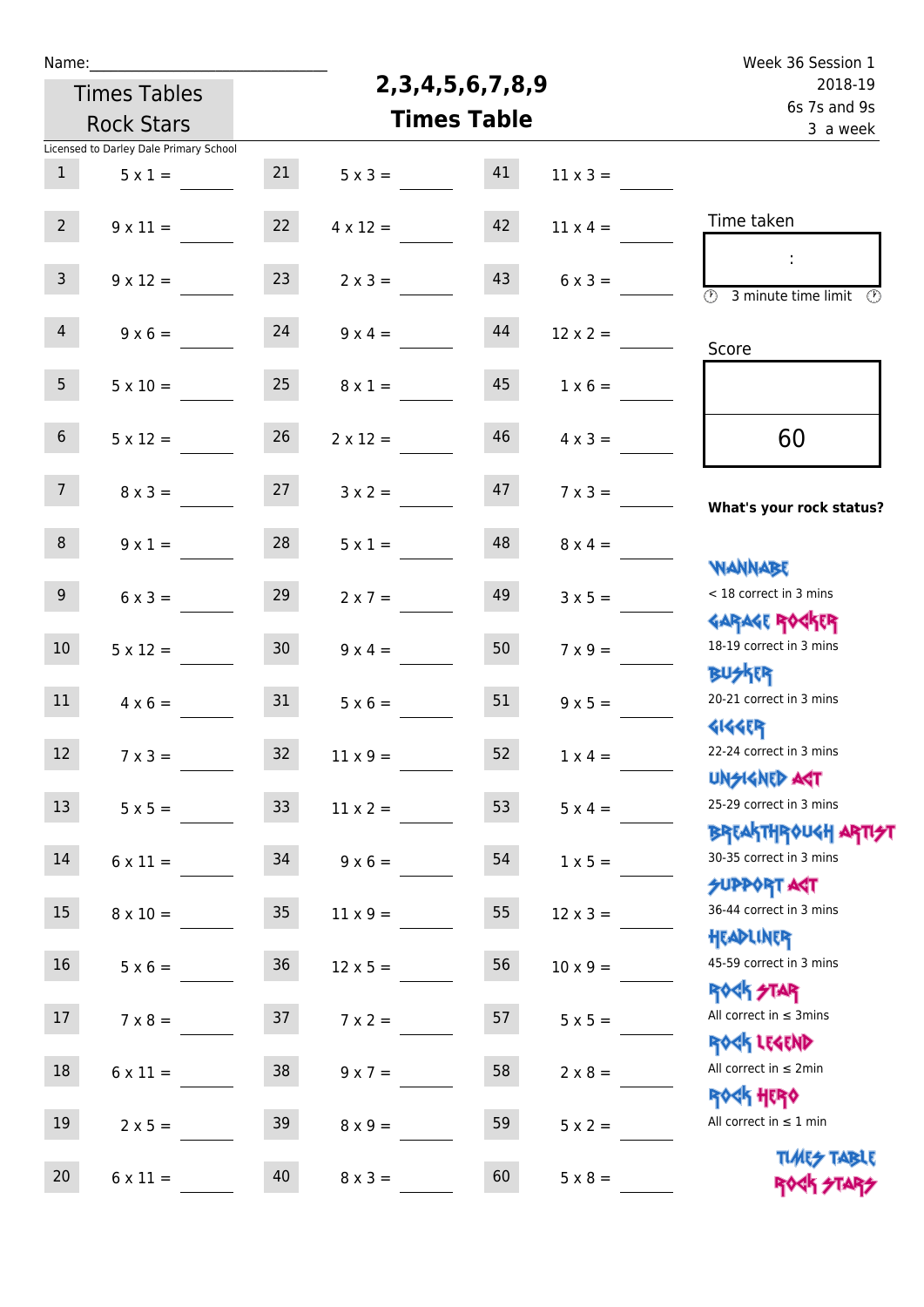| Name:                                    |                                        |                 |                        |                         |               | Week 36 Session 2                                          |
|------------------------------------------|----------------------------------------|-----------------|------------------------|-------------------------|---------------|------------------------------------------------------------|
| <b>Times Tables</b><br><b>Rock Stars</b> |                                        |                 | 2, 3, 4, 5, 6, 7, 8, 9 | 2018-19<br>6s 7s and 9s |               |                                                            |
|                                          |                                        |                 | <b>Times Table</b>     |                         |               |                                                            |
|                                          | Licensed to Darley Dale Primary School |                 |                        |                         |               | 3 a week                                                   |
| $\mathbf{1}$                             | $18 \div 6 =$                          | 21              | $96 \div 8 =$          | 41                      | $27 ÷ 3 =$    |                                                            |
|                                          |                                        |                 |                        |                         |               |                                                            |
| $2^{\circ}$                              | $80 \div 8 =$                          | 22              | $40 \div 4 =$          | 42                      | $50 \div 5 =$ | Time taken                                                 |
|                                          |                                        |                 |                        |                         |               | ÷                                                          |
| $\mathbf{3}$                             | $3 ÷ 3 =$                              | 23              | $84 \div 7 =$          | 43                      | $49 \div 7 =$ | $\overline{\odot}$<br>3 minute time limit<br>$\mathcal{O}$ |
| $\overline{4}$                           | $20 \div 2 =$                          | 24              | $9 ÷ 9 =$              | 44                      | $48 \div 4 =$ |                                                            |
|                                          |                                        |                 |                        |                         |               | Score                                                      |
| 5 <sub>1</sub>                           | $60 \div 5 =$                          | 25              | $64 \div 8 =$          | 45                      | $48 \div 6 =$ |                                                            |
|                                          |                                        |                 |                        |                         |               |                                                            |
| $6\,$                                    | $18 \div 9 =$                          | 26              | $80 \div 8 =$          | 46                      | $36 \div 3 =$ | 60                                                         |
| 7 <sup>7</sup>                           | $60 \div 5 =$                          | 27              | $63 \div 7 =$          | 47                      | $16 \div 8 =$ |                                                            |
|                                          |                                        |                 |                        |                         |               | What's your rock status?                                   |
| 8                                        | $72 \div 6 =$                          | 28              | $9 ÷ 3 =$              | 48                      | $99 \div 9 =$ |                                                            |
|                                          |                                        |                 |                        |                         |               | <b>YIANNABE</b>                                            |
| 9 <sub>o</sub>                           | $84 \div 7 =$                          | 29              | $56 ÷ 7 =$             | 49                      | $2 \div 2 =$  | < 18 correct in 3 mins                                     |
|                                          |                                        |                 |                        |                         |               | <b>GARAGE ROCKER</b>                                       |
| 10 <sup>°</sup>                          | $36 \div 6 =$                          | 30 <sub>o</sub> | $54 \div 9 =$          | 50                      | $14 \div 2 =$ | 18-19 correct in 3 mins<br><b>BUSKER</b>                   |
| 11                                       | $24 \div 2 =$                          | 31              | $77 \div 7 =$          | 51                      | $77 ÷ 7 =$    | 20-21 correct in 3 mins                                    |
|                                          |                                        |                 |                        |                         |               | <b>4144EP</b>                                              |
| 12                                       | $24 \div 8 =$                          | 32              | $64 \div 8 =$          | 52                      | $63 ÷ 9 =$    | 22-24 correct in 3 mins                                    |
|                                          |                                        |                 |                        |                         |               | <b>UNSIGNED AST</b>                                        |
| 13                                       | $42 \div 7 =$                          | 33              | $66 \div 6 =$          | 53                      | $49 \div 7 =$ | 25-29 correct in 3 mins                                    |
|                                          |                                        |                 |                        |                         |               | <b>BREAKTHROUGH ARTI<del>S</del>T</b>                      |
| 14                                       | $48 \div 8 =$                          | 34              | $36 \div 6 =$          | 54                      | $14 \div 2 =$ | 30-35 correct in 3 mins<br><b>SUPPORT ART</b>              |
| 15                                       | $45 \div 5 =$                          | 35 <sub>2</sub> | $54 \div 9 =$          | 55                      | $3 ÷ 3 =$     | 36-44 correct in 3 mins                                    |
|                                          |                                        |                 |                        |                         |               | HEADLINER                                                  |
| 16                                       | $36 ÷ 9 =$                             | 36              | $81 \div 9 =$          | 56                      | $27 \div 3 =$ | 45-59 correct in 3 mins                                    |
|                                          |                                        |                 |                        |                         |               | <b>ROCK STAR</b>                                           |
| 17 <sup>7</sup>                          | $6 \div 6 =$                           | 37              | $40 \div 8 =$          | 57                      | $70 \div 7 =$ | All correct in $\leq$ 3mins                                |
|                                          |                                        |                 |                        |                         |               | ROCK LEGEND<br>All correct in $\leq 2$ min                 |
| 18                                       | $45 \div 9 =$                          | 38              | $21 \div 3 =$          | 58                      | $44 \div 4 =$ | <b>ROCK HERO</b>                                           |
| 19                                       | $4 \div 2 =$                           | 39              | $28 \div 4 =$          | 59                      | $30 \div 6 =$ | All correct in $\leq 1$ min                                |
|                                          |                                        |                 |                        |                         |               | <b>TUARS TABLE</b>                                         |
| 20                                       | $2 \div 2 =$                           | 40              | $4 \div 2 =$           | 60                      | $20 \div 5 =$ | ROCK STARS                                                 |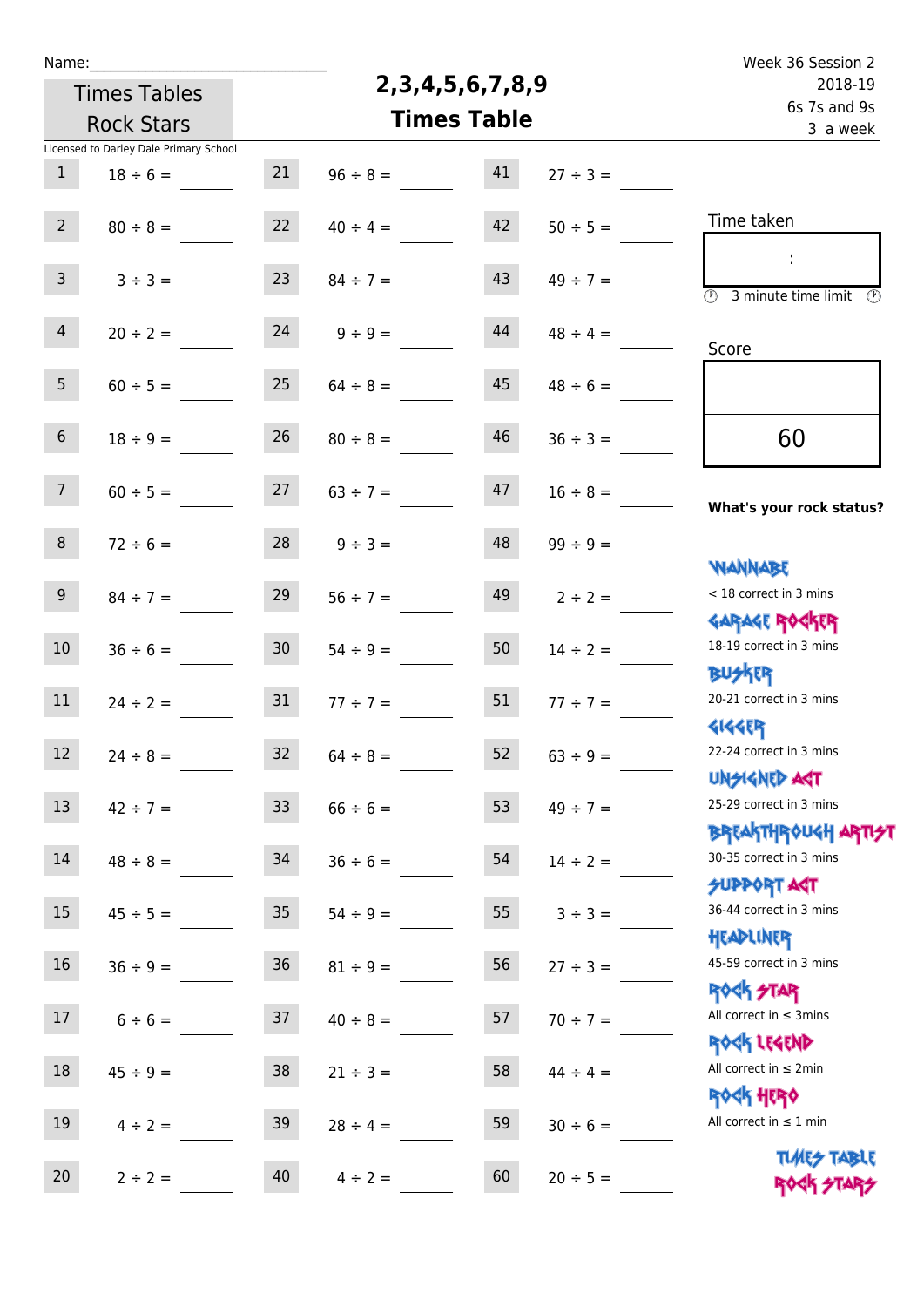| Name:               |                                        |                    |                        |                         |                     | Week 36 Session 3                                                                       |
|---------------------|----------------------------------------|--------------------|------------------------|-------------------------|---------------------|-----------------------------------------------------------------------------------------|
| <b>Times Tables</b> |                                        |                    | 2, 3, 4, 5, 6, 7, 8, 9 | 2018-19<br>6s 7s and 9s |                     |                                                                                         |
|                     | <b>Rock Stars</b>                      | <b>Times Table</b> |                        |                         |                     | 3 a week                                                                                |
|                     | Licensed to Darley Dale Primary School |                    |                        |                         |                     |                                                                                         |
| $\mathbf{1}$        | $2 \times 6 =$                         | 21                 | $6 \times 1 =$         | 41                      | $22 \div 2 =$       |                                                                                         |
| 2 <sup>7</sup>      | $8 \times 9 =$                         | 22                 | $9 \times 8 =$         | 42                      | $14 \div 2 =$       | Time taken                                                                              |
| $\mathbf{3}$        | $5 \times 12 =$                        | 23                 | $9 \times 8 =$         | 43                      | $24 \div 6 =$       | $\sim$<br>$\overline{\textcircled{2}}$ 3 minute time limit $\overline{\textcircled{2}}$ |
| $\overline{4}$      | $6 \times 7 =$                         | 24                 | $5 \times 11 =$        | 44                      | $24 \div 2 =$       | Score                                                                                   |
| 5 <sub>1</sub>      | $4 \times 3 =$                         | 25                 | $9 \times 6 =$         | 45                      | $24 \div 4 =$       |                                                                                         |
| 6 <sup>1</sup>      | $7 \times 5 =$                         | 26                 | $8 \times 5 =$         | 46                      | $60 \div 5 =$       | 60                                                                                      |
| 7 <sup>7</sup>      | $3 \times 4 =$                         | 27                 | $7 \times 2 =$         | 47                      | $81 \div 9 =$       | Add up your time                                                                        |
| 8                   | $7 \times 4 =$                         | 28                 | $7 \times 8 =$         | 48                      | $27 \div 9 =$       | Mins<br>S1                                                                              |
| 9 <sub>o</sub>      | $9 \times 7 =$                         | 29                 | $7 \times 5 =$         | 49                      | $55 \div 5 =$       |                                                                                         |
| 10 <sup>°</sup>     | $4 \times 10 =$                        | 30 <sub>2</sub>    | $2 \times 4 =$         | 50                      | $15 \div 3 =$       | <b>S3</b><br>Total                                                                      |
| 11                  | $7 \times 12 =$                        | 31                 | $64 \div 8 =$          | 51                      | $16 \div 4 =$       | <b>Secs</b>                                                                             |
| 12 <sup>7</sup>     | $6 \times 7 =$                         | 32                 | $18 \div 6 =$          | 52                      | $42 \div 7 =$       | S1                                                                                      |
| 13                  | $9 \times 5 =$                         | 33 <sup>°</sup>    | $64 \div 8 =$          | 53                      | $81 \div 9 =$       | $53$ ________                                                                           |
| 14                  | $8 \times 12 =$                        | 34                 | $28 \div 4 =$          | 54                      | $40 \div 4 =$       | Add up your score                                                                       |
| 15                  | $5 \times 7 =$                         |                    | $35 \t 36 \div 6 =$    |                         | $55 \t 80 \div 8 =$ |                                                                                         |
| 16                  | $9 \times 8 =$                         | 36                 | $72 \div 8 =$          |                         | $56 \t 6 \div 3 =$  | Total $\qquad$                                                                          |
| 17 <sup>7</sup>     | $9 \times 10 =$                        | 37                 | $49 \div 7 =$          | 57                      | $10 \div 2 =$       |                                                                                         |
| 18                  | $9 \times 12 =$                        | 38                 | $63 \div 7 =$          | 58                      | $54 \div 6 =$       |                                                                                         |
| 19                  | $5 \times 5 =$                         | 39                 | $70 \div 7 =$          | 59                      | $108 \div 9 =$      |                                                                                         |
| 20 <sub>2</sub>     | $6 \times 4 =$                         | 40                 | $10 \div 5 =$          | 60                      | $40 \div 8 =$       |                                                                                         |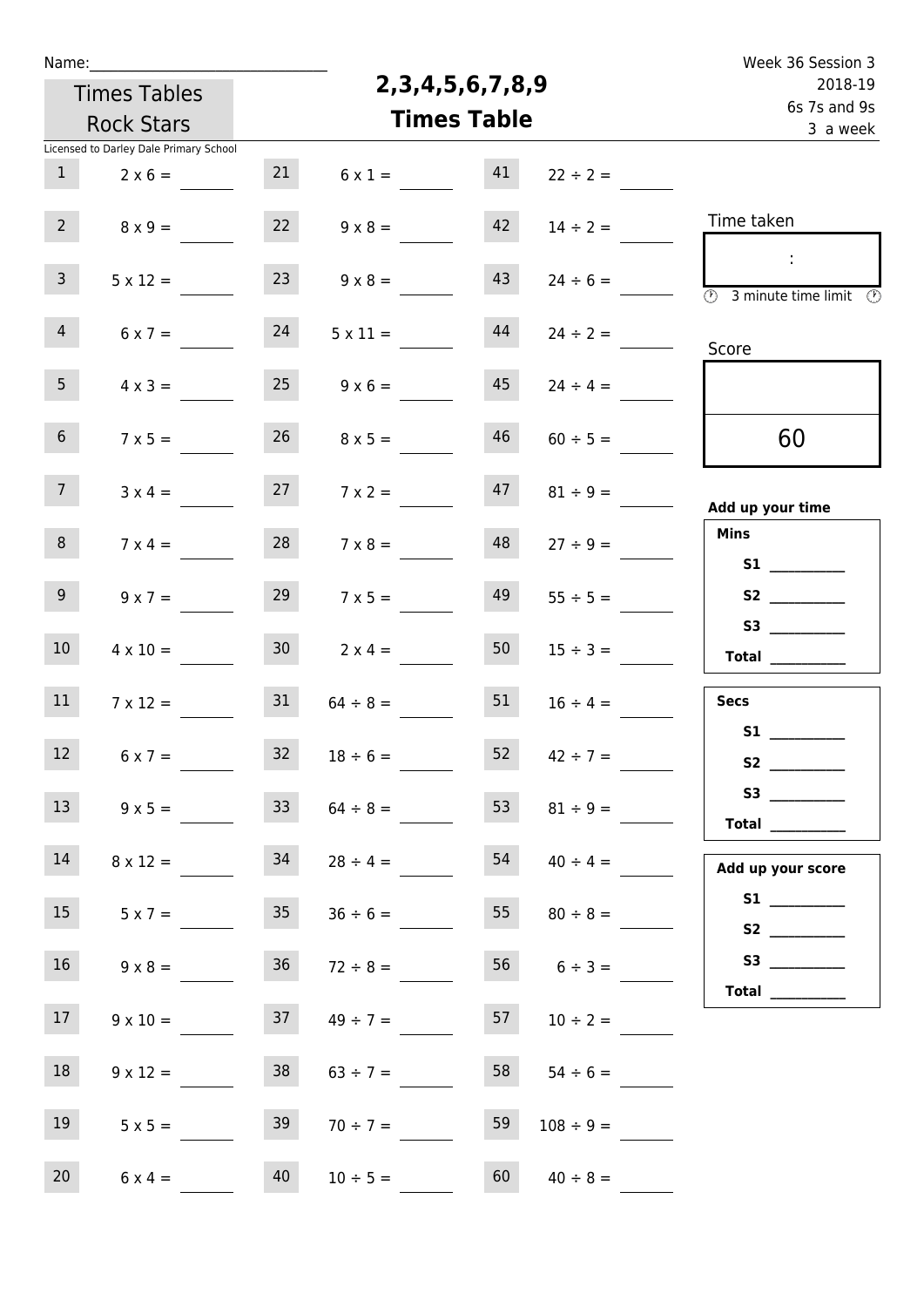| Name:                                    |                                        |                 |                        |                                     |                 | Week 37 Session 1                                                |
|------------------------------------------|----------------------------------------|-----------------|------------------------|-------------------------------------|-----------------|------------------------------------------------------------------|
| <b>Times Tables</b><br><b>Rock Stars</b> |                                        |                 | 2, 3, 4, 5, 6, 7, 8, 9 | 2018-19<br>6s 7s and 9s<br>3 a week |                 |                                                                  |
|                                          |                                        |                 | <b>Times Table</b>     |                                     |                 |                                                                  |
|                                          | Licensed to Darley Dale Primary School |                 |                        |                                     |                 |                                                                  |
| $\mathbf{1}$                             | $9 \times 9 =$                         | 21              | $9 \times 10 =$        | 41                                  | $3 \times 4 =$  |                                                                  |
| $2^{\circ}$                              | $9 \times 5 =$                         | 22              | $9 \times 8 =$         | 42                                  | $12 \times 9 =$ | Time taken                                                       |
|                                          |                                        |                 |                        |                                     |                 |                                                                  |
| $\mathbf{3}$                             | $2 \times 11 =$                        | 23              | $8 \times 9 =$         | 43                                  | $6 \times 6 =$  | $\overline{\mathcal{O}}$<br>3 minute time limit<br>$\mathcal{O}$ |
| $\overline{4}$                           | $5 \times 2 =$                         | 24              | $8 \times 2 =$         | 44                                  | $9 \times 9 =$  | Score                                                            |
| 5 <sub>1</sub>                           | $2 \times 6 =$                         | 25              | $9 \times 7 =$         | 45                                  | $10 \times 7 =$ |                                                                  |
| 6 <sup>1</sup>                           | $9 \times 8 =$                         | 26              | $5 \times 11 =$        | 46                                  | $10 \times 4 =$ | 60                                                               |
| 7 <sup>1</sup>                           | $2 \times 4 =$                         | 27              | $3 \times 12 =$        | 47                                  | $1 \times 9 =$  | What's your rock status?                                         |
| 8                                        | $9 \times 12 =$                        | 28              | $9 \times 10 =$        | 48                                  | $7 \times 7 =$  |                                                                  |
| 9                                        | $3 \times 3 =$                         | 29              | $7 \times 12 =$        | 49                                  | $7 \times 4 =$  | <b>WANNABE</b><br>< 18 correct in 3 mins                         |
| 10 <sup>°</sup>                          | $7 \times 4 =$                         | 30 <sub>o</sub> | $2 \times 8 =$         | 50                                  | $9 \times 8 =$  | <b>GARAGE ROCKER</b><br>18-19 correct in 3 mins                  |
| 11                                       | $5 \times 9 =$                         | 31              | $10 \times 4 =$        | 51                                  | $9 \times 6 =$  | <b>BUSKER</b><br>20-21 correct in 3 mins                         |
| 12 <sub>1</sub>                          | $6 \times 8 =$                         | 32              | $10 \times 9 =$        | 52                                  | $11 \times 6 =$ | <b>414469</b><br>22-24 correct in 3 mins                         |
| 13                                       | $8 \times 7 =$                         | 33 <sup>°</sup> | $10 \times 8 =$        | 53                                  | $7 \times 4 =$  | <b>UNSIGNED AST</b><br>25-29 correct in 3 mins                   |
| 14                                       | $4 \times 6 =$                         | 34              | $1 \times 8 =$         | 54                                  | $1 \times 5 =$  | ΒΡ[AhTHP0U <h apti<del="">21<br/>30-35 correct in 3 mins</h>     |
| 15 <sub>15</sub>                         | $6 \times 1 =$                         | 35              | $8 \times 4 =$         | 55                                  | $3 \times 7 =$  | <b>SUPPORT AGT</b><br>36-44 correct in 3 mins                    |
| 16                                       | $4 \times 1 =$                         | 36              | $8 \times 9 =$         | 56                                  | $7 \times 9 =$  | HEADLINER<br>45-59 correct in 3 mins                             |
| 17                                       | $4 \times 7 =$                         | 37              | $4 \times 3 =$         | 57                                  | $10 \times 4 =$ | <b>ROCK STAR</b><br>All correct in $\leq$ 3mins                  |
| 18                                       | $3 \times 2 =$                         | 38              | $1 \times 4 =$         | 58                                  | $7 \times 8 =$  | ROCK LEGEND<br>All correct in $\leq 2$ min                       |
| 19                                       | $7 \times 3 =$                         | 39              | $5 \times 2 =$         | 59                                  | $6 \times 3 =$  | <b>ROCK HERO</b><br>All correct in $\leq 1$ min                  |
| 20 <sub>2</sub>                          | $5 \times 10 =$                        | 40              | $10 \times 6 =$        | 60                                  | $3 \times 5 =$  | <b>TUARS TABLE</b><br>ROCK STARS                                 |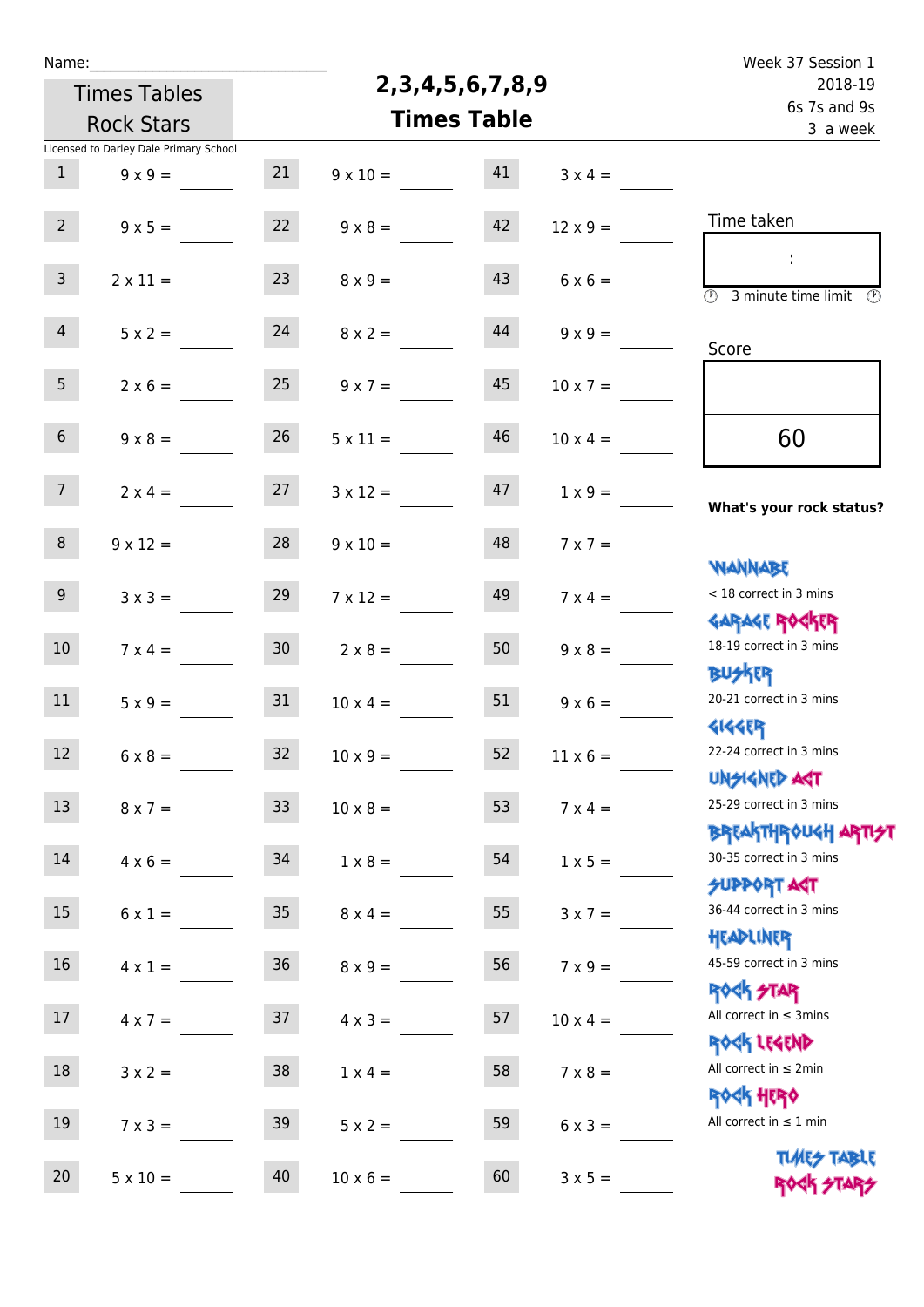| Name: |                                                                                          |                                                                                                                                                                                                    |                                                                |                                                                                                                                                                                                                                               |  |
|-------|------------------------------------------------------------------------------------------|----------------------------------------------------------------------------------------------------------------------------------------------------------------------------------------------------|----------------------------------------------------------------|-----------------------------------------------------------------------------------------------------------------------------------------------------------------------------------------------------------------------------------------------|--|
|       |                                                                                          | 2018-19<br>6s 7s and 9s<br>3 a week                                                                                                                                                                |                                                                |                                                                                                                                                                                                                                               |  |
|       |                                                                                          |                                                                                                                                                                                                    |                                                                |                                                                                                                                                                                                                                               |  |
|       |                                                                                          |                                                                                                                                                                                                    |                                                                |                                                                                                                                                                                                                                               |  |
| 21    | $48 \div 4 =$                                                                            | 41                                                                                                                                                                                                 | $15 \div 5 =$                                                  |                                                                                                                                                                                                                                               |  |
|       |                                                                                          |                                                                                                                                                                                                    |                                                                | Time taken                                                                                                                                                                                                                                    |  |
|       |                                                                                          |                                                                                                                                                                                                    |                                                                |                                                                                                                                                                                                                                               |  |
|       |                                                                                          |                                                                                                                                                                                                    |                                                                |                                                                                                                                                                                                                                               |  |
|       |                                                                                          |                                                                                                                                                                                                    |                                                                | $\circled{r}$<br>3 minute time limit<br>$\mathcal{O}$                                                                                                                                                                                         |  |
| 24    | $12 \div 3 =$                                                                            | 44                                                                                                                                                                                                 | $20 \div 4 =$                                                  |                                                                                                                                                                                                                                               |  |
|       |                                                                                          |                                                                                                                                                                                                    |                                                                | Score                                                                                                                                                                                                                                         |  |
| 25    | $12 \div 3 =$                                                                            | 45                                                                                                                                                                                                 | $35 \div 5 =$                                                  |                                                                                                                                                                                                                                               |  |
|       |                                                                                          |                                                                                                                                                                                                    |                                                                |                                                                                                                                                                                                                                               |  |
| 26    | $44 \div 4 =$                                                                            | 46                                                                                                                                                                                                 | $45 \div 5 =$                                                  | 60                                                                                                                                                                                                                                            |  |
|       |                                                                                          |                                                                                                                                                                                                    |                                                                |                                                                                                                                                                                                                                               |  |
|       | $50 \div 5 =$                                                                            |                                                                                                                                                                                                    | $42 \div 7 =$                                                  | What's your rock status?                                                                                                                                                                                                                      |  |
|       |                                                                                          |                                                                                                                                                                                                    |                                                                |                                                                                                                                                                                                                                               |  |
|       |                                                                                          |                                                                                                                                                                                                    |                                                                |                                                                                                                                                                                                                                               |  |
|       |                                                                                          |                                                                                                                                                                                                    |                                                                | <b>WANNABE</b><br>< 18 correct in 3 mins                                                                                                                                                                                                      |  |
|       |                                                                                          |                                                                                                                                                                                                    |                                                                | <b>GARAGE ROCKER</b>                                                                                                                                                                                                                          |  |
|       |                                                                                          |                                                                                                                                                                                                    |                                                                | 18-19 correct in 3 mins                                                                                                                                                                                                                       |  |
|       |                                                                                          |                                                                                                                                                                                                    |                                                                | <b>BUSKER</b>                                                                                                                                                                                                                                 |  |
|       |                                                                                          |                                                                                                                                                                                                    |                                                                | 20-21 correct in 3 mins                                                                                                                                                                                                                       |  |
|       |                                                                                          |                                                                                                                                                                                                    |                                                                | <b>4144EP</b>                                                                                                                                                                                                                                 |  |
| 32    |                                                                                          | 52                                                                                                                                                                                                 |                                                                | 22-24 correct in 3 mins                                                                                                                                                                                                                       |  |
|       |                                                                                          |                                                                                                                                                                                                    |                                                                | <b>UNSIGNED AGT</b>                                                                                                                                                                                                                           |  |
| 33    | $80 \div 8 =$                                                                            | 53                                                                                                                                                                                                 | $35 \div 5 =$                                                  | 25-29 correct in 3 mins                                                                                                                                                                                                                       |  |
|       |                                                                                          |                                                                                                                                                                                                    |                                                                | ΒΡΓΑΚΤΗΡΟUGH ΑΡΤΙ <del>2</del> Τ                                                                                                                                                                                                              |  |
| 34    | $30 \div 6 =$                                                                            | 54                                                                                                                                                                                                 | $60 \div 5 =$                                                  | 30-35 correct in 3 mins                                                                                                                                                                                                                       |  |
|       |                                                                                          |                                                                                                                                                                                                    |                                                                | <b>SUPPORT AGT</b>                                                                                                                                                                                                                            |  |
|       |                                                                                          |                                                                                                                                                                                                    |                                                                | 36-44 correct in 3 mins                                                                                                                                                                                                                       |  |
|       |                                                                                          |                                                                                                                                                                                                    |                                                                | HEADLINER<br>45-59 correct in 3 mins                                                                                                                                                                                                          |  |
|       |                                                                                          |                                                                                                                                                                                                    |                                                                | <b>ROCK STAR</b>                                                                                                                                                                                                                              |  |
|       |                                                                                          |                                                                                                                                                                                                    |                                                                | All correct in $\leq$ 3mins                                                                                                                                                                                                                   |  |
|       |                                                                                          |                                                                                                                                                                                                    |                                                                | ROCK LEGEND                                                                                                                                                                                                                                   |  |
|       |                                                                                          |                                                                                                                                                                                                    |                                                                | All correct in $\leq 2$ min                                                                                                                                                                                                                   |  |
|       |                                                                                          |                                                                                                                                                                                                    |                                                                | <b>ROCK HERO</b>                                                                                                                                                                                                                              |  |
| 39    |                                                                                          | 59                                                                                                                                                                                                 |                                                                | All correct in $\leq 1$ min                                                                                                                                                                                                                   |  |
|       |                                                                                          |                                                                                                                                                                                                    |                                                                | <b>TUARS TABLE</b>                                                                                                                                                                                                                            |  |
| 40    | $66 \div 6 =$                                                                            | 60                                                                                                                                                                                                 | $16 \div 8 =$                                                  | ROCK STARS                                                                                                                                                                                                                                    |  |
|       | 22<br>23<br>27<br>28<br>29<br>30 <sub>o</sub><br>31<br>35 <sub>o</sub><br>36<br>37<br>38 | $63 \div 7 =$<br>$18 \div 2 =$<br>$84 \div 7 =$<br>$7 ÷ 7 =$<br>$56 \div 7 =$<br>$49 \div 7 =$<br>$18 \div 2 =$<br>$2 \div 2 =$<br>$48 \div 4 =$<br>$6 \div 2 =$<br>$36 \div 4 =$<br>$33 \div 3 =$ | 42<br>43<br>47<br>48<br>49<br>50<br>51<br>55<br>56<br>57<br>58 | 2, 3, 4, 5, 6, 7, 8, 9<br><b>Times Table</b><br>$9 ÷ 9 =$<br>$36 ÷ 3 =$<br>$88 \div 8 =$<br>$48 \div 4 =$<br>$15 \div 5 =$<br>$16 \div 8 =$<br>$63 ÷ 7 =$<br>$30 \div 6 =$<br>$8 \div 4 =$<br>$40 \div 4 =$<br>$40 \div 4 =$<br>$45 \div 5 =$ |  |